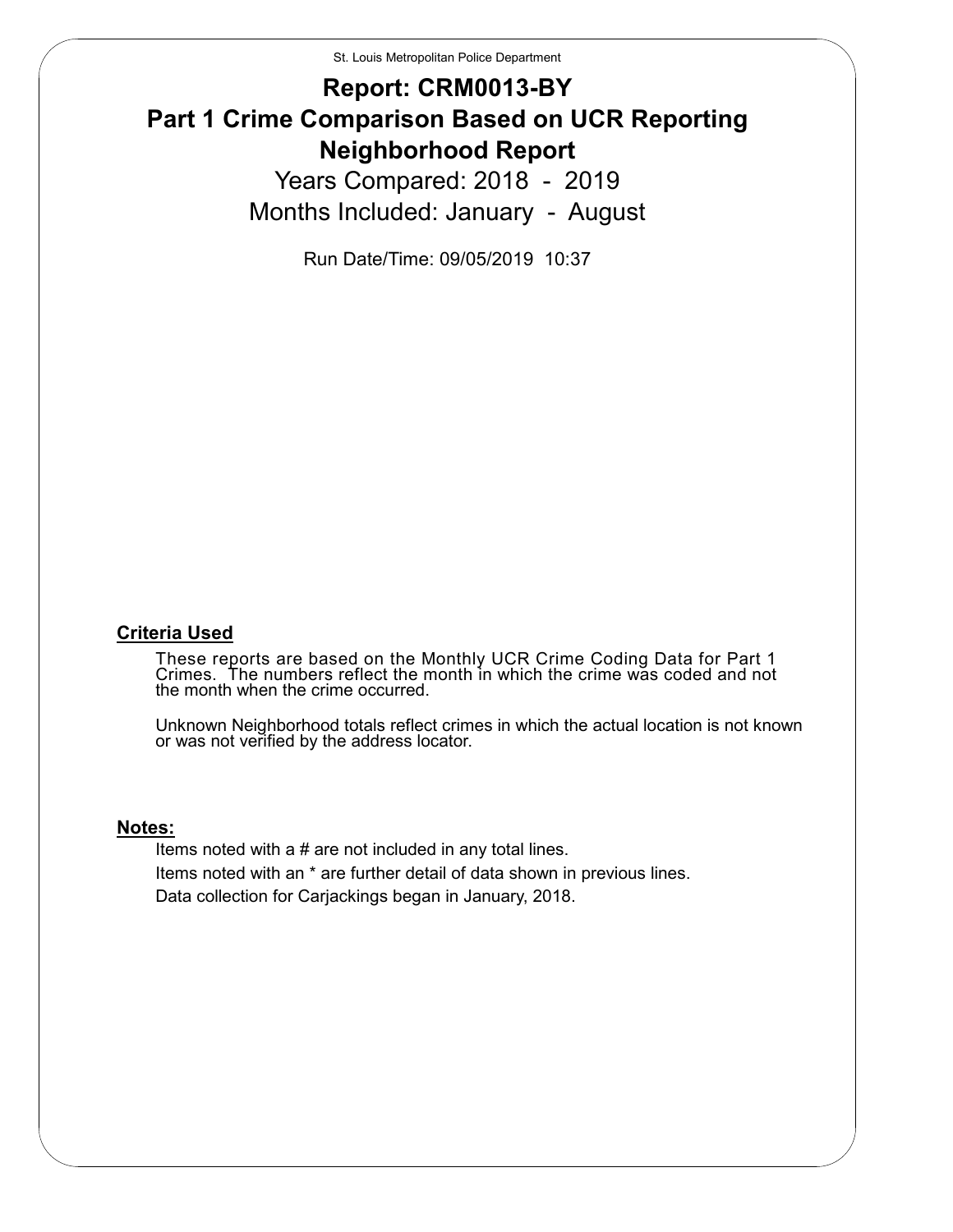### **Part 1 Crime Comparison Based on UCR Reporting Academy**

**Years: 2018 & 2019**

Year-To-Date Includes Months "January through August"

|                                                                                                                                                                                                                                                                               |                                                                                                                     |                                                                                    | ------ Month of August ------                                                    |                                                                                                                          | <b>Year-To-Date ----------</b><br>----------                                                                     |                                                                               |                                                                                                                          |                                                                                                                                             |
|-------------------------------------------------------------------------------------------------------------------------------------------------------------------------------------------------------------------------------------------------------------------------------|---------------------------------------------------------------------------------------------------------------------|------------------------------------------------------------------------------------|----------------------------------------------------------------------------------|--------------------------------------------------------------------------------------------------------------------------|------------------------------------------------------------------------------------------------------------------|-------------------------------------------------------------------------------|--------------------------------------------------------------------------------------------------------------------------|---------------------------------------------------------------------------------------------------------------------------------------------|
|                                                                                                                                                                                                                                                                               | 2018                                                                                                                | 2019                                                                               | Change                                                                           | % Chg.                                                                                                                   | 2018                                                                                                             | 2019                                                                          | Change                                                                                                                   | % Chg.                                                                                                                                      |
| <b>Total Homicide</b><br>Homicide<br>Non-Negligent Manslaughter<br># Negligent Manslaughter                                                                                                                                                                                   | 1<br>1<br>$\mathsf 0$<br>0                                                                                          | 1<br>1<br>0<br>0                                                                   | 0<br>0<br>0<br>0                                                                 | 0.0%<br>0.0%<br>0.0%<br>0.0%                                                                                             | 3<br>3<br>0<br>0                                                                                                 | 1<br>$\mathbf{1}$<br>0<br>$\Omega$                                            | $-2$<br>$-2$<br>$\mathbf 0$<br>$\mathbf 0$                                                                               | $-66.7%$<br>$-66.7%$<br>$0.0 \%$<br>$0.0 \%$                                                                                                |
| <b>Total Rape</b><br>Forced Rape<br><b>Attempted Rape</b>                                                                                                                                                                                                                     | 0<br>0<br>$\Omega$                                                                                                  | 1<br>1<br>0                                                                        | 1<br>1<br>0                                                                      | <b>NA</b><br><b>NA</b><br>0.0%                                                                                           | 4<br>4<br>0                                                                                                      | 3<br>3<br>$\Omega$                                                            | -1<br>$-1$<br>$\mathbf 0$                                                                                                | $-25.0%$<br>$-25.0%$<br>$0.0 \%$                                                                                                            |
| <b>Total Robbery</b><br>Highway<br><b>Business</b><br>Miscellaneous<br>* Weapon<br>* No Weapon<br>Carjacking                                                                                                                                                                  | 0<br>0<br>0<br>0<br>0<br>0<br>$\mathbf{0}$                                                                          | 5<br>1<br>0<br>2<br>$\overline{2}$<br>3<br>$\overline{c}$                          | 5<br>1<br>0<br>$\frac{2}{2}$<br>3<br>$\overline{2}$                              | <b>NA</b><br><b>NA</b><br>0.0 %<br><b>NA</b><br><b>NA</b><br><b>NA</b><br><b>NA</b>                                      | 14<br>5<br>1<br>$\mathbf{1}$<br>12<br>2<br>$\overline{7}$                                                        | 12<br>6<br>2<br>$\overline{c}$<br>7<br>5<br>$\overline{2}$                    | $-2$<br>1<br>1<br>$-5$<br>$\mathbf{3}$<br>$-5$                                                                           | $-14.3%$<br>20.0%<br>100.0%<br>100.0%<br>$-41.7%$<br>150.0%<br>$-71.4%$                                                                     |
| <b>Total Aggr. Assault</b><br>Gun<br>Knife<br>Other<br>Hand/Fist/Feet<br># Simple Assault                                                                                                                                                                                     | 3<br>$\overline{c}$<br>$\mathbf{0}$<br>0<br>$\overline{2}$                                                          | 5<br>3<br>0<br>8                                                                   | $\mathbf 2$<br>1<br>1<br>0<br>0<br>6                                             | 66.7%<br>50.0 %<br><b>NA</b><br>0.0%<br>0.0%<br>300.0%                                                                   | 32<br>20<br>4<br>7<br>1<br>17                                                                                    | 36<br>23<br>$\overline{c}$<br>9<br>$\overline{2}$<br>31                       | 4<br>3<br>$-2$<br>$\overline{2}$<br>1<br>14                                                                              | 12.5 %<br>15.0 %<br>$-50.0%$<br>28.6%<br>100.0%<br>82.4 %                                                                                   |
| <b>TOTAL PERSON CRIME</b>                                                                                                                                                                                                                                                     | 4                                                                                                                   | 12                                                                                 | 8                                                                                | 200.0%                                                                                                                   | 53                                                                                                               | 52                                                                            | $-1$                                                                                                                     | $-1.9%$                                                                                                                                     |
| <b>Total Burglary</b><br>Residence - Day<br>Residence - Night<br>Residence - Time Unknown<br><b>Business - Day</b><br><b>Business - Night</b><br><b>Business - Time Unknown</b><br>Other - Day<br>Other - Night<br>Other - Time Unknown<br>* Force<br>* No Force<br>* Attempt | 4<br>$\overline{c}$<br>$\mathbf{1}$<br>$\overline{c}$<br>$-1$<br>0<br>0<br>$\Omega$<br>0<br>0<br>3<br>1<br>$\Omega$ | 4<br>2<br>0<br>1<br>0<br>0<br>0<br>0<br>0<br>$\overline{c}$<br>$\overline{c}$<br>0 | $\mathbf 0$<br>0<br>$-1$<br>$-1$<br>1<br>1<br>0<br>0<br>0<br>0<br>$-1$<br>1<br>0 | 0.0%<br>0.0%<br>$-100.0%$<br>$-50.0%$<br>0.0%<br><b>NA</b><br>0.0%<br>0.0%<br>0.0%<br>0.0%<br>$-33.3%$<br>100.0%<br>0.0% | 26<br>6<br>$\overline{2}$<br>14<br>0<br>$\overline{\mathbf{c}}$<br>$\overline{2}$<br>0<br>0<br>0<br>18<br>8<br>0 | 20<br>5<br>0<br>6<br>1<br>4<br>4<br>$\Omega$<br>0<br>$\Omega$<br>17<br>3<br>0 | -6<br>$-1$<br>$-2$<br>-8<br>1<br>$\overline{\mathbf{c}}$<br>$\overline{2}$<br>0<br>0<br>0<br>$-1$<br>$-5$<br>$\mathbf 0$ | $-23.1%$<br>$-16.7%$<br>$-100.0%$<br>$-57.1%$<br><b>NA</b><br>100.0%<br>100.0%<br>0.0%<br>0.0 %<br>0.0 %<br>$-5.6%$<br>$-62.5%$<br>$0.0 \%$ |
| <b>Total Larceny</b><br>Pickpocket<br>Purse Snatch<br>Shoplift<br>From Motor Vehicle<br><b>Motor Vehicle Parts</b><br><b>Bicycles</b><br>From Buildings<br>From Coin Operated<br>Other<br>* Attempt                                                                           | 7<br>0<br>0<br>$\overline{2}$<br>3<br>1<br>0<br>1<br>0<br>0<br>0                                                    | 11<br>0<br>0<br>1<br>3<br>4<br>0<br>1<br>0<br>2<br>0                               | 4<br>0<br>0<br>$-1$<br>0<br>3<br>0<br>0<br>0<br>2<br>0                           | 57.1 %<br>0.0%<br>0.0%<br>$-50.0%$<br>$0.0 \%$<br>300.0%<br>0.0 %<br>0.0%<br>0.0%<br><b>NA</b><br>0.0%                   | 64<br>0<br>1<br>7<br>8<br>24<br>0<br>11<br>1<br>12<br>0                                                          | 61<br>0<br>1<br>6<br>15<br>21<br>1<br>6<br>0<br>11<br>5                       | $-3$<br>0<br>0<br>$-1$<br>7<br>$-3$<br>1<br>-5<br>-1<br>$-1$<br>5                                                        | $-4.7%$<br>$0.0 \%$<br>0.0%<br>$-14.3%$<br>87.5%<br>$-12.5%$<br><b>NA</b><br>$-45.5%$<br>$-100.0%$<br>$-8.3%$<br><b>NA</b>                  |
| <b>Total Vehicle Theft</b><br>Auto<br>Truck/Bus<br>Motorcycle/Other<br>* Attempt<br>* Joy Ride                                                                                                                                                                                | 2<br>$\overline{\mathbf{c}}$<br>0<br>0<br>0<br>1                                                                    | 3<br>2<br>1<br>0<br>0<br>1                                                         | 1<br>0<br>1<br>0<br>0<br>0                                                       | 50.0 %<br>0.0%<br><b>NA</b><br>0.0 %<br>0.0%<br>0.0%                                                                     | 22<br>19<br>2<br>1<br>0<br>4                                                                                     | 13<br>12<br>$\mathbf 1$<br>$\Omega$<br>0<br>4                                 | -9<br>$-7$<br>$-1$<br>-1<br>0<br>0                                                                                       | -40.9%<br>$-36.8%$<br>$-50.0%$<br>$-100.0%$<br>$0.0 \%$<br>$0.0 \%$                                                                         |
| <b>Total Arson</b>                                                                                                                                                                                                                                                            | 0                                                                                                                   | 0                                                                                  | 0                                                                                | 0.0%                                                                                                                     | 1                                                                                                                | $\mathbf{2}$                                                                  | 1                                                                                                                        | 100.0%                                                                                                                                      |
| <b>TOTAL PROPERTY CRIME</b>                                                                                                                                                                                                                                                   | 13                                                                                                                  | 18                                                                                 | 5                                                                                | 38.5 %                                                                                                                   | 113                                                                                                              | 96                                                                            | $-17$                                                                                                                    | $-15.0%$                                                                                                                                    |
| <b>TOTAL CRIME</b>                                                                                                                                                                                                                                                            | 17                                                                                                                  | 30                                                                                 | 13                                                                               | 76.5 %                                                                                                                   | 166                                                                                                              | 148                                                                           | $-18$                                                                                                                    | $-10.8%$                                                                                                                                    |

*\* - These counts were included in a previous line. # - These entries are not reflected in any group totals.*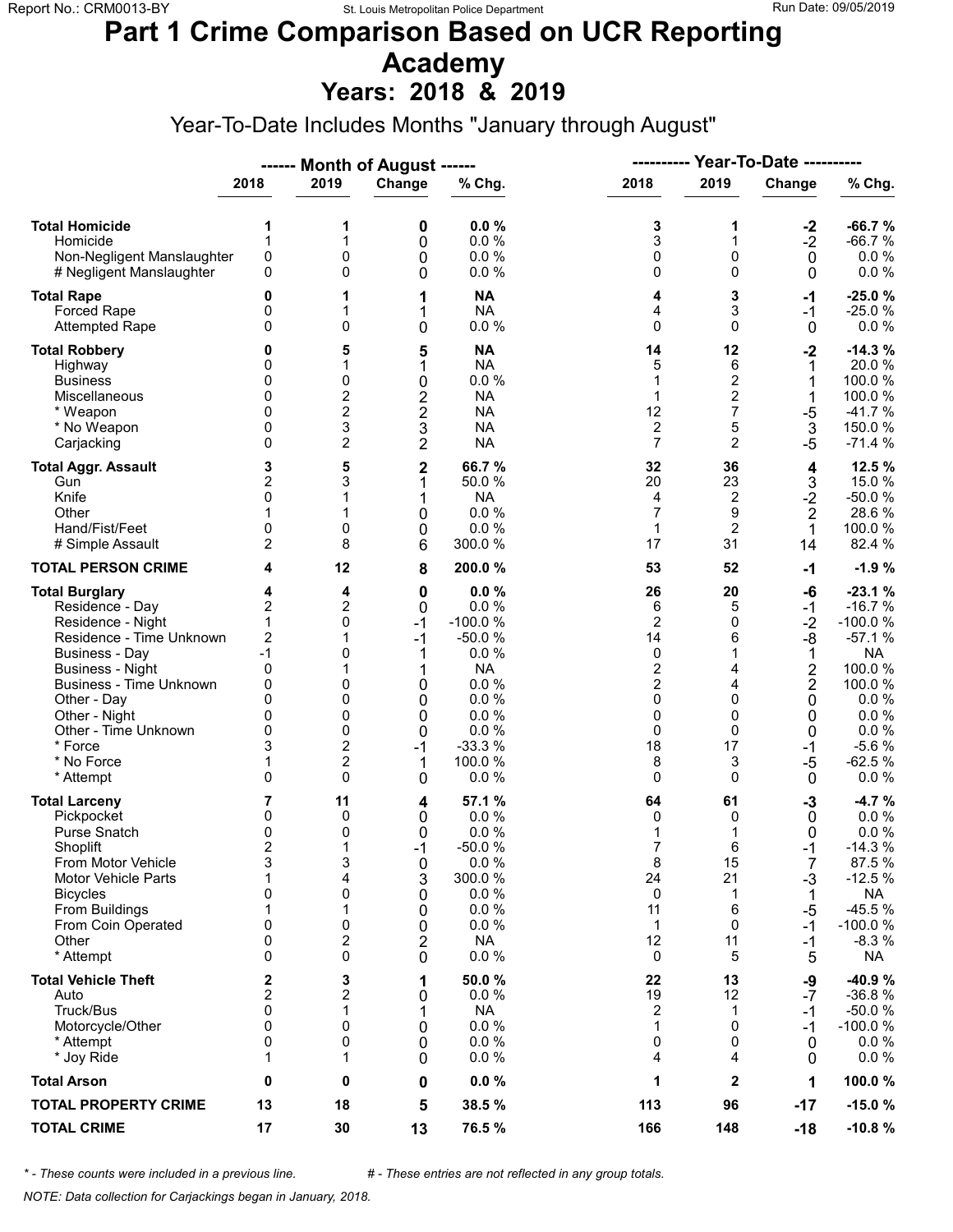### **Part 1 Crime Comparison Based on UCR Reporting Baden**

**Years: 2018 & 2019**

Year-To-Date Includes Months "January through August"

|                                                                                                                                                                                                                                                                               |                                                                                         |                                                                   | ------ Month of August ------                                                                      |                                                                                                                                             | <b>Year-To-Date ----------</b><br>----------                                     |                                                                           |                                                                                            |                                                                                                                                     |
|-------------------------------------------------------------------------------------------------------------------------------------------------------------------------------------------------------------------------------------------------------------------------------|-----------------------------------------------------------------------------------------|-------------------------------------------------------------------|----------------------------------------------------------------------------------------------------|---------------------------------------------------------------------------------------------------------------------------------------------|----------------------------------------------------------------------------------|---------------------------------------------------------------------------|--------------------------------------------------------------------------------------------|-------------------------------------------------------------------------------------------------------------------------------------|
|                                                                                                                                                                                                                                                                               | 2018                                                                                    | 2019                                                              | Change                                                                                             | % Chg.                                                                                                                                      | 2018                                                                             | 2019                                                                      | Change                                                                                     | % Chg.                                                                                                                              |
| <b>Total Homicide</b><br>Homicide<br>Non-Negligent Manslaughter<br># Negligent Manslaughter                                                                                                                                                                                   | 2<br>$\overline{2}$<br>0<br>0                                                           | 0<br>0<br>0<br>0                                                  | $-2$<br>$-2$<br>$\mathbf 0$<br>0                                                                   | $-100.0%$<br>$-100.0%$<br>0.0%<br>0.0%                                                                                                      | 5<br>5<br>0<br>0                                                                 | 7<br>$\overline{7}$<br>$\mathbf 0$<br>$\Omega$                            | $\frac{2}{2}$<br>0<br>0                                                                    | 40.0 %<br>40.0%<br>$0.0 \%$<br>$0.0 \%$                                                                                             |
| <b>Total Rape</b><br>Forced Rape<br><b>Attempted Rape</b>                                                                                                                                                                                                                     | 0<br>0<br>0                                                                             | 0<br>0<br>0                                                       | 0<br>0<br>0                                                                                        | 0.0%<br>0.0 %<br>0.0%                                                                                                                       | 3<br>3<br>0                                                                      | 4<br>3<br>$\mathbf 1$                                                     | 1<br>0<br>1                                                                                | 33.3 %<br>$0.0 \%$<br><b>NA</b>                                                                                                     |
| <b>Total Robbery</b><br>Highway<br><b>Business</b><br>Miscellaneous<br>* Weapon<br>* No Weapon<br>Carjacking                                                                                                                                                                  | 4<br>$\overline{c}$<br>1<br>$\overline{\mathbf{c}}$<br>$\overline{2}$<br>0              | 3<br>2<br>0<br>0<br>3<br>0<br>1                                   | $-1$<br>1<br>$-2$<br>$-1$<br>1<br>$-2$<br>1                                                        | $-25.0%$<br>100.0 %<br>$-100.0%$<br>$-100.0%$<br>50.0 %<br>$-100.0%$<br><b>NA</b>                                                           | 39<br>16<br>7<br>5<br>31<br>8<br>11                                              | 36<br>19<br>4<br>1<br>31<br>5<br>12                                       | $-3$<br>$\overline{3}$<br>$-3$<br>$-4$<br>$\mathbf 0$<br>$-3$<br>1                         | $-7.7%$<br>18.8%<br>$-42.9%$<br>$-80.0%$<br>0.0%<br>$-37.5%$<br>9.1%                                                                |
| <b>Total Aggr. Assault</b><br>Gun<br>Knife<br>Other<br>Hand/Fist/Feet<br># Simple Assault                                                                                                                                                                                     | 8<br>6<br>1<br>$\mathbf{0}$<br>1<br>4                                                   | 6<br>6<br>0<br>0<br>0<br>12                                       | $-2$<br>$\mathsf 0$<br>$-1$<br>$\mathbf 0$<br>$-1$<br>8                                            | $-25.0%$<br>0.0%<br>$-100.0%$<br>0.0%<br>$-100.0%$<br>200.0%                                                                                | 105<br>77<br>13<br>10<br>5<br>57                                                 | 107<br>75<br>11<br>18<br>3<br>60                                          | $2^{2}$<br>$-2^{2}$<br>$-2^{2}$<br>$-2^{2}$<br>3                                           | 1.9%<br>$-2.6%$<br>$-15.4%$<br>80.0%<br>-40.0%<br>5.3 %                                                                             |
| <b>TOTAL PERSON CRIME</b>                                                                                                                                                                                                                                                     | 14                                                                                      | 9                                                                 | $-5$                                                                                               | $-35.7%$                                                                                                                                    | 152                                                                              | 154                                                                       | $\mathbf 2$                                                                                | 1.3%                                                                                                                                |
| <b>Total Burglary</b><br>Residence - Day<br>Residence - Night<br>Residence - Time Unknown<br><b>Business - Day</b><br><b>Business - Night</b><br><b>Business - Time Unknown</b><br>Other - Day<br>Other - Night<br>Other - Time Unknown<br>* Force<br>* No Force<br>* Attempt | 28<br>14<br>$\mathbf 1$<br>7<br>1<br>5<br>0<br>0<br>0<br>0<br>19<br>7<br>$\overline{2}$ | 8<br>2<br>1<br>3<br>0<br>0<br>0<br>0<br>6<br>$\overline{c}$<br>0  | $-20$<br>$-12$<br>$\mathbf 0$<br>$-4$<br>$-1$<br>$-4$<br>1<br>0<br>0<br>0<br>$-13$<br>$-5$<br>$-2$ | $-71.4%$<br>$-85.7%$<br>0.0%<br>$-57.1%$<br>$-100.0%$<br>$-80.0%$<br><b>NA</b><br>0.0%<br>0.0%<br>0.0%<br>$-68.4%$<br>$-71.4%$<br>$-100.0%$ | 77<br>32<br>$\overline{7}$<br>21<br>1<br>12<br>4<br>0<br>0<br>0<br>51<br>23<br>3 | 89<br>30<br>6<br>38<br>0<br>9<br>6<br>$\Omega$<br>0<br>0<br>57<br>28<br>4 | 12<br>$-2$<br>$-1$<br>17<br>$-1$<br>$-3$<br>$\boldsymbol{2}$<br>0<br>0<br>0<br>6<br>5<br>1 | 15.6 %<br>$-6.3%$<br>$-14.3%$<br>81.0%<br>$-100.0%$<br>$-25.0%$<br>50.0%<br>$0.0 \%$<br>0.0 %<br>0.0 %<br>11.8 %<br>21.7%<br>33.3 % |
| <b>Total Larceny</b><br>Pickpocket<br>Purse Snatch<br>Shoplift<br>From Motor Vehicle<br><b>Motor Vehicle Parts</b><br><b>Bicycles</b><br>From Buildings<br>From Coin Operated<br>Other<br>* Attempt                                                                           | 21<br>0<br>0<br>5<br>3<br>3<br>0<br>3<br>0<br>7<br>$\mathbf{0}$                         | 14<br>0<br>0<br>0<br>5<br>3<br>0<br>1<br>0<br>5<br>$\overline{c}$ | $-7$<br>0<br>0<br>$-5$<br>2<br>0<br>0<br>$-2$<br>$\mathbf 0$<br>$-2$<br>$\overline{2}$             | $-33.3%$<br>0.0%<br>0.0%<br>$-100.0%$<br>66.7%<br>0.0%<br>0.0%<br>$-66.7%$<br>0.0%<br>$-28.6%$<br><b>NA</b>                                 | 121<br>0<br>1<br>$\overline{7}$<br>26<br>32<br>0<br>24<br>0<br>31<br>3           | 173<br>0<br>0<br>5<br>46<br>61<br>0<br>17<br>1<br>43<br>7                 | 52<br>0<br>$-1$<br>$-2$<br>20<br>29<br>0<br>$-7$<br>1<br>12<br>4                           | 43.0%<br>$0.0 \%$<br>$-100.0%$<br>$-28.6%$<br>76.9%<br>90.6%<br>0.0 %<br>$-29.2%$<br><b>NA</b><br>38.7%<br>133.3 %                  |
| <b>Total Vehicle Theft</b><br>Auto<br>Truck/Bus<br>Motorcycle/Other<br>* Attempt<br>* Joy Ride                                                                                                                                                                                | 7<br>7<br>0<br>0<br>1<br>0                                                              | 10<br>8<br>2<br>0<br>1<br>1                                       | 3<br>1<br>2<br>0<br>0<br>1                                                                         | 42.9 %<br>14.3 %<br><b>NA</b><br>0.0 %<br>0.0%<br><b>NA</b>                                                                                 | 61<br>53<br>7<br>1<br>6<br>14                                                    | 61<br>54<br>6<br>1<br>3<br>12                                             | 0<br>1<br>$-1$<br>0<br>$-3$<br>$-2$                                                        | $0.0 \%$<br>1.9%<br>$-14.3%$<br>$0.0 \%$<br>$-50.0%$<br>$-14.3%$                                                                    |
| <b>Total Arson</b>                                                                                                                                                                                                                                                            | 0                                                                                       | 0                                                                 | 0                                                                                                  | 0.0%                                                                                                                                        | 5                                                                                | 3                                                                         | $-2$                                                                                       | -40.0%                                                                                                                              |
| <b>TOTAL PROPERTY CRIME</b>                                                                                                                                                                                                                                                   | 56                                                                                      | 32                                                                | $-24$                                                                                              | $-42.9%$                                                                                                                                    | 264                                                                              | 326                                                                       | 62                                                                                         | 23.5 %                                                                                                                              |
| <b>TOTAL CRIME</b>                                                                                                                                                                                                                                                            | 70                                                                                      | 41                                                                | $-29$                                                                                              | $-41.4%$                                                                                                                                    | 416                                                                              | 480                                                                       | 64                                                                                         | 15.4 %                                                                                                                              |

*\* - These counts were included in a previous line. # - These entries are not reflected in any group totals.*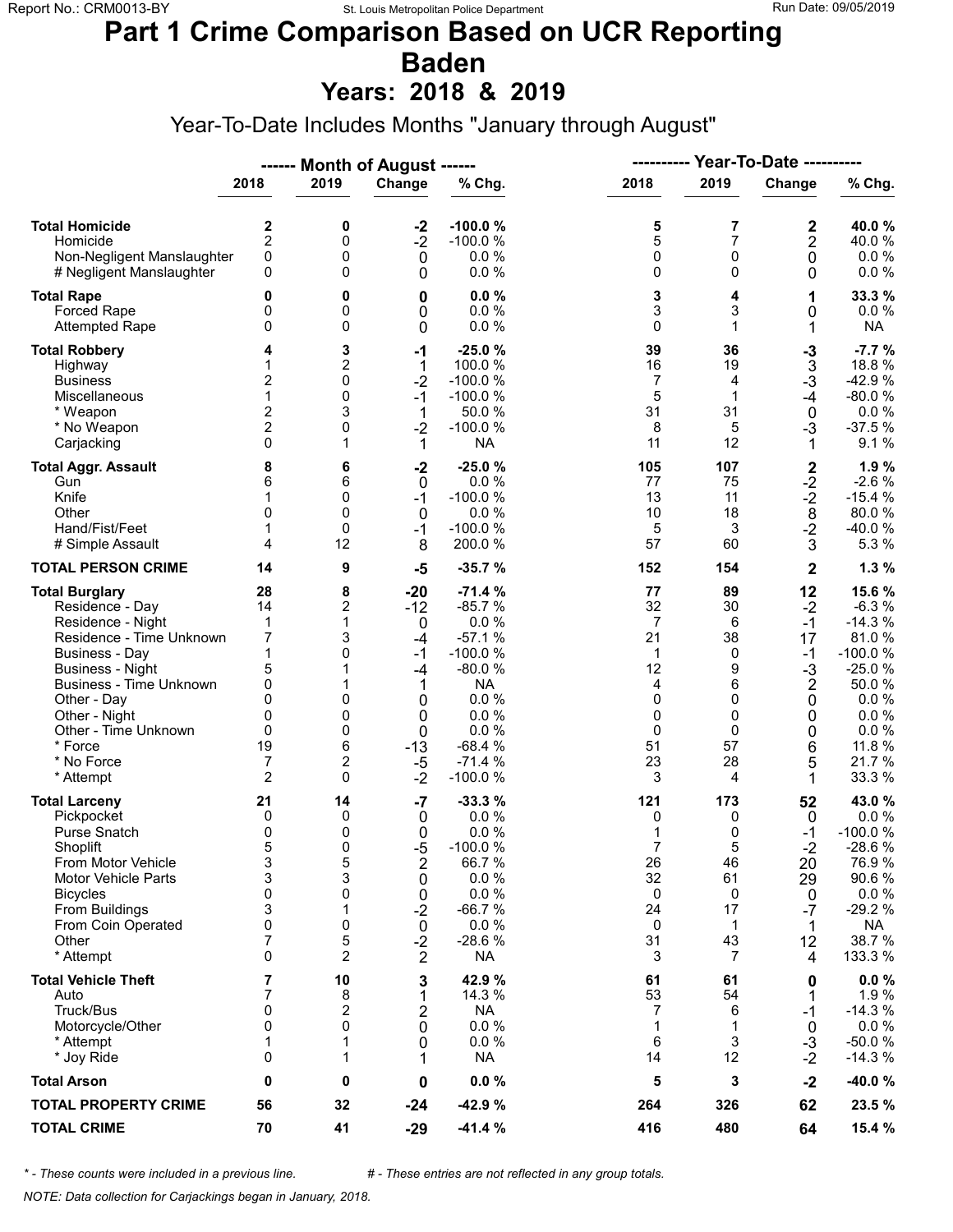#### **Part 1 Crime Comparison Based on UCR Reporting Benton Park Years: 2018 & 2019**

Year-To-Date Includes Months "January through August"

|                                                                                                                                                                                                                                                                        |                                                                      |                                                            | ------ Month of August ------                                           |                                                                                                                        |                                                                             |                                                                             |                                                                              |                                                                                                                                 |  |
|------------------------------------------------------------------------------------------------------------------------------------------------------------------------------------------------------------------------------------------------------------------------|----------------------------------------------------------------------|------------------------------------------------------------|-------------------------------------------------------------------------|------------------------------------------------------------------------------------------------------------------------|-----------------------------------------------------------------------------|-----------------------------------------------------------------------------|------------------------------------------------------------------------------|---------------------------------------------------------------------------------------------------------------------------------|--|
|                                                                                                                                                                                                                                                                        | 2018                                                                 | 2019                                                       | Change                                                                  | % Chg.                                                                                                                 | 2018                                                                        | 2019                                                                        | Change                                                                       | % Chg.                                                                                                                          |  |
| <b>Total Homicide</b><br>Homicide<br>Non-Negligent Manslaughter<br># Negligent Manslaughter                                                                                                                                                                            | 0<br>0<br>0<br>0                                                     | 0<br>0<br>0<br>0                                           | 0<br>0<br>0<br>0                                                        | 0.0%<br>0.0%<br>0.0%<br>0.0%                                                                                           | 0<br>0<br>0<br>0                                                            | 0<br>0<br>0<br>0                                                            | 0<br>0<br>0<br>0                                                             | 0.0%<br>0.0 %<br>$0.0 \%$<br>0.0 %                                                                                              |  |
| <b>Total Rape</b><br><b>Forced Rape</b><br><b>Attempted Rape</b>                                                                                                                                                                                                       | 0<br>0<br>0                                                          | 0<br>0<br>0                                                | 0<br>0<br>0                                                             | 0.0%<br>0.0%<br>0.0%                                                                                                   | 1<br>1<br>0                                                                 | 0<br>0<br>$\Omega$                                                          | -1<br>$-1$<br>$\mathbf{0}$                                                   | $-100.0%$<br>$-100.0%$<br>$0.0 \%$                                                                                              |  |
| <b>Total Robbery</b><br>Highway<br><b>Business</b><br>Miscellaneous<br>* Weapon<br>* No Weapon<br>Carjacking                                                                                                                                                           | 0<br>0<br>0<br>0<br>0<br>$\Omega$<br>0                               | 0<br>0<br>0<br>0<br>0<br>0<br>0                            | 0<br>0<br>0<br>0<br>0<br>0<br>0                                         | 0.0%<br>0.0%<br>0.0%<br>0.0%<br>0.0%<br>0.0%<br>0.0 %                                                                  | 11<br>8<br>0<br>1<br>8<br>3<br>$\overline{2}$                               | 4<br>4<br>0<br>0<br>2<br>$\overline{2}$<br>$\Omega$                         | $-7$<br>$-4$<br>0<br>$-1$<br>-6<br>$-1$<br>$-2$                              | $-63.6%$<br>$-50.0%$<br>0.0%<br>$-100.0%$<br>$-75.0%$<br>$-33.3%$<br>$-100.0%$                                                  |  |
| <b>Total Aggr. Assault</b><br>Gun<br>Knife<br>Other<br>Hand/Fist/Feet<br># Simple Assault                                                                                                                                                                              | 1<br>0<br>0<br>0<br>3                                                | 1<br>0<br>0<br>0<br>1                                      | 0<br>0<br>$\mathbf 0$<br>0<br>0<br>$-2$                                 | 0.0%<br>0.0 %<br>0.0%<br>0.0%<br>0.0 %<br>$-66.7%$                                                                     | 11<br>3<br>0<br>7<br>1<br>13                                                | 13<br>2<br>0<br>8<br>3<br>15                                                | $\mathbf{2}$<br>$-1$<br>0<br>1<br>2<br>$\overline{2}$                        | 18.2 %<br>$-33.3%$<br>0.0%<br>14.3 %<br>200.0%<br>15.4 %                                                                        |  |
| <b>TOTAL PERSON CRIME</b>                                                                                                                                                                                                                                              |                                                                      | 1                                                          | 0                                                                       | 0.0%                                                                                                                   | 23                                                                          | 17                                                                          | -6                                                                           | $-26.1%$                                                                                                                        |  |
| <b>Total Burglary</b><br>Residence - Day<br>Residence - Night<br>Residence - Time Unknown<br>Business - Day<br><b>Business - Night</b><br><b>Business - Time Unknown</b><br>Other - Day<br>Other - Night<br>Other - Time Unknown<br>* Force<br>* No Force<br>* Attempt | 0<br>0<br>0<br>0<br>0<br>0<br>0<br>0<br>0<br>0<br>0<br>0<br>$\Omega$ | 1<br>0<br>1<br>0<br>0<br>0<br>0<br>0<br>0<br>0<br>0<br>0   | 1<br>0<br>1<br>0<br>0<br>0<br>$\mathbf 0$<br>0<br>0<br>0<br>1<br>0<br>0 | <b>NA</b><br>0.0%<br><b>NA</b><br>0.0 %<br>0.0%<br>0.0%<br>0.0%<br>0.0%<br>0.0%<br>0.0 %<br><b>NA</b><br>0.0 %<br>0.0% | 12<br>1<br>$\overline{2}$<br>8<br>0<br>1<br>0<br>0<br>0<br>0<br>6<br>6<br>0 | 15<br>3<br>3<br>6<br>0<br>$\overline{c}$<br>1<br>0<br>0<br>0<br>8<br>6<br>1 | 3<br>$\overline{\mathbf{c}}$<br>1<br>$-2$<br>0<br>0<br>0<br>0<br>2<br>0<br>1 | 25.0%<br>200.0%<br>50.0%<br>$-25.0%$<br>0.0%<br>100.0%<br><b>NA</b><br>0.0%<br>0.0%<br>$0.0 \%$<br>33.3 %<br>0.0 %<br><b>NA</b> |  |
| <b>Total Larceny</b><br>Pickpocket<br>Purse Snatch<br>Shoplift<br>From Motor Vehicle<br><b>Motor Vehicle Parts</b><br><b>Bicycles</b><br>From Buildings<br>From Coin Operated<br>Other<br>* Attempt                                                                    | 12<br>0<br>0<br>$\Omega$<br>7<br>4<br>0<br>0<br>0<br>1<br>1          | 3<br>0<br>0<br>$\Omega$<br>2<br>0<br>0<br>0<br>0<br>1<br>0 | -9<br>0<br>0<br>$\Omega$<br>$-5$<br>$-4$<br>0<br>0<br>0<br>0<br>$-1$    | $-75.0%$<br>0.0%<br>0.0%<br>0.0 %<br>$-71.4%$<br>$-100.0%$<br>0.0 %<br>0.0 %<br>0.0%<br>0.0 %<br>$-100.0%$             | 67<br>0<br>0<br>1<br>35<br>13<br>0<br>8<br>0<br>10<br>6                     | 69<br>0<br>1<br>$\Omega$<br>27<br>11<br>1<br>7<br>0<br>22<br>$\overline{2}$ | 2<br>0<br>$-1$<br>-8<br>$-2$<br>1<br>$-1$<br>0<br>12<br>$-4$                 | 3.0%<br>$0.0 \%$<br><b>NA</b><br>$-100.0%$<br>$-22.9%$<br>$-15.4%$<br>NA<br>$-12.5%$<br>$0.0 \%$<br>120.0%<br>$-66.7%$          |  |
| <b>Total Vehicle Theft</b><br>Auto<br>Truck/Bus<br>Motorcycle/Other<br>* Attempt<br>* Joy Ride                                                                                                                                                                         | 1<br>1<br>0<br>0<br>0<br>0                                           | 6<br>4<br>2<br>0<br>0<br>0                                 | 5<br>3<br>$\overline{\mathbf{c}}$<br>0<br>0<br>0                        | 500.0%<br>300.0 %<br><b>NA</b><br>0.0 %<br>0.0%<br>0.0%                                                                | 13<br>11<br>1<br>1<br>1<br>4                                                | 35<br>30<br>5<br>0<br>4<br>3                                                | 22<br>19<br>4<br>$-1$<br>3<br>$-1$                                           | 169.2 %<br>172.7 %<br>400.0%<br>$-100.0%$<br>300.0%<br>$-25.0%$                                                                 |  |
| <b>Total Arson</b>                                                                                                                                                                                                                                                     | 0                                                                    | 0                                                          | 0                                                                       | 0.0%                                                                                                                   | 1                                                                           | $\mathbf 2$                                                                 | 1                                                                            | 100.0%                                                                                                                          |  |
| <b>TOTAL PROPERTY CRIME</b>                                                                                                                                                                                                                                            | 13                                                                   | 10                                                         | $-3$                                                                    | $-23.1%$                                                                                                               | 93                                                                          | 121                                                                         | 28                                                                           | 30.1 %                                                                                                                          |  |
| <b>TOTAL CRIME</b>                                                                                                                                                                                                                                                     | 14                                                                   | 11                                                         | $-3$                                                                    | $-21.4%$                                                                                                               | 116                                                                         | 138                                                                         | 22                                                                           | 19.0 %                                                                                                                          |  |

*\* - These counts were included in a previous line. # - These entries are not reflected in any group totals.*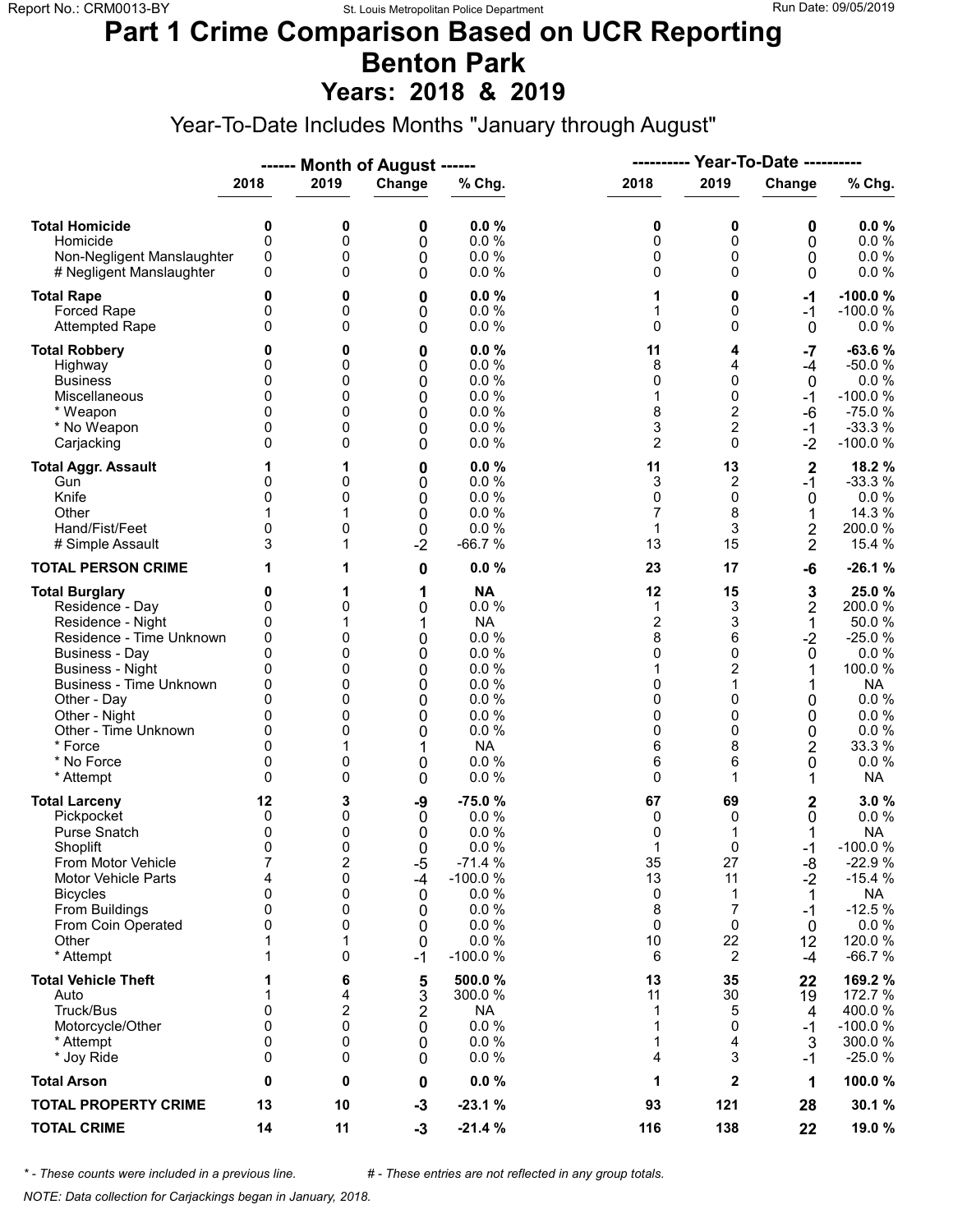### **Part 1 Crime Comparison Based on UCR Reporting Benton Park West Years: 2018 & 2019**

Year-To-Date Includes Months "January through August"

|                                                                                                                                                                                                                                                                        |                                                                              |                                                                                     | ------ Month of August ------                                                                                          |                                                                                                                            | ----------                                                          |                                                                                   | <b>Year-To-Date ----------</b>                                                                           |                                                                                                                                          |
|------------------------------------------------------------------------------------------------------------------------------------------------------------------------------------------------------------------------------------------------------------------------|------------------------------------------------------------------------------|-------------------------------------------------------------------------------------|------------------------------------------------------------------------------------------------------------------------|----------------------------------------------------------------------------------------------------------------------------|---------------------------------------------------------------------|-----------------------------------------------------------------------------------|----------------------------------------------------------------------------------------------------------|------------------------------------------------------------------------------------------------------------------------------------------|
|                                                                                                                                                                                                                                                                        | 2018                                                                         | 2019                                                                                | Change                                                                                                                 | % Chg.                                                                                                                     | 2018                                                                | 2019                                                                              | Change                                                                                                   | % Chg.                                                                                                                                   |
| <b>Total Homicide</b><br>Homicide<br>Non-Negligent Manslaughter<br># Negligent Manslaughter                                                                                                                                                                            | 0<br>0<br>0<br>0                                                             | 0<br>0<br>0<br>0                                                                    | 0<br>0<br>0<br>0                                                                                                       | 0.0%<br>0.0%<br>0.0 %<br>0.0%                                                                                              | 1<br>1<br>0<br>1                                                    | 0<br>0<br>0<br>$\mathbf 0$                                                        | -1<br>$-1$<br>$\mathbf{0}$<br>-1                                                                         | $-100.0%$<br>$-100.0%$<br>$0.0 \%$<br>$-100.0%$                                                                                          |
| <b>Total Rape</b><br>Forced Rape<br><b>Attempted Rape</b>                                                                                                                                                                                                              | 0<br>0<br>$\Omega$                                                           | 0<br>0<br>0                                                                         | 0<br>0<br>0                                                                                                            | 0.0%<br>0.0%<br>0.0 %                                                                                                      | 2<br>$\overline{c}$<br>$\mathbf 0$                                  | 3<br>3<br>$\Omega$                                                                | 1<br>1<br>0                                                                                              | 50.0%<br>50.0%<br>$0.0 \%$                                                                                                               |
| <b>Total Robbery</b><br>Highway<br><b>Business</b><br>Miscellaneous<br>* Weapon<br>* No Weapon<br>Carjacking                                                                                                                                                           | 0<br>0<br>0<br>0<br>0<br>0<br>0                                              | 2<br>0<br>2<br>0<br>2<br>0<br>0                                                     | $\mathbf 2$<br>$\pmb{0}$<br>$\overline{\mathbf{c}}$<br>$\overline{0}$<br>$\overline{2}$<br>$\mathbf 0$<br>$\mathbf{0}$ | <b>NA</b><br>0.0 %<br><b>NA</b><br>0.0 %<br><b>NA</b><br>0.0 %<br>0.0%                                                     | 12<br>9<br>0<br>1<br>8<br>4<br>$\overline{2}$                       | 17<br>9<br>3<br>$\Omega$<br>15<br>2<br>5                                          | 5<br>0<br>3<br>$-1$<br>$\overline{7}$<br>$-2$<br>3                                                       | 41.7 %<br>$0.0 \%$<br><b>NA</b><br>$-100.0%$<br>87.5%<br>$-50.0%$<br>150.0%                                                              |
| <b>Total Aggr. Assault</b><br>Gun<br>Knife<br>Other<br>Hand/Fist/Feet<br># Simple Assault                                                                                                                                                                              | 0<br>0<br>0<br>$\Omega$<br>0<br>6                                            | 10<br>10<br>0<br>0<br>0<br>2                                                        | 10<br>10<br>0<br>0<br>0<br>$-4$                                                                                        | <b>NA</b><br><b>NA</b><br>0.0 %<br>0.0%<br>0.0%<br>$-66.7%$                                                                | 32<br>21<br>2<br>$\overline{7}$<br>$\overline{2}$<br>32             | 32<br>22<br>2<br>6<br>$\overline{2}$<br>23                                        | 0<br>1<br>0<br>$-1$<br>0<br>$-9$                                                                         | 0.0%<br>4.8%<br>0.0 %<br>$-14.3%$<br>0.0 %<br>$-28.1%$                                                                                   |
| <b>TOTAL PERSON CRIME</b>                                                                                                                                                                                                                                              | 0                                                                            | 12                                                                                  | 12                                                                                                                     | <b>NA</b>                                                                                                                  | 47                                                                  | 52                                                                                | 5                                                                                                        | 10.6%                                                                                                                                    |
| <b>Total Burglary</b><br>Residence - Day<br>Residence - Night<br>Residence - Time Unknown<br><b>Business - Day</b><br><b>Business - Night</b><br>Business - Time Unknown<br>Other - Day<br>Other - Night<br>Other - Time Unknown<br>* Force<br>* No Force<br>* Attempt | 0<br>0<br>1<br>$\mathbf{0}$<br>0<br>0<br>$\Omega$<br>0<br>0<br>0<br>$\Omega$ | 4<br>0<br>1<br>2<br>0<br>1<br>0<br>0<br>0<br>0<br>$\overline{\mathbf{c}}$<br>2<br>0 | 3<br>0<br>1<br>1<br>0<br>1<br>0<br>0<br>0<br>0<br>1<br>2<br>$\mathbf{0}$                                               | 300.0%<br>0.0%<br><b>NA</b><br>100.0 %<br>0.0%<br><b>NA</b><br>0.0%<br>0.0%<br>0.0%<br>0.0%<br>100.0%<br><b>NA</b><br>0.0% | 20<br>8<br>4<br>8<br>0<br>0<br>0<br>0<br>0<br>0<br>11<br>7<br>2     | 30<br>5<br>4<br>15<br>$\mathbf 0$<br>2<br>4<br>$\Omega$<br>0<br>0<br>24<br>5<br>1 | 10<br>$-3$<br>$\mathbf 0$<br>7<br>0<br>$\overline{\mathbf{c}}$<br>4<br>0<br>0<br>0<br>13<br>$-2$<br>$-1$ | 50.0%<br>$-37.5%$<br>0.0%<br>87.5%<br>$0.0 \%$<br><b>NA</b><br><b>NA</b><br>$0.0 \%$<br>0.0%<br>0.0 %<br>118.2 %<br>$-28.6%$<br>$-50.0%$ |
| <b>Total Larceny</b><br>Pickpocket<br><b>Purse Snatch</b><br>Shoplift<br>From Motor Vehicle<br><b>Motor Vehicle Parts</b><br><b>Bicycles</b><br>From Buildings<br>From Coin Operated<br>Other<br>* Attempt                                                             | 10<br>0<br>0<br>1<br>5<br>1<br>0<br>2<br>0<br>1<br>0                         | 19<br>0<br>0<br>0<br>8<br>6<br>0<br>0<br>0<br>5<br>1                                | 9<br>0<br>0<br>$-1$<br>3<br>5<br>0<br>$-2$<br>0<br>4<br>1                                                              | 90.0%<br>0.0%<br>0.0%<br>$-100.0%$<br>60.0%<br>500.0%<br>0.0 %<br>$-100.0%$<br>0.0%<br>400.0%<br><b>NA</b>                 | 82<br>0<br>0<br>1<br>23<br>19<br>$\mathbf{1}$<br>15<br>0<br>23<br>4 | 76<br>0<br>0<br>$\Omega$<br>24<br>20<br>$\overline{2}$<br>12<br>0<br>18<br>1      | -6<br>0<br>0<br>$-1$<br>1<br>1<br>1<br>$-3$<br>0<br>$-5$<br>$-3$                                         | $-7.3%$<br>$0.0 \%$<br>0.0%<br>$-100.0%$<br>4.3 %<br>5.3 %<br>100.0%<br>$-20.0%$<br>$0.0 \%$<br>$-21.7%$<br>$-75.0%$                     |
| <b>Total Vehicle Theft</b><br>Auto<br>Truck/Bus<br>Motorcycle/Other<br>* Attempt<br>* Joy Ride                                                                                                                                                                         | 8<br>5<br>2<br>1<br>0<br>1                                                   | 5<br>5<br>0<br>0<br>1<br>2                                                          | $-3$<br>$\mathbf 0$<br>$-2$<br>$-1$<br>1<br>1                                                                          | $-37.5%$<br>0.0%<br>$-100.0%$<br>$-100.0%$<br><b>NA</b><br>100.0%                                                          | 35<br>30<br>3<br>2<br>1<br>9                                        | 25<br>21<br>3<br>1<br>1<br>8                                                      | -10<br>-9<br>0<br>-1<br>0<br>$-1$                                                                        | $-28.6%$<br>$-30.0%$<br>$0.0 \%$<br>$-50.0%$<br>$0.0 \%$<br>$-11.1%$                                                                     |
| <b>Total Arson</b>                                                                                                                                                                                                                                                     | 0                                                                            | 0                                                                                   | 0                                                                                                                      | 0.0%                                                                                                                       | 3                                                                   | 0                                                                                 | -3                                                                                                       | $-100.0%$                                                                                                                                |
| <b>TOTAL PROPERTY CRIME</b>                                                                                                                                                                                                                                            | 19                                                                           | 28                                                                                  | 9                                                                                                                      | 47.4 %                                                                                                                     | 140                                                                 | 131                                                                               | -9                                                                                                       | $-6.4%$                                                                                                                                  |
| <b>TOTAL CRIME</b>                                                                                                                                                                                                                                                     | 19                                                                           | 40                                                                                  | 21                                                                                                                     | 110.5%                                                                                                                     | 187                                                                 | 183                                                                               | $-4$                                                                                                     | $-2.1%$                                                                                                                                  |

*\* - These counts were included in a previous line. # - These entries are not reflected in any group totals.*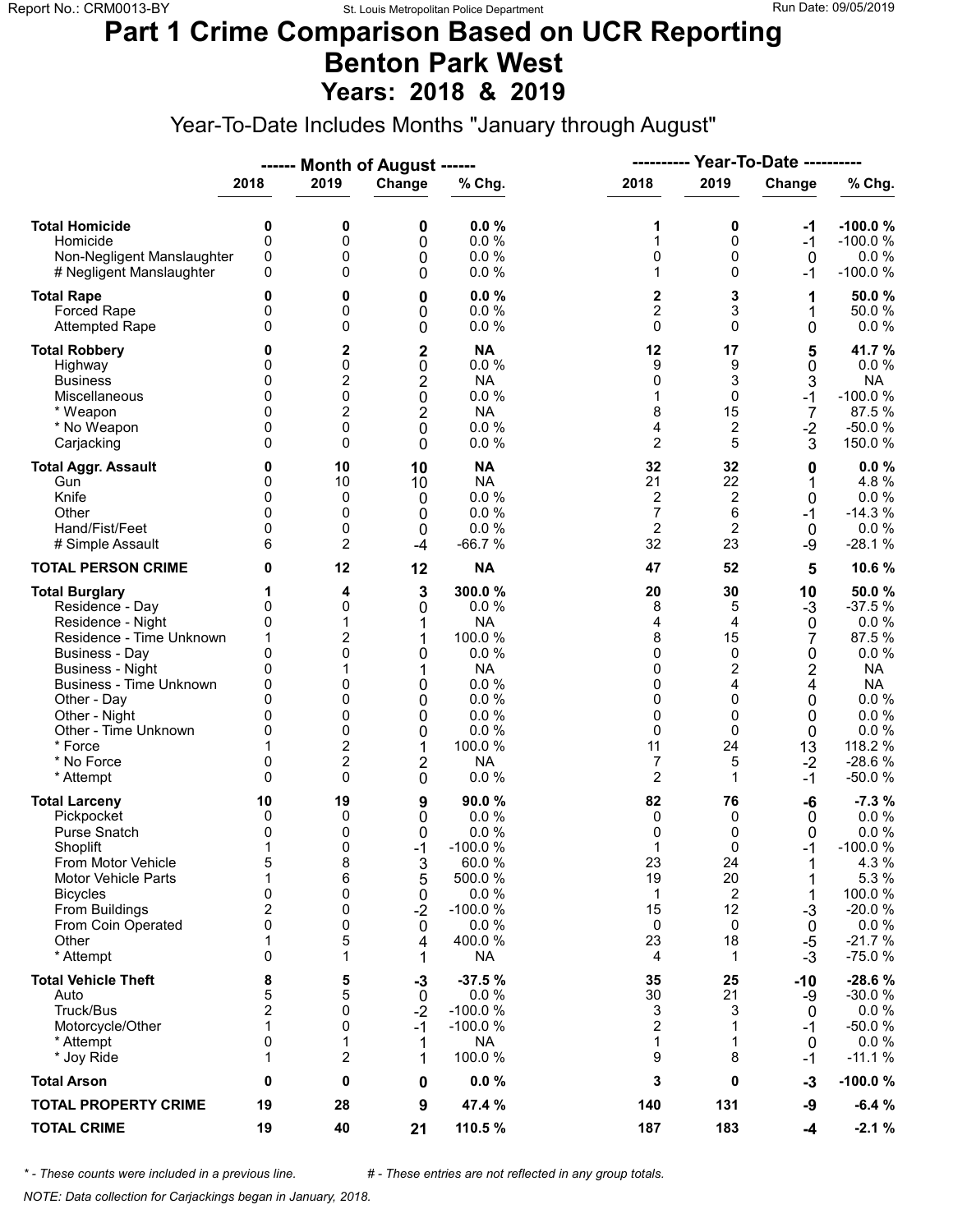# **Part 1 Crime Comparison Based on UCR Reporting Bevo Mill**

**Years: 2018 & 2019**

Year-To-Date Includes Months "January through August"

|                                                                                                                                                                                                                                                                               |                                                                             |                                                               | ------ Month of August ------                                                           |                                                                                                                    | <b>Year-To-Date ----------</b><br>----------                        |                                                                           |                                                                                                                     |                                                                                                                                           |
|-------------------------------------------------------------------------------------------------------------------------------------------------------------------------------------------------------------------------------------------------------------------------------|-----------------------------------------------------------------------------|---------------------------------------------------------------|-----------------------------------------------------------------------------------------|--------------------------------------------------------------------------------------------------------------------|---------------------------------------------------------------------|---------------------------------------------------------------------------|---------------------------------------------------------------------------------------------------------------------|-------------------------------------------------------------------------------------------------------------------------------------------|
|                                                                                                                                                                                                                                                                               | 2018                                                                        | 2019                                                          | Change                                                                                  | % Chg.                                                                                                             | 2018                                                                | 2019                                                                      | Change                                                                                                              | % Chg.                                                                                                                                    |
| <b>Total Homicide</b><br>Homicide<br>Non-Negligent Manslaughter<br># Negligent Manslaughter                                                                                                                                                                                   | 0<br>$\mathbf 0$<br>0<br>0                                                  | 0<br>0<br>0<br>0                                              | 0<br>0<br>0<br>0                                                                        | 0.0%<br>0.0%<br>0.0%<br>0.0%                                                                                       | 2<br>$\overline{2}$<br>0<br>0                                       | 1<br>1<br>0<br>$\Omega$                                                   | -1<br>$-1$<br>0<br>0                                                                                                | $-50.0%$<br>$-50.0%$<br>$0.0 \%$<br>$0.0 \%$                                                                                              |
| <b>Total Rape</b><br>Forced Rape<br><b>Attempted Rape</b>                                                                                                                                                                                                                     | 0<br>0<br>0                                                                 | 0<br>0<br>0                                                   | 0<br>0<br>0                                                                             | 0.0%<br>0.0 %<br>0.0%                                                                                              | 5<br>5<br>$\mathbf 0$                                               | 3<br>3<br>$\Omega$                                                        | $-2$<br>$-2$<br>$\mathbf 0$                                                                                         | $-40.0%$<br>-40.0%<br>$0.0 \%$                                                                                                            |
| <b>Total Robbery</b><br>Highway<br><b>Business</b><br>Miscellaneous<br>* Weapon<br>* No Weapon<br>Carjacking                                                                                                                                                                  | 5<br>3<br>0<br>1<br>5<br>0<br>1                                             | 2<br>0<br>2<br>0<br>$\overline{2}$<br>0<br>0                  | -3<br>$-3$<br>$\overline{2}$<br>$-1$<br>$-3$<br>0<br>$-1$                               | $-60.0%$<br>$-100.0%$<br><b>NA</b><br>$-100.0%$<br>$-60.0%$<br>0.0%<br>$-100.0%$                                   | 23<br>11<br>6<br>$\overline{c}$<br>15<br>8<br>4                     | 10<br>3<br>4<br>$\mathbf{1}$<br>8<br>$\overline{c}$<br>$\overline{2}$     | $-13$<br>-8<br>$-2$<br>$-1$<br>$-7$<br>$-6$<br>$-2$                                                                 | $-56.5%$<br>$-72.7%$<br>$-33.3%$<br>$-50.0%$<br>$-46.7%$<br>$-75.0%$<br>$-50.0%$                                                          |
| <b>Total Aggr. Assault</b><br>Gun<br>Knife<br>Other<br>Hand/Fist/Feet<br># Simple Assault                                                                                                                                                                                     | 10<br>4<br>1<br>3<br>$\overline{2}$<br>14                                   | 0<br>0<br>0<br>0<br>0<br>4                                    | $-10$<br>-4<br>$-1$<br>$-3$<br>$-2$<br>$-10$                                            | $-100.0%$<br>$-100.0%$<br>$-100.0%$<br>$-100.0%$<br>$-100.0%$<br>$-71.4%$                                          | 42<br>17<br>9<br>13<br>3<br>75                                      | 35<br>21<br>3<br>9<br>$\overline{2}$<br>61                                | $-7$<br>4<br>-6<br>$-4$<br>$-1$<br>$-14$                                                                            | $-16.7%$<br>23.5 %<br>$-66.7%$<br>$-30.8%$<br>$-33.3%$<br>$-18.7%$                                                                        |
| <b>TOTAL PERSON CRIME</b>                                                                                                                                                                                                                                                     | 15                                                                          | 2                                                             | $-13$                                                                                   | $-86.7%$                                                                                                           | 72                                                                  | 49                                                                        | $-23$                                                                                                               | $-31.9%$                                                                                                                                  |
| <b>Total Burglary</b><br>Residence - Day<br>Residence - Night<br>Residence - Time Unknown<br><b>Business - Day</b><br><b>Business - Night</b><br><b>Business - Time Unknown</b><br>Other - Day<br>Other - Night<br>Other - Time Unknown<br>* Force<br>* No Force<br>* Attempt | 8<br>3<br>0<br>5<br>0<br>0<br>0<br>$\Omega$<br>0<br>0<br>3<br>5<br>$\Omega$ | 9<br>1<br>0<br>6<br>0<br>0<br>2<br>0<br>0<br>0<br>3<br>6<br>0 | 1<br>$-2$<br>0<br>1<br>0<br>0<br>$\overline{c}$<br>$\mathbf 0$<br>0<br>0<br>0<br>1<br>0 | 12.5 %<br>$-66.7%$<br>0.0%<br>20.0 %<br>0.0%<br>0.0%<br><b>NA</b><br>0.0%<br>0.0%<br>0.0%<br>0.0%<br>20.0%<br>0.0% | 61<br>17<br>10<br>26<br>2<br>5<br>1<br>0<br>0<br>0<br>32<br>23<br>6 | 55<br>19<br>3<br>24<br>0<br>0<br>9<br>$\Omega$<br>0<br>0<br>25<br>25<br>5 | -6<br>$\overline{\mathbf{c}}$<br>$-7$<br>$-2$<br>$-2$<br>$-5$<br>8<br>0<br>0<br>0<br>$-7$<br>$\overline{2}$<br>$-1$ | $-9.8%$<br>11.8 %<br>$-70.0%$<br>$-7.7%$<br>$-100.0%$<br>$-100.0%$<br>800.0%<br>$0.0 \%$<br>0.0%<br>0.0 %<br>$-21.9%$<br>8.7%<br>$-16.7%$ |
| <b>Total Larceny</b><br>Pickpocket<br>Purse Snatch<br>Shoplift<br>From Motor Vehicle<br><b>Motor Vehicle Parts</b><br><b>Bicycles</b><br>From Buildings<br>From Coin Operated<br>Other<br>* Attempt                                                                           | 30<br>0<br>0<br>9<br>7<br>$\overline{2}$<br>1<br>6<br>0<br>5<br>1           | 34<br>0<br>0<br>0<br>12<br>9<br>0<br>3<br>0<br>10<br>1        | 4<br>0<br>0<br>-9<br>5<br>7<br>$-1$<br>$-3$<br>0<br>5<br>0                              | 13.3 %<br>0.0%<br>0.0%<br>$-100.0%$<br>71.4 %<br>350.0%<br>$-100.0%$<br>$-50.0%$<br>0.0%<br>100.0%<br>0.0%         | 200<br>0<br>0<br>30<br>56<br>35<br>3<br>38<br>0<br>38<br>10         | 207<br>1<br>0<br>9<br>48<br>54<br>0<br>41<br>0<br>54<br>11                | 7<br>1<br>0<br>$-21$<br>-8<br>19<br>$-3$<br>3<br>0<br>16<br>1                                                       | 3.5%<br><b>NA</b><br>0.0 %<br>$-70.0%$<br>$-14.3%$<br>54.3 %<br>$-100.0%$<br>7.9%<br>0.0 %<br>42.1%<br>10.0%                              |
| <b>Total Vehicle Theft</b><br>Auto<br>Truck/Bus<br>Motorcycle/Other<br>* Attempt<br>* Joy Ride                                                                                                                                                                                | 9<br>7<br>1<br>1<br>0<br>5                                                  | 15<br>8<br>1<br>6<br>0<br>4                                   | 6<br>1<br>0<br>5<br>0<br>$-1$                                                           | 66.7 %<br>14.3 %<br>0.0 %<br>500.0%<br>0.0%<br>$-20.0%$                                                            | 65<br>53<br>6<br>6<br>9<br>16                                       | 74<br>54<br>8<br>12<br>3<br>18                                            | 9<br>1<br>2<br>6<br>-6<br>$\overline{2}$                                                                            | 13.8 %<br>1.9%<br>33.3 %<br>100.0%<br>$-66.7%$<br>12.5 %                                                                                  |
| <b>Total Arson</b>                                                                                                                                                                                                                                                            | 0                                                                           | 2                                                             | $\mathbf 2$                                                                             | <b>NA</b>                                                                                                          | 1                                                                   | 3                                                                         | $\mathbf 2$                                                                                                         | 200.0%                                                                                                                                    |
| <b>TOTAL PROPERTY CRIME</b>                                                                                                                                                                                                                                                   | 47                                                                          | 60                                                            | 13                                                                                      | 27.7 %                                                                                                             | 327                                                                 | 339                                                                       | 12                                                                                                                  | 3.7%                                                                                                                                      |
| <b>TOTAL CRIME</b>                                                                                                                                                                                                                                                            | 62                                                                          | 62                                                            | $\pmb{0}$                                                                               | $0.0 \%$                                                                                                           | 399                                                                 | 388                                                                       | $-11$                                                                                                               | $-2.8%$                                                                                                                                   |

*\* - These counts were included in a previous line. # - These entries are not reflected in any group totals.*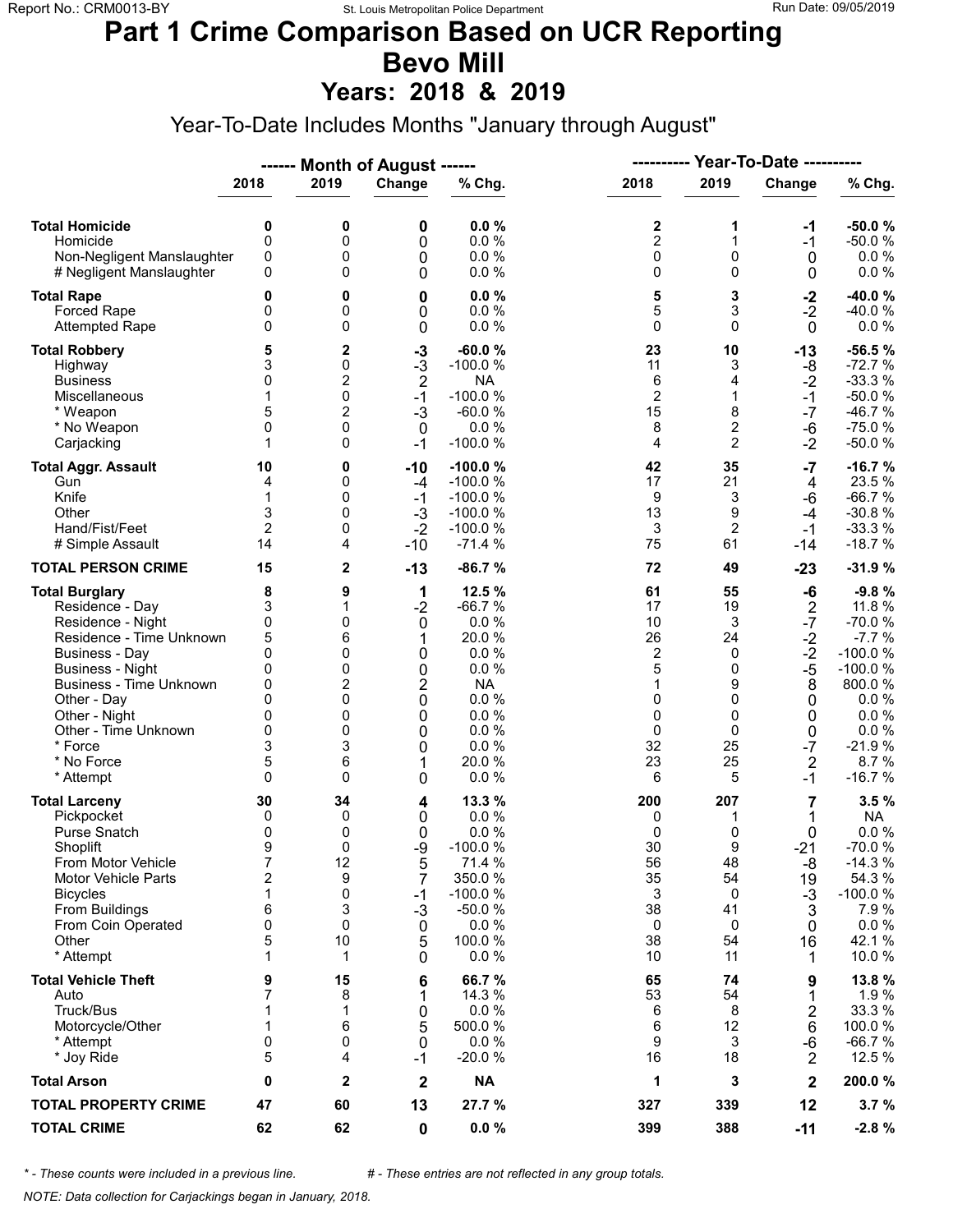### **Part 1 Crime Comparison Based on UCR Reporting Botanical Heights Years: 2018 & 2019**

Year-To-Date Includes Months "January through August"

|                                                                                                                                                                                                                                                                        |                                                                            |                                                               | ------ Month of August ------                                                                       |                                                                                                                                                |                                                                            |                                                                              | <b>Year-To-Date ----------</b>                                                                    |                                                                                                                                                |
|------------------------------------------------------------------------------------------------------------------------------------------------------------------------------------------------------------------------------------------------------------------------|----------------------------------------------------------------------------|---------------------------------------------------------------|-----------------------------------------------------------------------------------------------------|------------------------------------------------------------------------------------------------------------------------------------------------|----------------------------------------------------------------------------|------------------------------------------------------------------------------|---------------------------------------------------------------------------------------------------|------------------------------------------------------------------------------------------------------------------------------------------------|
|                                                                                                                                                                                                                                                                        | 2018                                                                       | 2019                                                          | Change                                                                                              | % Chg.                                                                                                                                         | 2018                                                                       | 2019                                                                         | Change                                                                                            | % Chg.                                                                                                                                         |
| <b>Total Homicide</b><br>Homicide<br>Non-Negligent Manslaughter<br># Negligent Manslaughter                                                                                                                                                                            | 0<br>0<br>0<br>0                                                           | 0<br>0<br>0<br>0                                              | 0<br>0<br>0<br>0                                                                                    | 0.0%<br>0.0%<br>0.0 %<br>0.0%                                                                                                                  | 0<br>0<br>0<br>0                                                           | 0<br>0<br>0<br>0                                                             | 0<br>0<br>0<br>0                                                                                  | 0.0%<br>0.0 %<br>0.0 %<br>$0.0 \%$                                                                                                             |
| <b>Total Rape</b><br>Forced Rape<br><b>Attempted Rape</b>                                                                                                                                                                                                              | 0<br>0<br>$\Omega$                                                         | 0<br>0<br>0                                                   | 0<br>0<br>0                                                                                         | 0.0%<br>0.0%<br>0.0 %                                                                                                                          | 0<br>0<br>0                                                                | 0<br>0<br>$\mathbf 0$                                                        | 0<br>0<br>0                                                                                       | 0.0%<br>0.0 %<br>0.0 %                                                                                                                         |
| <b>Total Robbery</b><br>Highway<br><b>Business</b><br>Miscellaneous<br>* Weapon<br>* No Weapon<br>Carjacking                                                                                                                                                           | 0<br>0<br>0<br>0                                                           | 0<br>0<br>0<br>0<br>0<br>0<br>0                               | -1<br>0<br>0<br>$-1$<br>$-1$<br>0<br>0                                                              | $-100.0%$<br>0.0%<br>0.0%<br>$-100.0%$<br>$-100.0%$<br>0.0%<br>0.0%                                                                            | 2<br>1<br>0<br>1<br>2<br>0<br>0                                            | 4<br>$\overline{c}$<br>0<br>4<br>0<br>1                                      | $\mathbf 2$<br>1<br>0<br>0<br>2<br>0<br>1                                                         | 100.0%<br>100.0 %<br>0.0%<br>$0.0 \%$<br>100.0%<br>0.0%<br><b>NA</b>                                                                           |
| <b>Total Aggr. Assault</b><br>Gun<br>Knife<br>Other<br>Hand/Fist/Feet<br># Simple Assault                                                                                                                                                                              | 0<br>0<br>0<br>O<br>0                                                      | 2<br>1<br>0<br>1<br>0<br>1                                    | $\mathbf 2$<br>1<br>0<br>1<br>0<br>0                                                                | <b>NA</b><br><b>NA</b><br>0.0 %<br><b>NA</b><br>0.0%<br>0.0%                                                                                   | 5<br>2<br>0<br>$\overline{2}$<br>1<br>5                                    | 6<br>5<br>0<br>1<br>0<br>7                                                   | 1<br>3<br>0<br>$-1$<br>$-1$<br>2                                                                  | 20.0%<br>150.0 %<br>$0.0 \%$<br>$-50.0%$<br>$-100.0%$<br>40.0%                                                                                 |
| <b>TOTAL PERSON CRIME</b>                                                                                                                                                                                                                                              |                                                                            | 2                                                             | 1                                                                                                   | 100.0%                                                                                                                                         | 7                                                                          | 10                                                                           | 3                                                                                                 | 42.9 %                                                                                                                                         |
| <b>Total Burglary</b><br>Residence - Day<br>Residence - Night<br>Residence - Time Unknown<br><b>Business - Day</b><br><b>Business - Night</b><br>Business - Time Unknown<br>Other - Day<br>Other - Night<br>Other - Time Unknown<br>* Force<br>* No Force<br>* Attempt | 8<br>2<br>1<br>2<br>$\mathbf 1$<br>0<br>0<br>0<br>$\overline{2}$<br>6<br>0 | 1<br>0<br>0<br>1<br>0<br>0<br>0<br>0<br>0<br>0<br>0<br>1<br>0 | $-7$<br>$-2$<br>$-1$<br>$-1$<br>$-1$<br>$-1$<br>$-1$<br>0<br>0<br>0<br>$-2$<br>$-5$<br>$\mathbf{0}$ | $-87.5%$<br>$-100.0%$<br>$-100.0%$<br>$-50.0%$<br>$-100.0%$<br>$-100.0%$<br>$-100.0%$<br>0.0%<br>0.0%<br>0.0%<br>$-100.0%$<br>$-83.3%$<br>0.0% | 17<br>5<br>3<br>5<br>$\mathbf{1}$<br>2<br>1<br>0<br>0<br>0<br>7<br>10<br>0 | 6<br>1<br>0<br>2<br>0<br>2<br>$\mathbf 0$<br>0<br>0<br>5<br>1<br>$\mathbf 0$ | $-11$<br>$-4$<br>$-3$<br>$-3$<br>$-1$<br>$-1$<br>1<br>0<br>0<br>0<br>$-2$<br>$-9$<br>$\mathbf{0}$ | $-64.7%$<br>$-80.0%$<br>$-100.0%$<br>$-60.0%$<br>$-100.0%$<br>$-50.0%$<br>100.0%<br>0.0%<br>0.0 %<br>0.0 %<br>$-28.6%$<br>$-90.0%$<br>$0.0 \%$ |
| <b>Total Larceny</b><br>Pickpocket<br><b>Purse Snatch</b><br>Shoplift<br>From Motor Vehicle<br>Motor Vehicle Parts<br><b>Bicycles</b><br>From Buildings<br>From Coin Operated<br>Other<br>* Attempt                                                                    | 7<br>0<br>0<br>$\Omega$<br>6<br>1<br>0<br>0<br>0<br>0                      | 1<br>0<br>0<br>0<br>0<br>0<br>0<br>0<br>0<br>1<br>0           | -6<br>0<br>0<br>0<br>-6<br>-1<br>0<br>0<br>0<br>1<br>$-1$                                           | $-85.7%$<br>0.0%<br>0.0%<br>0.0%<br>$-100.0%$<br>$-100.0%$<br>0.0 %<br>0.0%<br>0.0%<br><b>NA</b><br>$-100.0%$                                  | 44<br>0<br>0<br>0<br>26<br>5<br>1<br>6<br>0<br>6<br>8                      | 30<br>0<br>0<br>$\Omega$<br>17<br>3<br>0<br>1<br>0<br>9<br>4                 | $-14$<br>0<br>0<br>0<br>-9<br>$-2$<br>$-1$<br>$-5$<br>0<br>3<br>-4                                | $-31.8%$<br>0.0 %<br>0.0%<br>0.0%<br>$-34.6%$<br>$-40.0%$<br>$-100.0%$<br>$-83.3%$<br>0.0%<br>50.0%<br>$-50.0%$                                |
| <b>Total Vehicle Theft</b><br>Auto<br>Truck/Bus<br>Motorcycle/Other<br>* Attempt<br>* Joy Ride                                                                                                                                                                         | 1<br>0<br>1<br>$\mathbf{0}$<br>0<br>0                                      | 1<br>0<br>1<br>0<br>1<br>0                                    | 0<br>0<br>0<br>0<br>1<br>0                                                                          | 0.0%<br>0.0%<br>0.0 %<br>0.0 %<br><b>NA</b><br>0.0%                                                                                            | 9<br>7<br>$\overline{c}$<br>0<br>1<br>2                                    | 7<br>5<br>2<br>$\Omega$<br>1<br>3                                            | $-2$<br>$-2$<br>0<br>0<br>0                                                                       | $-22.2%$<br>$-28.6%$<br>$0.0 \%$<br>0.0 %<br>$0.0 \%$<br>50.0%                                                                                 |
| <b>Total Arson</b>                                                                                                                                                                                                                                                     | 0                                                                          | 0                                                             | 0                                                                                                   | 0.0%                                                                                                                                           | 0                                                                          | 0                                                                            | 0                                                                                                 | $0.0 \%$                                                                                                                                       |
| <b>TOTAL PROPERTY CRIME</b>                                                                                                                                                                                                                                            | 16                                                                         | 3                                                             | $-13$                                                                                               | $-81.3%$                                                                                                                                       | 70                                                                         | 43                                                                           | $-27$                                                                                             | $-38.6%$                                                                                                                                       |
| <b>TOTAL CRIME</b>                                                                                                                                                                                                                                                     | 17                                                                         | 5                                                             | $-12$                                                                                               | -70.6%                                                                                                                                         | 77                                                                         | 53                                                                           | $-24$                                                                                             | $-31.2%$                                                                                                                                       |

*\* - These counts were included in a previous line. # - These entries are not reflected in any group totals.*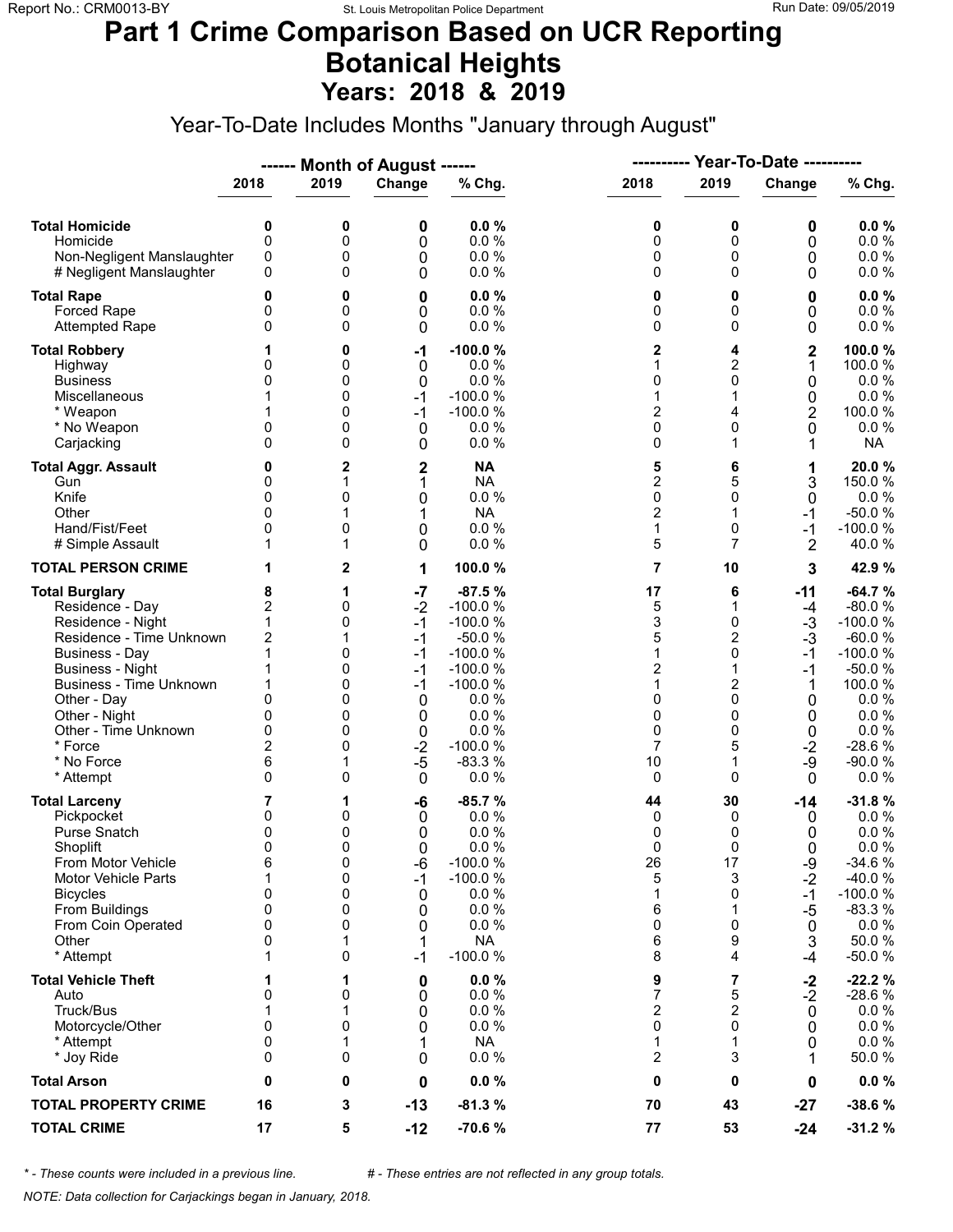### **Part 1 Crime Comparison Based on UCR Reporting Boulevard Heights Years: 2018 & 2019**

Year-To-Date Includes Months "January through August"

|                                                                                                                                                                                                                                                                        |                                                                             |                                                      | ------ Month of August ------                                                       |                                                                                                                             | ----------                                                                     |                                                                                             | <b>Year-To-Date ----------</b>                                                          |                                                                                                                                     |
|------------------------------------------------------------------------------------------------------------------------------------------------------------------------------------------------------------------------------------------------------------------------|-----------------------------------------------------------------------------|------------------------------------------------------|-------------------------------------------------------------------------------------|-----------------------------------------------------------------------------------------------------------------------------|--------------------------------------------------------------------------------|---------------------------------------------------------------------------------------------|-----------------------------------------------------------------------------------------|-------------------------------------------------------------------------------------------------------------------------------------|
|                                                                                                                                                                                                                                                                        | 2018                                                                        | 2019                                                 | Change                                                                              | % Chg.                                                                                                                      | 2018                                                                           | 2019                                                                                        | Change                                                                                  | % Chg.                                                                                                                              |
| <b>Total Homicide</b><br>Homicide<br>Non-Negligent Manslaughter<br># Negligent Manslaughter                                                                                                                                                                            | 0<br>0<br>0<br>0                                                            | 0<br>0<br>0<br>0                                     | 0<br>0<br>0<br>0                                                                    | 0.0%<br>0.0%<br>0.0%<br>0.0%                                                                                                | 1<br>1<br>0<br>0                                                               | 0<br>0<br>0<br>0                                                                            | -1<br>$-1$<br>0<br>0                                                                    | $-100.0%$<br>$-100.0%$<br>$0.0 \%$<br>0.0 %                                                                                         |
| <b>Total Rape</b><br>Forced Rape<br><b>Attempted Rape</b>                                                                                                                                                                                                              | 0                                                                           | 0<br>0<br>0                                          | $-1$<br>$-1$<br>0                                                                   | $-100.0%$<br>$-100.0%$<br>0.0%                                                                                              | 3<br>3<br>0                                                                    | 0<br>0<br>$\Omega$                                                                          | $-3$<br>$-3$<br>$\mathbf{0}$                                                            | $-100.0%$<br>$-100.0%$<br>$0.0 \%$                                                                                                  |
| <b>Total Robbery</b><br>Highway<br><b>Business</b><br>Miscellaneous<br>* Weapon<br>* No Weapon<br>Carjacking                                                                                                                                                           | 0<br>0<br>0<br>0                                                            | 2<br>1<br>0<br>0<br>1                                | 1<br>0<br>0<br>0<br>1<br>0<br>1                                                     | 100.0%<br>0.0%<br>0.0%<br>0.0%<br><b>NA</b><br>0.0 %<br><b>NA</b>                                                           | 3<br>1<br>0<br>1<br>1<br>$\overline{c}$<br>1                                   | 3<br>$\overline{c}$<br>0<br>0<br>$\overline{2}$<br>$\mathbf{1}$<br>1                        | 0<br>1<br>0<br>$-1$<br>1<br>$-1$<br>$\mathbf{0}$                                        | 0.0%<br>100.0 %<br>0.0%<br>$-100.0%$<br>100.0 %<br>$-50.0%$<br>$0.0 \%$                                                             |
| <b>Total Aggr. Assault</b><br>Gun<br>Knife<br>Other<br>Hand/Fist/Feet<br># Simple Assault                                                                                                                                                                              | 4<br>4<br>0<br>O<br>0                                                       | 3<br>2<br>1<br>0<br>0<br>0                           | -1<br>$-2$<br>1<br>0<br>0<br>$-1$                                                   | $-25.0%$<br>$-50.0%$<br><b>NA</b><br>0.0 %<br>0.0%<br>$-100.0%$                                                             | 12<br>6<br>$\overline{c}$<br>3<br>$\mathbf{1}$<br>23                           | 7<br>$\overline{c}$<br>3<br>$\overline{2}$<br>0<br>20                                       | -5<br>$-4$<br>1<br>$-1$<br>$-1$<br>$-3$                                                 | $-41.7%$<br>$-66.7%$<br>50.0%<br>$-33.3%$<br>$-100.0%$<br>$-13.0%$                                                                  |
| <b>TOTAL PERSON CRIME</b>                                                                                                                                                                                                                                              | 6                                                                           | 5                                                    | $-1$                                                                                | $-16.7%$                                                                                                                    | 19                                                                             | 10                                                                                          | -9                                                                                      | $-47.4%$                                                                                                                            |
| <b>Total Burglary</b><br>Residence - Day<br>Residence - Night<br>Residence - Time Unknown<br><b>Business - Day</b><br><b>Business - Night</b><br>Business - Time Unknown<br>Other - Day<br>Other - Night<br>Other - Time Unknown<br>* Force<br>* No Force<br>* Attempt | 3<br>0<br>1<br>$\mathbf 0$<br>1<br>0<br>$\Omega$<br>0<br>0<br>2<br>$\Omega$ | 2<br>0<br>0<br>1<br>0<br>0<br>0<br>0<br>0<br>1<br>0  | $-1$<br>0<br>$-1$<br>0<br>0<br>$-1$<br>1<br>0<br>0<br>0<br>0<br>$-1$<br>$\mathbf 0$ | $-33.3%$<br>0.0%<br>$-100.0%$<br>0.0%<br>0.0%<br>$-100.0%$<br><b>NA</b><br>0.0%<br>0.0%<br>0.0%<br>0.0%<br>$-50.0%$<br>0.0% | 27<br>9<br>$\overline{2}$<br>14<br>0<br>1<br>1<br>0<br>0<br>0<br>16<br>10<br>1 | 26<br>6<br>4<br>15<br>$\Omega$<br>0<br>$\mathbf 0$<br>0<br>$\Omega$<br>13<br>13<br>$\Omega$ | $-1$<br>$-3$<br>$\overline{2}$<br>1<br>0<br>-1<br>0<br>0<br>0<br>0<br>$-3$<br>3<br>$-1$ | $-3.7%$<br>$-33.3%$<br>100.0%<br>7.1%<br>0.0 %<br>$-100.0%$<br>$0.0 \%$<br>0.0 %<br>0.0%<br>0.0 %<br>$-18.8%$<br>30.0%<br>$-100.0%$ |
| <b>Total Larceny</b><br>Pickpocket<br><b>Purse Snatch</b><br>Shoplift<br>From Motor Vehicle<br><b>Motor Vehicle Parts</b><br><b>Bicycles</b><br>From Buildings<br>From Coin Operated<br>Other<br>* Attempt                                                             | 18<br>0<br>0<br>1<br>10<br>3<br>0<br>2<br>0<br>2<br>4                       | 20<br>0<br>0<br>2<br>8<br>3<br>0<br>2<br>0<br>5<br>1 | 2<br>0<br>0<br>1<br>$-2$<br>0<br>0<br>0<br>0<br>3<br>$-3$                           | 11.1 %<br>0.0%<br>0.0%<br>100.0%<br>$-20.0%$<br>0.0%<br>0.0%<br>0.0%<br>0.0%<br>150.0%<br>$-75.0%$                          | 114<br>0<br>0<br>11<br>43<br>21<br>0<br>12<br>0<br>27<br>10                    | 77<br>0<br>0<br>8<br>28<br>14<br>0<br>5<br>0<br>22<br>4                                     | $-37$<br>0<br>0<br>$-3$<br>$-15$<br>$-7$<br>0<br>$-7$<br>0<br>$-5$<br>$-6$              | $-32.5%$<br>$0.0 \%$<br>0.0%<br>$-27.3%$<br>$-34.9%$<br>$-33.3%$<br>0.0 %<br>$-58.3%$<br>0.0%<br>$-18.5%$<br>$-60.0%$               |
| <b>Total Vehicle Theft</b><br>Auto<br>Truck/Bus<br>Motorcycle/Other<br>* Attempt<br>* Joy Ride                                                                                                                                                                         | 6<br>5<br>1<br>0<br>0<br>$\overline{2}$                                     | 1<br>0<br>1<br>0<br>0<br>1                           | -5<br>$-5$<br>0<br>0<br>0<br>$-1$                                                   | $-83.3%$<br>$-100.0%$<br>0.0%<br>0.0 %<br>0.0%<br>$-50.0%$                                                                  | 19<br>15<br>3<br>1<br>1<br>3                                                   | 33<br>23<br>8<br>2<br>4<br>$\overline{7}$                                                   | 14<br>8<br>5<br>1<br>3<br>4                                                             | 73.7%<br>53.3 %<br>166.7 %<br>100.0%<br>300.0 %<br>133.3 %                                                                          |
| <b>Total Arson</b>                                                                                                                                                                                                                                                     | 0                                                                           | 0                                                    | 0                                                                                   | 0.0%                                                                                                                        | 1                                                                              | 1                                                                                           | 0                                                                                       | $0.0 \%$                                                                                                                            |
| <b>TOTAL PROPERTY CRIME</b>                                                                                                                                                                                                                                            | 27                                                                          | 23                                                   | $-4$                                                                                | $-14.8%$                                                                                                                    | 161                                                                            | 137                                                                                         | $-24$                                                                                   | $-14.9%$                                                                                                                            |
| <b>TOTAL CRIME</b>                                                                                                                                                                                                                                                     | 33                                                                          | 28                                                   | $-5$                                                                                | $-15.2%$                                                                                                                    | 180                                                                            | 147                                                                                         | $-33$                                                                                   | $-18.3%$                                                                                                                            |

*\* - These counts were included in a previous line. # - These entries are not reflected in any group totals.*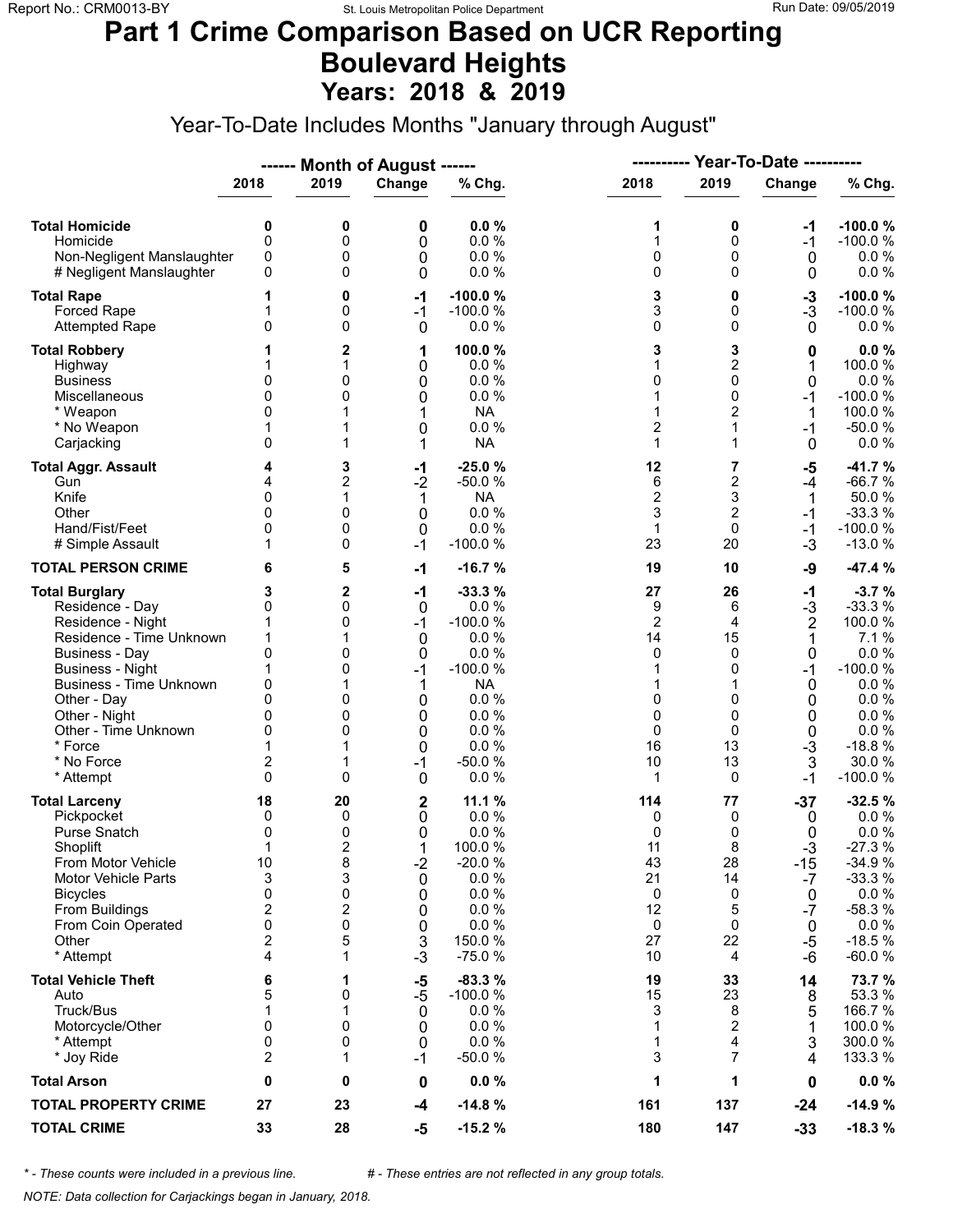### **Part 1 Crime Comparison Based on UCR Reporting Cal-Bell Cem Years: 2018 & 2019**

Year-To-Date Includes Months "January through August"

|                                                                                                                                                                                                                                                                               |                                                                      |                                                               | ------ Month of August ------                                        |                                                                                                      | ----------                                                    |                                                                                           | <b>Year-To-Date ----------</b>                                |                                                                                                                             |
|-------------------------------------------------------------------------------------------------------------------------------------------------------------------------------------------------------------------------------------------------------------------------------|----------------------------------------------------------------------|---------------------------------------------------------------|----------------------------------------------------------------------|------------------------------------------------------------------------------------------------------|---------------------------------------------------------------|-------------------------------------------------------------------------------------------|---------------------------------------------------------------|-----------------------------------------------------------------------------------------------------------------------------|
|                                                                                                                                                                                                                                                                               | 2018                                                                 | 2019                                                          | Change                                                               | % Chg.                                                                                               | 2018                                                          | 2019                                                                                      | Change                                                        | % Chg.                                                                                                                      |
| <b>Total Homicide</b><br>Homicide<br>Non-Negligent Manslaughter<br># Negligent Manslaughter                                                                                                                                                                                   | 0<br>0<br>0<br>0                                                     | 0<br>0<br>0<br>0                                              | 0<br>0<br>0<br>0                                                     | 0.0%<br>0.0 %<br>0.0%<br>0.0%                                                                        | 0<br>0<br>0<br>0                                              | 0<br>0<br>0<br>$\Omega$                                                                   | 0<br>0<br>0<br>0                                              | 0.0%<br>0.0 %<br>0.0 %<br>$0.0 \%$                                                                                          |
| <b>Total Rape</b><br>Forced Rape<br><b>Attempted Rape</b>                                                                                                                                                                                                                     | 0<br>0<br>0                                                          | 0<br>0<br>0                                                   | 0<br>0<br>0                                                          | 0.0%<br>0.0%<br>0.0%                                                                                 | 0<br>0<br>0                                                   | 0<br>0<br>$\Omega$                                                                        | 0<br>0<br>0                                                   | 0.0%<br>0.0 %<br>$0.0 \%$                                                                                                   |
| <b>Total Robbery</b><br>Highway<br><b>Business</b><br>Miscellaneous<br>* Weapon<br>* No Weapon<br>Carjacking                                                                                                                                                                  | 0<br>0<br>0<br>0<br>0<br>0<br>$\Omega$                               | 0<br>0<br>0<br>0<br>0<br>0<br>0                               | 0<br>0<br>0<br>0<br>0<br>0<br>0                                      | 0.0%<br>0.0%<br>0.0 %<br>0.0 %<br>0.0%<br>0.0%<br>0.0%                                               | 1<br>0<br>0<br>0<br>1<br>0<br>1                               | 0<br>0<br>0<br>0<br>0<br>0<br>0                                                           | -1<br>0<br>0<br>0<br>-1<br>$\mathbf 0$<br>$-1$                | $-100.0%$<br>0.0%<br>0.0%<br>0.0 %<br>$-100.0%$<br>0.0%<br>$-100.0%$                                                        |
| <b>Total Aggr. Assault</b><br>Gun<br>Knife<br>Other<br>Hand/Fist/Feet<br># Simple Assault                                                                                                                                                                                     | 0<br>0<br>0<br>$\Omega$<br>0<br>0                                    | 2<br>2<br>0<br>0<br>0<br>0                                    | $\frac{2}{2}$<br>$\mathbf 0$<br>0<br>0<br>0                          | <b>NA</b><br><b>NA</b><br>0.0 %<br>0.0 %<br>0.0%<br>0.0 %                                            | 0<br>0<br>0<br>0<br>0<br>3                                    | 3<br>3<br>0<br>$\Omega$<br>0<br>0                                                         | 3<br>3<br>0<br>0<br>0<br>-3                                   | <b>NA</b><br><b>NA</b><br>0.0 %<br>0.0 %<br>0.0 %<br>$-100.0%$                                                              |
| <b>TOTAL PERSON CRIME</b>                                                                                                                                                                                                                                                     | 0                                                                    | 2                                                             | $\mathbf 2$                                                          | <b>NA</b>                                                                                            | 1                                                             | 3                                                                                         | 2                                                             | 200.0%                                                                                                                      |
| <b>Total Burglary</b><br>Residence - Day<br>Residence - Night<br>Residence - Time Unknown<br><b>Business - Day</b><br><b>Business - Night</b><br><b>Business - Time Unknown</b><br>Other - Day<br>Other - Night<br>Other - Time Unknown<br>* Force<br>* No Force<br>* Attempt | 0<br>0<br>0<br>0<br>0<br>0<br>0<br>0<br>0<br>0<br>$\Omega$<br>0<br>0 | 0<br>0<br>0<br>0<br>0<br>0<br>0<br>0<br>0<br>0<br>0<br>0<br>0 | $\bf{0}$<br>0<br>0<br>0<br>0<br>0<br>0<br>0<br>0<br>0<br>0<br>0<br>0 | 0.0%<br>0.0%<br>0.0%<br>0.0%<br>0.0%<br>0.0%<br>0.0%<br>0.0%<br>0.0%<br>0.0%<br>0.0%<br>0.0%<br>0.0% | 0<br>0<br>0<br>0<br>0<br>0<br>0<br>0<br>0<br>0<br>0<br>0<br>0 | 0<br>$\Omega$<br>0<br>0<br>$\Omega$<br>0<br>0<br>$\Omega$<br>0<br>0<br>$\Omega$<br>0<br>0 | 0<br>0<br>0<br>0<br>0<br>0<br>0<br>0<br>0<br>0<br>0<br>0<br>0 | $0.0 \%$<br>0.0%<br>0.0%<br>0.0 %<br>0.0%<br>0.0%<br>0.0 %<br>0.0 %<br>0.0%<br>$0.0 \%$<br>$0.0 \%$<br>$0.0 \%$<br>$0.0 \%$ |
| <b>Total Larceny</b><br>Pickpocket<br><b>Purse Snatch</b><br>Shoplift<br>From Motor Vehicle<br><b>Motor Vehicle Parts</b><br><b>Bicycles</b><br>From Buildings<br>From Coin Operated<br>Other<br>* Attempt                                                                    | 0<br>0<br>0<br>$\mathbf{0}$<br>0<br>0<br>0<br>0<br>0<br>0<br>0       | 0<br>0<br>0<br>0<br>0<br>0<br>0<br>0<br>0<br>0<br>0           | 0<br>0<br>0<br>0<br>0<br>0<br>0<br>0<br>0<br>0<br>0                  | 0.0%<br>0.0%<br>0.0%<br>0.0%<br>0.0 %<br>0.0 %<br>0.0 %<br>0.0%<br>0.0%<br>0.0%<br>0.0%              | 1<br>0<br>0<br>0<br>1<br>0<br>0<br>0<br>0<br>0<br>0           | 3<br>0<br>0<br>$\Omega$<br>1<br>1<br>0<br>0<br>0<br>1<br>0                                | 2<br>0<br>0<br>$\Omega$<br>0<br>1<br>0<br>0<br>0<br>0         | 200.0%<br>0.0 %<br>0.0%<br>0.0%<br>0.0 %<br><b>NA</b><br>0.0 %<br>0.0 %<br>$0.0 \%$<br>NA<br>$0.0 \%$                       |
| <b>Total Vehicle Theft</b><br>Auto<br>Truck/Bus<br>Motorcycle/Other<br>* Attempt<br>* Joy Ride                                                                                                                                                                                | 1<br>0<br>1<br>0<br>0<br>0                                           | 0<br>0<br>0<br>0                                              | 0<br>1<br>$-1$<br>0<br>0<br>0                                        | 0.0%<br><b>NA</b><br>$-100.0%$<br>0.0%<br>0.0%<br>0.0%                                               | 1<br>0<br>1<br>0<br>0<br>0                                    | 2<br>2<br>0<br>0<br>0<br>0                                                                | 1<br>$\overline{2}$<br>$-1$<br>0<br>0<br>0                    | 100.0%<br><b>NA</b><br>$-100.0%$<br>$0.0 \%$<br>$0.0 \%$<br>$0.0 \%$                                                        |
| <b>Total Arson</b>                                                                                                                                                                                                                                                            | 0                                                                    | 0                                                             | 0                                                                    | 0.0%                                                                                                 | 0                                                             | 0                                                                                         | 0                                                             | $0.0 \%$                                                                                                                    |
| <b>TOTAL PROPERTY CRIME</b>                                                                                                                                                                                                                                                   | 1                                                                    | 1                                                             | 0                                                                    | 0.0%                                                                                                 | 2                                                             | 5                                                                                         | 3                                                             | 150.0%                                                                                                                      |
| <b>TOTAL CRIME</b>                                                                                                                                                                                                                                                            | 1                                                                    | 3                                                             | 2                                                                    | 200.0%                                                                                               | 3                                                             | 8                                                                                         | 5                                                             | 166.7%                                                                                                                      |

*\* - These counts were included in a previous line. # - These entries are not reflected in any group totals.*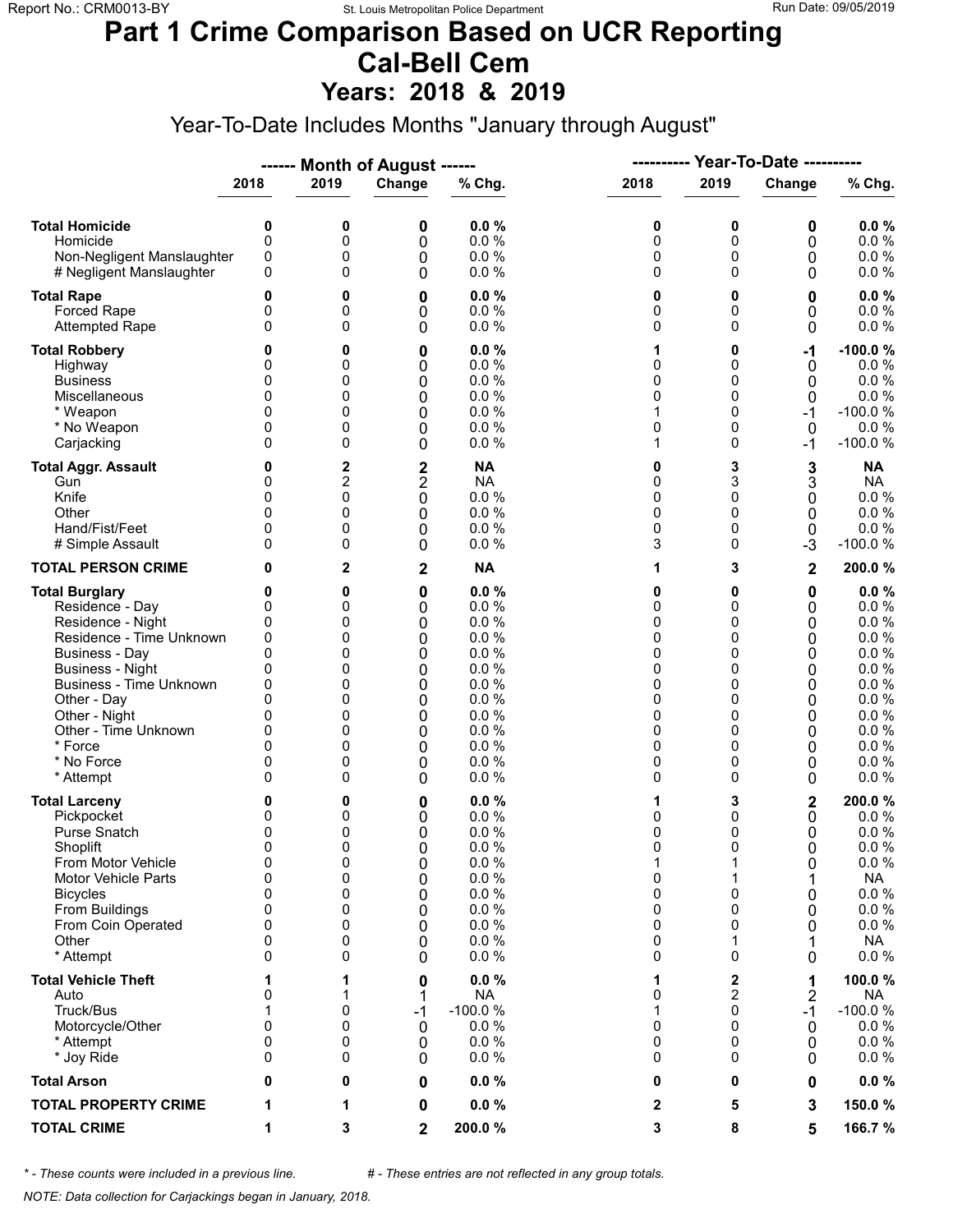# **Part 1 Crime Comparison Based on UCR Reporting Carondelet**

**Years: 2018 & 2019**

Year-To-Date Includes Months "January through August"

|                                                                                                                                                                                                                                                                               |                                                                |                                                                      | ------ Month of August ------                                                          |                                                                                                                                      | ----------                                                                               |                                                                                                  | Year-To-Date ----------                                                                     |                                                                                                                                |
|-------------------------------------------------------------------------------------------------------------------------------------------------------------------------------------------------------------------------------------------------------------------------------|----------------------------------------------------------------|----------------------------------------------------------------------|----------------------------------------------------------------------------------------|--------------------------------------------------------------------------------------------------------------------------------------|------------------------------------------------------------------------------------------|--------------------------------------------------------------------------------------------------|---------------------------------------------------------------------------------------------|--------------------------------------------------------------------------------------------------------------------------------|
|                                                                                                                                                                                                                                                                               | 2018                                                           | 2019                                                                 | Change                                                                                 | % Chg.                                                                                                                               | 2018                                                                                     | 2019                                                                                             | Change                                                                                      | % Chg.                                                                                                                         |
| <b>Total Homicide</b><br>Homicide<br>Non-Negligent Manslaughter<br># Negligent Manslaughter                                                                                                                                                                                   | 0<br>0<br>0<br>0                                               | 0<br>0<br>0<br>0                                                     | 0<br>0<br>0<br>0                                                                       | 0.0%<br>0.0%<br>0.0%<br>0.0%                                                                                                         | 1<br>1<br>$\mathbf 0$<br>0                                                               | 4<br>4<br>$\mathbf 0$<br>1                                                                       | 3<br>3<br>0<br>1                                                                            | 300.0%<br>300.0%<br>$0.0 \%$<br><b>NA</b>                                                                                      |
| <b>Total Rape</b><br>Forced Rape<br><b>Attempted Rape</b>                                                                                                                                                                                                                     | 0<br>0<br>0                                                    | 1<br>1<br>0                                                          | 1<br>1<br>0                                                                            | <b>NA</b><br><b>NA</b><br>0.0 %                                                                                                      | 3<br>3<br>$\Omega$                                                                       | 4<br>4<br>$\Omega$                                                                               | 1<br>1<br>0                                                                                 | 33.3 %<br>33.3 %<br>$0.0 \%$                                                                                                   |
| <b>Total Robbery</b><br>Highway<br><b>Business</b><br>Miscellaneous<br>* Weapon<br>* No Weapon<br>Carjacking                                                                                                                                                                  | 2<br>1<br>0<br>1<br>0                                          | 1<br>0<br>0<br>0<br>0                                                | $-1$<br>0<br>$-1$<br>$\mathbf 0$<br>0<br>$-1$<br>$\mathbf 0$                           | $-50.0%$<br>0.0%<br>$-100.0%$<br>0.0%<br>0.0%<br>$-100.0%$<br>0.0%                                                                   | 38<br>22<br>6<br>$\overline{2}$<br>23<br>15<br>8                                         | 16<br>10<br>3<br>0<br>11<br>5<br>3                                                               | $-22$<br>$-12$<br>$-3$<br>$-2$<br>$-12$<br>$-10$<br>-5                                      | $-57.9%$<br>$-54.5%$<br>$-50.0%$<br>$-100.0%$<br>$-52.2%$<br>$-66.7%$<br>$-62.5%$                                              |
| <b>Total Aggr. Assault</b><br>Gun<br>Knife<br>Other<br>Hand/Fist/Feet<br># Simple Assault                                                                                                                                                                                     | 13<br>9<br>1<br>1<br>2<br>11                                   | 15<br>10<br>0<br>4<br>1<br>12                                        | $\mathbf{2}$<br>1<br>$-1$<br>3<br>$-1$<br>1                                            | 15.4 %<br>11.1 %<br>$-100.0%$<br>300.0%<br>$-50.0%$<br>9.1%                                                                          | 64<br>45<br>$\mathbf 1$<br>14<br>4<br>93                                                 | 62<br>42<br>4<br>13<br>3<br>79                                                                   | $-2$<br>$-3$<br>3<br>$-1$<br>$-1$<br>$-14$                                                  | $-3.1%$<br>$-6.7%$<br>300.0%<br>$-7.1%$<br>$-25.0%$<br>$-15.1%$                                                                |
| <b>TOTAL PERSON CRIME</b>                                                                                                                                                                                                                                                     | 15                                                             | 17                                                                   | $\mathbf 2$                                                                            | 13.3 %                                                                                                                               | 106                                                                                      | 86                                                                                               | $-20$                                                                                       | $-18.9%$                                                                                                                       |
| <b>Total Burglary</b><br>Residence - Day<br>Residence - Night<br>Residence - Time Unknown<br><b>Business - Day</b><br><b>Business - Night</b><br><b>Business - Time Unknown</b><br>Other - Day<br>Other - Night<br>Other - Time Unknown<br>* Force<br>* No Force<br>* Attempt | 11<br>3<br>0<br>7<br>0<br>0<br>1<br>0<br>0<br>0<br>8<br>2<br>1 | 10<br>2<br>1<br>6<br>0<br>0<br>$\mathbf{0}$<br>0<br>0<br>6<br>3<br>1 | $-1$<br>$-1$<br>1<br>$-1$<br>1<br>$\mathbf 0$<br>$-1$<br>0<br>0<br>0<br>$-2$<br>1<br>0 | $-9.1%$<br>$-33.3%$<br><b>NA</b><br>$-14.3%$<br><b>NA</b><br>0.0 %<br>$-100.0%$<br>0.0%<br>0.0%<br>0.0%<br>$-25.0%$<br>50.0%<br>0.0% | 47<br>9<br>$\overline{4}$<br>33<br>0<br>0<br>1<br>$\mathbf 0$<br>0<br>0<br>31<br>13<br>3 | 84<br>13<br>11<br>47<br>$\overline{\mathbf{c}}$<br>4<br>7<br>$\Omega$<br>0<br>0<br>50<br>29<br>5 | 37<br>4<br>$\overline{7}$<br>14<br>2<br>4<br>6<br>0<br>0<br>0<br>19<br>16<br>$\overline{2}$ | 78.7%<br>44.4 %<br>175.0 %<br>42.4 %<br><b>NA</b><br><b>NA</b><br>600.0%<br>0.0%<br>0.0%<br>0.0 %<br>61.3%<br>123.1 %<br>66.7% |
| <b>Total Larceny</b><br>Pickpocket<br>Purse Snatch<br>Shoplift<br>From Motor Vehicle<br><b>Motor Vehicle Parts</b><br><b>Bicycles</b><br>From Buildings<br>From Coin Operated<br>Other<br>* Attempt                                                                           | 48<br>0<br>0<br>10<br>6<br>9<br>0<br>10<br>0<br>13<br>1        | 37<br>0<br>0<br>10<br>12<br>$\overline{c}$<br>0<br>6<br>0<br>7<br>4  | $-11$<br>0<br>0<br>$\Omega$<br>6<br>$-7$<br>0<br>-4<br>0<br>-6<br>3                    | $-22.9%$<br>0.0%<br>0.0%<br>0.0%<br>100.0%<br>$-77.8%$<br>0.0%<br>$-40.0%$<br>0.0%<br>$-46.2%$<br>300.0 %                            | 355<br>0<br>$\mathbf 0$<br>111<br>73<br>65<br>2<br>43<br>0<br>61<br>14                   | 257<br>1<br>0<br>71<br>57<br>42<br>1<br>48<br>0<br>37<br>11                                      | $-98$<br>1<br>0<br>$-40$<br>$-16$<br>-23<br>-1<br>5<br>0<br>$-24$<br>$-3$                   | $-27.6%$<br><b>NA</b><br>0.0%<br>$-36.0%$<br>$-21.9%$<br>$-35.4%$<br>$-50.0%$<br>11.6 %<br>$0.0 \%$<br>$-39.3%$<br>$-21.4%$    |
| <b>Total Vehicle Theft</b><br>Auto<br>Truck/Bus<br>Motorcycle/Other<br>* Attempt<br>* Joy Ride                                                                                                                                                                                | 5<br>3<br>2<br>0<br>1<br>0                                     | 10<br>8<br>0<br>2<br>0<br>3                                          | $\frac{5}{5}$<br>$-2$<br>$\overline{2}$<br>$-1$<br>3                                   | 100.0%<br>166.7 %<br>$-100.0%$<br>NA<br>$-100.0%$<br><b>NA</b>                                                                       | 56<br>46<br>7<br>3<br>$\overline{\mathbf{4}}$<br>12                                      | 87<br>70<br>9<br>8<br>3<br>21                                                                    | 31<br>24<br>$\overline{\mathbf{c}}$<br>5<br>$-1$<br>9                                       | 55.4 %<br>52.2 %<br>28.6%<br>166.7%<br>$-25.0%$<br>75.0%                                                                       |
| <b>Total Arson</b>                                                                                                                                                                                                                                                            | 1                                                              | 0                                                                    | $-1$                                                                                   | $-100.0%$                                                                                                                            | $\mathbf{2}$                                                                             | 5                                                                                                | 3                                                                                           | 150.0%                                                                                                                         |
| <b>TOTAL PROPERTY CRIME</b>                                                                                                                                                                                                                                                   | 65                                                             | 57                                                                   | -8                                                                                     | $-12.3%$                                                                                                                             | 460                                                                                      | 433                                                                                              | $-27$                                                                                       | $-5.9%$                                                                                                                        |
| <b>TOTAL CRIME</b>                                                                                                                                                                                                                                                            | 80                                                             | 74                                                                   | -6                                                                                     | $-7.5%$                                                                                                                              | 566                                                                                      | 519                                                                                              | $-47$                                                                                       | $-8.3%$                                                                                                                        |

*\* - These counts were included in a previous line. # - These entries are not reflected in any group totals.*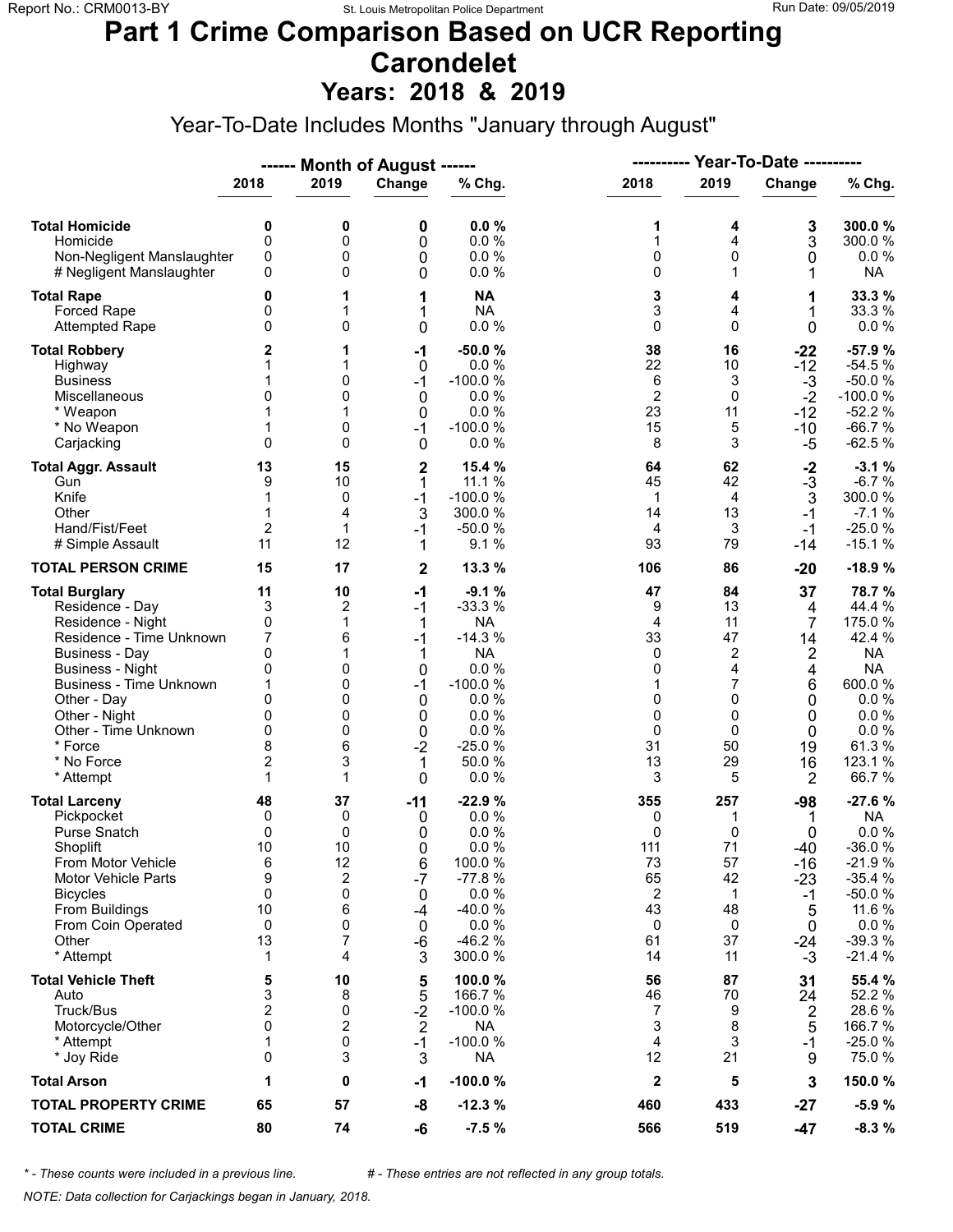#### **Part 1 Crime Comparison Based on UCR Reporting Carondelet Park Years: 2018 & 2019**

Year-To-Date Includes Months "January through August"

|                                                                                                                                                                                                                                                                               |                                                                                        |                                                               | ------ Month of August ------                                       |                                                                                                      | ----------                                                    |                                                                                           | <b>Year-To-Date ----------</b>                                  |                                                                                                                            |
|-------------------------------------------------------------------------------------------------------------------------------------------------------------------------------------------------------------------------------------------------------------------------------|----------------------------------------------------------------------------------------|---------------------------------------------------------------|---------------------------------------------------------------------|------------------------------------------------------------------------------------------------------|---------------------------------------------------------------|-------------------------------------------------------------------------------------------|-----------------------------------------------------------------|----------------------------------------------------------------------------------------------------------------------------|
|                                                                                                                                                                                                                                                                               | 2018                                                                                   | 2019                                                          | Change                                                              | % Chg.                                                                                               | 2018                                                          | 2019                                                                                      | Change                                                          | % Chg.                                                                                                                     |
| <b>Total Homicide</b><br>Homicide<br>Non-Negligent Manslaughter<br># Negligent Manslaughter                                                                                                                                                                                   | 0<br>$\mathbf 0$<br>0<br>0                                                             | 0<br>0<br>0<br>0                                              | 0<br>0<br>0<br>0                                                    | 0.0%<br>0.0 %<br>0.0%<br>0.0%                                                                        | 0<br>0<br>0<br>0                                              | 0<br>0<br>0<br>$\Omega$                                                                   | 0<br>0<br>0<br>0                                                | 0.0%<br>0.0 %<br>0.0 %<br>0.0 %                                                                                            |
| <b>Total Rape</b><br>Forced Rape<br><b>Attempted Rape</b>                                                                                                                                                                                                                     | 0<br>0<br>$\Omega$                                                                     | 0<br>0<br>0                                                   | 0<br>0<br>0                                                         | 0.0%<br>0.0 %<br>0.0%                                                                                | 1<br>1<br>0                                                   | 0<br>0<br>$\Omega$                                                                        | -1<br>$-1$<br>0                                                 | $-100.0%$<br>$-100.0%$<br>0.0%                                                                                             |
| <b>Total Robbery</b><br>Highway<br><b>Business</b><br>Miscellaneous<br>* Weapon<br>* No Weapon<br>Carjacking                                                                                                                                                                  | 0<br>0<br>0<br>0<br>0<br>$\Omega$                                                      | 0<br>0<br>0<br>0<br>0<br>0<br>0                               | 0<br>0<br>0<br>0<br>0<br>0<br>0                                     | 0.0%<br>0.0%<br>0.0%<br>0.0 %<br>0.0%<br>0.0%<br>0.0%                                                | 0<br>0<br>0<br>0<br>0<br>0<br>0                               | 1<br>0<br>0<br>0<br>0<br>1<br>1                                                           | 1<br>0<br>0<br>0<br>0<br>1                                      | <b>NA</b><br>0.0 %<br>0.0%<br>0.0%<br>$0.0 \%$<br><b>NA</b><br><b>NA</b>                                                   |
| <b>Total Aggr. Assault</b><br>Gun<br>Knife<br>Other<br>Hand/Fist/Feet<br># Simple Assault                                                                                                                                                                                     | 0<br>0<br>0<br>$\Omega$<br>0<br>0                                                      | 0<br>0<br>0<br>0<br>0<br>1                                    | 0<br>0<br>0<br>0<br>0<br>1                                          | 0.0%<br>$0.0 \%$<br>0.0 %<br>0.0%<br>0.0%<br><b>NA</b>                                               | 1<br>0<br>0<br>0<br>1<br>0                                    | 5<br>2<br>1<br>2<br>0<br>3                                                                | 4<br>2<br>1<br>$\overline{2}$<br>$-1$<br>3                      | 400.0%<br><b>NA</b><br><b>NA</b><br><b>NA</b><br>$-100.0%$<br><b>NA</b>                                                    |
| <b>TOTAL PERSON CRIME</b>                                                                                                                                                                                                                                                     | 0                                                                                      | 0                                                             | 0                                                                   | 0.0%                                                                                                 | 2                                                             | 6                                                                                         | 4                                                               | 200.0%                                                                                                                     |
| <b>Total Burglary</b><br>Residence - Day<br>Residence - Night<br>Residence - Time Unknown<br><b>Business - Day</b><br><b>Business - Night</b><br><b>Business - Time Unknown</b><br>Other - Day<br>Other - Night<br>Other - Time Unknown<br>* Force<br>* No Force<br>* Attempt | 0<br>0<br>0<br>0<br>$\mathbf{0}$<br>0<br>0<br>$\Omega$<br>0<br>0<br>$\Omega$<br>0<br>0 | 0<br>0<br>0<br>0<br>0<br>0<br>0<br>0<br>0<br>0<br>0<br>0<br>0 | 0<br>0<br>0<br>0<br>0<br>0<br>0<br>0<br>0<br>0<br>0<br>0<br>0       | 0.0%<br>0.0%<br>0.0%<br>0.0%<br>0.0%<br>0.0%<br>0.0%<br>0.0%<br>0.0%<br>0.0%<br>0.0%<br>0.0%<br>0.0% | 0<br>0<br>0<br>0<br>0<br>0<br>0<br>0<br>0<br>0<br>0<br>0<br>0 | 0<br>$\Omega$<br>0<br>0<br>$\Omega$<br>0<br>0<br>$\Omega$<br>0<br>0<br>$\Omega$<br>0<br>0 | 0<br>0<br>0<br>0<br>0<br>0<br>0<br>0<br>0<br>0<br>0<br>0<br>0   | 0.0%<br>0.0 %<br>0.0%<br>0.0 %<br>0.0 %<br>$0.0 \%$<br>0.0 %<br>0.0 %<br>0.0%<br>0.0 %<br>$0.0 \%$<br>$0.0 \%$<br>$0.0 \%$ |
| <b>Total Larceny</b><br>Pickpocket<br>Purse Snatch<br>Shoplift<br>From Motor Vehicle<br><b>Motor Vehicle Parts</b><br><b>Bicycles</b><br>From Buildings<br>From Coin Operated<br>Other<br>* Attempt                                                                           | 2<br>0<br>0<br>$\mathbf{0}$<br>1<br>0<br>0<br>1<br>0<br>0<br>$\Omega$                  | 0<br>0<br>0<br>0<br>0<br>0<br>0<br>0<br>0<br>0<br>0           | $-2$<br>0<br>0<br>$\Omega$<br>$-1$<br>0<br>0<br>$-1$<br>0<br>0<br>0 | $-100.0%$<br>0.0%<br>0.0%<br>0.0%<br>$-100.0%$<br>0.0%<br>0.0%<br>$-100.0%$<br>0.0%<br>0.0%<br>0.0%  | 17<br>0<br>1<br>0<br>8<br>1<br>0<br>6<br>0<br>1<br>1          | 17<br>0<br>0<br>$\Omega$<br>5<br>1<br>0<br>10<br>0<br>1<br>$\Omega$                       | 0<br>0<br>-1<br>$\Omega$<br>$-3$<br>0<br>0<br>4<br>0<br>0<br>-1 | 0.0%<br>$0.0 \%$<br>$-100.0%$<br>0.0%<br>$-37.5%$<br>0.0%<br>0.0 %<br>66.7%<br>0.0%<br>$0.0 \%$<br>$-100.0%$               |
| <b>Total Vehicle Theft</b><br>Auto<br>Truck/Bus<br>Motorcycle/Other<br>* Attempt<br>* Joy Ride                                                                                                                                                                                | 1<br>0<br>0<br>0<br>0                                                                  | 2<br>2<br>0<br>0<br>0<br>2                                    | 1<br>1<br>0<br>0<br>0<br>2                                          | 100.0%<br>100.0%<br>0.0%<br>0.0%<br>0.0%<br><b>NA</b>                                                | 7<br>7<br>0<br>0<br>0<br>3                                    | 5<br>5<br>0<br>$\Omega$<br>0<br>3                                                         | $-2$<br>$-2$<br>0<br>0<br>0<br>0                                | $-28.6%$<br>$-28.6%$<br>$0.0 \%$<br>0.0 %<br>0.0%<br>$0.0 \%$                                                              |
| <b>Total Arson</b>                                                                                                                                                                                                                                                            | 0                                                                                      | 0                                                             | 0                                                                   | 0.0%                                                                                                 | 0                                                             | 0                                                                                         | 0                                                               | $0.0 \%$                                                                                                                   |
| <b>TOTAL PROPERTY CRIME</b>                                                                                                                                                                                                                                                   | 3                                                                                      | 2                                                             | $-1$                                                                | $-33.3%$                                                                                             | 24                                                            | 22                                                                                        | $-2$                                                            | $-8.3%$                                                                                                                    |
| <b>TOTAL CRIME</b>                                                                                                                                                                                                                                                            | 3                                                                                      | 2                                                             | $-1$                                                                | $-33.3%$                                                                                             | 26                                                            | 28                                                                                        | $\mathbf 2$                                                     | 7.7%                                                                                                                       |

*\* - These counts were included in a previous line. # - These entries are not reflected in any group totals.*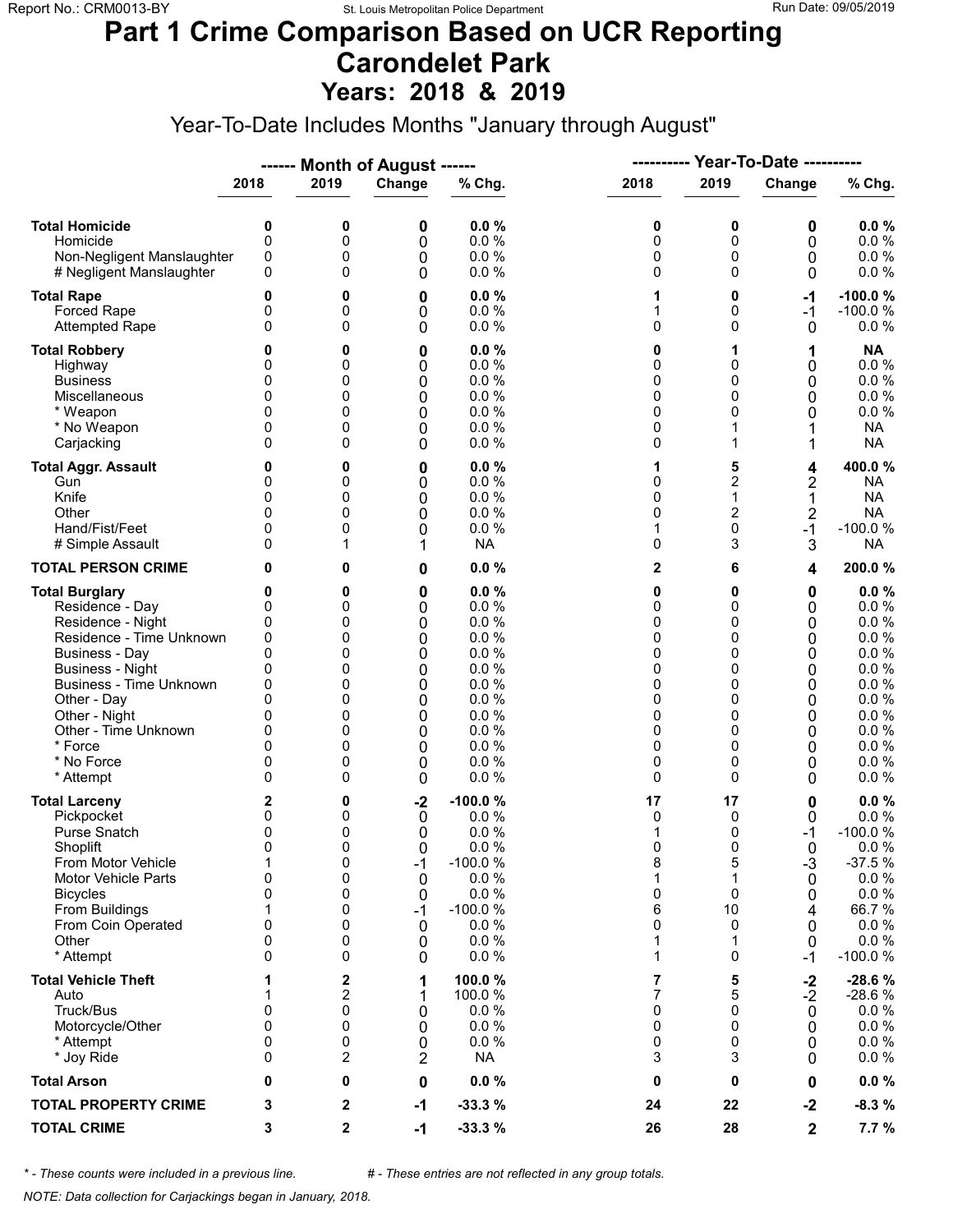#### **Part 1 Crime Comparison Based on UCR Reporting Carr Square Years: 2018 & 2019**

Year-To-Date Includes Months "January through August"

|                                                                                                                                                                                                                                                                        | <b>Month of August ------</b>                                                       |                                                            |                                                                                         |                                                                                                                                     |                                                                          |                                                                                        |                                                                                             |                                                                                                                                              |
|------------------------------------------------------------------------------------------------------------------------------------------------------------------------------------------------------------------------------------------------------------------------|-------------------------------------------------------------------------------------|------------------------------------------------------------|-----------------------------------------------------------------------------------------|-------------------------------------------------------------------------------------------------------------------------------------|--------------------------------------------------------------------------|----------------------------------------------------------------------------------------|---------------------------------------------------------------------------------------------|----------------------------------------------------------------------------------------------------------------------------------------------|
|                                                                                                                                                                                                                                                                        | 2018                                                                                | 2019                                                       | Change                                                                                  | % Chg.                                                                                                                              | 2018                                                                     | 2019                                                                                   | Change                                                                                      | % Chg.                                                                                                                                       |
| <b>Total Homicide</b><br>Homicide<br>Non-Negligent Manslaughter<br># Negligent Manslaughter                                                                                                                                                                            | 0<br>0<br>0<br>0                                                                    | 3<br>3<br>0<br>0                                           | 3<br>3<br>0<br>0                                                                        | <b>NA</b><br><b>NA</b><br>0.0 %<br>0.0 %                                                                                            | 0<br>0<br>0<br>0                                                         | 4<br>$\overline{4}$<br>$\mathbf 0$<br>0                                                | 4<br>4<br>0<br>0                                                                            | <b>NA</b><br><b>NA</b><br>$0.0 \%$<br>0.0 %                                                                                                  |
| <b>Total Rape</b><br><b>Forced Rape</b><br><b>Attempted Rape</b>                                                                                                                                                                                                       | 0<br>0<br>0                                                                         | 0<br>0<br>0                                                | 0<br>0<br>0                                                                             | 0.0%<br>0.0%<br>0.0 %                                                                                                               | 2<br>$\overline{\mathbf{c}}$<br>0                                        | 1<br>1<br>$\Omega$                                                                     | $-1$<br>$-1$<br>0                                                                           | $-50.0%$<br>$-50.0%$<br>$0.0 \%$                                                                                                             |
| <b>Total Robbery</b><br>Highway<br><b>Business</b><br>Miscellaneous<br>* Weapon<br>* No Weapon<br>Carjacking                                                                                                                                                           | 0<br>0<br>0<br>0<br>0<br>$\Omega$<br>0                                              | 3<br>1<br>1<br>0<br>2<br>1                                 | 3<br>1<br>1<br>0<br>$\overline{2}$<br>1<br>1                                            | <b>NA</b><br><b>NA</b><br><b>NA</b><br>0.0 %<br><b>NA</b><br><b>NA</b><br><b>NA</b>                                                 | 7<br>3<br>0<br>0<br>6<br>1<br>4                                          | 22<br>12<br>1<br>$\overline{2}$<br>18<br>4<br>$\overline{7}$                           | 15<br>9<br>1<br>$\overline{2}$<br>12<br>3<br>3                                              | 214.3%<br>300.0 %<br>NA<br><b>NA</b><br>200.0%<br>300.0%<br>75.0%                                                                            |
| <b>Total Aggr. Assault</b><br>Gun<br>Knife<br>Other<br>Hand/Fist/Feet<br># Simple Assault                                                                                                                                                                              | 10<br>8<br>0<br>1<br>6                                                              | 0<br>0<br>0<br>0<br>0<br>3                                 | $-10$<br>-8<br>0<br>$-1$<br>$-1$<br>$-3$                                                | $-100.0%$<br>$-100.0%$<br>0.0%<br>$-100.0%$<br>$-100.0%$<br>$-50.0%$                                                                | 56<br>31<br>2<br>18<br>5<br>35                                           | 34<br>20<br>4<br>8<br>2<br>44                                                          | $-22$<br>$-11$<br>$\overline{2}$<br>$-10$<br>$-3$<br>9                                      | $-39.3%$<br>$-35.5%$<br>100.0 %<br>$-55.6%$<br>$-60.0%$<br>25.7 %                                                                            |
| <b>TOTAL PERSON CRIME</b>                                                                                                                                                                                                                                              | 10                                                                                  | 6                                                          | $-4$                                                                                    | $-40.0%$                                                                                                                            | 65                                                                       | 61                                                                                     | $-4$                                                                                        | $-6.2%$                                                                                                                                      |
| <b>Total Burglary</b><br>Residence - Day<br>Residence - Night<br>Residence - Time Unknown<br><b>Business - Day</b><br><b>Business - Night</b><br>Business - Time Unknown<br>Other - Day<br>Other - Night<br>Other - Time Unknown<br>* Force<br>* No Force<br>* Attempt | 6<br>3<br>0<br>$\boldsymbol{2}$<br>1<br>0<br>0<br>0<br>0<br>0<br>2<br>4<br>$\Omega$ | 2<br>0<br>1<br>0<br>0<br>0<br>0<br>0<br>0<br>0             | -4<br>$-3$<br>1<br>$-1$<br>$-1$<br>0<br>0<br>0<br>0<br>0<br>$-1$<br>$-3$<br>$\mathbf 0$ | $-66.7%$<br>$-100.0%$<br><b>NA</b><br>$-50.0%$<br>$-100.0%$<br>0.0%<br>0.0%<br>0.0%<br>0.0%<br>0.0%<br>$-50.0%$<br>$-75.0%$<br>0.0% | 26<br>7<br>8<br>7<br>3<br>0<br>1<br>0<br>0<br>0<br>11<br>12<br>3         | 11<br>$\overline{c}$<br>6<br>3<br>0<br>0<br>0<br>0<br>0<br>$\mathbf{0}$<br>3<br>6<br>2 | -15<br>-5<br>$-2$<br>$-4$<br>$-3$<br>0<br>$-1$<br>0<br>0<br>$\mathbf 0$<br>-8<br>-6<br>$-1$ | $-57.7%$<br>$-71.4%$<br>$-25.0%$<br>$-57.1%$<br>$-100.0%$<br>0.0%<br>$-100.0%$<br>0.0%<br>0.0 %<br>0.0 %<br>$-72.7%$<br>$-50.0%$<br>$-33.3%$ |
| <b>Total Larceny</b><br>Pickpocket<br>Purse Snatch<br>Shoplift<br>From Motor Vehicle<br><b>Motor Vehicle Parts</b><br><b>Bicycles</b><br>From Buildings<br>From Coin Operated<br>Other<br>* Attempt                                                                    | 11<br>0<br>0<br>$\Omega$<br>$\overline{\mathbf{c}}$<br>1<br>0<br>5<br>0<br>3<br>1   | 6<br>0<br>0<br>$\Omega$<br>1<br>3<br>0<br>1<br>0<br>1<br>0 | -5<br>0<br>0<br>0<br>$-1$<br>$\overline{2}$<br>0<br>-4<br>0<br>$-2$<br>$-1$             | $-45.5%$<br>0.0%<br>0.0 %<br>0.0%<br>$-50.0%$<br>200.0%<br>0.0 %<br>$-80.0%$<br>0.0%<br>$-66.7%$<br>$-100.0%$                       | 48<br>0<br>0<br>$\Omega$<br>13<br>6<br>0<br>20<br>0<br>9<br>$\mathbf{1}$ | 49<br>0<br>1<br>$\Omega$<br>14<br>11<br>0<br>11<br>0<br>12<br>$\overline{c}$           | 1<br>0<br>1<br>0<br>1<br>5<br>0<br>-9<br>0<br>3<br>1                                        | 2.1%<br>0.0%<br><b>NA</b><br>0.0 %<br>7.7 %<br>83.3%<br>$0.0 \%$<br>$-45.0%$<br>$0.0 \%$<br>33.3 %<br>100.0%                                 |
| <b>Total Vehicle Theft</b><br>Auto<br>Truck/Bus<br>Motorcycle/Other<br>* Attempt<br>* Joy Ride                                                                                                                                                                         | 3<br>3<br>0<br>0<br>0<br>0                                                          | 1<br>1<br>0<br>0<br>0<br>0                                 | $-2$<br>$-2$<br>$\mathbf 0$<br>0<br>0<br>0                                              | $-66.7%$<br>$-66.7%$<br>0.0%<br>0.0%<br>0.0%<br>0.0%                                                                                | 21<br>20<br>1<br>0<br>3<br>5                                             | 8<br>8<br>0<br>0<br>1<br>1                                                             | -13<br>-12<br>$-1$<br>0<br>$-2$<br>-4                                                       | $-61.9%$<br>$-60.0%$<br>$-100.0%$<br>$0.0 \%$<br>$-66.7%$<br>$-80.0%$                                                                        |
| <b>Total Arson</b>                                                                                                                                                                                                                                                     | 0                                                                                   | 0                                                          | 0                                                                                       | 0.0%                                                                                                                                | 1                                                                        | 1                                                                                      | 0                                                                                           | $0.0 \%$                                                                                                                                     |
| <b>TOTAL PROPERTY CRIME</b>                                                                                                                                                                                                                                            | 20                                                                                  | 9                                                          | $-11$                                                                                   | $-55.0%$                                                                                                                            | 96                                                                       | 69                                                                                     | $-27$                                                                                       | $-28.1%$                                                                                                                                     |
| <b>TOTAL CRIME</b>                                                                                                                                                                                                                                                     | 30                                                                                  | 15                                                         | $-15$                                                                                   | $-50.0%$                                                                                                                            | 161                                                                      | 130                                                                                    | $-31$                                                                                       | $-19.3%$                                                                                                                                     |

*\* - These counts were included in a previous line. # - These entries are not reflected in any group totals.*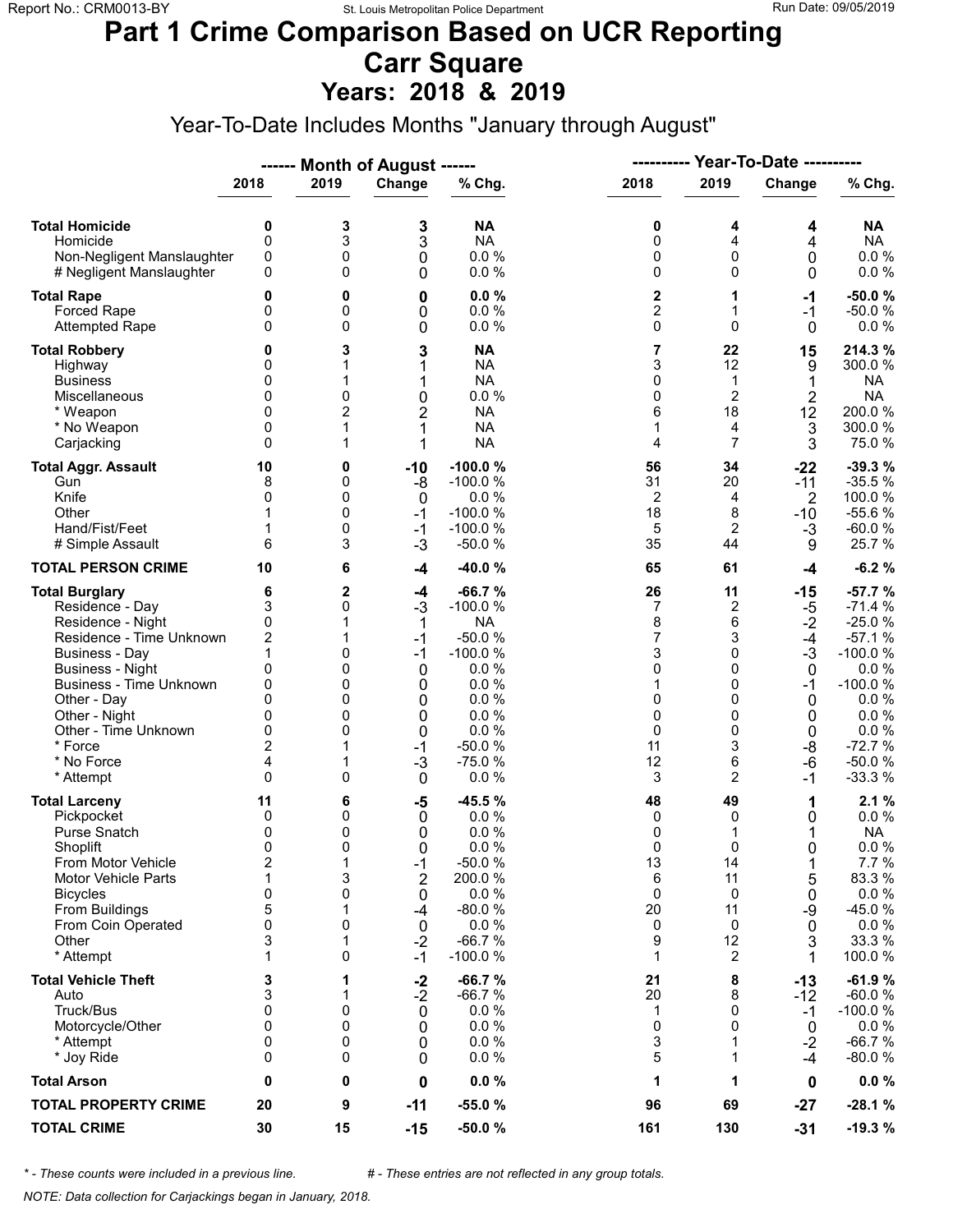#### **Part 1 Crime Comparison Based on UCR Reporting Central West End Years: 2018 & 2019**

Year-To-Date Includes Months "January through August"

|                                |                |                | ------ Month of August ------ |           | <b>Year-To-Date ----------</b><br>---------- |                |                         |           |
|--------------------------------|----------------|----------------|-------------------------------|-----------|----------------------------------------------|----------------|-------------------------|-----------|
|                                | 2018           | 2019           | Change                        | % Chg.    | 2018                                         | 2019           | Change                  | % Chg.    |
| <b>Total Homicide</b>          | 0              | 0              | 0                             | 0.0%      | 0                                            | 0              | 0                       | 0.0%      |
| Homicide                       | 0              | 0              | 0                             | 0.0%      | 0                                            | 0              | 0                       | 0.0 %     |
| Non-Negligent Manslaughter     | 0              | 0              | 0                             | 0.0%      | 0                                            | 0              | 0                       | 0.0 %     |
| # Negligent Manslaughter       | 0              | 0              | 0                             | 0.0%      | 0                                            | $\Omega$       | 0                       | 0.0 %     |
| <b>Total Rape</b>              | 2              | 0              | $-2$                          | $-100.0%$ | 7                                            | 4              | $-3$                    | $-42.9%$  |
| Forced Rape                    | 2              | 0              | $-2$                          | $-100.0%$ | 7                                            | 3              | $-4$                    | $-57.1%$  |
| <b>Attempted Rape</b>          | 0              | 0              | $\mathbf 0$                   | 0.0%      | 0                                            | $\mathbf 1$    | 1                       | <b>NA</b> |
| <b>Total Robbery</b>           | 9              | 8              | $-1$                          | $-11.1%$  | 43                                           | 41             | $-2$                    | $-4.7%$   |
| Highway                        | 6              | 5              | $-1$                          | $-16.7%$  | 28                                           | 21             | $-7$                    | $-25.0%$  |
| <b>Business</b>                | 1              | 1              | 0                             | 0.0%      | 5                                            | 7              | $\overline{2}$          | 40.0%     |
| Miscellaneous                  | $\mathbf{0}$   | 0              | 0                             | 0.0%      | $\overline{2}$                               | $\overline{2}$ | 0                       | 0.0 %     |
| * Weapon                       | 5              | 5              | 0                             | 0.0%      | 27                                           | 28             | 1                       | 3.7%      |
| * No Weapon                    | 4              | 3              | $-1$                          | $-25.0%$  | 16                                           | 13             | $-3$                    | $-18.8%$  |
| Carjacking                     | $\overline{2}$ | $\overline{2}$ | $\mathbf 0$                   | 0.0%      | 8                                            | 11             | 3                       | 37.5 %    |
| <b>Total Aggr. Assault</b>     | 4              | 10             | 6                             | 150.0%    | 43                                           | 60             | 17                      | 39.5%     |
| Gun                            | 2              | 3              | 1                             | 50.0 %    | 25                                           | 27             | $\overline{2}$          | 8.0%      |
| Knife                          | 1              | 1              | 0                             | 0.0%      | 10                                           | 8              | $-2$                    | $-20.0%$  |
| Other                          | $\mathbf{0}$   | 4              | 4                             | <b>NA</b> | 5                                            | 20             | 15                      | 300.0%    |
| Hand/Fist/Feet                 | 1              | $\overline{c}$ | 1                             | 100.0%    | $\sqrt{3}$                                   | 5              | $\overline{2}$          | 66.7%     |
| # Simple Assault               | $\overline{7}$ | 9              | $\overline{2}$                | 28.6%     | 65                                           | 80             | 15                      | 23.1 %    |
| <b>TOTAL PERSON CRIME</b>      | 15             | 18             | 3                             | 20.0 %    | 93                                           | 105            | 12                      | 12.9 %    |
| <b>Total Burglary</b>          | 15             | 18             | 3                             | 20.0%     | 66                                           | 72             | 6                       | 9.1%      |
| Residence - Day                | 1              | 4              | 3                             | 300.0%    | 10                                           | 11             | 1                       | 10.0%     |
| Residence - Night              | 6              | $\overline{c}$ | -4                            | $-66.7%$  | 14                                           | 10             | -4                      | $-28.6%$  |
| Residence - Time Unknown       | 5              | 9              | 4                             | 80.0%     | 25                                           | 30             | 5                       | 20.0%     |
| <b>Business - Day</b>          | 0              | 1              | 1                             | <b>NA</b> | 0                                            | 4              | 4                       | <b>NA</b> |
| <b>Business - Night</b>        | 0              | 2              | $\overline{2}$                | <b>NA</b> | $\overline{7}$                               | 12             | 5                       | 71.4 %    |
| <b>Business - Time Unknown</b> | 3              | 0              | $-3$                          | $-100.0%$ | 10                                           | 5              | $-5$                    | $-50.0%$  |
| Other - Day                    | 0              | 0              | 0                             | 0.0%      | 0                                            | $\Omega$       | 0                       | 0.0%      |
| Other - Night                  | 0              | 0              | $\boldsymbol{0}$              | 0.0%      | 0                                            | 0              | 0                       | 0.0 %     |
| Other - Time Unknown           | 0              | 0              | 0                             | 0.0%      | 0                                            | 0              | 0                       | 0.0 %     |
| * Force                        | 9              | 3              | $-6$                          | $-66.7%$  | 26                                           | 24             | $-2$                    | $-7.7%$   |
| * No Force                     | 3              | 13             | 10                            | 333.3 %   | 34                                           | 43             | 9                       | 26.5%     |
| * Attempt                      | 3              | 2              | $-1$                          | $-33.3%$  | 6                                            | 5              | $-1$                    | $-16.7%$  |
| <b>Total Larceny</b>           | 89             | 79             | $-10$                         | $-11.2%$  | 635                                          | 522            | $-113$                  | $-17.8%$  |
| Pickpocket                     | 0              | 0              | 0                             | 0.0%      | 2                                            | 2              | 0                       | $0.0 \%$  |
| Purse Snatch                   | 0              | 0              | 0                             | 0.0%      | 0                                            | 0              | 0                       | 0.0 %     |
| Shoplift                       | $\overline{7}$ | 8              | 1                             | 14.3 %    | 57                                           | 56             | $-1$                    | $-1.8%$   |
| From Motor Vehicle             | 23             | 29             | 6                             | 26.1%     | 247                                          | 221            | $-26$                   | $-10.5%$  |
| <b>Motor Vehicle Parts</b>     | 16             | 13             | $-3$                          | $-18.8%$  | 122                                          | 63             | $-59$                   | $-48.4%$  |
| <b>Bicycles</b>                | 8              | 6              | $-2$                          | $-25.0%$  | 21                                           | 23             | 2                       | 9.5%      |
| From Buildings                 | 14             | 14             | 0                             | 0.0%      | 125                                          | 98             | $-27$                   | $-21.6%$  |
| From Coin Operated             | 0              | 0              | 0                             | 0.0%      | 1                                            | 0              | $-1$                    | $-100.0%$ |
| Other                          | 21             | 9              | $-12$                         | $-57.1%$  | 60                                           | 59             | $-1$                    | $-1.7%$   |
| * Attempt                      | 4              | 9              | 5                             | 125.0 %   | 76                                           | 37             | $-39$                   | $-51.3%$  |
| <b>Total Vehicle Theft</b>     | 4              | 11             | 7                             | 175.0 %   | 55                                           | 66             | 11                      | 20.0%     |
| Auto                           | 3              | 7              | 4                             | 133.3 %   | 46                                           | 51             | 5                       | 10.9%     |
| Truck/Bus                      | 1              | 3              | $\overline{\mathbf{c}}$       | 200.0%    | 6                                            | 10             | 4                       | 66.7%     |
| Motorcycle/Other               | 0              | 1              | 1                             | NA        | 3                                            | 5              | $\overline{\mathbf{c}}$ | 66.7%     |
| * Attempt                      | 1              | 0              | $-1$                          | $-100.0%$ | 6                                            | 4              | $-2$                    | $-33.3%$  |
| * Joy Ride                     | 0              | 3              | 3                             | <b>NA</b> | 9                                            | 15             | 6                       | 66.7%     |
| <b>Total Arson</b>             | 0              | 0              | 0                             | 0.0%      | 1                                            | 1              | 0                       | $0.0 \%$  |
| <b>TOTAL PROPERTY CRIME</b>    | 108            | 108            | 0                             | $0.0 \%$  | 757                                          | 661            | -96                     | $-12.7%$  |
| <b>TOTAL CRIME</b>             | 123            | 126            | 3                             | 2.4%      | 850                                          | 766            | $-84$                   | $-9.9%$   |

*\* - These counts were included in a previous line. # - These entries are not reflected in any group totals.*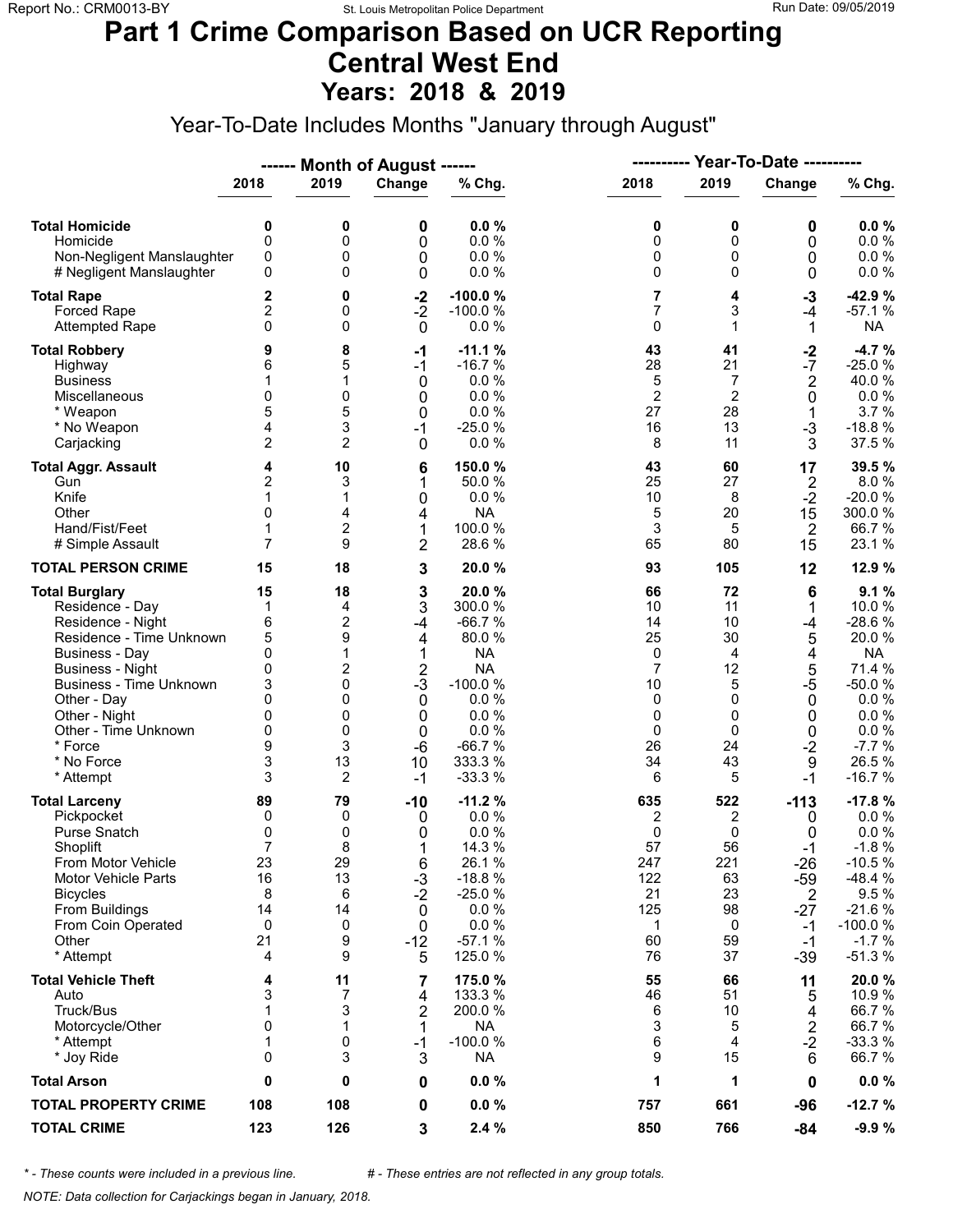### **Part 1 Crime Comparison Based on UCR Reporting Cheltenham Years: 2018 & 2019**

Year-To-Date Includes Months "January through August"

|                                                                                                                                                                                                                                                                 |                                                                      |                                                               | ------ Month of August ------                                 |                                                                                                                |                                                                            |                                                                     |                                                                        |                                                                                                                                       |  |
|-----------------------------------------------------------------------------------------------------------------------------------------------------------------------------------------------------------------------------------------------------------------|----------------------------------------------------------------------|---------------------------------------------------------------|---------------------------------------------------------------|----------------------------------------------------------------------------------------------------------------|----------------------------------------------------------------------------|---------------------------------------------------------------------|------------------------------------------------------------------------|---------------------------------------------------------------------------------------------------------------------------------------|--|
|                                                                                                                                                                                                                                                                 | 2018                                                                 | 2019                                                          | Change                                                        | % Chg.                                                                                                         | 2018                                                                       | 2019                                                                | Change                                                                 | % Chg.                                                                                                                                |  |
| <b>Total Homicide</b><br>Homicide<br>Non-Negligent Manslaughter<br># Negligent Manslaughter                                                                                                                                                                     | 0<br>0<br>0<br>0                                                     | 0<br>0<br>0<br>0                                              | 0<br>0<br>0<br>0                                              | 0.0%<br>0.0%<br>0.0%<br>0.0%                                                                                   | 0<br>0<br>0<br>0                                                           | 0<br>0<br>0<br>0                                                    | 0<br>0<br>0<br>0                                                       | $0.0 \%$<br>0.0 %<br>$0.0 \%$<br>0.0 %                                                                                                |  |
| <b>Total Rape</b><br><b>Forced Rape</b><br><b>Attempted Rape</b>                                                                                                                                                                                                | 0<br>0<br>0                                                          | 0<br>0<br>0                                                   | 0<br>0<br>0                                                   | 0.0%<br>0.0%<br>0.0%                                                                                           | 1<br>0<br>1                                                                | 0<br>0<br>0                                                         | $-1$<br>0<br>-1                                                        | $-100.0%$<br>0.0%<br>$-100.0%$                                                                                                        |  |
| <b>Total Robbery</b><br>Highway<br><b>Business</b><br>Miscellaneous<br>* Weapon<br>* No Weapon<br>Carjacking                                                                                                                                                    | 0<br>0<br>0<br>0                                                     | 0<br>0<br>0<br>0<br>0<br>0<br>0                               | $-1$<br>0<br>-1<br>$\mathbf 0$<br>-1<br>0<br>0                | -100.0%<br>0.0%<br>$-100.0%$<br>0.0%<br>$-100.0%$<br>0.0%<br>0.0%                                              | 2<br>0<br>1<br>0<br>2<br>0<br>1                                            | 2<br>2<br>0<br>0<br>2<br>0<br>0                                     | 0<br>2<br>$-1$<br>0<br>0<br>0<br>-1                                    | 0.0%<br><b>NA</b><br>$-100.0%$<br>0.0%<br>0.0 %<br>0.0%<br>$-100.0%$                                                                  |  |
| <b>Total Aggr. Assault</b><br>Gun<br>Knife<br>Other<br>Hand/Fist/Feet<br># Simple Assault                                                                                                                                                                       | 0<br>0<br>0<br>O<br>0                                                | 0<br>0<br>0<br>0<br>0<br>0                                    | 0<br>0<br>$\mathbf 0$<br>0<br>0<br>$-1$                       | 0.0%<br>0.0 %<br>0.0 %<br>0.0%<br>0.0%<br>$-100.0%$                                                            | 4<br>3<br>1<br>0<br>$\mathbf 0$<br>10                                      | 1<br>0<br>0<br>0<br>1<br>6                                          | $-3$<br>$-3$<br>$-1$<br>$\mathbf{0}$<br>1<br>-4                        | $-75.0%$<br>$-100.0%$<br>$-100.0%$<br>0.0%<br><b>NA</b><br>$-40.0%$                                                                   |  |
| <b>TOTAL PERSON CRIME</b>                                                                                                                                                                                                                                       |                                                                      | 0                                                             | $-1$                                                          | $-100.0%$                                                                                                      | 7                                                                          | 3                                                                   | $-4$                                                                   | $-57.1%$                                                                                                                              |  |
| <b>Total Burglary</b><br>Residence - Day<br>Residence - Night<br>Residence - Time Unknown<br>Business - Day<br><b>Business - Night</b><br>Business - Time Unknown<br>Other - Day<br>Other - Night<br>Other - Time Unknown<br>* Force<br>* No Force<br>* Attempt | 0<br>0<br>0<br>0<br>0<br>0<br>0<br>0<br>0<br>0<br>0<br>0<br>0        | 0<br>0<br>0<br>0<br>0<br>0<br>0<br>0<br>0<br>0<br>0<br>0<br>0 | 0<br>0<br>0<br>0<br>0<br>0<br>0<br>0<br>0<br>0<br>0<br>0<br>0 | 0.0%<br>0.0%<br>0.0%<br>0.0%<br>0.0%<br>0.0%<br>0.0 %<br>0.0%<br>0.0%<br>0.0%<br>0.0%<br>0.0%<br>0.0%          | 3<br>1<br>0<br>0<br>0<br>1<br>1<br>0<br>0<br>0<br>$\overline{2}$<br>0<br>1 | 3<br>0<br>0<br>0<br>0<br>0<br>0<br>2<br>0                           | 0<br>$-1$<br>0<br>1<br>0<br>0<br>0<br>0<br>0<br>0<br>$-1$<br>2<br>$-1$ | 0.0%<br>$-100.0%$<br>0.0%<br><b>NA</b><br>$0.0 \%$<br>0.0%<br>0.0 %<br>0.0%<br>0.0%<br>$0.0 \%$<br>$-50.0%$<br><b>NA</b><br>$-100.0%$ |  |
| <b>Total Larceny</b><br>Pickpocket<br><b>Purse Snatch</b><br>Shoplift<br>From Motor Vehicle<br>Motor Vehicle Parts<br><b>Bicycles</b><br>From Buildings<br>From Coin Operated<br>Other<br>* Attempt                                                             | 2<br>0<br>0<br>$\Omega$<br>1<br>0<br>$\mathbf 0$<br>1<br>0<br>0<br>0 | 5<br>0<br>0<br>2<br>1<br>0<br>0<br>0<br>1<br>0                | 3<br>0<br>0<br>1<br>1<br>1<br>0<br>$-1$<br>0<br>1<br>0        | 150.0%<br>0.0%<br>0.0%<br><b>NA</b><br>100.0%<br><b>NA</b><br>0.0 %<br>$-100.0%$<br>0.0%<br><b>NA</b><br>0.0 % | 22<br>0<br>0<br>$\overline{2}$<br>6<br>3<br>1<br>6<br>0<br>4<br>3          | 44<br>0<br>0<br>$\overline{2}$<br>18<br>7<br>0<br>10<br>0<br>7<br>3 | 22<br>0<br>0<br>0<br>12<br>4<br>-1<br>4<br>0<br>3<br>0                 | 100.0%<br>0.0%<br>0.0 %<br>0.0 %<br>200.0%<br>133.3 %<br>$-100.0%$<br>66.7%<br>$0.0 \%$<br>75.0%<br>$0.0 \%$                          |  |
| <b>Total Vehicle Theft</b><br>Auto<br>Truck/Bus<br>Motorcycle/Other<br>* Attempt<br>* Joy Ride                                                                                                                                                                  | 0<br>0<br>0<br>0<br>0<br>0                                           | 2<br>2<br>0<br>0<br>0<br>1                                    | $\frac{2}{2}$<br>$\mathbf 0$<br>0<br>0<br>1                   | <b>NA</b><br><b>NA</b><br>0.0 %<br>0.0 %<br>0.0%<br><b>NA</b>                                                  | 9<br>7<br>2<br>0<br>0<br>5                                                 | 6<br>5<br>0<br>0<br>2                                               | $-3$<br>$-2$<br>$-2$<br>1<br>0<br>$-3$                                 | $-33.3%$<br>$-28.6%$<br>$-100.0%$<br><b>NA</b><br>0.0 %<br>$-60.0%$                                                                   |  |
| <b>Total Arson</b>                                                                                                                                                                                                                                              | 0                                                                    | 0                                                             | 0                                                             | 0.0%                                                                                                           | 0                                                                          | 0                                                                   | $\mathbf 0$                                                            | $0.0 \%$                                                                                                                              |  |
| <b>TOTAL PROPERTY CRIME</b>                                                                                                                                                                                                                                     | $\mathbf{2}$                                                         | 7                                                             | 5                                                             | 250.0%                                                                                                         | 34                                                                         | 53                                                                  | 19                                                                     | 55.9 %                                                                                                                                |  |
| <b>TOTAL CRIME</b>                                                                                                                                                                                                                                              | 3                                                                    | 7                                                             | 4                                                             | 133.3 %                                                                                                        | 41                                                                         | 56                                                                  | 15                                                                     | 36.6%                                                                                                                                 |  |

*\* - These counts were included in a previous line. # - These entries are not reflected in any group totals.*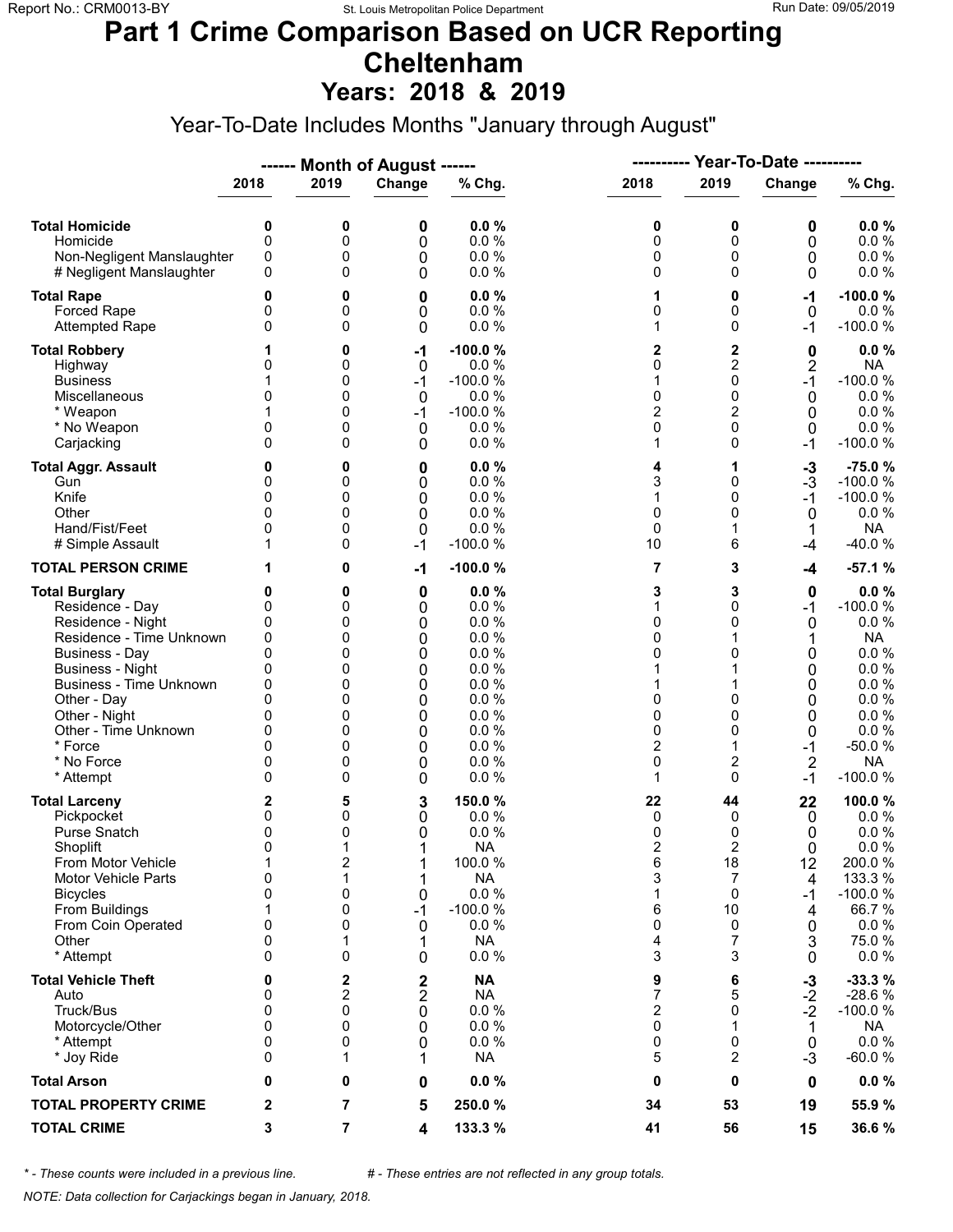#### **Part 1 Crime Comparison Based on UCR Reporting Clayton-Tamm Years: 2018 & 2019**

Year-To-Date Includes Months "January through August"

|                                                                                                                                                                                                                                                                               |                                                                                   |                                                                    | ------ Month of August ------                                           |                                                                                                                  |                                                                                    | <b>Year-To-Date ----------</b><br>----------                                           |                                                                                            |                                                                                                                                       |
|-------------------------------------------------------------------------------------------------------------------------------------------------------------------------------------------------------------------------------------------------------------------------------|-----------------------------------------------------------------------------------|--------------------------------------------------------------------|-------------------------------------------------------------------------|------------------------------------------------------------------------------------------------------------------|------------------------------------------------------------------------------------|----------------------------------------------------------------------------------------|--------------------------------------------------------------------------------------------|---------------------------------------------------------------------------------------------------------------------------------------|
|                                                                                                                                                                                                                                                                               | 2018                                                                              | 2019                                                               | Change                                                                  | % Chg.                                                                                                           | 2018                                                                               | 2019                                                                                   | Change                                                                                     | % Chg.                                                                                                                                |
| <b>Total Homicide</b><br>Homicide<br>Non-Negligent Manslaughter<br># Negligent Manslaughter                                                                                                                                                                                   | 0<br>$\mathbf 0$<br>0<br>0                                                        | 0<br>0<br>0<br>0                                                   | 0<br>0<br>0<br>0                                                        | 0.0%<br>0.0 %<br>0.0%<br>0.0%                                                                                    | 0<br>0<br>0<br>0                                                                   | 0<br>0<br>0<br>$\Omega$                                                                | 0<br>0<br>0<br>0                                                                           | 0.0%<br>0.0 %<br>0.0 %<br>0.0 %                                                                                                       |
| <b>Total Rape</b><br>Forced Rape<br><b>Attempted Rape</b>                                                                                                                                                                                                                     | 0<br>0<br>0                                                                       | 0<br>0<br>0                                                        | 0<br>0<br>0                                                             | 0.0%<br>0.0%<br>0.0%                                                                                             | 1<br>1<br>0                                                                        | 0<br>0<br>$\Omega$                                                                     | -1<br>$-1$<br>0                                                                            | $-100.0%$<br>$-100.0%$<br>$0.0 \%$                                                                                                    |
| <b>Total Robbery</b><br>Highway<br><b>Business</b><br>Miscellaneous<br>* Weapon<br>* No Weapon<br>Carjacking                                                                                                                                                                  | 0<br>0<br>0<br>$\Omega$                                                           | 1<br>0<br>0<br>0<br>0                                              | 0<br>0<br>0<br>0<br>0<br>0<br>0                                         | 0.0%<br>0.0%<br>0.0%<br>0.0%<br>0.0%<br>0.0%<br>0.0%                                                             | 1<br>1<br>0<br>0<br>1<br>0<br>0                                                    | 2<br>0<br>0<br>2<br>0<br>1                                                             | 1<br>0<br>0<br>0<br>1<br>0<br>1                                                            | 100.0%<br>$0.0 \%$<br>0.0%<br>$0.0 \%$<br>100.0%<br>0.0%<br><b>NA</b>                                                                 |
| <b>Total Aggr. Assault</b><br>Gun<br>Knife<br>Other<br>Hand/Fist/Feet<br># Simple Assault                                                                                                                                                                                     | 0<br>0<br>$\Omega$<br>0<br>$\Omega$                                               | 0<br>0<br>0<br>0<br>0<br>2                                         | 0<br>0<br>0<br>0<br>0<br>2                                              | 0.0%<br>0.0%<br>0.0%<br>0.0%<br>0.0%<br><b>NA</b>                                                                | 9<br>4<br>4<br>0<br>1<br>6                                                         | 1<br>1<br>0<br>$\Omega$<br>0<br>6                                                      | -8<br>$-3$<br>$-4$<br>$\mathbf 0$<br>-1<br>0                                               | $-88.9%$<br>$-75.0%$<br>$-100.0%$<br>$0.0 \%$<br>$-100.0%$<br>$0.0 \%$                                                                |
| <b>TOTAL PERSON CRIME</b>                                                                                                                                                                                                                                                     |                                                                                   | 1                                                                  | 0                                                                       | 0.0%                                                                                                             | 11                                                                                 | 3                                                                                      | -8                                                                                         | $-72.7%$                                                                                                                              |
| <b>Total Burglary</b><br>Residence - Day<br>Residence - Night<br>Residence - Time Unknown<br><b>Business - Day</b><br><b>Business - Night</b><br><b>Business - Time Unknown</b><br>Other - Day<br>Other - Night<br>Other - Time Unknown<br>* Force<br>* No Force<br>* Attempt | 1<br>0<br>0<br>$\mathbf{0}$<br>0<br>0<br>$\Omega$<br>0<br>0<br>$\Omega$<br>1<br>0 | 4<br>2<br>0<br>2<br>0<br>0<br>0<br>0<br>0<br>0<br>0<br>4<br>0      | 3<br>1<br>0<br>2<br>$\mathbf 0$<br>0<br>0<br>0<br>0<br>0<br>0<br>3<br>0 | 300.0%<br>100.0 %<br>0.0%<br><b>NA</b><br>0.0%<br>0.0%<br>0.0%<br>0.0%<br>0.0%<br>0.0%<br>0.0%<br>300.0%<br>0.0% | 10<br>1<br>1<br>6<br>$\Omega$<br>1<br>1<br>0<br>0<br>0<br>8<br>$\overline{c}$<br>0 | 12<br>7<br>$\boldsymbol{2}$<br>2<br>$\Omega$<br>0<br>$\Omega$<br>0<br>0<br>6<br>5<br>1 | $\mathbf 2$<br>6<br>$\mathbf 1$<br>$-4$<br>0<br>$-1$<br>0<br>0<br>0<br>0<br>$-2$<br>3<br>1 | 20.0%<br>600.0%<br>100.0 %<br>$-66.7%$<br>0.0 %<br>$-100.0%$<br>$0.0 \%$<br>0.0 %<br>0.0%<br>0.0 %<br>$-25.0%$<br>150.0%<br><b>NA</b> |
| <b>Total Larceny</b><br>Pickpocket<br>Purse Snatch<br>Shoplift<br>From Motor Vehicle<br><b>Motor Vehicle Parts</b><br><b>Bicycles</b><br>From Buildings<br>From Coin Operated<br>Other<br>* Attempt                                                                           | 6<br>0<br>0<br>$\mathbf{0}$<br>5<br>1<br>0<br>0<br>0<br>0<br>$\overline{2}$       | 13<br>0<br>0<br>0<br>10<br>0<br>0<br>1<br>0<br>2<br>$\overline{2}$ | 7<br>0<br>0<br>0<br>5<br>-1<br>0<br>1<br>0<br>2<br>0                    | 116.7 %<br>0.0%<br>0.0%<br>0.0%<br>100.0%<br>$-100.0%$<br>0.0 %<br><b>NA</b><br>0.0 %<br><b>NA</b><br>0.0%       | 46<br>0<br>0<br>0<br>24<br>7<br>0<br>5<br>0<br>10<br>6                             | 56<br>0<br>0<br>3<br>27<br>5<br>0<br>4<br>0<br>17<br>6                                 | 10<br>0<br>0<br>3<br>3<br>$-2$<br>0<br>$-1$<br>0<br>7<br>0                                 | 21.7%<br>0.0 %<br>0.0%<br><b>NA</b><br>12.5 %<br>$-28.6%$<br>$0.0 \%$<br>$-20.0%$<br>$0.0 \%$<br>70.0%<br>$0.0 \%$                    |
| <b>Total Vehicle Theft</b><br>Auto<br>Truck/Bus<br>Motorcycle/Other<br>* Attempt<br>* Joy Ride                                                                                                                                                                                | 0<br>0<br>0<br>0<br>0<br>0                                                        | 1<br>0<br>0<br>1<br>0<br>1                                         | 1<br>0<br>0<br>1<br>0<br>1                                              | <b>NA</b><br>0.0 %<br>0.0 %<br><b>NA</b><br>$0.0 \%$<br><b>NA</b>                                                | 7<br>3<br>$\overline{\mathbf{c}}$<br>$\overline{2}$<br>0<br>3                      | 5<br>3<br>1<br>1<br>0<br>1                                                             | $-2$<br>0<br>$-1$<br>$-1$<br>0<br>$-2$                                                     | $-28.6%$<br>$0.0 \%$<br>$-50.0%$<br>$-50.0%$<br>$0.0 \%$<br>$-66.7%$                                                                  |
| <b>Total Arson</b>                                                                                                                                                                                                                                                            | 0                                                                                 | 0                                                                  | 0                                                                       | 0.0%                                                                                                             | 0                                                                                  | 0                                                                                      | 0                                                                                          | $0.0 \%$                                                                                                                              |
| <b>TOTAL PROPERTY CRIME</b>                                                                                                                                                                                                                                                   | 7                                                                                 | 18                                                                 | 11                                                                      | 157.1 %                                                                                                          | 63                                                                                 | 73                                                                                     | 10                                                                                         | 15.9 %                                                                                                                                |
| <b>TOTAL CRIME</b>                                                                                                                                                                                                                                                            | 8                                                                                 | 19                                                                 | 11                                                                      | 137.5 %                                                                                                          | 74                                                                                 | 76                                                                                     | $\mathbf{2}$                                                                               | 2.7%                                                                                                                                  |

*\* - These counts were included in a previous line. # - These entries are not reflected in any group totals.*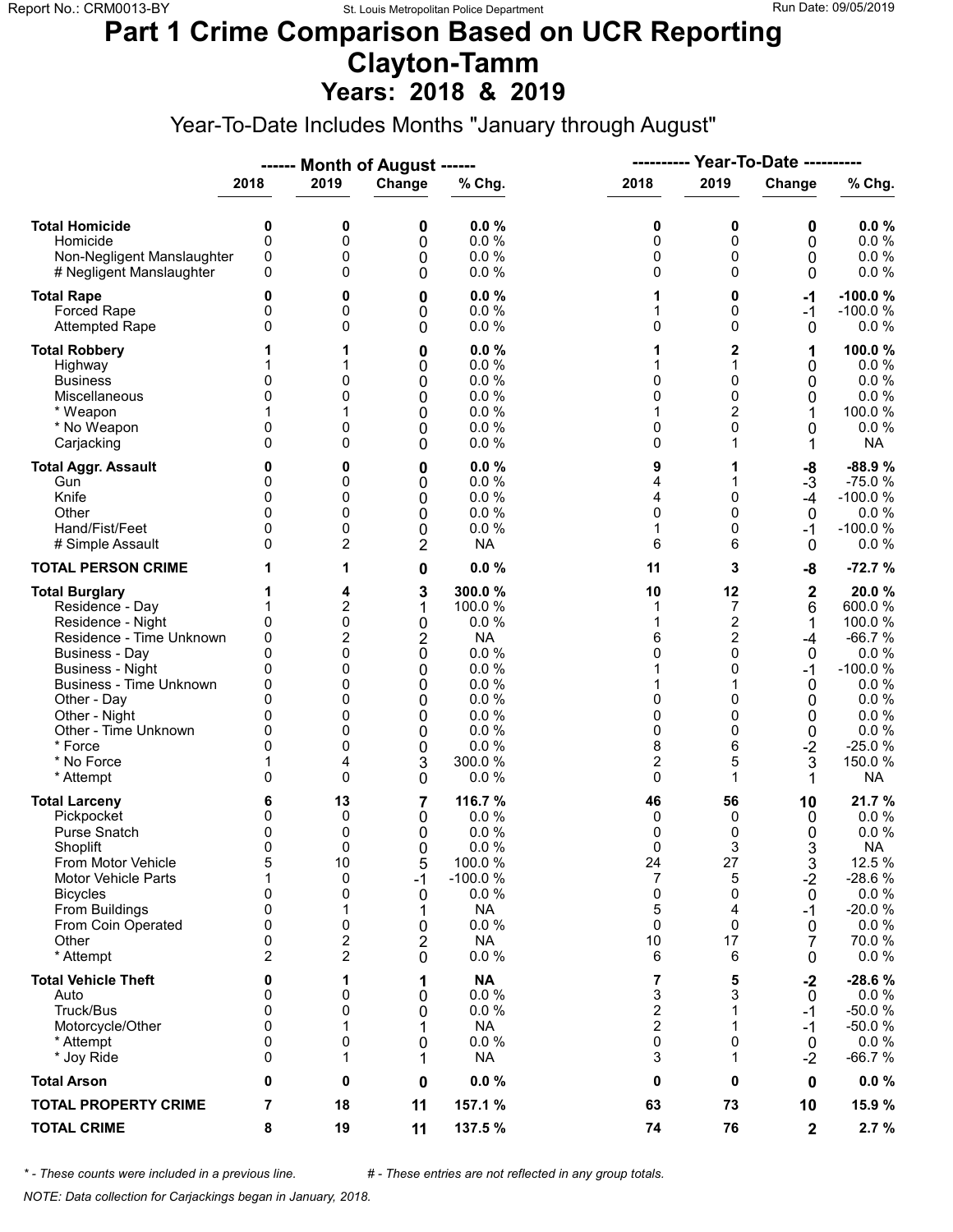### **Part 1 Crime Comparison Based on UCR Reporting Clifton Heights Years: 2018 & 2019**

Year-To-Date Includes Months "January through August"

|                                                                                                                                                                                                                                                                               |                                                                                        |                                                               | ------ Month of August ------                               |                                                                                                                 | ----------                                                                                       |                                                                                                     | <b>Year-To-Date ----------</b>                                              |                                                                                                                              |  |
|-------------------------------------------------------------------------------------------------------------------------------------------------------------------------------------------------------------------------------------------------------------------------------|----------------------------------------------------------------------------------------|---------------------------------------------------------------|-------------------------------------------------------------|-----------------------------------------------------------------------------------------------------------------|--------------------------------------------------------------------------------------------------|-----------------------------------------------------------------------------------------------------|-----------------------------------------------------------------------------|------------------------------------------------------------------------------------------------------------------------------|--|
|                                                                                                                                                                                                                                                                               | 2018                                                                                   | 2019                                                          | Change                                                      | % Chg.                                                                                                          | 2018                                                                                             | 2019                                                                                                | Change                                                                      | % Chg.                                                                                                                       |  |
| <b>Total Homicide</b><br>Homicide<br>Non-Negligent Manslaughter<br># Negligent Manslaughter                                                                                                                                                                                   | 0<br>$\mathbf 0$<br>0<br>0                                                             | 0<br>0<br>0<br>0                                              | 0<br>0<br>0<br>0                                            | 0.0%<br>0.0%<br>0.0%<br>0.0%                                                                                    | 0<br>0<br>0<br>0                                                                                 | 0<br>0<br>0<br>$\Omega$                                                                             | 0<br>0<br>0<br>0                                                            | 0.0%<br>0.0 %<br>0.0 %<br>$0.0 \%$                                                                                           |  |
| <b>Total Rape</b><br>Forced Rape<br><b>Attempted Rape</b>                                                                                                                                                                                                                     | 0<br>0<br>$\Omega$                                                                     | 0<br>0<br>0                                                   | 0<br>0<br>0                                                 | 0.0%<br>0.0 %<br>0.0%                                                                                           | 0<br>0<br>0                                                                                      | 0<br>0<br>$\Omega$                                                                                  | 0<br>0<br>0                                                                 | 0.0%<br>0.0 %<br>0.0 %                                                                                                       |  |
| <b>Total Robbery</b><br>Highway<br><b>Business</b><br>Miscellaneous<br>* Weapon<br>* No Weapon<br>Carjacking                                                                                                                                                                  | 0<br>0<br>0<br>0<br>0<br>$\Omega$                                                      | 0<br>0<br>0<br>0<br>0<br>0<br>0                               | 0<br>0<br>0<br>0<br>0<br>0<br>0                             | 0.0%<br>0.0%<br>0.0%<br>0.0 %<br>0.0 %<br>0.0%<br>0.0%                                                          | 1<br>0<br>0<br>1<br>1<br>0<br>0                                                                  | 1<br>0<br>1<br>0<br>0<br>0                                                                          | 0<br>0<br>$-1$<br>0<br>0<br>0                                               | $0.0 \%$<br>$0.0 \%$<br><b>NA</b><br>$-100.0%$<br>0.0%<br>$0.0 \%$<br>$0.0 \%$                                               |  |
| <b>Total Aggr. Assault</b><br>Gun<br>Knife<br>Other<br>Hand/Fist/Feet<br># Simple Assault                                                                                                                                                                                     | 0<br>0<br>0<br>$\Omega$<br>0<br>1                                                      | 2<br>2<br>0<br>0<br>0<br>2                                    | $\frac{2}{2}$<br>$\mathbf 0$<br>0<br>0<br>1                 | <b>NA</b><br><b>NA</b><br>0.0 %<br>0.0%<br>0.0 %<br>100.0%                                                      | 6<br>1<br>0<br>4<br>1<br>11                                                                      | 9<br>6<br>1<br>4                                                                                    | 3<br>5<br>1<br>$-3$<br>$\mathbf 0$<br>$-7$                                  | 50.0%<br>500.0 %<br><b>NA</b><br>$-75.0%$<br>$0.0 \%$<br>$-63.6%$                                                            |  |
| <b>TOTAL PERSON CRIME</b>                                                                                                                                                                                                                                                     | 0                                                                                      | 2                                                             | $\mathbf 2$                                                 | <b>NA</b>                                                                                                       | 7                                                                                                | 10                                                                                                  | 3                                                                           | 42.9 %                                                                                                                       |  |
| <b>Total Burglary</b><br>Residence - Day<br>Residence - Night<br>Residence - Time Unknown<br><b>Business - Day</b><br><b>Business - Night</b><br><b>Business - Time Unknown</b><br>Other - Day<br>Other - Night<br>Other - Time Unknown<br>* Force<br>* No Force<br>* Attempt | 1<br>0<br>0<br>1<br>$\mathbf{0}$<br>0<br>0<br>$\Omega$<br>0<br>0<br>$\Omega$<br>1<br>0 | 1<br>0<br>0<br>1<br>0<br>0<br>0<br>0<br>0<br>0<br>1<br>0<br>0 | 0<br>0<br>0<br>0<br>0<br>0<br>0<br>0<br>0<br>0<br>$-1$<br>0 | 0.0%<br>0.0%<br>0.0%<br>0.0%<br>0.0%<br>0.0%<br>0.0%<br>0.0%<br>0.0%<br>0.0%<br><b>NA</b><br>$-100.0%$<br>0.0 % | 5<br>0<br>$\overline{\mathbf{c}}$<br>3<br>0<br>0<br>0<br>0<br>0<br>0<br>$\overline{c}$<br>3<br>0 | 8<br>3<br>0<br>4<br>$\Omega$<br>0<br>$\Omega$<br>0<br>0<br>6<br>$\overline{\mathbf{c}}$<br>$\Omega$ | 3<br>3<br>$-2$<br>1<br>0<br>0<br>1<br>0<br>0<br>0<br>4<br>-1<br>$\mathbf 0$ | 60.0%<br>NA<br>$-100.0%$<br>33.3 %<br>0.0%<br>0.0 %<br><b>NA</b><br>0.0 %<br>0.0%<br>0.0 %<br>200.0%<br>$-33.3%$<br>$0.0 \%$ |  |
| <b>Total Larceny</b><br>Pickpocket<br>Purse Snatch<br>Shoplift<br>From Motor Vehicle<br><b>Motor Vehicle Parts</b><br><b>Bicycles</b><br>From Buildings<br>From Coin Operated<br>Other<br>* Attempt                                                                           | 4<br>0<br>0<br>$\mathbf{0}$<br>1<br>0<br>0<br>1<br>0<br>2<br>$\mathbf{0}$              | 13<br>0<br>0<br>0<br>10<br>1<br>0<br>0<br>0<br>2<br>4         | 9<br>0<br>0<br>0<br>9<br>1<br>0<br>$-1$<br>0<br>0<br>4      | 225.0%<br>0.0%<br>0.0%<br>0.0%<br>900.0%<br><b>NA</b><br>0.0 %<br>$-100.0%$<br>0.0%<br>0.0%<br><b>NA</b>        | 31<br>0<br>0<br>0<br>20<br>4<br>0<br>5<br>0<br>2<br>1                                            | 52<br>0<br>0<br>1<br>29<br>5<br>1<br>3<br>0<br>13<br>7                                              | 21<br>0<br>0<br>9<br>1<br>$-2$<br>0<br>11<br>6                              | 67.7 %<br>0.0 %<br>0.0%<br><b>NA</b><br>45.0%<br>25.0%<br><b>NA</b><br>-40.0%<br>0.0%<br>550.0%<br>600.0%                    |  |
| <b>Total Vehicle Theft</b><br>Auto<br>Truck/Bus<br>Motorcycle/Other<br>* Attempt<br>* Joy Ride                                                                                                                                                                                | 2<br>1<br>0<br>1<br>0<br>1                                                             | 0<br>0<br>0<br>0<br>0<br>0                                    | $-2$<br>$-1$<br>0<br>$-1$<br>$\mathbf 0$<br>$-1$            | $-100.0%$<br>$-100.0%$<br>0.0%<br>$-100.0%$<br>0.0%<br>$-100.0%$                                                | 6<br>4<br>1<br>1<br>0<br>1                                                                       | 10<br>5<br>5<br>$\Omega$<br>2<br>2                                                                  | 4<br>1<br>4<br>-1<br>$\overline{2}$<br>1                                    | 66.7%<br>25.0%<br>400.0%<br>$-100.0%$<br>NA<br>100.0%                                                                        |  |
| <b>Total Arson</b>                                                                                                                                                                                                                                                            | 0                                                                                      | 0                                                             | 0                                                           | 0.0%                                                                                                            | 0                                                                                                | 0                                                                                                   | 0                                                                           | $0.0 \%$                                                                                                                     |  |
| <b>TOTAL PROPERTY CRIME</b>                                                                                                                                                                                                                                                   | 7                                                                                      | 14                                                            | 7                                                           | 100.0%                                                                                                          | 42                                                                                               | 70                                                                                                  | 28                                                                          | 66.7%                                                                                                                        |  |
| <b>TOTAL CRIME</b>                                                                                                                                                                                                                                                            | 7                                                                                      | 16                                                            | 9                                                           | 128.6 %                                                                                                         | 49                                                                                               | 80                                                                                                  | 31                                                                          | 63.3 %                                                                                                                       |  |

*\* - These counts were included in a previous line. # - These entries are not reflected in any group totals.*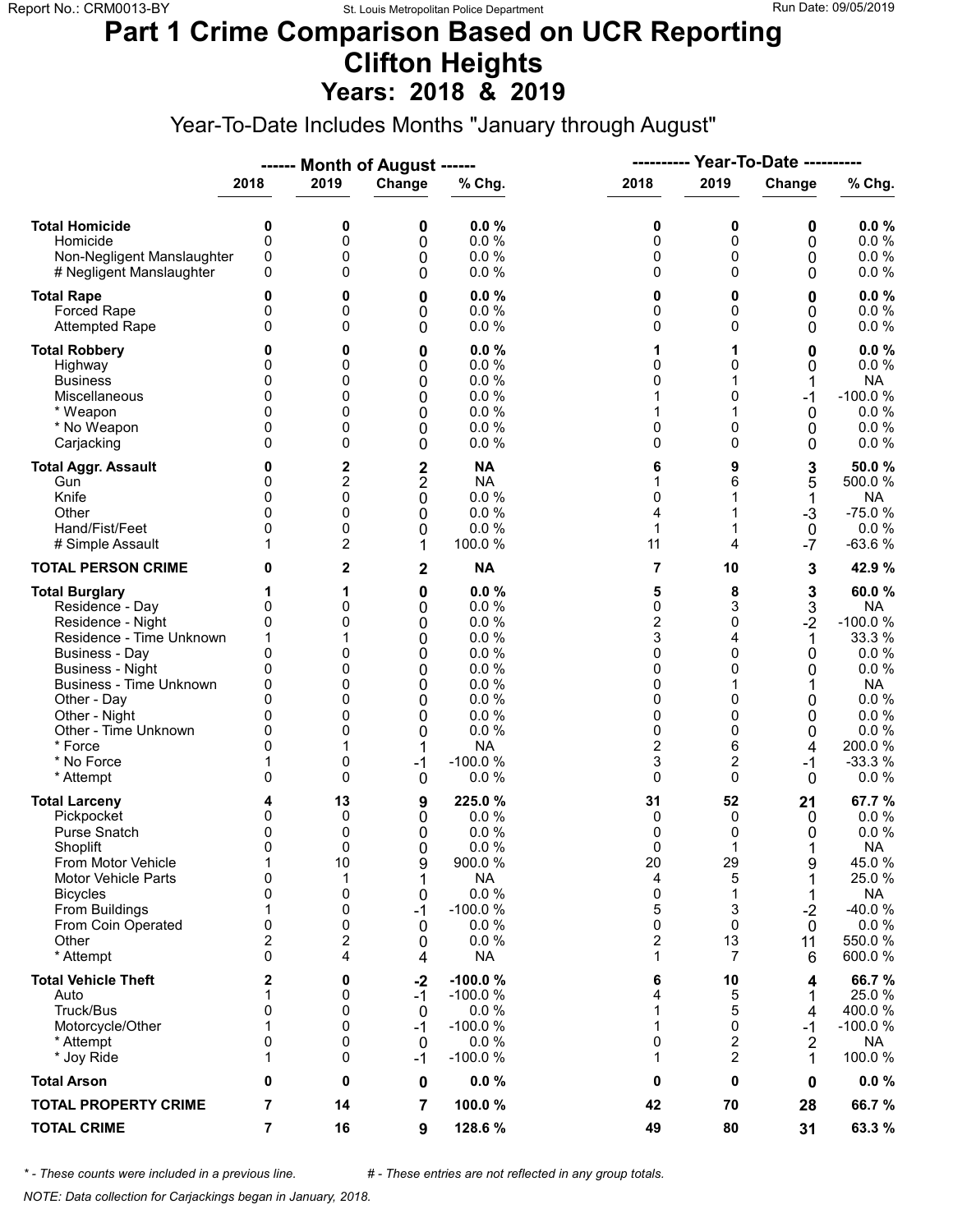#### **Part 1 Crime Comparison Based on UCR Reporting College Hill Years: 2018 & 2019**

Year-To-Date Includes Months "January through August"

|                                                                                                                                                                                                                                                                        |                                                                                               |                                                     | ------ Month of August ------                                                                  |                                                                                                                                       |                                                                              |                                                                                            |                                                                                                      |                                                                                                                                                |
|------------------------------------------------------------------------------------------------------------------------------------------------------------------------------------------------------------------------------------------------------------------------|-----------------------------------------------------------------------------------------------|-----------------------------------------------------|------------------------------------------------------------------------------------------------|---------------------------------------------------------------------------------------------------------------------------------------|------------------------------------------------------------------------------|--------------------------------------------------------------------------------------------|------------------------------------------------------------------------------------------------------|------------------------------------------------------------------------------------------------------------------------------------------------|
|                                                                                                                                                                                                                                                                        | 2018                                                                                          | 2019                                                | Change                                                                                         | % Chg.                                                                                                                                | 2018                                                                         | 2019                                                                                       | Change                                                                                               | % Chg.                                                                                                                                         |
| <b>Total Homicide</b><br>Homicide<br>Non-Negligent Manslaughter<br># Negligent Manslaughter                                                                                                                                                                            | 0<br>0<br>0<br>0                                                                              | 0<br>0<br>0<br>0                                    | 0<br>0<br>0<br>0                                                                               | 0.0%<br>0.0%<br>0.0%<br>0.0%                                                                                                          | 3<br>3<br>0<br>0                                                             | 3<br>3<br>0<br>$\Omega$                                                                    | 0<br>0<br>0<br>0                                                                                     | 0.0%<br>0.0 %<br>$0.0 \%$<br>0.0 %                                                                                                             |
| <b>Total Rape</b><br><b>Forced Rape</b><br><b>Attempted Rape</b>                                                                                                                                                                                                       | 0<br>0<br>0                                                                                   | 0<br>0<br>0                                         | 0<br>0<br>0                                                                                    | 0.0%<br>0.0%<br>0.0%                                                                                                                  | 3<br>3<br>0                                                                  | 0<br>0<br>$\Omega$                                                                         | $-3$<br>$-3$<br>0                                                                                    | $-100.0%$<br>$-100.0%$<br>0.0%                                                                                                                 |
| <b>Total Robbery</b><br>Highway<br><b>Business</b><br>Miscellaneous<br>* Weapon<br>* No Weapon<br>Carjacking                                                                                                                                                           | 0<br>0<br>0<br>0<br>0<br>0<br>0                                                               | 1<br>1<br>0<br>0<br>1<br>0<br>0                     | 1<br>1<br>0<br>0<br>1<br>0<br>0                                                                | <b>NA</b><br><b>NA</b><br>0.0 %<br>0.0 %<br><b>NA</b><br>0.0 %<br>0.0%                                                                | 5<br>2<br>0<br>0<br>5<br>0<br>3                                              | 5<br>4<br>0<br>0<br>4<br>1<br>1                                                            | 0<br>2<br>0<br>$\mathbf 0$<br>$-1$<br>1<br>$-2$                                                      | $0.0 \%$<br>100.0%<br>0.0%<br>$0.0 \%$<br>$-20.0%$<br><b>NA</b><br>$-66.7%$                                                                    |
| <b>Total Aggr. Assault</b><br>Gun<br>Knife<br>Other<br>Hand/Fist/Feet<br># Simple Assault                                                                                                                                                                              | 2<br>$\overline{c}$<br>$\mathbf{0}$<br>0<br>0<br>0                                            | 13<br>8<br>2<br>3<br>0<br>0                         | 11<br>6<br>$\overline{2}$<br>3<br>0<br>0                                                       | 550.0%<br>300.0%<br><b>NA</b><br><b>NA</b><br>0.0 %<br>0.0 %                                                                          | 28<br>22<br>1<br>4<br>1<br>10                                                | 40<br>25<br>5<br>7<br>3<br>13                                                              | 12<br>3<br>4<br>3<br>$\overline{\mathbf{c}}$<br>3                                                    | 42.9 %<br>13.6 %<br>400.0%<br>75.0%<br>200.0%<br>30.0%                                                                                         |
| <b>TOTAL PERSON CRIME</b>                                                                                                                                                                                                                                              | 2                                                                                             | 14                                                  | 12                                                                                             | 600.0%                                                                                                                                | 39                                                                           | 48                                                                                         | 9                                                                                                    | 23.1 %                                                                                                                                         |
| <b>Total Burglary</b><br>Residence - Day<br>Residence - Night<br>Residence - Time Unknown<br><b>Business - Day</b><br><b>Business - Night</b><br>Business - Time Unknown<br>Other - Day<br>Other - Night<br>Other - Time Unknown<br>* Force<br>* No Force<br>* Attempt | 7<br>$\overline{c}$<br>0<br>4<br>0<br>0<br>1<br>0<br>0<br>$\mathbf{0}$<br>4<br>3<br>$\Omega$  | 3<br>0<br>1<br>0<br>0<br>0<br>0<br>0<br>2<br>1<br>0 | $-4$<br>$-2$<br>1<br>-4<br>1<br>0<br>0<br>0<br>0<br>$\mathbf 0$<br>$-2$<br>$-2$<br>$\mathbf 0$ | $-57.1%$<br>$-100.0%$<br><b>NA</b><br>$-100.0%$<br><b>NA</b><br>0.0%<br>0.0%<br>0.0%<br>0.0%<br>0.0 %<br>$-50.0%$<br>$-66.7%$<br>0.0% | 18<br>3<br>0<br>4<br>$\overline{c}$<br>1<br>8<br>0<br>0<br>0<br>10<br>8<br>0 | 15<br>6<br>$\overline{c}$<br>3<br>1<br>$\overline{c}$<br>$\Omega$<br>0<br>0<br>9<br>5<br>1 | $-3$<br>3<br>$\overline{2}$<br>$-1$<br>$-1$<br>0<br>-6<br>$\mathbf 0$<br>0<br>0<br>$-1$<br>$-3$<br>1 | $-16.7%$<br>100.0 %<br><b>NA</b><br>$-25.0%$<br>$-50.0%$<br>0.0 %<br>$-75.0%$<br>0.0%<br>0.0%<br>$0.0 \%$<br>$-10.0%$<br>$-37.5%$<br><b>NA</b> |
| <b>Total Larceny</b><br>Pickpocket<br>Purse Snatch<br>Shoplift<br>From Motor Vehicle<br><b>Motor Vehicle Parts</b><br><b>Bicycles</b><br>From Buildings<br>From Coin Operated<br>Other<br>* Attempt                                                                    | 5<br>0<br>0<br>$\Omega$<br>0<br>$\overline{\mathbf{c}}$<br>0<br>$\overline{c}$<br>0<br>1<br>0 | 2<br>0<br>0<br>0<br>0<br>0<br>0<br>1<br>0<br>1<br>0 | $-3$<br>0<br>0<br>0<br>0<br>$-2$<br>0<br>$-1$<br>0<br>0<br>0                                   | $-60.0%$<br>0.0%<br>0.0%<br>0.0 %<br>0.0 %<br>$-100.0%$<br>0.0 %<br>$-50.0%$<br>0.0%<br>0.0%<br>0.0%                                  | 27<br>0<br>0<br>0<br>8<br>9<br>0<br>3<br>0<br>7<br>1                         | 16<br>0<br>0<br>$\Omega$<br>4<br>1<br>0<br>8<br>0<br>3<br>$\Omega$                         | -11<br>0<br>0<br>0<br>-4<br>-8<br>0<br>5<br>0<br>-4<br>-1                                            | -40.7%<br>$0.0 \%$<br>0.0 %<br>0.0 %<br>$-50.0%$<br>$-88.9%$<br>$0.0 \%$<br>166.7%<br>$0.0 \%$<br>$-57.1%$<br>$-100.0%$                        |
| <b>Total Vehicle Theft</b><br>Auto<br>Truck/Bus<br>Motorcycle/Other<br>* Attempt<br>* Joy Ride                                                                                                                                                                         | 3<br>3<br>0<br>0<br>1<br>0                                                                    | 0<br>0<br>0<br>0<br>0<br>0                          | $-3$<br>-3<br>0<br>0<br>$-1$<br>0                                                              | $-100.0%$<br>$-100.0%$<br>0.0%<br>0.0 %<br>$-100.0%$<br>0.0 %                                                                         | 7<br>7<br>0<br>0<br>1<br>0                                                   | 15<br>14<br>1<br>0<br>0<br>4                                                               | 8<br>7<br>0<br>-1<br>4                                                                               | 114.3 %<br>100.0%<br>NA<br>0.0%<br>$-100.0%$<br>NA                                                                                             |
| <b>Total Arson</b>                                                                                                                                                                                                                                                     | 0                                                                                             | 0                                                   | 0                                                                                              | 0.0%                                                                                                                                  | 1                                                                            | 3                                                                                          | 2                                                                                                    | 200.0%                                                                                                                                         |
| <b>TOTAL PROPERTY CRIME</b>                                                                                                                                                                                                                                            | 15                                                                                            | 5                                                   | $-10$                                                                                          | $-66.7%$                                                                                                                              | 53                                                                           | 49                                                                                         | $-4$                                                                                                 | $-7.5%$                                                                                                                                        |
| <b>TOTAL CRIME</b>                                                                                                                                                                                                                                                     | 17                                                                                            | 19                                                  | $\mathbf{2}$                                                                                   | 11.8 %                                                                                                                                | 92                                                                           | 97                                                                                         | 5                                                                                                    | 5.4 %                                                                                                                                          |

*\* - These counts were included in a previous line. # - These entries are not reflected in any group totals.*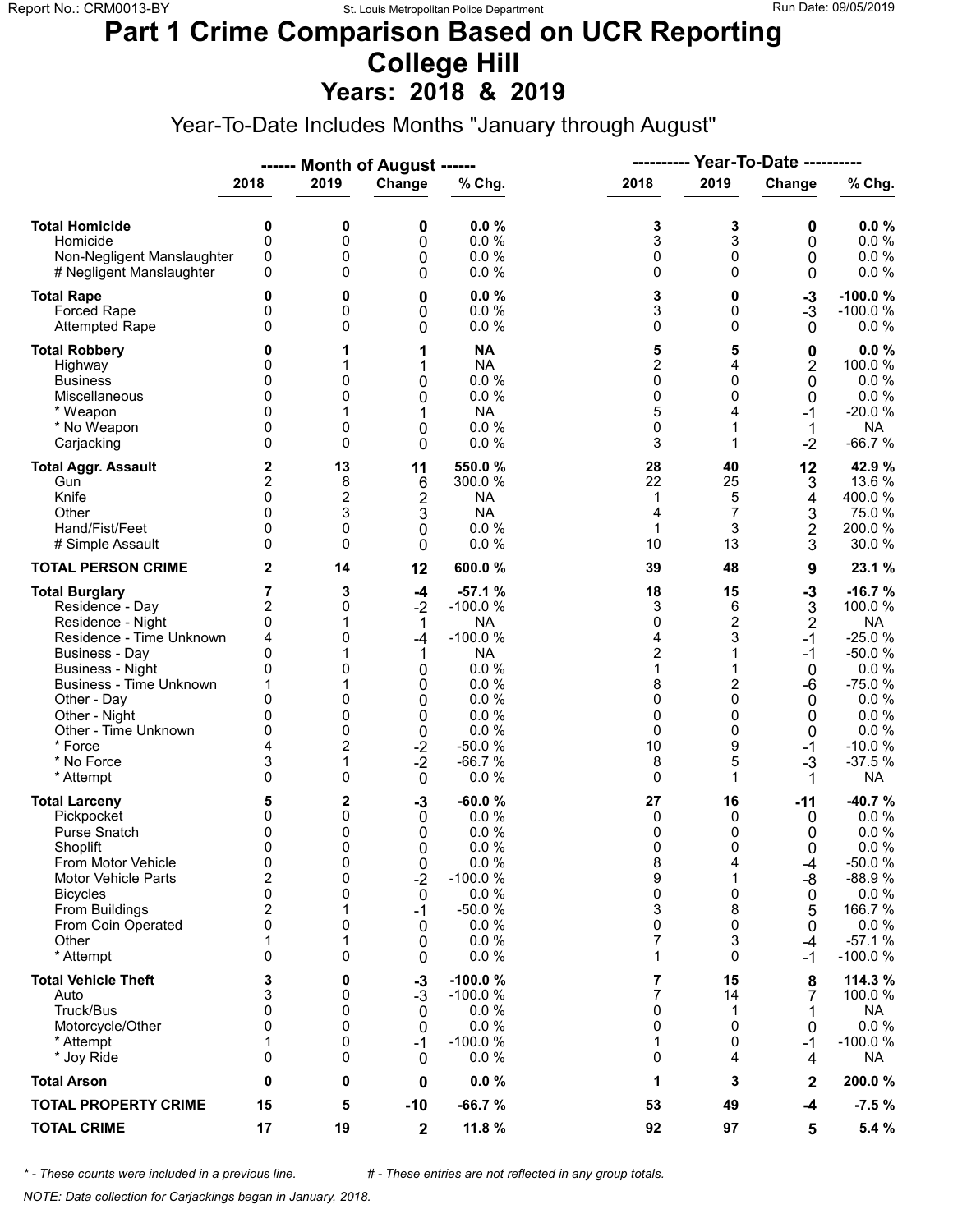### **Part 1 Crime Comparison Based on UCR Reporting Columbus Square Years: 2018 & 2019**

Year-To-Date Includes Months "January through August"

|                                                                                                                                                                                                                                                                               |                                                                                                     |                                                               | ------ Month of August ------                                                        |                                                                                                                               |                                                                    | <b>Year-To-Date ----------</b><br>----------                                           |                                                                                            |                                                                                                                                        |
|-------------------------------------------------------------------------------------------------------------------------------------------------------------------------------------------------------------------------------------------------------------------------------|-----------------------------------------------------------------------------------------------------|---------------------------------------------------------------|--------------------------------------------------------------------------------------|-------------------------------------------------------------------------------------------------------------------------------|--------------------------------------------------------------------|----------------------------------------------------------------------------------------|--------------------------------------------------------------------------------------------|----------------------------------------------------------------------------------------------------------------------------------------|
|                                                                                                                                                                                                                                                                               | 2018                                                                                                | 2019                                                          | Change                                                                               | % Chg.                                                                                                                        | 2018                                                               | 2019                                                                                   | Change                                                                                     | % Chg.                                                                                                                                 |
| <b>Total Homicide</b><br>Homicide<br>Non-Negligent Manslaughter<br># Negligent Manslaughter                                                                                                                                                                                   | 0<br>$\mathbf 0$<br>0<br>0                                                                          | 0<br>0<br>0<br>0                                              | 0<br>0<br>0<br>0                                                                     | 0.0%<br>0.0%<br>0.0%<br>0.0%                                                                                                  | 1<br>1<br>0<br>0                                                   | 0<br>0<br>0<br>$\Omega$                                                                | -1<br>$-1$<br>0<br>0                                                                       | $-100.0%$<br>$-100.0%$<br>$0.0 \%$<br>0.0 %                                                                                            |
| <b>Total Rape</b><br>Forced Rape<br><b>Attempted Rape</b>                                                                                                                                                                                                                     | 0<br>0<br>$\Omega$                                                                                  | 2<br>2<br>0                                                   | $\mathbf 2$<br>2<br>0                                                                | <b>NA</b><br><b>NA</b><br>0.0%                                                                                                | 1<br>1<br>0                                                        | 5<br>4<br>$\mathbf{1}$                                                                 | 4<br>3<br>1                                                                                | 400.0%<br>300.0%<br>NA                                                                                                                 |
| <b>Total Robbery</b><br>Highway<br><b>Business</b><br>Miscellaneous<br>* Weapon<br>* No Weapon<br>Carjacking                                                                                                                                                                  | 0<br>0<br>$\Omega$<br>0<br>1                                                                        | 1<br>0<br>0<br>1<br>0<br>1<br>0                               | 0<br>0<br>0<br>1<br>$-1$<br>1<br>$-1$                                                | 0.0%<br>0.0%<br>0.0%<br><b>NA</b><br>$-100.0%$<br><b>NA</b><br>$-100.0%$                                                      | 8<br>3<br>0<br>$\overline{\mathbf{c}}$<br>6<br>$\overline{c}$<br>3 | 8<br>5<br>0<br>$\mathbf{1}$<br>7<br>$\mathbf{1}$<br>$\overline{2}$                     | 0<br>$\overline{2}$<br>0<br>$-1$<br>1<br>$-1$<br>$-1$                                      | 0.0%<br>66.7%<br>0.0 %<br>$-50.0%$<br>16.7 %<br>$-50.0%$<br>$-33.3%$                                                                   |
| <b>Total Aggr. Assault</b><br>Gun<br>Knife<br>Other<br>Hand/Fist/Feet<br># Simple Assault                                                                                                                                                                                     | 9<br>6<br>1<br>6                                                                                    | 3<br>2<br>0<br>1<br>0<br>2                                    | -6<br>-4<br>$-1$<br>0<br>$-1$<br>$-4$                                                | $-66.7%$<br>$-66.7%$<br>$-100.0%$<br>0.0 %<br>$-100.0%$<br>$-66.7%$                                                           | 60<br>44<br>6<br>8<br>$\overline{2}$<br>33                         | 42<br>25<br>2<br>15<br>0<br>25                                                         | $-18$<br>-19<br>$-4$<br>7<br>$-2$<br>$-8$                                                  | $-30.0%$<br>$-43.2%$<br>$-66.7%$<br>87.5 %<br>$-100.0%$<br>$-24.2%$                                                                    |
| <b>TOTAL PERSON CRIME</b>                                                                                                                                                                                                                                                     | 10                                                                                                  | 6                                                             | -4                                                                                   | $-40.0%$                                                                                                                      | 70                                                                 | 55                                                                                     | $-15$                                                                                      | $-21.4%$                                                                                                                               |
| <b>Total Burglary</b><br>Residence - Day<br>Residence - Night<br>Residence - Time Unknown<br><b>Business - Day</b><br><b>Business - Night</b><br><b>Business - Time Unknown</b><br>Other - Day<br>Other - Night<br>Other - Time Unknown<br>* Force<br>* No Force<br>* Attempt | 7<br>1<br>0<br>6<br>$\mathbf{0}$<br>0<br>0<br>$\Omega$<br>0<br>0<br>$\overline{2}$<br>5<br>$\Omega$ | 0<br>0<br>0<br>0<br>0<br>0<br>0<br>0<br>0<br>0<br>0<br>0<br>0 | $-7$<br>$-1$<br>$\mathbf 0$<br>-6<br>0<br>0<br>0<br>0<br>0<br>0<br>$-2$<br>$-5$<br>0 | $-100.0%$<br>$-100.0%$<br>0.0%<br>$-100.0%$<br>0.0%<br>0.0%<br>0.0%<br>0.0%<br>0.0%<br>0.0%<br>$-100.0%$<br>$-100.0%$<br>0.0% | 19<br>4<br>2<br>10<br>0<br>3<br>0<br>0<br>0<br>0<br>8<br>10<br>1   | 12<br>6<br>$\mathbf 2$<br>3<br>$\Omega$<br>0<br>1<br>$\Omega$<br>0<br>0<br>6<br>6<br>0 | $-7$<br>$\overline{2}$<br>0<br>$-7$<br>0<br>$-3$<br>1<br>0<br>0<br>0<br>$-2$<br>$-4$<br>-1 | $-36.8%$<br>50.0%<br>0.0%<br>$-70.0%$<br>0.0%<br>$-100.0%$<br><b>NA</b><br>0.0 %<br>0.0%<br>0.0 %<br>$-25.0%$<br>$-40.0%$<br>$-100.0%$ |
| <b>Total Larceny</b><br>Pickpocket<br>Purse Snatch<br>Shoplift<br>From Motor Vehicle<br><b>Motor Vehicle Parts</b><br><b>Bicycles</b><br>From Buildings<br>From Coin Operated<br>Other<br>* Attempt                                                                           | 7<br>0<br>0<br>$\mathbf{0}$<br>6<br>1<br>0<br>0<br>0<br>0<br>2                                      | 7<br>0<br>0<br>0<br>1<br>2<br>0<br>4<br>0<br>0<br>1           | 0<br>0<br>0<br>0<br>$-5$<br>1<br>0<br>4<br>0<br>0<br>$-1$                            | 0.0%<br>0.0%<br>0.0%<br>0.0%<br>$-83.3%$<br>100.0 %<br>0.0 %<br><b>NA</b><br>0.0%<br>0.0%<br>$-50.0%$                         | 63<br>0<br>0<br>1<br>28<br>13<br>0<br>9<br>0<br>12<br>3            | 39<br>0<br>1<br>13<br>5<br>0<br>11<br>0<br>8<br>2                                      | $-24$<br>0<br>1<br>0<br>$-15$<br>-8<br>0<br>2<br>0<br>$-4$<br>$-1$                         | $-38.1%$<br>$0.0 \%$<br><b>NA</b><br>0.0 %<br>$-53.6%$<br>$-61.5%$<br>0.0 %<br>22.2 %<br>0.0 %<br>$-33.3%$<br>$-33.3%$                 |
| <b>Total Vehicle Theft</b><br>Auto<br>Truck/Bus<br>Motorcycle/Other<br>* Attempt<br>* Joy Ride                                                                                                                                                                                | 4<br>4<br>0<br>0<br>0<br>0                                                                          | 0<br>0<br>0<br>0<br>0<br>0                                    | -4<br>-4<br>0<br>0<br>0<br>0                                                         | $-100.0%$<br>$-100.0%$<br>0.0%<br>0.0%<br>0.0%<br>0.0%                                                                        | 22<br>22<br>0<br>0<br>3<br>5                                       | 12<br>11<br>1<br>$\Omega$<br>1<br>3                                                    | $-10$<br>$-11$<br>1<br>0<br>$-2$<br>$-2$                                                   | -45.5 %<br>$-50.0%$<br>NA<br>0.0 %<br>$-66.7%$<br>-40.0%                                                                               |
| <b>Total Arson</b>                                                                                                                                                                                                                                                            | 0                                                                                                   | 0                                                             | 0                                                                                    | 0.0%                                                                                                                          | 0                                                                  | 0                                                                                      | 0                                                                                          | $0.0 \%$                                                                                                                               |
| <b>TOTAL PROPERTY CRIME</b>                                                                                                                                                                                                                                                   | 18                                                                                                  | 7                                                             | $-11$                                                                                | $-61.1%$                                                                                                                      | 104                                                                | 63                                                                                     | -41                                                                                        | $-39.4%$                                                                                                                               |
| <b>TOTAL CRIME</b>                                                                                                                                                                                                                                                            | 28                                                                                                  | 13                                                            | $-15$                                                                                | $-53.6%$                                                                                                                      | 174                                                                | 118                                                                                    | $-56$                                                                                      | $-32.2%$                                                                                                                               |

*\* - These counts were included in a previous line. # - These entries are not reflected in any group totals.*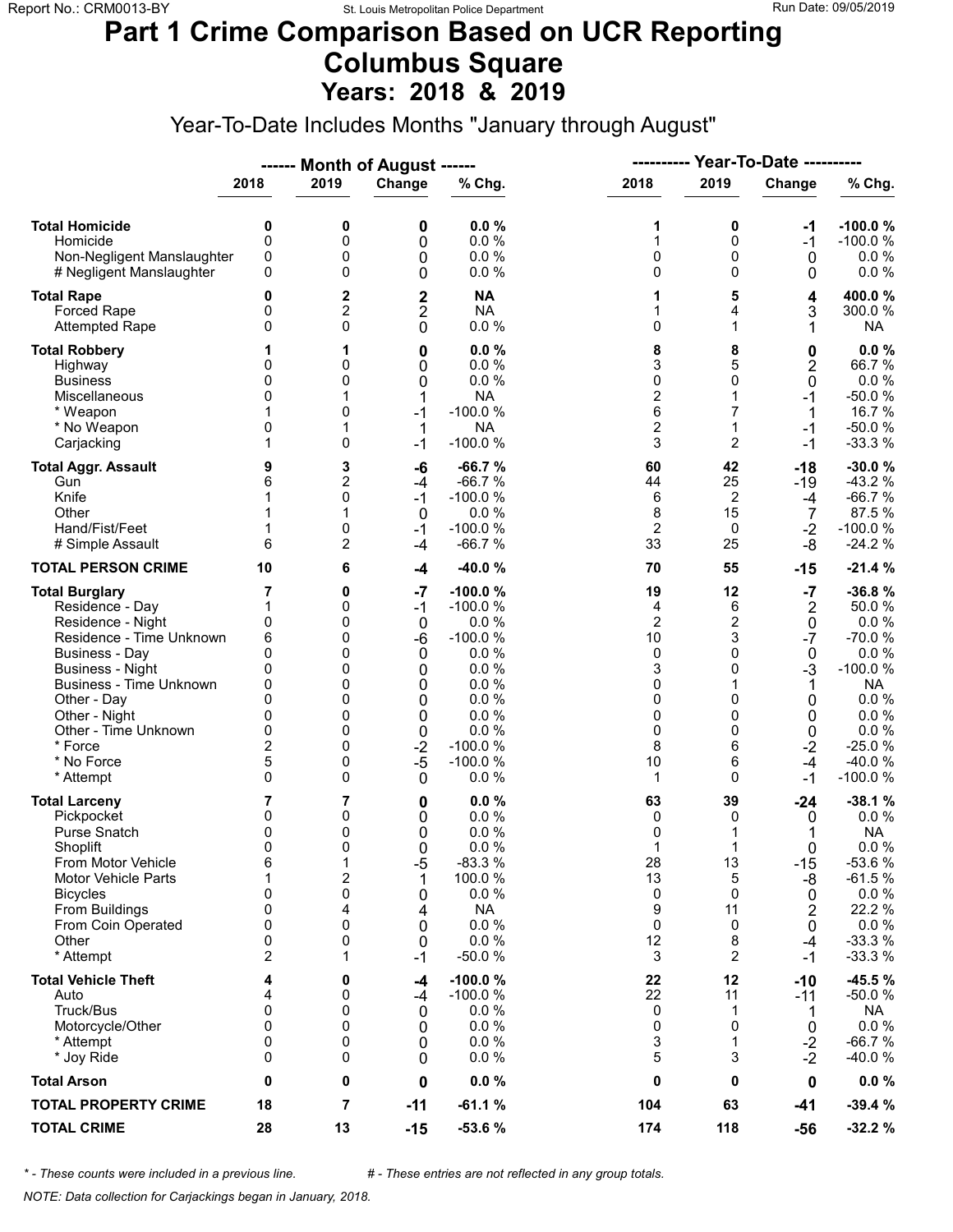### **Part 1 Crime Comparison Based on UCR Reporting Compton Heights Years: 2018 & 2019**

Year-To-Date Includes Months "January through August"

|                                                                                                                                                                                                                                                                               |                                                                                                   |                                                               | ------ Month of August ------                                          |                                                                                                                      | ----------                                                                 |                                                                             | Year-To-Date ----------                                                      |                                                                                                                                              |
|-------------------------------------------------------------------------------------------------------------------------------------------------------------------------------------------------------------------------------------------------------------------------------|---------------------------------------------------------------------------------------------------|---------------------------------------------------------------|------------------------------------------------------------------------|----------------------------------------------------------------------------------------------------------------------|----------------------------------------------------------------------------|-----------------------------------------------------------------------------|------------------------------------------------------------------------------|----------------------------------------------------------------------------------------------------------------------------------------------|
|                                                                                                                                                                                                                                                                               | 2018                                                                                              | 2019                                                          | Change                                                                 | % Chg.                                                                                                               | 2018                                                                       | 2019                                                                        | Change                                                                       | % Chg.                                                                                                                                       |
| <b>Total Homicide</b><br>Homicide<br>Non-Negligent Manslaughter<br># Negligent Manslaughter                                                                                                                                                                                   | 0<br>$\mathbf 0$<br>0<br>0                                                                        | 0<br>0<br>0<br>0                                              | 0<br>0<br>0<br>0                                                       | 0.0%<br>0.0 %<br>0.0 %<br>0.0%                                                                                       | 0<br>0<br>0<br>0                                                           | 0<br>0<br>0<br>$\Omega$                                                     | 0<br>0<br>0<br>0                                                             | 0.0%<br>0.0 %<br>$0.0 \%$<br>0.0 %                                                                                                           |
| <b>Total Rape</b><br>Forced Rape<br><b>Attempted Rape</b>                                                                                                                                                                                                                     | 0<br>0<br>$\Omega$                                                                                | 0<br>0<br>0                                                   | 0<br>0<br>0                                                            | 0.0%<br>0.0%<br>0.0 %                                                                                                | 0<br>0<br>0                                                                | 0<br>0<br>$\Omega$                                                          | 0<br>0<br>0                                                                  | $0.0 \%$<br>0.0 %<br>0.0%                                                                                                                    |
| <b>Total Robbery</b><br>Highway<br><b>Business</b><br>Miscellaneous<br>* Weapon<br>* No Weapon<br>Carjacking                                                                                                                                                                  | 0<br>0<br>0<br>0<br>0<br>0                                                                        | 0<br>0<br>0<br>0<br>0<br>0<br>0                               | 0<br>0<br>0<br>0<br>0<br>0<br>0                                        | 0.0%<br>0.0%<br>0.0 %<br>0.0%<br>0.0%<br>0.0%<br>0.0%                                                                | 0<br>0<br>0<br>0<br>0<br>0<br>0                                            | 0<br>0<br>0<br>0<br>0<br>0<br>0                                             | 0<br>0<br>0<br>0<br>0<br>0<br>0                                              | 0.0%<br>0.0 %<br>0.0 %<br>0.0%<br>0.0%<br>0.0%<br>0.0%                                                                                       |
| <b>Total Aggr. Assault</b><br>Gun<br>Knife<br>Other<br>Hand/Fist/Feet<br># Simple Assault                                                                                                                                                                                     | 0<br>0<br>0<br>0<br>0<br>0                                                                        | 0<br>0<br>0<br>0<br>0<br>1                                    | 0<br>0<br>0<br>0<br>0<br>1                                             | 0.0%<br>0.0%<br>0.0 %<br>0.0 %<br>0.0 %<br><b>NA</b>                                                                 | 2<br>1<br>1<br>0<br>0<br>0                                                 | 1<br>0<br>0<br>0<br>4                                                       | $-1$<br>-1<br>$-1$<br>0<br>4                                                 | $-50.0%$<br>$-100.0%$<br>$-100.0%$<br>NA.<br>0.0 %<br><b>NA</b>                                                                              |
| <b>TOTAL PERSON CRIME</b>                                                                                                                                                                                                                                                     | 0                                                                                                 | 0                                                             | 0                                                                      | 0.0%                                                                                                                 | 2                                                                          | 1                                                                           | -1                                                                           | $-50.0%$                                                                                                                                     |
| <b>Total Burglary</b><br>Residence - Day<br>Residence - Night<br>Residence - Time Unknown<br><b>Business - Day</b><br><b>Business - Night</b><br><b>Business - Time Unknown</b><br>Other - Day<br>Other - Night<br>Other - Time Unknown<br>* Force<br>* No Force<br>* Attempt | 0<br>0<br>$\Omega$<br>0<br>0<br>0<br>0<br>0<br>$\Omega$<br>0                                      | 0<br>0<br>0<br>0<br>0<br>0<br>0<br>0<br>0<br>0<br>0<br>0<br>0 | $-1$<br>$-1$<br>0<br>0<br>0<br>0<br>0<br>0<br>0<br>0<br>0<br>0<br>$-1$ | $-100.0%$<br>$-100.0%$<br>0.0%<br>0.0%<br>0.0%<br>0.0%<br>0.0%<br>0.0%<br>0.0%<br>0.0%<br>0.0%<br>0.0 %<br>$-100.0%$ | 8<br>3<br>0<br>4<br>0<br>1<br>0<br>0<br>0<br>0<br>$\overline{c}$<br>5<br>1 | 0<br>0<br>0<br>0<br>0<br>0<br>0<br>0<br>0<br>0<br>$\Omega$<br>0<br>$\Omega$ | -8<br>$-3$<br>0<br>$-4$<br>0<br>-1<br>0<br>0<br>0<br>0<br>$-2$<br>$-5$<br>-1 | $-100.0%$<br>$-100.0%$<br>0.0%<br>$-100.0%$<br>0.0%<br>$-100.0%$<br>$0.0 \%$<br>0.0%<br>0.0%<br>0.0 %<br>$-100.0%$<br>$-100.0%$<br>$-100.0%$ |
| <b>Total Larceny</b><br>Pickpocket<br><b>Purse Snatch</b><br>Shoplift<br>From Motor Vehicle<br><b>Motor Vehicle Parts</b><br><b>Bicycles</b><br>From Buildings<br>From Coin Operated<br>Other<br>* Attempt                                                                    | 4<br>0<br>0<br>$\Omega$<br>$\overline{\mathbf{c}}$<br>$\mathbf 0$<br>0<br>1<br>0<br>1<br>$\Omega$ | 2<br>0<br>0<br>0<br>2<br>0<br>0<br>0<br>0<br>0<br>0           | $-2$<br>0<br>0<br>$\Omega$<br>0<br>0<br>0<br>$-1$<br>0<br>$-1$<br>0    | $-50.0%$<br>0.0%<br>0.0%<br>0.0%<br>0.0 %<br>0.0 %<br>0.0%<br>$-100.0%$<br>0.0%<br>$-100.0%$<br>0.0%                 | 22<br>0<br>0<br>0<br>15<br>4<br>0<br>2<br>0<br>1<br>$\overline{c}$         | 11<br>0<br>0<br>$\Omega$<br>7<br>0<br>0<br>2<br>0<br>2<br>1                 | $-11$<br>0<br>0<br>0<br>-8<br>-4<br>0<br>0<br>0<br>1<br>-1                   | $-50.0%$<br>$0.0 \%$<br>0.0%<br>0.0%<br>$-53.3%$<br>$-100.0%$<br>$0.0 \%$<br>$0.0 \%$<br>0.0%<br>100.0%<br>$-50.0%$                          |
| <b>Total Vehicle Theft</b><br>Auto<br>Truck/Bus<br>Motorcycle/Other<br>* Attempt<br>* Joy Ride                                                                                                                                                                                | 3<br>2<br>0<br>1<br>0<br>$\Omega$                                                                 | 1<br>1<br>0<br>0<br>0<br>0                                    | $-2$<br>$-1$<br>0<br>$-1$<br>0<br>0                                    | $-66.7%$<br>$-50.0%$<br>0.0%<br>$-100.0%$<br>0.0%<br>0.0%                                                            | 4<br>3<br>0<br>1<br>0<br>1                                                 | 4<br>4<br>$\Omega$<br>$\Omega$<br>0<br>0                                    | 0<br>1<br>0<br>-1<br>0<br>-1                                                 | $0.0 \%$<br>33.3 %<br>$0.0 \%$<br>$-100.0%$<br>0.0%<br>$-100.0%$                                                                             |
| <b>Total Arson</b>                                                                                                                                                                                                                                                            | 0                                                                                                 | 0                                                             | 0                                                                      | 0.0%                                                                                                                 | 0                                                                          | 0                                                                           | 0                                                                            | $0.0 \%$                                                                                                                                     |
| <b>TOTAL PROPERTY CRIME</b>                                                                                                                                                                                                                                                   | 8                                                                                                 | 3                                                             | -5                                                                     | $-62.5%$                                                                                                             | 34                                                                         | 15                                                                          | -19                                                                          | $-55.9%$                                                                                                                                     |
| <b>TOTAL CRIME</b>                                                                                                                                                                                                                                                            | 8                                                                                                 | 3                                                             | -5                                                                     | $-62.5%$                                                                                                             | 36                                                                         | 16                                                                          | $-20$                                                                        | $-55.6%$                                                                                                                                     |

*\* - These counts were included in a previous line. # - These entries are not reflected in any group totals.*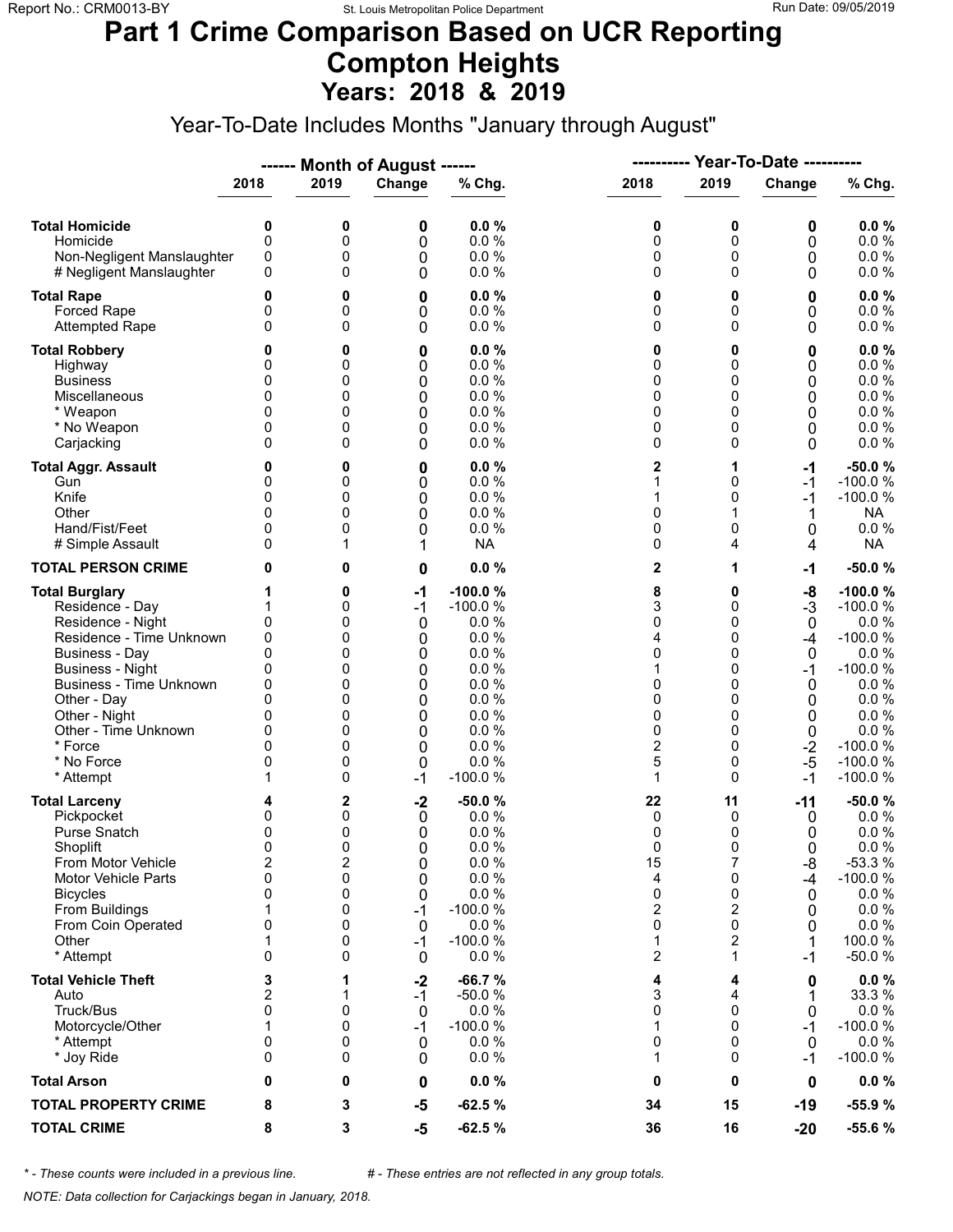### **Part 1 Crime Comparison Based on UCR Reporting Covenant-Blu/Grand Ctr Years: 2018 & 2019**

Year-To-Date Includes Months "January through August"

|                                                                                                                                                                                                                                                                               |                                                                                        |                                                                | ------ Month of August ------                                                    |                                                                                                                                   |                                                                | <b>Year-To-Date ----------</b><br>----------                                                        |                                                                                              |                                                                                                                                        |
|-------------------------------------------------------------------------------------------------------------------------------------------------------------------------------------------------------------------------------------------------------------------------------|----------------------------------------------------------------------------------------|----------------------------------------------------------------|----------------------------------------------------------------------------------|-----------------------------------------------------------------------------------------------------------------------------------|----------------------------------------------------------------|-----------------------------------------------------------------------------------------------------|----------------------------------------------------------------------------------------------|----------------------------------------------------------------------------------------------------------------------------------------|
|                                                                                                                                                                                                                                                                               | 2018                                                                                   | 2019                                                           | Change                                                                           | % Chg.                                                                                                                            | 2018                                                           | 2019                                                                                                | Change                                                                                       | % Chg.                                                                                                                                 |
| <b>Total Homicide</b><br>Homicide<br>Non-Negligent Manslaughter<br># Negligent Manslaughter                                                                                                                                                                                   | 0<br>$\mathbf 0$<br>0<br>0                                                             | 0<br>0<br>0<br>0                                               | 0<br>0<br>0<br>0                                                                 | 0.0%<br>0.0%<br>0.0%<br>0.0%                                                                                                      | 2<br>$\overline{2}$<br>0<br>0                                  | 0<br>0<br>0<br>$\Omega$                                                                             | $-2$<br>$-2$<br>$\mathbf 0$<br>0                                                             | $-100.0%$<br>$-100.0%$<br>$0.0 \%$<br>$0.0 \%$                                                                                         |
| <b>Total Rape</b><br>Forced Rape<br><b>Attempted Rape</b>                                                                                                                                                                                                                     | 0<br>0<br>$\Omega$                                                                     | 0<br>0<br>0                                                    | 0<br>0<br>0                                                                      | 0.0%<br>0.0%<br>0.0%                                                                                                              | 0<br>0<br>0                                                    | 1<br>1<br>$\Omega$                                                                                  | 1<br>1<br>0                                                                                  | <b>NA</b><br><b>NA</b><br>$0.0 \%$                                                                                                     |
| <b>Total Robbery</b><br>Highway<br><b>Business</b><br>Miscellaneous<br>* Weapon<br>* No Weapon<br>Carjacking                                                                                                                                                                  | 0<br>$\mathbf{0}$<br>0<br>$\Omega$                                                     | 3<br>2<br>0<br>0<br>2<br>1<br>1                                | $\overline{\mathbf{c}}$<br>1<br>0<br>0<br>1<br>1<br>1                            | 200.0%<br>100.0 %<br>0.0%<br>0.0 %<br>100.0 %<br><b>NA</b><br><b>NA</b>                                                           | 13<br>8<br>4<br>0<br>9<br>4<br>1                               | 18<br>8<br>2<br>$\overline{2}$<br>16<br>2<br>6                                                      | 5<br>0<br>$-2$<br>$\overline{c}$<br>7<br>$-2$<br>5                                           | 38.5%<br>0.0%<br>$-50.0%$<br><b>NA</b><br>77.8%<br>$-50.0%$<br>500.0%                                                                  |
| <b>Total Aggr. Assault</b><br>Gun<br>Knife<br>Other<br>Hand/Fist/Feet<br># Simple Assault                                                                                                                                                                                     | 6<br>6<br>0<br>$\Omega$<br>0<br>5                                                      | 3<br>2<br>0<br>1<br>0<br>7                                     | -3<br>-4<br>0<br>0<br>$\overline{2}$                                             | $-50.0%$<br>$-66.7%$<br>0.0%<br><b>NA</b><br>0.0 %<br>40.0%                                                                       | 34<br>25<br>3<br>5<br>$\mathbf{1}$<br>30                       | 28<br>14<br>4<br>9<br>$\mathbf 1$<br>24                                                             | $-6$<br>$-11$<br>1<br>4<br>0<br>-6                                                           | $-17.6%$<br>$-44.0%$<br>33.3 %<br>80.0%<br>$0.0 \%$<br>$-20.0%$                                                                        |
| <b>TOTAL PERSON CRIME</b>                                                                                                                                                                                                                                                     | 7                                                                                      | 6                                                              | $-1$                                                                             | $-14.3%$                                                                                                                          | 49                                                             | 47                                                                                                  | $-2$                                                                                         | $-4.1%$                                                                                                                                |
| <b>Total Burglary</b><br>Residence - Day<br>Residence - Night<br>Residence - Time Unknown<br><b>Business - Day</b><br><b>Business - Night</b><br><b>Business - Time Unknown</b><br>Other - Day<br>Other - Night<br>Other - Time Unknown<br>* Force<br>* No Force<br>* Attempt | 1<br>0<br>0<br>0<br>$\mathbf{0}$<br>0<br>1<br>0<br>0<br>0<br>$\Omega$<br>1<br>$\Omega$ | $\mathbf{2}$<br>0<br>0<br>0<br>0<br>0<br>0<br>0<br>2<br>0<br>0 | 1<br>0<br>0<br>1<br>0<br>1<br>$-1$<br>0<br>0<br>0<br>$\overline{2}$<br>$-1$<br>0 | 100.0%<br>0.0 %<br>0.0%<br><b>NA</b><br>0.0 %<br><b>NA</b><br>$-100.0%$<br>0.0%<br>0.0%<br>0.0%<br><b>NA</b><br>$-100.0%$<br>0.0% | 11<br>2<br>1<br>4<br>1<br>0<br>3<br>0<br>0<br>0<br>1<br>9<br>1 | 29<br>9<br>$\boldsymbol{2}$<br>6<br>$\Omega$<br>7<br>5<br>$\Omega$<br>0<br>$\Omega$<br>18<br>9<br>2 | 18<br>7<br>1<br>$\overline{2}$<br>$-1$<br>7<br>$\overline{2}$<br>0<br>0<br>0<br>17<br>0<br>1 | 163.6%<br>350.0 %<br>100.0 %<br>50.0%<br>$-100.0%$<br><b>NA</b><br>66.7%<br>$0.0 \%$<br>0.0%<br>0.0 %<br>1700.0%<br>$0.0 \%$<br>100.0% |
| <b>Total Larceny</b><br>Pickpocket<br>Purse Snatch<br>Shoplift<br>From Motor Vehicle<br><b>Motor Vehicle Parts</b><br><b>Bicycles</b><br>From Buildings<br>From Coin Operated<br>Other<br>* Attempt                                                                           | 25<br>0<br>0<br>0<br>13<br>3<br>0<br>1<br>0<br>8<br>3                                  | 20<br>0<br>0<br>0<br>14<br>3<br>0<br>2<br>1<br>0<br>4          | $-5$<br>0<br>0<br>$\Omega$<br>1<br>0<br>0<br>1<br>1<br>-8<br>1                   | $-20.0%$<br>0.0%<br>0.0%<br>0.0%<br>7.7 %<br>0.0 %<br>0.0 %<br>100.0 %<br><b>NA</b><br>$-100.0%$<br>33.3 %                        | 143<br>2<br>0<br>3<br>70<br>42<br>0<br>11<br>0<br>15<br>22     | 138<br>0<br>0<br>5<br>81<br>16<br>5<br>18<br>1<br>12<br>22                                          | -5<br>$-2$<br>$\mathbf 0$<br>2<br>11<br>$-26$<br>5<br>7<br>1<br>$-3$<br>$\mathbf{0}$         | $-3.5%$<br>$-100.0%$<br>0.0%<br>66.7%<br>15.7 %<br>$-61.9%$<br><b>NA</b><br>63.6%<br>NA<br>$-20.0%$<br>$0.0 \%$                        |
| <b>Total Vehicle Theft</b><br>Auto<br>Truck/Bus<br>Motorcycle/Other<br>* Attempt<br>* Joy Ride                                                                                                                                                                                | 6<br>3<br>1<br>$\overline{2}$<br>4<br>1                                                | 5<br>3<br>1<br>1<br>0                                          | -1<br>0<br>0<br>$-1$<br>$-3$<br>$-1$                                             | $-16.7%$<br>$0.0 \%$<br>0.0 %<br>$-50.0%$<br>$-75.0%$<br>$-100.0%$                                                                | 21<br>17<br>1<br>3<br>4<br>4                                   | 26<br>23<br>2<br>1<br>1<br>6                                                                        | 5<br>6<br>1<br>$-2$<br>$-3$<br>2                                                             | 23.8%<br>35.3 %<br>100.0%<br>$-66.7%$<br>$-75.0%$<br>50.0%                                                                             |
| <b>Total Arson</b>                                                                                                                                                                                                                                                            | 0                                                                                      | 0                                                              | 0                                                                                | 0.0%                                                                                                                              | 0                                                              | 0                                                                                                   | 0                                                                                            | $0.0 \%$                                                                                                                               |
| <b>TOTAL PROPERTY CRIME</b>                                                                                                                                                                                                                                                   | 32                                                                                     | 27                                                             | $-5$                                                                             | $-15.6%$                                                                                                                          | 175                                                            | 193                                                                                                 | 18                                                                                           | 10.3 %                                                                                                                                 |
| <b>TOTAL CRIME</b>                                                                                                                                                                                                                                                            | 39                                                                                     | 33                                                             | -6                                                                               | $-15.4%$                                                                                                                          | 224                                                            | 240                                                                                                 | 16                                                                                           | 7.1%                                                                                                                                   |

*\* - These counts were included in a previous line. # - These entries are not reflected in any group totals.*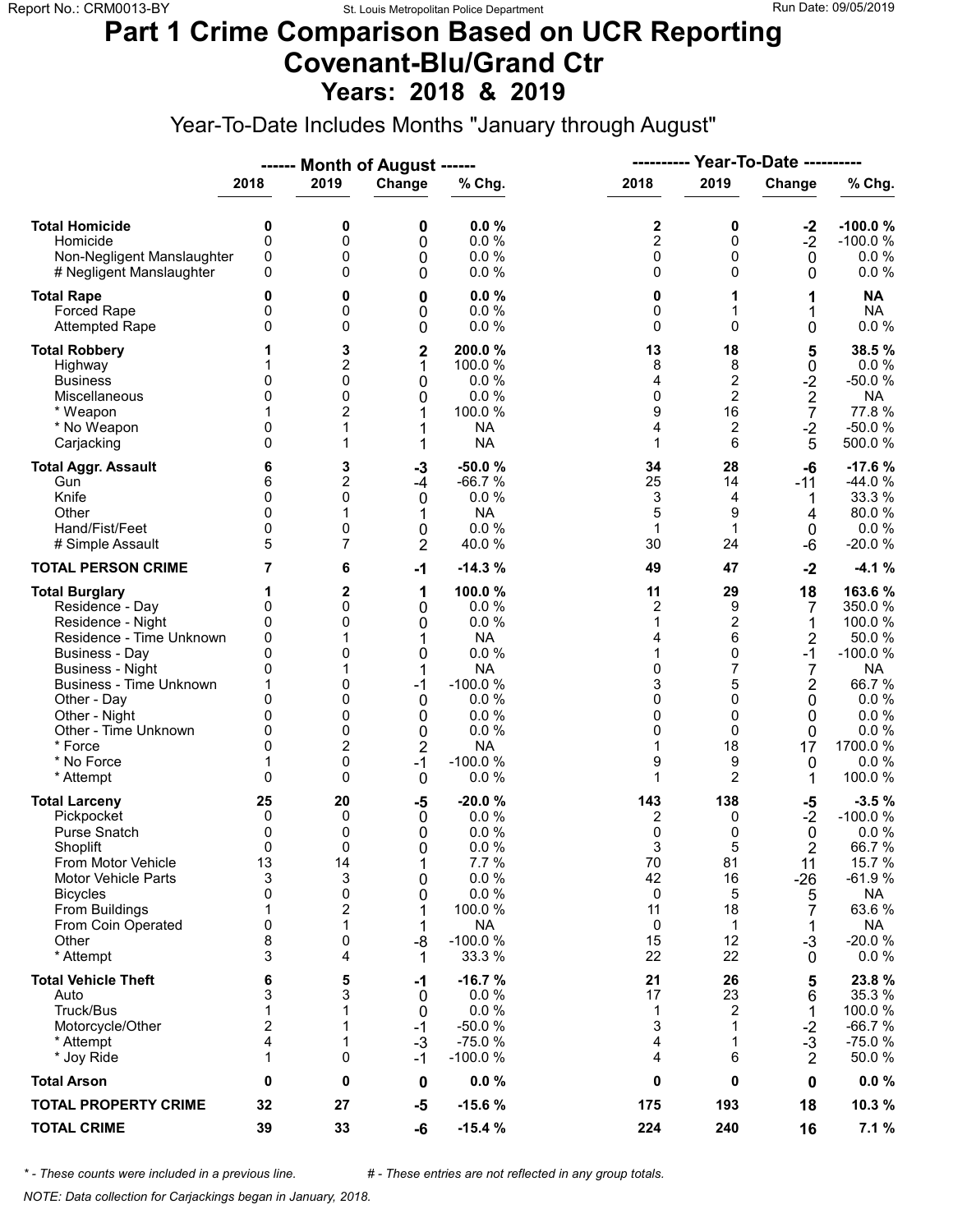#### **Part 1 Crime Comparison Based on UCR Reporting DeBaliviere Place Years: 2018 & 2019**

Year-To-Date Includes Months "January through August"

|                                                                                                                                                                                                                                                                               |                                                                                               |                                                           | ------ Month of August ------                                                       |                                                                                                                               | ----------                                                    |                                                                                                                    | <b>Year-To-Date ----------</b>                                                                       |                                                                                                                            |  |
|-------------------------------------------------------------------------------------------------------------------------------------------------------------------------------------------------------------------------------------------------------------------------------|-----------------------------------------------------------------------------------------------|-----------------------------------------------------------|-------------------------------------------------------------------------------------|-------------------------------------------------------------------------------------------------------------------------------|---------------------------------------------------------------|--------------------------------------------------------------------------------------------------------------------|------------------------------------------------------------------------------------------------------|----------------------------------------------------------------------------------------------------------------------------|--|
|                                                                                                                                                                                                                                                                               | 2018                                                                                          | 2019                                                      | Change                                                                              | % Chg.                                                                                                                        | 2018                                                          | 2019                                                                                                               | Change                                                                                               | % Chg.                                                                                                                     |  |
| <b>Total Homicide</b><br>Homicide<br>Non-Negligent Manslaughter<br># Negligent Manslaughter                                                                                                                                                                                   | 0<br>$\mathbf 0$<br>0<br>0                                                                    | 0<br>0<br>0<br>0                                          | 0<br>0<br>0<br>0                                                                    | 0.0%<br>0.0%<br>0.0%<br>0.0%                                                                                                  | 0<br>0<br>0<br>0                                              | 0<br>0<br>0<br>$\Omega$                                                                                            | 0<br>0<br>0<br>0                                                                                     | 0.0%<br>0.0 %<br>0.0 %<br>$0.0 \%$                                                                                         |  |
| <b>Total Rape</b><br>Forced Rape<br><b>Attempted Rape</b>                                                                                                                                                                                                                     | 0<br>0<br>0                                                                                   | 0<br>0<br>0                                               | 0<br>0<br>0                                                                         | 0.0%<br>0.0%<br>0.0%                                                                                                          | 0<br>0<br>0                                                   | 0<br>0<br>$\Omega$                                                                                                 | 0<br>0<br>0                                                                                          | 0.0%<br>0.0 %<br>0.0 %                                                                                                     |  |
| <b>Total Robbery</b><br>Highway<br><b>Business</b><br>Miscellaneous<br>* Weapon<br>* No Weapon<br>Carjacking                                                                                                                                                                  | 2<br>0<br>0<br>$\mathbf{0}$<br>2<br>0<br>$\overline{2}$                                       | 0<br>0<br>0<br>0<br>0<br>0<br>0                           | $-2$<br>0<br>0<br>0<br>$-2$<br>$\mathbf 0$<br>$-2$                                  | $-100.0%$<br>0.0%<br>0.0%<br>0.0%<br>$-100.0%$<br>0.0 %<br>$-100.0%$                                                          | 13<br>6<br>0<br>1<br>7<br>6<br>6                              | 8<br>5<br>1<br>1<br>5<br>3<br>$\mathbf{1}$                                                                         | -5<br>$-1$<br>1<br>0<br>$-2$<br>$-3$<br>$-5$                                                         | $-38.5%$<br>$-16.7%$<br><b>NA</b><br>$0.0 \%$<br>$-28.6%$<br>$-50.0%$<br>$-83.3%$                                          |  |
| <b>Total Aggr. Assault</b><br>Gun<br>Knife<br>Other<br>Hand/Fist/Feet<br># Simple Assault                                                                                                                                                                                     | 0<br>0<br>0<br>$\Omega$<br>0<br>0                                                             | 0<br>0<br>0<br>0<br>0<br>2                                | 0<br>0<br>0<br>0<br>0<br>2                                                          | 0.0%<br>0.0%<br>0.0%<br>0.0%<br>0.0%<br><b>NA</b>                                                                             | 5<br>$\overline{c}$<br>1<br>$\overline{c}$<br>0<br>15         | 5<br>1<br>1<br>3<br>0<br>11                                                                                        | 0<br>$-1$<br>0<br>1<br>0<br>$-4$                                                                     | 0.0%<br>$-50.0%$<br>$0.0 \%$<br>50.0%<br>$0.0 \%$<br>$-26.7%$                                                              |  |
| <b>TOTAL PERSON CRIME</b>                                                                                                                                                                                                                                                     | 2                                                                                             | 0                                                         | $-2$                                                                                | $-100.0%$                                                                                                                     | 18                                                            | 13                                                                                                                 | $-5$                                                                                                 | $-27.8%$                                                                                                                   |  |
| <b>Total Burglary</b><br>Residence - Day<br>Residence - Night<br>Residence - Time Unknown<br><b>Business - Day</b><br><b>Business - Night</b><br><b>Business - Time Unknown</b><br>Other - Day<br>Other - Night<br>Other - Time Unknown<br>* Force<br>* No Force<br>* Attempt | 1<br>0<br>0<br>1<br>$\mathbf{0}$<br>0<br>0<br>$\Omega$<br>0<br>0<br>$\Omega$<br>1<br>$\Omega$ | $\mathbf{2}$<br>0<br>0<br>1<br>0<br>0<br>0<br>0<br>0<br>0 | 1<br>0<br>1<br>$-1$<br>1<br>0<br>0<br>0<br>0<br>0<br>0<br>0                         | 100.0%<br>0.0 %<br><b>NA</b><br>$-100.0%$<br><b>NA</b><br>0.0 %<br>0.0%<br>0.0%<br>0.0%<br>0.0%<br><b>NA</b><br>0.0 %<br>0.0% | 4<br>0<br>0<br>4<br>0<br>0<br>0<br>0<br>0<br>0<br>1<br>2<br>1 | 7<br>$\overline{c}$<br>$\overline{c}$<br>$\overline{2}$<br>1<br>0<br>0<br>$\Omega$<br>0<br>0<br>3<br>4<br>$\Omega$ | 3<br>2<br>$\mathbf 2$<br>$-2$<br>1<br>0<br>0<br>0<br>0<br>0<br>$\mathbf 2$<br>$\overline{2}$<br>$-1$ | 75.0%<br>NA<br><b>NA</b><br>$-50.0%$<br>NA<br>0.0%<br>$0.0 \%$<br>0.0 %<br>0.0%<br>0.0 %<br>200.0%<br>100.0 %<br>$-100.0%$ |  |
| <b>Total Larceny</b><br>Pickpocket<br>Purse Snatch<br>Shoplift<br>From Motor Vehicle<br><b>Motor Vehicle Parts</b><br><b>Bicycles</b><br>From Buildings<br>From Coin Operated<br>Other<br>* Attempt                                                                           | 11<br>0<br>0<br>$\mathbf{0}$<br>8<br>1<br>1<br>0<br>0<br>1<br>3                               | 8<br>0<br>0<br>0<br>4<br>3<br>0<br>0<br>0<br>1<br>0       | $-3$<br>0<br>0<br>$\Omega$<br>$-4$<br>$\overline{2}$<br>$-1$<br>0<br>0<br>0<br>$-3$ | $-27.3%$<br>0.0%<br>0.0%<br>0.0%<br>$-50.0%$<br>200.0%<br>$-100.0%$<br>0.0%<br>0.0%<br>0.0%<br>$-100.0%$                      | 88<br>0<br>0<br>0<br>39<br>25<br>4<br>9<br>0<br>11<br>11      | 48<br>1<br>0<br>1<br>21<br>8<br>2<br>7<br>0<br>8<br>4                                                              | $-40$<br>1<br>0<br>$-18$<br>$-17$<br>$-2$<br>$-2$<br>$\mathbf 0$<br>$-3$<br>$-7$                     | $-45.5%$<br>NA<br>0.0%<br><b>NA</b><br>$-46.2%$<br>$-68.0%$<br>$-50.0%$<br>$-22.2%$<br>$0.0 \%$<br>$-27.3%$<br>$-63.6%$    |  |
| <b>Total Vehicle Theft</b><br>Auto<br>Truck/Bus<br>Motorcycle/Other<br>* Attempt<br>* Joy Ride                                                                                                                                                                                | 0<br>0<br>0<br>0<br>0<br>0                                                                    | 1<br>1<br>0<br>0<br>0<br>0                                | 1<br>1<br>0<br>0<br>0<br>0                                                          | <b>NA</b><br><b>NA</b><br>0.0 %<br>0.0 %<br>0.0%<br>0.0%                                                                      | 14<br>13<br>1<br>0<br>3<br>5                                  | 8<br>8<br>0<br>$\Omega$<br>0<br>4                                                                                  | -6<br>-5<br>$-1$<br>0<br>$-3$<br>-1                                                                  | -42.9 %<br>$-38.5%$<br>$-100.0%$<br>$0.0 \%$<br>$-100.0%$<br>$-20.0%$                                                      |  |
| <b>Total Arson</b>                                                                                                                                                                                                                                                            | 0                                                                                             | 0                                                         | 0                                                                                   | 0.0%                                                                                                                          | 0                                                             | 0                                                                                                                  | 0                                                                                                    | $0.0 \%$                                                                                                                   |  |
| <b>TOTAL PROPERTY CRIME</b>                                                                                                                                                                                                                                                   | 12                                                                                            | 11                                                        | $-1$                                                                                | $-8.3%$                                                                                                                       | 106                                                           | 63                                                                                                                 | $-43$                                                                                                | $-40.6%$                                                                                                                   |  |
| <b>TOTAL CRIME</b>                                                                                                                                                                                                                                                            | 14                                                                                            | 11                                                        | $-3$                                                                                | $-21.4%$                                                                                                                      | 124                                                           | 76                                                                                                                 | $-48$                                                                                                | $-38.7%$                                                                                                                   |  |

*\* - These counts were included in a previous line. # - These entries are not reflected in any group totals.*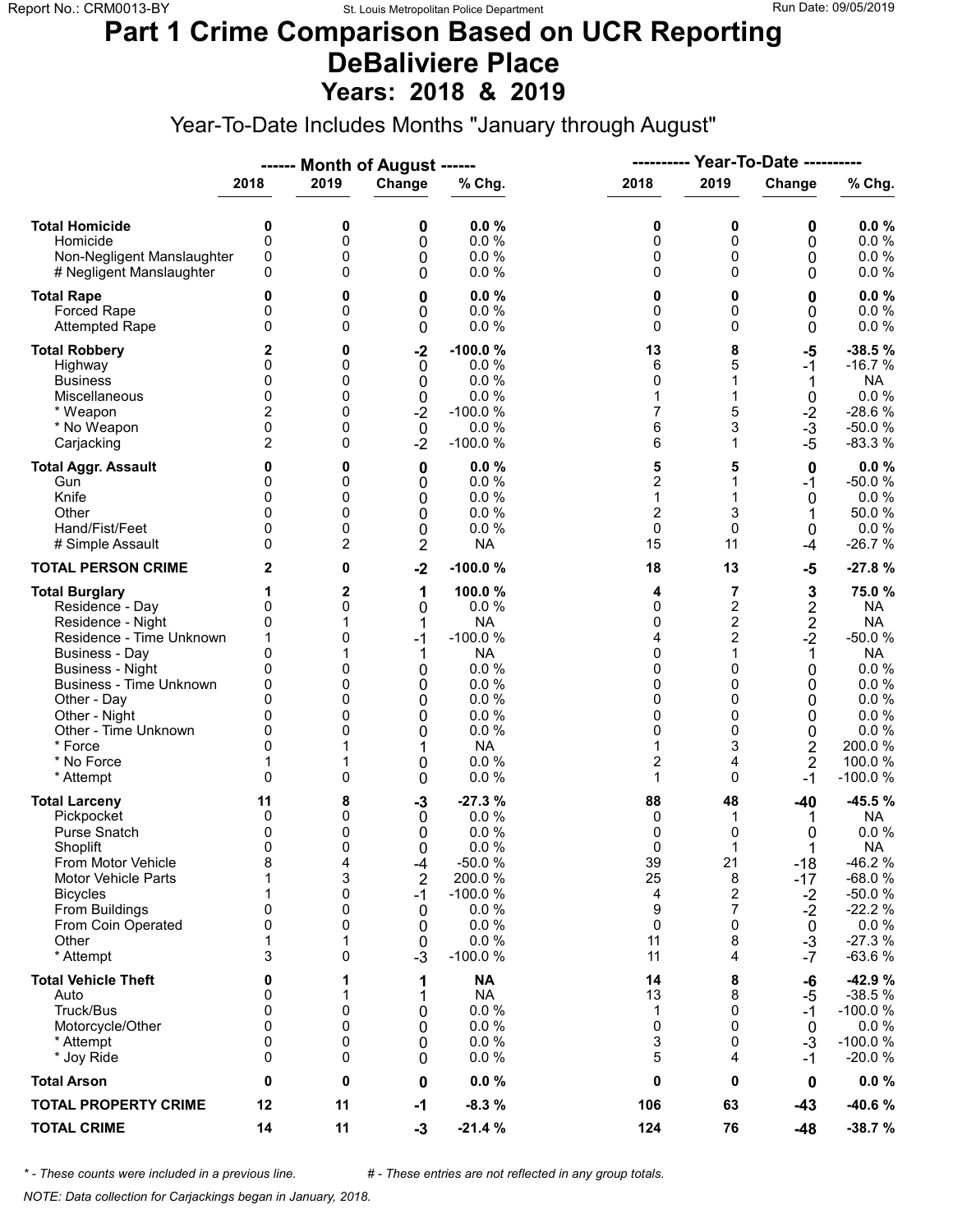#### **Part 1 Crime Comparison Based on UCR Reporting Downtown Years: 2018 & 2019**

Year-To-Date Includes Months "January through August"

|                                                                                                                                                                                                                                                                        |                                                                                   |                                                                                                 | ------ Month of August ------                                                            |                                                                                                                                         |                                                                 |                                                                                     |                                                                                    |                                                                                                                                        |
|------------------------------------------------------------------------------------------------------------------------------------------------------------------------------------------------------------------------------------------------------------------------|-----------------------------------------------------------------------------------|-------------------------------------------------------------------------------------------------|------------------------------------------------------------------------------------------|-----------------------------------------------------------------------------------------------------------------------------------------|-----------------------------------------------------------------|-------------------------------------------------------------------------------------|------------------------------------------------------------------------------------|----------------------------------------------------------------------------------------------------------------------------------------|
|                                                                                                                                                                                                                                                                        | 2018                                                                              | 2019                                                                                            | Change                                                                                   | % Chg.                                                                                                                                  | 2018                                                            | 2019                                                                                | Change                                                                             | % Chg.                                                                                                                                 |
| <b>Total Homicide</b><br>Homicide<br>Non-Negligent Manslaughter<br># Negligent Manslaughter                                                                                                                                                                            | 1<br>1<br>0<br>0                                                                  | 0<br>0<br>0<br>0                                                                                | $-1$<br>$-1$<br>$\mathbf 0$<br>0                                                         | $-100.0%$<br>$-100.0%$<br>0.0%<br>0.0%                                                                                                  | 3<br>3<br>0<br>0                                                | 1<br>1<br>0<br>$\Omega$                                                             | $-2$<br>$-2$<br>$\mathbf 0$<br>0                                                   | $-66.7%$<br>$-66.7%$<br>$0.0 \%$<br>0.0 %                                                                                              |
| <b>Total Rape</b><br><b>Forced Rape</b><br><b>Attempted Rape</b>                                                                                                                                                                                                       | 4<br>3<br>1                                                                       | 2<br>2<br>0                                                                                     | $-2$<br>$-1$<br>$-1$                                                                     | $-50.0%$<br>$-33.3%$<br>$-100.0%$                                                                                                       | 14<br>12<br>2                                                   | 12<br>12<br>0                                                                       | $-2$<br>$\mathbf 0$<br>$-2$                                                        | $-14.3%$<br>0.0%<br>$-100.0%$                                                                                                          |
| <b>Total Robbery</b><br>Highway<br><b>Business</b><br>Miscellaneous<br>* Weapon<br>* No Weapon<br>Carjacking                                                                                                                                                           | 7<br>5<br>1<br>0<br>3<br>4<br>1                                                   | 5<br>4<br>0<br>0<br>$\overline{c}$<br>3<br>1                                                    | $-2$<br>$-1$<br>$-1$<br>$\mathbf 0$<br>$-1$<br>$-1$<br>$\mathbf 0$                       | $-28.6%$<br>$-20.0%$<br>$-100.0%$<br>0.0%<br>$-33.3%$<br>$-25.0%$<br>0.0 %                                                              | 35<br>23<br>3<br>$\mathbf{1}$<br>22<br>13<br>8                  | 31<br>22<br>3<br>$\mathbf{1}$<br>20<br>11<br>5                                      | -4<br>$-1$<br>0<br>$\mathbf 0$<br>$-2$<br>$-2$<br>$-3$                             | $-11.4%$<br>$-4.3%$<br>0.0%<br>0.0 %<br>$-9.1%$<br>$-15.4%$<br>$-37.5%$                                                                |
| <b>Total Aggr. Assault</b><br>Gun<br>Knife<br>Other<br>Hand/Fist/Feet<br># Simple Assault                                                                                                                                                                              | 4<br>1<br>$\mathbf{0}$<br>$\overline{2}$<br>1<br>24                               | 11<br>7<br>0<br>3<br>1<br>27                                                                    | 7<br>6<br>0<br>1<br>0<br>3                                                               | 175.0 %<br>600.0%<br>0.0%<br>50.0%<br>0.0%<br>12.5 %                                                                                    | 63<br>34<br>4<br>19<br>6<br>173                                 | 98<br>51<br>6<br>31<br>10<br>168                                                    | 35<br>17<br>$\overline{2}$<br>12<br>4<br>$-5$                                      | 55.6 %<br>50.0%<br>50.0%<br>63.2%<br>66.7%<br>$-2.9%$                                                                                  |
| <b>TOTAL PERSON CRIME</b>                                                                                                                                                                                                                                              | 16                                                                                | 18                                                                                              | $\mathbf 2$                                                                              | 12.5 %                                                                                                                                  | 115                                                             | 142                                                                                 | 27                                                                                 | 23.5%                                                                                                                                  |
| <b>Total Burglary</b><br>Residence - Day<br>Residence - Night<br>Residence - Time Unknown<br><b>Business - Day</b><br><b>Business - Night</b><br>Business - Time Unknown<br>Other - Day<br>Other - Night<br>Other - Time Unknown<br>* Force<br>* No Force<br>* Attempt | 5<br>0<br>0<br>4<br>0<br>0<br>1<br>0<br>0<br>0<br>4<br>$\Omega$                   | 6<br>1<br>0<br>0<br>$\overline{2}$<br>$\overline{c}$<br>0<br>0<br>0<br>3<br>$\overline{c}$<br>1 | 1<br>1<br>1<br>-4<br>0<br>2<br>1<br>0<br>0<br>$\mathbf 0$<br>$\overline{2}$<br>$-2$<br>1 | 20.0%<br><b>NA</b><br><b>NA</b><br>$-100.0%$<br>0.0%<br><b>NA</b><br>100.0%<br>0.0%<br>0.0%<br>0.0 %<br>200.0%<br>$-50.0%$<br><b>NA</b> | 37<br>9<br>3<br>9<br>3<br>6<br>7<br>0<br>0<br>0<br>8<br>27<br>2 | 26<br>4<br>3<br>5<br>$\overline{c}$<br>4<br>8<br>$\Omega$<br>0<br>0<br>9<br>16<br>1 | $-11$<br>-5<br>0<br>$-4$<br>$-1$<br>$-2$<br>1<br>0<br>0<br>0<br>1<br>$-11$<br>$-1$ | $-29.7%$<br>$-55.6%$<br>0.0%<br>$-44.4%$<br>$-33.3%$<br>$-33.3%$<br>14.3 %<br>0.0%<br>0.0 %<br>0.0 %<br>12.5 %<br>$-40.7%$<br>$-50.0%$ |
| <b>Total Larceny</b><br>Pickpocket<br>Purse Snatch<br>Shoplift<br>From Motor Vehicle<br><b>Motor Vehicle Parts</b><br><b>Bicycles</b><br>From Buildings<br>From Coin Operated<br>Other<br>* Attempt                                                                    | 149<br>0<br>0<br>$\overline{2}$<br>97<br>6<br>6<br>26<br>$\mathbf{1}$<br>11<br>20 | 93<br>1<br>0<br>7<br>56<br>7<br>0<br>17<br>0<br>5<br>14                                         | $-56$<br>1<br>0<br>5<br>-41<br>1<br>-6<br>-9<br>$-1$<br>-6<br>$-6$                       | $-37.6%$<br><b>NA</b><br>0.0 %<br>250.0%<br>$-42.3%$<br>16.7 %<br>$-100.0%$<br>$-34.6%$<br>$-100.0%$<br>$-54.5%$<br>$-30.0%$            | 801<br>1<br>1<br>25<br>533<br>66<br>11<br>119<br>2<br>43<br>98  | 627<br>11<br>1<br>40<br>357<br>47<br>1<br>129<br>1<br>40<br>96                      | $-174$<br>10<br>0<br>15<br>$-176$<br>$-19$<br>-10<br>10<br>$-1$<br>$-3$<br>$-2$    | $-21.7%$<br>1000.0%<br>0.0%<br>60.0%<br>$-33.0%$<br>$-28.8%$<br>$-90.9%$<br>8.4 %<br>$-50.0%$<br>$-7.0%$<br>$-2.0%$                    |
| <b>Total Vehicle Theft</b><br>Auto<br>Truck/Bus<br>Motorcycle/Other<br>* Attempt<br>* Joy Ride                                                                                                                                                                         | 15<br>12<br>3<br>0<br>0<br>6                                                      | 11<br>9<br>1<br>1<br>0<br>3                                                                     | $-4$<br>$-3$<br>$-2$<br>1<br>$\mathbf 0$<br>$-3$                                         | $-26.7%$<br>$-25.0%$<br>$-66.7%$<br><b>NA</b><br>0.0%<br>$-50.0%$                                                                       | 61<br>52<br>5<br>4<br>3<br>24                                   | 75<br>60<br>11<br>4<br>0<br>18                                                      | 14<br>8<br>6<br>0<br>$-3$<br>$-6$                                                  | 23.0%<br>15.4 %<br>120.0%<br>$0.0 \%$<br>$-100.0%$<br>$-25.0%$                                                                         |
| <b>Total Arson</b>                                                                                                                                                                                                                                                     | 0                                                                                 | 0                                                                                               | 0                                                                                        | 0.0%                                                                                                                                    | 5                                                               | 0                                                                                   | $-5$                                                                               | $-100.0%$                                                                                                                              |
| <b>TOTAL PROPERTY CRIME</b>                                                                                                                                                                                                                                            | 169                                                                               | 110                                                                                             | -59                                                                                      | $-34.9%$                                                                                                                                | 904                                                             | 728                                                                                 | $-176$                                                                             | $-19.5%$                                                                                                                               |
| <b>TOTAL CRIME</b>                                                                                                                                                                                                                                                     | 185                                                                               | 128                                                                                             | $-57$                                                                                    | $-30.8%$                                                                                                                                | 1,019                                                           | 870                                                                                 | $-149$                                                                             | $-14.6%$                                                                                                                               |

*\* - These counts were included in a previous line. # - These entries are not reflected in any group totals.*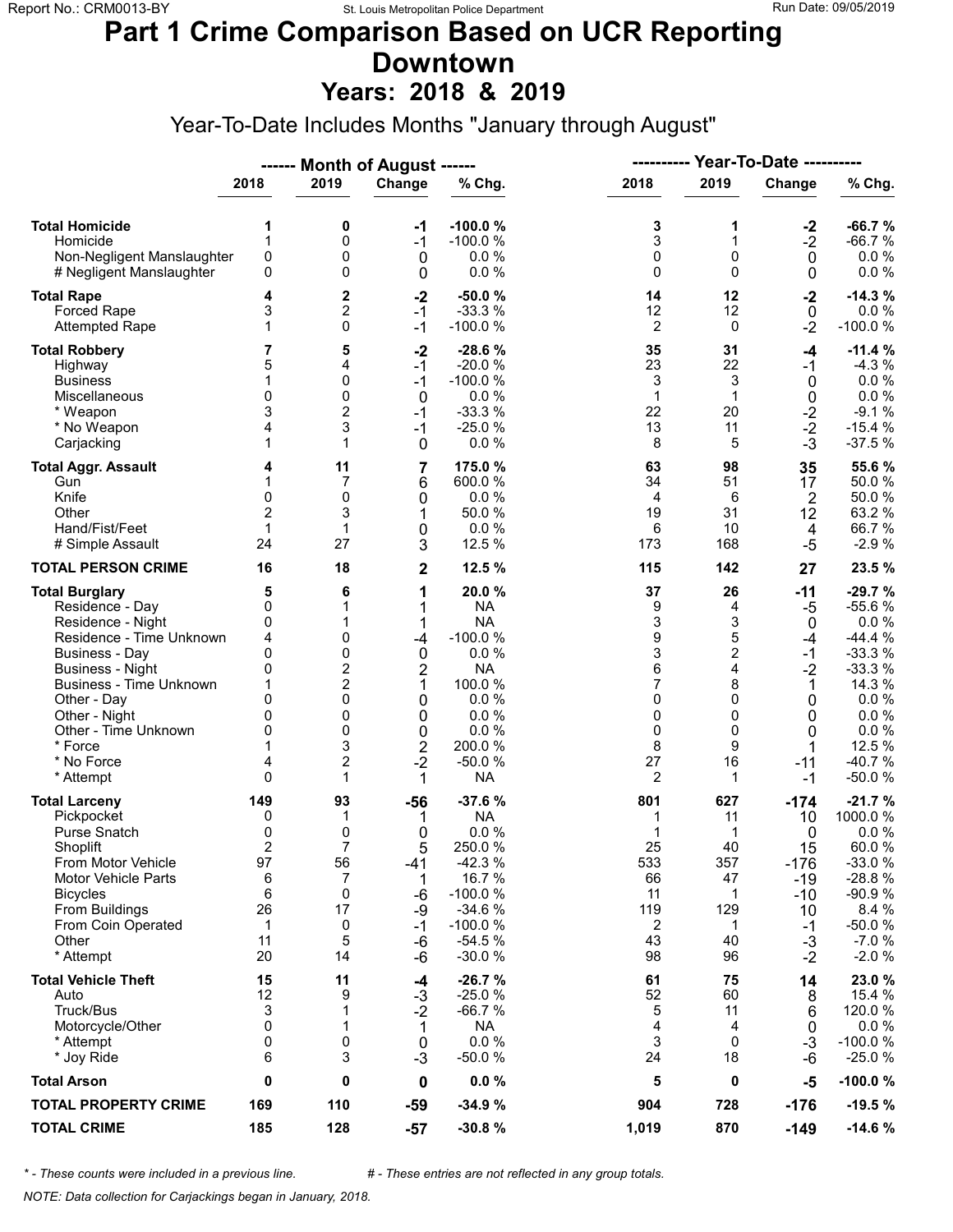#### **Part 1 Crime Comparison Based on UCR Reporting Downtown West Years: 2018 & 2019**

Year-To-Date Includes Months "January through August"

|                                                                                                                                                                                                                                                                        |                                                                                                           |                                                               | ------ Month of August ------                                                 |                                                                                                                       | ----------                                                                  |                                                                                        | <b>Year-To-Date ----------</b>                                      |                                                                                                                                       |  |
|------------------------------------------------------------------------------------------------------------------------------------------------------------------------------------------------------------------------------------------------------------------------|-----------------------------------------------------------------------------------------------------------|---------------------------------------------------------------|-------------------------------------------------------------------------------|-----------------------------------------------------------------------------------------------------------------------|-----------------------------------------------------------------------------|----------------------------------------------------------------------------------------|---------------------------------------------------------------------|---------------------------------------------------------------------------------------------------------------------------------------|--|
|                                                                                                                                                                                                                                                                        | 2018                                                                                                      | 2019                                                          | Change                                                                        | $%$ Chg.                                                                                                              | 2018                                                                        | 2019                                                                                   | Change                                                              | % Chg.                                                                                                                                |  |
| <b>Total Homicide</b><br>Homicide<br>Non-Negligent Manslaughter<br># Negligent Manslaughter                                                                                                                                                                            | 0<br>0<br>0<br>0                                                                                          | 3<br>3<br>0<br>0                                              | 3<br>3<br>$\mathbf 0$<br>0                                                    | <b>NA</b><br><b>NA</b><br>0.0%<br>0.0%                                                                                | 1<br>$\mathbf{1}$<br>0<br>0                                                 | 3<br>3<br>0<br>$\mathbf 0$                                                             | 2<br>$\mathbf 2$<br>$\mathbf 0$<br>0                                | 200.0%<br>200.0%<br>$0.0 \%$<br>$0.0 \%$                                                                                              |  |
| <b>Total Rape</b><br>Forced Rape<br><b>Attempted Rape</b>                                                                                                                                                                                                              | 0<br>0<br>0                                                                                               | 2<br>1<br>1                                                   | $\overline{2}$<br>1<br>1                                                      | <b>NA</b><br><b>NA</b><br><b>NA</b>                                                                                   | 12<br>11<br>1                                                               | 5<br>3<br>$\overline{2}$                                                               | $-7$<br>-8<br>1                                                     | $-58.3%$<br>$-72.7%$<br>100.0%                                                                                                        |  |
| <b>Total Robbery</b><br>Highway<br><b>Business</b><br>Miscellaneous<br>* Weapon<br>* No Weapon<br>Carjacking                                                                                                                                                           | 2<br>1<br>0<br>1<br>0                                                                                     | 3<br>2<br>0<br>0<br>3<br>0<br>1                               | 1<br>1<br>$-1$<br>$\mathbf 0$<br>$\overline{2}$<br>$-1$<br>1                  | 50.0 %<br>100.0 %<br>$-100.0%$<br>0.0%<br>200.0%<br>$-100.0%$<br><b>NA</b>                                            | 16<br>11<br>2<br>1<br>9<br>$\overline{7}$<br>$\overline{2}$                 | 27<br>18<br>1<br>1<br>18<br>9<br>$\overline{7}$                                        | 11<br>7<br>$-1$<br>0<br>9<br>$\overline{\mathbf{c}}$<br>5           | 68.8%<br>63.6%<br>$-50.0%$<br>$0.0 \%$<br>100.0 %<br>28.6%<br>250.0%                                                                  |  |
| <b>Total Aggr. Assault</b><br>Gun<br>Knife<br>Other<br>Hand/Fist/Feet<br># Simple Assault                                                                                                                                                                              | 6<br>3<br>2<br>$\mathbf{0}$<br>13                                                                         | 15<br>10<br>$\boldsymbol{2}$<br>3<br>0<br>18                  | 9<br>7<br>1<br>1<br>0<br>5                                                    | 150.0%<br>233.3 %<br>100.0 %<br>50.0 %<br>0.0%<br>38.5 %                                                              | 49<br>32<br>3<br>9<br>5<br>89                                               | 64<br>37<br>3<br>19<br>5<br>108                                                        | 15<br>5<br>0<br>10<br>$\mathbf{0}$<br>19                            | 30.6%<br>15.6 %<br>0.0 %<br>111.1 %<br>0.0%<br>21.3 %                                                                                 |  |
| <b>TOTAL PERSON CRIME</b>                                                                                                                                                                                                                                              | 8                                                                                                         | 23                                                            | 15                                                                            | 187.5 %                                                                                                               | 78                                                                          | 99                                                                                     | 21                                                                  | 26.9%                                                                                                                                 |  |
| <b>Total Burglary</b><br>Residence - Day<br>Residence - Night<br>Residence - Time Unknown<br><b>Business - Day</b><br><b>Business - Night</b><br>Business - Time Unknown<br>Other - Day<br>Other - Night<br>Other - Time Unknown<br>* Force<br>* No Force<br>* Attempt | 4<br>0<br>0<br>0<br>1<br>1<br>2<br>$\mathbf{0}$<br>0<br>0<br>$\overline{2}$<br>$\overline{c}$<br>$\Omega$ | 5<br>2<br>0<br>0<br>0<br>1<br>2<br>0<br>0<br>0<br>3<br>2<br>0 | 1<br>$\overline{c}$<br>0<br>0<br>$-1$<br>0<br>0<br>0<br>0<br>0<br>1<br>0<br>0 | 25.0 %<br><b>NA</b><br>0.0%<br>0.0%<br>$-100.0%$<br>0.0%<br>0.0%<br>0.0%<br>0.0%<br>0.0%<br>50.0 %<br>0.0%<br>0.0%    | 11<br>1<br>0<br>$\overline{c}$<br>1<br>1<br>6<br>0<br>0<br>0<br>3<br>8<br>0 | 16<br>6<br>1<br>3<br>$\overline{2}$<br>1<br>3<br>$\mathbf 0$<br>0<br>0<br>3<br>12<br>1 | 5<br>5<br>1<br>1<br>0<br>$-3$<br>0<br>0<br>0<br>0<br>4<br>1         | 45.5 %<br>500.0 %<br><b>NA</b><br>50.0%<br>100.0 %<br>$0.0 \%$<br>$-50.0%$<br>$0.0 \%$<br>0.0%<br>0.0 %<br>0.0%<br>50.0%<br><b>NA</b> |  |
| <b>Total Larceny</b><br>Pickpocket<br><b>Purse Snatch</b><br>Shoplift<br>From Motor Vehicle<br><b>Motor Vehicle Parts</b><br><b>Bicycles</b><br>From Buildings<br>From Coin Operated<br>Other<br>* Attempt                                                             | 66<br>1<br>0<br>1<br>46<br>5<br>0<br>10<br>0<br>3<br>4                                                    | 63<br>2<br>1<br>4<br>31<br>8<br>1<br>9<br>0<br>7<br>9         | $-3$<br>1<br>1<br>3<br>$-15$<br>3<br>1<br>$-1$<br>0<br>4<br>5                 | $-4.5%$<br>100.0 %<br><b>NA</b><br>300.0%<br>$-32.6%$<br>60.0%<br><b>NA</b><br>$-10.0%$<br>0.0%<br>133.3 %<br>125.0 % | 391<br>6<br>0<br>11<br>224<br>50<br>1<br>70<br>1<br>28<br>31                | 345<br>4<br>3<br>13<br>189<br>42<br>6<br>54<br>1<br>33<br>31                           | $-46$<br>$-2$<br>3<br>2<br>$-35$<br>-8<br>5<br>$-16$<br>0<br>5<br>0 | $-11.8%$<br>$-33.3%$<br><b>NA</b><br>18.2 %<br>$-15.6%$<br>$-16.0%$<br>500.0%<br>$-22.9%$<br>$0.0 \%$<br>17.9 %<br>$0.0 \%$           |  |
| <b>Total Vehicle Theft</b><br>Auto<br>Truck/Bus<br>Motorcycle/Other<br>* Attempt<br>* Joy Ride                                                                                                                                                                         | 10<br>9<br>0<br>1<br>1<br>$\overline{2}$                                                                  | 4<br>4<br>0<br>0<br>0<br>0                                    | -6<br>$-5$<br>0<br>$-1$<br>-1<br>$-2$                                         | $-60.0%$<br>$-55.6%$<br>0.0%<br>$-100.0%$<br>$-100.0%$<br>$-100.0%$                                                   | 35<br>30<br>4<br>1<br>4<br>9                                                | 48<br>41<br>6<br>1<br>1<br>8                                                           | 13<br>11<br>2<br>0<br>$-3$<br>$-1$                                  | 37.1 %<br>36.7 %<br>50.0%<br>$0.0 \%$<br>$-75.0%$<br>$-11.1%$                                                                         |  |
| <b>Total Arson</b>                                                                                                                                                                                                                                                     | $\bf{0}$                                                                                                  | 0                                                             | 0                                                                             | 0.0%                                                                                                                  | 0                                                                           | $\mathbf{2}$                                                                           | $\boldsymbol{2}$                                                    | <b>NA</b>                                                                                                                             |  |
| <b>TOTAL PROPERTY CRIME</b>                                                                                                                                                                                                                                            | 80                                                                                                        | 72                                                            | -8                                                                            | $-10.0%$                                                                                                              | 437                                                                         | 411                                                                                    | $-26$                                                               | $-5.9%$                                                                                                                               |  |
| <b>TOTAL CRIME</b>                                                                                                                                                                                                                                                     | 88                                                                                                        | 95                                                            | $\overline{7}$                                                                | 8.0%                                                                                                                  | 515                                                                         | 510                                                                                    | -5                                                                  | $-1.0%$                                                                                                                               |  |

*\* - These counts were included in a previous line. # - These entries are not reflected in any group totals.*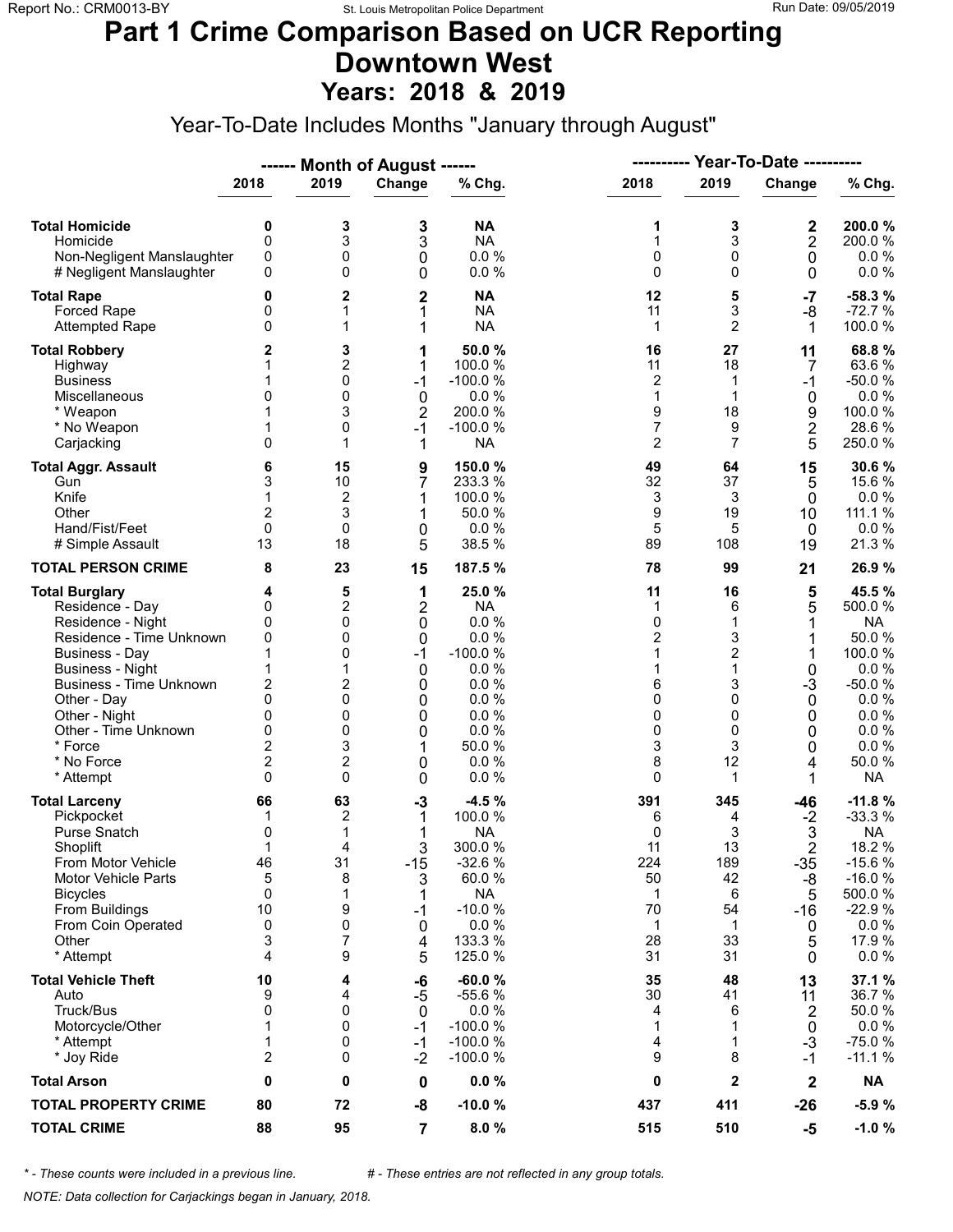## **Part 1 Crime Comparison Based on UCR Reporting Dutchtown**

**Years: 2018 & 2019**

Year-To-Date Includes Months "January through August"

|                                                                                                                                                                                                                                                                               |                                                                 |                                                                             | ------ Month of August ------                                     |                                                                                                                            |                                                                      | <b>Year-To-Date ----------</b><br>----------                                             |                                                                                            |                                                                                                                                    |
|-------------------------------------------------------------------------------------------------------------------------------------------------------------------------------------------------------------------------------------------------------------------------------|-----------------------------------------------------------------|-----------------------------------------------------------------------------|-------------------------------------------------------------------|----------------------------------------------------------------------------------------------------------------------------|----------------------------------------------------------------------|------------------------------------------------------------------------------------------|--------------------------------------------------------------------------------------------|------------------------------------------------------------------------------------------------------------------------------------|
|                                                                                                                                                                                                                                                                               | 2018                                                            | 2019                                                                        | Change                                                            | % Chg.                                                                                                                     | 2018                                                                 | 2019                                                                                     | Change                                                                                     | % Chg.                                                                                                                             |
| <b>Total Homicide</b><br>Homicide<br>Non-Negligent Manslaughter<br># Negligent Manslaughter                                                                                                                                                                                   | 0<br>$\mathbf 0$<br>0<br>0                                      | 2<br>$\overline{c}$<br>0<br>0                                               | 2<br>2<br>0<br>0                                                  | <b>NA</b><br><b>NA</b><br>0.0%<br>0.0%                                                                                     | 2<br>$\overline{c}$<br>0<br>0                                        | 9<br>9<br>0<br>$\Omega$                                                                  | 7<br>7<br>0<br>0                                                                           | 350.0%<br>350.0%<br>$0.0 \%$<br>0.0 %                                                                                              |
| <b>Total Rape</b><br>Forced Rape<br><b>Attempted Rape</b>                                                                                                                                                                                                                     | 2<br>$\overline{c}$<br>0                                        | 1<br>1<br>0                                                                 | $-1$<br>$-1$<br>0                                                 | $-50.0%$<br>$-50.0%$<br>0.0%                                                                                               | 11<br>10<br>$\mathbf{1}$                                             | 6<br>6<br>$\Omega$                                                                       | $-5$<br>$-4$<br>-1                                                                         | $-45.5%$<br>$-40.0%$<br>$-100.0%$                                                                                                  |
| <b>Total Robbery</b><br>Highway<br><b>Business</b><br>Miscellaneous<br>* Weapon<br>* No Weapon<br>Carjacking                                                                                                                                                                  | 5<br>3<br>0<br>1<br>4<br>1<br>1                                 | 11<br>6<br>1<br>1<br>7<br>4<br>3                                            | 6<br>3<br>1<br>0<br>3<br>3<br>$\overline{2}$                      | 120.0%<br>100.0 %<br><b>NA</b><br>0.0 %<br>75.0 %<br>300.0%<br>200.0%                                                      | 51<br>33<br>2<br>7<br>35<br>16<br>9                                  | 57<br>37<br>3<br>4<br>40<br>17<br>13                                                     | 6<br>4<br>1<br>$-3$<br>5<br>1<br>4                                                         | 11.8 %<br>12.1 %<br>50.0%<br>$-42.9%$<br>14.3 %<br>6.3%<br>44.4 %                                                                  |
| <b>Total Aggr. Assault</b><br>Gun<br>Knife<br>Other<br>Hand/Fist/Feet<br># Simple Assault                                                                                                                                                                                     | 20<br>13<br>0<br>7<br>0<br>27                                   | 14<br>10<br>0<br>3<br>1<br>20                                               | -6<br>$-3$<br>$\mathbf 0$<br>$-4$<br>1<br>$-7$                    | $-30.0%$<br>$-23.1%$<br>0.0%<br>$-57.1%$<br><b>NA</b><br>$-25.9%$                                                          | 122<br>66<br>15<br>38<br>3<br>157                                    | 166<br>116<br>18<br>23<br>9<br>157                                                       | 44<br>50<br>3<br>$-15$<br>6<br>0                                                           | 36.1 %<br>75.8%<br>20.0%<br>$-39.5%$<br>200.0%<br>$0.0 \%$                                                                         |
| <b>TOTAL PERSON CRIME</b>                                                                                                                                                                                                                                                     | 27                                                              | 28                                                                          | 1                                                                 | 3.7%                                                                                                                       | 186                                                                  | 238                                                                                      | 52                                                                                         | 28.0%                                                                                                                              |
| <b>Total Burglary</b><br>Residence - Day<br>Residence - Night<br>Residence - Time Unknown<br><b>Business - Day</b><br><b>Business - Night</b><br><b>Business - Time Unknown</b><br>Other - Day<br>Other - Night<br>Other - Time Unknown<br>* Force<br>* No Force<br>* Attempt | 16<br>7<br>4<br>5<br>0<br>0<br>0<br>0<br>0<br>0<br>11<br>4<br>1 | 17<br>4<br>$\mathbf{1}$<br>11<br>0<br>1<br>0<br>0<br>0<br>0<br>12<br>3<br>2 | 1<br>$-3$<br>$-3$<br>6<br>0<br>1<br>0<br>0<br>0<br>0<br>$-1$<br>1 | 6.3%<br>$-42.9%$<br>$-75.0%$<br>120.0 %<br>0.0%<br><b>NA</b><br>0.0%<br>0.0%<br>0.0%<br>0.0%<br>9.1%<br>$-25.0%$<br>100.0% | 134<br>35<br>16<br>74<br>0<br>4<br>5<br>0<br>0<br>0<br>78<br>50<br>6 | 135<br>33<br>13<br>69<br>$\overline{c}$<br>9<br>9<br>$\Omega$<br>0<br>0<br>95<br>34<br>6 | 1<br>$-2$<br>$-3$<br>$-5$<br>$\boldsymbol{2}$<br>5<br>4<br>0<br>0<br>0<br>17<br>$-16$<br>0 | 0.7%<br>$-5.7%$<br>$-18.8%$<br>$-6.8%$<br><b>NA</b><br>125.0 %<br>80.0%<br>0.0%<br>0.0 %<br>0.0 %<br>21.8%<br>$-32.0%$<br>$0.0 \%$ |
| <b>Total Larceny</b><br>Pickpocket<br>Purse Snatch<br>Shoplift<br>From Motor Vehicle<br><b>Motor Vehicle Parts</b><br><b>Bicycles</b><br>From Buildings<br>From Coin Operated<br>Other<br>* Attempt                                                                           | 38<br>0<br>0<br>5<br>10<br>8<br>0<br>7<br>0<br>8<br>3           | 60<br>0<br>0<br>9<br>16<br>13<br>0<br>8<br>0<br>14<br>2                     | 22<br>0<br>0<br>4<br>6<br>5<br>0<br>1<br>0<br>6<br>$-1$           | 57.9 %<br>0.0%<br>0.0%<br>80.0%<br>60.0%<br>62.5 %<br>0.0 %<br>14.3 %<br>0.0%<br>75.0 %<br>$-33.3%$                        | 318<br>0<br>1<br>52<br>62<br>62<br>1<br>69<br>0<br>71<br>10          | 356<br>1<br>0<br>48<br>102<br>68<br>1<br>60<br>0<br>76<br>12                             | 38<br>1<br>-1<br>-4<br>40<br>6<br>0<br>-9<br>0<br>5<br>2                                   | 11.9 %<br><b>NA</b><br>$-100.0%$<br>$-7.7%$<br>64.5 %<br>9.7%<br>0.0 %<br>$-13.0%$<br>0.0%<br>7.0%<br>20.0%                        |
| <b>Total Vehicle Theft</b><br>Auto<br>Truck/Bus<br>Motorcycle/Other<br>* Attempt<br>* Joy Ride                                                                                                                                                                                | 16<br>9<br>4<br>3<br>0<br>3                                     | 13<br>8<br>3<br>$\overline{2}$<br>0<br>2                                    | $-3$<br>$-1$<br>$-1$<br>$-1$<br>$\mathbf 0$<br>$-1$               | $-18.8%$<br>$-11.1%$<br>$-25.0%$<br>$-33.3%$<br>0.0%<br>$-33.3%$                                                           | 93<br>71<br>13<br>9<br>$\overline{2}$<br>39                          | 107<br>89<br>11<br>7<br>3<br>18                                                          | 14<br>18<br>$-2$<br>$-2$<br>1<br>$-21$                                                     | 15.1 %<br>25.4 %<br>$-15.4%$<br>$-22.2%$<br>50.0%<br>$-53.8%$                                                                      |
| <b>Total Arson</b>                                                                                                                                                                                                                                                            | $\mathbf{2}$                                                    | 0                                                                           | $-2$                                                              | -100.0%                                                                                                                    | 9                                                                    | 7                                                                                        | $-2$                                                                                       | $-22.2%$                                                                                                                           |
| <b>TOTAL PROPERTY CRIME</b>                                                                                                                                                                                                                                                   | 72                                                              | 90                                                                          | 18                                                                | 25.0 %                                                                                                                     | 554                                                                  | 605                                                                                      | 51                                                                                         | 9.2%                                                                                                                               |
| <b>TOTAL CRIME</b>                                                                                                                                                                                                                                                            | 99                                                              | 118                                                                         | 19                                                                | 19.2 %                                                                                                                     | 740                                                                  | 843                                                                                      | 103                                                                                        | 13.9 %                                                                                                                             |

*\* - These counts were included in a previous line. # - These entries are not reflected in any group totals.*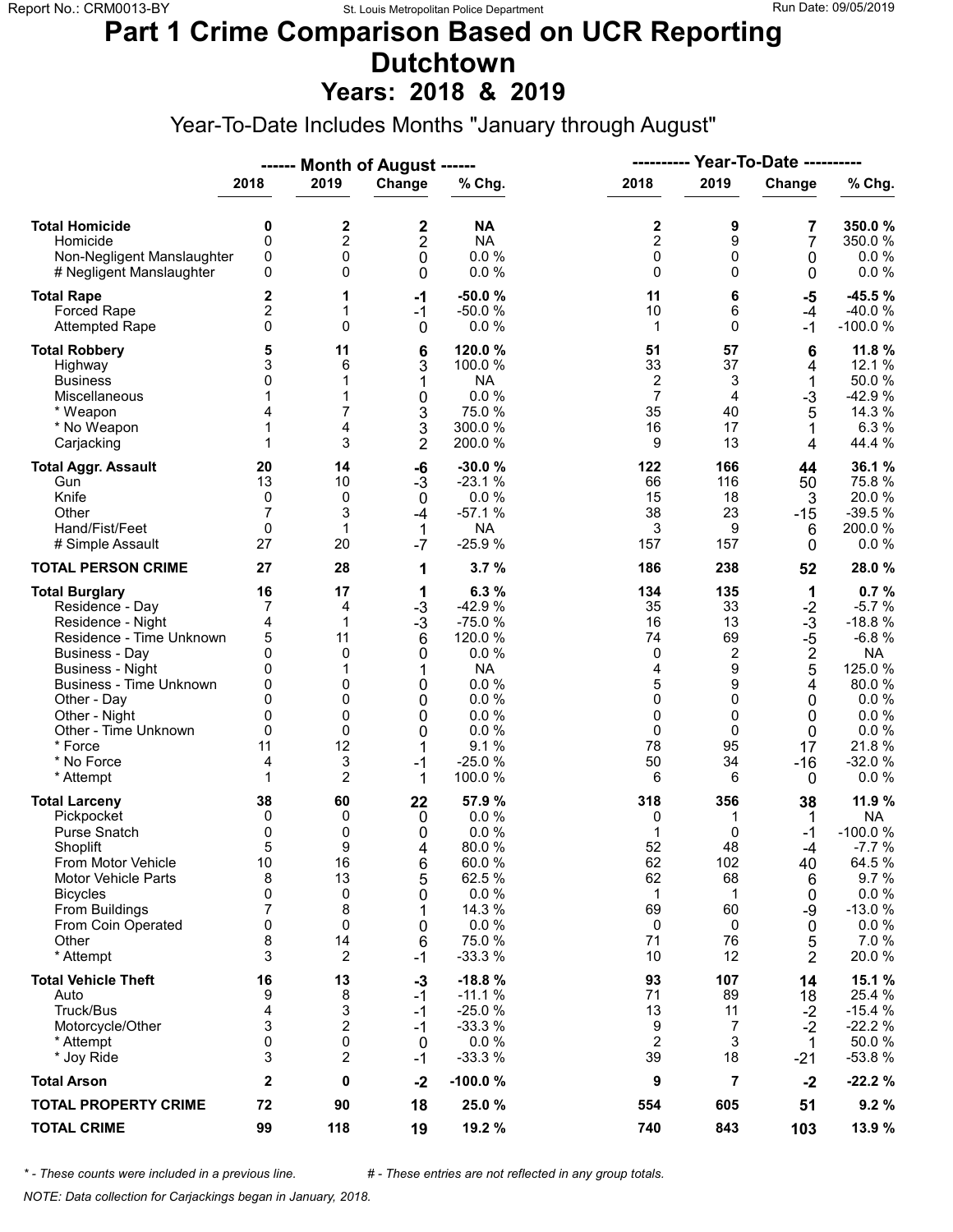# **Part 1 Crime Comparison Based on UCR Reporting Ellendale**

**Years: 2018 & 2019**

Year-To-Date Includes Months "January through August"

|                                                                                                                                                                                                                                                                               |                                                                                  |                                                               | ------ Month of August ------                                           |                                                                                                               |                                                                            | <b>Year-To-Date ----------</b><br>----------                                                                                              |                                                                                             |                                                                                                                                                |
|-------------------------------------------------------------------------------------------------------------------------------------------------------------------------------------------------------------------------------------------------------------------------------|----------------------------------------------------------------------------------|---------------------------------------------------------------|-------------------------------------------------------------------------|---------------------------------------------------------------------------------------------------------------|----------------------------------------------------------------------------|-------------------------------------------------------------------------------------------------------------------------------------------|---------------------------------------------------------------------------------------------|------------------------------------------------------------------------------------------------------------------------------------------------|
|                                                                                                                                                                                                                                                                               | 2018                                                                             | 2019                                                          | Change                                                                  | % Chg.                                                                                                        | 2018                                                                       | 2019                                                                                                                                      | Change                                                                                      | % Chg.                                                                                                                                         |
| <b>Total Homicide</b><br>Homicide<br>Non-Negligent Manslaughter<br># Negligent Manslaughter                                                                                                                                                                                   | 0<br>$\mathbf 0$<br>0<br>0                                                       | 0<br>0<br>0<br>0                                              | 0<br>0<br>0<br>0                                                        | 0.0%<br>0.0%<br>0.0%<br>0.0%                                                                                  | 0<br>0<br>0<br>0                                                           | 0<br>0<br>0<br>$\Omega$                                                                                                                   | 0<br>0<br>0<br>0                                                                            | 0.0%<br>0.0 %<br>0.0 %<br>$0.0 \%$                                                                                                             |
| <b>Total Rape</b><br>Forced Rape<br><b>Attempted Rape</b>                                                                                                                                                                                                                     | 0<br>0<br>0                                                                      | 0<br>0<br>0                                                   | 0<br>0<br>0                                                             | 0.0%<br>0.0%<br>0.0%                                                                                          | 0<br>0<br>0                                                                | 0<br>0<br>$\Omega$                                                                                                                        | 0<br>0<br>0                                                                                 | 0.0%<br>0.0 %<br>0.0 %                                                                                                                         |
| <b>Total Robbery</b><br>Highway<br><b>Business</b><br>Miscellaneous<br>* Weapon<br>* No Weapon<br>Carjacking                                                                                                                                                                  | 0<br>1<br>0<br>0<br>$\mathbf{0}$                                                 | 1<br>0<br>0<br>0<br>0<br>1<br>1                               | 0<br>0<br>$-1$<br>$\mathbf 0$<br>$-1$<br>1<br>1                         | 0.0%<br>0.0%<br>$-100.0%$<br>0.0%<br>$-100.0%$<br><b>NA</b><br><b>NA</b>                                      | 2<br>0<br>$\overline{c}$<br>0<br>1<br>1<br>0                               | 6<br>0<br>4<br>0<br>4<br>$\overline{c}$<br>$\overline{2}$                                                                                 | 4<br>0<br>2<br>0<br>3<br>1<br>$\overline{2}$                                                | 200.0%<br>$0.0 \%$<br>100.0%<br>0.0%<br>300.0 %<br>100.0%<br><b>NA</b>                                                                         |
| <b>Total Aggr. Assault</b><br>Gun<br>Knife<br>Other<br>Hand/Fist/Feet<br># Simple Assault                                                                                                                                                                                     | 3<br>3<br>0<br>$\Omega$<br>0<br>0                                                | 1<br>1<br>0<br>0<br>0<br>2                                    | $-2$<br>$-2$<br>$\mathbf 0$<br>0<br>0<br>2                              | $-66.7%$<br>$-66.7%$<br>0.0%<br>0.0%<br>0.0%<br><b>NA</b>                                                     | 12<br>5<br>1<br>5<br>1<br>1                                                | 3<br>2<br>0<br>1<br>0<br>5                                                                                                                | -9<br>$-3$<br>$-1$<br>-4<br>-1<br>4                                                         | $-75.0%$<br>$-60.0%$<br>$-100.0%$<br>$-80.0%$<br>$-100.0%$<br>400.0%                                                                           |
| <b>TOTAL PERSON CRIME</b>                                                                                                                                                                                                                                                     | 4                                                                                | 2                                                             | $-2$                                                                    | $-50.0%$                                                                                                      | 14                                                                         | 9                                                                                                                                         | -5                                                                                          | $-35.7%$                                                                                                                                       |
| <b>Total Burglary</b><br>Residence - Day<br>Residence - Night<br>Residence - Time Unknown<br><b>Business - Day</b><br><b>Business - Night</b><br><b>Business - Time Unknown</b><br>Other - Day<br>Other - Night<br>Other - Time Unknown<br>* Force<br>* No Force<br>* Attempt | 0<br>0<br>0<br>0<br>$\mathbf{0}$<br>0<br>0<br>$\Omega$<br>0<br>0<br>0<br>0<br>0  | 0<br>0<br>0<br>0<br>0<br>0<br>0<br>0<br>0<br>0<br>0<br>0<br>0 | $\mathbf 0$<br>0<br>0<br>0<br>0<br>0<br>0<br>0<br>0<br>0<br>0<br>0<br>0 | 0.0%<br>0.0%<br>0.0%<br>0.0%<br>0.0%<br>0.0%<br>0.0%<br>0.0%<br>0.0%<br>0.0%<br>0.0%<br>0.0%<br>0.0%          | 3<br>$\overline{c}$<br>0<br>0<br>0<br>1<br>0<br>0<br>0<br>0<br>3<br>0<br>0 | 4<br>$\Omega$<br>0<br>1<br>$\Omega$<br>$\overline{\mathbf{c}}$<br>1<br>$\Omega$<br>0<br>0<br>$\overline{2}$<br>$\overline{2}$<br>$\Omega$ | 1<br>$-2$<br>0<br>1<br>0<br>1<br>0<br>0<br>0<br>$-1$<br>$\overline{2}$<br>0                 | 33.3 %<br>$-100.0%$<br>0.0%<br><b>NA</b><br>$0.0 \%$<br>100.0 %<br><b>NA</b><br>0.0 %<br>0.0%<br>$0.0 \%$<br>$-33.3%$<br><b>NA</b><br>$0.0 \%$ |
| <b>Total Larceny</b><br>Pickpocket<br>Purse Snatch<br>Shoplift<br>From Motor Vehicle<br><b>Motor Vehicle Parts</b><br><b>Bicycles</b><br>From Buildings<br>From Coin Operated<br>Other<br>* Attempt                                                                           | 7<br>0<br>0<br>1<br>$\overline{\mathbf{c}}$<br>1<br>0<br>1<br>0<br>2<br>$\Omega$ | 8<br>0<br>0<br>4<br>3<br>0<br>0<br>0<br>0<br>1<br>1           | 1<br>0<br>0<br>3<br>1<br>-1<br>0<br>$-1$<br>0<br>$-1$<br>1              | 14.3 %<br>0.0%<br>0.0%<br>300.0%<br>50.0%<br>$-100.0%$<br>0.0 %<br>$-100.0%$<br>0.0%<br>$-50.0%$<br><b>NA</b> | 44<br>0<br>1<br>9<br>12<br>2<br>1<br>9<br>0<br>10<br>2                     | 39<br>0<br>0<br>9<br>14<br>5<br>0<br>$\overline{\mathbf{c}}$<br>1<br>8<br>2                                                               | $-5$<br>$\mathbf 0$<br>-1<br>$\Omega$<br>2<br>3<br>$-1$<br>$-7$<br>1<br>$-2$<br>$\mathbf 0$ | $-11.4%$<br>0.0%<br>$-100.0%$<br>0.0%<br>16.7%<br>150.0 %<br>$-100.0%$<br>$-77.8%$<br><b>NA</b><br>$-20.0%$<br>$0.0 \%$                        |
| <b>Total Vehicle Theft</b><br>Auto<br>Truck/Bus<br>Motorcycle/Other<br>* Attempt<br>* Joy Ride                                                                                                                                                                                | 1<br>0<br>0<br>0<br>0                                                            | 2<br>2<br>0<br>0<br>0<br>0                                    | 1<br>1<br>0<br>0<br>0<br>0                                              | 100.0%<br>100.0%<br>0.0%<br>0.0%<br>0.0%<br>0.0%                                                              | 3<br>$\overline{c}$<br>1<br>0<br>0<br>1                                    | 8<br>8<br>0<br>$\Omega$<br>0<br>0                                                                                                         | 5<br>6<br>-1<br>0<br>0<br>-1                                                                | 166.7%<br>300.0 %<br>$-100.0%$<br>$0.0 \%$<br>0.0%<br>$-100.0%$                                                                                |
| <b>Total Arson</b>                                                                                                                                                                                                                                                            | 0                                                                                | 0                                                             | 0                                                                       | 0.0%                                                                                                          | 0                                                                          | 0                                                                                                                                         | 0                                                                                           | $0.0 \%$                                                                                                                                       |
| <b>TOTAL PROPERTY CRIME</b>                                                                                                                                                                                                                                                   | 8                                                                                | 10                                                            | $\mathbf 2$                                                             | 25.0 %                                                                                                        | 50                                                                         | 51                                                                                                                                        | 1                                                                                           | 2.0%                                                                                                                                           |
| <b>TOTAL CRIME</b>                                                                                                                                                                                                                                                            | 12                                                                               | 12                                                            | $\mathbf 0$                                                             | $0.0 \%$                                                                                                      | 64                                                                         | 60                                                                                                                                        | $-4$                                                                                        | $-6.3%$                                                                                                                                        |

*\* - These counts were included in a previous line. # - These entries are not reflected in any group totals.*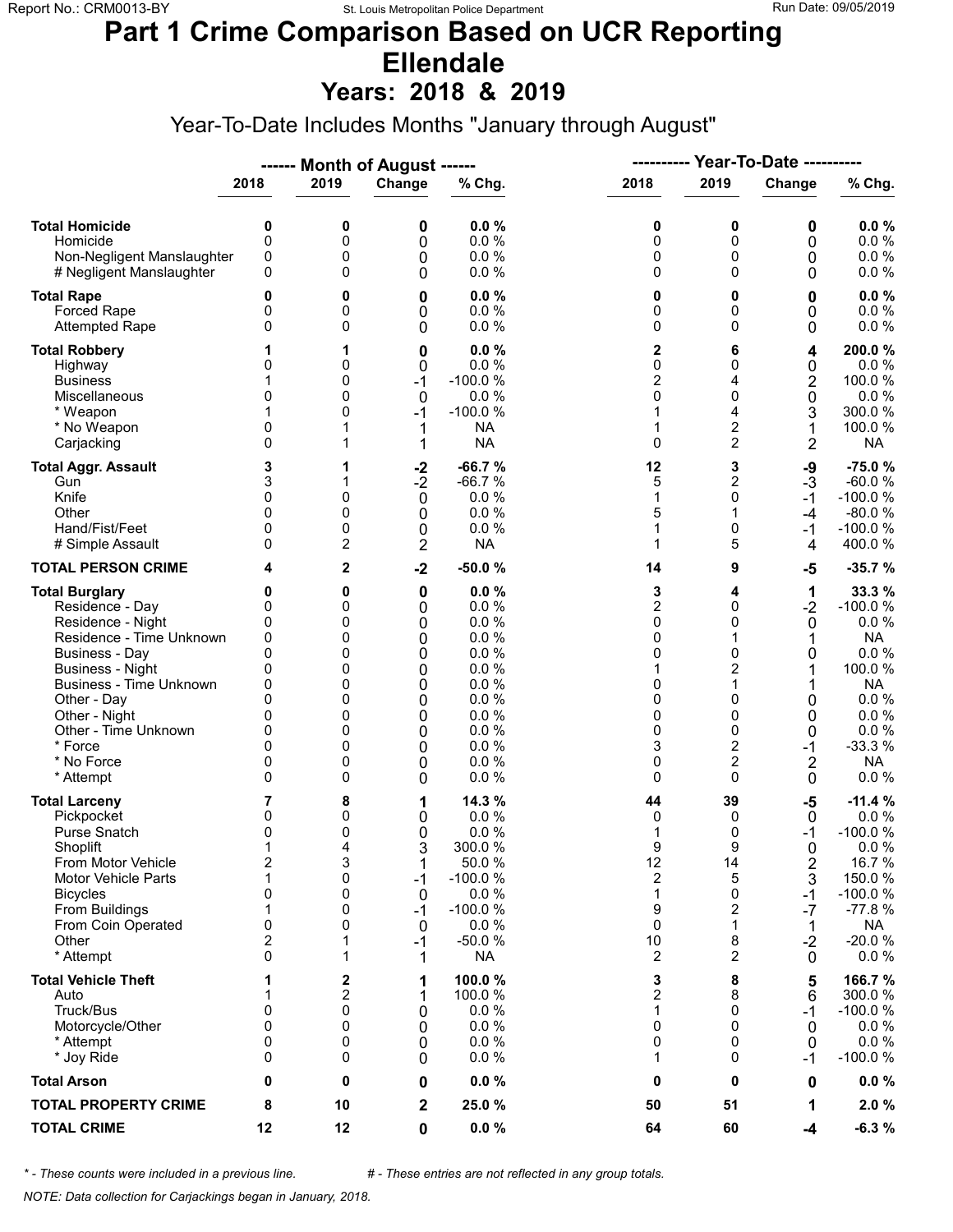#### **Part 1 Crime Comparison Based on UCR Reporting Fairground Years: 2018 & 2019**

Year-To-Date Includes Months "January through August"

|                                                                                                                                                                                                            |                                                                      |                                                     | ------ Month of August ------                          |                                                                                                 | ----------                                                     |                                                                    | <b>Year-To-Date ----------</b>                      |                                                                                                              |
|------------------------------------------------------------------------------------------------------------------------------------------------------------------------------------------------------------|----------------------------------------------------------------------|-----------------------------------------------------|--------------------------------------------------------|-------------------------------------------------------------------------------------------------|----------------------------------------------------------------|--------------------------------------------------------------------|-----------------------------------------------------|--------------------------------------------------------------------------------------------------------------|
|                                                                                                                                                                                                            | 2018                                                                 | 2019                                                | Change                                                 | % Chg.                                                                                          | 2018                                                           | 2019                                                               | Change                                              | % Chg.                                                                                                       |
| <b>Total Homicide</b><br>Homicide<br>Non-Negligent Manslaughter<br># Negligent Manslaughter                                                                                                                | 0<br>0<br>0<br>0                                                     | 0<br>0<br>0<br>0                                    | 0<br>0<br>0<br>0                                       | 0.0%<br>0.0%<br>0.0 %<br>0.0 %                                                                  | 3<br>3<br>0<br>0                                               | 0<br>0<br>0<br>0                                                   | $-3$<br>$-3$<br>0<br>0                              | $-100.0%$<br>$-100.0%$<br>$0.0 \%$<br>$0.0 \%$                                                               |
| <b>Total Rape</b><br>Forced Rape<br><b>Attempted Rape</b>                                                                                                                                                  | 0<br>0<br>0                                                          | 1<br>1<br>0                                         | 1<br>1<br>0                                            | <b>NA</b><br><b>NA</b><br>0.0%                                                                  | 1<br>1<br>0                                                    | 1<br>1<br>$\mathbf 0$                                              | 0<br>0<br>0                                         | 0.0%<br>0.0 %<br>0.0 %                                                                                       |
| <b>Total Robbery</b><br>Highway<br><b>Business</b><br>Miscellaneous<br>* Weapon<br>* No Weapon<br>Carjacking                                                                                               | 2<br>1<br>0<br>$\overline{2}$<br>0<br>0                              | 1<br>0<br>0<br>0<br>1<br>0<br>1                     | $-1$<br>$-1$<br>$-1$<br>0<br>$-1$<br>$\mathbf 0$<br>1  | $-50.0%$<br>$-100.0%$<br>$-100.0%$<br>0.0%<br>$-50.0%$<br>0.0%<br><b>NA</b>                     | 22<br>9<br>5<br>$\overline{2}$<br>17<br>5<br>6                 | 13<br>7<br>4<br>$\mathbf{1}$<br>12<br>$\mathbf{1}$<br>1            | -9<br>$-2$<br>$-1$<br>$-1$<br>$-5$<br>$-4$<br>$-5$  | $-40.9%$<br>$-22.2%$<br>$-20.0%$<br>$-50.0%$<br>$-29.4%$<br>$-80.0%$<br>$-83.3%$                             |
| <b>Total Aggr. Assault</b><br>Gun<br>Knife<br>Other<br>Hand/Fist/Feet<br># Simple Assault<br><b>TOTAL PERSON CRIME</b>                                                                                     | 6<br>6<br>0<br>$\Omega$<br>0<br>8                                    | 4<br>4<br>0<br>0<br>0<br>1<br>6                     | $-2$<br>$-2$<br>$\mathbf 0$<br>0<br>0<br>0<br>$-2$     | $-33.3%$<br>$-33.3%$<br>0.0%<br>0.0%<br>0.0%<br>0.0%<br>$-25.0%$                                | 25<br>23<br>0<br>0<br>$\overline{2}$<br>12<br>51               | 35<br>31<br>1<br>$\overline{2}$<br>$\mathbf{1}$<br>18<br>49        | 10<br>8<br>1<br>$\overline{2}$<br>$-1$<br>6<br>$-2$ | 40.0%<br>34.8%<br><b>NA</b><br><b>NA</b><br>$-50.0%$<br>50.0%<br>$-3.9%$                                     |
| <b>Total Burglary</b><br>Residence - Day<br>Residence - Night<br>Residence - Time Unknown<br><b>Business - Day</b><br><b>Business - Night</b>                                                              | 0<br>0<br>0<br>0<br>$\mathbf{0}$<br>0                                | 3<br>1<br>0<br>0<br>0<br>$\overline{\mathbf{c}}$    | 3<br>1<br>0<br>0<br>0<br>$\overline{\mathbf{c}}$       | <b>NA</b><br><b>NA</b><br>0.0 %<br>0.0%<br>0.0 %<br><b>NA</b>                                   | 8<br>$\overline{2}$<br>$\mathbf 1$<br>$\overline{2}$<br>0<br>3 | 15<br>2<br>$\overline{c}$<br>6<br>0<br>4                           | 7<br>0<br>1<br>4<br>0<br>1                          | 87.5%<br>$0.0 \%$<br>100.0 %<br>200.0%<br>0.0%<br>33.3 %                                                     |
| Business - Time Unknown<br>Other - Day<br>Other - Night<br>Other - Time Unknown<br>* Force<br>* No Force<br>* Attempt                                                                                      | 0<br>$\Omega$<br>0<br>0<br>$\Omega$<br>0<br>0                        | 0<br>0<br>0<br>0<br>2<br>0<br>1                     | 0<br>0<br>0<br>0<br>$\overline{c}$<br>0<br>1           | 0.0%<br>0.0%<br>0.0 %<br>0.0%<br><b>NA</b><br>0.0 %<br><b>NA</b>                                | 0<br>0<br>0<br>0<br>6<br>$\overline{c}$<br>0                   | 1<br>$\mathbf 0$<br>0<br>0<br>12<br>$\mathbf{1}$<br>$\overline{2}$ | 0<br>0<br>0<br>6<br>$-1$<br>2                       | <b>NA</b><br>0.0%<br>0.0%<br>0.0 %<br>100.0%<br>$-50.0%$<br><b>NA</b>                                        |
| <b>Total Larceny</b><br>Pickpocket<br><b>Purse Snatch</b><br>Shoplift<br>From Motor Vehicle<br><b>Motor Vehicle Parts</b><br><b>Bicycles</b><br>From Buildings<br>From Coin Operated<br>Other<br>* Attempt | 4<br>0<br>0<br>$\Omega$<br>1<br>1<br>0<br>$\mathbf 0$<br>0<br>2<br>0 | 4<br>0<br>0<br>1<br>0<br>1<br>0<br>0<br>0<br>2<br>0 | 0<br>0<br>0<br>1<br>$-1$<br>0<br>0<br>0<br>0<br>0<br>0 | 0.0%<br>0.0 %<br>0.0%<br><b>NA</b><br>$-100.0%$<br>0.0%<br>0.0%<br>0.0%<br>0.0%<br>0.0%<br>0.0% | 45<br>0<br>0<br>15<br>7<br>5<br>0<br>5<br>0<br>13<br>1         | 47<br>0<br>0<br>9<br>8<br>$\overline{7}$<br>0<br>9<br>0<br>14<br>1 | 2<br>0<br>0<br>$-6$<br>1<br>2<br>0<br>4<br>0<br>0   | 4.4 %<br>$0.0 \%$<br>0.0%<br>-40.0%<br>14.3 %<br>40.0%<br>$0.0 \%$<br>80.0%<br>$0.0 \%$<br>7.7 %<br>$0.0 \%$ |
| <b>Total Vehicle Theft</b><br>Auto<br>Truck/Bus<br>Motorcycle/Other<br>* Attempt<br>* Joy Ride                                                                                                             | 2<br>1<br>1<br>0<br>0<br>0                                           | 1<br>1<br>0<br>0<br>0<br>0                          | -1<br>0<br>-1<br>0<br>0<br>0                           | $-50.0%$<br>0.0%<br>$-100.0%$<br>0.0%<br>0.0%<br>0.0%                                           | 10<br>8<br>2<br>0<br>1<br>5                                    | 16<br>15<br>1<br>$\mathbf 0$<br>0<br>2                             | 6<br>7<br>$-1$<br>0<br>$-1$<br>$-3$                 | 60.0%<br>87.5 %<br>$-50.0%$<br>$0.0 \%$<br>$-100.0%$<br>$-60.0%$                                             |
| <b>Total Arson</b>                                                                                                                                                                                         | 2                                                                    | 0                                                   | $-2$                                                   | $-100.0%$                                                                                       | 2                                                              | 7                                                                  | 5                                                   | 250.0%                                                                                                       |
| <b>TOTAL PROPERTY CRIME</b>                                                                                                                                                                                | 8                                                                    | 8                                                   | 0                                                      | $0.0 \%$                                                                                        | 65                                                             | 85                                                                 | 20                                                  | 30.8%                                                                                                        |
| <b>TOTAL CRIME</b>                                                                                                                                                                                         | 16                                                                   | 14                                                  | $-2$                                                   | $-12.5%$                                                                                        | 116                                                            | 134                                                                | 18                                                  | 15.5 %                                                                                                       |

*\* - These counts were included in a previous line. # - These entries are not reflected in any group totals.*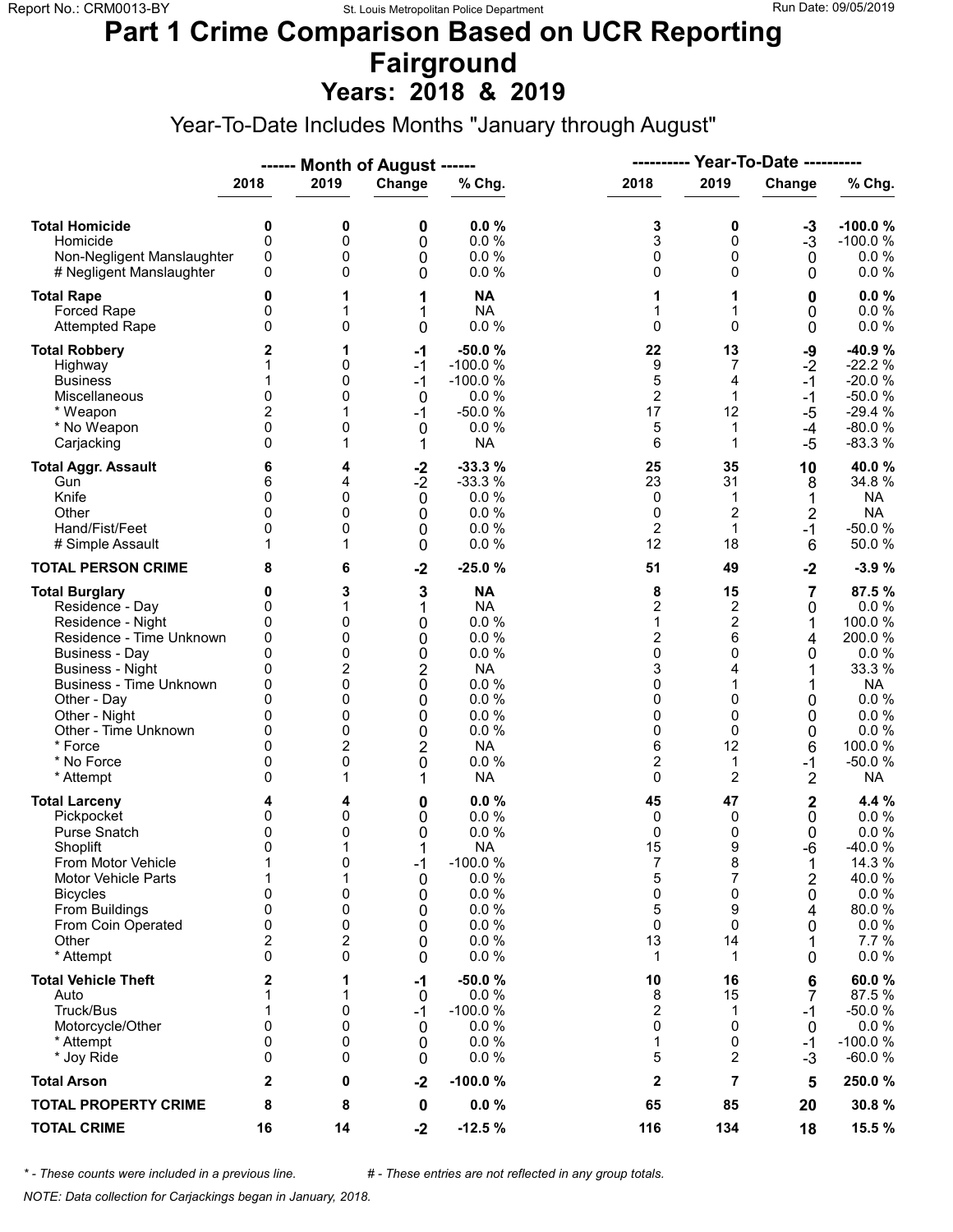### **Part 1 Crime Comparison Based on UCR Reporting Fairground Park Years: 2018 & 2019**

Year-To-Date Includes Months "January through August"

|                                                                                                                                                                                                                                                                               |                                                                      |                                                               | ------ Month of August ------                                           |                                                                                                               |                                                               |                                                                         |                                                               |                                                                                                                      |
|-------------------------------------------------------------------------------------------------------------------------------------------------------------------------------------------------------------------------------------------------------------------------------|----------------------------------------------------------------------|---------------------------------------------------------------|-------------------------------------------------------------------------|---------------------------------------------------------------------------------------------------------------|---------------------------------------------------------------|-------------------------------------------------------------------------|---------------------------------------------------------------|----------------------------------------------------------------------------------------------------------------------|
|                                                                                                                                                                                                                                                                               | 2018                                                                 | 2019                                                          | Change                                                                  | % Chg.                                                                                                        | 2018                                                          | 2019                                                                    | Change                                                        | % Chg.                                                                                                               |
| <b>Total Homicide</b><br>Homicide<br>Non-Negligent Manslaughter<br># Negligent Manslaughter                                                                                                                                                                                   | 0<br>0<br>0<br>0                                                     | 0<br>0<br>0<br>0                                              | 0<br>0<br>0<br>0                                                        | 0.0%<br>0.0%<br>0.0%<br>0.0%                                                                                  | 0<br>0<br>0<br>0                                              | 1<br>1<br>0<br>0                                                        | 1<br>1<br>0<br>0                                              | <b>NA</b><br><b>NA</b><br>$0.0 \%$<br>0.0 %                                                                          |
| <b>Total Rape</b><br><b>Forced Rape</b><br><b>Attempted Rape</b>                                                                                                                                                                                                              | 1<br>0                                                               | 0<br>0<br>0                                                   | $-1$<br>$-1$<br>$\mathbf{0}$                                            | $-100.0%$<br>$-100.0%$<br>0.0%                                                                                | 1<br>1<br>0                                                   | 0<br>0<br>$\Omega$                                                      | $-1$<br>$-1$<br>0                                             | $-100.0%$<br>$-100.0%$<br>$0.0 \%$                                                                                   |
| <b>Total Robbery</b><br>Highway<br><b>Business</b><br>Miscellaneous<br>* Weapon<br>* No Weapon<br>Carjacking                                                                                                                                                                  | 0<br>0<br>0<br>0<br>0<br>0<br>0                                      | 0<br>0<br>0<br>0<br>0<br>0<br>0                               | 0<br>0<br>0<br>0<br>0<br>0<br>0                                         | 0.0%<br>0.0%<br>0.0%<br>0.0%<br>0.0%<br>0.0%<br>0.0 %                                                         | 0<br>0<br>0<br>0<br>0<br>0<br>0                               | 0<br>0<br>0<br>0<br>0<br>$\Omega$<br>0                                  | 0<br>0<br>0<br>0<br>0<br>0<br>0                               | 0.0%<br>0.0 %<br>0.0%<br>$0.0 \%$<br>0.0 %<br>$0.0 \%$<br>0.0%                                                       |
| <b>Total Aggr. Assault</b><br>Gun<br>Knife<br>Other<br>Hand/Fist/Feet<br># Simple Assault                                                                                                                                                                                     | 0<br>0<br>$\Omega$<br>0<br>0<br>0                                    | 0<br>0<br>0<br>0<br>0<br>0                                    | 0<br>0<br>$\mathbf 0$<br>0<br>0<br>0                                    | 0.0%<br>0.0 %<br>0.0%<br>0.0%<br>0.0%<br>0.0%                                                                 | 8<br>8<br>0<br>0<br>0<br>1                                    | 0<br>0<br>0<br>0<br>0<br>$\overline{c}$                                 | -8<br>-8<br>0<br>0<br>0<br>1                                  | $-100.0%$<br>$-100.0%$<br>0.0%<br>0.0%<br>0.0%<br>100.0%                                                             |
| <b>TOTAL PERSON CRIME</b>                                                                                                                                                                                                                                                     |                                                                      | 0                                                             | $-1$                                                                    | $-100.0%$                                                                                                     | 9                                                             | 1                                                                       | -8                                                            | -88.9%                                                                                                               |
| <b>Total Burglary</b><br>Residence - Day<br>Residence - Night<br>Residence - Time Unknown<br><b>Business - Day</b><br><b>Business - Night</b><br><b>Business - Time Unknown</b><br>Other - Day<br>Other - Night<br>Other - Time Unknown<br>* Force<br>* No Force<br>* Attempt | 0<br>0<br>0<br>0<br>0<br>0<br>0<br>0<br>0<br>0<br>0<br>0<br>$\Omega$ | 0<br>0<br>0<br>0<br>0<br>0<br>0<br>0<br>0<br>0<br>0<br>0<br>0 | 0<br>0<br>0<br>0<br>0<br>0<br>$\mathbf 0$<br>0<br>0<br>0<br>0<br>0<br>0 | 0.0%<br>0.0%<br>0.0%<br>0.0%<br>0.0%<br>0.0%<br>0.0%<br>0.0%<br>0.0%<br>0.0%<br>0.0%<br>0.0%<br>0.0%          | 0<br>0<br>0<br>0<br>0<br>0<br>0<br>0<br>0<br>0<br>0<br>0<br>0 | 0<br>0<br>0<br>0<br>0<br>0<br>0<br>0<br>0<br>0<br>0<br>0<br>0           | 0<br>0<br>0<br>0<br>0<br>0<br>0<br>0<br>0<br>0<br>0<br>0<br>0 | 0.0%<br>$0.0 \%$<br>0.0%<br>$0.0 \%$<br>0.0%<br>0.0%<br>$0.0 \%$<br>0.0%<br>0.0%<br>$0.0 \%$<br>0.0%<br>0.0%<br>0.0% |
| <b>Total Larceny</b><br>Pickpocket<br><b>Purse Snatch</b><br>Shoplift<br>From Motor Vehicle<br><b>Motor Vehicle Parts</b><br><b>Bicycles</b><br>From Buildings<br>From Coin Operated<br>Other<br>* Attempt                                                                    | 0<br>0<br>0<br>$\Omega$<br>0<br>0<br>0<br>0<br>0<br>0<br>0           | 3<br>0<br>0<br>0<br>1<br>1<br>0<br>0<br>0<br>0                | 3<br>0<br>0<br>0<br>1<br>1<br>0<br>0<br>0<br>0                          | <b>NA</b><br>0.0 %<br>0.0%<br>0.0 %<br><b>NA</b><br><b>NA</b><br>0.0 %<br>0.0%<br>0.0 %<br><b>NA</b><br>0.0 % | 3<br>0<br>0<br>1<br>1<br>1<br>0<br>0<br>0<br>0<br>0           | 4<br>0<br>0<br>$\Omega$<br>1<br>$\overline{c}$<br>0<br>0<br>0<br>1<br>0 | 1<br>0<br>0<br>$-1$<br>0<br>1<br>0<br>0<br>0<br>0             | 33.3 %<br>0.0%<br>0.0 %<br>$-100.0%$<br>0.0 %<br>100.0%<br>0.0 %<br>0.0 %<br>$0.0 \%$<br>NA<br>$0.0 \%$              |
| <b>Total Vehicle Theft</b><br>Auto<br>Truck/Bus<br>Motorcycle/Other<br>* Attempt<br>* Joy Ride                                                                                                                                                                                | 0<br>0<br>0<br>0<br>0<br>0                                           | 0<br>0<br>0<br>0<br>0<br>0                                    | 0<br>0<br>0<br>0<br>0<br>0                                              | 0.0%<br>$0.0 \%$<br>0.0 %<br>0.0 %<br>0.0%<br>0.0%                                                            | 0<br>0<br>0<br>0<br>0<br>0                                    | 4<br>4<br>0<br>$\Omega$<br>1<br>1                                       | 4<br>4<br>0<br>0                                              | <b>NA</b><br><b>NA</b><br>$0.0 \%$<br>0.0 %<br><b>NA</b><br>NA                                                       |
| <b>Total Arson</b>                                                                                                                                                                                                                                                            | 0                                                                    | 0                                                             | 0                                                                       | 0.0%                                                                                                          | 0                                                             | 0                                                                       | 0                                                             | $0.0 \%$                                                                                                             |
| <b>TOTAL PROPERTY CRIME</b>                                                                                                                                                                                                                                                   | 0                                                                    | 3                                                             | 3                                                                       | <b>NA</b>                                                                                                     | 3                                                             | 8                                                                       | 5                                                             | 166.7%                                                                                                               |
| <b>TOTAL CRIME</b>                                                                                                                                                                                                                                                            | 1                                                                    | 3                                                             | $\mathbf{2}$                                                            | 200.0%                                                                                                        | 12                                                            | 9                                                                       | $-3$                                                          | $-25.0%$                                                                                                             |

*\* - These counts were included in a previous line. # - These entries are not reflected in any group totals.*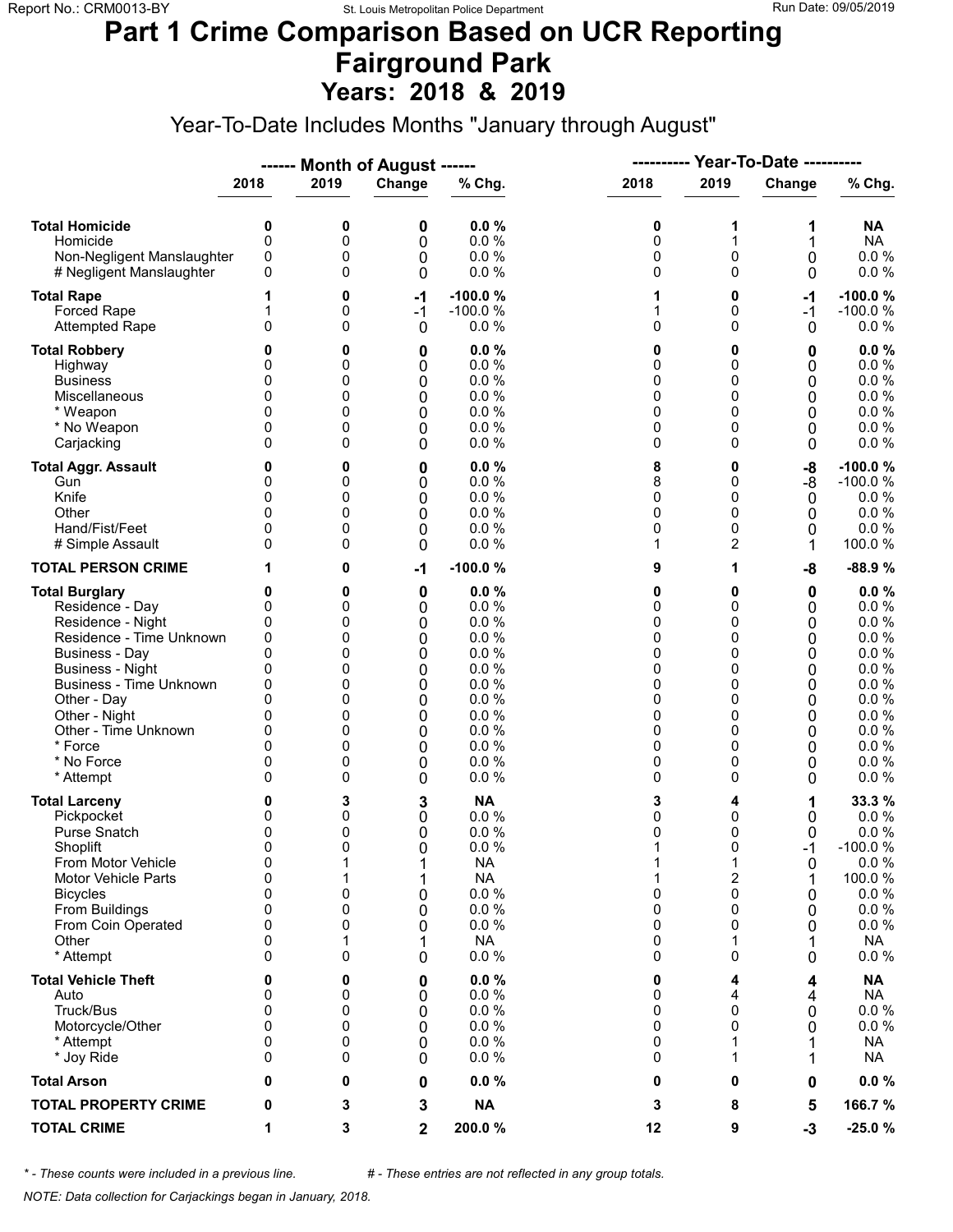## **Part 1 Crime Comparison Based on UCR Reporting Forest Park**

**Years: 2018 & 2019**

Year-To-Date Includes Months "January through August"

|                                                                                                                                                                                                                                                                               |                                                                                 |                                                               | ------ Month of August ------                                          |                                                                                                                      | ----------                                                    |                                                                             | <b>Year-To-Date ----------</b>                                       |                                                                                                                                     |
|-------------------------------------------------------------------------------------------------------------------------------------------------------------------------------------------------------------------------------------------------------------------------------|---------------------------------------------------------------------------------|---------------------------------------------------------------|------------------------------------------------------------------------|----------------------------------------------------------------------------------------------------------------------|---------------------------------------------------------------|-----------------------------------------------------------------------------|----------------------------------------------------------------------|-------------------------------------------------------------------------------------------------------------------------------------|
|                                                                                                                                                                                                                                                                               | 2018                                                                            | 2019                                                          | Change                                                                 | % Chg.                                                                                                               | 2018                                                          | 2019                                                                        | Change                                                               | % Chg.                                                                                                                              |
| <b>Total Homicide</b><br>Homicide<br>Non-Negligent Manslaughter<br># Negligent Manslaughter                                                                                                                                                                                   | 0<br>$\mathbf 0$<br>0<br>0                                                      | 0<br>0<br>0<br>0                                              | 0<br>0<br>0<br>0                                                       | 0.0%<br>0.0 %<br>0.0%<br>0.0%                                                                                        | 0<br>0<br>0<br>0                                              | 0<br>0<br>0<br>$\Omega$                                                     | 0<br>0<br>0<br>0                                                     | 0.0%<br>0.0 %<br>0.0 %<br>0.0 %                                                                                                     |
| <b>Total Rape</b><br>Forced Rape<br><b>Attempted Rape</b>                                                                                                                                                                                                                     | 1<br>0                                                                          | 0<br>0<br>0                                                   | $-1$<br>$-1$<br>0                                                      | $-100.0%$<br>$-100.0%$<br>0.0%                                                                                       | 2<br>$\overline{2}$<br>0                                      | 0<br>0<br>$\Omega$                                                          | $-2$<br>$-2$<br>$\mathbf{0}$                                         | $-100.0%$<br>$-100.0%$<br>$0.0 \%$                                                                                                  |
| <b>Total Robbery</b><br>Highway<br><b>Business</b><br>Miscellaneous<br>* Weapon<br>* No Weapon<br>Carjacking                                                                                                                                                                  | 0<br>0<br>0<br>0<br>0<br>0                                                      | 0<br>0<br>0<br>0<br>0<br>0<br>0                               | 0<br>0<br>0<br>0<br>0<br>0<br>0                                        | 0.0%<br>0.0%<br>0.0%<br>0.0%<br>0.0%<br>0.0%<br>0.0%                                                                 | 0<br>0<br>0<br>0<br>0<br>0<br>0                               | 0<br>0<br>0<br>0<br>0<br>0<br>0                                             | 0<br>0<br>0<br>0<br>0<br>0<br>0                                      | 0.0%<br>0.0%<br>0.0%<br>0.0 %<br>$0.0 \%$<br>$0.0 \%$<br>$0.0 \%$                                                                   |
| <b>Total Aggr. Assault</b><br>Gun<br>Knife<br>Other<br>Hand/Fist/Feet<br># Simple Assault                                                                                                                                                                                     | 1<br>0<br>0<br>0<br>$\Omega$                                                    | 0<br>0<br>0<br>0<br>0<br>0                                    | -1<br>0<br>0<br>$-1$<br>$\mathbf 0$<br>0                               | $-100.0%$<br>0.0 %<br>0.0%<br>$-100.0%$<br>0.0%<br>0.0%                                                              | 2<br>1<br>0<br>1<br>0<br>7                                    | 2<br>1<br>0<br>1<br>0<br>4                                                  | 0<br>0<br>0<br>0<br>$\mathbf 0$<br>$-3$                              | 0.0%<br>0.0 %<br>0.0 %<br>$0.0 \%$<br>$0.0 \%$<br>$-42.9%$                                                                          |
| <b>TOTAL PERSON CRIME</b>                                                                                                                                                                                                                                                     | 2                                                                               | 0                                                             | $-2$                                                                   | $-100.0%$                                                                                                            | 4                                                             | $\mathbf{2}$                                                                | $-2$                                                                 | $-50.0%$                                                                                                                            |
| <b>Total Burglary</b><br>Residence - Day<br>Residence - Night<br>Residence - Time Unknown<br><b>Business - Day</b><br><b>Business - Night</b><br><b>Business - Time Unknown</b><br>Other - Day<br>Other - Night<br>Other - Time Unknown<br>* Force<br>* No Force<br>* Attempt | 1<br>0<br>0<br>0<br>$\mathbf{0}$<br>0<br>1<br>0<br>0<br>0<br>0<br>1<br>$\Omega$ | 0<br>0<br>0<br>0<br>0<br>0<br>0<br>0<br>0<br>0<br>0<br>0<br>0 | $-1$<br>0<br>0<br>0<br>0<br>0<br>$-1$<br>0<br>0<br>0<br>0<br>$-1$<br>0 | $-100.0%$<br>0.0 %<br>0.0%<br>0.0%<br>0.0%<br>0.0%<br>$-100.0%$<br>0.0%<br>0.0%<br>0.0%<br>0.0%<br>$-100.0%$<br>0.0% | 1<br>0<br>0<br>0<br>0<br>0<br>1<br>0<br>0<br>0<br>0<br>1<br>0 | 0<br>0<br>0<br>0<br>$\Omega$<br>0<br>0<br>0<br>0<br>0<br>$\Omega$<br>0<br>0 | $-1$<br>0<br>0<br>0<br>0<br>0<br>$-1$<br>0<br>0<br>0<br>0<br>-1<br>0 | $-100.0%$<br>$0.0 \%$<br>0.0%<br>$0.0 \%$<br>0.0%<br>0.0%<br>$-100.0%$<br>0.0%<br>0.0%<br>$0.0 \%$<br>0.0%<br>$-100.0%$<br>$0.0 \%$ |
| <b>Total Larceny</b><br>Pickpocket<br>Purse Snatch<br>Shoplift<br>From Motor Vehicle<br>Motor Vehicle Parts<br><b>Bicycles</b><br>From Buildings<br>From Coin Operated<br>Other<br>* Attempt                                                                                  | 16<br>0<br>0<br>0<br>12<br>$\mathbf 1$<br>0<br>$\overline{c}$<br>0<br>1<br>1    | 19<br>0<br>0<br>0<br>17<br>1<br>0<br>1<br>0<br>0<br>4         | 3<br>0<br>0<br>0<br>5<br>0<br>0<br>$-1$<br>0<br>$-1$<br>3              | 18.8 %<br>0.0%<br>0.0%<br>0.0%<br>41.7%<br>0.0 %<br>0.0%<br>$-50.0%$<br>0.0%<br>$-100.0%$<br>300.0 %                 | 84<br>0<br>0<br>0<br>67<br>4<br>0<br>8<br>0<br>5<br>5         | 86<br>0<br>0<br>1<br>68<br>8<br>0<br>4<br>0<br>5<br>7                       | 2<br>0<br>0<br>1<br>4<br>0<br>-4<br>0<br>0<br>2                      | 2.4%<br>$0.0 \%$<br>0.0 %<br><b>NA</b><br>1.5 %<br>100.0%<br>0.0%<br>$-50.0%$<br>0.0%<br>0.0 %<br>40.0%                             |
| <b>Total Vehicle Theft</b><br>Auto<br>Truck/Bus<br>Motorcycle/Other<br>* Attempt<br>* Joy Ride                                                                                                                                                                                | 2<br>1<br>0<br>1<br>0<br>0                                                      | 3<br>3<br>0<br>0<br>0<br>0                                    | 1<br>$\overline{2}$<br>0<br>$-1$<br>0<br>0                             | 50.0 %<br>200.0%<br>0.0%<br>$-100.0%$<br>0.0%<br>0.0%                                                                | 9<br>4<br>1<br>4<br>1<br>1                                    | 11<br>6<br>1<br>4<br>0<br>4                                                 | $\mathbf 2$<br>2<br>0<br>0<br>-1<br>3                                | 22.2 %<br>50.0%<br>$0.0 \%$<br>0.0 %<br>$-100.0%$<br>300.0%                                                                         |
| <b>Total Arson</b>                                                                                                                                                                                                                                                            | 0                                                                               | 0                                                             | 0                                                                      | 0.0%                                                                                                                 | 0                                                             | 0                                                                           | 0                                                                    | $0.0 \%$                                                                                                                            |
| <b>TOTAL PROPERTY CRIME</b>                                                                                                                                                                                                                                                   | 19                                                                              | 22                                                            | 3                                                                      | 15.8 %                                                                                                               | 94                                                            | 97                                                                          | 3                                                                    | 3.2%                                                                                                                                |
| <b>TOTAL CRIME</b>                                                                                                                                                                                                                                                            | 21                                                                              | 22                                                            | 1                                                                      | 4.8 %                                                                                                                | 98                                                            | 99                                                                          | 1                                                                    | 1.0%                                                                                                                                |

*\* - These counts were included in a previous line. # - These entries are not reflected in any group totals.*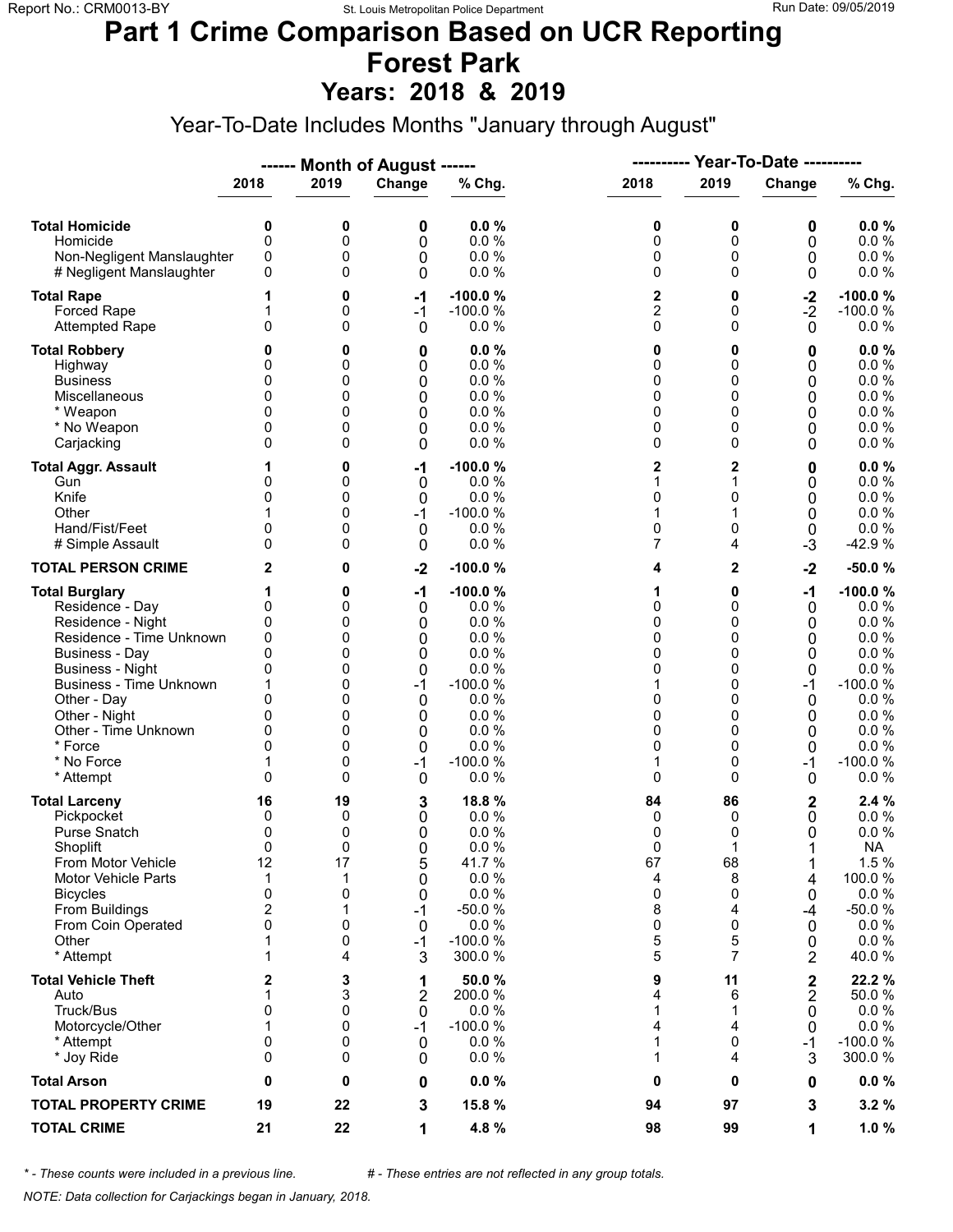#### **Part 1 Crime Comparison Based on UCR Reporting Forest Park SE Years: 2018 & 2019**

Year-To-Date Includes Months "January through August"

|                                                                                                                                                                                                                                                                               |                                                                        |                                                                   | ------ Month of August ------                                       |                                                                                                                          | ----------                                                                              |                                                                               | <b>Year-To-Date ----------</b>                                                |                                                                                                                                               |
|-------------------------------------------------------------------------------------------------------------------------------------------------------------------------------------------------------------------------------------------------------------------------------|------------------------------------------------------------------------|-------------------------------------------------------------------|---------------------------------------------------------------------|--------------------------------------------------------------------------------------------------------------------------|-----------------------------------------------------------------------------------------|-------------------------------------------------------------------------------|-------------------------------------------------------------------------------|-----------------------------------------------------------------------------------------------------------------------------------------------|
|                                                                                                                                                                                                                                                                               | 2018                                                                   | 2019                                                              | Change                                                              | % Chg.                                                                                                                   | 2018                                                                                    | 2019                                                                          | Change                                                                        | % Chg.                                                                                                                                        |
| <b>Total Homicide</b><br>Homicide<br>Non-Negligent Manslaughter<br># Negligent Manslaughter                                                                                                                                                                                   | 0<br>$\mathbf 0$<br>0<br>0                                             | 0<br>0<br>0<br>0                                                  | 0<br>0<br>0<br>0                                                    | 0.0%<br>0.0%<br>0.0%<br>0.0%                                                                                             | 2<br>$\overline{c}$<br>0<br>0                                                           | 0<br>0<br>0<br>$\Omega$                                                       | $-2$<br>$-2$<br>$\mathbf 0$<br>0                                              | $-100.0%$<br>$-100.0%$<br>$0.0 \%$<br>$0.0 \%$                                                                                                |
| <b>Total Rape</b><br>Forced Rape<br><b>Attempted Rape</b>                                                                                                                                                                                                                     | 0<br>0<br>$\Omega$                                                     | 0<br>0<br>0                                                       | 0<br>0<br>0                                                         | 0.0%<br>0.0%<br>0.0%                                                                                                     | 3<br>3<br>0                                                                             | 1<br>1<br>$\Omega$                                                            | $-2$<br>$-2$<br>$\mathbf 0$                                                   | $-66.7%$<br>$-66.7%$<br>$0.0 \%$                                                                                                              |
| <b>Total Robbery</b><br>Highway<br><b>Business</b><br>Miscellaneous<br>* Weapon<br>* No Weapon<br>Carjacking                                                                                                                                                                  | 0<br>$\Omega$<br>0<br>1<br>0                                           | 1<br>0<br>0<br>0<br>0                                             | 0<br>0<br>0<br>0<br>1<br>$-1$<br>0                                  | 0.0%<br>0.0%<br>0.0%<br>0.0%<br><b>NA</b><br>$-100.0%$<br>0.0%                                                           | 10<br>10<br>0<br>0<br>6<br>4<br>0                                                       | 13<br>9<br>0<br>$\Omega$<br>10<br>3<br>4                                      | 3<br>$-1$<br>0<br>0<br>4<br>$-1$<br>4                                         | 30.0%<br>$-10.0%$<br>0.0%<br>$0.0 \%$<br>66.7%<br>$-25.0%$<br><b>NA</b>                                                                       |
| <b>Total Aggr. Assault</b><br>Gun<br>Knife<br>Other<br>Hand/Fist/Feet<br># Simple Assault                                                                                                                                                                                     | 4<br>3<br>0<br>0<br>1                                                  | 0<br>0<br>0<br>0<br>0<br>5                                        | -4<br>$-3$<br>$\mathbf 0$<br>$-1$<br>$\mathbf 0$<br>4               | $-100.0%$<br>$-100.0%$<br>0.0%<br>$-100.0%$<br>0.0%<br>400.0%                                                            | 27<br>10<br>2<br>12<br>3<br>20                                                          | 14<br>10<br>0<br>$\overline{\mathbf{c}}$<br>$\overline{2}$<br>31              | $-13$<br>0<br>$-2$<br>$-10$<br>-1<br>11                                       | $-48.1%$<br>0.0%<br>$-100.0%$<br>$-83.3%$<br>$-33.3%$<br>55.0 %                                                                               |
| <b>TOTAL PERSON CRIME</b>                                                                                                                                                                                                                                                     | 5                                                                      | 1                                                                 | -4                                                                  | $-80.0%$                                                                                                                 | 42                                                                                      | 28                                                                            | $-14$                                                                         | $-33.3%$                                                                                                                                      |
| <b>Total Burglary</b><br>Residence - Day<br>Residence - Night<br>Residence - Time Unknown<br><b>Business - Day</b><br><b>Business - Night</b><br><b>Business - Time Unknown</b><br>Other - Day<br>Other - Night<br>Other - Time Unknown<br>* Force<br>* No Force<br>* Attempt | 1<br>0<br>0<br>0<br>0<br>1<br>0<br>$\Omega$<br>0<br>0<br>0<br>$\Omega$ | 1<br>0<br>0<br>1<br>0<br>0<br>0<br>0<br>0<br>0<br>0<br>1<br>0     | 0<br>0<br>0<br>1<br>0<br>$-1$<br>0<br>0<br>0<br>0<br>$-1$<br>1<br>0 | 0.0%<br>0.0%<br>0.0%<br><b>NA</b><br>0.0%<br>$-100.0%$<br>0.0%<br>0.0%<br>0.0%<br>0.0%<br>$-100.0%$<br><b>NA</b><br>0.0% | 8<br>$\overline{2}$<br>1<br>3<br>1<br>1<br>0<br>0<br>0<br>0<br>4<br>2<br>$\overline{c}$ | 6<br>1<br>0<br>4<br>$\Omega$<br>0<br>$\Omega$<br>0<br>0<br>4<br>2<br>$\Omega$ | $-2$<br>$-1$<br>$-1$<br>1<br>$-1$<br>-1<br>1<br>0<br>0<br>0<br>0<br>0<br>$-2$ | $-25.0%$<br>$-50.0%$<br>$-100.0%$<br>33.3 %<br>$-100.0%$<br>$-100.0%$<br><b>NA</b><br>0.0 %<br>0.0%<br>0.0 %<br>$0.0 \%$<br>0.0%<br>$-100.0%$ |
| <b>Total Larceny</b><br>Pickpocket<br>Purse Snatch<br>Shoplift<br>From Motor Vehicle<br><b>Motor Vehicle Parts</b><br><b>Bicycles</b><br>From Buildings<br>From Coin Operated<br>Other<br>* Attempt                                                                           | 12<br>0<br>0<br>0<br>6<br>1<br>0<br>3<br>0<br>2<br>1                   | 19<br>0<br>0<br>1<br>9<br>2<br>1<br>2<br>0<br>4<br>$\overline{2}$ | 7<br>0<br>0<br>1<br>3<br>1<br>1<br>$-1$<br>0<br>2<br>1              | 58.3 %<br>0.0%<br>0.0%<br><b>NA</b><br>50.0%<br>100.0 %<br><b>NA</b><br>$-33.3%$<br>0.0%<br>100.0%<br>100.0 %            | 70<br>0<br>0<br>$\overline{2}$<br>28<br>12<br>$\mathbf{1}$<br>17<br>0<br>10<br>5        | 108<br>0<br>0<br>3<br>62<br>11<br>3<br>20<br>0<br>9<br>8                      | 38<br>0<br>0<br>34<br>-1<br>2<br>3<br>0<br>-1<br>3                            | 54.3 %<br>$0.0 \%$<br>0.0%<br>50.0%<br>121.4 %<br>$-8.3%$<br>200.0%<br>17.6 %<br>0.0%<br>$-10.0%$<br>60.0%                                    |
| <b>Total Vehicle Theft</b><br>Auto<br>Truck/Bus<br>Motorcycle/Other<br>* Attempt<br>* Joy Ride                                                                                                                                                                                | 2<br>$\mathbf 2$<br>0<br>0<br>0<br>2                                   | 2<br>2<br>0<br>0<br>0<br>1                                        | 0<br>0<br>0<br>0<br>0<br>$-1$                                       | 0.0%<br>0.0%<br>0.0%<br>0.0%<br>0.0%<br>$-50.0%$                                                                         | 12<br>12<br>$-1$<br>1<br>1<br>7                                                         | 19<br>18<br>1<br>$\Omega$<br>0<br>9                                           | 7<br>6<br>2<br>$-1$<br>$-1$<br>$\overline{2}$                                 | 58.3 %<br>50.0%<br><b>NA</b><br>$-100.0%$<br>$-100.0%$<br>28.6%                                                                               |
| <b>Total Arson</b>                                                                                                                                                                                                                                                            | 0                                                                      | 0                                                                 | 0                                                                   | 0.0%                                                                                                                     | 1                                                                                       | $\mathbf{2}$                                                                  | 1                                                                             | 100.0%                                                                                                                                        |
| <b>TOTAL PROPERTY CRIME</b>                                                                                                                                                                                                                                                   | 15                                                                     | 22                                                                | 7                                                                   | 46.7%                                                                                                                    | 91                                                                                      | 135                                                                           | 44                                                                            | 48.4 %                                                                                                                                        |
| <b>TOTAL CRIME</b>                                                                                                                                                                                                                                                            | 20                                                                     | 23                                                                | 3                                                                   | 15.0 %                                                                                                                   | 133                                                                                     | 163                                                                           | 30                                                                            | 22.6 %                                                                                                                                        |

*\* - These counts were included in a previous line. # - These entries are not reflected in any group totals.*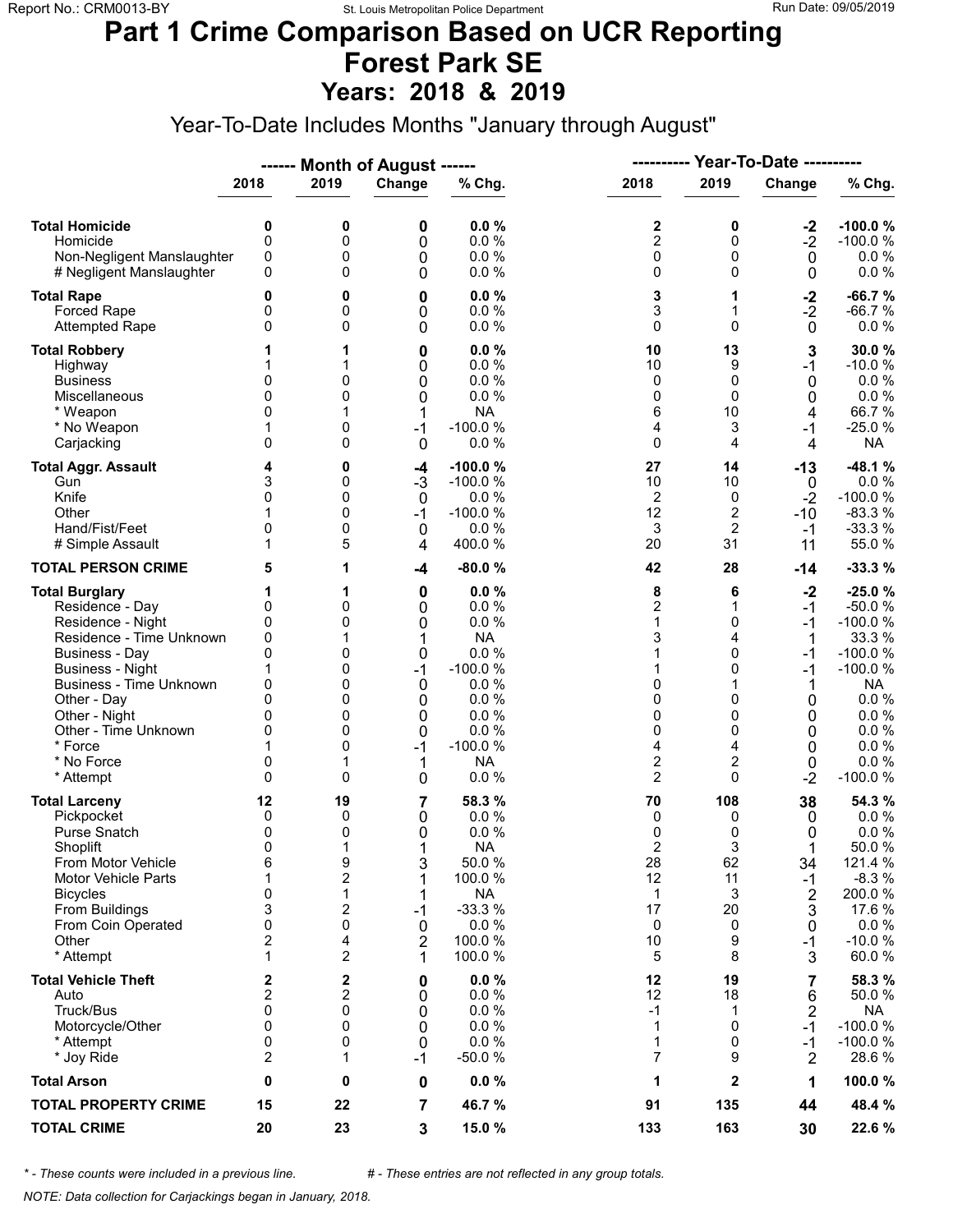#### **Part 1 Crime Comparison Based on UCR Reporting Fountain Park Years: 2018 & 2019**

Year-To-Date Includes Months "January through August"

|                                                                                                                                                                                                                                                                        |                                                                                         |                                                          | ------ Month of August ------                                                   |                                                                                                                                           |                                                                                          |                                                                                           |                                                                                            |                                                                                                                                            |
|------------------------------------------------------------------------------------------------------------------------------------------------------------------------------------------------------------------------------------------------------------------------|-----------------------------------------------------------------------------------------|----------------------------------------------------------|---------------------------------------------------------------------------------|-------------------------------------------------------------------------------------------------------------------------------------------|------------------------------------------------------------------------------------------|-------------------------------------------------------------------------------------------|--------------------------------------------------------------------------------------------|--------------------------------------------------------------------------------------------------------------------------------------------|
|                                                                                                                                                                                                                                                                        | 2018                                                                                    | 2019                                                     | Change                                                                          | % Chg.                                                                                                                                    | 2018                                                                                     | 2019                                                                                      | Change                                                                                     | % Chg.                                                                                                                                     |
| <b>Total Homicide</b><br>Homicide<br>Non-Negligent Manslaughter<br># Negligent Manslaughter                                                                                                                                                                            | 0<br>0<br>0<br>0                                                                        | 0<br>0<br>0<br>0                                         | 0<br>0<br>0<br>0                                                                | 0.0%<br>0.0%<br>0.0%<br>0.0%                                                                                                              | 0<br>0<br>0<br>1                                                                         | 3<br>3<br>0<br>$\Omega$                                                                   | 3<br>3<br>$\mathbf 0$<br>-1                                                                | <b>NA</b><br><b>NA</b><br>$0.0 \%$<br>$-100.0%$                                                                                            |
| <b>Total Rape</b><br><b>Forced Rape</b><br><b>Attempted Rape</b>                                                                                                                                                                                                       | 0<br>0<br>0                                                                             | 0<br>0<br>0                                              | 0<br>0<br>0                                                                     | 0.0%<br>0.0%<br>0.0 %                                                                                                                     | 2<br>$\overline{\mathbf{c}}$<br>0                                                        | 3<br>2<br>1                                                                               | 1<br>0<br>1                                                                                | 50.0%<br>$0.0 \%$<br><b>NA</b>                                                                                                             |
| <b>Total Robbery</b><br>Highway<br><b>Business</b><br>Miscellaneous<br>* Weapon<br>* No Weapon<br>Carjacking                                                                                                                                                           | 0<br>1<br>0<br>0<br>0                                                                   | 5<br>3<br>1<br>0<br>4                                    | 4<br>3<br>0<br>0<br>3<br>1                                                      | 400.0%<br><b>NA</b><br>0.0%<br>0.0 %<br>300.0%<br><b>NA</b><br><b>NA</b>                                                                  | 7<br>4<br>2<br>0<br>4<br>3<br>1                                                          | 12<br>8<br>$\overline{2}$<br>0<br>9<br>3<br>$\overline{2}$                                | 5<br>4<br>0<br>0<br>5<br>0<br>1                                                            | 71.4 %<br>100.0%<br>0.0%<br>0.0%<br>125.0%<br>0.0%<br>100.0 %                                                                              |
| <b>Total Aggr. Assault</b><br>Gun<br>Knife<br>Other<br>Hand/Fist/Feet<br># Simple Assault                                                                                                                                                                              | 7<br>3<br>2<br>1<br>0                                                                   | 2<br>1<br>0<br>0<br>0                                    | $-5$<br>$-2$<br>$-1$<br>$-1$<br>$-1$<br>0                                       | $-71.4%$<br>$-66.7%$<br>$-50.0%$<br>$-100.0%$<br>$-100.0%$<br>0.0 %                                                                       | 27<br>14<br>4<br>8<br>1<br>10                                                            | 33<br>22<br>6<br>5<br>0<br>17                                                             | 6<br>8<br>$\mathbf 2$<br>$-3$<br>$-1$<br>$\overline{7}$                                    | 22.2 %<br>57.1 %<br>50.0%<br>$-37.5%$<br>$-100.0%$<br>70.0%                                                                                |
| <b>TOTAL PERSON CRIME</b>                                                                                                                                                                                                                                              | 8                                                                                       | 7                                                        | $-1$                                                                            | $-12.5%$                                                                                                                                  | 36                                                                                       | 51                                                                                        | 15                                                                                         | 41.7 %                                                                                                                                     |
| <b>Total Burglary</b><br>Residence - Day<br>Residence - Night<br>Residence - Time Unknown<br><b>Business - Day</b><br><b>Business - Night</b><br>Business - Time Unknown<br>Other - Day<br>Other - Night<br>Other - Time Unknown<br>* Force<br>* No Force<br>* Attempt | 5<br>$\overline{c}$<br>1<br>1<br>0<br>1<br>0<br>0<br>0<br>0<br>2<br>$\overline{2}$<br>1 | 3<br>0<br>0<br>2<br>0<br>0<br>0<br>0<br>0<br>1<br>2<br>0 | $-2$<br>$-2$<br>$-1$<br>1<br>0<br>$-1$<br>1<br>0<br>0<br>0<br>$-1$<br>0<br>$-1$ | $-40.0%$<br>$-100.0%$<br>$-100.0%$<br>100.0 %<br>0.0%<br>$-100.0%$<br><b>NA</b><br>0.0%<br>0.0%<br>0.0%<br>$-50.0%$<br>0.0 %<br>$-100.0%$ | 20<br>7<br>2<br>8<br>0<br>$\overline{2}$<br>1<br>0<br>0<br>0<br>9<br>9<br>$\overline{2}$ | 12<br>2<br>0<br>4<br>0<br>4<br>$\overline{c}$<br>$\Omega$<br>0<br>0<br>8<br>4<br>$\Omega$ | -8<br>$-5$<br>$-2$<br>$-4$<br>$\mathbf 0$<br>2<br>1<br>0<br>0<br>0<br>$-1$<br>$-5$<br>$-2$ | $-40.0%$<br>$-71.4%$<br>$-100.0%$<br>$-50.0%$<br>0.0%<br>100.0%<br>100.0%<br>0.0%<br>0.0%<br>$0.0 \%$<br>$-11.1%$<br>$-55.6%$<br>$-100.0%$ |
| <b>Total Larceny</b><br>Pickpocket<br>Purse Snatch<br>Shoplift<br>From Motor Vehicle<br><b>Motor Vehicle Parts</b><br><b>Bicycles</b><br>From Buildings<br>From Coin Operated<br>Other<br>* Attempt                                                                    | 3<br>0<br>1<br>0<br>0<br>$\mathbf{0}$<br>1<br>0<br>0<br>0                               | 7<br>0<br>0<br>2<br>2<br>2<br>0<br>0<br>0<br>1<br>0      | 4<br>0<br>$-1$<br>1<br>$\frac{2}{2}$<br>0<br>$-1$<br>0<br>0                     | 133.3 %<br>0.0%<br>$-100.0%$<br>100.0%<br><b>NA</b><br><b>NA</b><br>$0.0 \%$<br>$-100.0%$<br>0.0%<br><b>NA</b><br>0.0 %                   | 50<br>0<br>1<br>5<br>11<br>12<br>2<br>9<br>0<br>10<br>2                                  | 41<br>1<br>0<br>5<br>12<br>10<br>0<br>7<br>0<br>6<br>$\overline{2}$                       | -9<br>1<br>$-1$<br>0<br>1<br>$-2$<br>$-2$<br>$-2$<br>0<br>-4<br>0                          | $-18.0%$<br><b>NA</b><br>$-100.0%$<br>0.0 %<br>9.1%<br>$-16.7%$<br>$-100.0%$<br>$-22.2%$<br>0.0 %<br>-40.0%<br>$0.0 \%$                    |
| <b>Total Vehicle Theft</b><br>Auto<br>Truck/Bus<br>Motorcycle/Other<br>* Attempt<br>* Joy Ride                                                                                                                                                                         | 3<br>3<br>$\mathbf{0}$<br>0<br>0<br>1                                                   | 0<br>0<br>0<br>0<br>0<br>0                               | $-3$<br>-3<br>0<br>0<br>0<br>$-1$                                               | $-100.0%$<br>$-100.0%$<br>0.0%<br>0.0 %<br>0.0%<br>$-100.0%$                                                                              | 14<br>13<br>0<br>1<br>1<br>$\overline{2}$                                                | 12<br>11<br>1<br>$\Omega$<br>1<br>3                                                       | $-2$<br>$-2$<br>$\mathbf 1$<br>-1<br>0<br>1                                                | $-14.3%$<br>$-15.4%$<br><b>NA</b><br>$-100.0%$<br>$0.0 \%$<br>50.0%                                                                        |
| <b>Total Arson</b>                                                                                                                                                                                                                                                     | 0                                                                                       | 1                                                        | 1                                                                               | <b>NA</b>                                                                                                                                 | 0                                                                                        | $\mathbf 2$                                                                               | 2                                                                                          | <b>NA</b>                                                                                                                                  |
| <b>TOTAL PROPERTY CRIME</b>                                                                                                                                                                                                                                            | 11                                                                                      | 11                                                       | 0                                                                               | 0.0%                                                                                                                                      | 84                                                                                       | 67                                                                                        | $-17$                                                                                      | $-20.2%$                                                                                                                                   |
| <b>TOTAL CRIME</b>                                                                                                                                                                                                                                                     | 19                                                                                      | 18                                                       | $-1$                                                                            | $-5.3%$                                                                                                                                   | 120                                                                                      | 118                                                                                       | $-2$                                                                                       | $-1.7%$                                                                                                                                    |

*\* - These counts were included in a previous line. # - These entries are not reflected in any group totals.*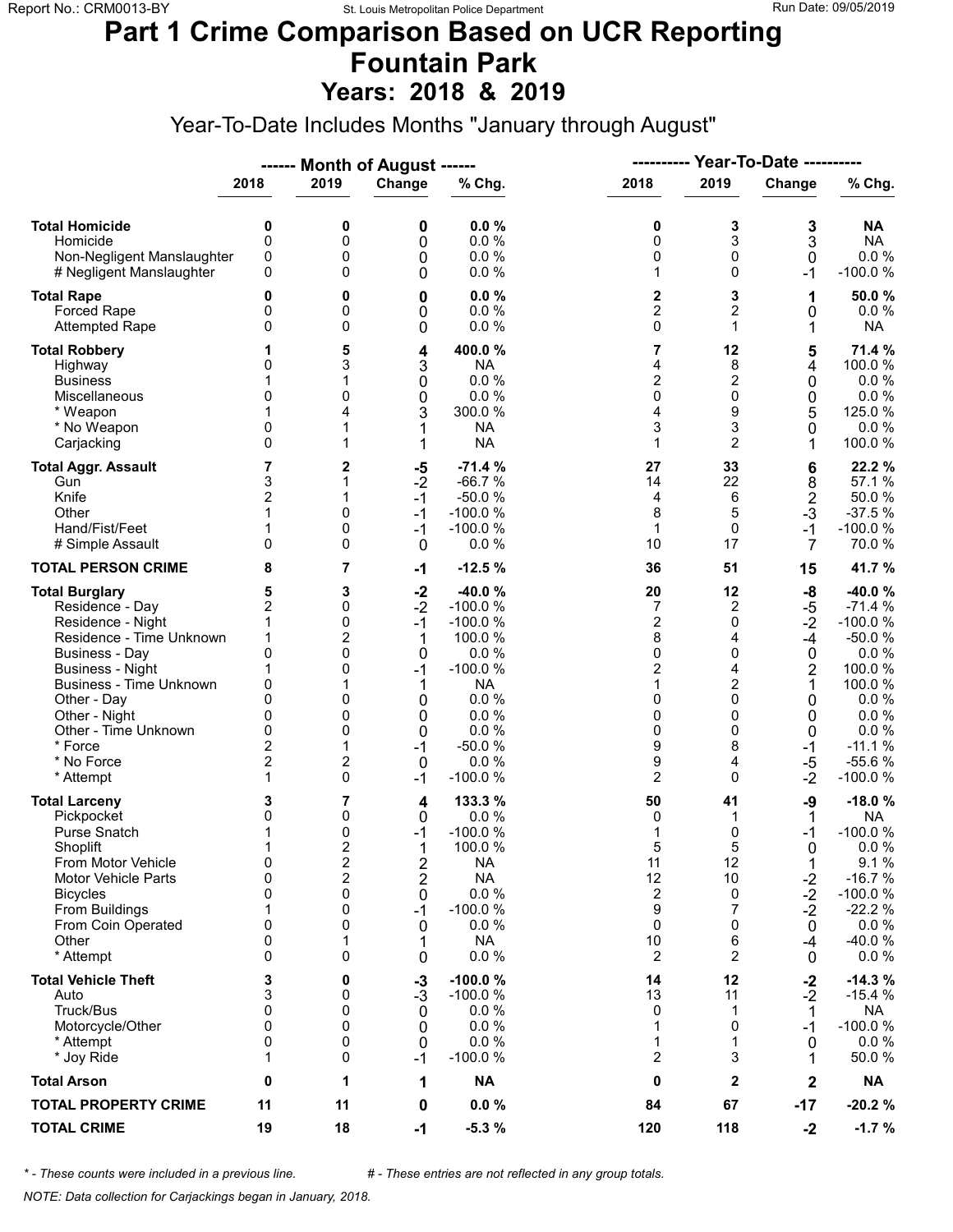### **Part 1 Crime Comparison Based on UCR Reporting Fox Park**

**Years: 2018 & 2019**

Year-To-Date Includes Months "January through August"

|                                                                                                                                                                                                                                                                               |                                                                                |                                                      | ------ Month of August ------                                                                     |                                                                                                                       | ----------                                                                               |                                                                                       | Year-To-Date ----------                                                                 |                                                                                                                              |
|-------------------------------------------------------------------------------------------------------------------------------------------------------------------------------------------------------------------------------------------------------------------------------|--------------------------------------------------------------------------------|------------------------------------------------------|---------------------------------------------------------------------------------------------------|-----------------------------------------------------------------------------------------------------------------------|------------------------------------------------------------------------------------------|---------------------------------------------------------------------------------------|-----------------------------------------------------------------------------------------|------------------------------------------------------------------------------------------------------------------------------|
|                                                                                                                                                                                                                                                                               | 2018                                                                           | 2019                                                 | Change                                                                                            | % Chg.                                                                                                                | 2018                                                                                     | 2019                                                                                  | Change                                                                                  | % Chg.                                                                                                                       |
| <b>Total Homicide</b><br>Homicide<br>Non-Negligent Manslaughter<br># Negligent Manslaughter                                                                                                                                                                                   | 0<br>$\mathbf 0$<br>0<br>0                                                     | 0<br>0<br>0<br>0                                     | 0<br>0<br>0<br>0                                                                                  | 0.0%<br>0.0%<br>0.0%<br>0.0%                                                                                          | 0<br>0<br>0<br>0                                                                         | 0<br>0<br>0<br>$\Omega$                                                               | 0<br>0<br>0<br>0                                                                        | 0.0%<br>0.0 %<br>0.0 %<br>0.0 %                                                                                              |
| <b>Total Rape</b><br>Forced Rape<br><b>Attempted Rape</b>                                                                                                                                                                                                                     | 1<br>0                                                                         | 0<br>0<br>0                                          | $-1$<br>$-1$<br>$\mathbf 0$                                                                       | $-100.0%$<br>$-100.0%$<br>0.0%                                                                                        | 1<br>1<br>0                                                                              | 0<br>0<br>$\Omega$                                                                    | -1<br>$-1$<br>0                                                                         | $-100.0%$<br>$-100.0%$<br>$0.0 \%$                                                                                           |
| <b>Total Robbery</b><br>Highway<br><b>Business</b><br>Miscellaneous<br>* Weapon<br>* No Weapon<br>Carjacking                                                                                                                                                                  | 0<br>0<br>0<br>0                                                               | 1<br>0<br>0<br>0<br>0                                | 0<br>0<br>0<br>0<br>0<br>0<br>0                                                                   | 0.0%<br>0.0%<br>0.0%<br>0.0%<br>0.0%<br>0.0%<br>0.0%                                                                  | 8<br>4<br>$\overline{2}$<br>1<br>6<br>$\overline{c}$<br>1                                | 5<br>$\overline{c}$<br>0<br>$\mathbf{1}$<br>5<br>0<br>$\overline{2}$                  | $-3$<br>$-2$<br>$-2$<br>$\mathbf 0$<br>$-1$<br>$-2$<br>1                                | $-37.5%$<br>$-50.0%$<br>$-100.0%$<br>$0.0 \%$<br>$-16.7%$<br>$-100.0%$<br>100.0 %                                            |
| <b>Total Aggr. Assault</b><br>Gun<br>Knife<br>Other<br>Hand/Fist/Feet<br># Simple Assault                                                                                                                                                                                     | 3<br>3<br>0<br>$\Omega$<br>0<br>0                                              | 4<br>4<br>0<br>0<br>0<br>3                           | 1<br>1<br>0<br>0<br>0<br>3                                                                        | 33.3 %<br>33.3 %<br>0.0%<br>0.0%<br>0.0%<br><b>NA</b>                                                                 | 21<br>16<br>0<br>3<br>$\overline{2}$<br>15                                               | 28<br>23<br>0<br>5<br>0<br>14                                                         | 7<br>7<br>0<br>$\sqrt{2}$<br>$-2$<br>$-1$                                               | 33.3 %<br>43.8%<br>0.0 %<br>66.7%<br>$-100.0%$<br>$-6.7%$                                                                    |
| <b>TOTAL PERSON CRIME</b>                                                                                                                                                                                                                                                     | 5                                                                              | 5                                                    | 0                                                                                                 | 0.0%                                                                                                                  | 30                                                                                       | 33                                                                                    | 3                                                                                       | 10.0%                                                                                                                        |
| <b>Total Burglary</b><br>Residence - Day<br>Residence - Night<br>Residence - Time Unknown<br><b>Business - Day</b><br><b>Business - Night</b><br><b>Business - Time Unknown</b><br>Other - Day<br>Other - Night<br>Other - Time Unknown<br>* Force<br>* No Force<br>* Attempt | 2<br>1<br>0<br>1<br>$\mathbf{0}$<br>0<br>0<br>$\Omega$<br>0<br>0<br>0<br>1     | 5<br>3<br>0<br>0<br>0<br>0<br>0<br>0<br>3            | 3<br>0<br>1<br>$\overline{2}$<br>0<br>0<br>0<br>0<br>0<br>$\mathbf 0$<br>$\overline{2}$<br>1<br>0 | 150.0%<br>0.0 %<br><b>NA</b><br>200.0%<br>0.0%<br>0.0%<br>0.0%<br>0.0%<br>0.0%<br>0.0%<br>200.0%<br><b>NA</b><br>0.0% | 15<br>6<br>$\overline{2}$<br>7<br>0<br>0<br>0<br>0<br>0<br>0<br>6<br>$\overline{7}$<br>2 | 17<br>4<br>3<br>10<br>$\Omega$<br>0<br>0<br>$\Omega$<br>0<br>$\Omega$<br>10<br>4<br>3 | $\mathbf 2$<br>$-2$<br>$\mathbf 1$<br>3<br>0<br>0<br>0<br>0<br>0<br>0<br>4<br>$-3$<br>1 | 13.3 %<br>$-33.3%$<br>50.0%<br>42.9%<br>$0.0 \%$<br>0.0%<br>0.0 %<br>0.0 %<br>0.0%<br>0.0 %<br>66.7%<br>$-42.9%$<br>50.0%    |
| <b>Total Larceny</b><br>Pickpocket<br>Purse Snatch<br>Shoplift<br>From Motor Vehicle<br><b>Motor Vehicle Parts</b><br><b>Bicycles</b><br>From Buildings<br>From Coin Operated<br>Other<br>* Attempt                                                                           | 10<br>0<br>0<br>$\overline{2}$<br>6<br>1<br>0<br>1<br>0<br>0<br>$\overline{2}$ | 12<br>0<br>0<br>0<br>8<br>1<br>0<br>1<br>0<br>2<br>0 | 2<br>0<br>0<br>$-2$<br>2<br>0<br>0<br>0<br>0<br>2<br>$-2$                                         | 20.0%<br>0.0%<br>0.0%<br>$-100.0%$<br>33.3 %<br>0.0%<br>0.0%<br>0.0%<br>0.0%<br><b>NA</b><br>$-100.0%$                | 68<br>0<br>0<br>14<br>21<br>8<br>1<br>11<br>0<br>13<br>3                                 | 55<br>0<br>0<br>4<br>18<br>16<br>0<br>5<br>0<br>12<br>0                               | $-13$<br>0<br>0<br>$-10$<br>$-3$<br>8<br>-1<br>-6<br>0<br>$-1$<br>-3                    | $-19.1%$<br>$0.0 \%$<br>0.0%<br>$-71.4%$<br>$-14.3%$<br>100.0 %<br>$-100.0%$<br>$-54.5%$<br>$0.0 \%$<br>$-7.7%$<br>$-100.0%$ |
| <b>Total Vehicle Theft</b><br>Auto<br>Truck/Bus<br>Motorcycle/Other<br>* Attempt<br>* Joy Ride                                                                                                                                                                                | 1<br>0<br>$\mathbf{0}$<br>0<br>0                                               | 3<br>3<br>0<br>0<br>0<br>1                           | $\mathbf 2$<br>2<br>0<br>0<br>0<br>1                                                              | 200.0%<br>200.0%<br>0.0%<br>0.0%<br>0.0%<br><b>NA</b>                                                                 | 16<br>15<br>1<br>0<br>0<br>9                                                             | 16<br>13<br>3<br>0<br>0<br>5                                                          | 0<br>$-2$<br>$\boldsymbol{2}$<br>0<br>0<br>-4                                           | $0.0 \%$<br>$-13.3%$<br>200.0%<br>$0.0 \%$<br>$0.0 \%$<br>$-44.4%$                                                           |
| <b>Total Arson</b>                                                                                                                                                                                                                                                            | 0                                                                              | 0                                                    | 0                                                                                                 | 0.0%                                                                                                                  | 0                                                                                        | 0                                                                                     | 0                                                                                       | $0.0 \%$                                                                                                                     |
| <b>TOTAL PROPERTY CRIME</b>                                                                                                                                                                                                                                                   | 13                                                                             | 20                                                   | 7                                                                                                 | 53.8 %                                                                                                                | 99                                                                                       | 88                                                                                    | -11                                                                                     | $-11.1%$                                                                                                                     |
| <b>TOTAL CRIME</b>                                                                                                                                                                                                                                                            | 18                                                                             | 25                                                   | $\overline{7}$                                                                                    | 38.9 %                                                                                                                | 129                                                                                      | 121                                                                                   | -8                                                                                      | $-6.2%$                                                                                                                      |

*\* - These counts were included in a previous line. # - These entries are not reflected in any group totals.*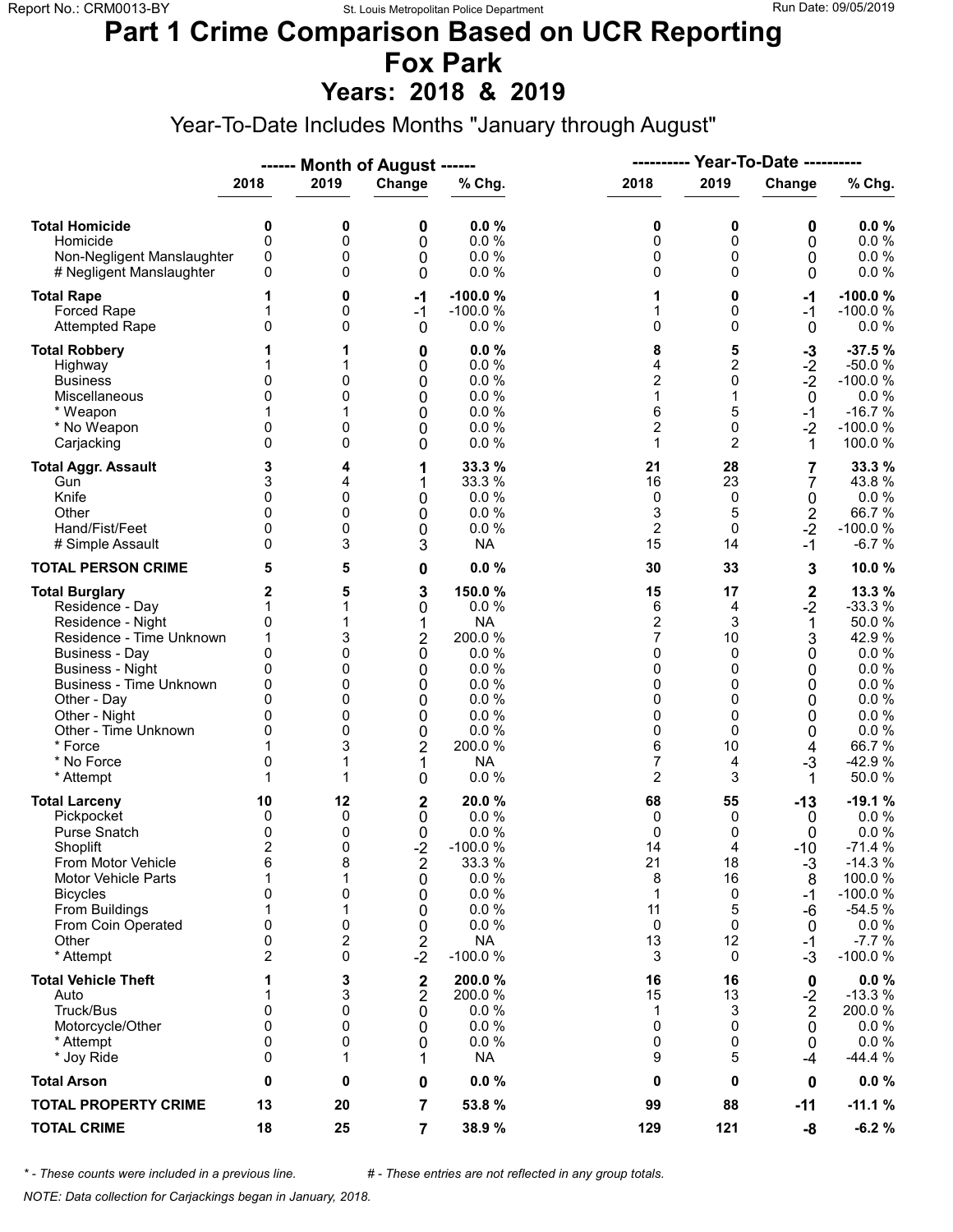### **Part 1 Crime Comparison Based on UCR Reporting Franz Park**

**Years: 2018 & 2019**

Year-To-Date Includes Months "January through August"

|                                                                                                                                                                                                                                                                               |                                                                                             |                                                               | ------ Month of August ------                                 |                                                                                                               | ----------                                                    |                                                                     | <b>Year-To-Date ----------</b>                                  |                                                                                                                                                    |
|-------------------------------------------------------------------------------------------------------------------------------------------------------------------------------------------------------------------------------------------------------------------------------|---------------------------------------------------------------------------------------------|---------------------------------------------------------------|---------------------------------------------------------------|---------------------------------------------------------------------------------------------------------------|---------------------------------------------------------------|---------------------------------------------------------------------|-----------------------------------------------------------------|----------------------------------------------------------------------------------------------------------------------------------------------------|
|                                                                                                                                                                                                                                                                               | 2018                                                                                        | 2019                                                          | Change                                                        | % Chg.                                                                                                        | 2018                                                          | 2019                                                                | Change                                                          | % Chg.                                                                                                                                             |
| <b>Total Homicide</b><br>Homicide<br>Non-Negligent Manslaughter<br># Negligent Manslaughter                                                                                                                                                                                   | 0<br>$\mathbf 0$<br>0<br>0                                                                  | 0<br>0<br>0<br>0                                              | 0<br>0<br>0<br>0                                              | 0.0%<br>0.0%<br>0.0%<br>0.0%                                                                                  | 0<br>0<br>0<br>0                                              | 0<br>0<br>0<br>$\Omega$                                             | 0<br>0<br>0<br>0                                                | 0.0%<br>0.0 %<br>0.0 %<br>$0.0 \%$                                                                                                                 |
| <b>Total Rape</b><br>Forced Rape<br><b>Attempted Rape</b>                                                                                                                                                                                                                     | 0<br>0<br>$\Omega$                                                                          | 0<br>0<br>0                                                   | 0<br>0<br>0                                                   | 0.0%<br>0.0%<br>0.0%                                                                                          | 0<br>0<br>0                                                   | 0<br>0<br>$\Omega$                                                  | 0<br>0<br>0                                                     | 0.0%<br>0.0 %<br>0.0 %                                                                                                                             |
| <b>Total Robbery</b><br>Highway<br><b>Business</b><br>Miscellaneous<br>* Weapon<br>* No Weapon<br>Carjacking                                                                                                                                                                  | 0<br>0<br>0<br>0<br>0<br>0                                                                  | 0<br>0<br>0<br>0<br>0<br>0<br>0                               | 0<br>0<br>0<br>0<br>0<br>0<br>0                               | 0.0%<br>0.0%<br>0.0%<br>0.0%<br>0.0%<br>0.0%<br>0.0%                                                          | 2<br>1<br>0<br>0<br>1<br>1<br>1                               | 0<br>0<br>0<br>$\mathbf{0}$<br>0<br>0<br>0                          | $-2$<br>$-1$<br>0<br>$\mathbf 0$<br>-1<br>$-1$<br>-1            | $-100.0%$<br>$-100.0%$<br>0.0%<br>0.0 %<br>$-100.0%$<br>$-100.0%$<br>$-100.0%$                                                                     |
| <b>Total Aggr. Assault</b><br>Gun<br>Knife<br>Other<br>Hand/Fist/Feet<br># Simple Assault                                                                                                                                                                                     | 1<br>0<br>$\Omega$<br>$\Omega$                                                              | 0<br>0<br>0<br>0<br>0<br>0                                    | -1<br>0<br>0<br>0<br>$-1$<br>$-1$                             | $-100.0%$<br>0.0 %<br>0.0%<br>0.0%<br>$-100.0%$<br>$-100.0%$                                                  | 2<br>0<br>0<br>1<br>1<br>9                                    | 2<br>1<br>0<br>1<br>0<br>5                                          | 0<br>1<br>0<br>0<br>$-1$<br>-4                                  | 0.0%<br><b>NA</b><br>0.0 %<br>$0.0 \%$<br>$-100.0%$<br>$-44.4%$                                                                                    |
| <b>TOTAL PERSON CRIME</b>                                                                                                                                                                                                                                                     | 1                                                                                           | 0                                                             | $-1$                                                          | $-100.0%$                                                                                                     | 4                                                             | $\mathbf{2}$                                                        | $-2$                                                            | $-50.0%$                                                                                                                                           |
| <b>Total Burglary</b><br>Residence - Day<br>Residence - Night<br>Residence - Time Unknown<br><b>Business - Day</b><br><b>Business - Night</b><br><b>Business - Time Unknown</b><br>Other - Day<br>Other - Night<br>Other - Time Unknown<br>* Force<br>* No Force<br>* Attempt | 0<br>0<br>0<br>0<br>$\mathbf{0}$<br>0<br>0<br>$\Omega$<br>0<br>0<br>$\Omega$<br>0<br>0      | 0<br>0<br>0<br>0<br>0<br>0<br>0<br>0<br>0<br>0<br>0<br>0<br>0 | 0<br>0<br>0<br>0<br>0<br>0<br>0<br>0<br>0<br>0<br>0<br>0<br>0 | 0.0%<br>0.0%<br>0.0%<br>0.0%<br>0.0%<br>0.0%<br>0.0%<br>0.0%<br>0.0%<br>0.0%<br>0.0%<br>0.0%<br>0.0%          | 2<br>1<br>0<br>1<br>0<br>0<br>0<br>0<br>0<br>0<br>1<br>1<br>0 | 2<br>$\Omega$<br>0<br>0<br>$\Omega$<br>$\Omega$<br>0<br>0<br>0<br>1 | 0<br>$-1$<br>0<br>$-1$<br>0<br>1<br>0<br>0<br>0<br>-1<br>0<br>1 | $0.0 \%$<br>$-100.0%$<br>0.0%<br>$-100.0%$<br>$0.0 \%$<br><b>NA</b><br><b>NA</b><br>$0.0 \%$<br>0.0%<br>$0.0 \%$<br>$-100.0%$<br>0.0%<br><b>NA</b> |
| <b>Total Larceny</b><br>Pickpocket<br>Purse Snatch<br>Shoplift<br>From Motor Vehicle<br><b>Motor Vehicle Parts</b><br><b>Bicycles</b><br>From Buildings<br>From Coin Operated<br>Other<br>* Attempt                                                                           | 3<br>0<br>0<br>$\mathbf{0}$<br>$\overline{\mathbf{c}}$<br>0<br>0<br>1<br>0<br>0<br>$\Omega$ | 11<br>0<br>0<br>0<br>9<br>1<br>0<br>0<br>0<br>1<br>2          | 8<br>0<br>0<br>0<br>7<br>1<br>0<br>$-1$<br>0<br>1<br>2        | 266.7%<br>0.0%<br>0.0%<br>0.0%<br>350.0%<br><b>NA</b><br>0.0 %<br>$-100.0%$<br>0.0%<br><b>NA</b><br><b>NA</b> | 43<br>0<br>1<br>0<br>12<br>8<br>1<br>7<br>0<br>14<br>3        | 54<br>0<br>0<br>$\Omega$<br>23<br>8<br>0<br>3<br>0<br>20<br>4       | 11<br>0<br>-1<br>$\Omega$<br>11<br>0<br>-1<br>-4<br>0<br>6<br>1 | 25.6%<br>$0.0 \%$<br>$-100.0%$<br>0.0%<br>91.7%<br>0.0 %<br>$-100.0%$<br>$-57.1%$<br>0.0 %<br>42.9%<br>33.3 %                                      |
| <b>Total Vehicle Theft</b><br>Auto<br>Truck/Bus<br>Motorcycle/Other<br>* Attempt<br>* Joy Ride                                                                                                                                                                                | 1<br>0<br>$\mathbf{0}$<br>0<br>0                                                            | 1<br>1<br>0<br>0<br>0<br>0                                    | 0<br>0<br>0<br>0<br>0<br>0                                    | 0.0%<br>$0.0 \%$<br>0.0%<br>0.0%<br>0.0%<br>0.0%                                                              | 8<br>6<br>$\overline{2}$<br>0<br>0<br>1                       | 6<br>5<br>0<br>1<br>0<br>1                                          | $-2$<br>-1<br>$-2$<br>1<br>0<br>0                               | $-25.0%$<br>$-16.7%$<br>$-100.0%$<br>NA.<br>$0.0 \%$<br>$0.0 \%$                                                                                   |
| <b>Total Arson</b>                                                                                                                                                                                                                                                            | 0                                                                                           | 0                                                             | 0                                                             | 0.0%                                                                                                          | 0                                                             | 0                                                                   | 0                                                               | $0.0 \%$                                                                                                                                           |
| <b>TOTAL PROPERTY CRIME</b>                                                                                                                                                                                                                                                   | 4                                                                                           | 12                                                            | 8                                                             | 200.0%                                                                                                        | 53                                                            | 62                                                                  | 9                                                               | 17.0 %                                                                                                                                             |
| <b>TOTAL CRIME</b>                                                                                                                                                                                                                                                            | 5                                                                                           | 12                                                            | 7                                                             | 140.0%                                                                                                        | 57                                                            | 64                                                                  | 7                                                               | 12.3 %                                                                                                                                             |

*\* - These counts were included in a previous line. # - These entries are not reflected in any group totals.*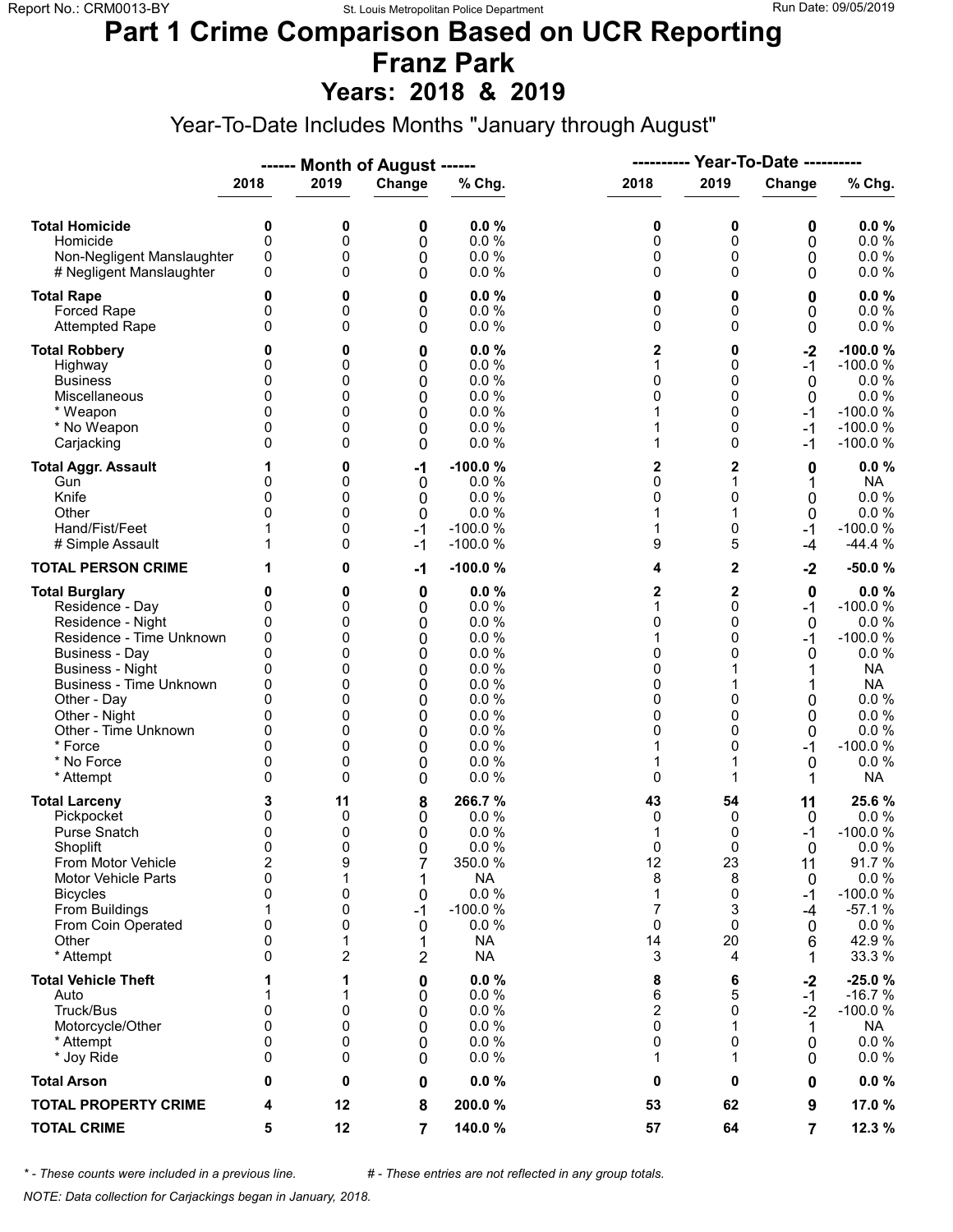#### **Part 1 Crime Comparison Based on UCR Reporting Gravois Park Years: 2018 & 2019**

Year-To-Date Includes Months "January through August"

|                                             |                         |                     | ------ Month of August ------ |                       |                |                         |                  |                       |  |  |
|---------------------------------------------|-------------------------|---------------------|-------------------------------|-----------------------|----------------|-------------------------|------------------|-----------------------|--|--|
|                                             | 2018                    | 2019                | Change                        | % Chg.                | 2018           | 2019                    | Change           | % Chg.                |  |  |
| <b>Total Homicide</b>                       | 0                       | 0                   | 0                             | 0.0%                  | 5              | 2                       |                  | $-60.0%$              |  |  |
| Homicide                                    | $\mathbf 0$             | 0                   | 0                             | 0.0%                  | 5              | $\overline{2}$          | $-3$<br>$-3$     | $-60.0%$              |  |  |
| Non-Negligent Manslaughter                  | 0                       | 0                   | 0                             | 0.0%                  | 0              | 0                       | $\mathbf 0$      | 0.0%                  |  |  |
| # Negligent Manslaughter                    | 0                       | 0                   | 0                             | 0.0%                  | 0              | $\Omega$                | 0                | 0.0 %                 |  |  |
| <b>Total Rape</b>                           | 0                       | 1                   | 1                             | <b>NA</b>             | 7              | 3                       | -4               | $-57.1%$              |  |  |
| <b>Forced Rape</b><br><b>Attempted Rape</b> | 0<br>0                  | 0<br>1              | 0<br>1                        | 0.0 %<br><b>NA</b>    | 7<br>0         | 2<br>1                  | $-5$<br>1        | $-71.4%$<br><b>NA</b> |  |  |
| <b>Total Robbery</b>                        | 4                       | 6                   | $\mathbf 2$                   | 50.0%                 | 27             | 26                      | -1               | $-3.7%$               |  |  |
| Highway                                     | 2                       | 2                   | 0                             | 0.0%                  | 15             | 18                      | 3                | 20.0%                 |  |  |
| <b>Business</b>                             | $\overline{2}$          | $\overline{c}$      | 0                             | 0.0%                  | 5              | 4                       | $-1$             | $-20.0%$              |  |  |
| Miscellaneous                               | 0                       | 1                   | 1                             | <b>NA</b>             | 0              | $\mathbf{1}$            | 1                | <b>NA</b>             |  |  |
| * Weapon                                    | $\overline{c}$          | 5                   | 3                             | 150.0%                | 18             | 23                      | 5                | 27.8%                 |  |  |
| * No Weapon                                 | $\overline{c}$          | 1                   | $-1$                          | $-50.0%$              | 9              | 3                       | -6               | $-66.7%$              |  |  |
| Carjacking                                  | 0                       | 1                   | 1                             | <b>NA</b>             | $\overline{7}$ | 3                       | $-4$             | $-57.1%$              |  |  |
| <b>Total Aggr. Assault</b>                  | 6                       | 13                  | 7                             | 116.7 %               | 62             | 52                      | -10              | $-16.1%$              |  |  |
| Gun                                         | 3                       | 11                  | 8                             | 266.7%                | 46             | 40                      | -6               | $-13.0%$              |  |  |
| Knife                                       | 3                       | 2                   | $-1$                          | $-33.3%$              | 3              | 4                       | 1                | 33.3 %                |  |  |
| Other                                       | 0                       | 0                   | 0                             | 0.0%                  | 11             | 7                       | -4               | $-36.4%$              |  |  |
| Hand/Fist/Feet<br># Simple Assault          | 0<br>11                 | 0<br>5              | 0<br>$-6$                     | 0.0%<br>$-54.5%$      | 2<br>65        | $\mathbf 1$<br>48       | $-1$<br>$-17$    | $-50.0%$<br>$-26.2%$  |  |  |
| <b>TOTAL PERSON CRIME</b>                   | 10                      | 20                  | 10                            | 100.0%                | 101            | 83                      | $-18$            | $-17.8%$              |  |  |
| <b>Total Burglary</b>                       | 6                       | 12                  | 6                             | 100.0%                | 54             | 63                      | $\boldsymbol{9}$ | 16.7%                 |  |  |
| Residence - Day                             | 3                       | 2                   | $-1$                          | $-33.3%$              | 16             | 14                      | $-2$             | $-12.5%$              |  |  |
| Residence - Night                           | 1                       | $\overline{c}$      | 1                             | 100.0%                | 11             | 6                       | $-5$             | $-45.5%$              |  |  |
| Residence - Time Unknown                    | $\overline{\mathbf{c}}$ | 6                   | 4                             | 200.0%                | 21             | 35                      | 14               | 66.7%                 |  |  |
| <b>Business - Day</b>                       | 0                       | 0                   | 0                             | 0.0%                  | 0              | $\overline{\mathbf{c}}$ | $\overline{2}$   | <b>NA</b>             |  |  |
| <b>Business - Night</b>                     | 0                       | 1                   | 1                             | <b>NA</b>             | 3              | 3                       | 0                | 0.0 %                 |  |  |
| Business - Time Unknown                     | 0                       |                     | 1                             | <b>NA</b>             | 3              | 3                       | 0                | 0.0 %                 |  |  |
| Other - Day                                 | 0                       | 0                   | 0                             | 0.0 %                 | 0              | 0                       | 0                | 0.0%                  |  |  |
| Other - Night                               | 0                       | 0                   | 0                             | 0.0%                  | 0              | 0                       | 0                | 0.0 %                 |  |  |
| Other - Time Unknown                        | 0                       | 0                   | $\mathbf 0$                   | 0.0 %                 | 0              | $\Omega$                | 0                | $0.0 \%$              |  |  |
| * Force                                     | 3                       | 10                  | 7                             | 233.3 %               | 28             | 45                      | 17               | 60.7%                 |  |  |
| * No Force                                  | $\overline{c}$          | 1                   | $-1$                          | $-50.0%$              | 21             | 16                      | $-5$             | $-23.8%$              |  |  |
| * Attempt                                   | 1                       | 1                   | 0                             | 0.0%                  | 5              | 2                       | $-3$             | $-60.0%$              |  |  |
| <b>Total Larceny</b><br>Pickpocket          | 29<br>0                 | 39<br>1             | 10<br>1                       | 34.5 %<br><b>NA</b>   | 177<br>0       | 160<br>1                | $-17$            | $-9.6%$<br><b>NA</b>  |  |  |
| Purse Snatch                                | 0                       | 1                   | 1                             | <b>NA</b>             | 0              | 2                       | 1<br>2           | <b>NA</b>             |  |  |
| Shoplift                                    | 3                       | 2                   | -1                            | $-33.3%$              | 24             | 26                      | $\overline{2}$   | 8.3%                  |  |  |
| From Motor Vehicle                          | 4                       | 11                  | 7                             | 175.0 %               | 61             | 41                      | $-20$            | $-32.8%$              |  |  |
| <b>Motor Vehicle Parts</b>                  | 4                       | 6                   | 2                             | 50.0%                 | 29             | 34                      | 5                | 17.2 %                |  |  |
| <b>Bicycles</b>                             | $\mathbf{0}$            | 2                   | 2                             | <b>NA</b>             | 1              | 3                       | 2                | 200.0%                |  |  |
| From Buildings                              | 11                      | 7                   | -4                            | $-36.4%$              | 36             | 23                      | $-13$            | $-36.1%$              |  |  |
| From Coin Operated                          | 0                       | 0                   | 0                             | 0.0%                  | 0              | 0                       | 0                | $0.0 \%$              |  |  |
| Other                                       | 7                       | 9                   | $\overline{2}$                | 28.6%                 | 26             | 30                      | 4                | 15.4 %                |  |  |
| * Attempt                                   | 0                       | 1                   | 1                             | <b>NA</b>             | 10             | 4                       | -6               | $-60.0%$              |  |  |
| <b>Total Vehicle Theft</b>                  | 11                      | 5                   | -6                            | $-54.5%$              | 57             | 40                      | -17              | $-29.8%$              |  |  |
| Auto                                        | 11                      | 4                   | $-7$                          | $-63.6%$              | 54             | 35                      | $-19$            | $-35.2%$              |  |  |
| Truck/Bus                                   | 0                       | 1                   | 1                             | <b>NA</b>             | 0              | 5                       | 5                | <b>NA</b>             |  |  |
| Motorcycle/Other                            | 0                       | 0                   | 0                             | 0.0 %                 | 3              | 0                       | $-3$             | $-100.0%$             |  |  |
| * Attempt<br>* Joy Ride                     | 1<br>3                  | 0<br>$\overline{2}$ | $-1$<br>$-1$                  | $-100.0%$<br>$-33.3%$ | 4<br>20        | $\mathbf 1$<br>14       | $-3$<br>$-6$     | $-75.0%$<br>$-30.0%$  |  |  |
| <b>Total Arson</b>                          | 0                       | 0                   | 0                             | 0.0%                  | $\mathbf 2$    | 3                       | 1                | 50.0%                 |  |  |
| <b>TOTAL PROPERTY CRIME</b>                 | 46                      | 56                  | 10                            | 21.7 %                | 290            | 266                     | $-24$            | $-8.3%$               |  |  |
| <b>TOTAL CRIME</b>                          | 56                      | 76                  | 20                            | 35.7 %                | 391            | 349                     | $-42$            | $-10.7%$              |  |  |

*\* - These counts were included in a previous line. # - These entries are not reflected in any group totals.*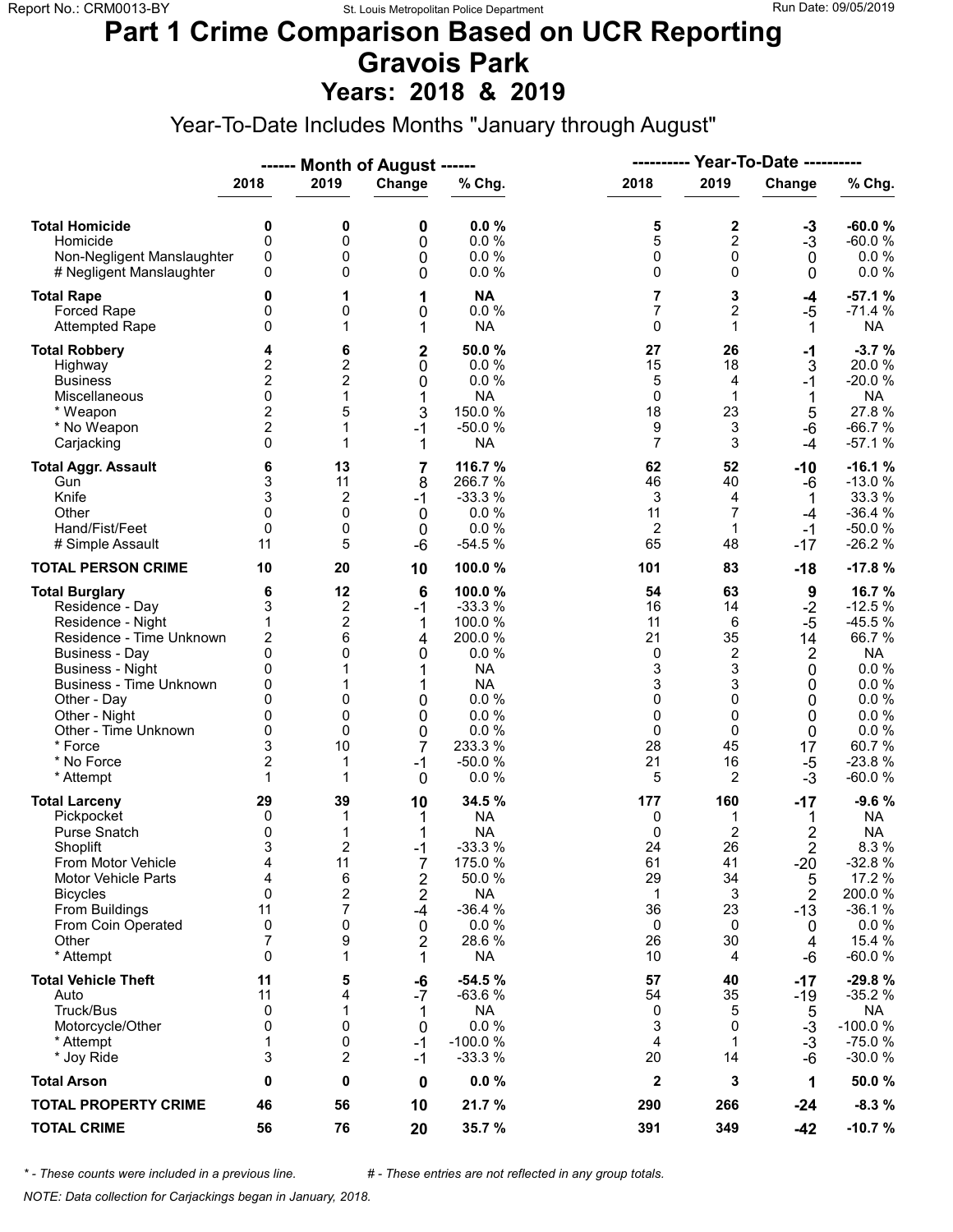### **Part 1 Crime Comparison Based on UCR Reporting Hamilton Heights Years: 2018 & 2019**

Year-To-Date Includes Months "January through August"

|                                                                                                                                                                                                                                                                               |                                                                                                          |                                                                  | ------ Month of August ------                                                       |                                                                                                                                             | ----------                                                        |                                                                                   | Year-To-Date ----------                                                                             |                                                                                                                                               |
|-------------------------------------------------------------------------------------------------------------------------------------------------------------------------------------------------------------------------------------------------------------------------------|----------------------------------------------------------------------------------------------------------|------------------------------------------------------------------|-------------------------------------------------------------------------------------|---------------------------------------------------------------------------------------------------------------------------------------------|-------------------------------------------------------------------|-----------------------------------------------------------------------------------|-----------------------------------------------------------------------------------------------------|-----------------------------------------------------------------------------------------------------------------------------------------------|
|                                                                                                                                                                                                                                                                               | 2018                                                                                                     | 2019                                                             | Change                                                                              | % Chg.                                                                                                                                      | 2018                                                              | 2019                                                                              | Change                                                                                              | % Chg.                                                                                                                                        |
| <b>Total Homicide</b><br>Homicide<br>Non-Negligent Manslaughter<br># Negligent Manslaughter                                                                                                                                                                                   | 0<br>$\mathbf 0$<br>0<br>0                                                                               | 0<br>0<br>0<br>0                                                 | 0<br>0<br>0<br>0                                                                    | 0.0%<br>0.0%<br>0.0%<br>0.0%                                                                                                                | 2<br>$\overline{2}$<br>0<br>0                                     | 3<br>3<br>0<br>$\Omega$                                                           | 1<br>1<br>0<br>0                                                                                    | 50.0%<br>50.0%<br>0.0 %<br>0.0 %                                                                                                              |
| <b>Total Rape</b><br>Forced Rape<br><b>Attempted Rape</b>                                                                                                                                                                                                                     | 0<br>0<br>$\Omega$                                                                                       | 0<br>0<br>0                                                      | 0<br>0<br>0                                                                         | 0.0%<br>0.0 %<br>0.0%                                                                                                                       | 1<br>1<br>0                                                       | $\mathbf 2$<br>2<br>$\Omega$                                                      | 1<br>1<br>0                                                                                         | 100.0%<br>100.0%<br>$0.0 \%$                                                                                                                  |
| <b>Total Robbery</b><br>Highway<br><b>Business</b><br>Miscellaneous<br>* Weapon<br>* No Weapon<br>Carjacking                                                                                                                                                                  | 0<br>0<br>0<br>0<br>0<br>0<br>$\Omega$                                                                   | 0<br>0<br>0<br>0<br>0<br>0<br>0                                  | 0<br>0<br>0<br>0<br>0<br>0<br>0                                                     | 0.0%<br>0.0%<br>0.0%<br>0.0 %<br>0.0%<br>0.0%<br>0.0%                                                                                       | 17<br>9<br>1<br>$\overline{c}$<br>15<br>2<br>5                    | 19<br>10<br>$\mathbf 1$<br>1<br>14<br>5<br>$\overline{7}$                         | $\mathbf 2$<br>1<br>0<br>$-1$<br>$-1$<br>3<br>$\overline{2}$                                        | 11.8 %<br>11.1 %<br>0.0 %<br>$-50.0%$<br>$-6.7%$<br>150.0%<br>40.0%                                                                           |
| <b>Total Aggr. Assault</b><br>Gun<br>Knife<br>Other<br>Hand/Fist/Feet<br># Simple Assault                                                                                                                                                                                     | 11<br>9<br>0<br>$\overline{c}$<br>0<br>6                                                                 | 10<br>9<br>0<br>1<br>0<br>0                                      | -1<br>0<br>0<br>$-1$<br>$\boldsymbol{0}$<br>-6                                      | $-9.1%$<br>0.0%<br>0.0%<br>$-50.0%$<br>0.0%<br>$-100.0%$                                                                                    | 62<br>51<br>3<br>6<br>$\overline{2}$<br>31                        | 57<br>44<br>4<br>$\overline{7}$<br>$\overline{2}$<br>19                           | $-5$<br>$-7$<br>1<br>1<br>$\mathbf 0$<br>$-12$                                                      | $-8.1%$<br>$-13.7%$<br>33.3 %<br>16.7 %<br>$0.0 \%$<br>$-38.7%$                                                                               |
| <b>TOTAL PERSON CRIME</b>                                                                                                                                                                                                                                                     | 11                                                                                                       | 10                                                               | $-1$                                                                                | $-9.1%$                                                                                                                                     | 82                                                                | 81                                                                                | $-1$                                                                                                | $-1.2%$                                                                                                                                       |
| <b>Total Burglary</b><br>Residence - Day<br>Residence - Night<br>Residence - Time Unknown<br><b>Business - Day</b><br><b>Business - Night</b><br><b>Business - Time Unknown</b><br>Other - Day<br>Other - Night<br>Other - Time Unknown<br>* Force<br>* No Force<br>* Attempt | 4<br>$\overline{c}$<br>1<br>1<br>0<br>0<br>0<br>$\Omega$<br>0<br>0<br>$\overline{2}$<br>1<br>1           | 1<br>0<br>0<br>0<br>1<br>0<br>0<br>0<br>0<br>0<br>1<br>0<br>0    | $-3$<br>$-2$<br>$-1$<br>$-1$<br>1<br>0<br>0<br>0<br>0<br>0<br>$-1$<br>$-1$<br>$-1$  | $-75.0%$<br>$-100.0%$<br>$-100.0%$<br>$-100.0%$<br><b>NA</b><br>0.0 %<br>0.0%<br>0.0%<br>0.0%<br>0.0%<br>$-50.0%$<br>$-100.0%$<br>$-100.0%$ | 25<br>9<br>4<br>11<br>1<br>0<br>0<br>0<br>0<br>0<br>11<br>13<br>1 | 14<br>1<br>1<br>4<br>3<br>1<br>4<br>$\Omega$<br>0<br>0<br>12<br>$\mathbf{1}$<br>1 | $-11$<br>-8<br>$-3$<br>$-7$<br>$\overline{2}$<br>1<br>4<br>0<br>0<br>0<br>1<br>$-12$<br>$\mathbf 0$ | $-44.0%$<br>$-88.9%$<br>$-75.0%$<br>$-63.6%$<br>200.0%<br><b>NA</b><br><b>NA</b><br>$0.0 \%$<br>0.0%<br>0.0 %<br>9.1%<br>$-92.3%$<br>$0.0 \%$ |
| <b>Total Larceny</b><br>Pickpocket<br>Purse Snatch<br>Shoplift<br>From Motor Vehicle<br><b>Motor Vehicle Parts</b><br><b>Bicycles</b><br>From Buildings<br>From Coin Operated<br>Other<br>* Attempt                                                                           | 10<br>0<br>0<br>$\Omega$<br>3<br>$\overline{\mathbf{c}}$<br>$\overline{2}$<br>$\mathbf 2$<br>0<br>1<br>1 | 9<br>0<br>0<br>0<br>3<br>$\overline{2}$<br>0<br>1<br>0<br>3<br>0 | $-1$<br>0<br>0<br>$\Omega$<br>0<br>0<br>$-2$<br>$-1$<br>0<br>$\overline{2}$<br>$-1$ | $-10.0%$<br>0.0%<br>0.0%<br>0.0%<br>0.0 %<br>0.0%<br>$-100.0%$<br>$-50.0%$<br>0.0%<br>200.0%<br>$-100.0%$                                   | 70<br>0<br>0<br>1<br>19<br>13<br>2<br>14<br>0<br>21<br>3          | 63<br>0<br>0<br>2<br>13<br>17<br>0<br>11<br>0<br>20<br>0                          | $-7$<br>0<br>0<br>-6<br>4<br>$-2$<br>$-3$<br>0<br>$-1$<br>$-3$                                      | $-10.0%$<br>$0.0 \%$<br>0.0%<br>100.0%<br>$-31.6%$<br>30.8%<br>$-100.0%$<br>$-21.4%$<br>$0.0 \%$<br>$-4.8%$<br>$-100.0%$                      |
| <b>Total Vehicle Theft</b><br>Auto<br>Truck/Bus<br>Motorcycle/Other<br>* Attempt<br>* Joy Ride                                                                                                                                                                                | 5<br>3<br>$\overline{2}$<br>$\mathbf{0}$<br>0<br>$\overline{c}$                                          | 2<br>2<br>0<br>0<br>0<br>0                                       | $-3$<br>$-1$<br>$-2$<br>0<br>$\mathbf 0$<br>$-2$                                    | $-60.0%$<br>$-33.3%$<br>$-100.0%$<br>0.0%<br>0.0%<br>$-100.0%$                                                                              | 26<br>24<br>2<br>0<br>0<br>9                                      | 22<br>21<br>1<br>$\Omega$<br>0<br>6                                               | -4<br>$-3$<br>$-1$<br>0<br>0<br>$-3$                                                                | $-15.4%$<br>$-12.5%$<br>$-50.0%$<br>$0.0 \%$<br>0.0 %<br>$-33.3%$                                                                             |
| <b>Total Arson</b>                                                                                                                                                                                                                                                            | $\mathbf{2}$                                                                                             | 0                                                                | $-2$                                                                                | $-100.0%$                                                                                                                                   | 9                                                                 | 0                                                                                 | -9                                                                                                  | $-100.0%$                                                                                                                                     |
| <b>TOTAL PROPERTY CRIME</b>                                                                                                                                                                                                                                                   | 21                                                                                                       | 12                                                               | -9                                                                                  | $-42.9%$                                                                                                                                    | 130                                                               | 99                                                                                | $-31$                                                                                               | $-23.8%$                                                                                                                                      |
| <b>TOTAL CRIME</b>                                                                                                                                                                                                                                                            | 32                                                                                                       | 22                                                               | $-10$                                                                               | $-31.3%$                                                                                                                                    | 212                                                               | 180                                                                               | $-32$                                                                                               | $-15.1%$                                                                                                                                      |

*\* - These counts were included in a previous line. # - These entries are not reflected in any group totals.*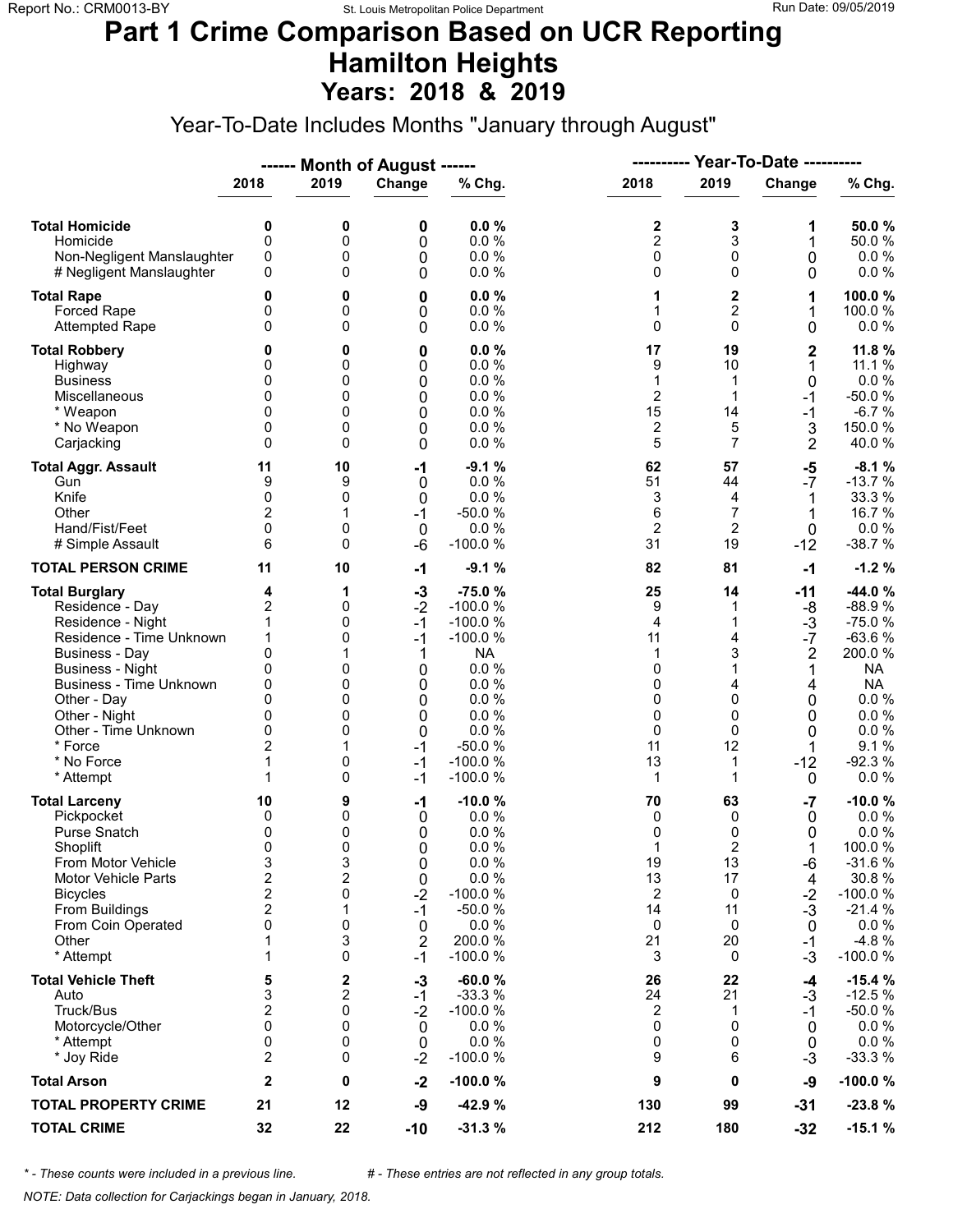### **Part 1 Crime Comparison Based on UCR Reporting Hi-Point**

**Years: 2018 & 2019**

Year-To-Date Includes Months "January through August"

|                                                                                                                                                                                                                                                                               |                                                                       |                                                                  | ------ Month of August ------                                       |                                                                                                                            | ----------                                                       |                                                               | Year-To-Date ----------                                                    |                                                                                                                       |
|-------------------------------------------------------------------------------------------------------------------------------------------------------------------------------------------------------------------------------------------------------------------------------|-----------------------------------------------------------------------|------------------------------------------------------------------|---------------------------------------------------------------------|----------------------------------------------------------------------------------------------------------------------------|------------------------------------------------------------------|---------------------------------------------------------------|----------------------------------------------------------------------------|-----------------------------------------------------------------------------------------------------------------------|
|                                                                                                                                                                                                                                                                               | 2018                                                                  | 2019                                                             | Change                                                              | % Chg.                                                                                                                     | 2018                                                             | 2019                                                          | Change                                                                     | % Chg.                                                                                                                |
| <b>Total Homicide</b><br>Homicide<br>Non-Negligent Manslaughter<br># Negligent Manslaughter                                                                                                                                                                                   | 0<br>0<br>0<br>0                                                      | 0<br>0<br>0<br>0                                                 | 0<br>0<br>0<br>0                                                    | 0.0%<br>0.0 %<br>0.0 %<br>0.0%                                                                                             | 0<br>0<br>0<br>0                                                 | 1<br>1<br>0<br>0                                              | 1<br>1<br>0<br>0                                                           | <b>NA</b><br><b>NA</b><br>0.0 %<br>0.0 %                                                                              |
| <b>Total Rape</b><br>Forced Rape<br><b>Attempted Rape</b>                                                                                                                                                                                                                     | 0<br>0<br>$\Omega$                                                    | 0<br>0<br>0                                                      | 0<br>0<br>0                                                         | 0.0%<br>0.0%<br>0.0%                                                                                                       | 0<br>0<br>0                                                      | 0<br>0<br>0                                                   | 0<br>0<br>0                                                                | 0.0%<br>0.0 %<br>0.0%                                                                                                 |
| <b>Total Robbery</b><br>Highway<br><b>Business</b><br>Miscellaneous<br>* Weapon<br>* No Weapon<br>Carjacking                                                                                                                                                                  | 0<br>0<br>0<br>0<br>0<br>0                                            | 0<br>0<br>0<br>0<br>0<br>0<br>0                                  | 0<br>0<br>0<br>0<br>0<br>0<br>0                                     | 0.0%<br>0.0%<br>0.0%<br>0.0%<br>0.0%<br>0.0%<br>0.0%                                                                       | 0<br>0<br>0<br>0<br>0<br>0<br>0                                  | 2<br>0<br>1<br>0<br>0<br>2<br>1                               | $\overline{\mathbf{c}}$<br>0<br>1<br>0<br>0<br>$\overline{c}$<br>1         | <b>NA</b><br>0.0 %<br><b>NA</b><br>0.0 %<br>0.0 %<br><b>NA</b><br><b>NA</b>                                           |
| <b>Total Aggr. Assault</b><br>Gun<br>Knife<br>Other<br>Hand/Fist/Feet<br># Simple Assault                                                                                                                                                                                     | 0<br>0<br>0                                                           | 1<br>1<br>0<br>0<br>0<br>1                                       | 0<br>1<br>0<br>$-1$<br>0<br>0                                       | 0.0%<br><b>NA</b><br>0.0%<br>$-100.0%$<br>0.0%<br>0.0%                                                                     | 5<br>1<br>1<br>3<br>0<br>5                                       | 4<br>3<br>0<br>1<br>0<br>2                                    | $-1$<br>$\overline{2}$<br>$-1$<br>$-2$<br>0<br>$-3$                        | $-20.0%$<br>200.0%<br>$-100.0%$<br>$-66.7%$<br>0.0%<br>$-60.0%$                                                       |
| <b>TOTAL PERSON CRIME</b>                                                                                                                                                                                                                                                     |                                                                       | 1                                                                | 0                                                                   | 0.0%                                                                                                                       | 5                                                                | 7                                                             | $\mathbf 2$                                                                | 40.0%                                                                                                                 |
| <b>Total Burglary</b><br>Residence - Day<br>Residence - Night<br>Residence - Time Unknown<br><b>Business - Day</b><br><b>Business - Night</b><br><b>Business - Time Unknown</b><br>Other - Day<br>Other - Night<br>Other - Time Unknown<br>* Force<br>* No Force<br>* Attempt | 0<br>0<br>0<br>0<br>0<br>$\Omega$<br>0<br>0<br>0<br>$\Omega$          | 1<br>0<br>0<br>1<br>0<br>0<br>0<br>0<br>0<br>0<br>0<br>1<br>0    | 0<br>0<br>0<br>1<br>0<br>0<br>$-1$<br>0<br>0<br>0<br>$-1$<br>1<br>0 | 0.0%<br>0.0%<br>0.0 %<br><b>NA</b><br>0.0 %<br>0.0%<br>$-100.0%$<br>0.0%<br>0.0%<br>0.0%<br>$-100.0%$<br><b>NA</b><br>0.0% | 3<br>1<br>0<br>1<br>0<br>0<br>1<br>0<br>0<br>0<br>1<br>2<br>0    | 6<br>2<br>0<br>2<br>0<br>0<br>2<br>0<br>0<br>0<br>3<br>3<br>0 | 3<br>1<br>0<br>1<br>0<br>0<br>1<br>0<br>0<br>0<br>$\overline{c}$<br>1<br>0 | 100.0%<br>100.0 %<br>0.0%<br>100.0%<br>0.0%<br>0.0 %<br>100.0%<br>0.0%<br>0.0%<br>0.0 %<br>200.0%<br>50.0%<br>0.0 %   |
| <b>Total Larceny</b><br>Pickpocket<br>Purse Snatch<br>Shoplift<br>From Motor Vehicle<br><b>Motor Vehicle Parts</b><br><b>Bicycles</b><br>From Buildings<br>From Coin Operated<br>Other<br>* Attempt                                                                           | 10<br>0<br>0<br>$\Omega$<br>3<br>$\mathbf 0$<br>1<br>3<br>0<br>3<br>0 | 6<br>0<br>0<br>0<br>3<br>0<br>0<br>0<br>0<br>3<br>$\overline{c}$ | -4<br>0<br>0<br>$\Omega$<br>0<br>0<br>$-1$<br>$-3$<br>0<br>0<br>2   | $-40.0%$<br>0.0%<br>0.0%<br>0.0%<br>0.0 %<br>0.0 %<br>$-100.0%$<br>$-100.0%$<br>0.0%<br>0.0%<br><b>NA</b>                  | 40<br>0<br>0<br>0<br>16<br>6<br>1<br>6<br>$\mathbf 0$<br>11<br>3 | 34<br>0<br>0<br>0<br>11<br>3<br>0<br>3<br>1<br>16<br>2        | -6<br>0<br>0<br>0<br>$-5$<br>$-3$<br>$-1$<br>$-3$<br>1<br>5<br>$-1$        | $-15.0%$<br>0.0%<br>0.0 %<br>0.0%<br>$-31.3%$<br>$-50.0%$<br>$-100.0%$<br>$-50.0%$<br><b>NA</b><br>45.5 %<br>$-33.3%$ |
| <b>Total Vehicle Theft</b><br>Auto<br>Truck/Bus<br>Motorcycle/Other<br>* Attempt<br>* Joy Ride                                                                                                                                                                                | 0<br>0<br>0<br>0<br>0<br>0                                            | 1<br>1<br>0<br>0<br>0<br>0                                       | 1<br>1<br>0<br>0<br>0<br>0                                          | <b>NA</b><br><b>NA</b><br>0.0 %<br>0.0 %<br>0.0 %<br>0.0 %                                                                 | 5<br>3<br>1<br>1<br>0<br>2                                       | 10<br>9<br>0<br>1<br>2<br>1                                   | 5<br>6<br>$-1$<br>0<br>$\overline{2}$<br>$-1$                              | 100.0%<br>200.0%<br>$-100.0%$<br>0.0 %<br><b>NA</b><br>$-50.0%$                                                       |
| <b>Total Arson</b>                                                                                                                                                                                                                                                            | 0                                                                     | 0                                                                | 0                                                                   | 0.0%                                                                                                                       | 0                                                                | 0                                                             | 0                                                                          | $0.0 \%$                                                                                                              |
| <b>TOTAL PROPERTY CRIME</b>                                                                                                                                                                                                                                                   | 11                                                                    | 8                                                                | $-3$                                                                | $-27.3%$                                                                                                                   | 48                                                               | 50                                                            | $\mathbf 2$                                                                | 4.2%                                                                                                                  |
| <b>TOTAL CRIME</b>                                                                                                                                                                                                                                                            | 12                                                                    | 9                                                                | $-3$                                                                | $-25.0%$                                                                                                                   | 53                                                               | 57                                                            | 4                                                                          | 7.5%                                                                                                                  |

*\* - These counts were included in a previous line. # - These entries are not reflected in any group totals.*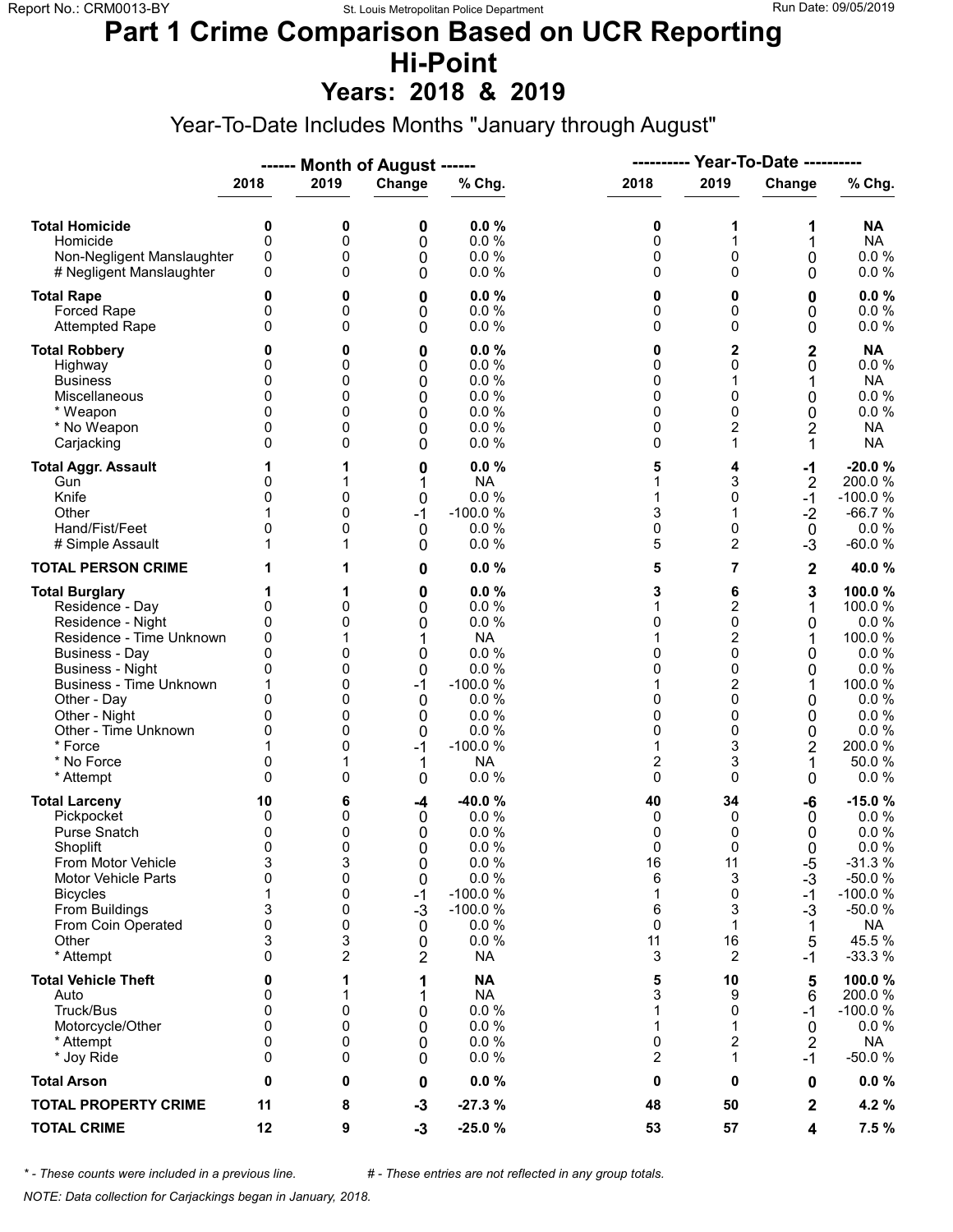#### **Part 1 Crime Comparison Based on UCR Reporting Holly Hills Years: 2018 & 2019**

Year-To-Date Includes Months "January through August"

|                                                                                                                                                                                                                                                                               |                                                                                 |                                                          | ------ Month of August ------                                         |                                                                                                                          | ----------                                                         |                                                                                   | <b>Year-To-Date ----------</b>                                                      |                                                                                                                                         |
|-------------------------------------------------------------------------------------------------------------------------------------------------------------------------------------------------------------------------------------------------------------------------------|---------------------------------------------------------------------------------|----------------------------------------------------------|-----------------------------------------------------------------------|--------------------------------------------------------------------------------------------------------------------------|--------------------------------------------------------------------|-----------------------------------------------------------------------------------|-------------------------------------------------------------------------------------|-----------------------------------------------------------------------------------------------------------------------------------------|
|                                                                                                                                                                                                                                                                               | 2018                                                                            | 2019                                                     | Change                                                                | % Chg.                                                                                                                   | 2018                                                               | 2019                                                                              | Change                                                                              | % Chg.                                                                                                                                  |
| <b>Total Homicide</b><br>Homicide<br>Non-Negligent Manslaughter<br># Negligent Manslaughter                                                                                                                                                                                   | 0<br>$\mathbf 0$<br>0<br>0                                                      | 0<br>0<br>0<br>0                                         | 0<br>0<br>0<br>0                                                      | 0.0%<br>0.0%<br>0.0%<br>0.0%                                                                                             | 1<br>1<br>0<br>0                                                   | 0<br>0<br>0<br>$\Omega$                                                           | -1<br>$-1$<br>0<br>0                                                                | $-100.0%$<br>$-100.0%$<br>$0.0 \%$<br>0.0 %                                                                                             |
| <b>Total Rape</b><br>Forced Rape<br><b>Attempted Rape</b>                                                                                                                                                                                                                     | 1<br>0                                                                          | 0<br>0<br>0                                              | $-1$<br>$-1$<br>$\mathbf 0$                                           | $-100.0%$<br>$-100.0%$<br>0.0 %                                                                                          | 1<br>1<br>0                                                        | 0<br>0<br>$\Omega$                                                                | -1<br>$-1$<br>0                                                                     | $-100.0%$<br>$-100.0%$<br>$0.0 \%$                                                                                                      |
| <b>Total Robbery</b><br>Highway<br><b>Business</b><br>Miscellaneous<br>* Weapon<br>* No Weapon<br>Carjacking                                                                                                                                                                  | 0<br>0<br>0<br>$\Omega$                                                         | 0<br>0<br>0<br>0<br>0<br>0<br>0                          | $-1$<br>$-1$<br>0<br>0<br>$-1$<br>0<br>0                              | $-100.0%$<br>$-100.0%$<br>0.0 %<br>0.0%<br>$-100.0%$<br>0.0%<br>0.0%                                                     | 4<br>4<br>0<br>0<br>$\overline{c}$<br>$\overline{\mathbf{c}}$<br>0 | 7<br>$\overline{c}$<br>$\overline{2}$<br>$\mathbf{1}$<br>6<br>1<br>$\overline{2}$ | 3<br>$-2$<br>$\overline{2}$<br>1<br>4<br>$-1$<br>$\overline{2}$                     | 75.0%<br>$-50.0%$<br><b>NA</b><br><b>NA</b><br>200.0%<br>$-50.0%$<br><b>NA</b>                                                          |
| <b>Total Aggr. Assault</b><br>Gun<br>Knife<br>Other<br>Hand/Fist/Feet<br># Simple Assault                                                                                                                                                                                     | 2<br>0<br>0<br>1                                                                | 0<br>0<br>0<br>0<br>0<br>3                               | $-2$<br>$-1$<br>$-1$<br>0<br>0<br>$\overline{2}$                      | $-100.0%$<br>$-100.0%$<br>$-100.0%$<br>0.0%<br>0.0%<br>200.0%                                                            | 10<br>8<br>1<br>1<br>0<br>9                                        | 7<br>5<br>1<br>1<br>0<br>17                                                       | $-3$<br>$-3$<br>0<br>0<br>0<br>8                                                    | $-30.0%$<br>$-37.5%$<br>$0.0 \%$<br>0.0 %<br>$0.0 \%$<br>88.9%                                                                          |
| <b>TOTAL PERSON CRIME</b>                                                                                                                                                                                                                                                     | 4                                                                               | 0                                                        | $-4$                                                                  | $-100.0%$                                                                                                                | 16                                                                 | 14                                                                                | $-2$                                                                                | $-12.5%$                                                                                                                                |
| <b>Total Burglary</b><br>Residence - Day<br>Residence - Night<br>Residence - Time Unknown<br><b>Business - Day</b><br><b>Business - Night</b><br><b>Business - Time Unknown</b><br>Other - Day<br>Other - Night<br>Other - Time Unknown<br>* Force<br>* No Force<br>* Attempt | 3<br>2<br>0<br>1<br>$\mathbf{0}$<br>0<br>0<br>$\Omega$<br>0<br>0<br>3<br>0<br>0 | 5<br>0<br>4<br>0<br>0<br>0<br>0<br>0<br>0<br>4<br>1<br>0 | $\mathbf 2$<br>$-2$<br>1<br>3<br>0<br>0<br>0<br>0<br>0<br>0<br>1<br>0 | 66.7%<br>$-100.0%$<br><b>NA</b><br>300.0%<br>0.0%<br>0.0%<br>0.0%<br>0.0%<br>0.0%<br>0.0%<br>33.3 %<br><b>NA</b><br>0.0% | 28<br>10<br>4<br>14<br>0<br>0<br>0<br>0<br>0<br>0<br>16<br>12<br>0 | 28<br>6<br>6<br>14<br>$\Omega$<br>$\Omega$<br>0<br>$\Omega$<br>19<br>9<br>0       | $\pmb{0}$<br>$-4$<br>$\overline{2}$<br>0<br>0<br>1<br>0<br>0<br>0<br>3<br>$-3$<br>0 | 0.0%<br>-40.0%<br>50.0%<br>$0.0 \%$<br>$0.0 \%$<br><b>NA</b><br><b>NA</b><br>$0.0 \%$<br>0.0%<br>0.0 %<br>18.8%<br>$-25.0%$<br>$0.0 \%$ |
| <b>Total Larceny</b><br>Pickpocket<br>Purse Snatch<br>Shoplift<br>From Motor Vehicle<br><b>Motor Vehicle Parts</b><br><b>Bicycles</b><br>From Buildings<br>From Coin Operated<br>Other<br>* Attempt                                                                           | 8<br>0<br>0<br>$\mathbf{0}$<br>4<br>3<br>1<br>0<br>0<br>0<br>1                  | 10<br>0<br>0<br>0<br>3<br>2<br>0<br>1<br>0<br>4<br>0     | 2<br>0<br>0<br>$\Omega$<br>$-1$<br>-1<br>$-1$<br>1<br>0<br>4<br>$-1$  | 25.0%<br>0.0%<br>0.0%<br>0.0%<br>$-25.0%$<br>$-33.3%$<br>$-100.0%$<br><b>NA</b><br>0.0 %<br><b>NA</b><br>$-100.0%$       | 49<br>0<br>0<br>1<br>20<br>11<br>2<br>5<br>0<br>10<br>2            | 58<br>0<br>0<br>2<br>24<br>11<br>0<br>9<br>0<br>12<br>3                           | 9<br>0<br>0<br>4<br>0<br>$-2$<br>4<br>0<br>2<br>1                                   | 18.4 %<br>$0.0 \%$<br>0.0%<br>100.0%<br>20.0%<br>0.0 %<br>$-100.0%$<br>80.0%<br>$0.0 \%$<br>20.0%<br>50.0%                              |
| <b>Total Vehicle Theft</b><br>Auto<br>Truck/Bus<br>Motorcycle/Other<br>* Attempt<br>* Joy Ride                                                                                                                                                                                | 2<br>$\mathbf 2$<br>$\mathbf{0}$<br>0<br>1<br>0                                 | 2<br>2<br>0<br>0<br>0<br>0                               | 0<br>0<br>0<br>0<br>$-1$<br>0                                         | 0.0%<br>0.0%<br>0.0%<br>0.0%<br>$-100.0%$<br>0.0%                                                                        | 17<br>14<br>1<br>$\overline{2}$<br>3<br>5                          | 14<br>11<br>1<br>$\overline{2}$<br>$\mathbf{1}$<br>2                              | $-3$<br>$-3$<br>0<br>0<br>$-2$<br>$-3$                                              | $-17.6%$<br>$-21.4%$<br>$0.0 \%$<br>0.0 %<br>$-66.7%$<br>$-60.0%$                                                                       |
| <b>Total Arson</b>                                                                                                                                                                                                                                                            | 0                                                                               | 0                                                        | 0                                                                     | 0.0%                                                                                                                     | 3                                                                  | 0                                                                                 | $-3$                                                                                | $-100.0%$                                                                                                                               |
| <b>TOTAL PROPERTY CRIME</b>                                                                                                                                                                                                                                                   | 13                                                                              | 17                                                       | 4                                                                     | 30.8%                                                                                                                    | 97                                                                 | 100                                                                               | 3                                                                                   | 3.1%                                                                                                                                    |
| <b>TOTAL CRIME</b>                                                                                                                                                                                                                                                            | 17                                                                              | 17                                                       | 0                                                                     | $0.0 \%$                                                                                                                 | 113                                                                | 114                                                                               | 1                                                                                   | 0.9%                                                                                                                                    |

*\* - These counts were included in a previous line. # - These entries are not reflected in any group totals.*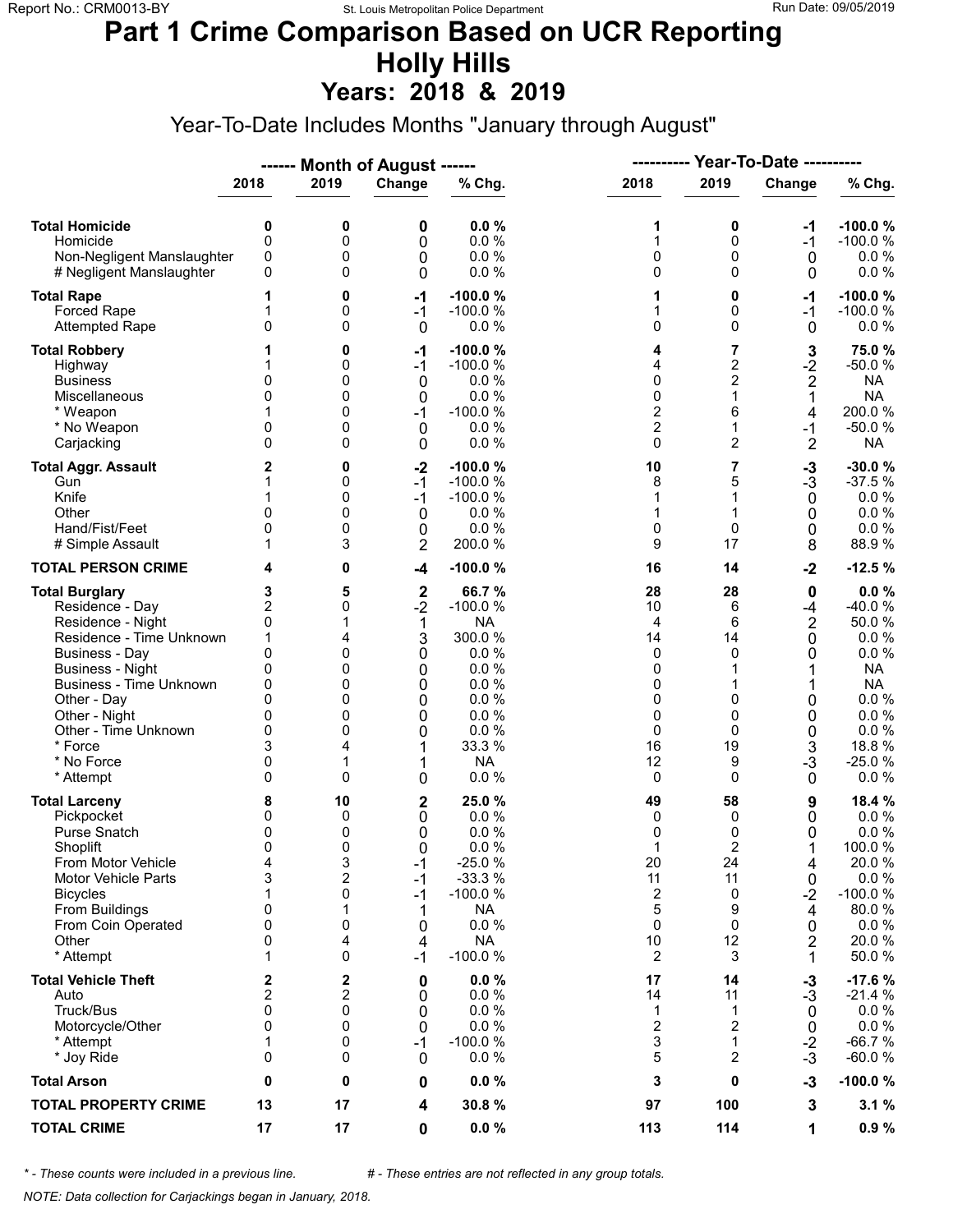# **Part 1 Crime Comparison Based on UCR Reporting Hyde Park**

**Years: 2018 & 2019**

Year-To-Date Includes Months "January through August"

|                                                                                                                                                                                                                                                                               |                                                                                                               |                                                               | ------ Month of August ------                                                                        |                                                                                                                       | <b>Year-To-Date ----------</b><br>----------                    |                                                                                       |                                                                                   |                                                                                                                                     |
|-------------------------------------------------------------------------------------------------------------------------------------------------------------------------------------------------------------------------------------------------------------------------------|---------------------------------------------------------------------------------------------------------------|---------------------------------------------------------------|------------------------------------------------------------------------------------------------------|-----------------------------------------------------------------------------------------------------------------------|-----------------------------------------------------------------|---------------------------------------------------------------------------------------|-----------------------------------------------------------------------------------|-------------------------------------------------------------------------------------------------------------------------------------|
|                                                                                                                                                                                                                                                                               | 2018                                                                                                          | 2019                                                          | Change                                                                                               | % Chg.                                                                                                                | 2018                                                            | 2019                                                                                  | Change                                                                            | % Chg.                                                                                                                              |
| <b>Total Homicide</b><br>Homicide<br>Non-Negligent Manslaughter<br># Negligent Manslaughter                                                                                                                                                                                   | 0<br>$\mathbf 0$<br>0<br>0                                                                                    | 3<br>3<br>0<br>0                                              | 3<br>3<br>0<br>0                                                                                     | <b>NA</b><br><b>NA</b><br>0.0%<br>0.0 %                                                                               | 2<br>$\overline{c}$<br>0<br>0                                   | 4<br>4<br>$\mathbf 0$<br>$\Omega$                                                     | 2<br>$\mathbf 2$<br>0<br>0                                                        | 100.0%<br>100.0%<br>$0.0 \%$<br>0.0 %                                                                                               |
| <b>Total Rape</b><br>Forced Rape<br><b>Attempted Rape</b>                                                                                                                                                                                                                     | 0<br>0<br>0                                                                                                   | 0<br>0<br>0                                                   | 0<br>0<br>0                                                                                          | 0.0%<br>0.0%<br>0.0%                                                                                                  | 3<br>3<br>0                                                     | 1<br>1<br>$\Omega$                                                                    | $-2$<br>$-2$<br>$\mathbf 0$                                                       | $-66.7%$<br>$-66.7%$<br>$0.0 \%$                                                                                                    |
| <b>Total Robbery</b><br>Highway<br><b>Business</b><br>Miscellaneous<br>* Weapon<br>* No Weapon<br>Carjacking                                                                                                                                                                  | 5<br>0<br>$\Omega$<br>1<br>4                                                                                  | 1<br>0<br>0<br>0<br>0<br>1                                    | $-4$<br>$-1$<br>0<br>0<br>$-3$<br>$-1$<br>$-3$                                                       | $-80.0%$<br>$-100.0%$<br>0.0 %<br>0.0%<br>$-75.0%$<br>$-100.0%$<br>$-75.0%$                                           | 18<br>5<br>0<br>1<br>15<br>3<br>12                              | 12<br>4<br>0<br>3<br>8<br>4<br>5                                                      | -6<br>$-1$<br>$\mathbf 0$<br>$\overline{2}$<br>$-7$<br>1<br>$-7$                  | $-33.3%$<br>$-20.0%$<br>0.0%<br>200.0%<br>$-46.7%$<br>33.3 %<br>$-58.3%$                                                            |
| <b>Total Aggr. Assault</b><br>Gun<br>Knife<br>Other<br>Hand/Fist/Feet<br># Simple Assault                                                                                                                                                                                     | 1<br>0<br>$\Omega$<br>0<br>2                                                                                  | 8<br>3<br>4<br>0<br>$\overline{2}$                            | 7<br>2<br>1<br>4<br>0<br>0                                                                           | 700.0%<br>200.0%<br><b>NA</b><br><b>NA</b><br>$0.0 \%$<br>0.0%                                                        | 35<br>25<br>$\overline{\mathbf{c}}$<br>8<br>$\mathbf 0$<br>14   | 41<br>19<br>6<br>16<br>0<br>23                                                        | $6\phantom{1}6$<br>-6<br>4<br>8<br>0<br>9                                         | 17.1 %<br>$-24.0%$<br>200.0%<br>100.0%<br>$0.0 \%$<br>64.3 %                                                                        |
| <b>TOTAL PERSON CRIME</b>                                                                                                                                                                                                                                                     | 6                                                                                                             | 12                                                            | 6                                                                                                    | 100.0%                                                                                                                | 58                                                              | 58                                                                                    | 0                                                                                 | 0.0%                                                                                                                                |
| <b>Total Burglary</b><br>Residence - Day<br>Residence - Night<br>Residence - Time Unknown<br><b>Business - Day</b><br><b>Business - Night</b><br><b>Business - Time Unknown</b><br>Other - Day<br>Other - Night<br>Other - Time Unknown<br>* Force<br>* No Force<br>* Attempt | 4<br>0<br>$\overline{\mathbf{c}}$<br>$\overline{c}$<br>0<br>0<br>0<br>0<br>0<br>0<br>$\overline{2}$<br>1<br>1 | 4<br>0<br>0<br>2<br>0<br>0<br>2<br>0<br>0<br>0<br>3<br>1<br>0 | $\mathbf 0$<br>0<br>$-2$<br>0<br>0<br>0<br>$\overline{c}$<br>$\mathbf 0$<br>0<br>0<br>1<br>0<br>$-1$ | 0.0%<br>0.0%<br>$-100.0%$<br>0.0%<br>0.0%<br>0.0%<br><b>NA</b><br>0.0%<br>0.0%<br>0.0%<br>50.0 %<br>0.0%<br>$-100.0%$ | 20<br>6<br>5<br>6<br>0<br>1<br>2<br>0<br>0<br>0<br>11<br>7<br>2 | 24<br>2<br>6<br>14<br>$\Omega$<br>0<br>2<br>$\Omega$<br>0<br>$\Omega$<br>17<br>6<br>1 | 4<br>-4<br>$\mathbf 1$<br>8<br>0<br>$-1$<br>0<br>0<br>0<br>0<br>6<br>$-1$<br>$-1$ | 20.0%<br>$-66.7%$<br>20.0%<br>133.3 %<br>0.0 %<br>$-100.0%$<br>$0.0 \%$<br>0.0 %<br>0.0%<br>0.0 %<br>54.5 %<br>$-14.3%$<br>$-50.0%$ |
| <b>Total Larceny</b><br>Pickpocket<br>Purse Snatch<br>Shoplift<br>From Motor Vehicle<br><b>Motor Vehicle Parts</b><br><b>Bicycles</b><br>From Buildings<br>From Coin Operated<br>Other<br>* Attempt                                                                           | 10<br>0<br>0<br>0<br>5<br>$\overline{2}$<br>0<br>0<br>0<br>3<br>1                                             | 8<br>0<br>0<br>0<br>1<br>6<br>0<br>0<br>0<br>1<br>0           | $-2$<br>0<br>0<br>$\Omega$<br>-4<br>4<br>0<br>0<br>0<br>$-2$<br>$-1$                                 | $-20.0%$<br>0.0%<br>0.0%<br>0.0%<br>$-80.0%$<br>200.0%<br>0.0 %<br>0.0%<br>0.0%<br>$-66.7%$<br>$-100.0%$              | 57<br>0<br>1<br>0<br>14<br>20<br>0<br>5<br>0<br>17<br>1         | 83<br>0<br>0<br>$\Omega$<br>15<br>23<br>3<br>13<br>0<br>29<br>3                       | 26<br>0<br>-1<br>$\Omega$<br>1<br>3<br>3<br>8<br>0<br>12<br>2                     | 45.6 %<br>$0.0 \%$<br>$-100.0%$<br>0.0%<br>7.1%<br>15.0%<br><b>NA</b><br>160.0%<br>$0.0 \%$<br>70.6%<br>200.0%                      |
| <b>Total Vehicle Theft</b><br>Auto<br>Truck/Bus<br>Motorcycle/Other<br>* Attempt<br>* Joy Ride                                                                                                                                                                                | 7<br>5<br>1<br>1<br>1<br>$\overline{c}$                                                                       | 6<br>6<br>0<br>0<br>0<br>1                                    | -1<br>1<br>$-1$<br>$-1$<br>$-1$<br>$-1$                                                              | $-14.3%$<br>20.0 %<br>$-100.0%$<br>$-100.0%$<br>$-100.0%$<br>$-50.0%$                                                 | 31<br>26<br>2<br>3<br>3<br>8                                    | 30<br>27<br>3<br>0<br>1<br>5                                                          | -1<br>1<br>1<br>$-3$<br>$-2$<br>$-3$                                              | $-3.2%$<br>3.8%<br>50.0%<br>$-100.0%$<br>$-66.7%$<br>$-37.5%$                                                                       |
| <b>Total Arson</b>                                                                                                                                                                                                                                                            | 1                                                                                                             | 2                                                             | 1                                                                                                    | 100.0%                                                                                                                | 3                                                               | 4                                                                                     | 1                                                                                 | 33.3 %                                                                                                                              |
| <b>TOTAL PROPERTY CRIME</b>                                                                                                                                                                                                                                                   | 22                                                                                                            | 20                                                            | $-2$                                                                                                 | $-9.1%$                                                                                                               | 111                                                             | 141                                                                                   | 30                                                                                | 27.0 %                                                                                                                              |
| <b>TOTAL CRIME</b>                                                                                                                                                                                                                                                            | 28                                                                                                            | 32                                                            | 4                                                                                                    | 14.3 %                                                                                                                | 169                                                             | 199                                                                                   | 30                                                                                | 17.8 %                                                                                                                              |

*\* - These counts were included in a previous line. # - These entries are not reflected in any group totals.*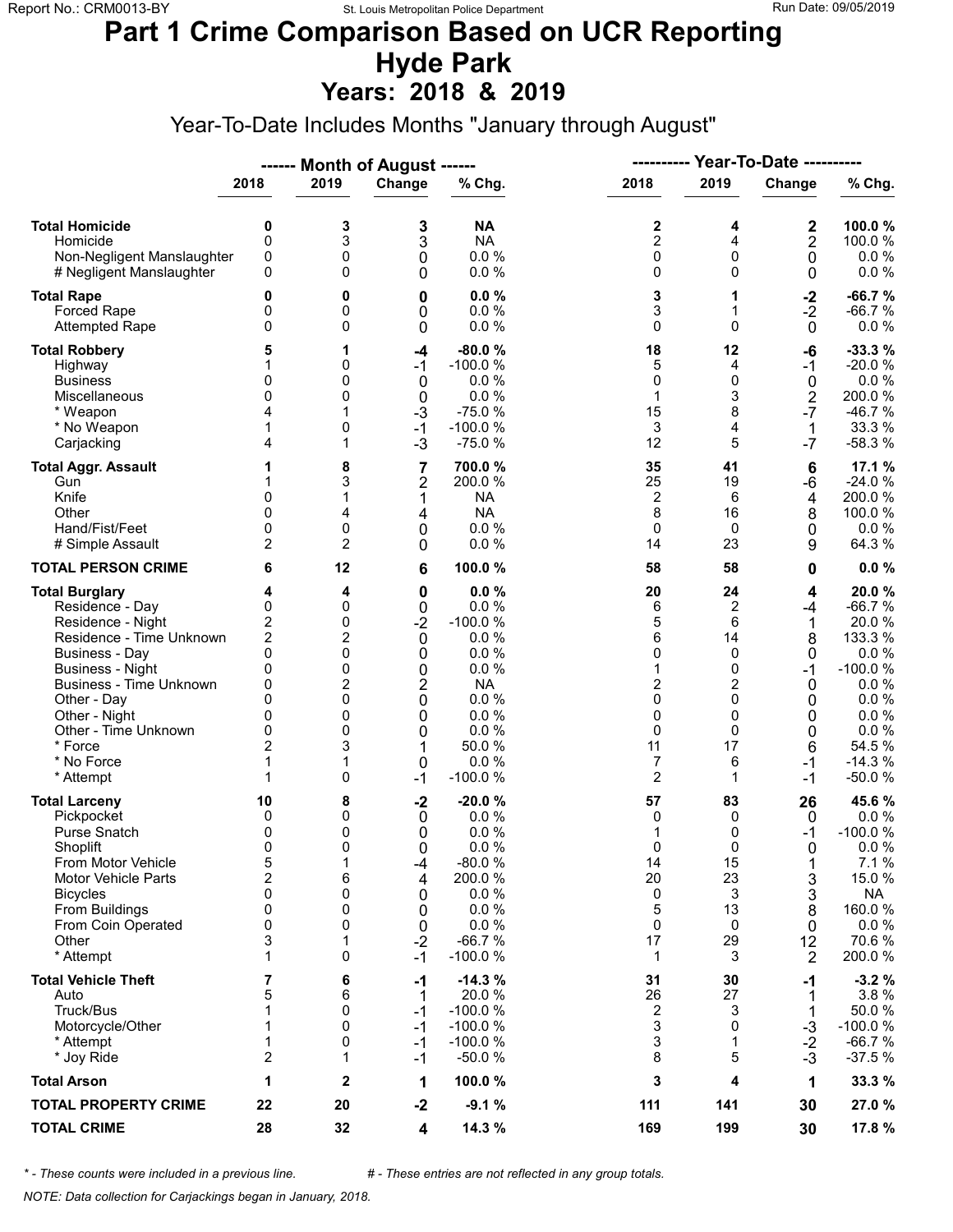### **Part 1 Crime Comparison Based on UCR Reporting Jeff Vanderlou Years: 2018 & 2019**

Year-To-Date Includes Months "January through August"

|                                          |                         |                | ------ Month of August ------ |                       |                         | <b>Year-To-Date ----------</b><br>---------- |                     |                       |
|------------------------------------------|-------------------------|----------------|-------------------------------|-----------------------|-------------------------|----------------------------------------------|---------------------|-----------------------|
|                                          | 2018                    | 2019           | Change                        | % Chg.                | 2018                    | 2019                                         | Change              | % Chg.                |
| <b>Total Homicide</b>                    | 2                       | 0              | $-2$                          | $-100.0%$             | 6                       | 5                                            | -1                  | $-16.7%$              |
| Homicide                                 | $\overline{2}$          | 0              | $-2$                          | $-100.0%$             | 6                       | 5                                            | $-1$                | $-16.7%$              |
| Non-Negligent Manslaughter               | 0                       | 0              | $\mathbf 0$                   | 0.0%                  | 0                       | 0                                            | 0                   | $0.0 \%$              |
| # Negligent Manslaughter                 | 0                       | 0              | 0                             | 0.0%                  | 0                       | $\Omega$                                     | 0                   | 0.0 %                 |
| <b>Total Rape</b>                        | 0                       | 1              | 1                             | <b>NA</b>             | 4                       | 3                                            | -1                  | $-25.0%$              |
| Forced Rape<br><b>Attempted Rape</b>     | 0<br>$\Omega$           | 1<br>0         | 1<br>0                        | <b>NA</b><br>0.0 %    | 4<br>0                  | 3<br>$\Omega$                                | $-1$<br>$\mathbf 0$ | $-25.0%$<br>$0.0 \%$  |
| <b>Total Robbery</b>                     | 0                       | 0              |                               | 0.0%                  | 15                      | 29                                           | 14                  | 93.3%                 |
| Highway                                  | 0                       | 0              | 0<br>0                        | 0.0%                  | 7                       | 18                                           | 11                  | 157.1 %               |
| <b>Business</b>                          | 0                       | 0              | 0                             | 0.0%                  | 3                       | 4                                            | 1                   | 33.3 %                |
| Miscellaneous                            | 0                       | 0              | 0                             | 0.0%                  | $\overline{\mathbf{c}}$ | $\overline{2}$                               | $\mathbf 0$         | 0.0 %                 |
| * Weapon                                 | 0                       | 0              | 0                             | 0.0%                  | 8                       | 23                                           | 15                  | 187.5 %               |
| * No Weapon                              | 0                       | 0              | 0                             | 0.0%                  | 7                       | 6                                            | $-1$                | $-14.3%$              |
| Carjacking                               | $\Omega$                | 0              | 0                             | 0.0%                  | 3                       | 5                                            | 2                   | 66.7%                 |
| <b>Total Aggr. Assault</b>               | 13                      | 7              | -6                            | $-46.2%$              | 77                      | 119                                          | 42                  | 54.5 %                |
| Gun                                      | 6                       | 5              | $-1$                          | $-16.7%$              | 57                      | 87                                           | 30                  | 52.6%                 |
| Knife                                    | $\mathbf 2$             | 0              | $-2$                          | $-100.0%$             | 4                       | $\overline{7}$                               | 3                   | 75.0%                 |
| Other                                    | 3                       | $\overline{2}$ | $-1$                          | $-33.3%$              | 12                      | 24                                           | 12                  | 100.0%                |
| Hand/Fist/Feet                           | $\mathbf 2$             | 0              | $-2$                          | $-100.0%$             | 4                       | $\mathbf{1}$                                 | $-3$                | $-75.0%$              |
| # Simple Assault                         | $\overline{7}$          | 8              | 1                             | 14.3 %                | 36                      | 62                                           | 26                  | 72.2 %                |
| <b>TOTAL PERSON CRIME</b>                | 15                      | 8              | $-7$                          | $-46.7%$              | 102                     | 156                                          | 54                  | 52.9 %                |
| <b>Total Burglary</b><br>Residence - Day | 6<br>0                  | 10<br>3        | 4                             | 66.7%<br><b>NA</b>    | 47<br>7                 | 61<br>9                                      | 14                  | 29.8%<br>28.6%        |
| Residence - Night                        | 1                       | 3              | 3<br>$\mathbf 2$              | 200.0%                | $\overline{2}$          | $\overline{7}$                               | 2<br>5              | 250.0%                |
| Residence - Time Unknown                 | 3                       | 1              | $-2$                          | $-66.7%$              | 12                      | 13                                           | 1                   | 8.3%                  |
| <b>Business - Day</b>                    | 0                       | 0              | $\mathbf 0$                   | 0.0%                  | 3                       | $\mathbf{1}$                                 | $-2$                | $-66.7%$              |
| <b>Business - Night</b>                  | 1                       | 1              | 0                             | 0.0%                  | 18                      | 21                                           | 3                   | 16.7 %                |
| <b>Business - Time Unknown</b>           | 1                       | 2              | 1                             | 100.0 %               | 5                       | 10                                           | 5                   | 100.0%                |
| Other - Day                              | 0                       | 0              | 0                             | 0.0%                  | 0                       | $\Omega$                                     | 0                   | 0.0%                  |
| Other - Night                            | 0                       | 0              | 0                             | 0.0%                  | 0                       | 0                                            | 0                   | 0.0%                  |
| Other - Time Unknown                     | 0                       | 0              | 0                             | 0.0%                  | 0                       | 0                                            | 0                   | 0.0 %                 |
| * Force                                  | 5                       | 7              | $\overline{\mathbf{c}}$       | 40.0 %                | 28                      | 44                                           | 16                  | 57.1 %                |
| * No Force                               | 1                       | 3              | $\overline{2}$                | 200.0%                | 16                      | 14                                           | $-2$                | $-12.5%$              |
| * Attempt                                | $\Omega$                | 0              | 0                             | 0.0%                  | 3                       | 3                                            | $\mathbf 0$         | $0.0 \%$              |
| <b>Total Larceny</b>                     | 22                      | 26             | 4                             | 18.2 %                | 166                     | 145                                          | $-21$               | $-12.7%$              |
| Pickpocket                               | 0                       | 0              | 0                             | 0.0%                  | 0                       | 2                                            | 2                   | <b>NA</b>             |
| Purse Snatch                             | 0                       | 0              | 0                             | 0.0%                  | 0                       | 0                                            | $\mathbf 0$         | 0.0%                  |
| Shoplift                                 | 1                       | 0              | $-1$                          | $-100.0%$             | 17                      | 9                                            | -8                  | $-47.1%$              |
| From Motor Vehicle                       | 6                       | 8              | 2                             | 33.3 %                | 26                      | 37                                           | 11                  | 42.3 %                |
| <b>Motor Vehicle Parts</b>               | 4                       | 8              | 4                             | 100.0%                | 41                      | 45                                           | 4                   | 9.8%                  |
| <b>Bicycles</b>                          | 0                       | 0              | 0                             | 0.0 %                 | 0                       | 0                                            | 0                   | 0.0 %                 |
| From Buildings                           | $\boldsymbol{2}$        | 5              | 3                             | 150.0%                | 35                      | 23                                           | $-12$               | $-34.3%$              |
| From Coin Operated                       | 0<br>9                  | 0<br>5         | 0                             | 0.0%                  | 1<br>46                 | 0<br>29                                      | $-1$                | $-100.0%$<br>$-37.0%$ |
| Other<br>* Attempt                       | $\Omega$                | 2              | $-4$<br>$\overline{2}$        | $-44.4%$<br><b>NA</b> | 3                       | 5                                            | $-17$<br>2          | 66.7%                 |
| <b>Total Vehicle Theft</b>               | 11                      | 3              | -8                            | $-72.7%$              | 39                      | 41                                           | 2                   | 5.1 %                 |
| Auto                                     | 9                       | 3              | $-6$                          | $-66.7%$              | 34                      | 35                                           | 1                   | 2.9%                  |
| Truck/Bus                                | 1                       | 0              | $-1$                          | $-100.0%$             | 4                       | 6                                            | $\overline{2}$      | 50.0%                 |
| Motorcycle/Other                         | 1                       | 0              | $-1$                          | $-100.0%$             | 1                       | 0                                            | $-1$                | $-100.0%$             |
| * Attempt                                | $\overline{\mathbf{c}}$ | 0              | $-2$                          | $-100.0%$             | 2                       | 1                                            | $-1$                | $-50.0%$              |
| * Joy Ride                               | 1                       | 0              | $-1$                          | $-100.0%$             | 7                       | 10                                           | 3                   | 42.9%                 |
| <b>Total Arson</b>                       | 0                       | 0              | 0                             | 0.0%                  | 3                       | 4                                            | 1                   | 33.3 %                |
| <b>TOTAL PROPERTY CRIME</b>              | 39                      | 39             | 0                             | 0.0%                  | 255                     | 251                                          | -4                  | $-1.6%$               |
| <b>TOTAL CRIME</b>                       | 54                      | 47             | $-7$                          | $-13.0%$              | 357                     | 407                                          | 50                  | 14.0 %                |

*\* - These counts were included in a previous line. # - These entries are not reflected in any group totals.*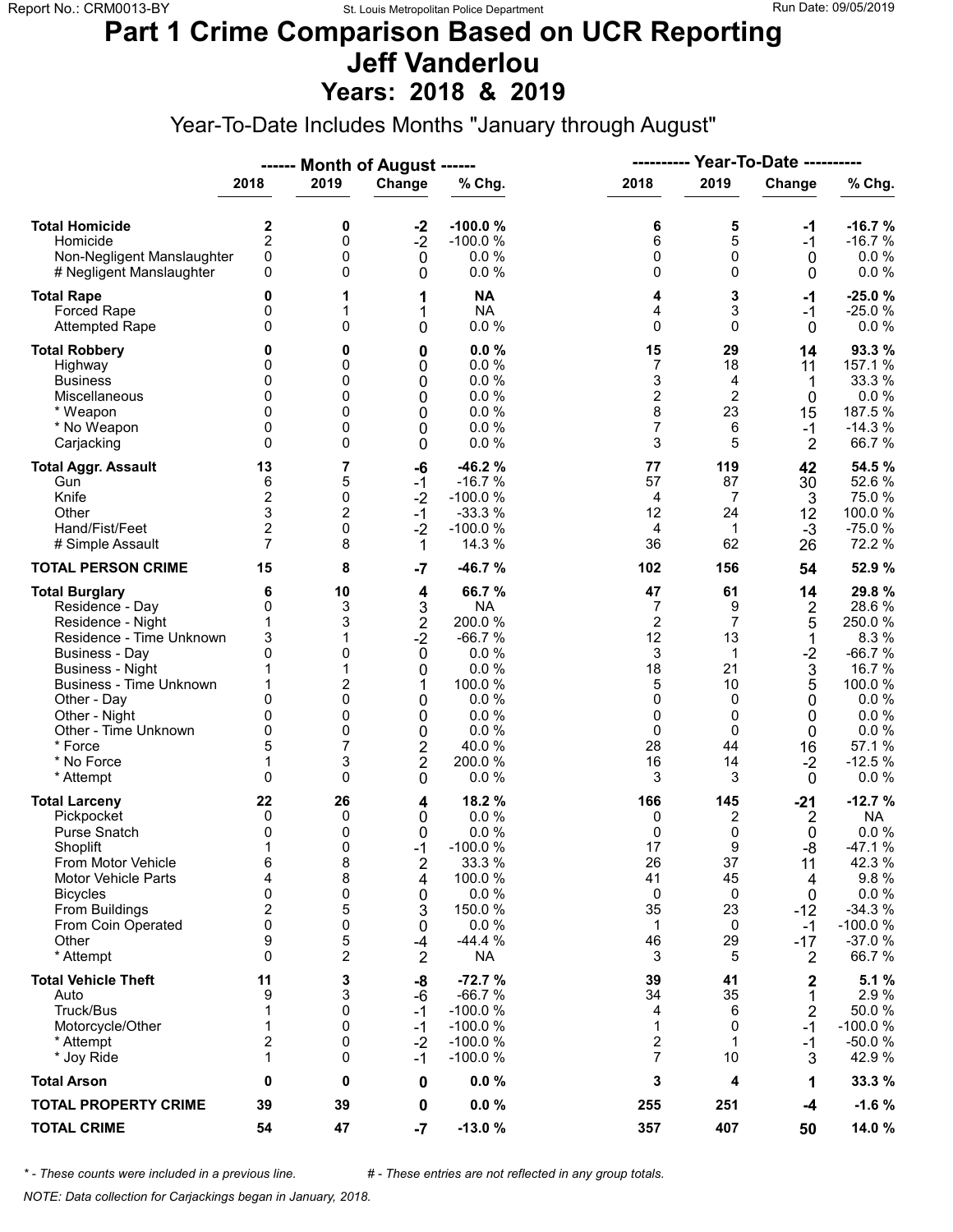#### **Part 1 Crime Comparison Based on UCR Reporting Kings Oak Years: 2018 & 2019**

Year-To-Date Includes Months "January through August"

|                                                                                                                                                                                                                                                                               |                                                                             |                                                               | ------ Month of August ------                                 |                                                                                                          | -----------                                                                 |                                                                 | <b>Year-To-Date ----------</b>                                       |                                                                                                                                   |
|-------------------------------------------------------------------------------------------------------------------------------------------------------------------------------------------------------------------------------------------------------------------------------|-----------------------------------------------------------------------------|---------------------------------------------------------------|---------------------------------------------------------------|----------------------------------------------------------------------------------------------------------|-----------------------------------------------------------------------------|-----------------------------------------------------------------|----------------------------------------------------------------------|-----------------------------------------------------------------------------------------------------------------------------------|
|                                                                                                                                                                                                                                                                               | 2018                                                                        | 2019                                                          | Change                                                        | % Chg.                                                                                                   | 2018                                                                        | 2019                                                            | Change                                                               | % Chg.                                                                                                                            |
| <b>Total Homicide</b><br>Homicide<br>Non-Negligent Manslaughter<br># Negligent Manslaughter                                                                                                                                                                                   | 0<br>0<br>0<br>0                                                            | 0<br>0<br>0<br>0                                              | 0<br>0<br>0<br>0                                              | 0.0%<br>$0.0 \%$<br>0.0 %<br>0.0 %                                                                       | 0<br>0<br>0<br>0                                                            | 0<br>0<br>0<br>$\Omega$                                         | 0<br>0<br>0<br>0                                                     | 0.0%<br>0.0 %<br>$0.0 \%$<br>0.0 %                                                                                                |
| <b>Total Rape</b><br>Forced Rape<br><b>Attempted Rape</b>                                                                                                                                                                                                                     | 0<br>0<br>$\Omega$                                                          | 0<br>0<br>0                                                   | 0<br>0<br>0                                                   | 0.0%<br>0.0%<br>0.0 %                                                                                    | 0<br>0<br>0                                                                 | 0<br>0<br>$\Omega$                                              | 0<br>0<br>0                                                          | $0.0 \%$<br>0.0 %<br>$0.0 \%$                                                                                                     |
| <b>Total Robbery</b><br>Highway<br><b>Business</b><br>Miscellaneous<br>* Weapon<br>* No Weapon<br>Carjacking                                                                                                                                                                  | 0<br>0<br>0<br>0<br>0<br>0<br>$\Omega$                                      | 0<br>0<br>0<br>0<br>0<br>0<br>0                               | 0<br>0<br>0<br>0<br>0<br>0<br>0                               | 0.0%<br>0.0%<br>0.0%<br>0.0 %<br>0.0%<br>0.0%<br>0.0 %                                                   | 0<br>0<br>0<br>0<br>0<br>0<br>0                                             | 1<br>0<br>1<br>0<br>0<br>0                                      | 1<br>0<br>0<br>0<br>0                                                | <b>NA</b><br>0.0 %<br><b>NA</b><br>0.0 %<br><b>NA</b><br>0.0 %<br>0.0%                                                            |
| <b>Total Aggr. Assault</b><br>Gun<br>Knife<br>Other<br>Hand/Fist/Feet<br># Simple Assault                                                                                                                                                                                     | 0<br>0<br>0<br>$\Omega$<br>0<br>0                                           | 0<br>0<br>0<br>0<br>0<br>1                                    | 0<br>0<br>0<br>0<br>0<br>1                                    | 0.0%<br>0.0 %<br>0.0 %<br>0.0 %<br>0.0 %<br><b>NA</b>                                                    | 0<br>0<br>0<br>0<br>0<br>1                                                  | 1<br>1<br>$\Omega$<br>0<br>0<br>1                               | 1<br>0<br>0<br>0<br>0                                                | <b>NA</b><br><b>NA</b><br>0.0 %<br>$0.0 \%$<br>0.0 %<br>$0.0 \%$                                                                  |
| <b>TOTAL PERSON CRIME</b>                                                                                                                                                                                                                                                     | 0                                                                           | 0                                                             | 0                                                             | 0.0%                                                                                                     | 0                                                                           | 2                                                               | $\overline{\mathbf{2}}$                                              | <b>NA</b>                                                                                                                         |
| <b>Total Burglary</b><br>Residence - Day<br>Residence - Night<br>Residence - Time Unknown<br><b>Business - Day</b><br><b>Business - Night</b><br><b>Business - Time Unknown</b><br>Other - Day<br>Other - Night<br>Other - Time Unknown<br>* Force<br>* No Force<br>* Attempt | 0<br>0<br>0<br>0<br>0<br>0<br>0<br>$\Omega$<br>0<br>0<br>$\Omega$<br>0<br>0 | 0<br>0<br>0<br>0<br>0<br>0<br>0<br>0<br>0<br>0<br>0<br>0<br>0 | 0<br>0<br>0<br>0<br>0<br>0<br>0<br>0<br>0<br>0<br>0<br>0<br>0 | 0.0%<br>0.0%<br>0.0 %<br>0.0%<br>0.0%<br>0.0 %<br>0.0%<br>0.0%<br>0.0%<br>0.0%<br>0.0%<br>0.0%<br>0.0%   | 2<br>0<br>0<br>2<br>0<br>0<br>0<br>0<br>0<br>0<br>1<br>1<br>0               | 1<br>$\Omega$<br>0<br>0<br>0<br>0<br>0<br>0<br>0<br>1<br>0<br>0 | $-1$<br>0<br>0<br>$-2$<br>0<br>1<br>0<br>0<br>0<br>0<br>0<br>-1<br>0 | $-50.0%$<br>0.0 %<br>0.0%<br>$-100.0%$<br>0.0%<br><b>NA</b><br>0.0 %<br>0.0%<br>0.0%<br>$0.0 \%$<br>0.0%<br>$-100.0%$<br>$0.0 \%$ |
| <b>Total Larceny</b><br>Pickpocket<br>Purse Snatch<br>Shoplift<br>From Motor Vehicle<br>Motor Vehicle Parts<br><b>Bicycles</b><br>From Buildings<br>From Coin Operated<br>Other<br>* Attempt                                                                                  | 0<br>0<br>0<br>$\Omega$<br>0<br>0<br>0<br>0<br>0<br>0<br>$\Omega$           | 2<br>0<br>0<br>1<br>0<br>0<br>0<br>1<br>0<br>0<br>0           | 2<br>0<br>0<br>1<br>0<br>0<br>0<br>1<br>0<br>0<br>0           | <b>NA</b><br>0.0 %<br>0.0%<br><b>NA</b><br>0.0 %<br>0.0 %<br>0.0%<br><b>NA</b><br>0.0 %<br>0.0%<br>0.0 % | 8<br>0<br>0<br>0<br>3<br>1<br>0<br>$\overline{2}$<br>0<br>2<br>$\mathbf{1}$ | 9<br>0<br>0<br>1<br>3<br>0<br>0<br>4<br>0<br>1<br>0             | 1<br>0<br>0<br>0<br>-1<br>0<br>2<br>0<br>-1<br>-1                    | 12.5 %<br>0.0%<br>0.0 %<br><b>NA</b><br>0.0 %<br>$-100.0%$<br>$0.0 \%$<br>100.0%<br>0.0%<br>$-50.0%$<br>$-100.0%$                 |
| <b>Total Vehicle Theft</b><br>Auto<br>Truck/Bus<br>Motorcycle/Other<br>* Attempt<br>* Joy Ride                                                                                                                                                                                | 0<br>0<br>0<br>0<br>0<br>0                                                  | 0<br>0<br>0<br>0<br>0<br>0                                    | 0<br>0<br>0<br>0<br>0<br>0                                    | 0.0%<br>0.0 %<br>0.0 %<br>0.0 %<br>0.0 %<br>0.0%                                                         | 0<br>0<br>0<br>0<br>0<br>0                                                  | 2<br>$\overline{c}$<br>$\Omega$<br>$\Omega$<br>0<br>1           | $\boldsymbol{2}$<br>2<br>0<br>0<br>0<br>1                            | <b>NA</b><br><b>NA</b><br>0.0 %<br>0.0%<br>$0.0 \%$<br><b>NA</b>                                                                  |
| <b>Total Arson</b>                                                                                                                                                                                                                                                            | 0                                                                           | 0                                                             | 0                                                             | 0.0%                                                                                                     | 0                                                                           | 0                                                               | 0                                                                    | $0.0 \%$                                                                                                                          |
| <b>TOTAL PROPERTY CRIME</b>                                                                                                                                                                                                                                                   | 0                                                                           | 2                                                             | $\mathbf 2$                                                   | <b>NA</b>                                                                                                | 10                                                                          | 12                                                              | 2                                                                    | 20.0%                                                                                                                             |
| <b>TOTAL CRIME</b>                                                                                                                                                                                                                                                            | 0                                                                           | 2                                                             | $\mathbf 2$                                                   | <b>NA</b>                                                                                                | 10                                                                          | 14                                                              | 4                                                                    | 40.0%                                                                                                                             |

*\* - These counts were included in a previous line. # - These entries are not reflected in any group totals.*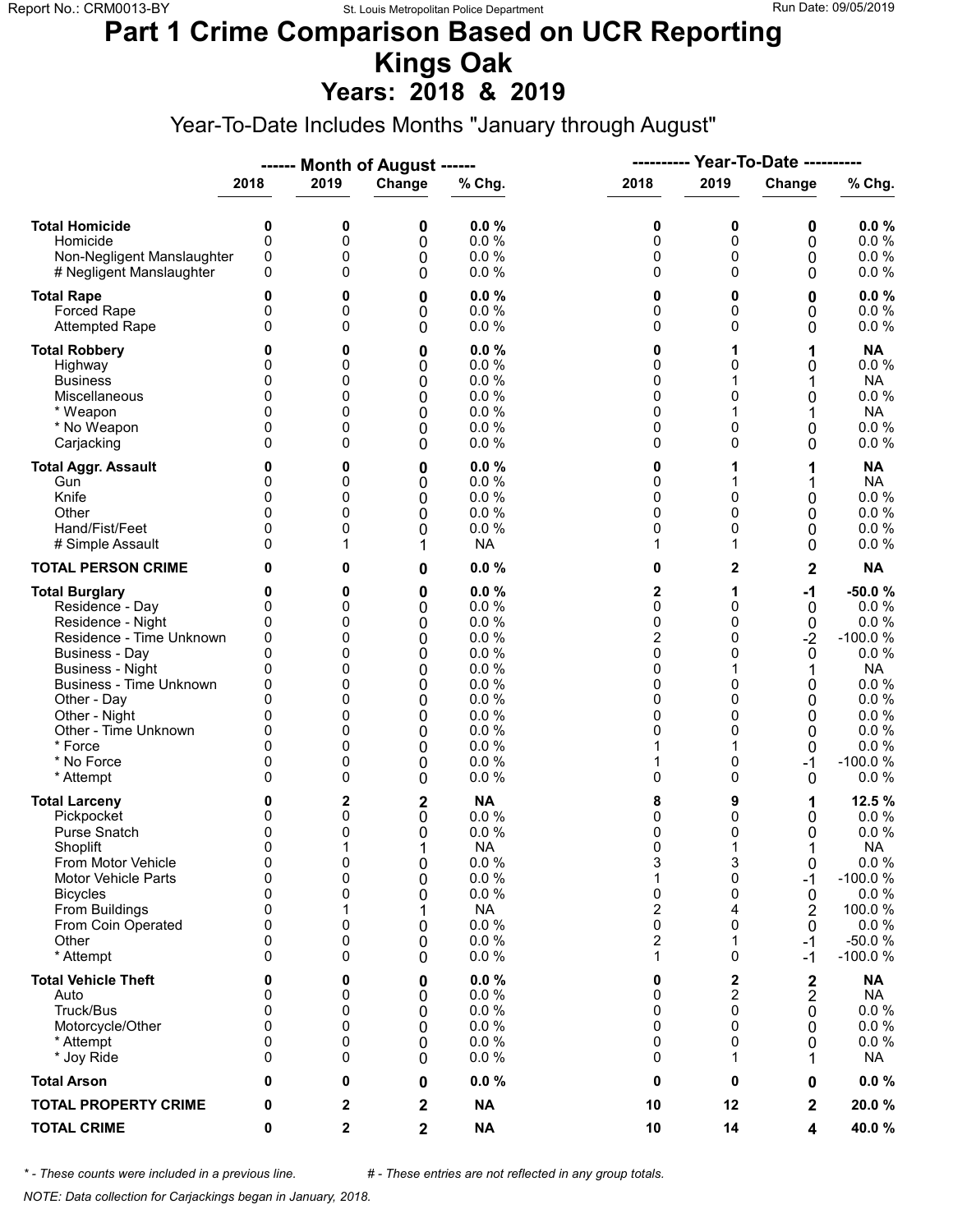#### **Part 1 Crime Comparison Based on UCR Reporting Kingsway East Years: 2018 & 2019**

Year-To-Date Includes Months "January through August"

|                                                                                                                                                                                                                                                                               |                                                                              |                                                               | ------ Month of August ------                                            |                                                                                                                            | ----------                                                                     |                                                                            | <b>Year-To-Date ----------</b>                                                                                  |                                                                                                                                      |
|-------------------------------------------------------------------------------------------------------------------------------------------------------------------------------------------------------------------------------------------------------------------------------|------------------------------------------------------------------------------|---------------------------------------------------------------|--------------------------------------------------------------------------|----------------------------------------------------------------------------------------------------------------------------|--------------------------------------------------------------------------------|----------------------------------------------------------------------------|-----------------------------------------------------------------------------------------------------------------|--------------------------------------------------------------------------------------------------------------------------------------|
|                                                                                                                                                                                                                                                                               | 2018                                                                         | 2019                                                          | Change                                                                   | % Chg.                                                                                                                     | 2018                                                                           | 2019                                                                       | Change                                                                                                          | % Chg.                                                                                                                               |
| <b>Total Homicide</b><br>Homicide<br>Non-Negligent Manslaughter<br># Negligent Manslaughter                                                                                                                                                                                   | 0<br>0<br>0<br>0                                                             | 0<br>0<br>0<br>0                                              | 0<br>0<br>0<br>0                                                         | 0.0%<br>0.0%<br>0.0 %<br>0.0 %                                                                                             | 1<br>1<br>0<br>0                                                               | 4<br>4<br>0<br>$\mathbf 0$                                                 | 3<br>3<br>0<br>0                                                                                                | 300.0%<br>300.0%<br>$0.0 \%$<br>0.0 %                                                                                                |
| <b>Total Rape</b><br>Forced Rape<br><b>Attempted Rape</b>                                                                                                                                                                                                                     | 0<br>0<br>$\Omega$                                                           | 1<br>1<br>0                                                   | 1<br>1<br>0                                                              | <b>NA</b><br><b>NA</b><br>0.0%                                                                                             | 2<br>$\overline{2}$<br>$\mathbf 0$                                             | 3<br>3<br>$\mathbf 0$                                                      | 1<br>1<br>0                                                                                                     | 50.0%<br>50.0%<br>$0.0 \%$                                                                                                           |
| <b>Total Robbery</b><br>Highway<br><b>Business</b><br>Miscellaneous<br>* Weapon<br>* No Weapon<br>Carjacking                                                                                                                                                                  | 2<br>0<br>1<br>0                                                             | 2<br>2<br>0<br>0<br>2<br>0<br>0                               | 0<br>1<br>$\mathbf{0}$<br>$-1$<br>1<br>$-1$<br>$\mathbf 0$               | 0.0%<br>100.0 %<br>0.0%<br>$-100.0%$<br>100.0 %<br>$-100.0%$<br>0.0%                                                       | 15<br>10<br>0<br>3<br>14<br>1<br>$\overline{2}$                                | 15<br>10<br>3<br>$\overline{2}$<br>12<br>3<br>$\Omega$                     | 0<br>0<br>3<br>$-1$<br>$-2$<br>$\sqrt{2}$<br>$-2$                                                               | 0.0%<br>0.0 %<br><b>NA</b><br>$-33.3%$<br>$-14.3%$<br>200.0%<br>$-100.0%$                                                            |
| <b>Total Aggr. Assault</b><br>Gun<br>Knife<br>Other<br>Hand/Fist/Feet<br># Simple Assault                                                                                                                                                                                     | 7<br>6<br>0<br>0<br>3                                                        | 2<br>1<br>0<br>1<br>0<br>2                                    | -5<br>$-5$<br>$\mathbf 0$<br>0<br>0<br>$-1$                              | $-71.4%$<br>$-83.3%$<br>0.0%<br>0.0%<br>0.0%<br>$-33.3%$                                                                   | 39<br>32<br>2<br>4<br>$\mathbf{1}$<br>22                                       | 47<br>33<br>$\mathbf 1$<br>11<br>2<br>22                                   | 8<br>1<br>$-1$<br>7<br>1<br>0                                                                                   | 20.5%<br>3.1%<br>$-50.0%$<br>175.0 %<br>100.0%<br>0.0 %                                                                              |
| <b>TOTAL PERSON CRIME</b>                                                                                                                                                                                                                                                     | 9                                                                            | 5                                                             | $-4$                                                                     | $-44.4%$                                                                                                                   | 57                                                                             | 69                                                                         | 12                                                                                                              | 21.1 %                                                                                                                               |
| <b>Total Burglary</b><br>Residence - Day<br>Residence - Night<br>Residence - Time Unknown<br><b>Business - Day</b><br><b>Business - Night</b><br><b>Business - Time Unknown</b><br>Other - Day<br>Other - Night<br>Other - Time Unknown<br>* Force<br>* No Force<br>* Attempt | 4<br>0<br>0<br>4<br>0<br>0<br>0<br>$\Omega$<br>0<br>0<br>$\overline{2}$<br>1 | 4<br>0<br>0<br>2<br>1<br>0<br>1<br>0<br>0<br>0<br>3<br>1<br>0 | 0<br>0<br>0<br>$-2$<br>1<br>0<br>1<br>0<br>0<br>0<br>0<br>$-1$           | 0.0%<br>0.0%<br>0.0%<br>$-50.0%$<br><b>NA</b><br>0.0 %<br><b>NA</b><br>0.0%<br>0.0%<br>0.0%<br>50.0 %<br>0.0%<br>$-100.0%$ | 31<br>8<br>$\overline{2}$<br>16<br>0<br>1<br>4<br>0<br>0<br>0<br>18<br>11<br>2 | 36<br>7<br>5<br>11<br>3<br>4<br>6<br>$\mathbf 0$<br>0<br>0<br>30<br>6<br>0 | 5<br>$-1$<br>3<br>$-5$<br>$\ensuremath{\mathsf{3}}$<br>3<br>$\overline{2}$<br>0<br>0<br>0<br>12<br>$-5$<br>$-2$ | 16.1%<br>$-12.5%$<br>150.0 %<br>$-31.3%$<br><b>NA</b><br>300.0%<br>50.0%<br>0.0%<br>0.0 %<br>0.0 %<br>66.7%<br>$-45.5%$<br>$-100.0%$ |
| <b>Total Larceny</b><br>Pickpocket<br><b>Purse Snatch</b><br>Shoplift<br>From Motor Vehicle<br>Motor Vehicle Parts<br><b>Bicycles</b><br>From Buildings<br>From Coin Operated<br>Other<br>* Attempt                                                                           | 11<br>0<br>0<br>0<br>4<br>$\mathbf 0$<br>0<br>3<br>0<br>4<br>$\Omega$        | 8<br>0<br>0<br>1<br>1<br>2<br>0<br>1<br>0<br>3<br>0           | $-3$<br>0<br>0<br>1<br>$-3$<br>2<br>0<br>$-2$<br>0<br>-1<br>$\mathbf{0}$ | $-27.3%$<br>0.0%<br>0.0%<br><b>NA</b><br>$-75.0%$<br><b>NA</b><br>0.0 %<br>$-66.7%$<br>0.0%<br>$-25.0%$<br>0.0%            | 75<br>0<br>0<br>6<br>13<br>14<br>0<br>18<br>0<br>24<br>0                       | 61<br>0<br>0<br>5<br>14<br>15<br>0<br>14<br>0<br>13<br>3                   | $-14$<br>0<br>0<br>$-1$<br>1<br>1<br>0<br>$-4$<br>0<br>$-11$<br>3                                               | $-18.7%$<br>$0.0 \%$<br>0.0 %<br>$-16.7%$<br>7.7 %<br>7.1%<br>0.0 %<br>$-22.2%$<br>0.0%<br>-45.8%<br>NA                              |
| <b>Total Vehicle Theft</b><br>Auto<br>Truck/Bus<br>Motorcycle/Other<br>* Attempt<br>* Joy Ride                                                                                                                                                                                | 4<br>4<br>0<br>0<br>1<br>1                                                   | 4<br>4<br>0<br>0<br>0<br>2                                    | 0<br>0<br>0<br>0<br>$-1$<br>1                                            | 0.0%<br>0.0%<br>0.0 %<br>0.0 %<br>$-100.0%$<br>100.0%                                                                      | 18<br>18<br>0<br>0<br>4<br>3                                                   | 18<br>14<br>4<br>0<br>0<br>5                                               | 0<br>$-4$<br>4<br>0<br>$-4$<br>$\overline{2}$                                                                   | $0.0 \%$<br>$-22.2%$<br><b>NA</b><br>$0.0 \%$<br>$-100.0%$<br>66.7%                                                                  |
| <b>Total Arson</b>                                                                                                                                                                                                                                                            | 0                                                                            | 0                                                             | 0                                                                        | 0.0%                                                                                                                       | 3                                                                              | 6                                                                          | 3                                                                                                               | 100.0%                                                                                                                               |
| <b>TOTAL PROPERTY CRIME</b>                                                                                                                                                                                                                                                   | 19                                                                           | 16                                                            | $-3$                                                                     | $-15.8%$                                                                                                                   | 127                                                                            | 121                                                                        | -6                                                                                                              | $-4.7%$                                                                                                                              |
| <b>TOTAL CRIME</b>                                                                                                                                                                                                                                                            | 28                                                                           | 21                                                            | $-7$                                                                     | $-25.0%$                                                                                                                   | 184                                                                            | 190                                                                        | 6                                                                                                               | 3.3%                                                                                                                                 |

*\* - These counts were included in a previous line. # - These entries are not reflected in any group totals.*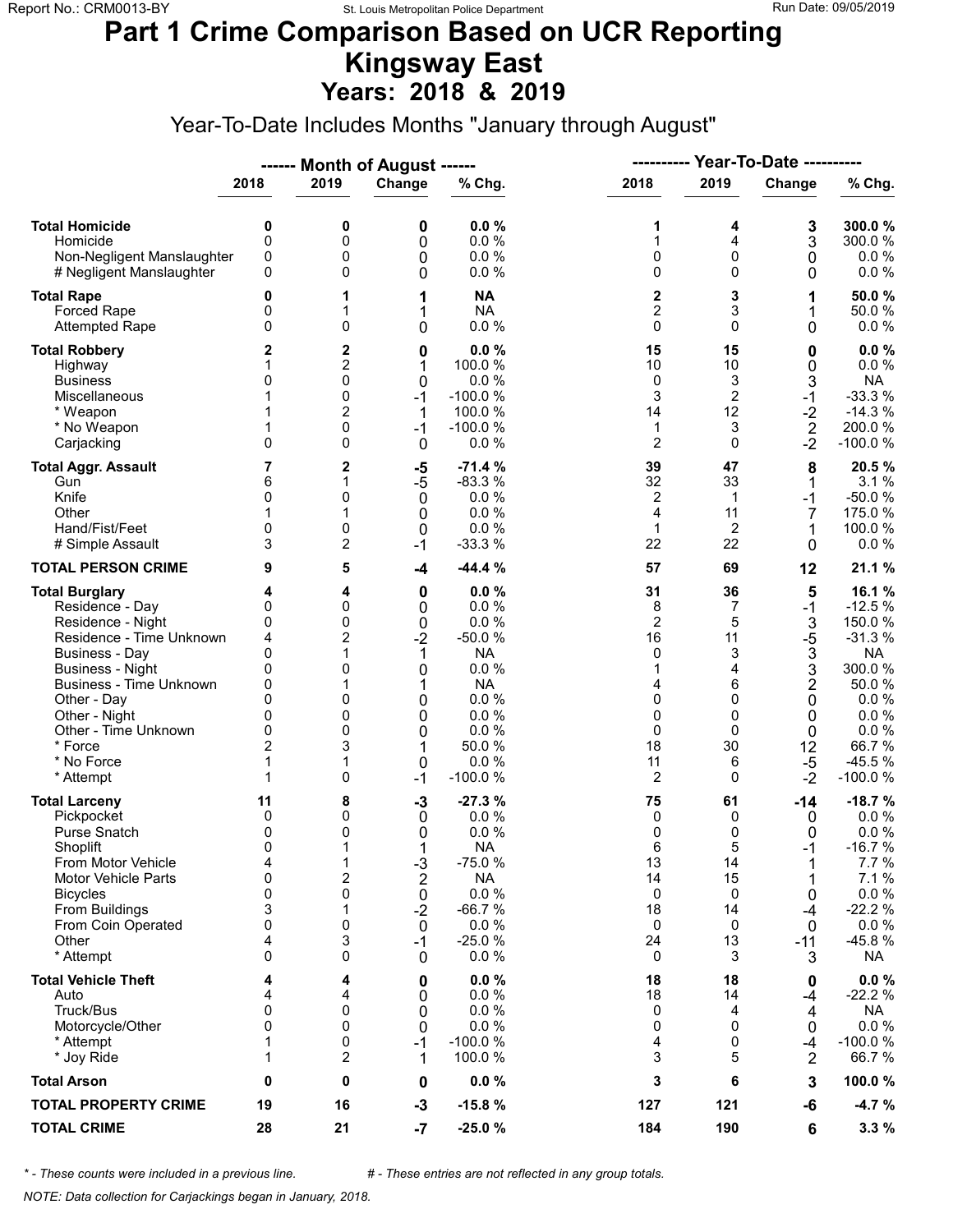### **Part 1 Crime Comparison Based on UCR Reporting Kingsway West Years: 2018 & 2019**

Year-To-Date Includes Months "January through August"

|                                                                                                                                                                                                                                                                        |                                                                                                              |                                                      | ------ Month of August ------                                                                                    |                                                                                                                                 | ----------                                                         |                                                                         | <b>Year-To-Date ----------</b>                                                    |                                                                                                                                       |
|------------------------------------------------------------------------------------------------------------------------------------------------------------------------------------------------------------------------------------------------------------------------|--------------------------------------------------------------------------------------------------------------|------------------------------------------------------|------------------------------------------------------------------------------------------------------------------|---------------------------------------------------------------------------------------------------------------------------------|--------------------------------------------------------------------|-------------------------------------------------------------------------|-----------------------------------------------------------------------------------|---------------------------------------------------------------------------------------------------------------------------------------|
|                                                                                                                                                                                                                                                                        | 2018                                                                                                         | 2019                                                 | Change                                                                                                           | % Chg.                                                                                                                          | 2018                                                               | 2019                                                                    | Change                                                                            | % Chg.                                                                                                                                |
| <b>Total Homicide</b><br>Homicide<br>Non-Negligent Manslaughter<br># Negligent Manslaughter                                                                                                                                                                            | 0<br>$\mathbf 0$<br>0<br>0                                                                                   | 1<br>1<br>0<br>0                                     | 1<br>1<br>0<br>0                                                                                                 | <b>NA</b><br><b>NA</b><br>0.0%<br>0.0%                                                                                          | 1<br>$\mathbf{1}$<br>0<br>0                                        | 2<br>$\overline{c}$<br>0<br>$\Omega$                                    | 1<br>1<br>0<br>0                                                                  | 100.0%<br>100.0%<br>$0.0 \%$<br>0.0 %                                                                                                 |
| <b>Total Rape</b><br>Forced Rape<br><b>Attempted Rape</b>                                                                                                                                                                                                              | 2<br>$\overline{c}$<br>0                                                                                     | 0<br>0<br>0                                          | $-2$<br>$-2$<br>$\mathbf 0$                                                                                      | $-100.0%$<br>$-100.0%$<br>0.0%                                                                                                  | 4<br>4<br>0                                                        | 1<br>1<br>$\Omega$                                                      | $-3$<br>$-3$<br>$\mathbf{0}$                                                      | $-75.0%$<br>$-75.0%$<br>$0.0 \%$                                                                                                      |
| <b>Total Robbery</b><br>Highway<br><b>Business</b><br>Miscellaneous<br>* Weapon<br>* No Weapon<br>Carjacking                                                                                                                                                           | 4<br>0<br>0<br>2<br>$\overline{c}$<br>$\mathbf{0}$                                                           | 4<br>2<br>1<br>0<br>4<br>0<br>1                      | $\bf{0}$<br>$-2$<br>1<br>0<br>$\overline{\mathbf{c}}$<br>$-2$<br>1                                               | $0.0 \%$<br>$-50.0%$<br><b>NA</b><br>0.0%<br>100.0 %<br>$-100.0%$<br><b>NA</b>                                                  | 16<br>13<br>$\overline{c}$<br>$\mathbf{1}$<br>11<br>5<br>0         | 12<br>6<br>3<br>$\mathbf{1}$<br>10<br>2<br>$\overline{2}$               | $-4$<br>$-7$<br>1<br>0<br>$-1$<br>$-3$<br>$\overline{2}$                          | $-25.0%$<br>$-53.8%$<br>50.0%<br>0.0 %<br>$-9.1%$<br>$-60.0%$<br><b>NA</b>                                                            |
| <b>Total Aggr. Assault</b><br>Gun<br>Knife<br>Other<br>Hand/Fist/Feet<br># Simple Assault                                                                                                                                                                              | 6<br>5<br>$\mathbf{0}$<br>$\Omega$<br>1<br>3                                                                 | 9<br>4<br>0<br>5<br>0<br>2                           | 3<br>$-1$<br>$\mathbf 0$<br>5<br>$-1$<br>$-1$                                                                    | 50.0%<br>$-20.0%$<br>0.0%<br><b>NA</b><br>$-100.0%$<br>$-33.3%$                                                                 | 25<br>18<br>3<br>3<br>$\mathbf{1}$<br>26                           | 38<br>22<br>$\overline{c}$<br>14<br>0<br>19                             | 13<br>4<br>$-1$<br>11<br>$-1$<br>$-7$                                             | 52.0%<br>22.2 %<br>$-33.3%$<br>366.7 %<br>$-100.0%$<br>$-26.9%$                                                                       |
| <b>TOTAL PERSON CRIME</b>                                                                                                                                                                                                                                              | 12                                                                                                           | 14                                                   | $\mathbf 2$                                                                                                      | 16.7%                                                                                                                           | 46                                                                 | 53                                                                      | 7                                                                                 | 15.2 %                                                                                                                                |
| <b>Total Burglary</b><br>Residence - Day<br>Residence - Night<br>Residence - Time Unknown<br>Business - Day<br><b>Business - Night</b><br><b>Business - Time Unknown</b><br>Other - Day<br>Other - Night<br>Other - Time Unknown<br>* Force<br>* No Force<br>* Attempt | 5<br>0<br>1<br>3<br>0<br>1<br>0<br>0<br>0<br>0<br>$\overline{c}$<br>3<br>$\Omega$                            | 5<br>1<br>0<br>2<br>0<br>0<br>0<br>0<br>4<br>1<br>0  | $\mathbf 0$<br>1<br>$-1$<br>$-2$<br>1<br>1<br>0<br>0<br>0<br>$\mathbf 0$<br>$\overline{\mathbf{c}}$<br>$-2$<br>0 | 0.0%<br><b>NA</b><br>$-100.0%$<br>$-66.7%$<br><b>NA</b><br>100.0%<br>0.0%<br>0.0%<br>0.0%<br>0.0%<br>100.0%<br>$-66.7%$<br>0.0% | 42<br>12<br>4<br>16<br>0<br>7<br>3<br>0<br>0<br>0<br>25<br>16<br>1 | 37<br>8<br>4<br>8<br>3<br>11<br>3<br>$\Omega$<br>0<br>0<br>26<br>9<br>2 | $-5$<br>$-4$<br>$\mathbf 0$<br>-8<br>3<br>4<br>0<br>0<br>0<br>0<br>1<br>$-7$<br>1 | $-11.9%$<br>$-33.3%$<br>0.0%<br>$-50.0%$<br><b>NA</b><br>57.1 %<br>$0.0 \%$<br>0.0%<br>0.0%<br>$0.0 \%$<br>4.0%<br>$-43.8%$<br>100.0% |
| <b>Total Larceny</b><br>Pickpocket<br>Purse Snatch<br>Shoplift<br>From Motor Vehicle<br><b>Motor Vehicle Parts</b><br><b>Bicycles</b><br>From Buildings<br>From Coin Operated<br>Other<br>* Attempt                                                                    | 9<br>0<br>0<br>$\Omega$<br>$\overline{\mathbf{c}}$<br>$\overline{2}$<br>0<br>$\boldsymbol{2}$<br>0<br>3<br>1 | 17<br>0<br>0<br>0<br>5<br>2<br>0<br>1<br>0<br>9<br>0 | 8<br>0<br>0<br>0<br>3<br>0<br>0<br>$-1$<br>0<br>6<br>$-1$                                                        | 88.9%<br>0.0%<br>0.0%<br>0.0%<br>150.0%<br>0.0%<br>0.0 %<br>$-50.0%$<br>0.0%<br>200.0%<br>$-100.0%$                             | 79<br>0<br>0<br>5<br>19<br>25<br>0<br>19<br>0<br>11<br>2           | 68<br>0<br>0<br>3<br>16<br>13<br>0<br>12<br>0<br>24<br>2                | -11<br>0<br>0<br>$-2$<br>$-3$<br>$-12$<br>0<br>$-7$<br>0<br>13<br>0               | $-13.9%$<br>$0.0 \%$<br>0.0 %<br>-40.0%<br>$-15.8%$<br>-48.0%<br>$0.0 \%$<br>$-36.8%$<br>0.0 %<br>118.2 %<br>$0.0 \%$                 |
| <b>Total Vehicle Theft</b><br>Auto<br>Truck/Bus<br>Motorcycle/Other<br>* Attempt<br>* Joy Ride                                                                                                                                                                         | 1<br>1<br>0<br>0<br>0<br>0                                                                                   | 0<br>0<br>0<br>0<br>0<br>0                           | -1<br>-1<br>0<br>0<br>0<br>0                                                                                     | $-100.0%$<br>$-100.0%$<br>0.0%<br>0.0 %<br>0.0%<br>0.0%                                                                         | 18<br>17<br>0<br>1<br>1<br>3                                       | 23<br>20<br>3<br>0<br>1<br>8                                            | 5<br>3<br>3<br>-1<br>0<br>5                                                       | 27.8%<br>17.6 %<br><b>NA</b><br>$-100.0%$<br>$0.0 \%$<br>166.7 %                                                                      |
| <b>Total Arson</b>                                                                                                                                                                                                                                                     | $\mathbf{2}$                                                                                                 | 1                                                    | $-1$                                                                                                             | $-50.0%$                                                                                                                        | 5                                                                  | 1                                                                       | $-4$                                                                              | $-80.0%$                                                                                                                              |
| <b>TOTAL PROPERTY CRIME</b>                                                                                                                                                                                                                                            | 17                                                                                                           | 23                                                   | 6                                                                                                                | 35.3 %                                                                                                                          | 144                                                                | 129                                                                     | $-15$                                                                             | $-10.4%$                                                                                                                              |
| <b>TOTAL CRIME</b>                                                                                                                                                                                                                                                     | 29                                                                                                           | 37                                                   | 8                                                                                                                | 27.6%                                                                                                                           | 190                                                                | 182                                                                     | -8                                                                                | $-4.2%$                                                                                                                               |

*\* - These counts were included in a previous line. # - These entries are not reflected in any group totals.*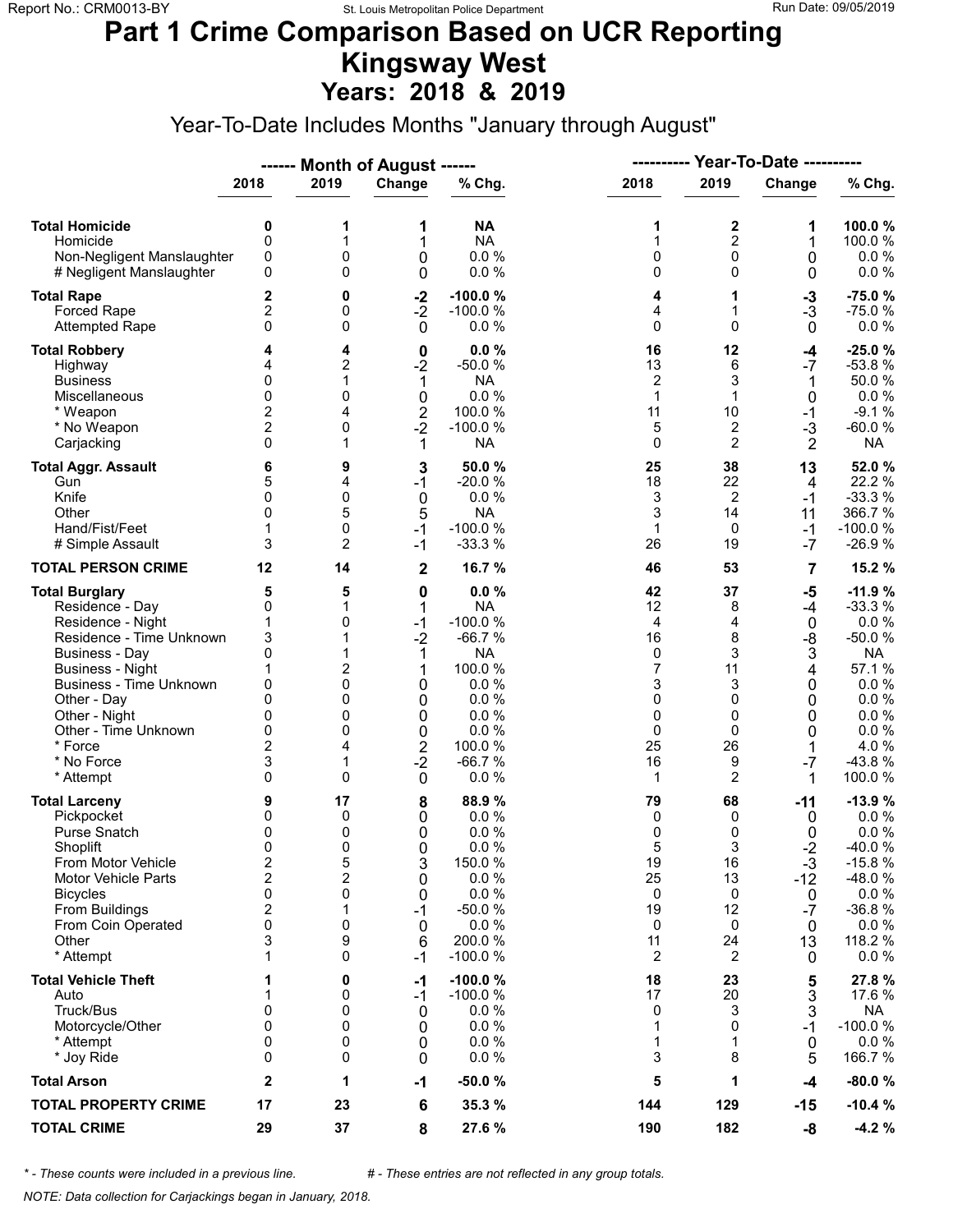# **Part 1 Crime Comparison Based on UCR Reporting Kosciusko**

**Years: 2018 & 2019**

Year-To-Date Includes Months "January through August"

|                                                                                                                                                                                                                                                                               |                                                                                        |                                                                     | ------ Month of August ------                                                   |                                                                                                                              | <b>Year-To-Date ----------</b><br>----------                  |                                                                               |                                                               |                                                                                                                                                     |
|-------------------------------------------------------------------------------------------------------------------------------------------------------------------------------------------------------------------------------------------------------------------------------|----------------------------------------------------------------------------------------|---------------------------------------------------------------------|---------------------------------------------------------------------------------|------------------------------------------------------------------------------------------------------------------------------|---------------------------------------------------------------|-------------------------------------------------------------------------------|---------------------------------------------------------------|-----------------------------------------------------------------------------------------------------------------------------------------------------|
|                                                                                                                                                                                                                                                                               | 2018                                                                                   | 2019                                                                | Change                                                                          | % Chg.                                                                                                                       | 2018                                                          | 2019                                                                          | Change                                                        | % Chg.                                                                                                                                              |
| <b>Total Homicide</b><br>Homicide<br>Non-Negligent Manslaughter<br># Negligent Manslaughter                                                                                                                                                                                   | 0<br>$\mathbf 0$<br>0<br>0                                                             | 0<br>0<br>0<br>0                                                    | 0<br>0<br>0<br>0                                                                | 0.0%<br>0.0 %<br>0.0%<br>0.0%                                                                                                | 0<br>0<br>0<br>0                                              | 0<br>0<br>0<br>$\Omega$                                                       | 0<br>0<br>0<br>0                                              | 0.0%<br>0.0 %<br>0.0 %<br>$0.0 \%$                                                                                                                  |
| <b>Total Rape</b><br>Forced Rape<br><b>Attempted Rape</b>                                                                                                                                                                                                                     | 0<br>0<br>$\mathbf{0}$                                                                 | 0<br>0<br>0                                                         | 0<br>0<br>0                                                                     | 0.0%<br>0.0 %<br>0.0%                                                                                                        | 2<br>$\overline{2}$<br>0                                      | 1<br>1<br>$\Omega$                                                            | -1<br>$-1$<br>0                                               | $-50.0%$<br>$-50.0%$<br>$0.0 \%$                                                                                                                    |
| <b>Total Robbery</b><br>Highway<br><b>Business</b><br>Miscellaneous<br>* Weapon<br>* No Weapon<br>Carjacking                                                                                                                                                                  | 2<br>0<br>$\mathbf{0}$<br>2<br>0<br>1                                                  | 2<br>1<br>0<br>0<br>1                                               | 0<br>0<br>0<br>0<br>$-1$<br>1<br>0                                              | 0.0%<br>0.0%<br>0.0%<br>0.0%<br>$-50.0%$<br><b>NA</b><br>0.0%                                                                | 2<br>1<br>0<br>0<br>$\overline{c}$<br>0<br>1                  | 2<br>0<br>$\mathbf{0}$<br>1<br>1                                              | 0<br>0<br>0<br>0<br>-1<br>0                                   | 0.0%<br>$0.0 \%$<br>0.0 %<br>$0.0 \%$<br>$-50.0%$<br><b>NA</b><br>$0.0 \%$                                                                          |
| <b>Total Aggr. Assault</b><br>Gun<br>Knife<br>Other<br>Hand/Fist/Feet<br># Simple Assault                                                                                                                                                                                     | 2<br>2<br>0<br>$\Omega$<br>0<br>0                                                      | 2<br>0<br>0<br>3                                                    | 0<br>$-2$<br>1<br>1<br>0<br>3                                                   | 0.0%<br>$-100.0%$<br><b>NA</b><br><b>NA</b><br>0.0 %<br><b>NA</b>                                                            | 6<br>4<br>0<br>$\overline{c}$<br>0<br>$\overline{2}$          | 8<br>3<br>3<br>1<br>1<br>11                                                   | $\boldsymbol{2}$<br>$-1$<br>3<br>$-1$<br>1<br>9               | 33.3 %<br>$-25.0%$<br><b>NA</b><br>$-50.0%$<br><b>NA</b><br>450.0%                                                                                  |
| <b>TOTAL PERSON CRIME</b>                                                                                                                                                                                                                                                     |                                                                                        | 4                                                                   | 0                                                                               | 0.0%                                                                                                                         | 10                                                            | 11                                                                            | 1                                                             | 10.0%                                                                                                                                               |
| <b>Total Burglary</b><br>Residence - Day<br>Residence - Night<br>Residence - Time Unknown<br><b>Business - Day</b><br><b>Business - Night</b><br><b>Business - Time Unknown</b><br>Other - Day<br>Other - Night<br>Other - Time Unknown<br>* Force<br>* No Force<br>* Attempt | 0<br>0<br>0<br>0<br>$\mathbf{0}$<br>0<br>0<br>$\Omega$<br>0<br>0<br>$\Omega$<br>0<br>0 | $\mathbf{2}$<br>0<br>0<br>0<br>0<br>0<br>2<br>0<br>0<br>0<br>1<br>0 | 2<br>0<br>0<br>0<br>0<br>0<br>$\overline{c}$<br>$\mathbf 0$<br>0<br>0<br>1<br>0 | <b>NA</b><br>0.0%<br>0.0 %<br>0.0%<br>0.0%<br>0.0%<br><b>NA</b><br>0.0 %<br>0.0%<br>0.0 %<br><b>NA</b><br><b>NA</b><br>0.0 % | 0<br>0<br>0<br>0<br>0<br>0<br>0<br>0<br>0<br>0<br>0<br>0<br>0 | 6<br>$\Omega$<br>0<br>0<br>0<br>5<br>$\Omega$<br>0<br>0<br>5<br>1<br>$\Omega$ | 6<br>0<br>0<br>0<br>0<br>1<br>5<br>0<br>0<br>0<br>5<br>1<br>0 | <b>NA</b><br>$0.0 \%$<br>$0.0 \%$<br>0.0 %<br>$0.0 \%$<br><b>NA</b><br><b>NA</b><br>$0.0 \%$<br>0.0%<br>0.0 %<br><b>NA</b><br><b>NA</b><br>$0.0 \%$ |
| <b>Total Larceny</b><br>Pickpocket<br>Purse Snatch<br>Shoplift<br>From Motor Vehicle<br>Motor Vehicle Parts<br><b>Bicycles</b><br>From Buildings<br>From Coin Operated<br>Other<br>* Attempt                                                                                  | 1<br>0<br>0<br>$\mathbf{0}$<br>0<br>0<br>0<br>1<br>0<br>0<br>0                         | 14<br>0<br>0<br>0<br>11<br>0<br>0<br>1<br>0<br>2<br>$\overline{2}$  | 13<br>0<br>0<br>$\Omega$<br>11<br>0<br>0<br>0<br>0<br>2<br>$\overline{2}$       | 1300.0%<br>0.0%<br>0.0%<br>0.0%<br><b>NA</b><br>0.0 %<br>0.0 %<br>0.0 %<br>0.0 %<br><b>NA</b><br><b>NA</b>                   | 42<br>0<br>0<br>3<br>19<br>5<br>0<br>7<br>0<br>8<br>8         | 41<br>1<br>0<br>4<br>20<br>2<br>0<br>7<br>$\mathbf 0$<br>7<br>4               | -1<br>1<br>0<br>1<br>$-3$<br>0<br>0<br>0<br>$-1$<br>-4        | $-2.4%$<br><b>NA</b><br>0.0 %<br>33.3 %<br>5.3 %<br>$-60.0%$<br>$0.0 \%$<br>0.0 %<br>0.0 %<br>$-12.5%$<br>$-50.0%$                                  |
| <b>Total Vehicle Theft</b><br>Auto<br>Truck/Bus<br>Motorcycle/Other<br>* Attempt<br>* Joy Ride                                                                                                                                                                                | 2<br>1<br>1<br>0<br>0<br>0                                                             | 1<br>1<br>0<br>0<br>0<br>1                                          | $-1$<br>$\mathbf 0$<br>$-1$<br>0<br>0<br>1                                      | $-50.0%$<br>0.0%<br>$-100.0%$<br>0.0%<br>0.0%<br><b>NA</b>                                                                   | 8<br>4<br>4<br>0<br>0<br>0                                    | 7<br>4<br>2<br>$\mathbf{1}$<br>0<br>1                                         | -1<br>0<br>$-2$<br>1<br>0                                     | $-12.5%$<br>$0.0 \%$<br>$-50.0%$<br><b>NA</b><br>$0.0 \%$<br><b>NA</b>                                                                              |
| <b>Total Arson</b>                                                                                                                                                                                                                                                            | 0                                                                                      | 0                                                                   | 0                                                                               | 0.0%                                                                                                                         | 0                                                             | 1                                                                             | 1                                                             | <b>NA</b>                                                                                                                                           |
| <b>TOTAL PROPERTY CRIME</b>                                                                                                                                                                                                                                                   | 3                                                                                      | 17                                                                  | 14                                                                              | 466.7%                                                                                                                       | 50                                                            | 55                                                                            | 5                                                             | 10.0%                                                                                                                                               |
| <b>TOTAL CRIME</b>                                                                                                                                                                                                                                                            | 7                                                                                      | 21                                                                  | 14                                                                              | 200.0%                                                                                                                       | 60                                                            | 66                                                                            | 6                                                             | 10.0%                                                                                                                                               |

*\* - These counts were included in a previous line. # - These entries are not reflected in any group totals.*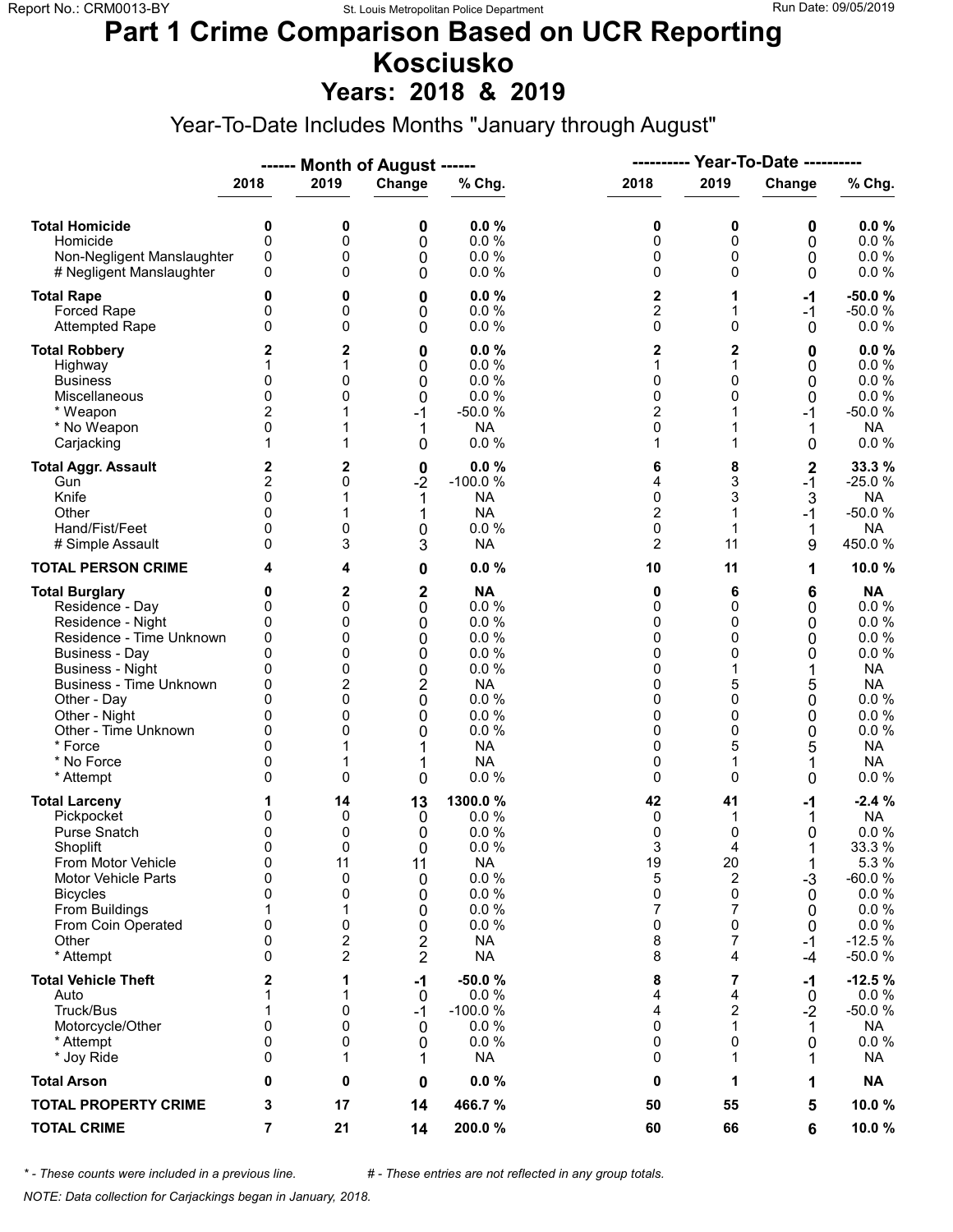### **Part 1 Crime Comparison Based on UCR Reporting La Salle**

**Years: 2018 & 2019**

Year-To-Date Includes Months "January through August"

|                                                                                                                                                                                                                                                                               |                                                                                        |                                                                  | ------ Month of August ------                                                   |                                                                                                                     | <b>Year-To-Date ----------</b><br>----------                  |                                                                                                                  |                                                                            |                                                                                                                                     |  |
|-------------------------------------------------------------------------------------------------------------------------------------------------------------------------------------------------------------------------------------------------------------------------------|----------------------------------------------------------------------------------------|------------------------------------------------------------------|---------------------------------------------------------------------------------|---------------------------------------------------------------------------------------------------------------------|---------------------------------------------------------------|------------------------------------------------------------------------------------------------------------------|----------------------------------------------------------------------------|-------------------------------------------------------------------------------------------------------------------------------------|--|
|                                                                                                                                                                                                                                                                               | 2018                                                                                   | 2019                                                             | Change                                                                          | % Chg.                                                                                                              | 2018                                                          | 2019                                                                                                             | Change                                                                     | % Chg.                                                                                                                              |  |
| <b>Total Homicide</b><br>Homicide<br>Non-Negligent Manslaughter<br># Negligent Manslaughter                                                                                                                                                                                   | 0<br>$\mathbf 0$<br>0<br>0                                                             | 0<br>0<br>0<br>0                                                 | 0<br>0<br>0<br>0                                                                | 0.0%<br>0.0%<br>0.0%<br>0.0%                                                                                        | 0<br>0<br>0<br>0                                              | 0<br>0<br>0<br>$\Omega$                                                                                          | 0<br>0<br>0<br>0                                                           | 0.0%<br>0.0 %<br>0.0 %<br>$0.0 \%$                                                                                                  |  |
| <b>Total Rape</b><br>Forced Rape<br><b>Attempted Rape</b>                                                                                                                                                                                                                     | 0<br>0<br>$\Omega$                                                                     | 0<br>0<br>0                                                      | 0<br>0<br>0                                                                     | 0.0%<br>0.0%<br>0.0%                                                                                                | 0<br>0<br>0                                                   | 1<br>$\Omega$                                                                                                    | 1<br>0                                                                     | <b>NA</b><br><b>NA</b><br>0.0 %                                                                                                     |  |
| <b>Total Robbery</b><br>Highway<br><b>Business</b><br>Miscellaneous<br>* Weapon<br>* No Weapon<br>Carjacking                                                                                                                                                                  | 0<br>0<br>0<br>0<br>1                                                                  | 0<br>0<br>0<br>0<br>0<br>0<br>0                                  | $-1$<br>0<br>0<br>0<br>$-1$<br>$\mathbf 0$<br>$-1$                              | $-100.0%$<br>0.0%<br>0.0%<br>0.0%<br>$-100.0%$<br>0.0 %<br>$-100.0%$                                                | 7<br>5<br>1<br>0<br>6<br>1<br>1                               | 3<br>3<br>0<br>0<br>$\overline{2}$<br>1<br>$\Omega$                                                              | $-4$<br>$-2$<br>$-1$<br>0<br>-4<br>0<br>$-1$                               | $-57.1%$<br>$-40.0%$<br>$-100.0%$<br>0.0 %<br>$-66.7%$<br>0.0%<br>$-100.0%$                                                         |  |
| <b>Total Aggr. Assault</b><br>Gun<br>Knife<br>Other<br>Hand/Fist/Feet<br># Simple Assault                                                                                                                                                                                     | 3<br>3<br>0<br>$\Omega$<br>0<br>2                                                      | 3<br>1<br>0<br>$\overline{2}$<br>0<br>2                          | 0<br>$-2$<br>$\mathbf 0$<br>$\overline{2}$<br>0<br>0                            | 0.0%<br>$-66.7%$<br>0.0%<br><b>NA</b><br>0.0 %<br>0.0%                                                              | 20<br>17<br>1<br>2<br>0<br>7                                  | 16<br>4<br>$\overline{c}$<br>9<br>1<br>11                                                                        | $-4$<br>$-13$<br>1<br>7<br>1<br>4                                          | $-20.0%$<br>$-76.5%$<br>100.0%<br>350.0%<br><b>NA</b><br>57.1 %                                                                     |  |
| <b>TOTAL PERSON CRIME</b>                                                                                                                                                                                                                                                     | 4                                                                                      | 3                                                                | $-1$                                                                            | $-25.0%$                                                                                                            | 27                                                            | 20                                                                                                               | $-7$                                                                       | $-25.9%$                                                                                                                            |  |
| <b>Total Burglary</b><br>Residence - Day<br>Residence - Night<br>Residence - Time Unknown<br><b>Business - Day</b><br><b>Business - Night</b><br><b>Business - Time Unknown</b><br>Other - Day<br>Other - Night<br>Other - Time Unknown<br>* Force<br>* No Force<br>* Attempt | 0<br>0<br>0<br>0<br>$\mathbf{0}$<br>0<br>0<br>$\Omega$<br>0<br>0<br>$\Omega$<br>0<br>0 | 1<br>0<br>1<br>0<br>0<br>0<br>0<br>0<br>0<br>0<br>0<br>0         | 1<br>0<br>1<br>0<br>0<br>0<br>0<br>0<br>0<br>0<br>0<br>1<br>0                   | <b>NA</b><br>0.0%<br><b>NA</b><br>0.0%<br>0.0%<br>0.0%<br>0.0%<br>0.0%<br>0.0%<br>0.0%<br>0.0%<br><b>NA</b><br>0.0% | 0<br>0<br>0<br>0<br>0<br>0<br>0<br>0<br>0<br>0<br>0<br>0<br>0 | 6<br>0<br>$\overline{\mathbf{c}}$<br>3<br>$\Omega$<br>0<br>$\Omega$<br>0<br>0<br>$\overline{2}$<br>4<br>$\Omega$ | 6<br>0<br>$\overline{2}$<br>3<br>0<br>0<br>1<br>0<br>0<br>0<br>2<br>4<br>0 | <b>NA</b><br>0.0 %<br>NA<br><b>NA</b><br>0.0 %<br>0.0%<br><b>NA</b><br>0.0 %<br>0.0%<br>0.0 %<br><b>NA</b><br><b>NA</b><br>$0.0 \%$ |  |
| <b>Total Larceny</b><br>Pickpocket<br>Purse Snatch<br>Shoplift<br>From Motor Vehicle<br>Motor Vehicle Parts<br><b>Bicycles</b><br>From Buildings<br>From Coin Operated<br>Other<br>* Attempt                                                                                  | 13<br>0<br>0<br>$\mathbf{0}$<br>5<br>5<br>0<br>0<br>0<br>3<br>$\Omega$                 | 8<br>0<br>0<br>0<br>4<br>1<br>0<br>1<br>0<br>2<br>$\overline{c}$ | -5<br>0<br>0<br>$\Omega$<br>$-1$<br>-4<br>0<br>1<br>0<br>$-1$<br>$\overline{2}$ | $-38.5%$<br>0.0%<br>0.0%<br>0.0%<br>$-20.0%$<br>$-80.0%$<br>0.0 %<br><b>NA</b><br>0.0%<br>$-33.3%$<br><b>NA</b>     | 54<br>0<br>0<br>1<br>31<br>9<br>0<br>5<br>0<br>8<br>4         | 35<br>1<br>0<br>$\Omega$<br>23<br>$\overline{2}$<br>0<br>6<br>0<br>3<br>8                                        | $-19$<br>1<br>0<br>$-1$<br>-8<br>$-7$<br>0<br>1<br>0<br>$-5$<br>4          | $-35.2%$<br><b>NA</b><br>0.0 %<br>$-100.0%$<br>$-25.8%$<br>$-77.8%$<br>$0.0 \%$<br>20.0%<br>$0.0 \%$<br>$-62.5%$<br>100.0%          |  |
| <b>Total Vehicle Theft</b><br>Auto<br>Truck/Bus<br>Motorcycle/Other<br>* Attempt<br>* Joy Ride                                                                                                                                                                                | 0<br>0<br>0<br>0<br>0<br>0                                                             | 3<br>2<br>1<br>0<br>0<br>0                                       | 3<br>$\overline{2}$<br>1<br>0<br>0<br>0                                         | <b>NA</b><br><b>NA</b><br><b>NA</b><br>0.0 %<br>0.0 %<br>0.0%                                                       | 10<br>8<br>2<br>0<br>1<br>3                                   | 12<br>11<br>1<br>$\Omega$<br>0<br>2                                                                              | $\boldsymbol{2}$<br>3<br>$-1$<br>0<br>-1<br>-1                             | 20.0%<br>37.5 %<br>$-50.0%$<br>$0.0 \%$<br>$-100.0%$<br>$-33.3%$                                                                    |  |
| <b>Total Arson</b>                                                                                                                                                                                                                                                            | 0                                                                                      | 1                                                                | 1                                                                               | <b>NA</b>                                                                                                           | 0                                                             | 1                                                                                                                | 1                                                                          | <b>NA</b>                                                                                                                           |  |
| <b>TOTAL PROPERTY CRIME</b>                                                                                                                                                                                                                                                   | 13                                                                                     | 13                                                               | 0                                                                               | $0.0 \%$                                                                                                            | 64                                                            | 54                                                                                                               | $-10$                                                                      | $-15.6%$                                                                                                                            |  |
| <b>TOTAL CRIME</b>                                                                                                                                                                                                                                                            | 17                                                                                     | 16                                                               | $-1$                                                                            | $-5.9%$                                                                                                             | 91                                                            | 74                                                                                                               | $-17$                                                                      | $-18.7%$                                                                                                                            |  |

*\* - These counts were included in a previous line. # - These entries are not reflected in any group totals.*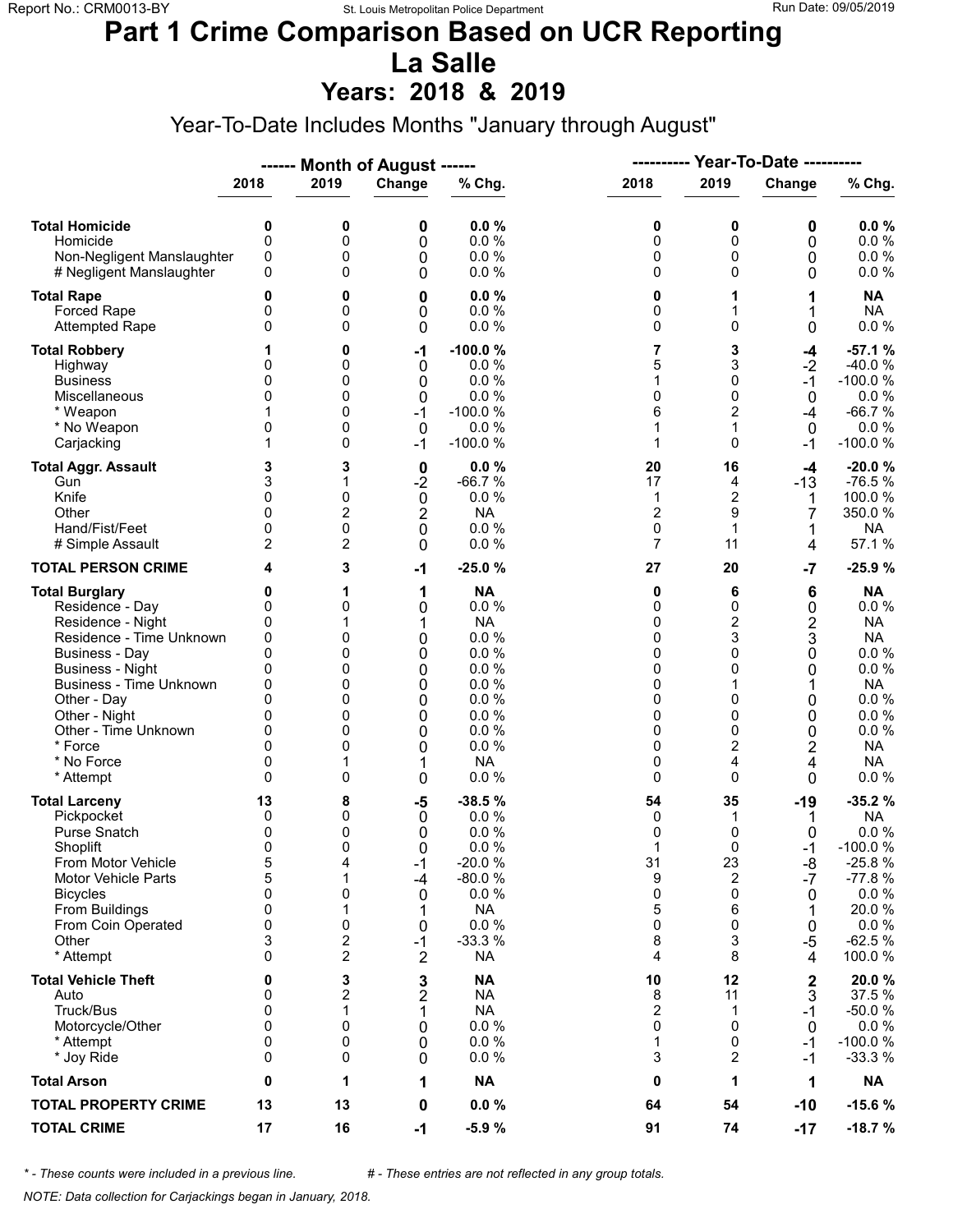### **Part 1 Crime Comparison Based on UCR Reporting Lafayette Square Years: 2018 & 2019**

Year-To-Date Includes Months "January through August"

|                                                                                                                                                                                                                                                                               |                                                                                   |                                                               | ------ Month of August ------                                          |                                                                                                                    | ----------                                                                                       |                                                            | <b>Year-To-Date ----------</b>                                                  |                                                                                                                                     |
|-------------------------------------------------------------------------------------------------------------------------------------------------------------------------------------------------------------------------------------------------------------------------------|-----------------------------------------------------------------------------------|---------------------------------------------------------------|------------------------------------------------------------------------|--------------------------------------------------------------------------------------------------------------------|--------------------------------------------------------------------------------------------------|------------------------------------------------------------|---------------------------------------------------------------------------------|-------------------------------------------------------------------------------------------------------------------------------------|
|                                                                                                                                                                                                                                                                               | 2018                                                                              | 2019                                                          | Change                                                                 | % Chg.                                                                                                             | 2018                                                                                             | 2019                                                       | Change                                                                          | % Chg.                                                                                                                              |
| <b>Total Homicide</b><br>Homicide<br>Non-Negligent Manslaughter<br># Negligent Manslaughter                                                                                                                                                                                   | 0<br>$\mathbf 0$<br>0<br>0                                                        | 0<br>0<br>0<br>0                                              | 0<br>0<br>0<br>0                                                       | 0.0%<br>0.0 %<br>0.0%<br>0.0%                                                                                      | 0<br>0<br>0<br>0                                                                                 | 0<br>0<br>0<br>$\Omega$                                    | 0<br>0<br>0<br>0                                                                | 0.0%<br>0.0 %<br>0.0 %<br>0.0 %                                                                                                     |
| <b>Total Rape</b><br>Forced Rape<br><b>Attempted Rape</b>                                                                                                                                                                                                                     | 0<br>0<br>0                                                                       | 0<br>0<br>0                                                   | 0<br>0<br>0                                                            | 0.0%<br>0.0%<br>0.0%                                                                                               | 0<br>0<br>0                                                                                      | 0<br>0<br>$\Omega$                                         | 0<br>0<br>0                                                                     | 0.0%<br>0.0 %<br>0.0 %                                                                                                              |
| <b>Total Robbery</b><br>Highway<br><b>Business</b><br>Miscellaneous<br>* Weapon<br>* No Weapon<br>Carjacking                                                                                                                                                                  | 0<br>0<br>$\Omega$<br>0                                                           | 0<br>0<br>0<br>0<br>0<br>0<br>0                               | -1<br>0<br>0<br>0<br>$-1$<br>$\mathbf 0$<br>$-1$                       | $-100.0%$<br>0.0%<br>0.0%<br>0.0%<br>$-100.0%$<br>0.0 %<br>$-100.0%$                                               | 4<br>3<br>0<br>0<br>4<br>0<br>1                                                                  | 4<br>$\overline{2}$<br>0<br>0<br>3<br>1<br>$\overline{2}$  | 0<br>$-1$<br>0<br>0<br>-1<br>1                                                  | $0.0 \%$<br>$-33.3%$<br>0.0%<br>0.0 %<br>$-25.0%$<br><b>NA</b><br>100.0 %                                                           |
| <b>Total Aggr. Assault</b><br>Gun<br>Knife<br>Other<br>Hand/Fist/Feet<br># Simple Assault                                                                                                                                                                                     | 0<br>0<br>$\Omega$<br>0<br>1                                                      | 0<br>0<br>0<br>0<br>0<br>1                                    | 0<br>0<br>0<br>0<br>0<br>0                                             | 0.0%<br>0.0%<br>0.0%<br>0.0%<br>0.0%<br>0.0%                                                                       | 2<br>$\overline{c}$<br>0<br>0<br>0<br>3                                                          | 7<br>$\overline{c}$<br>0<br>5<br>0<br>3                    | 5<br>0<br>0<br>5<br>0<br>0                                                      | 250.0%<br>$0.0 \%$<br>0.0 %<br>NA<br>$0.0 \%$<br>$0.0 \%$                                                                           |
| <b>TOTAL PERSON CRIME</b>                                                                                                                                                                                                                                                     | 1                                                                                 | 0                                                             | $-1$                                                                   | $-100.0%$                                                                                                          | 6                                                                                                | 11                                                         | 5                                                                               | 83.3 %                                                                                                                              |
| <b>Total Burglary</b><br>Residence - Day<br>Residence - Night<br>Residence - Time Unknown<br><b>Business - Day</b><br><b>Business - Night</b><br><b>Business - Time Unknown</b><br>Other - Day<br>Other - Night<br>Other - Time Unknown<br>* Force<br>* No Force<br>* Attempt | 2<br>0<br>1<br>1<br>0<br>0<br>0<br>$\Omega$<br>0<br>0<br>$\overline{2}$<br>0<br>0 | 1<br>0<br>1<br>0<br>0<br>0<br>0<br>0<br>0<br>0<br>1<br>0<br>0 | $-1$<br>0<br>0<br>$-1$<br>0<br>0<br>0<br>0<br>0<br>0<br>$-1$<br>0<br>0 | $-50.0%$<br>0.0 %<br>0.0%<br>$-100.0%$<br>0.0%<br>0.0%<br>0.0%<br>0.0%<br>0.0%<br>0.0%<br>$-50.0%$<br>0.0%<br>0.0% | 9<br>0<br>1<br>4<br>0<br>$\overline{\mathbf{c}}$<br>$\overline{2}$<br>0<br>0<br>0<br>5<br>4<br>0 | 6<br>1<br>3<br>0<br>0<br>$\Omega$<br>0<br>0<br>3<br>2<br>1 | $-3$<br>1<br>0<br>$-1$<br>0<br>$-1$<br>$-2$<br>0<br>0<br>0<br>$-2$<br>$-2$<br>1 | $-33.3%$<br>NA<br>0.0 %<br>$-25.0%$<br>0.0 %<br>$-50.0%$<br>$-100.0%$<br>0.0%<br>0.0%<br>0.0 %<br>$-40.0%$<br>$-50.0%$<br><b>NA</b> |
| <b>Total Larceny</b><br>Pickpocket<br>Purse Snatch<br>Shoplift<br>From Motor Vehicle<br><b>Motor Vehicle Parts</b><br><b>Bicycles</b><br>From Buildings<br>From Coin Operated<br>Other<br>* Attempt                                                                           | 9<br>0<br>0<br>$\mathbf{0}$<br>6<br>1<br>0<br>1<br>0<br>1<br>1                    | 16<br>0<br>0<br>0<br>8<br>2<br>0<br>0<br>0<br>6<br>3          | 7<br>0<br>0<br>0<br>2<br>1<br>0<br>$-1$<br>0<br>5<br>$\overline{2}$    | 77.8%<br>0.0%<br>0.0%<br>0.0%<br>33.3 %<br>100.0 %<br>0.0 %<br>$-100.0%$<br>0.0%<br>500.0%<br>200.0%               | 50<br>0<br>0<br>0<br>39<br>4<br>0<br>3<br>0<br>4<br>7                                            | 39<br>0<br>0<br>1<br>15<br>8<br>1<br>1<br>0<br>13<br>6     | -11<br>0<br>0<br>$-24$<br>4<br>1<br>$-2$<br>0<br>9<br>$-1$                      | $-22.0%$<br>0.0 %<br>0.0 %<br><b>NA</b><br>$-61.5%$<br>100.0%<br><b>NA</b><br>$-66.7%$<br>$0.0 \%$<br>225.0%<br>$-14.3%$            |
| <b>Total Vehicle Theft</b><br>Auto<br>Truck/Bus<br>Motorcycle/Other<br>* Attempt<br>* Joy Ride                                                                                                                                                                                | 4<br>4<br>0<br>0<br>0<br>0                                                        | 0<br>0<br>0<br>0<br>0<br>0                                    | -4<br>-4<br>0<br>0<br>0<br>0                                           | $-100.0%$<br>$-100.0%$<br>0.0%<br>0.0%<br>0.0%<br>0.0%                                                             | 20<br>19<br>1<br>0<br>1<br>5                                                                     | 6<br>5<br>0<br>1<br>0<br>1                                 | $-14$<br>-14<br>$-1$<br>1<br>$-1$<br>-4                                         | $-70.0%$<br>$-73.7%$<br>$-100.0%$<br>NA<br>$-100.0%$<br>$-80.0%$                                                                    |
| <b>Total Arson</b>                                                                                                                                                                                                                                                            | 0                                                                                 | 0                                                             | 0                                                                      | 0.0%                                                                                                               | 1                                                                                                | 0                                                          | -1                                                                              | $-100.0%$                                                                                                                           |
| <b>TOTAL PROPERTY CRIME</b>                                                                                                                                                                                                                                                   | 15                                                                                | 17                                                            | $\mathbf 2$                                                            | 13.3 %                                                                                                             | 80                                                                                               | 51                                                         | $-29$                                                                           | $-36.3%$                                                                                                                            |
| <b>TOTAL CRIME</b>                                                                                                                                                                                                                                                            | 16                                                                                | 17                                                            | 1                                                                      | 6.3 %                                                                                                              | 86                                                                                               | 62                                                         | $-24$                                                                           | $-27.9%$                                                                                                                            |

*\* - These counts were included in a previous line. # - These entries are not reflected in any group totals.*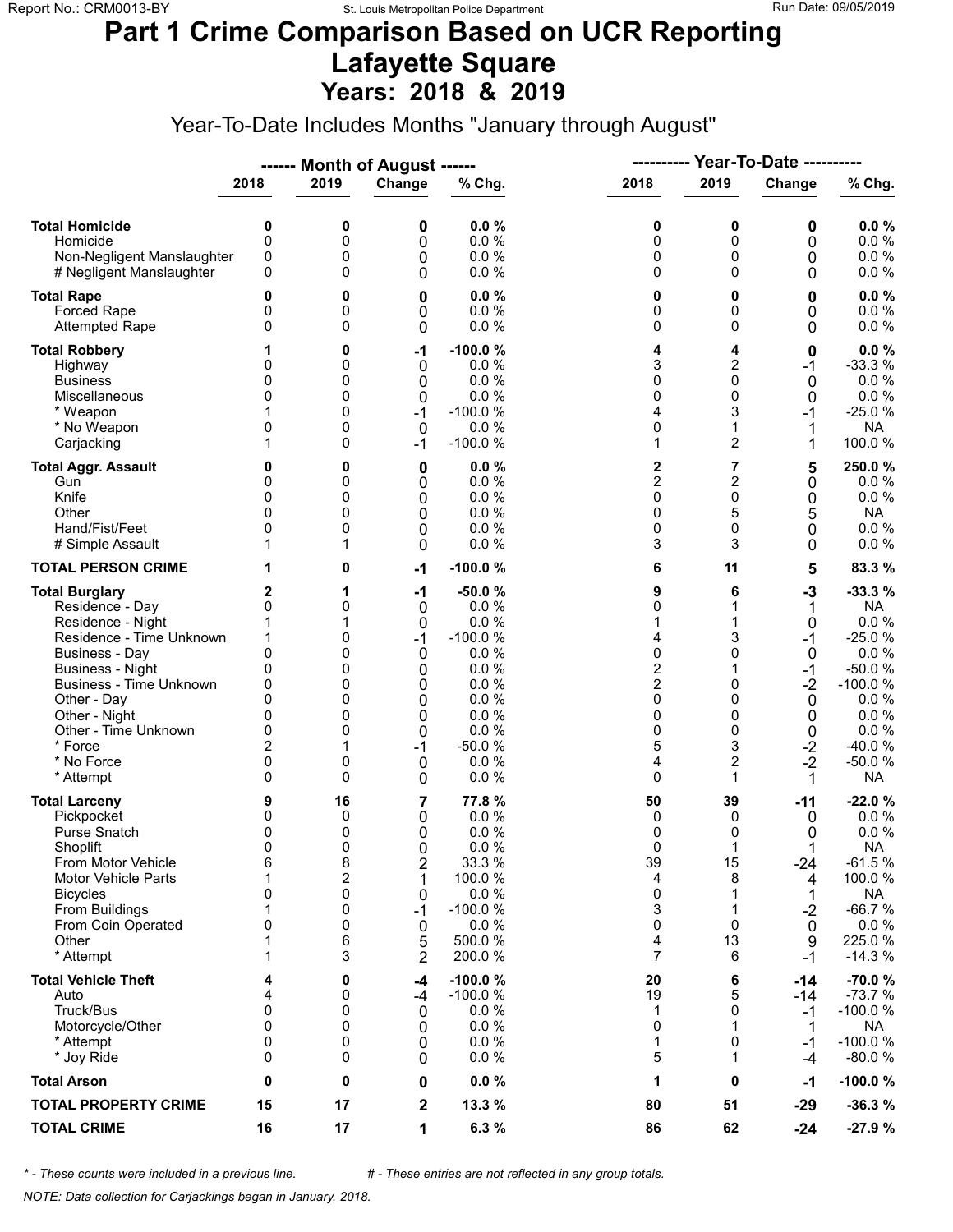#### **Part 1 Crime Comparison Based on UCR Reporting Lewis Place Years: 2018 & 2019**

Year-To-Date Includes Months "January through August"

|                                                                                                                                                                                                                                                                               |                                                                         |                                                                       | ------ Month of August ------                                 |                                                                                                                          |                                                                                     | ---------- Year-To-Date ----------                                                                                    |                                                                                  |                                                                                                                           |
|-------------------------------------------------------------------------------------------------------------------------------------------------------------------------------------------------------------------------------------------------------------------------------|-------------------------------------------------------------------------|-----------------------------------------------------------------------|---------------------------------------------------------------|--------------------------------------------------------------------------------------------------------------------------|-------------------------------------------------------------------------------------|-----------------------------------------------------------------------------------------------------------------------|----------------------------------------------------------------------------------|---------------------------------------------------------------------------------------------------------------------------|
|                                                                                                                                                                                                                                                                               | 2018                                                                    | 2019                                                                  | Change                                                        | % Chg.                                                                                                                   | 2018                                                                                | 2019                                                                                                                  | Change                                                                           | % Chg.                                                                                                                    |
| <b>Total Homicide</b><br>Homicide<br>Non-Negligent Manslaughter<br># Negligent Manslaughter                                                                                                                                                                                   | 0<br>0<br>0<br>0                                                        | 0<br>0<br>0<br>0                                                      | 0<br>0<br>0<br>0                                              | 0.0%<br>0.0%<br>0.0%<br>0.0%                                                                                             | 1<br>1<br>0<br>0                                                                    | 7<br>7<br>0<br>0                                                                                                      | 6<br>6<br>0<br>0                                                                 | 600.0%<br>600.0%<br>0.0 %<br>$0.0 \%$                                                                                     |
| <b>Total Rape</b><br>Forced Rape<br><b>Attempted Rape</b>                                                                                                                                                                                                                     | 0<br>0<br>0                                                             | 1<br>1<br>0                                                           | 1<br>1<br>0                                                   | <b>NA</b><br><b>NA</b><br>0.0 %                                                                                          | 0<br>0<br>0                                                                         | 1<br>1<br>$\Omega$                                                                                                    | 1<br>1<br>0                                                                      | <b>NA</b><br><b>NA</b><br>0.0 %                                                                                           |
| <b>Total Robbery</b><br>Highway<br><b>Business</b><br>Miscellaneous<br>* Weapon<br>* No Weapon<br>Carjacking                                                                                                                                                                  | 0<br>0<br>0<br>0<br>0<br>0<br>0                                         | 1<br>0<br>0<br>1<br>0<br>0                                            | 1<br>0<br>1<br>0<br>1<br>0<br>0                               | <b>NA</b><br>0.0 %<br><b>NA</b><br>0.0 %<br><b>NA</b><br>0.0%<br>0.0%                                                    | 6<br>5<br>0<br>0<br>5<br>1<br>1                                                     | 4<br>2<br>1<br>0<br>$\overline{c}$<br>$\overline{2}$<br>1                                                             | $\frac{-2}{3}$<br>1<br>0<br>$-3$<br>1<br>0                                       | $-33.3%$<br>$-60.0%$<br>NA<br>0.0 %<br>$-60.0%$<br>100.0 %<br>0.0%                                                        |
| <b>Total Aggr. Assault</b><br>Gun<br>Knife<br>Other<br>Hand/Fist/Feet<br># Simple Assault                                                                                                                                                                                     | 0<br>0<br>$\Omega$<br>4                                                 | 0<br>0<br>0<br>0<br>0<br>2                                            | -4<br>-4<br>$\mathbf 0$<br>0<br>0<br>$-2$                     | $-100.0%$<br>$-100.0%$<br>0.0%<br>0.0%<br>0.0%<br>$-50.0%$                                                               | 25<br>18<br>1<br>4<br>$\overline{c}$<br>$\overline{7}$                              | 24<br>20<br>0<br>3<br>1<br>13                                                                                         | $-1$<br>$\overline{2}$<br>$-1$<br>$-1$<br>$-1$<br>6                              | $-4.0%$<br>11.1 %<br>$-100.0%$<br>$-25.0%$<br>$-50.0%$<br>85.7%                                                           |
| <b>TOTAL PERSON CRIME</b>                                                                                                                                                                                                                                                     | 4                                                                       | $\overline{2}$                                                        | $-2$                                                          | $-50.0%$                                                                                                                 | 32                                                                                  | 36                                                                                                                    | 4                                                                                | 12.5 %                                                                                                                    |
| <b>Total Burglary</b><br>Residence - Day<br>Residence - Night<br>Residence - Time Unknown<br><b>Business - Day</b><br><b>Business - Night</b><br><b>Business - Time Unknown</b><br>Other - Day<br>Other - Night<br>Other - Time Unknown<br>* Force<br>* No Force<br>* Attempt | 0<br>0<br>0<br>$\mathbf{0}$<br>0<br>0<br>$\Omega$<br>0<br>$\Omega$<br>0 | 4<br>1<br>2<br>0<br>0<br>0<br>0<br>0<br>0<br>2<br>$\overline{2}$<br>0 | 3<br>0<br>1<br>2<br>0<br>0<br>0<br>0<br>0<br>0<br>1<br>2<br>0 | 300.0%<br>0.0 %<br><b>NA</b><br><b>NA</b><br>0.0%<br>0.0%<br>0.0%<br>0.0%<br>0.0%<br>0.0%<br>100.0%<br><b>NA</b><br>0.0% | 9<br>3<br>1<br>5<br>0<br>0<br>0<br>0<br>0<br>0<br>7<br>$\overline{\mathbf{c}}$<br>0 | 9<br>$\overline{\mathbf{c}}$<br>3<br>4<br>0<br>$\Omega$<br>0<br>0<br>$\Omega$<br>0<br>7<br>$\overline{c}$<br>$\Omega$ | 0<br>$-1$<br>$\overline{2}$<br>$-1$<br>0<br>0<br>0<br>0<br>0<br>0<br>0<br>0<br>0 | 0.0%<br>$-33.3%$<br>200.0%<br>$-20.0%$<br>0.0 %<br>0.0 %<br>0.0 %<br>0.0 %<br>0.0 %<br>$0.0 \%$<br>0.0 %<br>0.0%<br>0.0 % |
| <b>Total Larceny</b><br>Pickpocket<br><b>Purse Snatch</b><br>Shoplift<br>From Motor Vehicle<br>Motor Vehicle Parts<br><b>Bicycles</b><br>From Buildings<br>From Coin Operated<br>Other<br>* Attempt                                                                           | 3<br>0<br>0<br>$\Omega$<br>1<br>0<br>0<br>1<br>0<br>0                   | 2<br>0<br>0<br>0<br>1<br>0<br>0<br>0<br>0<br>0                        | -1<br>0<br>0<br>0<br>0<br>0<br>0<br>$-1$<br>0<br>0<br>0       | $-33.3%$<br>0.0 %<br>0.0%<br>0.0 %<br>0.0 %<br>0.0 %<br>0.0 %<br>$-100.0%$<br>0.0%<br>0.0%<br>0.0%                       | 21<br>0<br>0<br><sup>0</sup><br>9<br>4<br>0<br>2<br>1<br>5<br>1                     | 29<br>0<br>0<br>$\Omega$<br>9<br>11<br>0<br>3<br>0<br>6<br>1                                                          | 8<br>0<br>0<br>0<br>0<br>7<br>0<br>-1<br>1<br>0                                  | 38.1 %<br>0.0%<br>0.0 %<br>0.0 %<br>$0.0\ \%$<br>175.0 %<br>0.0 %<br>50.0%<br>$-100.0%$<br>20.0 %<br>$0.0 \%$             |
| <b>Total Vehicle Theft</b><br>Auto<br>Truck/Bus<br>Motorcycle/Other<br>* Attempt<br>* Joy Ride                                                                                                                                                                                | 3<br>2<br>1<br>0<br>$\Omega$<br>1                                       | 1<br>1<br>0<br>0<br>0<br>0                                            | $-2$<br>$-1$<br>$-1$<br>0<br>0<br>-1                          | $-66.7%$<br>$-50.0%$<br>$-100.0%$<br>0.0%<br>0.0%<br>$-100.0%$                                                           | 11<br>9<br>1<br>1<br>0<br>2                                                         | 6<br>6<br>0<br>0<br>0<br>1                                                                                            | $-5$<br>$-3$<br>$-1$<br>$-1$<br>0<br>-1                                          | $-45.5%$<br>$-33.3%$<br>$-100.0%$<br>$-100.0%$<br>$0.0 \%$<br>$-50.0%$                                                    |
| <b>Total Arson</b>                                                                                                                                                                                                                                                            | 1                                                                       | 0                                                                     | -1                                                            | $-100.0%$                                                                                                                | $\mathbf{2}$                                                                        | 2                                                                                                                     | 0                                                                                | $0.0 \%$                                                                                                                  |
| <b>TOTAL PROPERTY CRIME</b>                                                                                                                                                                                                                                                   | 8                                                                       | 7                                                                     | -1                                                            | $-12.5%$                                                                                                                 | 43                                                                                  | 46                                                                                                                    | 3                                                                                | 7.0%                                                                                                                      |
| <b>TOTAL CRIME</b>                                                                                                                                                                                                                                                            | 12                                                                      | 9                                                                     | $-3$                                                          | $-25.0%$                                                                                                                 | 75                                                                                  | 82                                                                                                                    | $\overline{7}$                                                                   | 9.3%                                                                                                                      |

*\* - These counts were included in a previous line. # - These entries are not reflected in any group totals.*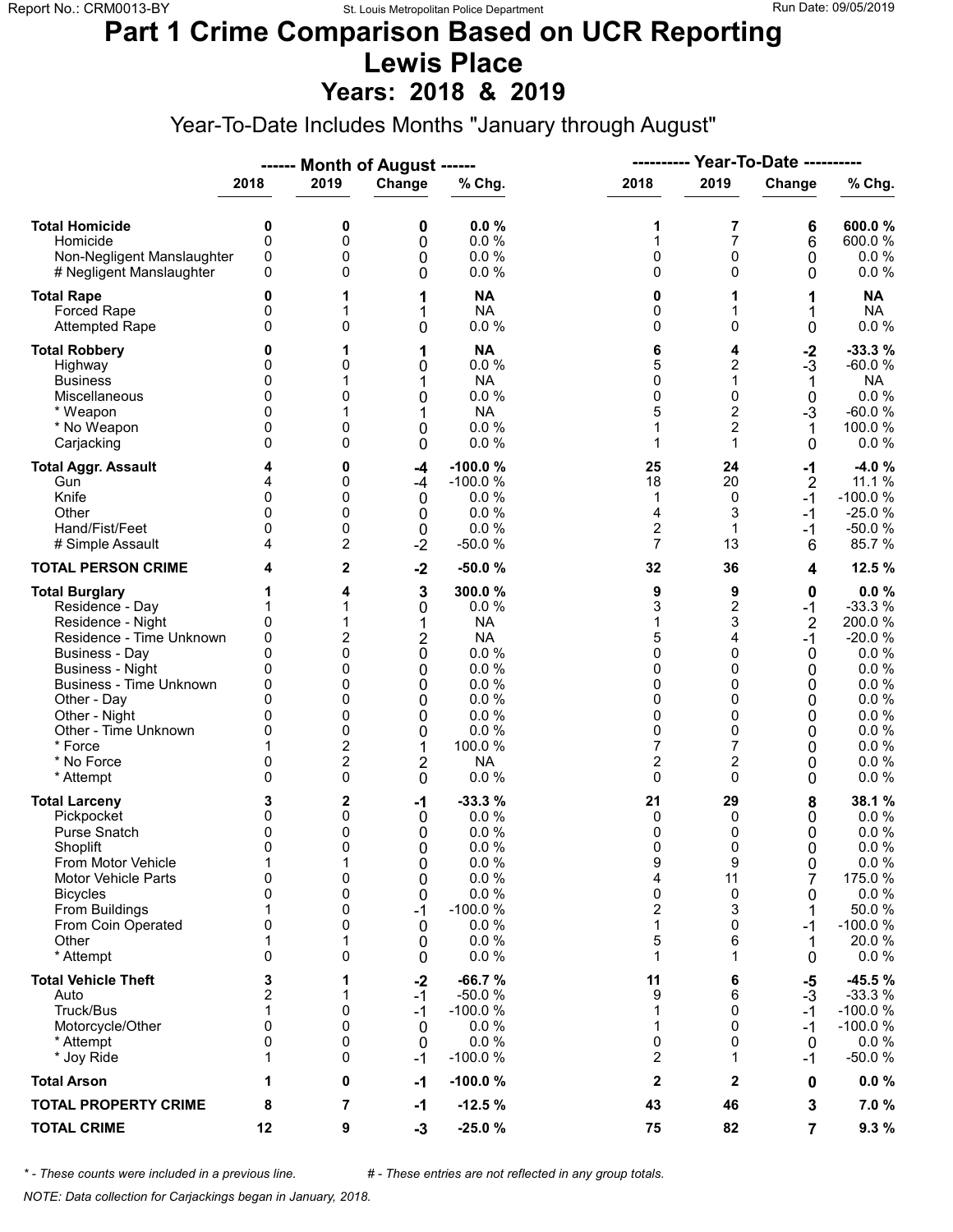#### **Part 1 Crime Comparison Based on UCR Reporting Lindenwood Park Years: 2018 & 2019**

Year-To-Date Includes Months "January through August"

|                                                                                                                                                                                                                                                                               |                                                                                   |                                                          | ------ Month of August ------                                          |                                                                                                                          | ----------                                                                           |                                                                                             | <b>Year-To-Date ----------</b>                                                   |                                                                                                                               |
|-------------------------------------------------------------------------------------------------------------------------------------------------------------------------------------------------------------------------------------------------------------------------------|-----------------------------------------------------------------------------------|----------------------------------------------------------|------------------------------------------------------------------------|--------------------------------------------------------------------------------------------------------------------------|--------------------------------------------------------------------------------------|---------------------------------------------------------------------------------------------|----------------------------------------------------------------------------------|-------------------------------------------------------------------------------------------------------------------------------|
|                                                                                                                                                                                                                                                                               | 2018                                                                              | 2019                                                     | Change                                                                 | % Chg.                                                                                                                   | 2018                                                                                 | 2019                                                                                        | Change                                                                           | % Chg.                                                                                                                        |
| <b>Total Homicide</b><br>Homicide<br>Non-Negligent Manslaughter<br># Negligent Manslaughter                                                                                                                                                                                   | 0<br>$\mathbf 0$<br>0<br>0                                                        | 0<br>0<br>0<br>0                                         | 0<br>0<br>0<br>0                                                       | 0.0%<br>0.0%<br>0.0%<br>0.0%                                                                                             | 0<br>0<br>0<br>0                                                                     | 0<br>0<br>0<br>$\Omega$                                                                     | 0<br>0<br>0<br>0                                                                 | 0.0%<br>0.0 %<br>0.0 %<br>0.0 %                                                                                               |
| <b>Total Rape</b><br>Forced Rape<br><b>Attempted Rape</b>                                                                                                                                                                                                                     | 1<br>0                                                                            | 0<br>0<br>0                                              | $-1$<br>$-1$<br>$\mathbf 0$                                            | $-100.0%$<br>$-100.0%$<br>0.0 %                                                                                          | 3<br>3<br>0                                                                          | 0<br>0<br>$\Omega$                                                                          | $-3$<br>$-3$<br>0                                                                | $-100.0%$<br>$-100.0%$<br>$0.0 \%$                                                                                            |
| <b>Total Robbery</b><br>Highway<br><b>Business</b><br>Miscellaneous<br>* Weapon<br>* No Weapon<br>Carjacking                                                                                                                                                                  | 0<br>0<br>0<br>0<br>0<br>0                                                        | 2<br>2<br>0<br>0<br>0<br>2<br>0                          | 2<br>2<br>0<br>0<br>0<br>$\overline{2}$<br>0                           | <b>NA</b><br><b>NA</b><br>$0.0 \%$<br>0.0%<br>0.0%<br><b>NA</b><br>0.0%                                                  | 5<br>4<br>1<br>0<br>3<br>$\overline{c}$<br>0                                         | 9<br>4<br>3<br>1<br>6<br>3<br>1                                                             | 4<br>0<br>2<br>1<br>3<br>1                                                       | 80.0%<br>$0.0 \%$<br>200.0%<br><b>NA</b><br>100.0%<br>50.0%<br><b>NA</b>                                                      |
| <b>Total Aggr. Assault</b><br>Gun<br>Knife<br>Other<br>Hand/Fist/Feet<br># Simple Assault                                                                                                                                                                                     | 3<br>1<br>0<br>2<br>0<br>3                                                        | 0<br>0<br>0<br>0<br>0<br>1                               | $-3$<br>$-1$<br>0<br>$-2$<br>$\boldsymbol{0}$<br>$-2$                  | $-100.0%$<br>$-100.0%$<br>0.0%<br>$-100.0%$<br>0.0%<br>$-66.7%$                                                          | 8<br>$\overline{c}$<br>$\mathbf{1}$<br>5<br>0<br>19                                  | 9<br>4<br>$\mathbf 2$<br>$\overline{2}$<br>$\mathbf{1}$<br>12                               | 1<br>$\overline{\mathbf{c}}$<br>1<br>$-3$<br>$\mathbf 1$<br>$-7$                 | 12.5 %<br>100.0%<br>100.0%<br>$-60.0%$<br><b>NA</b><br>$-36.8%$                                                               |
| <b>TOTAL PERSON CRIME</b>                                                                                                                                                                                                                                                     | 4                                                                                 | 2                                                        | $-2$                                                                   | $-50.0%$                                                                                                                 | 16                                                                                   | 18                                                                                          | $\mathbf{2}$                                                                     | 12.5 %                                                                                                                        |
| <b>Total Burglary</b><br>Residence - Day<br>Residence - Night<br>Residence - Time Unknown<br><b>Business - Day</b><br><b>Business - Night</b><br><b>Business - Time Unknown</b><br>Other - Day<br>Other - Night<br>Other - Time Unknown<br>* Force<br>* No Force<br>* Attempt | 2<br>0<br>0<br>0<br>0<br>1<br>1<br>0<br>0<br>0<br>$\overline{2}$<br>0<br>$\Omega$ | 1<br>0<br>0<br>0<br>0<br>0<br>0<br>0<br>0<br>0<br>0<br>1 | $-1$<br>0<br>0<br>0<br>0<br>0<br>$-1$<br>0<br>0<br>0<br>$-2$<br>0<br>1 | $-50.0%$<br>0.0 %<br>0.0%<br>0.0%<br>0.0%<br>0.0%<br>$-100.0%$<br>0.0%<br>0.0%<br>0.0%<br>$-100.0%$<br>0.0%<br><b>NA</b> | 13<br>2<br>3<br>3<br>0<br>$\overline{\mathbf{c}}$<br>3<br>0<br>0<br>0<br>6<br>6<br>1 | 29<br>4<br>5<br>14<br>1<br>3<br>$\overline{c}$<br>$\Omega$<br>0<br>$\Omega$<br>18<br>9<br>2 | 16<br>2<br>$\overline{2}$<br>11<br>1<br>1<br>$-1$<br>0<br>0<br>0<br>12<br>3<br>1 | 123.1 %<br>100.0%<br>66.7%<br>366.7 %<br><b>NA</b><br>50.0%<br>$-33.3%$<br>0.0%<br>0.0%<br>0.0 %<br>200.0%<br>50.0%<br>100.0% |
| <b>Total Larceny</b><br>Pickpocket<br>Purse Snatch<br>Shoplift<br>From Motor Vehicle<br>Motor Vehicle Parts<br><b>Bicycles</b><br>From Buildings<br>From Coin Operated<br>Other<br>* Attempt                                                                                  | 7<br>0<br>0<br>4<br>$\overline{\mathbf{c}}$<br>0<br>1<br>0<br>0<br>0<br>1         | 9<br>0<br>0<br>1<br>2<br>5<br>0<br>0<br>0<br>1<br>0      | 2<br>0<br>0<br>$-3$<br>0<br>5<br>$-1$<br>0<br>0<br>1<br>$-1$           | 28.6 %<br>0.0%<br>0.0%<br>$-75.0%$<br>0.0 %<br><b>NA</b><br>$-100.0%$<br>0.0%<br>0.0%<br><b>NA</b><br>$-100.0%$          | 103<br>0<br>0<br>16<br>28<br>12<br>5<br>17<br>1<br>24<br>5                           | 112<br>0<br>0<br>10<br>49<br>24<br>0<br>11<br>0<br>18<br>13                                 | 9<br>0<br>0<br>-6<br>21<br>12<br>-5<br>-6<br>-1<br>-6<br>8                       | 8.7%<br>$0.0 \%$<br>0.0%<br>$-37.5%$<br>75.0%<br>100.0%<br>$-100.0%$<br>$-35.3%$<br>$-100.0%$<br>$-25.0%$<br>160.0%           |
| <b>Total Vehicle Theft</b><br>Auto<br>Truck/Bus<br>Motorcycle/Other<br>* Attempt<br>* Joy Ride                                                                                                                                                                                | 1<br>1<br>0<br>$\mathbf{0}$<br>0<br>0                                             | 2<br>1<br>0<br>1<br>0<br>0                               | 1<br>0<br>0<br>0<br>0                                                  | 100.0%<br>0.0%<br>0.0 %<br><b>NA</b><br>0.0 %<br>0.0%                                                                    | 10<br>8<br>1<br>1<br>0<br>3                                                          | 32<br>21<br>9<br>$\overline{c}$<br>$\overline{c}$<br>7                                      | 22<br>13<br>8<br>1<br>2<br>4                                                     | 220.0%<br>162.5 %<br>800.0%<br>100.0%<br>NA<br>133.3 %                                                                        |
| <b>Total Arson</b>                                                                                                                                                                                                                                                            | 0                                                                                 | 0                                                        | 0                                                                      | 0.0%                                                                                                                     | $-1$                                                                                 | 0                                                                                           | 1                                                                                | $0.0 \%$                                                                                                                      |
| <b>TOTAL PROPERTY CRIME</b>                                                                                                                                                                                                                                                   | 10                                                                                | 12                                                       | $\mathbf 2$                                                            | 20.0 %                                                                                                                   | 125                                                                                  | 173                                                                                         | 48                                                                               | 38.4 %                                                                                                                        |
| <b>TOTAL CRIME</b>                                                                                                                                                                                                                                                            | 14                                                                                | 14                                                       | $\mathbf 0$                                                            | $0.0 \%$                                                                                                                 | 141                                                                                  | 191                                                                                         | 50                                                                               | 35.5 %                                                                                                                        |

*\* - These counts were included in a previous line. # - These entries are not reflected in any group totals.*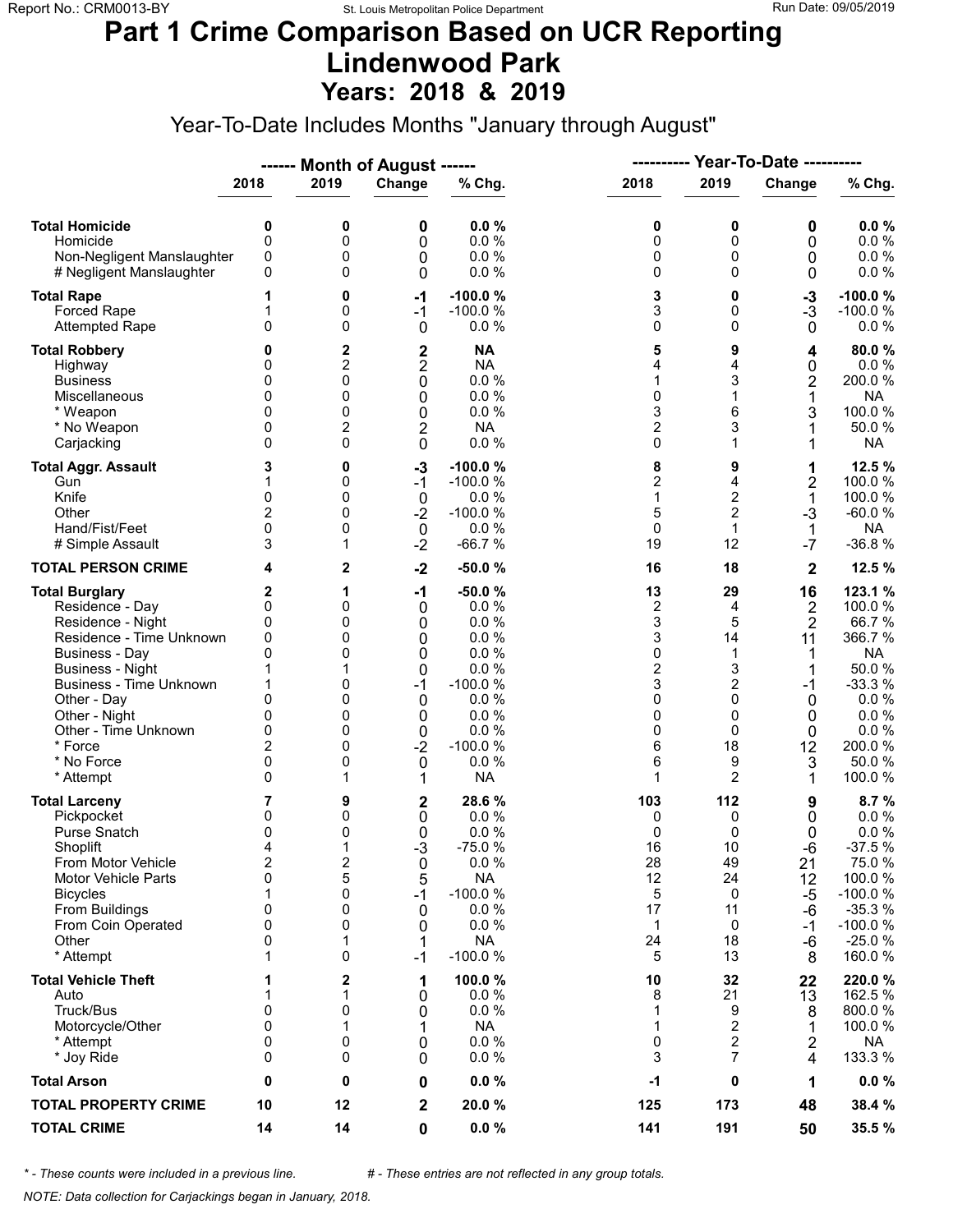#### **Part 1 Crime Comparison Based on UCR Reporting Marine Villa Years: 2018 & 2019**

Year-To-Date Includes Months "January through August"

|                                                                                                                                                                                                                                                                 |                                                                          |                                                               | ------ Month of August ------                                                |                                                                                                                                |                                                                             |                                                                                       |                                                                               |                                                                                                                                    |
|-----------------------------------------------------------------------------------------------------------------------------------------------------------------------------------------------------------------------------------------------------------------|--------------------------------------------------------------------------|---------------------------------------------------------------|------------------------------------------------------------------------------|--------------------------------------------------------------------------------------------------------------------------------|-----------------------------------------------------------------------------|---------------------------------------------------------------------------------------|-------------------------------------------------------------------------------|------------------------------------------------------------------------------------------------------------------------------------|
|                                                                                                                                                                                                                                                                 | 2018                                                                     | 2019                                                          | Change                                                                       | % Chg.                                                                                                                         | 2018                                                                        | 2019                                                                                  | Change                                                                        | % Chg.                                                                                                                             |
| <b>Total Homicide</b><br>Homicide<br>Non-Negligent Manslaughter<br># Negligent Manslaughter                                                                                                                                                                     | 0<br>0<br>0<br>0                                                         | 0<br>0<br>0<br>0                                              | 0<br>0<br>0<br>0                                                             | 0.0%<br>0.0%<br>0.0%<br>0.0%                                                                                                   | 0<br>0<br>0<br>0                                                            | 2<br>$\overline{c}$<br>$\mathbf 0$<br>$\Omega$                                        | 2<br>$\overline{2}$<br>0<br>0                                                 | <b>NA</b><br><b>NA</b><br>$0.0 \%$<br>0.0 %                                                                                        |
| <b>Total Rape</b><br><b>Forced Rape</b><br><b>Attempted Rape</b>                                                                                                                                                                                                | 1<br>0                                                                   | 0<br>0<br>0                                                   | $-1$<br>$-1$<br>0                                                            | $-100.0%$<br>$-100.0%$<br>0.0%                                                                                                 | 3<br>3<br>0                                                                 | 0<br>0<br>$\Omega$                                                                    | $-3$<br>$-3$<br>0                                                             | $-100.0%$<br>$-100.0%$<br>$0.0 \%$                                                                                                 |
| <b>Total Robbery</b><br>Highway<br><b>Business</b><br>Miscellaneous<br>* Weapon<br>* No Weapon<br>Carjacking                                                                                                                                                    | 0<br>0<br>0<br>0                                                         | 2<br>2<br>0<br>0<br>2<br>0<br>0                               | 1<br>1<br>0<br>0<br>1<br>0<br>0                                              | 100.0%<br>100.0%<br>0.0 %<br>0.0%<br>100.0 %<br>0.0%<br>0.0%                                                                   | 10<br>3<br>0<br>4<br>9<br>1<br>3                                            | 5<br>4<br>1<br>0<br>4<br>1<br>$\Omega$                                                | $-5$<br>1<br>1<br>$-4$<br>$-5$<br>0<br>$-3$                                   | $-50.0%$<br>33.3 %<br>NA<br>$-100.0%$<br>$-55.6%$<br>$0.0 \%$<br>$-100.0%$                                                         |
| <b>Total Aggr. Assault</b><br>Gun<br>Knife<br>Other<br>Hand/Fist/Feet<br># Simple Assault                                                                                                                                                                       | 1<br>0<br>0<br>0<br>3                                                    | 4<br>3<br>0<br>0<br>4                                         | 3<br>3<br>0<br>0<br>0<br>1                                                   | 300.0%<br><b>NA</b><br>0.0%<br>0.0%<br>0.0 %<br>33.3 %                                                                         | 15<br>3<br>3<br>8<br>1<br>25                                                | 43<br>29<br>3<br>8<br>3<br>29                                                         | 28<br>26<br>0<br>0<br>2<br>4                                                  | 186.7 %<br>866.7%<br>$0.0 \%$<br>$0.0 \%$<br>200.0%<br>16.0%                                                                       |
| <b>TOTAL PERSON CRIME</b>                                                                                                                                                                                                                                       | 3                                                                        | 6                                                             | 3                                                                            | 100.0%                                                                                                                         | 28                                                                          | 50                                                                                    | 22                                                                            | 78.6%                                                                                                                              |
| <b>Total Burglary</b><br>Residence - Day<br>Residence - Night<br>Residence - Time Unknown<br>Business - Day<br><b>Business - Night</b><br>Business - Time Unknown<br>Other - Day<br>Other - Night<br>Other - Time Unknown<br>* Force<br>* No Force<br>* Attempt | 2<br>1<br>0<br>1<br>0<br>0<br>0<br>0<br>0<br>0<br>1<br>$\Omega$          | 0<br>0<br>0<br>0<br>0<br>0<br>0<br>0<br>0<br>0<br>0<br>0<br>0 | $-2$<br>$-1$<br>0<br>$-1$<br>0<br>0<br>0<br>0<br>0<br>0<br>$-1$<br>$-1$<br>0 | $-100.0%$<br>$-100.0%$<br>0.0 %<br>$-100.0%$<br>0.0%<br>0.0%<br>0.0%<br>0.0%<br>0.0%<br>0.0%<br>$-100.0%$<br>$-100.0%$<br>0.0% | 14<br>4<br>$\overline{c}$<br>7<br>0<br>1<br>0<br>0<br>0<br>0<br>9<br>5<br>0 | 18<br>7<br>2<br>7<br>$\Omega$<br>1<br>0<br>0<br>$\Omega$<br>13<br>3<br>$\overline{2}$ | 4<br>3<br>0<br>0<br>0<br>0<br>1<br>0<br>0<br>0<br>4<br>$-2$<br>$\overline{2}$ | 28.6%<br>75.0 %<br>$0.0 \%$<br>$0.0 \%$<br>0.0%<br>0.0%<br><b>NA</b><br>0.0 %<br>0.0%<br>$0.0 \%$<br>44.4 %<br>-40.0%<br><b>NA</b> |
| <b>Total Larceny</b><br>Pickpocket<br>Purse Snatch<br>Shoplift<br>From Motor Vehicle<br><b>Motor Vehicle Parts</b><br><b>Bicycles</b><br>From Buildings<br>From Coin Operated<br>Other<br>* Attempt                                                             | 13<br>0<br>0<br>$\Omega$<br>4<br>$\overline{2}$<br>1<br>4<br>0<br>2<br>0 | 11<br>0<br>0<br>0<br>4<br>0<br>3<br>0<br>3<br>0               | $-2$<br>0<br>0<br>1<br>-4<br>$\overline{2}$<br>-1<br>-1<br>0<br>0            | $-15.4%$<br>0.0%<br>0.0%<br><b>NA</b><br>$-100.0%$<br>100.0 %<br>$-100.0%$<br>$-25.0%$<br>0.0%<br>50.0 %<br>0.0%               | 88<br>0<br>0<br>1<br>31<br>17<br>1<br>20<br>0<br>18<br>0                    | 59<br>0<br>1<br>13<br>14<br>0<br>16<br>0<br>14<br>0                                   | $-29$<br>0<br>1<br>0<br>$-18$<br>$-3$<br>-1<br>-4<br>0<br>-4<br>0             | $-33.0%$<br>$0.0 \%$<br><b>NA</b><br>0.0 %<br>$-58.1%$<br>$-17.6%$<br>$-100.0%$<br>$-20.0%$<br>$0.0 \%$<br>$-22.2%$<br>$0.0 \%$    |
| <b>Total Vehicle Theft</b><br>Auto<br>Truck/Bus<br>Motorcycle/Other<br>* Attempt<br>* Joy Ride                                                                                                                                                                  | 4<br>3<br>$\mathbf{0}$<br>1<br>0<br>1                                    | 2<br>2<br>0<br>0<br>1<br>0                                    | $-2$<br>$-1$<br>0<br>$-1$<br>1<br>$-1$                                       | $-50.0%$<br>$-33.3%$<br>0.0%<br>$-100.0%$<br><b>NA</b><br>$-100.0%$                                                            | 25<br>21<br>1<br>3<br>4<br>4                                                | 33<br>20<br>10<br>3<br>1<br>6                                                         | 8<br>-1<br>9<br>0<br>$-3$<br>$\overline{2}$                                   | 32.0%<br>$-4.8%$<br>900.0%<br>$0.0 \%$<br>$-75.0%$<br>50.0%                                                                        |
| <b>Total Arson</b>                                                                                                                                                                                                                                              | 0                                                                        | 0                                                             | 0                                                                            | 0.0%                                                                                                                           | -1                                                                          | 1                                                                                     | $\mathbf 2$                                                                   | <b>NA</b>                                                                                                                          |
| <b>TOTAL PROPERTY CRIME</b>                                                                                                                                                                                                                                     | 19                                                                       | 13                                                            | -6                                                                           | $-31.6%$                                                                                                                       | 126                                                                         | 111                                                                                   | $-15$                                                                         | $-11.9%$                                                                                                                           |
| <b>TOTAL CRIME</b>                                                                                                                                                                                                                                              | 22                                                                       | 19                                                            | $-3$                                                                         | $-13.6%$                                                                                                                       | 154                                                                         | 161                                                                                   | $\overline{7}$                                                                | 4.5 %                                                                                                                              |

*\* - These counts were included in a previous line. # - These entries are not reflected in any group totals.*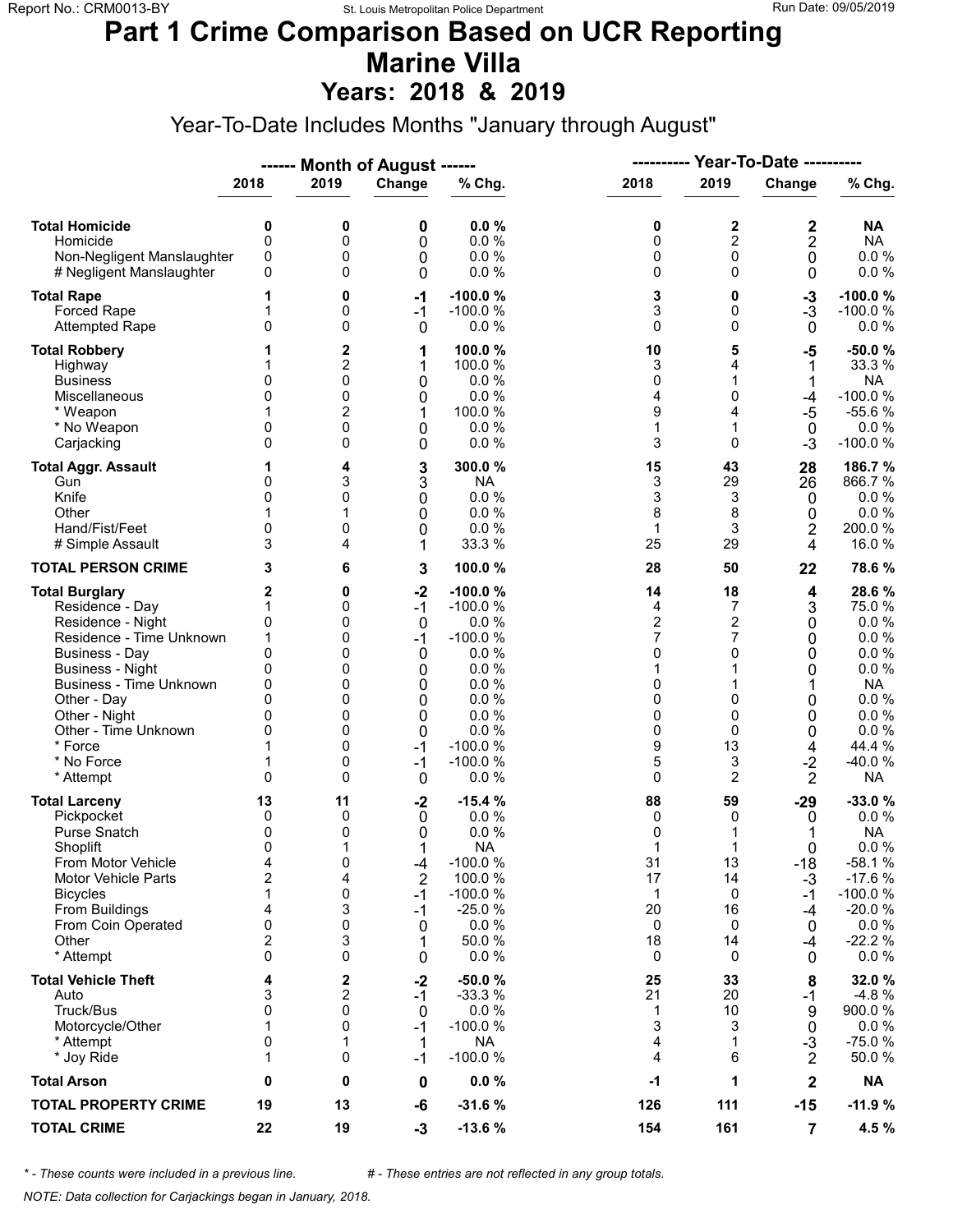#### **Part 1 Crime Comparison Based on UCR Reporting Mark Twain Years: 2018 & 2019**

Year-To-Date Includes Months "January through August"

|                                  |                         |                     | ------ Month of August ------ |                      |                |                |                        |                 |  |
|----------------------------------|-------------------------|---------------------|-------------------------------|----------------------|----------------|----------------|------------------------|-----------------|--|
|                                  | 2018                    | 2019                | Change                        | % Chg.               | 2018           | 2019           | Change                 | % Chg.          |  |
| <b>Total Homicide</b>            | 1                       | 0                   | $-1$                          | $-100.0%$            | 4              | 1              | $-3$                   | $-75.0%$        |  |
| Homicide                         | 1                       | 0                   | $-1$                          | $-100.0%$            | 4              | 1              | $-3$                   | $-75.0%$        |  |
| Non-Negligent Manslaughter       | 0                       | 0                   | $\mathbf 0$                   | 0.0%                 | 0              | 0              | $\mathbf 0$            | $0.0 \%$        |  |
| # Negligent Manslaughter         | 0                       | 0                   | 0                             | 0.0%                 | 0              | 0              | 0                      | 0.0 %           |  |
| <b>Total Rape</b>                | 0                       | 0                   | 0                             | 0.0%                 | 1              | $\mathbf{2}$   | 1                      | 100.0%          |  |
| <b>Forced Rape</b>               | 0                       | 0                   | 0                             | 0.0%                 | 1              | 2              | 1                      | 100.0%          |  |
| <b>Attempted Rape</b>            | 0                       | 0                   | 0                             | 0.0%                 | 0              | $\Omega$       | 0                      | $0.0 \%$        |  |
|                                  |                         |                     |                               |                      |                |                |                        |                 |  |
| <b>Total Robbery</b>             |                         | 2<br>1              | 1<br>0                        | 100.0%<br>0.0%       | 10<br>8        | 14<br>9        | 4<br>1                 | 40.0%<br>12.5 % |  |
| Highway<br><b>Business</b>       | 0                       | 0                   | 0                             | 0.0%                 | $\overline{2}$ | 1              | $-1$                   | $-50.0%$        |  |
| Miscellaneous                    | 0                       | 1                   | 1                             | <b>NA</b>            | 0              | 2              | $\overline{2}$         | <b>NA</b>       |  |
| * Weapon                         |                         | 0                   | $-1$                          | $-100.0%$            | 8              | 9              | 1                      | 12.5 %          |  |
| * No Weapon                      | 0                       | 2                   | $\overline{2}$                | <b>NA</b>            | $\overline{2}$ | 5              | 3                      | 150.0 %         |  |
| Carjacking                       | 0                       | 0                   | 0                             | 0.0 %                | 0              | $\overline{2}$ | $\overline{2}$         | <b>NA</b>       |  |
|                                  |                         |                     |                               |                      |                |                |                        |                 |  |
| <b>Total Aggr. Assault</b>       | 4                       | 11                  | 7                             | 175.0 %              | 45             | 70             | 25                     | 55.6 %          |  |
| Gun<br>Knife                     | 2<br>$\mathbf{0}$       | 7<br>1              | 5                             | 250.0%<br><b>NA</b>  | 29<br>5        | 51<br>8        | 22                     | 75.9%<br>60.0%  |  |
| Other                            |                         | 3                   | 1                             | 200.0%               | 10             | 8              | 3                      | $-20.0%$        |  |
| Hand/Fist/Feet                   | 1                       | 0                   | $\overline{2}$<br>$-1$        | $-100.0%$            | $\mathbf{1}$   | 3              | $-2$                   | 200.0%          |  |
| # Simple Assault                 | 4                       | 3                   | $-1$                          | $-25.0%$             | 22             | 21             | $\overline{2}$<br>$-1$ | $-4.5%$         |  |
| <b>TOTAL PERSON CRIME</b>        | 6                       | 13                  | 7                             | 116.7 %              | 60             | 87             | 27                     | 45.0%           |  |
| <b>Total Burglary</b>            | 11                      | 6                   | $-5$                          | $-45.5%$             | 49             | 31             | $-18$                  | $-36.7%$        |  |
| Residence - Day                  | 4                       | 3                   | $-1$                          | $-25.0%$             | 14             | 12             | $-2$                   | $-14.3%$        |  |
| Residence - Night                | 1                       | 0                   | $-1$                          | $-100.0%$            | 3              | 3              | 0                      | 0.0%            |  |
| Residence - Time Unknown         | 5                       | 2                   | $-3$                          | $-60.0%$             | 24             | 11             | $-13$                  | $-54.2%$        |  |
| <b>Business - Day</b>            | 0                       | 0                   | 0                             | 0.0%                 | 2              | 0              | $-2$                   | $-100.0%$       |  |
| <b>Business - Night</b>          | 0                       | 0                   | 0                             | 0.0%                 | 1              | 1              | 0                      | 0.0%            |  |
| Business - Time Unknown          | 1                       | 1                   | 0                             | 0.0%                 | 5              | 4              | $-1$                   | $-20.0%$        |  |
| Other - Day                      | 0                       | 0                   | 0                             | 0.0%                 | 0              | $\Omega$       | $\mathbf 0$            | $0.0 \%$        |  |
| Other - Night                    | 0                       | 0                   | 0                             | 0.0%                 | 0              | 0              | 0                      | 0.0%            |  |
| Other - Time Unknown             | 0                       | 0                   | 0                             | 0.0%                 | 0              | 0              | 0                      | $0.0 \%$        |  |
| * Force                          | 5                       | 5                   | 0                             | 0.0%                 | 33             | 17             | -16                    | $-48.5%$        |  |
| * No Force                       | 6                       | 1                   | $-5$                          | $-83.3%$             | 16             | 11             | -5                     | $-31.3%$        |  |
| * Attempt                        | $\Omega$                | 0                   | 0                             | 0.0%                 | 0              | 3              | 3                      | NA              |  |
| <b>Total Larceny</b>             | 8                       | 14                  | 6                             | 75.0 %               | 75             | 89             | 14                     | 18.7 %          |  |
| Pickpocket                       | 0                       | 0                   | 0                             | 0.0%                 | 0              | 0              | 0                      | $0.0 \%$        |  |
| Purse Snatch                     | 0                       | 0                   | 0                             | 0.0%                 | 0              | 1              | 1                      | <b>NA</b>       |  |
| Shoplift                         | 1                       | 0                   | $-1$                          | $-100.0%$            | 12             | 12             | 0                      | 0.0 %           |  |
| From Motor Vehicle               | $\overline{\mathbf{c}}$ | 3                   | 1                             | 50.0%                | 9              | 18             | 9                      | 100.0%          |  |
| <b>Motor Vehicle Parts</b>       | 3                       | 8                   | 5                             | 166.7%               | 32             | 33             | 1                      | 3.1%            |  |
| <b>Bicycles</b>                  | 0                       | 0                   | 0                             | 0.0 %                | 0              | 0              | 0                      | $0.0 \%$        |  |
| From Buildings                   | $\overline{\mathbf{c}}$ | 3                   | 1                             | 50.0%                | 6              | 17             | 11                     | 183.3 %         |  |
| From Coin Operated               | 0                       | 0                   | 0                             | 0.0%                 | 0              | 0              | 0                      | $0.0 \%$        |  |
| Other                            | 0                       | 0                   | 0                             | 0.0 %                | 16             | 8              | -8                     | $-50.0%$        |  |
| * Attempt                        | 0                       | 0                   | 0                             | 0.0%                 | 0              | 4              | 4                      | NA              |  |
| <b>Total Vehicle Theft</b>       | 5                       | 6                   | 1                             | 20.0 %               | 11             | 29             | 18                     | 163.6 %         |  |
| Auto                             | 5                       | 4                   | $-1$                          | $-20.0%$             | 12             | 27             | 15                     | 125.0 %         |  |
| Truck/Bus                        | 0                       | 2                   | $\overline{2}$                | <b>NA</b>            | $-1$           | 2              | 3                      | NA              |  |
| Motorcycle/Other                 | 0                       | 0                   | 0                             | 0.0 %                | 0              | $\Omega$       | 0                      | 0.0%            |  |
| * Attempt                        | $\overline{c}$          | 1                   | $-1$                          | $-50.0%$             | 2              | $\mathbf 1$    | $-1$                   | $-50.0%$        |  |
| * Joy Ride<br><b>Total Arson</b> | 1<br>0                  | $\overline{2}$<br>2 | 1<br>$\mathbf 2$              | 100.0 %<br><b>NA</b> | 4<br>4         | 6<br>6         | 2<br>$\mathbf 2$       | 50.0%<br>50.0%  |  |
| <b>TOTAL PROPERTY CRIME</b>      | 24                      | 28                  | 4                             | 16.7 %               | 139            | 155            | 16                     | 11.5 %          |  |
| <b>TOTAL CRIME</b>               | 30                      | 41                  | 11                            | 36.7 %               | 199            | 242            | 43                     | 21.6 %          |  |
|                                  |                         |                     |                               |                      |                |                |                        |                 |  |

*\* - These counts were included in a previous line. # - These entries are not reflected in any group totals.*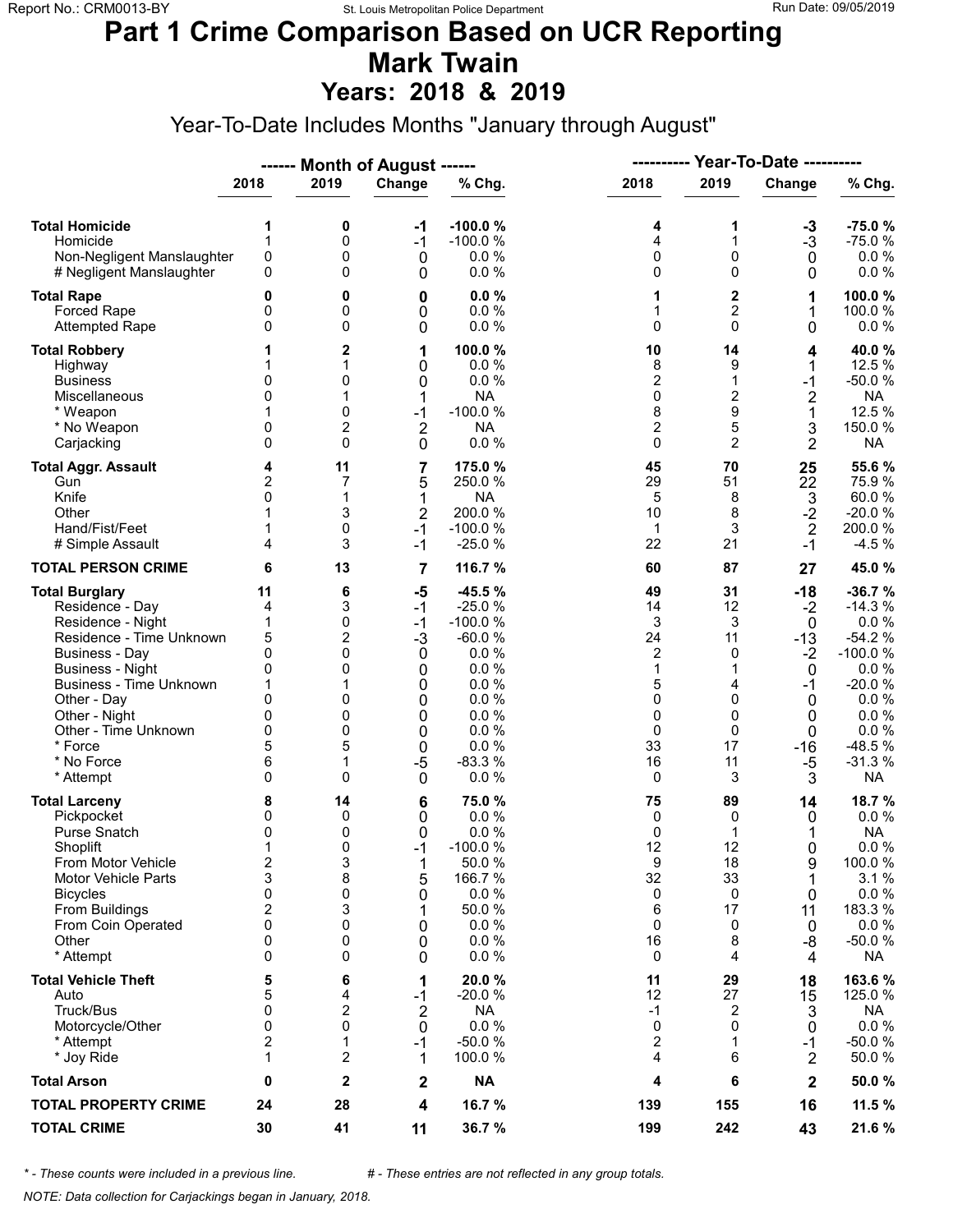### **Part 1 Crime Comparison Based on UCR Reporting Mark Twain I-70 Ind. Years: 2018 & 2019**

Year-To-Date Includes Months "January through August"

|                                                                                                                                                                                                                                                                               |                                                                                        |                                                                  | ------ Month of August ------                                                         |                                                                                                                                           | ----------                                                                                         |                                                                                             | <b>Year-To-Date ----------</b>                                                            |                                                                                                                             |  |
|-------------------------------------------------------------------------------------------------------------------------------------------------------------------------------------------------------------------------------------------------------------------------------|----------------------------------------------------------------------------------------|------------------------------------------------------------------|---------------------------------------------------------------------------------------|-------------------------------------------------------------------------------------------------------------------------------------------|----------------------------------------------------------------------------------------------------|---------------------------------------------------------------------------------------------|-------------------------------------------------------------------------------------------|-----------------------------------------------------------------------------------------------------------------------------|--|
|                                                                                                                                                                                                                                                                               | 2018                                                                                   | 2019                                                             | Change                                                                                | % Chg.                                                                                                                                    | 2018                                                                                               | 2019                                                                                        | Change                                                                                    | % Chg.                                                                                                                      |  |
| <b>Total Homicide</b><br>Homicide<br>Non-Negligent Manslaughter<br># Negligent Manslaughter                                                                                                                                                                                   | 0<br>$\mathbf 0$<br>0<br>0                                                             | 0<br>0<br>0<br>0                                                 | 0<br>0<br>0<br>0                                                                      | 0.0%<br>0.0 %<br>0.0%<br>0.0%                                                                                                             | 1<br>1<br>0<br>0                                                                                   | 3<br>3<br>0<br>$\Omega$                                                                     | 2<br>$\mathbf 2$<br>0<br>0                                                                | 200.0%<br>200.0%<br>$0.0 \%$<br>0.0 %                                                                                       |  |
| <b>Total Rape</b><br>Forced Rape<br><b>Attempted Rape</b>                                                                                                                                                                                                                     | 0<br>0<br>$\Omega$                                                                     | 0<br>0<br>0                                                      | 0<br>0<br>0                                                                           | 0.0%<br>0.0%<br>0.0%                                                                                                                      | 1<br>1<br>0                                                                                        | 0<br>0<br>$\Omega$                                                                          | -1<br>$-1$<br>0                                                                           | $-100.0%$<br>$-100.0%$<br>$0.0 \%$                                                                                          |  |
| <b>Total Robbery</b><br>Highway<br><b>Business</b><br>Miscellaneous<br>* Weapon<br>* No Weapon<br>Carjacking                                                                                                                                                                  | 0<br>0<br>0<br>0<br>0<br>$\Omega$                                                      | 0<br>0<br>0<br>0<br>0<br>0<br>0                                  | 0<br>0<br>0<br>0<br>0<br>0<br>0                                                       | 0.0%<br>0.0%<br>0.0%<br>0.0%<br>0.0%<br>0.0%<br>0.0%                                                                                      | 3<br>$\overline{2}$<br>0<br>0<br>3<br>0<br>1                                                       | 7<br>4<br>2<br>0<br>6<br>1<br>1                                                             | 4<br>$\overline{\mathbf{c}}$<br>$\overline{\mathbf{c}}$<br>0<br>3<br>1<br>0               | 133.3 %<br>100.0 %<br><b>NA</b><br>0.0 %<br>100.0 %<br><b>NA</b><br>$0.0 \%$                                                |  |
| <b>Total Aggr. Assault</b><br>Gun<br>Knife<br>Other<br>Hand/Fist/Feet<br># Simple Assault                                                                                                                                                                                     | 0<br>$\Omega$<br>0<br>$\overline{2}$                                                   | 8<br>3<br>4<br>0<br>1                                            | 7<br>2<br>1<br>4<br>0<br>$-1$                                                         | 700.0%<br>200.0%<br><b>NA</b><br><b>NA</b><br>0.0%<br>$-50.0%$                                                                            | 37<br>31<br>0<br>4<br>2<br>16                                                                      | 38<br>30<br>1<br>7<br>0<br>25                                                               | 1<br>-1<br>1<br>3<br>$-2$<br>9                                                            | 2.7%<br>$-3.2%$<br><b>NA</b><br>75.0%<br>$-100.0%$<br>56.3%                                                                 |  |
| <b>TOTAL PERSON CRIME</b>                                                                                                                                                                                                                                                     | 1                                                                                      | 8                                                                | 7                                                                                     | 700.0%                                                                                                                                    | 42                                                                                                 | 48                                                                                          | 6                                                                                         | 14.3 %                                                                                                                      |  |
| <b>Total Burglary</b><br>Residence - Day<br>Residence - Night<br>Residence - Time Unknown<br><b>Business - Day</b><br><b>Business - Night</b><br><b>Business - Time Unknown</b><br>Other - Day<br>Other - Night<br>Other - Time Unknown<br>* Force<br>* No Force<br>* Attempt | 5<br>0<br>1<br>$\overline{c}$<br>0<br>1<br>1<br>0<br>0<br>$\Omega$<br>3<br>1           | 1<br>0<br>0<br>1<br>0<br>0<br>0<br>0<br>0<br>0<br>1<br>0<br>0    | $-4$<br>0<br>$-1$<br>$-1$<br>0<br>$-1$<br>$-1$<br>0<br>0<br>0<br>$-2$<br>$-1$<br>$-1$ | $-80.0%$<br>0.0%<br>$-100.0%$<br>$-50.0%$<br>0.0%<br>$-100.0%$<br>$-100.0%$<br>0.0%<br>0.0%<br>0.0%<br>$-66.7%$<br>$-100.0%$<br>$-100.0%$ | 19<br>3<br>$\overline{c}$<br>4<br>1<br>$\overline{\mathbf{c}}$<br>7<br>0<br>0<br>0<br>15<br>3<br>1 | 25<br>3<br>$\overline{2}$<br>10<br>1<br>6<br>3<br>$\Omega$<br>0<br>0<br>21<br>4<br>$\Omega$ | 6<br>0<br>0<br>6<br>0<br>4<br>$-4$<br>0<br>0<br>0<br>6<br>1<br>$-1$                       | 31.6 %<br>$0.0 \%$<br>0.0%<br>150.0%<br>0.0%<br>200.0%<br>$-57.1%$<br>0.0%<br>0.0%<br>0.0 %<br>40.0%<br>33.3 %<br>$-100.0%$ |  |
| <b>Total Larceny</b><br>Pickpocket<br>Purse Snatch<br>Shoplift<br>From Motor Vehicle<br><b>Motor Vehicle Parts</b><br><b>Bicycles</b><br>From Buildings<br>From Coin Operated<br>Other<br>* Attempt                                                                           | 5<br>0<br>0<br>$\mathbf{0}$<br>0<br>$\overline{2}$<br>0<br>1<br>0<br>2<br>$\mathbf{0}$ | 8<br>0<br>0<br>$\overline{2}$<br>0<br>0<br>0<br>1<br>0<br>5<br>0 | 3<br>0<br>0<br>$\overline{2}$<br>0<br>$-2$<br>0<br>0<br>0<br>3<br>0                   | 60.0%<br>0.0%<br>0.0%<br><b>NA</b><br>$0.0 \%$<br>$-100.0%$<br>0.0 %<br>0.0%<br>0.0%<br>150.0%<br>0.0%                                    | 68<br>0<br>0<br>$\mathbf 1$<br>13<br>22<br>0<br>12<br>$\overline{2}$<br>18<br>2                    | 53<br>0<br>0<br>4<br>15<br>9<br>0<br>11<br>0<br>14<br>2                                     | -15<br>0<br>0<br>3<br>$\overline{2}$<br>$-13$<br>0<br>$-1$<br>$-2$<br>$-4$<br>$\mathbf 0$ | $-22.1%$<br>$0.0 \%$<br>0.0%<br>300.0%<br>15.4 %<br>$-59.1%$<br>0.0 %<br>$-8.3%$<br>$-100.0%$<br>$-22.2%$<br>$0.0 \%$       |  |
| <b>Total Vehicle Theft</b><br>Auto<br>Truck/Bus<br>Motorcycle/Other<br>* Attempt<br>* Joy Ride                                                                                                                                                                                | 2<br>1<br>1<br>0<br>0<br>0                                                             | 4<br>4<br>0<br>0<br>0<br>0                                       | $\boldsymbol{2}$<br>3<br>$-1$<br>0<br>0<br>0                                          | 100.0%<br>300.0 %<br>$-100.0%$<br>0.0 %<br>0.0%<br>0.0%                                                                                   | 7<br>4<br>3<br>0<br>0<br>2                                                                         | 16<br>15<br>1<br>0<br>1<br>2                                                                | 9<br>11<br>$-2$<br>0<br>1<br>0                                                            | 128.6%<br>275.0%<br>$-66.7%$<br>$0.0 \%$<br><b>NA</b><br>$0.0 \%$                                                           |  |
| <b>Total Arson</b>                                                                                                                                                                                                                                                            | 0                                                                                      | 0                                                                | 0                                                                                     | 0.0%                                                                                                                                      | 0                                                                                                  | 1                                                                                           | 1                                                                                         | <b>NA</b>                                                                                                                   |  |
| <b>TOTAL PROPERTY CRIME</b>                                                                                                                                                                                                                                                   | 12                                                                                     | 13                                                               | 1                                                                                     | 8.3%                                                                                                                                      | 94                                                                                                 | 95                                                                                          | 1                                                                                         | 1.1%                                                                                                                        |  |
| <b>TOTAL CRIME</b>                                                                                                                                                                                                                                                            | 13                                                                                     | 21                                                               | 8                                                                                     | 61.5 %                                                                                                                                    | 136                                                                                                | 143                                                                                         | $\overline{7}$                                                                            | 5.1 %                                                                                                                       |  |

*\* - These counts were included in a previous line. # - These entries are not reflected in any group totals.*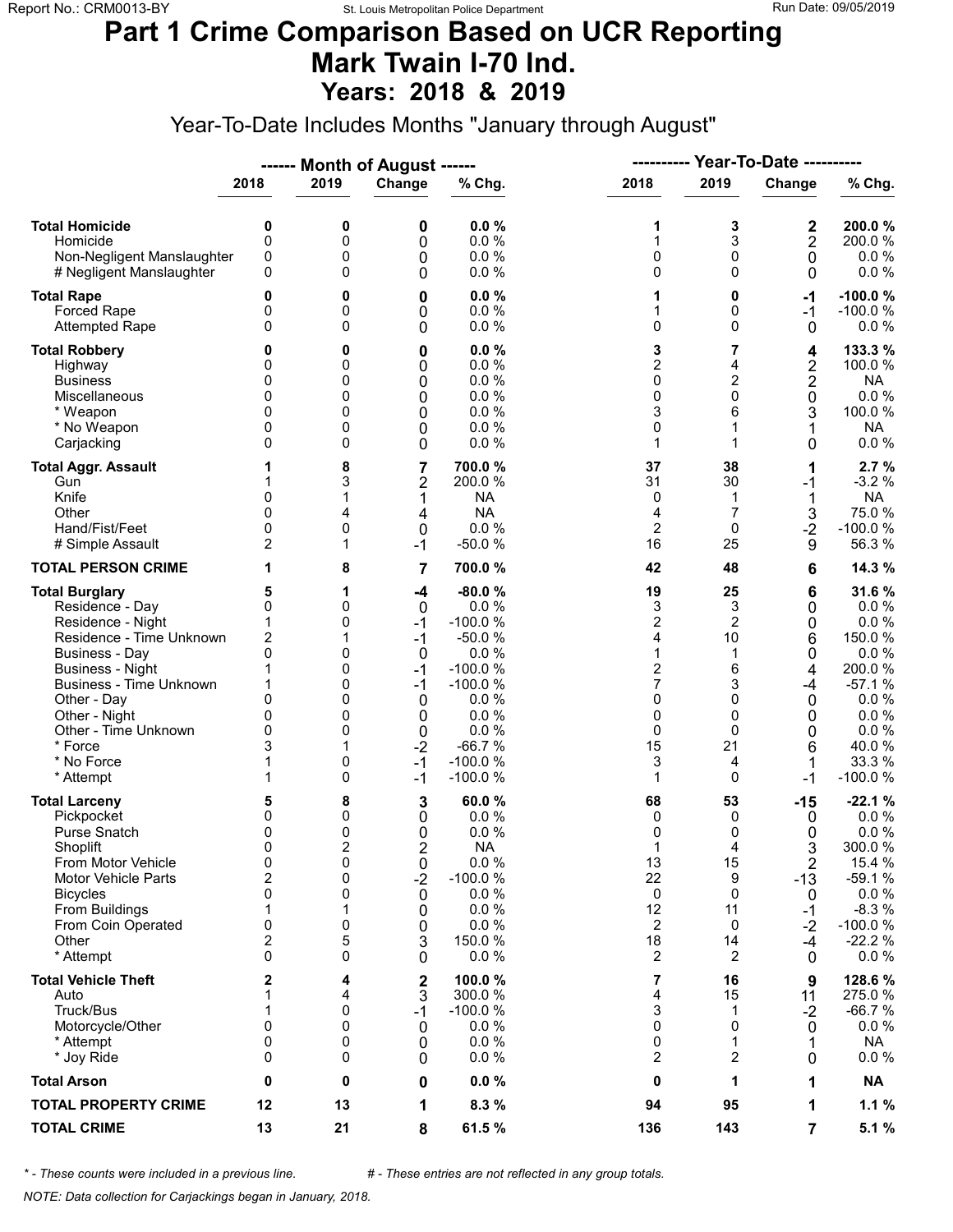### **Part 1 Crime Comparison Based on UCR Reporting McKinley Heights Years: 2018 & 2019**

Year-To-Date Includes Months "January through August"

|                                                                                                                                                                                                                                                                               |                                                                                 |                                                               | ------ Month of August ------                                       |                                                                                                      | ----------                                                    |                                                                                                    | <b>Year-To-Date ----------</b>                                             |                                                                                                                                              |
|-------------------------------------------------------------------------------------------------------------------------------------------------------------------------------------------------------------------------------------------------------------------------------|---------------------------------------------------------------------------------|---------------------------------------------------------------|---------------------------------------------------------------------|------------------------------------------------------------------------------------------------------|---------------------------------------------------------------|----------------------------------------------------------------------------------------------------|----------------------------------------------------------------------------|----------------------------------------------------------------------------------------------------------------------------------------------|
|                                                                                                                                                                                                                                                                               | 2018                                                                            | 2019                                                          | Change                                                              | % Chg.                                                                                               | 2018                                                          | 2019                                                                                               | Change                                                                     | % Chg.                                                                                                                                       |
| <b>Total Homicide</b><br>Homicide<br>Non-Negligent Manslaughter<br># Negligent Manslaughter                                                                                                                                                                                   | 0<br>$\mathbf 0$<br>0<br>0                                                      | 0<br>0<br>0<br>0                                              | 0<br>0<br>0<br>0                                                    | 0.0%<br>0.0 %<br>0.0%<br>0.0%                                                                        | 0<br>0<br>0<br>0                                              | 0<br>0<br>0<br>$\Omega$                                                                            | 0<br>0<br>0<br>0                                                           | 0.0%<br>0.0 %<br>0.0 %<br>$0.0 \%$                                                                                                           |
| <b>Total Rape</b><br>Forced Rape<br><b>Attempted Rape</b>                                                                                                                                                                                                                     | 0<br>0<br>0                                                                     | 0<br>0<br>0                                                   | 0<br>0<br>0                                                         | 0.0%<br>0.0 %<br>0.0%                                                                                | 0<br>0<br>0                                                   | 1<br>$\Omega$                                                                                      | 1<br>1<br>0                                                                | <b>NA</b><br><b>NA</b><br>0.0 %                                                                                                              |
| <b>Total Robbery</b><br>Highway<br><b>Business</b><br>Miscellaneous<br>* Weapon<br>* No Weapon<br>Carjacking                                                                                                                                                                  | 0<br>0<br>$\Omega$<br>0<br>1                                                    | 0<br>0<br>0<br>0                                              | 0<br>1<br>0<br>0<br>0<br>0<br>$-1$                                  | 0.0%<br><b>NA</b><br>0.0%<br>0.0 %<br>0.0%<br>0.0%<br>$-100.0%$                                      | 2<br>1<br>0<br>0<br>$\overline{2}$<br>0<br>1                  | 6<br>4<br>0<br>1<br>6<br>0<br>1                                                                    | 4<br>3<br>0<br>1<br>4<br>0<br>0                                            | 200.0%<br>300.0%<br>0.0%<br><b>NA</b><br>200.0%<br>0.0%<br>$0.0 \%$                                                                          |
| <b>Total Aggr. Assault</b><br>Gun<br>Knife<br>Other<br>Hand/Fist/Feet<br># Simple Assault                                                                                                                                                                                     | 1<br>0<br>0<br>0<br>1                                                           | 0<br>0<br>0<br>0<br>0<br>2                                    | -1<br>0<br>0<br>$-1$<br>0<br>1                                      | $-100.0%$<br>0.0 %<br>0.0%<br>$-100.0%$<br>0.0%<br>100.0%                                            | 15<br>10<br>1<br>4<br>0<br>6                                  | 12<br>7<br>1<br>3<br>1<br>9                                                                        | $-3$<br>$-3$<br>$\mathbf 0$<br>$-1$<br>1<br>3                              | $-20.0%$<br>$-30.0%$<br>$0.0 \%$<br>$-25.0%$<br>NA<br>50.0%                                                                                  |
| <b>TOTAL PERSON CRIME</b>                                                                                                                                                                                                                                                     | 2                                                                               | 1                                                             | $-1$                                                                | $-50.0%$                                                                                             | 17                                                            | 19                                                                                                 | $\mathbf 2$                                                                | 11.8 %                                                                                                                                       |
| <b>Total Burglary</b><br>Residence - Day<br>Residence - Night<br>Residence - Time Unknown<br><b>Business - Day</b><br><b>Business - Night</b><br><b>Business - Time Unknown</b><br>Other - Day<br>Other - Night<br>Other - Time Unknown<br>* Force<br>* No Force<br>* Attempt | 0<br>0<br>0<br>0<br>$\mathbf{0}$<br>0<br>0<br>$\Omega$<br>0<br>0<br>0<br>0<br>0 | 0<br>0<br>0<br>0<br>0<br>0<br>0<br>0<br>0<br>0<br>0<br>0<br>0 | 0<br>0<br>0<br>0<br>0<br>0<br>0<br>0<br>0<br>0<br>0<br>0<br>0       | 0.0%<br>0.0%<br>0.0%<br>0.0%<br>0.0%<br>0.0%<br>0.0%<br>0.0%<br>0.0%<br>0.0%<br>0.0%<br>0.0%<br>0.0% | 9<br>6<br>1<br>1<br>0<br>0<br>1<br>0<br>0<br>0<br>4<br>5<br>0 | 6<br>2<br>$\mathbf 0$<br>1<br>$\Omega$<br>2<br>1<br>$\Omega$<br>0<br>0<br>$\overline{2}$<br>3<br>1 | $-3$<br>-4<br>$-1$<br>0<br>0<br>2<br>0<br>0<br>0<br>0<br>$-2$<br>$-2$<br>1 | $-33.3%$<br>$-66.7%$<br>$-100.0%$<br>$0.0 \%$<br>$0.0 \%$<br><b>NA</b><br>0.0 %<br>0.0 %<br>0.0%<br>0.0 %<br>$-50.0%$<br>-40.0%<br><b>NA</b> |
| <b>Total Larceny</b><br>Pickpocket<br>Purse Snatch<br>Shoplift<br>From Motor Vehicle<br><b>Motor Vehicle Parts</b><br><b>Bicycles</b><br>From Buildings<br>From Coin Operated<br>Other<br>* Attempt                                                                           | 3<br>0<br>0<br>$\mathbf{0}$<br>3<br>0<br>0<br>0<br>0<br>0<br>0                  | 3<br>0<br>0<br>0<br>1<br>2<br>0<br>0<br>0<br>0<br>0           | 0<br>0<br>0<br>0<br>$-2$<br>$\overline{2}$<br>0<br>0<br>0<br>0<br>0 | 0.0%<br>0.0%<br>0.0%<br>0.0%<br>$-66.7%$<br><b>NA</b><br>0.0 %<br>0.0%<br>0.0%<br>0.0%<br>0.0%       | 36<br>0<br>0<br>9<br>15<br>7<br>0<br>1<br>0<br>4<br>6         | 41<br>0<br>0<br>$\overline{7}$<br>9<br>11<br>0<br>6<br>0<br>8<br>$\Omega$                          | 5<br>0<br>0<br>$-2$<br>-6<br>4<br>0<br>5<br>0<br>4<br>-6                   | 13.9 %<br>$0.0 \%$<br>0.0%<br>$-22.2%$<br>-40.0%<br>57.1 %<br>$0.0 \%$<br>500.0%<br>$0.0 \%$<br>100.0%<br>$-100.0%$                          |
| <b>Total Vehicle Theft</b><br>Auto<br>Truck/Bus<br>Motorcycle/Other<br>* Attempt<br>* Joy Ride                                                                                                                                                                                | 4<br>$\overline{\mathbf{c}}$<br>0<br>2<br>0<br>0                                | 1<br>0<br>1<br>0<br>0<br>0                                    | $-3$<br>$-2$<br>1<br>$-2$<br>0<br>0                                 | $-75.0%$<br>$-100.0%$<br><b>NA</b><br>$-100.0%$<br>0.0%<br>0.0%                                      | 14<br>12<br>0<br>$\overline{c}$<br>0<br>4                     | 16<br>10<br>4<br>2<br>0<br>3                                                                       | $\boldsymbol{2}$<br>$-2$<br>4<br>0<br>0<br>-1                              | 14.3 %<br>$-16.7%$<br>NA<br>0.0 %<br>$0.0 \%$<br>$-25.0%$                                                                                    |
| <b>Total Arson</b>                                                                                                                                                                                                                                                            | 0                                                                               | 0                                                             | 0                                                                   | 0.0%                                                                                                 | 1                                                             | $\mathbf{2}$                                                                                       | 1                                                                          | 100.0%                                                                                                                                       |
| <b>TOTAL PROPERTY CRIME</b>                                                                                                                                                                                                                                                   | 7                                                                               | 4                                                             | $-3$                                                                | $-42.9%$                                                                                             | 60                                                            | 65                                                                                                 | 5                                                                          | 8.3%                                                                                                                                         |
| <b>TOTAL CRIME</b>                                                                                                                                                                                                                                                            | 9                                                                               | 5                                                             | $-4$                                                                | $-44.4%$                                                                                             | 77                                                            | 84                                                                                                 | $\overline{7}$                                                             | 9.1%                                                                                                                                         |

*\* - These counts were included in a previous line. # - These entries are not reflected in any group totals.*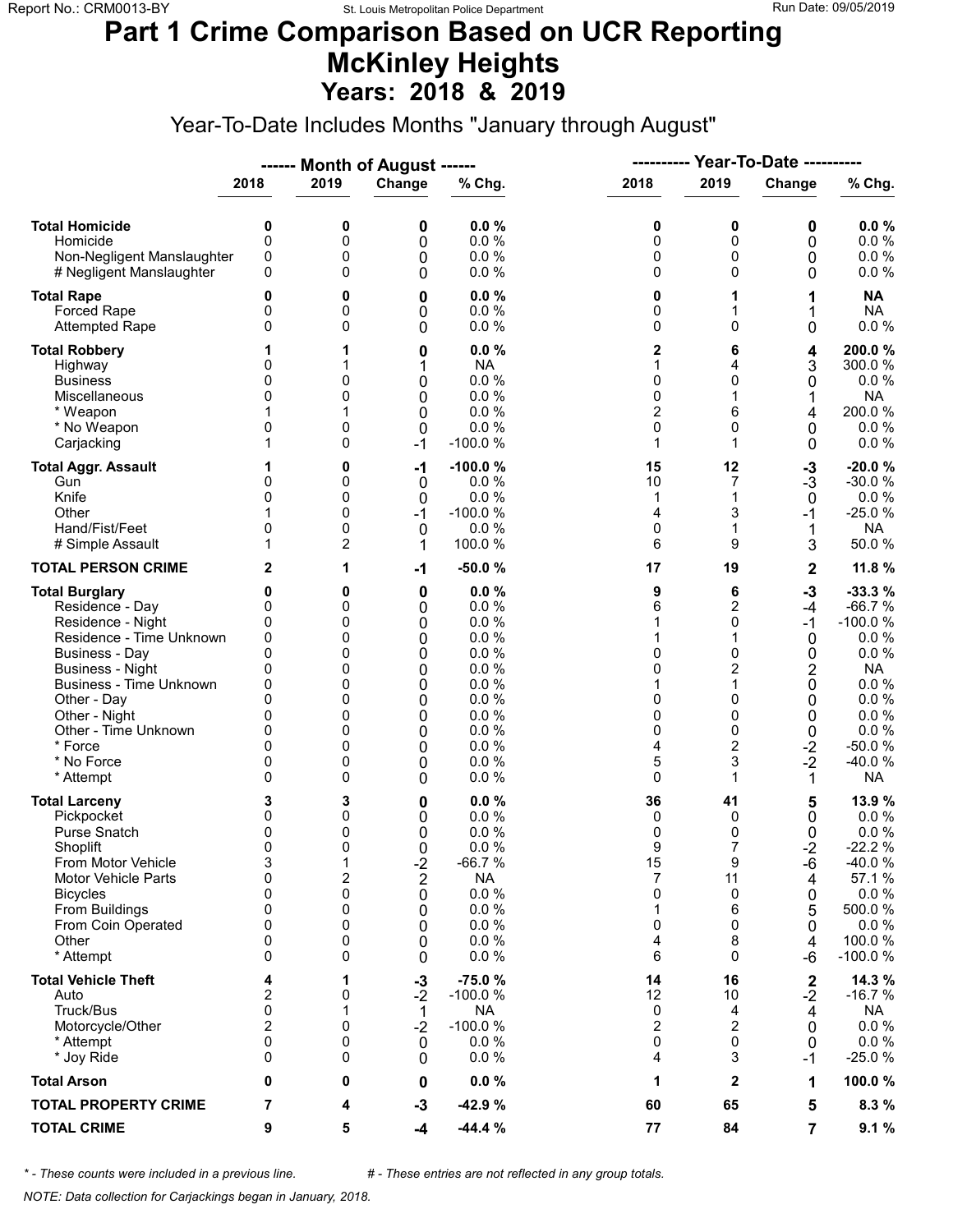# **Part 1 Crime Comparison Based on UCR Reporting Midtown**

**Years: 2018 & 2019**

Year-To-Date Includes Months "January through August"

|                                                                                                                                                                                                                                                                               |                                                                                                       |                                                                  | ------ Month of August ------                                                          |                                                                                                                              | <b>Year-To-Date ----------</b><br>----------                                            |                                                                                                 |                                                                      |                                                                                                                                    |  |
|-------------------------------------------------------------------------------------------------------------------------------------------------------------------------------------------------------------------------------------------------------------------------------|-------------------------------------------------------------------------------------------------------|------------------------------------------------------------------|----------------------------------------------------------------------------------------|------------------------------------------------------------------------------------------------------------------------------|-----------------------------------------------------------------------------------------|-------------------------------------------------------------------------------------------------|----------------------------------------------------------------------|------------------------------------------------------------------------------------------------------------------------------------|--|
|                                                                                                                                                                                                                                                                               | 2018                                                                                                  | 2019                                                             | Change                                                                                 | % Chg.                                                                                                                       | 2018                                                                                    | 2019                                                                                            | Change                                                               | % Chg.                                                                                                                             |  |
| <b>Total Homicide</b><br>Homicide<br>Non-Negligent Manslaughter<br># Negligent Manslaughter                                                                                                                                                                                   | 1<br>1<br>$\mathsf 0$<br>0                                                                            | 0<br>0<br>0<br>0                                                 | -1<br>$-1$<br>0<br>0                                                                   | $-100.0%$<br>$-100.0%$<br>0.0%<br>0.0%                                                                                       | 2<br>$\overline{c}$<br>0<br>0                                                           | 0<br>0<br>0<br>$\Omega$                                                                         | $-2$<br>$-2$<br>$\mathbf 0$<br>0                                     | $-100.0%$<br>$-100.0%$<br>$0.0 \%$<br>0.0 %                                                                                        |  |
| <b>Total Rape</b><br>Forced Rape<br><b>Attempted Rape</b>                                                                                                                                                                                                                     | 0<br>0<br>$\mathbf{0}$                                                                                | 1<br>1<br>0                                                      | 1<br>1<br>0                                                                            | <b>NA</b><br><b>NA</b><br>0.0 %                                                                                              | 4<br>4<br>0                                                                             | 8<br>8<br>$\Omega$                                                                              | 4<br>4<br>0                                                          | 100.0%<br>100.0%<br>$0.0 \%$                                                                                                       |  |
| <b>Total Robbery</b><br>Highway<br><b>Business</b><br>Miscellaneous<br>* Weapon<br>* No Weapon<br>Carjacking                                                                                                                                                                  | 2<br>2<br>0<br>$\mathbf{0}$<br>1<br>$\mathbf{0}$                                                      | 3<br>3<br>0<br>0<br>3<br>0<br>0                                  | 1<br>1<br>0<br>0<br>$\overline{2}$<br>$-1$<br>0                                        | 50.0%<br>50.0 %<br>0.0%<br>0.0%<br>200.0%<br>$-100.0%$<br>0.0%                                                               | 11<br>5<br>1<br>0<br>10<br>1<br>5                                                       | 9<br>5<br>$\overline{c}$<br>$\mathbf 0$<br>8<br>1<br>$\overline{2}$                             | $-2$<br>0<br>1<br>0<br>$-2$<br>$\mathbf 0$<br>$-3$                   | $-18.2%$<br>$0.0 \%$<br>100.0%<br>0.0 %<br>$-20.0%$<br>0.0%<br>$-60.0%$                                                            |  |
| <b>Total Aggr. Assault</b><br>Gun<br>Knife<br>Other<br>Hand/Fist/Feet<br># Simple Assault                                                                                                                                                                                     | 2<br>1<br>0<br>0<br>5                                                                                 | 3<br>1<br>0<br>1<br>2                                            | 1<br>0<br>0<br>0<br>1<br>$-3$                                                          | 50.0 %<br>0.0%<br>0.0%<br>0.0%<br><b>NA</b><br>$-60.0%$                                                                      | 33<br>18<br>1<br>10<br>4<br>47                                                          | 28<br>10<br>4<br>13<br>$\mathbf{1}$<br>31                                                       | -5<br>$-8$<br>$\ensuremath{\mathsf{3}}$<br>3<br>$-3$<br>$-16$        | $-15.2%$<br>$-44.4%$<br>300.0%<br>30.0%<br>$-75.0%$<br>$-34.0%$                                                                    |  |
| <b>TOTAL PERSON CRIME</b>                                                                                                                                                                                                                                                     | 5                                                                                                     | 7                                                                | $\mathbf 2$                                                                            | 40.0%                                                                                                                        | 50                                                                                      | 45                                                                                              | -5                                                                   | $-10.0%$                                                                                                                           |  |
| <b>Total Burglary</b><br>Residence - Day<br>Residence - Night<br>Residence - Time Unknown<br><b>Business - Day</b><br><b>Business - Night</b><br><b>Business - Time Unknown</b><br>Other - Day<br>Other - Night<br>Other - Time Unknown<br>* Force<br>* No Force<br>* Attempt | 1<br>0<br>1<br>0<br>$\mathbf{0}$<br>0<br>0<br>$\Omega$<br>0<br>0<br>0<br>$\Omega$                     | $\mathbf{2}$<br>0<br>0<br>0<br>0<br>0<br>0<br>0<br>0             | 1<br>0<br>$-1$<br>0<br>1<br>0<br>0<br>0<br>0<br>0<br>1<br>0                            | 100.0%<br>0.0 %<br>$-100.0%$<br>0.0 %<br><b>NA</b><br><b>NA</b><br>0.0%<br>0.0%<br>0.0%<br>0.0%<br>0.0%<br><b>NA</b><br>0.0% | 9<br>0<br>3<br>$\overline{2}$<br>$\overline{2}$<br>1<br>1<br>0<br>0<br>0<br>4<br>4<br>1 | 19<br>0<br>1<br>0<br>$\overline{c}$<br>$\overline{7}$<br>9<br>$\Omega$<br>0<br>0<br>9<br>9<br>1 | 10<br>0<br>$-2$<br>$-2$<br>0<br>6<br>8<br>0<br>0<br>0<br>5<br>5<br>0 | 111.1 %<br>$0.0 \%$<br>$-66.7%$<br>$-100.0%$<br>0.0%<br>600.0%<br>800.0%<br>0.0%<br>0.0%<br>0.0 %<br>125.0 %<br>125.0%<br>$0.0 \%$ |  |
| <b>Total Larceny</b><br>Pickpocket<br>Purse Snatch<br>Shoplift<br>From Motor Vehicle<br><b>Motor Vehicle Parts</b><br><b>Bicycles</b><br>From Buildings<br>From Coin Operated<br>Other<br>* Attempt                                                                           | 32<br>0<br>0<br>$\overline{2}$<br>14<br>$\overline{\mathbf{c}}$<br>$\overline{2}$<br>9<br>0<br>3<br>1 | 9<br>0<br>0<br>$\overline{2}$<br>3<br>1<br>0<br>3<br>0<br>0<br>1 | $-23$<br>0<br>0<br>$\Omega$<br>$-11$<br>-1<br>$-2$<br>$-6$<br>0<br>$-3$<br>$\mathbf 0$ | $-71.9%$<br>0.0%<br>0.0%<br>0.0%<br>-78.6%<br>$-50.0%$<br>$-100.0%$<br>$-66.7%$<br>0.0%<br>$-100.0%$<br>0.0%                 | 188<br>1<br>0<br>9<br>91<br>30<br>5<br>38<br>0<br>14<br>10                              | 161<br>0<br>0<br>15<br>82<br>15<br>10<br>29<br>0<br>10<br>16                                    | $-27$<br>$-1$<br>0<br>6<br>-9<br>$-15$<br>5<br>-9<br>0<br>-4<br>6    | $-14.4%$<br>$-100.0%$<br>0.0%<br>66.7%<br>$-9.9%$<br>$-50.0%$<br>100.0%<br>$-23.7%$<br>0.0 %<br>$-28.6%$<br>60.0%                  |  |
| <b>Total Vehicle Theft</b><br>Auto<br>Truck/Bus<br>Motorcycle/Other<br>* Attempt<br>* Joy Ride                                                                                                                                                                                | 7<br>$\boldsymbol{2}$<br>$\mathbf 2$<br>3<br>1<br>0                                                   | 2<br>1<br>1<br>0<br>0<br>0                                       | -5<br>$-1$<br>$-1$<br>$-3$<br>-1<br>0                                                  | $-71.4%$<br>$-50.0%$<br>$-50.0%$<br>$-100.0%$<br>$-100.0%$<br>0.0%                                                           | 26<br>16<br>6<br>4<br>2<br>3                                                            | 21<br>17<br>2<br>$\overline{2}$<br>$\mathbf{1}$<br>3                                            | -5<br>1<br>-4<br>$-2$<br>-1<br>0                                     | $-19.2%$<br>6.3%<br>$-66.7%$<br>$-50.0%$<br>$-50.0%$<br>$0.0 \%$                                                                   |  |
| <b>Total Arson</b>                                                                                                                                                                                                                                                            | 0                                                                                                     | 0                                                                | 0                                                                                      | 0.0%                                                                                                                         | 0                                                                                       | 0                                                                                               | 0                                                                    | $0.0 \%$                                                                                                                           |  |
| <b>TOTAL PROPERTY CRIME</b>                                                                                                                                                                                                                                                   | 40                                                                                                    | 13                                                               | $-27$                                                                                  | $-67.5%$                                                                                                                     | 223                                                                                     | 201                                                                                             | $-22$                                                                | $-9.9%$                                                                                                                            |  |
| <b>TOTAL CRIME</b>                                                                                                                                                                                                                                                            | 45                                                                                                    | 20                                                               | $-25$                                                                                  | -55.6 %                                                                                                                      | 273                                                                                     | 246                                                                                             | $-27$                                                                | $-9.9%$                                                                                                                            |  |

*\* - These counts were included in a previous line. # - These entries are not reflected in any group totals.*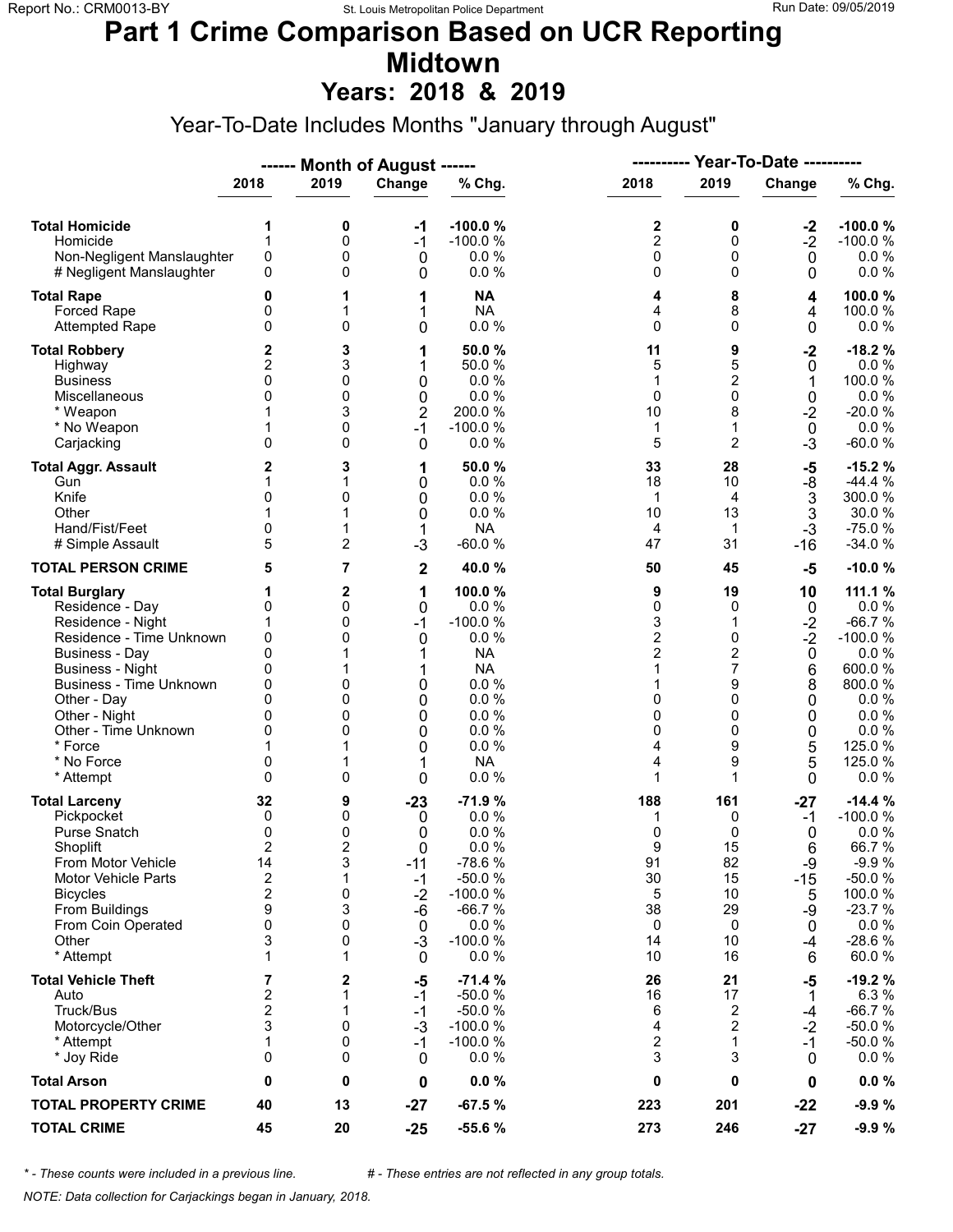#### **Part 1 Crime Comparison Based on UCR Reporting Mount Pleasant Years: 2018 & 2019**

Year-To-Date Includes Months "January through August"

|                                                                                                                                                                                                                                                                               |                                                                                                            |                                                                                         | ------ Month of August ------                                                                                      |                                                                                                                               |                                                                    | <b>Year-To-Date ----------</b><br>----------                              |                                                                                           |                                                                                                                                      |
|-------------------------------------------------------------------------------------------------------------------------------------------------------------------------------------------------------------------------------------------------------------------------------|------------------------------------------------------------------------------------------------------------|-----------------------------------------------------------------------------------------|--------------------------------------------------------------------------------------------------------------------|-------------------------------------------------------------------------------------------------------------------------------|--------------------------------------------------------------------|---------------------------------------------------------------------------|-------------------------------------------------------------------------------------------|--------------------------------------------------------------------------------------------------------------------------------------|
|                                                                                                                                                                                                                                                                               | 2018                                                                                                       | 2019                                                                                    | Change                                                                                                             | % Chg.                                                                                                                        | 2018                                                               | 2019                                                                      | Change                                                                                    | % Chg.                                                                                                                               |
| <b>Total Homicide</b><br>Homicide<br>Non-Negligent Manslaughter<br># Negligent Manslaughter                                                                                                                                                                                   | 1<br>1<br>$\pmb{0}$<br>0                                                                                   | 0<br>0<br>0<br>0                                                                        | -1<br>$-1$<br>0<br>0                                                                                               | $-100.0%$<br>$-100.0%$<br>0.0%<br>0.0%                                                                                        | 5<br>5<br>0<br>0                                                   | 3<br>3<br>0<br>$\Omega$                                                   | $-2$<br>$-2$<br>$\mathbf 0$<br>$\mathbf 0$                                                | $-40.0%$<br>-40.0%<br>$0.0 \%$<br>$0.0 \%$                                                                                           |
| <b>Total Rape</b><br>Forced Rape<br><b>Attempted Rape</b>                                                                                                                                                                                                                     | 1<br>$\mathbf{0}$                                                                                          | 1<br>1<br>0                                                                             | 0<br>0<br>0                                                                                                        | 0.0%<br>0.0%<br>0.0%                                                                                                          | 6<br>6<br>0                                                        | $\mathbf 2$<br>2<br>$\Omega$                                              | -4<br>$-4$<br>$\mathbf 0$                                                                 | $-66.7%$<br>$-66.7%$<br>$0.0 \%$                                                                                                     |
| <b>Total Robbery</b><br>Highway<br><b>Business</b><br>Miscellaneous<br>* Weapon<br>* No Weapon<br>Carjacking                                                                                                                                                                  | 3<br>2<br>0<br>$\mathbf{0}$<br>3<br>0<br>1                                                                 | 4<br>3<br>0<br>0<br>2<br>$\overline{2}$<br>1                                            | 1<br>1<br>0<br>0<br>$-1$<br>$\overline{2}$<br>0                                                                    | 33.3 %<br>50.0 %<br>0.0%<br>0.0 %<br>$-33.3%$<br><b>NA</b><br>0.0%                                                            | 12<br>9<br>1<br>0<br>9<br>3<br>$\overline{2}$                      | 16<br>8<br>2<br>$\overline{2}$<br>12<br>4<br>4                            | 4<br>$-1$<br>1<br>$\overline{\mathbf{c}}$<br>3<br>1<br>$\overline{2}$                     | 33.3 %<br>$-11.1%$<br>100.0%<br><b>NA</b><br>33.3 %<br>33.3 %<br>100.0%                                                              |
| <b>Total Aggr. Assault</b><br>Gun<br>Knife<br>Other<br>Hand/Fist/Feet<br># Simple Assault                                                                                                                                                                                     | 4<br>$\overline{c}$<br>1<br>0<br>6                                                                         | 5<br>1<br>$\overline{2}$<br>13                                                          | 1<br>$-1$<br>0<br>0<br>2<br>7                                                                                      | 25.0%<br>$-50.0%$<br>0.0%<br>0.0%<br><b>NA</b><br>116.7 %                                                                     | 52<br>35<br>3<br>14<br>$\mathbf 0$<br>52                           | 46<br>25<br>4<br>15<br>2<br>40                                            | $-6$<br>$-10$<br>1<br>$\overline{2}$<br>$-12$                                             | $-11.5%$<br>$-28.6%$<br>33.3 %<br>7.1 %<br><b>NA</b><br>$-23.1%$                                                                     |
| <b>TOTAL PERSON CRIME</b>                                                                                                                                                                                                                                                     | 9                                                                                                          | 10                                                                                      | 1                                                                                                                  | 11.1 %                                                                                                                        | 75                                                                 | 67                                                                        | -8                                                                                        | $-10.7%$                                                                                                                             |
| <b>Total Burglary</b><br>Residence - Day<br>Residence - Night<br>Residence - Time Unknown<br><b>Business - Day</b><br><b>Business - Night</b><br><b>Business - Time Unknown</b><br>Other - Day<br>Other - Night<br>Other - Time Unknown<br>* Force<br>* No Force<br>* Attempt | 5<br>$\overline{\mathbf{c}}$<br>0<br>$\overline{c}$<br>0<br>1<br>0<br>0<br>0<br>0<br>5<br>0<br>$\Omega$    | 4<br>0<br>0<br>4<br>0<br>0<br>0<br>0<br>0<br>0<br>$\overline{c}$<br>$\overline{c}$<br>0 | $-1$<br>$-2$<br>$\boldsymbol{0}$<br>$\overline{2}$<br>0<br>$-1$<br>0<br>0<br>0<br>0<br>$-3$<br>$\overline{2}$<br>0 | $-20.0%$<br>$-100.0%$<br>0.0%<br>100.0%<br>0.0%<br>$-100.0%$<br>0.0%<br>0.0%<br>0.0%<br>0.0%<br>$-60.0%$<br><b>NA</b><br>0.0% | 44<br>12<br>8<br>20<br>1<br>2<br>1<br>0<br>0<br>0<br>29<br>13<br>2 | 41<br>13<br>3<br>23<br>0<br>2<br>0<br>$\Omega$<br>0<br>0<br>26<br>14<br>1 | $-3$<br>$\mathbf 1$<br>$-5$<br>3<br>$-1$<br>0<br>$-1$<br>0<br>0<br>0<br>$-3$<br>1<br>$-1$ | $-6.8%$<br>8.3%<br>$-62.5%$<br>15.0%<br>$-100.0%$<br>0.0%<br>$-100.0%$<br>$0.0 \%$<br>0.0 %<br>0.0 %<br>$-10.3%$<br>7.7%<br>$-50.0%$ |
| <b>Total Larceny</b><br>Pickpocket<br>Purse Snatch<br>Shoplift<br>From Motor Vehicle<br><b>Motor Vehicle Parts</b><br><b>Bicycles</b><br>From Buildings<br>From Coin Operated<br>Other<br>* Attempt                                                                           | 10<br>0<br>0<br>$\mathbf 1$<br>1<br>$\overline{\mathbf{c}}$<br>0<br>$\overline{\mathbf{c}}$<br>0<br>4<br>0 | 14<br>0<br>0<br>$\overline{2}$<br>5<br>4<br>0<br>2<br>0<br>1<br>0                       | 4<br>0<br>0<br>1<br>4<br>$\overline{2}$<br>0<br>0<br>0<br>$-3$<br>$\mathbf 0$                                      | 40.0 %<br>0.0%<br>0.0%<br>100.0%<br>400.0%<br>100.0%<br>0.0 %<br>0.0%<br>0.0%<br>$-75.0%$<br>0.0%                             | 80<br>0<br>0<br>15<br>16<br>16<br>0<br>11<br>0<br>22<br>2          | 93<br>0<br>1<br>10<br>23<br>26<br>0<br>18<br>0<br>15<br>2                 | 13<br>0<br>1<br>$-5$<br>$\overline{7}$<br>10<br>0<br>7<br>0<br>$-7$<br>0                  | 16.3%<br>$0.0 \%$<br><b>NA</b><br>$-33.3%$<br>43.8%<br>62.5 %<br>$0.0 \%$<br>63.6%<br>$0.0 \%$<br>$-31.8%$<br>$0.0 \%$               |
| <b>Total Vehicle Theft</b><br>Auto<br>Truck/Bus<br>Motorcycle/Other<br>* Attempt<br>* Joy Ride                                                                                                                                                                                | 2<br>$\overline{\mathbf{c}}$<br>0<br>0<br>0<br>1                                                           | 8<br>4<br>4<br>0<br>1<br>2                                                              | 6<br>2<br>4<br>0<br>1<br>1                                                                                         | 300.0%<br>100.0 %<br><b>NA</b><br>0.0%<br><b>NA</b><br>100.0%                                                                 | 29<br>26<br>3<br>0<br>3<br>10                                      | 38<br>29<br>7<br>2<br>$\overline{2}$<br>10                                | 9<br>3<br>4<br>$\overline{2}$<br>$-1$<br>0                                                | 31.0%<br>11.5 %<br>133.3 %<br><b>NA</b><br>$-33.3%$<br>$0.0 \%$                                                                      |
| <b>Total Arson</b>                                                                                                                                                                                                                                                            | 1                                                                                                          | 1                                                                                       | 0                                                                                                                  | 0.0%                                                                                                                          | 8                                                                  | 3                                                                         | -5                                                                                        | $-62.5%$                                                                                                                             |
| <b>TOTAL PROPERTY CRIME</b>                                                                                                                                                                                                                                                   | 18                                                                                                         | 27                                                                                      | 9                                                                                                                  | 50.0%                                                                                                                         | 161                                                                | 175                                                                       | 14                                                                                        | 8.7%                                                                                                                                 |
| <b>TOTAL CRIME</b>                                                                                                                                                                                                                                                            | 27                                                                                                         | 37                                                                                      | 10                                                                                                                 | 37.0 %                                                                                                                        | 236                                                                | 242                                                                       | 6                                                                                         | 2.5%                                                                                                                                 |

*\* - These counts were included in a previous line. # - These entries are not reflected in any group totals.*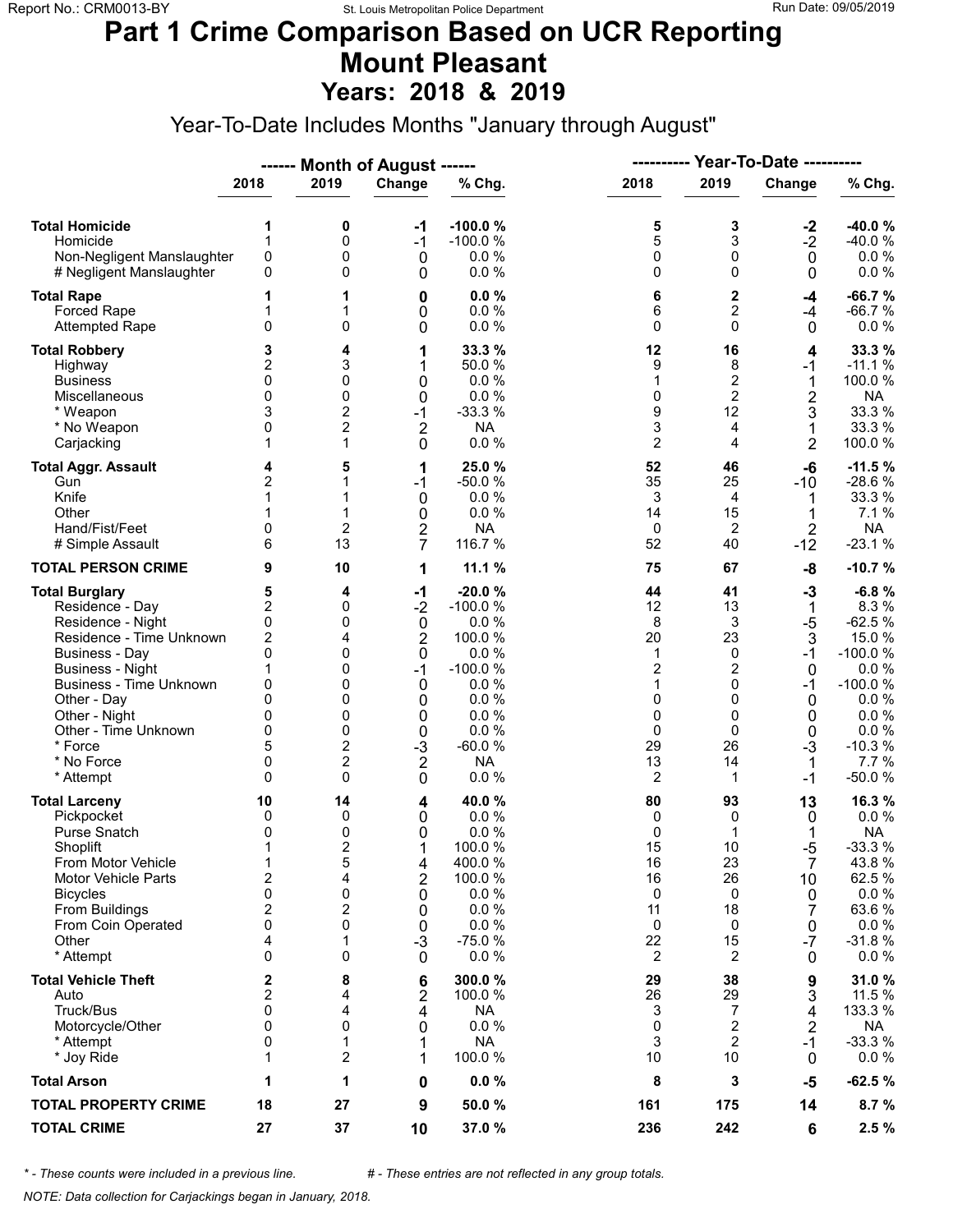### **Part 1 Crime Comparison Based on UCR Reporting Near N. Riverfront Years: 2018 & 2019**

Year-To-Date Includes Months "January through August"

|                                                                                                                                                                                                                                                                               |                                                                                  |                                                      | ------ Month of August ------                                       |                                                                                                                         | ----------                                                                     |                                                                       | <b>Year-To-Date ----------</b>                                                       |                                                                                                                                |  |
|-------------------------------------------------------------------------------------------------------------------------------------------------------------------------------------------------------------------------------------------------------------------------------|----------------------------------------------------------------------------------|------------------------------------------------------|---------------------------------------------------------------------|-------------------------------------------------------------------------------------------------------------------------|--------------------------------------------------------------------------------|-----------------------------------------------------------------------|--------------------------------------------------------------------------------------|--------------------------------------------------------------------------------------------------------------------------------|--|
|                                                                                                                                                                                                                                                                               | 2018                                                                             | 2019                                                 | Change                                                              | % Chg.                                                                                                                  | 2018                                                                           | 2019                                                                  | Change                                                                               | % Chg.                                                                                                                         |  |
| <b>Total Homicide</b><br>Homicide<br>Non-Negligent Manslaughter<br># Negligent Manslaughter                                                                                                                                                                                   | 0<br>0<br>0<br>0                                                                 | 0<br>0<br>0<br>0                                     | 0<br>0<br>0<br>0                                                    | 0.0%<br>0.0%<br>0.0%<br>0.0%                                                                                            | 0<br>0<br>0<br>0                                                               | 0<br>0<br>0<br>0                                                      | 0<br>0<br>0<br>0                                                                     | 0.0%<br>0.0 %<br>0.0 %<br>$0.0 \%$                                                                                             |  |
| <b>Total Rape</b><br>Forced Rape<br><b>Attempted Rape</b>                                                                                                                                                                                                                     | 2<br>2<br>0                                                                      | 0<br>0<br>0                                          | $-2$<br>$-2$<br>$\mathbf 0$                                         | $-100.0%$<br>$-100.0%$<br>0.0%                                                                                          | 3<br>3<br>0                                                                    | 0<br>0<br>$\mathbf 0$                                                 | $-3$<br>$-3$<br>0                                                                    | $-100.0%$<br>$-100.0%$<br>$0.0 \%$                                                                                             |  |
| <b>Total Robbery</b><br>Highway<br><b>Business</b><br>Miscellaneous<br>* Weapon<br>* No Weapon<br>Carjacking                                                                                                                                                                  | 0<br>0<br>0<br>0                                                                 | 0<br>0<br>0<br>0<br>0<br>0<br>0                      | -1<br>0<br>0<br>$-1$<br>$-1$<br>$\mathbf 0$<br>0                    | $-100.0%$<br>0.0%<br>0.0%<br>$-100.0%$<br>$-100.0%$<br>0.0%<br>0.0%                                                     | 2<br>1<br>0<br>1<br>2<br>0<br>0                                                | 9<br>4<br>1<br>0<br>7<br>2<br>4                                       | 7<br>3<br>$-1$<br>5<br>2<br>4                                                        | 350.0%<br>300.0%<br><b>NA</b><br>$-100.0%$<br>250.0%<br><b>NA</b><br><b>NA</b>                                                 |  |
| <b>Total Aggr. Assault</b><br>Gun<br>Knife<br>Other<br>Hand/Fist/Feet<br># Simple Assault                                                                                                                                                                                     | 3<br>3<br>0<br>$\Omega$<br>0<br>0                                                | 1<br>1<br>0<br>0<br>0<br>0                           | $-2$<br>$-2$<br>$\mathbf 0$<br>0<br>0<br>0                          | $-66.7%$<br>$-66.7%$<br>0.0%<br>0.0%<br>0.0%<br>0.0%                                                                    | 32<br>25<br>3<br>4<br>0<br>10                                                  | 32<br>24<br>3<br>3<br>$\overline{2}$<br>18                            | 0<br>$-1$<br>$\mathbf 0$<br>$-1$<br>$\overline{2}$<br>8                              | $0.0 \%$<br>$-4.0%$<br>$0.0 \%$<br>$-25.0%$<br><b>NA</b><br>80.0%                                                              |  |
| <b>TOTAL PERSON CRIME</b>                                                                                                                                                                                                                                                     | 6                                                                                | 1                                                    | -5                                                                  | $-83.3%$                                                                                                                | 37                                                                             | 41                                                                    | 4                                                                                    | 10.8%                                                                                                                          |  |
| <b>Total Burglary</b><br>Residence - Day<br>Residence - Night<br>Residence - Time Unknown<br><b>Business - Day</b><br><b>Business - Night</b><br><b>Business - Time Unknown</b><br>Other - Day<br>Other - Night<br>Other - Time Unknown<br>* Force<br>* No Force<br>* Attempt | 2<br>0<br>0<br>1<br>$\mathbf{0}$<br>0<br>0<br>0<br>0<br>$\overline{2}$<br>0<br>0 | 2<br>0<br>0<br>0<br>1<br>0<br>0<br>0<br>0<br>1<br>0  | 0<br>0<br>0<br>0<br>0<br>1<br>$-1$<br>0<br>0<br>0<br>$-1$<br>1<br>0 | 0.0%<br>0.0%<br>0.0%<br>0.0%<br>0.0%<br><b>NA</b><br>$-100.0%$<br>0.0%<br>0.0%<br>0.0%<br>$-50.0%$<br><b>NA</b><br>0.0% | 7<br>0<br>0<br>1<br>0<br>2<br>4<br>0<br>0<br>0<br>7<br>0<br>0                  | 11<br>1<br>0<br>4<br>$\Omega$<br>3<br>3<br>0<br>0<br>0<br>6<br>5<br>0 | 4<br>1<br>0<br>3<br>0<br>1<br>$-1$<br>0<br>0<br>0<br>$-1$<br>5<br>0                  | 57.1 %<br><b>NA</b><br>0.0 %<br>300.0%<br>0.0%<br>50.0%<br>$-25.0%$<br>$0.0 \%$<br>0.0%<br>0.0 %<br>$-14.3%$<br>NA<br>$0.0 \%$ |  |
| <b>Total Larceny</b><br>Pickpocket<br><b>Purse Snatch</b><br>Shoplift<br>From Motor Vehicle<br>Motor Vehicle Parts<br><b>Bicycles</b><br>From Buildings<br>From Coin Operated<br>Other<br>* Attempt                                                                           | 10<br>0<br>0<br>1<br>7<br>0<br>0<br>$\mathbf 0$<br>0<br>2<br>1                   | 10<br>0<br>0<br>0<br>7<br>0<br>0<br>0<br>0<br>3<br>5 | 0<br>0<br>0<br>$-1$<br>0<br>0<br>0<br>0<br>0<br>1<br>4              | 0.0%<br>0.0 %<br>0.0%<br>$-100.0%$<br>$0.0 \%$<br>0.0%<br>0.0%<br>0.0%<br>0.0%<br>50.0%<br>400.0%                       | 74<br>0<br>0<br>$\overline{2}$<br>32<br>17<br>0<br>3<br>$\mathbf 0$<br>20<br>3 | 69<br>0<br>0<br>2<br>33<br>12<br>0<br>5<br>0<br>17<br>13              | $-5$<br>0<br>0<br>0<br>1<br>$-5$<br>0<br>$\overline{2}$<br>$\mathbf 0$<br>$-3$<br>10 | $-6.8%$<br>$0.0 \%$<br>0.0%<br>0.0%<br>3.1%<br>$-29.4%$<br>0.0 %<br>66.7%<br>$0.0 \%$<br>$-15.0%$<br>333.3 %                   |  |
| <b>Total Vehicle Theft</b><br>Auto<br>Truck/Bus<br>Motorcycle/Other<br>* Attempt<br>* Joy Ride                                                                                                                                                                                | 2<br>0<br>2<br>$\mathbf{0}$<br>0<br>0                                            | 2<br>$\overline{2}$<br>0<br>0<br>0<br>0              | 0<br>$\boldsymbol{2}$<br>$-2$<br>0<br>0<br>0                        | 0.0%<br><b>NA</b><br>$-100.0%$<br>0.0%<br>0.0%<br>0.0%                                                                  | 20<br>15<br>4<br>1<br>2<br>3                                                   | 13<br>10<br>3<br>0<br>1<br>5                                          | -7<br>-5<br>$-1$<br>-1<br>$-1$<br>$\overline{2}$                                     | $-35.0%$<br>$-33.3%$<br>$-25.0%$<br>$-100.0%$<br>$-50.0%$<br>66.7%                                                             |  |
| <b>Total Arson</b>                                                                                                                                                                                                                                                            | 0                                                                                | 0                                                    | 0                                                                   | 0.0%                                                                                                                    | 4                                                                              | 1                                                                     | $-3$                                                                                 | $-75.0%$                                                                                                                       |  |
| <b>TOTAL PROPERTY CRIME</b>                                                                                                                                                                                                                                                   | 14                                                                               | 14                                                   | 0                                                                   | $0.0 \%$                                                                                                                | 105                                                                            | 94                                                                    | -11                                                                                  | $-10.5%$                                                                                                                       |  |
| <b>TOTAL CRIME</b>                                                                                                                                                                                                                                                            | 20                                                                               | 15                                                   | $-5$                                                                | $-25.0%$                                                                                                                | 142                                                                            | 135                                                                   | -7                                                                                   | $-4.9%$                                                                                                                        |  |

*\* - These counts were included in a previous line. # - These entries are not reflected in any group totals.*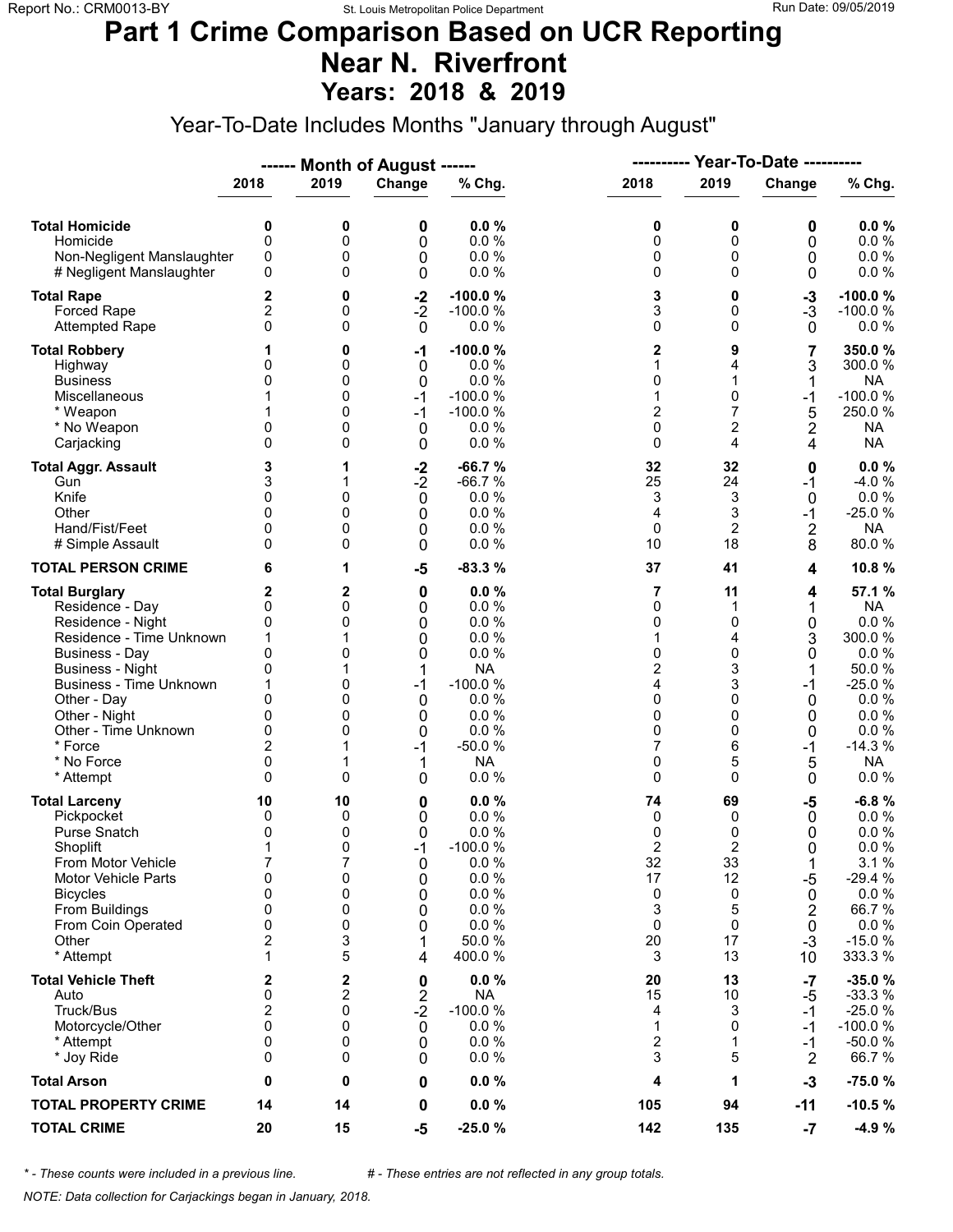### **Part 1 Crime Comparison Based on UCR Reporting North Hampton Years: 2018 & 2019**

Year-To-Date Includes Months "January through August"

|                                                                                                                                                                                                                                                                               |                                                                                                                      |                                                                  | ------ Month of August ------                                                                       |                                                                                                                            | ----------                                                                  | <b>Year-To-Date ----------</b>                                                  |                                                                                                            |                                                                                                                                           |
|-------------------------------------------------------------------------------------------------------------------------------------------------------------------------------------------------------------------------------------------------------------------------------|----------------------------------------------------------------------------------------------------------------------|------------------------------------------------------------------|-----------------------------------------------------------------------------------------------------|----------------------------------------------------------------------------------------------------------------------------|-----------------------------------------------------------------------------|---------------------------------------------------------------------------------|------------------------------------------------------------------------------------------------------------|-------------------------------------------------------------------------------------------------------------------------------------------|
|                                                                                                                                                                                                                                                                               | 2018                                                                                                                 | 2019                                                             | Change                                                                                              | % Chg.                                                                                                                     | 2018                                                                        | 2019                                                                            | Change                                                                                                     | % Chg.                                                                                                                                    |
| <b>Total Homicide</b><br>Homicide<br>Non-Negligent Manslaughter<br># Negligent Manslaughter                                                                                                                                                                                   | 0<br>$\mathbf 0$<br>0<br>0                                                                                           | 0<br>0<br>0<br>0                                                 | 0<br>0<br>0<br>0                                                                                    | 0.0%<br>0.0 %<br>0.0%<br>0.0%                                                                                              | 2<br>$\overline{c}$<br>0<br>0                                               | 0<br>0<br>0<br>$\Omega$                                                         | $-2$<br>$-2$<br>$\mathbf 0$<br>0                                                                           | $-100.0%$<br>$-100.0%$<br>$0.0 \%$<br>$0.0 \%$                                                                                            |
| <b>Total Rape</b><br>Forced Rape<br><b>Attempted Rape</b>                                                                                                                                                                                                                     | 0<br>0<br>0                                                                                                          | 1<br>1<br>0                                                      | 1<br>1<br>0                                                                                         | <b>NA</b><br><b>NA</b><br>0.0%                                                                                             | 3<br>3<br>0                                                                 | $\mathbf 2$<br>2<br>$\Omega$                                                    | -1<br>$-1$<br>$\mathbf 0$                                                                                  | $-33.3%$<br>$-33.3%$<br>$0.0 \%$                                                                                                          |
| <b>Total Robbery</b><br>Highway<br><b>Business</b><br>Miscellaneous<br>* Weapon<br>* No Weapon<br>Carjacking                                                                                                                                                                  | 2<br>1<br>$\mathbf{0}$<br>1<br>0                                                                                     | 2<br>0<br>0<br>2<br>1<br>0                                       | 0<br>$-1$<br>$-1$<br>$\overline{2}$<br>0<br>0<br>0                                                  | 0.0%<br>$-100.0%$<br>$-100.0%$<br><b>NA</b><br>0.0%<br>0.0%<br>0.0%                                                        | 8<br>4<br>3<br>0<br>6<br>$\overline{c}$<br>1                                | 7<br>$\mathbf 2$<br>3<br>$\overline{c}$<br>5<br>2<br>$\Omega$                   | $-1$<br>$-2$<br>0<br>$\overline{2}$<br>$-1$<br>$\mathbf 0$<br>$-1$                                         | $-12.5%$<br>$-50.0%$<br>0.0%<br><b>NA</b><br>$-16.7%$<br>0.0 %<br>$-100.0%$                                                               |
| <b>Total Aggr. Assault</b><br>Gun<br>Knife<br>Other<br>Hand/Fist/Feet<br># Simple Assault                                                                                                                                                                                     | 1<br>0<br>0<br>0<br>6                                                                                                | 0<br>0<br>0<br>0<br>0<br>4                                       | -1<br>0<br>0<br>$-1$<br>$\mathbf 0$<br>$-2$                                                         | $-100.0%$<br>0.0 %<br>0.0%<br>$-100.0%$<br>0.0%<br>$-33.3%$                                                                | 14<br>6<br>1<br>7<br>0<br>19                                                | 10<br>6<br>$\overline{c}$<br>$\overline{2}$<br>0<br>22                          | -4<br>0<br>1<br>$-5$<br>$\mathbf 0$<br>3                                                                   | $-28.6%$<br>0.0 %<br>100.0%<br>$-71.4%$<br>$0.0 \%$<br>15.8 %                                                                             |
| <b>TOTAL PERSON CRIME</b>                                                                                                                                                                                                                                                     | 3                                                                                                                    | 3                                                                | 0                                                                                                   | 0.0%                                                                                                                       | 27                                                                          | 19                                                                              | -8                                                                                                         | $-29.6%$                                                                                                                                  |
| <b>Total Burglary</b><br>Residence - Day<br>Residence - Night<br>Residence - Time Unknown<br><b>Business - Day</b><br><b>Business - Night</b><br><b>Business - Time Unknown</b><br>Other - Day<br>Other - Night<br>Other - Time Unknown<br>* Force<br>* No Force<br>* Attempt | 5<br>0<br>0<br>4<br>0<br>0<br>1<br>0<br>0<br>0<br>3<br>$\overline{c}$<br>$\Omega$                                    | 1<br>0<br>0<br>1<br>0<br>0<br>0<br>0<br>0<br>0<br>0<br>1<br>0    | -4<br>0<br>$\boldsymbol{0}$<br>$-3$<br>0<br>$\mathbf 0$<br>$-1$<br>0<br>0<br>0<br>$-3$<br>$-1$<br>0 | $-80.0%$<br>0.0%<br>0.0%<br>$-75.0%$<br>0.0%<br>0.0%<br>$-100.0%$<br>0.0%<br>0.0%<br>0.0%<br>$-100.0%$<br>$-50.0%$<br>0.0% | 13<br>2<br>0<br>8<br>0<br>$\overline{c}$<br>1<br>0<br>0<br>0<br>6<br>7<br>0 | 15<br>3<br>$\mathbf 2$<br>9<br>1<br>0<br>0<br>$\Omega$<br>0<br>0<br>5<br>9<br>1 | $\mathbf 2$<br>1<br>$\overline{2}$<br>1<br>1<br>$-2$<br>$-1$<br>0<br>0<br>0<br>$-1$<br>$\overline{2}$<br>1 | 15.4 %<br>50.0%<br><b>NA</b><br>12.5 %<br><b>NA</b><br>$-100.0%$<br>$-100.0%$<br>0.0%<br>0.0 %<br>0.0 %<br>$-16.7%$<br>28.6%<br><b>NA</b> |
| <b>Total Larceny</b><br>Pickpocket<br>Purse Snatch<br>Shoplift<br>From Motor Vehicle<br><b>Motor Vehicle Parts</b><br><b>Bicycles</b><br>From Buildings<br>From Coin Operated<br>Other<br>* Attempt                                                                           | 20<br>0<br>0<br>$\overline{2}$<br>12<br>$\overline{\mathbf{c}}$<br>0<br>$\boldsymbol{2}$<br>0<br>$\overline{c}$<br>6 | 7<br>0<br>0<br>$\overline{2}$<br>3<br>1<br>0<br>0<br>0<br>1<br>1 | $-13$<br>0<br>0<br>$\Omega$<br>-9<br>-1<br>0<br>$-2$<br>$\mathbf 0$<br>$-1$<br>$-5$                 | $-65.0%$<br>0.0%<br>0.0%<br>0.0%<br>$-75.0%$<br>$-50.0%$<br>0.0 %<br>$-100.0%$<br>0.0%<br>$-50.0%$<br>$-83.3%$             | 118<br>0<br>0<br>33<br>44<br>16<br>0<br>11<br>0<br>14<br>17                 | 84<br>0<br>0<br>11<br>32<br>15<br>0<br>11<br>0<br>15<br>7                       | $-34$<br>0<br>0<br>$-22$<br>$-12$<br>$-1$<br>0<br>0<br>0<br>1<br>$-10$                                     | $-28.8%$<br>$0.0 \%$<br>0.0 %<br>$-66.7%$<br>$-27.3%$<br>$-6.3%$<br>$0.0 \%$<br>0.0 %<br>$0.0 \%$<br>7.1%<br>$-58.8%$                     |
| <b>Total Vehicle Theft</b><br>Auto<br>Truck/Bus<br>Motorcycle/Other<br>* Attempt<br>* Joy Ride                                                                                                                                                                                | 5<br>5<br>0<br>0<br>0<br>$\overline{2}$                                                                              | 3<br>3<br>0<br>0<br>0<br>1                                       | $-2$<br>$-2$<br>0<br>0<br>$\mathbf 0$<br>$-1$                                                       | $-40.0%$<br>$-40.0%$<br>0.0%<br>0.0%<br>0.0%<br>$-50.0%$                                                                   | 30<br>23<br>4<br>3<br>$\mathbf 1$<br>7                                      | 27<br>17<br>5<br>5<br>1<br>6                                                    | $-3$<br>-6<br>1<br>2<br>0<br>$-1$                                                                          | $-10.0%$<br>$-26.1%$<br>25.0%<br>66.7%<br>$0.0 \%$<br>$-14.3%$                                                                            |
| <b>Total Arson</b>                                                                                                                                                                                                                                                            | 0                                                                                                                    | 0                                                                | 0                                                                                                   | 0.0%                                                                                                                       | 0                                                                           | 0                                                                               | 0                                                                                                          | $0.0 \%$                                                                                                                                  |
| <b>TOTAL PROPERTY CRIME</b>                                                                                                                                                                                                                                                   | 30                                                                                                                   | 11                                                               | $-19$                                                                                               | $-63.3%$                                                                                                                   | 161                                                                         | 126                                                                             | $-35$                                                                                                      | $-21.7%$                                                                                                                                  |
| <b>TOTAL CRIME</b>                                                                                                                                                                                                                                                            | 33                                                                                                                   | 14                                                               | $-19$                                                                                               | -57.6 %                                                                                                                    | 188                                                                         | 145                                                                             | $-43$                                                                                                      | $-22.9%$                                                                                                                                  |

*\* - These counts were included in a previous line. # - These entries are not reflected in any group totals.*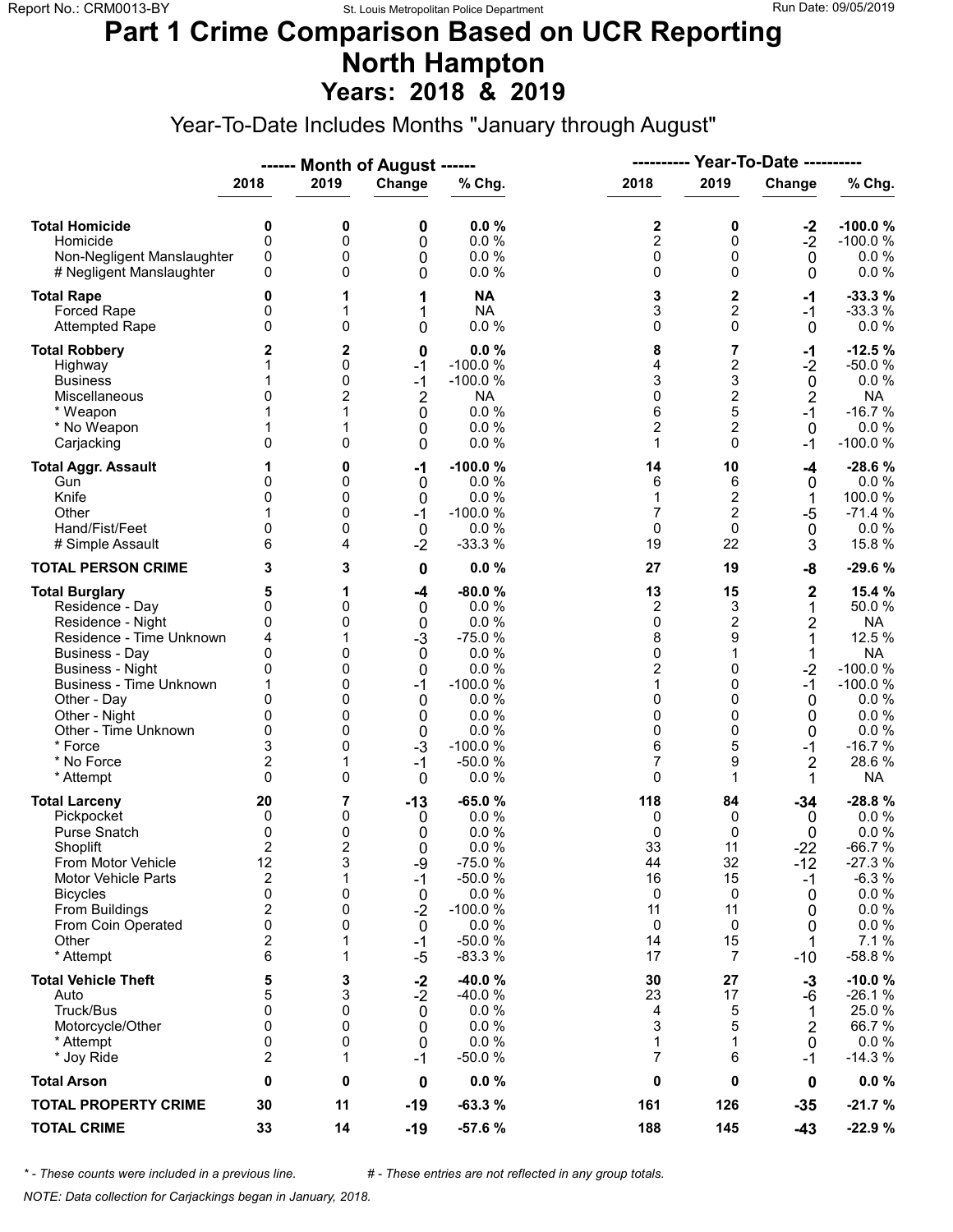#### **Part 1 Crime Comparison Based on UCR Reporting North Point Years: 2018 & 2019**

Year-To-Date Includes Months "January through August"

|                                                                                                                                                                                                                                                                               |                                                                                |                                                               | ------ Month of August ------                                                 |                                                                                                                             |                                                                                            | <b>Year-To-Date ----------</b><br>-----------                                                              |                                                                               |                                                                                                                                       |
|-------------------------------------------------------------------------------------------------------------------------------------------------------------------------------------------------------------------------------------------------------------------------------|--------------------------------------------------------------------------------|---------------------------------------------------------------|-------------------------------------------------------------------------------|-----------------------------------------------------------------------------------------------------------------------------|--------------------------------------------------------------------------------------------|------------------------------------------------------------------------------------------------------------|-------------------------------------------------------------------------------|---------------------------------------------------------------------------------------------------------------------------------------|
|                                                                                                                                                                                                                                                                               | 2018                                                                           | 2019                                                          | Change                                                                        | % Chg.                                                                                                                      | 2018                                                                                       | 2019                                                                                                       | Change                                                                        | % Chg.                                                                                                                                |
| <b>Total Homicide</b><br>Homicide<br>Non-Negligent Manslaughter<br># Negligent Manslaughter                                                                                                                                                                                   | 0<br>$\mathbf 0$<br>0<br>0                                                     | 0<br>0<br>0<br>0                                              | 0<br>0<br>0<br>0                                                              | 0.0%<br>0.0%<br>0.0 %<br>0.0%                                                                                               | 1<br>1<br>0<br>0                                                                           | 3<br>3<br>0<br>$\Omega$                                                                                    | 2<br>2<br>$\mathbf 0$<br>$\mathbf{0}$                                         | 200.0%<br>200.0%<br>$0.0 \%$<br>$0.0 \%$                                                                                              |
| <b>Total Rape</b><br>Forced Rape<br><b>Attempted Rape</b>                                                                                                                                                                                                                     | 0<br>0<br>$\Omega$                                                             | 0<br>0<br>0                                                   | 0<br>0<br>0                                                                   | 0.0%<br>0.0%<br>0.0 %                                                                                                       | 1<br>1<br>0                                                                                | 0<br>0<br>$\Omega$                                                                                         | $-1$<br>$-1$<br>$\mathbf{0}$                                                  | $-100.0%$<br>$-100.0%$<br>$0.0 \%$                                                                                                    |
| <b>Total Robbery</b><br>Highway<br><b>Business</b><br>Miscellaneous<br>* Weapon<br>* No Weapon<br>Carjacking                                                                                                                                                                  | 0<br>0<br>0<br>$\Omega$<br>0<br>0<br>0                                         | 1<br>1<br>0<br>0<br>1<br>0<br>0                               | 1<br>1<br>0<br>0<br>1<br>0<br>0                                               | <b>NA</b><br><b>NA</b><br>0.0 %<br>0.0 %<br><b>NA</b><br>0.0 %<br>0.0%                                                      | 6<br>4<br>1<br>1<br>6<br>0<br>0                                                            | 2<br>$\overline{2}$<br>0<br>0<br>$\overline{2}$<br>0<br>$\Omega$                                           | -4<br>$-2$<br>$-1$<br>$-1$<br>$-4$<br>0<br>$\mathbf{0}$                       | $-66.7%$<br>$-50.0%$<br>$-100.0%$<br>$-100.0%$<br>$-66.7%$<br>$0.0 \%$<br>0.0%                                                        |
| <b>Total Aggr. Assault</b><br>Gun<br>Knife<br>Other<br>Hand/Fist/Feet<br># Simple Assault                                                                                                                                                                                     | 3<br>3<br>0<br>$\Omega$<br>0<br>0                                              | 4<br>3<br>0<br>0<br>1                                         | 1<br>0<br>0<br>0<br>1<br>1                                                    | 33.3 %<br>0.0%<br>0.0%<br>0.0 %<br><b>NA</b><br><b>NA</b>                                                                   | 46<br>34<br>3<br>7<br>$\overline{2}$<br>19                                                 | 26<br>19<br>0<br>4<br>3<br>8                                                                               | $-20$<br>$-15$<br>$-3$<br>$-3$<br>-1<br>$-11$                                 | $-43.5%$<br>$-44.1%$<br>$-100.0%$<br>$-42.9%$<br>50.0%<br>$-57.9%$                                                                    |
| <b>TOTAL PERSON CRIME</b>                                                                                                                                                                                                                                                     | 3                                                                              | 5                                                             | $\mathbf 2$                                                                   | 66.7%                                                                                                                       | 54                                                                                         | 31                                                                                                         | $-23$                                                                         | -42.6%                                                                                                                                |
| <b>Total Burglary</b><br>Residence - Day<br>Residence - Night<br>Residence - Time Unknown<br><b>Business - Day</b><br><b>Business - Night</b><br><b>Business - Time Unknown</b><br>Other - Day<br>Other - Night<br>Other - Time Unknown<br>* Force<br>* No Force<br>* Attempt | 4<br>0<br>1<br>3<br>0<br>0<br>0<br>$\Omega$<br>0<br>0<br>4<br>0<br>0           | 4<br>3<br>0<br>1<br>0<br>0<br>0<br>0<br>0<br>0<br>3<br>1<br>0 | $\bf{0}$<br>3<br>$-1$<br>$-2$<br>0<br>0<br>0<br>0<br>0<br>0<br>$-1$<br>1<br>0 | 0.0%<br><b>NA</b><br>$-100.0%$<br>$-66.7%$<br>0.0%<br>0.0%<br>0.0%<br>0.0%<br>0.0%<br>0.0%<br>$-25.0%$<br><b>NA</b><br>0.0% | 30<br>7<br>$\overline{4}$<br>17<br>0<br>0<br>$\overline{c}$<br>0<br>0<br>0<br>20<br>7<br>3 | 26<br>8<br>$\overline{2}$<br>11<br>1<br>$\boldsymbol{2}$<br>2<br>$\Omega$<br>0<br>$\Omega$<br>19<br>5<br>2 | -4<br>1<br>$-2$<br>$-6$<br>1<br>2<br>0<br>0<br>0<br>0<br>$-1$<br>$-2$<br>$-1$ | $-13.3%$<br>14.3 %<br>$-50.0%$<br>$-35.3%$<br>NA<br><b>NA</b><br>0.0 %<br>0.0%<br>0.0%<br>$0.0 \%$<br>$-5.0%$<br>$-28.6%$<br>$-33.3%$ |
| <b>Total Larceny</b><br>Pickpocket<br>Purse Snatch<br>Shoplift<br>From Motor Vehicle<br><b>Motor Vehicle Parts</b><br><b>Bicycles</b><br>From Buildings<br>From Coin Operated<br>Other<br>* Attempt                                                                           | 9<br>0<br>0<br>$\Omega$<br>1<br>3<br>0<br>$\overline{c}$<br>0<br>3<br>$\Omega$ | 8<br>0<br>0<br>0<br>3<br>2<br>0<br>1<br>0<br>2<br>0           | -1<br>0<br>0<br>0<br>2<br>$-1$<br>0<br>$-1$<br>0<br>-1<br>0                   | $-11.1%$<br>0.0%<br>0.0%<br>0.0%<br>200.0%<br>$-33.3%$<br>0.0%<br>$-50.0%$<br>0.0%<br>$-33.3%$<br>0.0%                      | 61<br>0<br>0<br>1<br>17<br>19<br>0<br>8<br>0<br>16<br>$\overline{c}$                       | 72<br>0<br>0<br>1<br>18<br>16<br>0<br>13<br>-1<br>23<br>2                                                  | 11<br>0<br>0<br>0<br>1<br>$-3$<br>0<br>5<br>1<br>7<br>0                       | 18.0%<br>$0.0 \%$<br>0.0%<br>0.0 %<br>5.9%<br>$-15.8%$<br>$0.0 \%$<br>62.5 %<br><b>NA</b><br>43.8%<br>$0.0 \%$                        |
| <b>Total Vehicle Theft</b><br>Auto<br>Truck/Bus<br>Motorcycle/Other<br>* Attempt<br>* Joy Ride                                                                                                                                                                                | 1<br>0<br>$\mathbf{0}$<br>0<br>1                                               | 0<br>0<br>0<br>0<br>0<br>0                                    | -1<br>-1<br>0<br>0<br>0<br>$-1$                                               | $-100.0%$<br>$-100.0%$<br>0.0%<br>0.0%<br>0.0%<br>$-100.0%$                                                                 | 11<br>11<br>0<br>0<br>0<br>7                                                               | 22<br>17<br>4<br>1<br>0<br>9                                                                               | 11<br>6<br>4<br>0<br>2                                                        | 100.0%<br>54.5 %<br>NA<br><b>NA</b><br>$0.0 \%$<br>28.6%                                                                              |
| <b>Total Arson</b>                                                                                                                                                                                                                                                            | 0                                                                              | 0                                                             | 0                                                                             | 0.0%                                                                                                                        | 1                                                                                          | 2                                                                                                          | 1                                                                             | 100.0%                                                                                                                                |
| <b>TOTAL PROPERTY CRIME</b>                                                                                                                                                                                                                                                   | 14                                                                             | 12                                                            | $-2$                                                                          | $-14.3%$                                                                                                                    | 103                                                                                        | 122                                                                                                        | 19                                                                            | 18.4 %                                                                                                                                |
| <b>TOTAL CRIME</b>                                                                                                                                                                                                                                                            | 17                                                                             | 17                                                            | $\mathbf 0$                                                                   | $0.0 \%$                                                                                                                    | 157                                                                                        | 153                                                                                                        | $-4$                                                                          | $-2.5%$                                                                                                                               |

*\* - These counts were included in a previous line. # - These entries are not reflected in any group totals.*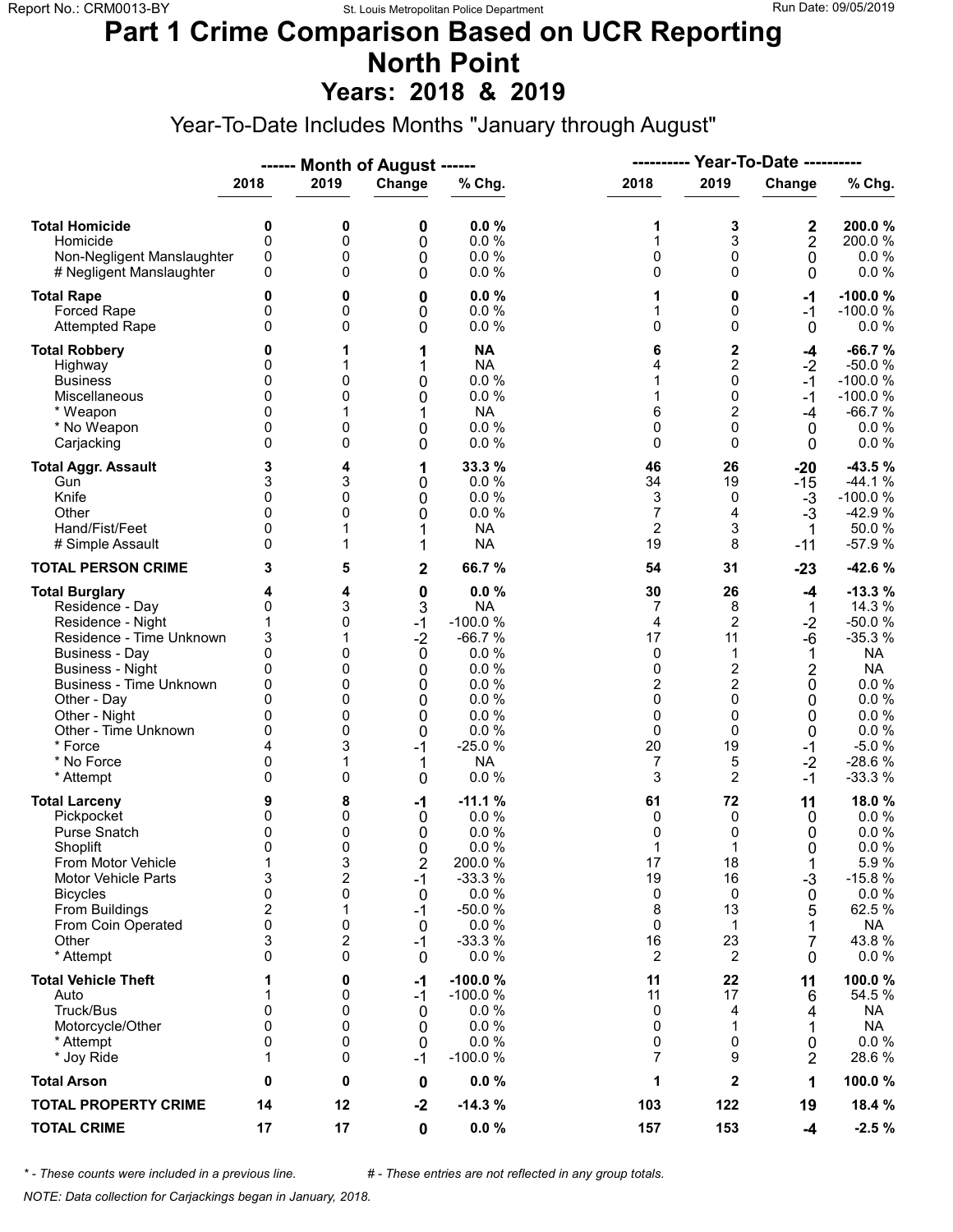### **Part 1 Crime Comparison Based on UCR Reporting North Riverfront Years: 2018 & 2019**

Year-To-Date Includes Months "January through August"

|                                                                                                                                                                                                                                                                        |                                                               |                                                               | ------ Month of August ------                                        |                                                                                                         | ----------                                                                 |                                                                         | <b>Year-To-Date ----------</b>                                                                  |                                                                                                                                                     |  |
|------------------------------------------------------------------------------------------------------------------------------------------------------------------------------------------------------------------------------------------------------------------------|---------------------------------------------------------------|---------------------------------------------------------------|----------------------------------------------------------------------|---------------------------------------------------------------------------------------------------------|----------------------------------------------------------------------------|-------------------------------------------------------------------------|-------------------------------------------------------------------------------------------------|-----------------------------------------------------------------------------------------------------------------------------------------------------|--|
|                                                                                                                                                                                                                                                                        | 2018                                                          | 2019                                                          | Change                                                               | % Chg.                                                                                                  | 2018                                                                       | 2019                                                                    | Change                                                                                          | % Chg.                                                                                                                                              |  |
| <b>Total Homicide</b><br>Homicide<br>Non-Negligent Manslaughter<br># Negligent Manslaughter                                                                                                                                                                            | 0<br>0<br>0<br>0                                              | 0<br>0<br>0<br>0                                              | 0<br>0<br>0<br>0                                                     | 0.0%<br>0.0%<br>0.0 %<br>0.0 %                                                                          | 0<br>0<br>0<br>0                                                           | 1<br>1<br>0<br>0                                                        | 1<br>1<br>0<br>0                                                                                | NA<br><b>NA</b><br>$0.0 \%$<br>0.0 %                                                                                                                |  |
| <b>Total Rape</b><br>Forced Rape<br><b>Attempted Rape</b>                                                                                                                                                                                                              | 0<br>0<br>0                                                   | 1<br>1<br>0                                                   | 1<br>1<br>0                                                          | <b>NA</b><br><b>NA</b><br>0.0 %                                                                         | 0<br>0<br>0                                                                | 1<br>$\Omega$                                                           | 1<br>0                                                                                          | <b>NA</b><br><b>NA</b><br>$0.0 \%$                                                                                                                  |  |
| <b>Total Robbery</b><br>Highway<br><b>Business</b><br>Miscellaneous<br>* Weapon<br>* No Weapon<br>Carjacking                                                                                                                                                           | 0<br>0<br>0<br>0<br>0<br>0                                    | 1<br>1<br>0<br>0<br>1<br>0<br>0                               | 1<br>1<br>0<br>0<br>1<br>0<br>0                                      | <b>NA</b><br><b>NA</b><br>0.0 %<br>0.0 %<br><b>NA</b><br>0.0%<br>0.0%                                   | 2<br>1<br>0<br>0<br>$\overline{2}$<br>0<br>1                               | 4<br>4<br>0<br>0<br>3<br>1<br>0                                         | $\mathbf 2$<br>3<br>0<br>0<br>-1                                                                | 100.0%<br>300.0%<br>$0.0 \%$<br>$0.0 \%$<br>50.0%<br><b>NA</b><br>$-100.0%$                                                                         |  |
| <b>Total Aggr. Assault</b><br>Gun<br>Knife<br>Other<br>Hand/Fist/Feet<br># Simple Assault                                                                                                                                                                              | 5<br>0<br>3<br>5                                              | 1<br>0<br>0<br>0<br>1                                         | -4<br>$-1$<br>$\boldsymbol{0}$<br>$-2$<br>$-1$<br>$-4$               | $-80.0%$<br>$-100.0%$<br>0.0 %<br>$-66.7%$<br>$-100.0%$<br>$-80.0%$                                     | 17<br>7<br>1<br>6<br>$\ensuremath{\mathsf{3}}$<br>25                       | 17<br>8<br>0<br>9<br>0<br>19                                            | 0<br>1<br>$-1$<br>$\mathbf{3}$<br>$-3$<br>$-6$                                                  | 0.0%<br>14.3 %<br>$-100.0%$<br>50.0%<br>$-100.0%$<br>$-24.0%$                                                                                       |  |
| <b>TOTAL PERSON CRIME</b>                                                                                                                                                                                                                                              | 5                                                             | 3                                                             | $-2$                                                                 | -40.0%                                                                                                  | 19                                                                         | 23                                                                      | 4                                                                                               | 21.1 %                                                                                                                                              |  |
| <b>Total Burglary</b><br>Residence - Day<br>Residence - Night<br>Residence - Time Unknown<br>Business - Day<br><b>Business - Night</b><br><b>Business - Time Unknown</b><br>Other - Day<br>Other - Night<br>Other - Time Unknown<br>* Force<br>* No Force<br>* Attempt | 0<br>0<br>0<br>0<br>0<br>0<br>0<br>0<br>0<br>0<br>0<br>0<br>0 | 0<br>0<br>0<br>0<br>0<br>0<br>0<br>0<br>0<br>0<br>0<br>0<br>0 | $\bf{0}$<br>0<br>0<br>0<br>0<br>0<br>0<br>0<br>0<br>0<br>0<br>0<br>0 | 0.0%<br>0.0%<br>0.0%<br>0.0%<br>0.0%<br>0.0 %<br>0.0%<br>0.0%<br>0.0%<br>0.0%<br>0.0%<br>0.0%<br>0.0%   | 6<br>0<br>0<br>0<br>1<br>3<br>2<br>0<br>0<br>0<br>4<br>$\overline{c}$<br>0 | 5<br>0<br>0<br>2<br>$\mathbf 0$<br>1<br>2<br>0<br>0<br>0<br>4<br>1<br>0 | $-1$<br>0<br>0<br>$\overline{\mathbf{c}}$<br>$-1$<br>$-2$<br>0<br>0<br>0<br>0<br>0<br>$-1$<br>0 | $-16.7%$<br>$0.0 \%$<br>0.0 %<br><b>NA</b><br>$-100.0%$<br>$-66.7%$<br>$0.0 \%$<br>0.0%<br>$0.0 \%$<br>$0.0 \%$<br>$0.0 \%$<br>$-50.0%$<br>$0.0 \%$ |  |
| <b>Total Larceny</b><br>Pickpocket<br><b>Purse Snatch</b><br>Shoplift<br>From Motor Vehicle<br>Motor Vehicle Parts<br><b>Bicycles</b><br>From Buildings<br>From Coin Operated<br>Other<br>* Attempt                                                                    | 7<br>0<br>0<br>1<br>5<br>$\mathbf 0$<br>0<br>0<br>1<br>0<br>0 | 1<br>0<br>0<br>0<br>1<br>0<br>0<br>0<br>0<br>0<br>0           | -6<br>0<br>0<br>$-1$<br>-4<br>0<br>0<br>0<br>-1<br>0<br>0            | $-85.7%$<br>0.0%<br>0.0%<br>$-100.0%$<br>$-80.0%$<br>0.0 %<br>0.0%<br>0.0%<br>$-100.0%$<br>0.0%<br>0.0% | 47<br>0<br>0<br>3<br>21<br>11<br>0<br>4<br>2<br>6<br>$\overline{c}$        | 51<br>0<br>0<br>1<br>22<br>16<br>0<br>5<br>1<br>6<br>1                  | 4<br>0<br>0<br>$-2$<br>1<br>5<br>0<br>1<br>-1<br>0<br>-1                                        | 8.5%<br>$0.0 \%$<br>0.0 %<br>$-66.7%$<br>4.8%<br>45.5 %<br>0.0 %<br>25.0%<br>$-50.0%$<br>$0.0 \%$<br>$-50.0%$                                       |  |
| <b>Total Vehicle Theft</b><br>Auto<br>Truck/Bus<br>Motorcycle/Other<br>* Attempt<br>* Joy Ride                                                                                                                                                                         | 0<br>0<br>0<br>0<br>0<br>0                                    | 2<br>1<br>1<br>0<br>0<br>0                                    | 2<br>1<br>1<br>0<br>0<br>0                                           | <b>NA</b><br><b>NA</b><br><b>NA</b><br>0.0 %<br>0.0 %<br>0.0%                                           | 8<br>4<br>1<br>3<br>0<br>2                                                 | 10<br>8<br>1<br>1<br>0<br>2                                             | 2<br>4<br>0<br>$-2$<br>$\mathbf 0$<br>0                                                         | 25.0%<br>100.0%<br>$0.0 \%$<br>$-66.7%$<br>$0.0 \%$<br>$0.0 \%$                                                                                     |  |
| <b>Total Arson</b>                                                                                                                                                                                                                                                     | 0                                                             | 0                                                             | 0                                                                    | 0.0%                                                                                                    | 0                                                                          | $\mathbf{2}$                                                            | 2                                                                                               | <b>NA</b>                                                                                                                                           |  |
| <b>TOTAL PROPERTY CRIME</b>                                                                                                                                                                                                                                            | 7                                                             | 3                                                             | $-4$                                                                 | $-57.1%$                                                                                                | 61                                                                         | 68                                                                      | $\overline{7}$                                                                                  | 11.5 %                                                                                                                                              |  |
| <b>TOTAL CRIME</b>                                                                                                                                                                                                                                                     | 12                                                            | 6                                                             | -6                                                                   | $-50.0%$                                                                                                | 80                                                                         | 91                                                                      | 11                                                                                              | 13.8 %                                                                                                                                              |  |

*\* - These counts were included in a previous line. # - These entries are not reflected in any group totals.*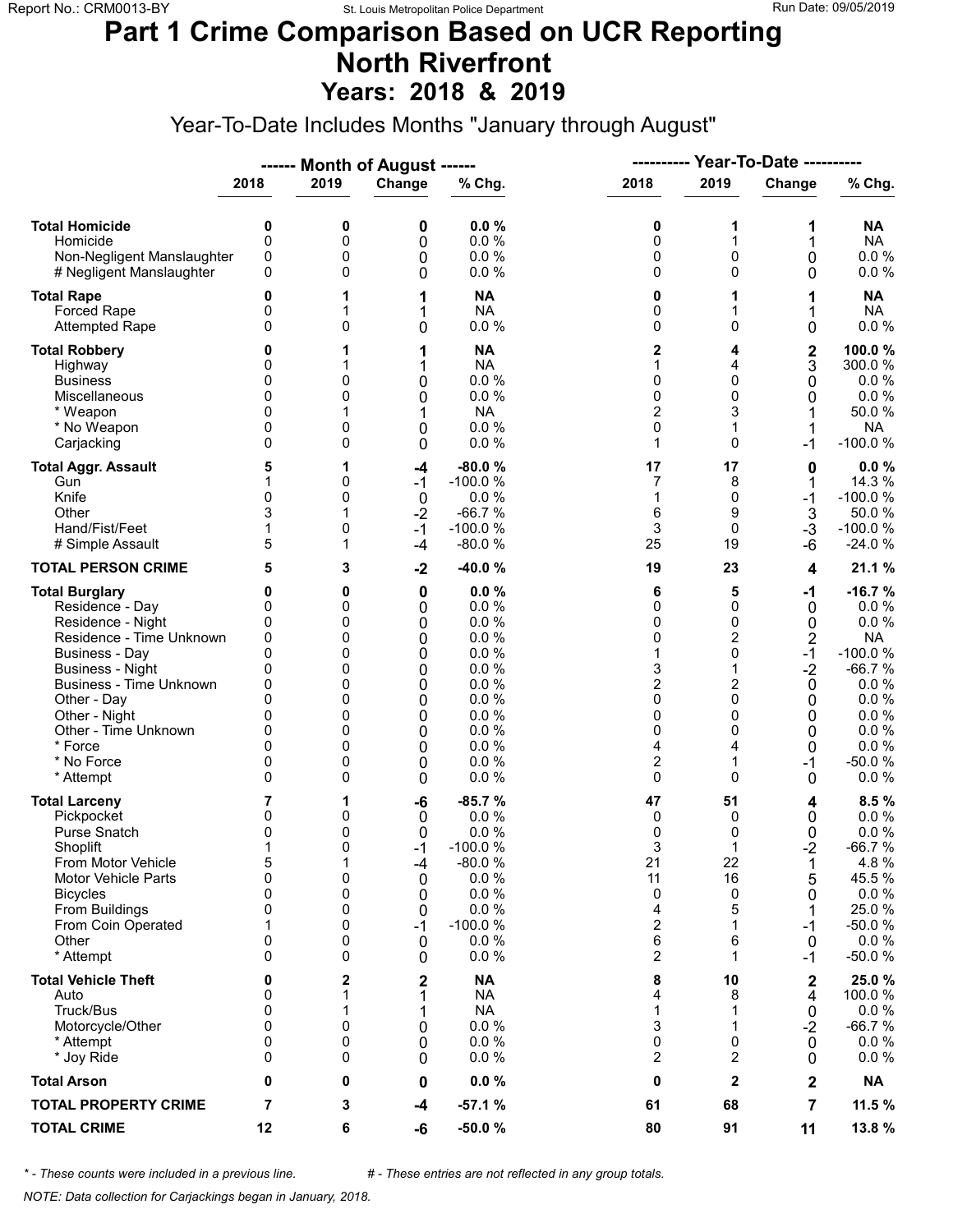# **Part 1 Crime Comparison Based on UCR Reporting O'Fallon**

**Years: 2018 & 2019**

Year-To-Date Includes Months "January through August"

|                                |                         |                | ------ Month of August ------ |           | <b>Year-To-Date ----------</b><br>---------- |                |                |           |  |
|--------------------------------|-------------------------|----------------|-------------------------------|-----------|----------------------------------------------|----------------|----------------|-----------|--|
|                                | 2018                    | 2019           | Change                        | % Chg.    | 2018                                         | 2019           | Change         | % Chg.    |  |
| <b>Total Homicide</b>          | 0                       | 0              | 0                             | 0.0%      | 3                                            | 2              | -1             | $-33.3%$  |  |
| Homicide                       | $\mathbf 0$             | 0              | 0                             | 0.0%      | 3                                            | $\overline{2}$ | $-1$           | $-33.3%$  |  |
| Non-Negligent Manslaughter     | 0                       | 0              | 0                             | 0.0%      | 0                                            | $\mathbf 0$    | 0              | $0.0 \%$  |  |
| # Negligent Manslaughter       | 0                       | 0              | 0                             | 0.0%      | 0                                            | $\Omega$       | 0              | $0.0 \%$  |  |
| <b>Total Rape</b>              | 1                       | 0              | $-1$                          | $-100.0%$ | 7                                            | 5              | $-2$           | $-28.6%$  |  |
| Forced Rape                    | 0                       | 0              | 0                             | 0.0%      | 4                                            | 4              | $\mathbf 0$    | 0.0 %     |  |
| <b>Attempted Rape</b>          | 1                       | 0              | $-1$                          | $-100.0%$ | 3                                            | $\mathbf{1}$   | $-2$           | $-66.7%$  |  |
| <b>Total Robbery</b>           | 0                       | 3              | 3                             | <b>NA</b> | 11                                           | 18             | 7              | 63.6%     |  |
| Highway                        | 0                       | 1              | 1                             | <b>NA</b> | $\overline{7}$                               | 10             | 3              | 42.9%     |  |
| <b>Business</b>                | 0                       | 0              | 0                             | 0.0 %     | 1                                            | 1              | 0              | 0.0%      |  |
| Miscellaneous                  | 0                       | 0              | $\mathbf 0$                   | 0.0 %     | 1                                            | $\overline{2}$ | 1              | 100.0%    |  |
| * Weapon                       | 0                       | $\overline{c}$ | $\overline{2}$                | <b>NA</b> | 10                                           | 13             | 3              | 30.0%     |  |
| * No Weapon                    | 0                       | 1              | 1                             | <b>NA</b> | 1                                            | 5              | 4              | 400.0%    |  |
| Carjacking                     | $\Omega$                | $\overline{c}$ | $\overline{2}$                | <b>NA</b> | $\mathbf 2$                                  | 5              | 3              | 150.0%    |  |
| <b>Total Aggr. Assault</b>     | 10                      | 13             | 3                             | 30.0 %    | 72                                           | 71             | $-1$           | $-1.4%$   |  |
| Gun                            | 4                       | 6              | $\overline{\mathbf{c}}$       | 50.0 %    | 50                                           | 46             | $-4$           | $-8.0%$   |  |
| Knife                          | 1                       | 2              | 1                             | 100.0%    | 5                                            | 4              | $-1$           | $-20.0%$  |  |
| Other                          | 5                       | 5              | 0                             | 0.0%      | 15                                           | 18             | 3              | 20.0%     |  |
| Hand/Fist/Feet                 | 0                       | 0              | 0                             | 0.0%      | 2                                            | 3              | 1              | 50.0%     |  |
| # Simple Assault               | 9                       | 3              | -6                            | $-66.7%$  | 58                                           | 32             | $-26$          | -44.8 %   |  |
| <b>TOTAL PERSON CRIME</b>      | 11                      | 16             | 5                             | 45.5 %    | 93                                           | 96             | 3              | 3.2%      |  |
| <b>Total Burglary</b>          | 3                       | 9              | 6                             | 200.0%    | 52                                           | 53             | 1              | 1.9%      |  |
| Residence - Day                | 1                       | 4              | 3                             | 300.0%    | 11                                           | 9              | $-2$           | $-18.2%$  |  |
| Residence - Night              | 1                       | 3              | $\overline{2}$                | 200.0%    | $\overline{7}$                               | 10             | 3              | 42.9%     |  |
| Residence - Time Unknown       | 1                       | 1              | 0                             | 0.0%      | 23                                           | 30             | $\overline{7}$ | 30.4 %    |  |
| <b>Business - Day</b>          | 0                       | 0              | 0                             | 0.0%      | 3                                            | $\mathbf 0$    | $-3$           | $-100.0%$ |  |
| <b>Business - Night</b>        | 0                       | 0              | 0                             | 0.0%      | 7                                            | $\overline{c}$ | $-5$           | $-71.4%$  |  |
| <b>Business - Time Unknown</b> | 0                       | 1              | 1                             | <b>NA</b> | 1                                            | $\overline{c}$ | 1              | 100.0%    |  |
| Other - Day                    | 0                       | 0              | 0                             | 0.0%      | 0                                            | $\Omega$       | 0              | $0.0 \%$  |  |
| Other - Night                  | 0                       | 0              | 0                             | 0.0%      | 0                                            | 0              | 0              | 0.0%      |  |
| Other - Time Unknown           | 0                       | 0              | 0                             | 0.0%      | 0                                            | 0              | 0              | 0.0 %     |  |
| * Force                        | $\overline{2}$          | 8              | 6                             | 300.0%    | 33                                           | 29             | $-4$           | $-12.1%$  |  |
| * No Force                     | 1                       | 0              | $-1$                          | $-100.0%$ | 17                                           | 23             | 6              | 35.3 %    |  |
| * Attempt                      | 0                       | 1              | 1                             | <b>NA</b> | 2                                            | 1              | $-1$           | $-50.0%$  |  |
| <b>Total Larceny</b>           | 7                       | 12             | 5                             | 71.4 %    | 76                                           | 87             | 11             | 14.5 %    |  |
| Pickpocket                     | 0                       | 0              | 0                             | 0.0%      | 0                                            | 0              | 0              | $0.0 \%$  |  |
| Purse Snatch                   | 0                       | 0              | 0                             | 0.0%      | 0                                            | 0              | 0              | 0.0 %     |  |
| Shoplift                       | $\mathbf{0}$            | 0              | $\Omega$                      | 0.0%      | 0                                            | 3              | 3              | <b>NA</b> |  |
| From Motor Vehicle             | $\overline{\mathbf{c}}$ | 3              | 1                             | 50.0%     | 19                                           | 23             | 4              | 21.1%     |  |
| <b>Motor Vehicle Parts</b>     | 4                       | 5              | 1                             | 25.0 %    | 30                                           | 25             | -5             | $-16.7%$  |  |
| <b>Bicycles</b>                | 0                       | 0              | 0                             | 0.0%      | 1                                            | 0              | $-1$           | $-100.0%$ |  |
| From Buildings                 | 1                       | 3              | $\overline{2}$                | 200.0%    | 12                                           | 16             | 4              | 33.3 %    |  |
| From Coin Operated             | 0                       | 0              | 0                             | 0.0%      | 0                                            | 0              | 0              | $0.0 \%$  |  |
| Other                          | 0                       | 1              | 1                             | <b>NA</b> | 14                                           | 20             | 6              | 42.9%     |  |
| * Attempt                      | 0                       | 1              | 1                             | <b>NA</b> | 5                                            | 4              | -1             | $-20.0%$  |  |
| <b>Total Vehicle Theft</b>     | 3                       | 3              | 0                             | 0.0%      | 30                                           | 28             | $-2$           | $-6.7%$   |  |
| Auto                           | $\overline{\mathbf{c}}$ | 3              | 1                             | 50.0%     | 29                                           | 27             | $-2$           | $-6.9%$   |  |
| Truck/Bus                      | 1                       | 0              | $-1$                          | $-100.0%$ | 1                                            | 1              | 0              | $0.0 \%$  |  |
| Motorcycle/Other               | 0                       | 0              | 0                             | 0.0%      | 0                                            | $\Omega$       | 0              | 0.0 %     |  |
| * Attempt                      | 0                       | 0              | 0                             | 0.0%      | 1                                            | 2              | 1              | 100.0 %   |  |
| * Joy Ride                     | 1                       | 0              | $-1$                          | $-100.0%$ | 9                                            | 4              | $-5$           | $-55.6%$  |  |
| <b>Total Arson</b>             | 1                       | 0              | $-1$                          | $-100.0%$ | 4                                            | 5              | 1              | 25.0 %    |  |
| <b>TOTAL PROPERTY CRIME</b>    | 14                      | 24             | 10                            | 71.4 %    | 162                                          | 173            | 11             | 6.8%      |  |
| <b>TOTAL CRIME</b>             | 25                      | 40             | 15                            | 60.0%     | 255                                          | 269            | 14             | 5.5 %     |  |

*\* - These counts were included in a previous line. # - These entries are not reflected in any group totals.*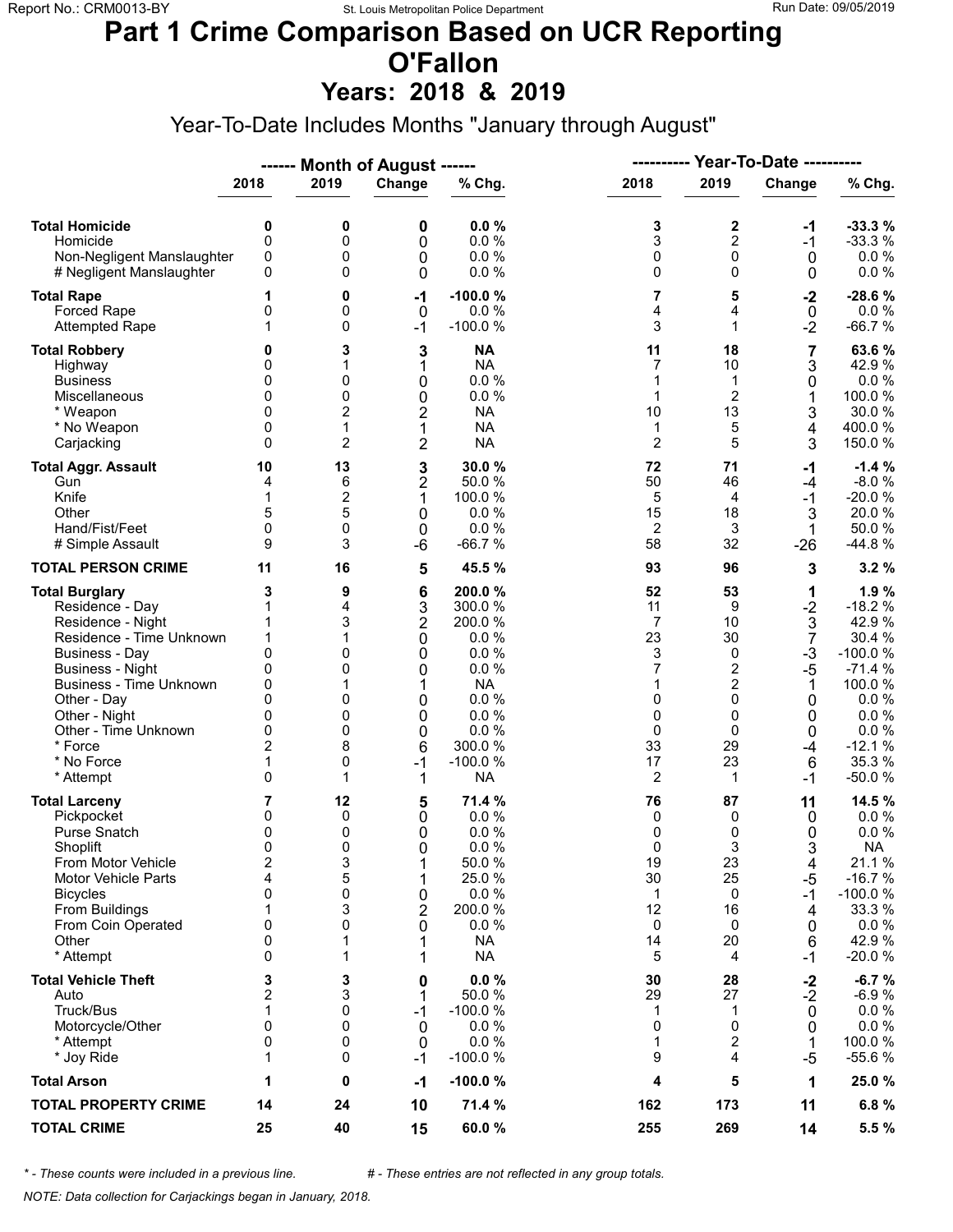#### **Part 1 Crime Comparison Based on UCR Reporting O'Fallon Park Years: 2018 & 2019**

Year-To-Date Includes Months "January through August"

|                                                                                                                                                                                                                                                                        |                                                                       |                                                               | ------ Month of August ------                                 |                                                                                                      |                                                                    |                                                                      |                                                                      |                                                                                                                                         |
|------------------------------------------------------------------------------------------------------------------------------------------------------------------------------------------------------------------------------------------------------------------------|-----------------------------------------------------------------------|---------------------------------------------------------------|---------------------------------------------------------------|------------------------------------------------------------------------------------------------------|--------------------------------------------------------------------|----------------------------------------------------------------------|----------------------------------------------------------------------|-----------------------------------------------------------------------------------------------------------------------------------------|
|                                                                                                                                                                                                                                                                        | 2018                                                                  | 2019                                                          | Change                                                        | % Chg.                                                                                               | 2018                                                               | 2019                                                                 | Change                                                               | % Chg.                                                                                                                                  |
| <b>Total Homicide</b><br>Homicide<br>Non-Negligent Manslaughter<br># Negligent Manslaughter                                                                                                                                                                            | 0<br>0<br>0<br>0                                                      | 0<br>0<br>0<br>0                                              | 0<br>0<br>0<br>0                                              | 0.0%<br>0.0%<br>0.0%<br>0.0%                                                                         | 0<br>0<br>0<br>0                                                   | 0<br>0<br>0<br>0                                                     | 0<br>0<br>0<br>0                                                     | 0.0%<br>$0.0 \%$<br>$0.0 \%$<br>0.0 %                                                                                                   |
| <b>Total Rape</b><br><b>Forced Rape</b><br><b>Attempted Rape</b>                                                                                                                                                                                                       | 0<br>0<br>0                                                           | 0<br>0<br>0                                                   | 0<br>0<br>0                                                   | 0.0%<br>0.0%<br>0.0%                                                                                 | 1<br>1<br>0                                                        | 1<br>1<br>$\Omega$                                                   | 0<br>0<br>0                                                          | $0.0 \%$<br>$0.0 \%$<br>$0.0 \%$                                                                                                        |
| <b>Total Robbery</b><br>Highway<br><b>Business</b><br>Miscellaneous<br>* Weapon<br>* No Weapon<br>Carjacking                                                                                                                                                           | 0<br>0<br>0<br>0<br>0<br>0<br>0                                       | 0<br>0<br>0<br>0<br>0<br>0<br>0                               | 0<br>0<br>0<br>0<br>0<br>0<br>0                               | 0.0%<br>0.0%<br>0.0%<br>0.0%<br>0.0%<br>0.0%<br>0.0%                                                 | $\overline{\mathbf{c}}$<br>1<br>0<br>0<br>$\overline{2}$<br>0<br>1 | 1<br>0<br>0<br>1<br>$\Omega$<br>0                                    | -1<br>0<br>0<br>0<br>$-1$<br>0<br>-1                                 | $-50.0%$<br>0.0 %<br>0.0%<br>0.0 %<br>$-50.0%$<br>0.0%<br>$-100.0%$                                                                     |
| <b>Total Aggr. Assault</b><br>Gun<br>Knife<br>Other<br>Hand/Fist/Feet<br># Simple Assault                                                                                                                                                                              | 3<br>0<br>1<br>2<br>0<br>0                                            | 0<br>0<br>0<br>0<br>0<br>0                                    | $-3$<br>0<br>$-1$<br>$-2$<br>0<br>0                           | $-100.0%$<br>0.0 %<br>$-100.0%$<br>$-100.0%$<br>0.0%<br>0.0%                                         | 5<br>$\overline{2}$<br>1<br>$\overline{2}$<br>0<br>0               | 5<br>5<br>0<br>0<br>0<br>1                                           | 0<br>3<br>$-1$<br>$-2$<br>0<br>1                                     | $0.0 \%$<br>150.0%<br>$-100.0%$<br>$-100.0%$<br>0.0%<br><b>NA</b>                                                                       |
| <b>TOTAL PERSON CRIME</b>                                                                                                                                                                                                                                              | 3                                                                     | 0                                                             | $-3$                                                          | $-100.0%$                                                                                            | 8                                                                  | 7                                                                    | $-1$                                                                 | $-12.5%$                                                                                                                                |
| <b>Total Burglary</b><br>Residence - Day<br>Residence - Night<br>Residence - Time Unknown<br>Business - Day<br><b>Business - Night</b><br><b>Business - Time Unknown</b><br>Other - Day<br>Other - Night<br>Other - Time Unknown<br>* Force<br>* No Force<br>* Attempt | 0<br>0<br>0<br>0<br>0<br>0<br>0<br>0<br>0<br>0<br>0<br>0<br>$\Omega$  | 0<br>0<br>0<br>0<br>0<br>0<br>0<br>0<br>0<br>0<br>0<br>0<br>0 | 0<br>0<br>0<br>0<br>0<br>0<br>0<br>0<br>0<br>0<br>0<br>0<br>0 | 0.0%<br>0.0%<br>0.0%<br>0.0%<br>0.0%<br>0.0%<br>0.0%<br>0.0%<br>0.0%<br>0.0%<br>0.0%<br>0.0%<br>0.0% | 1<br>0<br>1<br>0<br>0<br>0<br>0<br>0<br>0<br>0<br>0<br>1<br>0      | 0<br>$\Omega$<br>0<br>0<br>0<br>0<br>0<br>0<br>0<br>0<br>0<br>0<br>0 | $-1$<br>0<br>-1<br>0<br>0<br>0<br>0<br>0<br>0<br>0<br>0<br>$-1$<br>0 | $-100.0%$<br>$0.0 \%$<br>$-100.0%$<br>$0.0 \%$<br>0.0%<br>0.0%<br>$0.0 \%$<br>0.0%<br>0.0%<br>$0.0 \%$<br>0.0%<br>$-100.0%$<br>$0.0 \%$ |
| <b>Total Larceny</b><br>Pickpocket<br><b>Purse Snatch</b><br>Shoplift<br>From Motor Vehicle<br>Motor Vehicle Parts<br><b>Bicycles</b><br>From Buildings<br>From Coin Operated<br>Other<br>* Attempt                                                                    | 0<br>0<br>0<br>$\Omega$<br>0<br>0<br>$\mathbf{0}$<br>0<br>0<br>0<br>0 | 0<br>0<br>0<br>0<br>0<br>0<br>0<br>0<br>0<br>0<br>0           | 0<br>0<br>0<br>0<br>0<br>0<br>0<br>0<br>0<br>0<br>0           | 0.0%<br>0.0%<br>0.0 %<br>0.0 %<br>$0.0 \%$<br>0.0 %<br>0.0%<br>0.0%<br>0.0 %<br>0.0 %<br>0.0 %       | 4<br>0<br>0<br>0<br>0<br>0<br>0<br>4<br>0<br>0<br>0                | 2<br>0<br>0<br>$\Omega$<br>1<br>0<br>0<br>0<br>0<br>1<br>0           | $-2$<br>0<br>0<br>0<br>1<br>0<br>0<br>-4<br>0<br>0                   | $-50.0%$<br>$0.0 \%$<br>0.0 %<br>0.0 %<br><b>NA</b><br>0.0 %<br>$0.0 \%$<br>$-100.0%$<br>$0.0 \%$<br>NA<br>$0.0 \%$                     |
| <b>Total Vehicle Theft</b><br>Auto<br>Truck/Bus<br>Motorcycle/Other<br>* Attempt<br>* Joy Ride                                                                                                                                                                         | 0<br>0<br>0<br>0<br>0<br>0                                            | 0<br>0<br>0<br>0<br>0<br>0                                    | 0<br>0<br>0<br>0<br>0<br>0                                    | 0.0%<br>$0.0 \%$<br>0.0 %<br>0.0 %<br>0.0%<br>0.0%                                                   | 7<br>3<br>3<br>1<br>1<br>0                                         | 1<br>1<br>0<br>$\Omega$<br>0<br>0                                    | -6<br>$-2$<br>$-3$<br>-1<br>-1<br>0                                  | $-85.7%$<br>$-66.7%$<br>$-100.0%$<br>$-100.0%$<br>$-100.0%$<br>$0.0 \%$                                                                 |
| <b>Total Arson</b>                                                                                                                                                                                                                                                     | 0                                                                     | 1                                                             | 1                                                             | <b>NA</b>                                                                                            | 1                                                                  | 1                                                                    | 0                                                                    | $0.0 \%$                                                                                                                                |
| <b>TOTAL PROPERTY CRIME</b>                                                                                                                                                                                                                                            | 0                                                                     | 1                                                             | 1                                                             | <b>NA</b>                                                                                            | 13                                                                 | 4                                                                    | -9                                                                   | $-69.2%$                                                                                                                                |
| <b>TOTAL CRIME</b>                                                                                                                                                                                                                                                     | 3                                                                     | 1                                                             | $-2$                                                          | $-66.7%$                                                                                             | 21                                                                 | 11                                                                   | $-10$                                                                | -47.6%                                                                                                                                  |

*\* - These counts were included in a previous line. # - These entries are not reflected in any group totals.*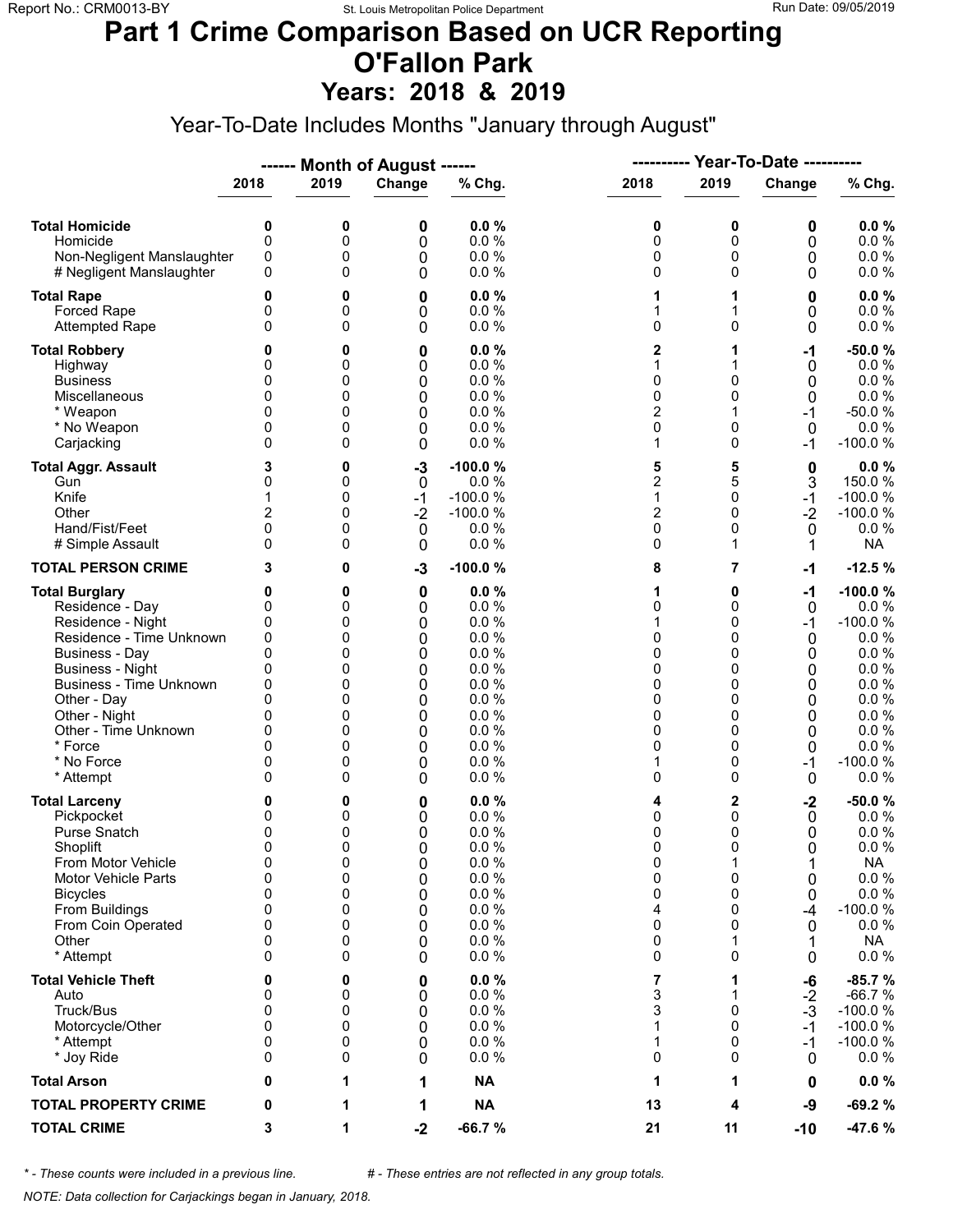### **Part 1 Crime Comparison Based on UCR Reporting Old North St. Louis Years: 2018 & 2019**

Year-To-Date Includes Months "January through August"

|                                                                                                                                                                                                                                                                               |                                                                          |                                                               | ------ Month of August ------                                                                           |                                                                                                                            |                                                                        | <b>Year-To-Date ----------</b><br>----------                                    |                                                                                 |                                                                                                                                           |
|-------------------------------------------------------------------------------------------------------------------------------------------------------------------------------------------------------------------------------------------------------------------------------|--------------------------------------------------------------------------|---------------------------------------------------------------|---------------------------------------------------------------------------------------------------------|----------------------------------------------------------------------------------------------------------------------------|------------------------------------------------------------------------|---------------------------------------------------------------------------------|---------------------------------------------------------------------------------|-------------------------------------------------------------------------------------------------------------------------------------------|
|                                                                                                                                                                                                                                                                               | 2018                                                                     | 2019                                                          | Change                                                                                                  | % Chg.                                                                                                                     | 2018                                                                   | 2019                                                                            | Change                                                                          | % Chg.                                                                                                                                    |
| <b>Total Homicide</b><br>Homicide<br>Non-Negligent Manslaughter<br># Negligent Manslaughter                                                                                                                                                                                   | 0<br>$\mathbf 0$<br>0<br>0                                               | 2<br>$\overline{c}$<br>0<br>0                                 | 2<br>2<br>0<br>0                                                                                        | <b>NA</b><br><b>NA</b><br>0.0%<br>0.0 %                                                                                    | 1<br>$\mathbf{1}$<br>0<br>0                                            | 2<br>$\overline{c}$<br>0<br>$\Omega$                                            | 1<br>1<br>0<br>0                                                                | 100.0%<br>100.0%<br>$0.0 \%$<br>$0.0 \%$                                                                                                  |
| <b>Total Rape</b><br>Forced Rape<br><b>Attempted Rape</b>                                                                                                                                                                                                                     | 0<br>0<br>0                                                              | 0<br>0<br>0                                                   | 0<br>0<br>0                                                                                             | 0.0%<br>0.0%<br>0.0%                                                                                                       | 0<br>0<br>0                                                            | 1<br>1<br>$\Omega$                                                              | 1<br>1<br>0                                                                     | <b>NA</b><br><b>NA</b><br>$0.0 \%$                                                                                                        |
| <b>Total Robbery</b><br>Highway<br><b>Business</b><br>Miscellaneous<br>* Weapon<br>* No Weapon<br>Carjacking                                                                                                                                                                  | 3<br>0<br>1<br>$\mathbf{0}$<br>3<br>0<br>2                               | 5<br>4<br>0<br>0<br>3<br>$\overline{2}$<br>1                  | $\mathbf 2$<br>4<br>$-1$<br>$\mathbf 0$<br>0<br>$\overline{2}$<br>$-1$                                  | 66.7%<br><b>NA</b><br>$-100.0%$<br>0.0%<br>0.0%<br><b>NA</b><br>$-50.0%$                                                   | 8<br>3<br>1<br>0<br>8<br>0<br>4                                        | 17<br>12<br>$\mathbf{1}$<br>$\Omega$<br>11<br>6<br>4                            | 9<br>9<br>0<br>0<br>3<br>6<br>0                                                 | 112.5 %<br>300.0 %<br>0.0%<br>0.0 %<br>37.5 %<br><b>NA</b><br>$0.0 \%$                                                                    |
| <b>Total Aggr. Assault</b><br>Gun<br>Knife<br>Other<br>Hand/Fist/Feet<br># Simple Assault                                                                                                                                                                                     | 2<br>1<br>0<br>0<br>2                                                    | 5<br>5<br>0<br>0<br>0<br>0                                    | 3<br>4<br>0<br>$-1$<br>$\mathbf 0$<br>$-2$                                                              | 150.0%<br>400.0%<br>0.0%<br>$-100.0%$<br>0.0%<br>$-100.0%$                                                                 | 30<br>15<br>5<br>9<br>$\mathbf{1}$<br>14                               | 32<br>24<br>1<br>6<br>1<br>18                                                   | $\mathbf 2$<br>9<br>$-4$<br>$-3$<br>0<br>4                                      | 6.7%<br>60.0%<br>$-80.0%$<br>$-33.3%$<br>$0.0 \%$<br>28.6%                                                                                |
| <b>TOTAL PERSON CRIME</b>                                                                                                                                                                                                                                                     | 5                                                                        | 12                                                            | 7                                                                                                       | 140.0%                                                                                                                     | 39                                                                     | 52                                                                              | 13                                                                              | 33.3 %                                                                                                                                    |
| <b>Total Burglary</b><br>Residence - Day<br>Residence - Night<br>Residence - Time Unknown<br><b>Business - Day</b><br><b>Business - Night</b><br><b>Business - Time Unknown</b><br>Other - Day<br>Other - Night<br>Other - Time Unknown<br>* Force<br>* No Force<br>* Attempt | 5<br>3<br>0<br>1<br>$\mathbf{0}$<br>0<br>1<br>0<br>0<br>0<br>5<br>0<br>0 | 2<br>1<br>0<br>1<br>0<br>0<br>0<br>0<br>0<br>0<br>1<br>0<br>1 | $-3$<br>$-2$<br>$\boldsymbol{0}$<br>0<br>0<br>$\boldsymbol{0}$<br>$-1$<br>0<br>0<br>0<br>$-4$<br>0<br>1 | $-60.0%$<br>$-66.7%$<br>0.0%<br>0.0%<br>0.0%<br>0.0%<br>$-100.0%$<br>0.0%<br>0.0%<br>0.0%<br>$-80.0%$<br>0.0%<br><b>NA</b> | 16<br>5<br>4<br>5<br>$\Omega$<br>1<br>1<br>0<br>0<br>0<br>12<br>4<br>0 | 11<br>4<br>3<br>2<br>$\Omega$<br>$\Omega$<br>0<br>0<br>8<br>$\overline{c}$<br>1 | $-5$<br>$-1$<br>$-1$<br>$-3$<br>0<br>0<br>0<br>0<br>0<br>0<br>$-4$<br>$-2$<br>1 | $-31.3%$<br>$-20.0%$<br>$-25.0%$<br>$-60.0%$<br>$0.0 \%$<br>0.0 %<br>0.0 %<br>0.0 %<br>0.0%<br>0.0 %<br>$-33.3%$<br>$-50.0%$<br><b>NA</b> |
| <b>Total Larceny</b><br>Pickpocket<br>Purse Snatch<br>Shoplift<br>From Motor Vehicle<br><b>Motor Vehicle Parts</b><br><b>Bicycles</b><br>From Buildings<br>From Coin Operated<br>Other<br>* Attempt                                                                           | 7<br>0<br>0<br>1<br>2<br>1<br>0<br>1<br>0<br>2<br>1                      | 5<br>0<br>0<br>1<br>2<br>0<br>0<br>0<br>1<br>0                | $-2$<br>0<br>1<br>$-1$<br>$-1$<br>1<br>0<br>$-1$<br>0<br>$-1$<br>$-1$                                   | $-28.6%$<br>0.0%<br><b>NA</b><br>$-100.0%$<br>$-50.0%$<br>100.0 %<br>0.0 %<br>$-100.0%$<br>0.0%<br>$-50.0%$<br>$-100.0%$   | 34<br>0<br>0<br>5<br>10<br>10<br>0<br>4<br>0<br>5<br>4                 | 47<br>0<br>1<br>$\Omega$<br>12<br>19<br>1<br>8<br>0<br>6<br>$\overline{2}$      | 13<br>0<br>1<br>$-5$<br>2<br>9<br>4<br>0<br>1<br>$-2$                           | 38.2 %<br>$0.0 \%$<br><b>NA</b><br>$-100.0%$<br>20.0%<br>90.0%<br><b>NA</b><br>100.0%<br>$0.0 \%$<br>20.0%<br>$-50.0%$                    |
| <b>Total Vehicle Theft</b><br>Auto<br>Truck/Bus<br>Motorcycle/Other<br>* Attempt<br>* Joy Ride                                                                                                                                                                                | 2<br>$\overline{\mathbf{c}}$<br>0<br>0<br>0<br>1                         | 2<br>2<br>0<br>0<br>0<br>1                                    | 0<br>0<br>0<br>0<br>0<br>0                                                                              | 0.0%<br>0.0 %<br>0.0 %<br>0.0%<br>0.0%<br>0.0%                                                                             | 15<br>15<br>0<br>0<br>0<br>5                                           | 18<br>16<br>2<br>$\Omega$<br>0<br>3                                             | 3<br>1<br>2<br>0<br>0<br>$-2$                                                   | 20.0%<br>6.7%<br>NA<br>$0.0 \%$<br>$0.0 \%$<br>$-40.0%$                                                                                   |
| <b>Total Arson</b>                                                                                                                                                                                                                                                            | 0                                                                        | 1                                                             | 1                                                                                                       | <b>NA</b>                                                                                                                  | 3                                                                      | 1                                                                               | $-2$                                                                            | $-66.7%$                                                                                                                                  |
| <b>TOTAL PROPERTY CRIME</b>                                                                                                                                                                                                                                                   | 14                                                                       | 10                                                            | -4                                                                                                      | $-28.6%$                                                                                                                   | 68                                                                     | 77                                                                              | 9                                                                               | 13.2 %                                                                                                                                    |
| <b>TOTAL CRIME</b>                                                                                                                                                                                                                                                            | 19                                                                       | 22                                                            | 3                                                                                                       | 15.8 %                                                                                                                     | 107                                                                    | 129                                                                             | 22                                                                              | 20.6%                                                                                                                                     |

*\* - These counts were included in a previous line. # - These entries are not reflected in any group totals.*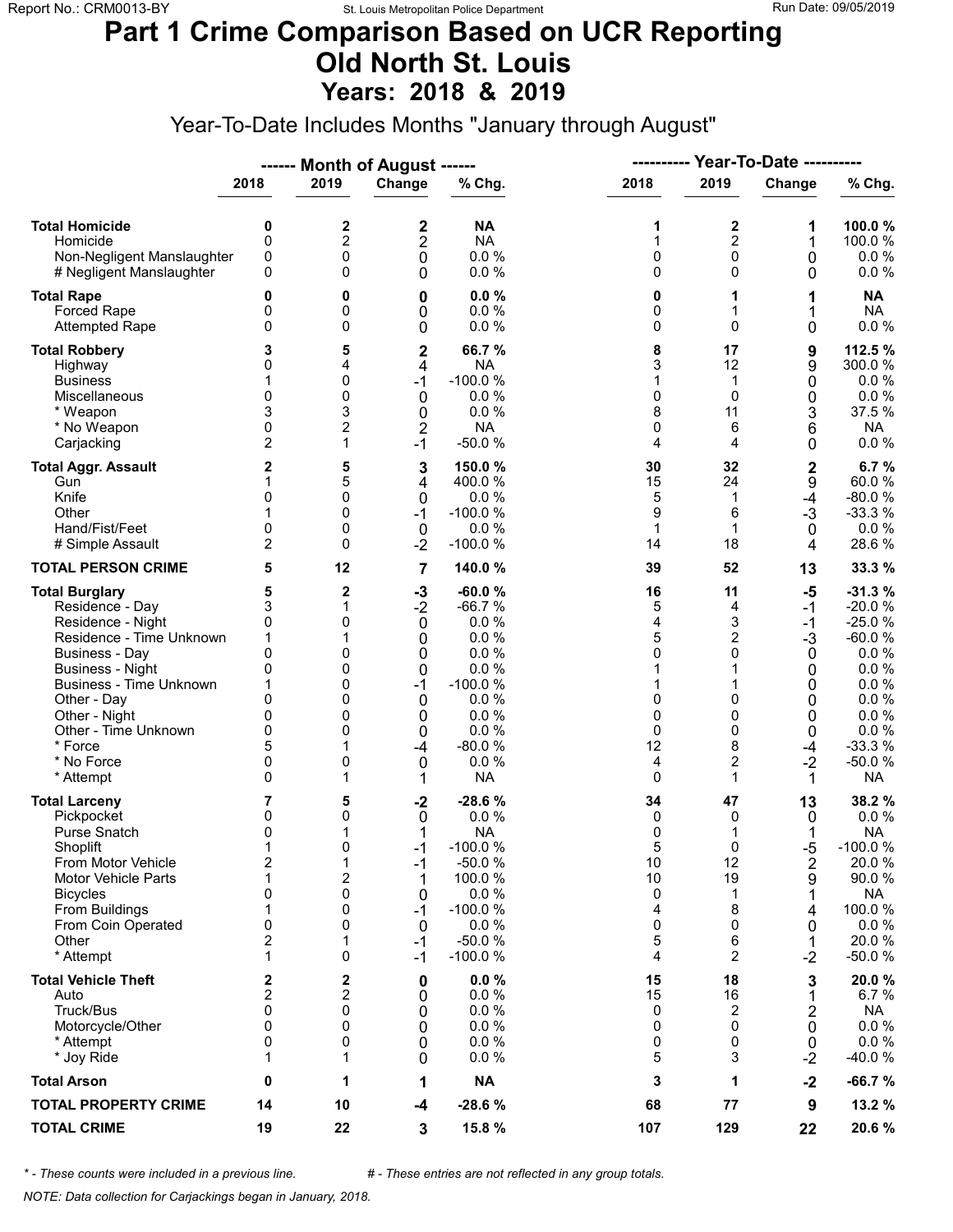### **Part 1 Crime Comparison Based on UCR Reporting Patch**

**Years: 2018 & 2019**

Year-To-Date Includes Months "January through August"

|                                                                                                                                                                                                                                                                               |                                                                                        |                                                                   | ------ Month of August ------                                                       |                                                                                                                              | ----------                                                                     | Year-To-Date ----------                                                        |                                                                                  |                                                                                                                                    |
|-------------------------------------------------------------------------------------------------------------------------------------------------------------------------------------------------------------------------------------------------------------------------------|----------------------------------------------------------------------------------------|-------------------------------------------------------------------|-------------------------------------------------------------------------------------|------------------------------------------------------------------------------------------------------------------------------|--------------------------------------------------------------------------------|--------------------------------------------------------------------------------|----------------------------------------------------------------------------------|------------------------------------------------------------------------------------------------------------------------------------|
|                                                                                                                                                                                                                                                                               | 2018                                                                                   | 2019                                                              | Change                                                                              | % Chg.                                                                                                                       | 2018                                                                           | 2019                                                                           | Change                                                                           | % Chg.                                                                                                                             |
| <b>Total Homicide</b><br>Homicide<br>Non-Negligent Manslaughter<br># Negligent Manslaughter                                                                                                                                                                                   | 0<br>$\mathbf 0$<br>0<br>0                                                             | 1<br>1<br>0<br>0                                                  | 1<br>1<br>0<br>0                                                                    | <b>NA</b><br><b>NA</b><br>0.0%<br>0.0 %                                                                                      | 2<br>$\overline{c}$<br>0<br>0                                                  | 2<br>$\overline{c}$<br>$\mathbf 0$<br>$\Omega$                                 | 0<br>0<br>0<br>0                                                                 | 0.0%<br>0.0 %<br>0.0 %<br>$0.0 \%$                                                                                                 |
| <b>Total Rape</b><br>Forced Rape<br><b>Attempted Rape</b>                                                                                                                                                                                                                     | 0<br>0<br>0                                                                            | 0<br>0<br>0                                                       | 0<br>0<br>0                                                                         | 0.0%<br>0.0%<br>0.0%                                                                                                         | 2<br>$\overline{2}$<br>$\mathbf 0$                                             | 3<br>3<br>$\Omega$                                                             | 1<br>1<br>0                                                                      | 50.0%<br>50.0%<br>$0.0 \%$                                                                                                         |
| <b>Total Robbery</b><br>Highway<br><b>Business</b><br>Miscellaneous<br>* Weapon<br>* No Weapon<br>Carjacking                                                                                                                                                                  | 2<br>0<br>1<br>1<br>$\mathbf{0}$                                                       | 3<br>2<br>0<br>1<br>3<br>0<br>0                                   | 1<br>$\overline{2}$<br>$-1$<br>$\mathbf 0$<br>$\overline{2}$<br>$-1$<br>$\mathbf 0$ | 50.0 %<br><b>NA</b><br>$-100.0%$<br>0.0%<br>200.0%<br>$-100.0%$<br>0.0%                                                      | 10<br>4<br>$\mathbf{1}$<br>3<br>8<br>$\overline{\mathbf{c}}$<br>$\overline{2}$ | 8<br>4<br>1<br>$\overline{c}$<br>7<br>$\mathbf 1$<br>1                         | $-2$<br>0<br>0<br>$-1$<br>$-1$<br>$-1$<br>$-1$                                   | $-20.0%$<br>$0.0 \%$<br>0.0 %<br>$-33.3%$<br>$-12.5%$<br>$-50.0%$<br>$-50.0%$                                                      |
| <b>Total Aggr. Assault</b><br>Gun<br>Knife<br>Other<br>Hand/Fist/Feet<br># Simple Assault                                                                                                                                                                                     | 8<br>$\overline{c}$<br>1<br>3<br>$\mathbf 2$<br>$\overline{7}$                         | 10<br>5<br>1<br>4<br>0<br>3                                       | $\mathbf 2$<br>3<br>0<br>1<br>$-2$<br>$-4$                                          | 25.0 %<br>150.0%<br>0.0%<br>33.3 %<br>$-100.0%$<br>$-57.1%$                                                                  | 40<br>22<br>2<br>14<br>2<br>26                                                 | 30<br>12<br>3<br>14<br>$\mathbf{1}$<br>38                                      | $-10$<br>$-10$<br>1<br>0<br>$-1$<br>12                                           | $-25.0%$<br>$-45.5%$<br>50.0%<br>$0.0 \%$<br>$-50.0%$<br>46.2%                                                                     |
| <b>TOTAL PERSON CRIME</b>                                                                                                                                                                                                                                                     | 10                                                                                     | 14                                                                | 4                                                                                   | 40.0 %                                                                                                                       | 54                                                                             | 43                                                                             | $-11$                                                                            | $-20.4%$                                                                                                                           |
| <b>Total Burglary</b><br>Residence - Day<br>Residence - Night<br>Residence - Time Unknown<br><b>Business - Day</b><br><b>Business - Night</b><br><b>Business - Time Unknown</b><br>Other - Day<br>Other - Night<br>Other - Time Unknown<br>* Force<br>* No Force<br>* Attempt | 3<br>1<br>1<br>1<br>$\mathbf{0}$<br>0<br>0<br>$\Omega$<br>0<br>0<br>3<br>0<br>0        | 1<br>1<br>0<br>0<br>0<br>0<br>0<br>0<br>0<br>0<br>0<br>0<br>1     | $-2$<br>0<br>$-1$<br>$-1$<br>0<br>0<br>0<br>0<br>0<br>0<br>$-3$<br>$\mathbf 0$<br>1 | $-66.7%$<br>0.0%<br>$-100.0%$<br>$-100.0%$<br>0.0%<br>0.0%<br>0.0%<br>0.0%<br>0.0%<br>0.0%<br>$-100.0%$<br>0.0%<br><b>NA</b> | 22<br>5<br>7<br>7<br>0<br>1<br>2<br>0<br>0<br>0<br>17<br>4<br>1                | 25<br>7<br>2<br>13<br>1<br>0<br>2<br>$\Omega$<br>0<br>$\Omega$<br>15<br>7<br>3 | 3<br>$\mathbf 2$<br>$-5$<br>6<br>1<br>$-1$<br>0<br>0<br>0<br>0<br>$-2$<br>3<br>2 | 13.6%<br>40.0%<br>$-71.4%$<br>85.7%<br><b>NA</b><br>$-100.0%$<br>$0.0 \%$<br>0.0 %<br>0.0%<br>0.0 %<br>$-11.8%$<br>75.0%<br>200.0% |
| <b>Total Larceny</b><br>Pickpocket<br>Purse Snatch<br>Shoplift<br>From Motor Vehicle<br><b>Motor Vehicle Parts</b><br><b>Bicycles</b><br>From Buildings<br>From Coin Operated<br>Other<br>* Attempt                                                                           | 14<br>0<br>0<br>0<br>3<br>$\overline{2}$<br>0<br>$\mathbf 2$<br>0<br>7<br>$\mathbf{0}$ | 18<br>0<br>0<br>0<br>5<br>6<br>0<br>2<br>0<br>5<br>$\overline{2}$ | 4<br>0<br>0<br>$\Omega$<br>2<br>4<br>0<br>0<br>0<br>$-2$<br>$\overline{2}$          | 28.6 %<br>0.0%<br>0.0%<br>0.0%<br>66.7%<br>200.0%<br>0.0 %<br>0.0%<br>0.0%<br>$-28.6%$<br><b>NA</b>                          | 95<br>0<br>0<br>$\overline{7}$<br>25<br>20<br>1<br>15<br>0<br>27<br>1          | 72<br>0<br>0<br>$\Omega$<br>15<br>22<br>$\mathbf{1}$<br>12<br>0<br>22<br>4     | $-23$<br>0<br>0<br>$-7$<br>$-10$<br>2<br>0<br>$-3$<br>0<br>$-5$<br>3             | $-24.2%$<br>$0.0 \%$<br>0.0%<br>$-100.0%$<br>-40.0%<br>10.0%<br>$0.0 \%$<br>$-20.0%$<br>$0.0 \%$<br>$-18.5%$<br>300.0%             |
| <b>Total Vehicle Theft</b><br>Auto<br>Truck/Bus<br>Motorcycle/Other<br>* Attempt<br>* Joy Ride                                                                                                                                                                                | 2<br>1<br>0<br>1<br>1<br>0                                                             | 4<br>1<br>2<br>1<br>1<br>0                                        | 2<br>0<br>2<br>0<br>0<br>0                                                          | 100.0%<br>0.0%<br><b>NA</b><br>0.0 %<br>0.0%<br>0.0%                                                                         | 22<br>14<br>3<br>5<br>3<br>6                                                   | 24<br>15<br>6<br>3<br>1<br>1                                                   | 2<br>1<br>3<br>$-2$<br>$-2$<br>$-5$                                              | 9.1%<br>7.1%<br>100.0%<br>$-40.0%$<br>$-66.7%$<br>$-83.3%$                                                                         |
| <b>Total Arson</b>                                                                                                                                                                                                                                                            | 1                                                                                      | 0                                                                 | $-1$                                                                                | $-100.0%$                                                                                                                    | $\mathbf{2}$                                                                   | 1                                                                              | $-1$                                                                             | $-50.0%$                                                                                                                           |
| <b>TOTAL PROPERTY CRIME</b>                                                                                                                                                                                                                                                   | 20                                                                                     | 23                                                                | $\mathbf 3$                                                                         | 15.0 %                                                                                                                       | 141                                                                            | 122                                                                            | $-19$                                                                            | $-13.5%$                                                                                                                           |
| <b>TOTAL CRIME</b>                                                                                                                                                                                                                                                            | 30                                                                                     | 37                                                                | $\overline{7}$                                                                      | 23.3 %                                                                                                                       | 195                                                                            | 165                                                                            | $-30$                                                                            | $-15.4%$                                                                                                                           |

*\* - These counts were included in a previous line. # - These entries are not reflected in any group totals.*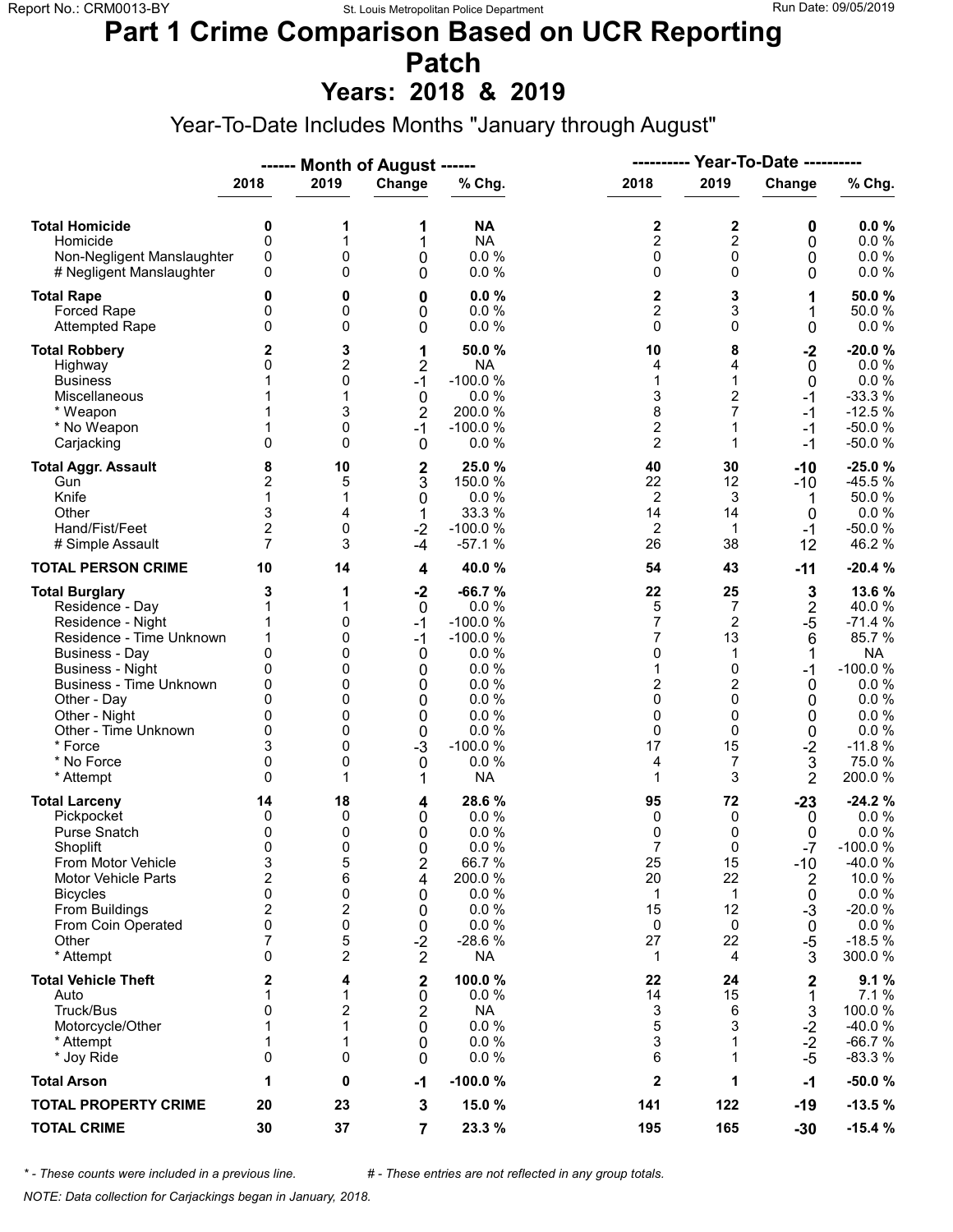### **Part 1 Crime Comparison Based on UCR Reporting Peabody-Darst-Webbe Years: 2018 & 2019**

Year-To-Date Includes Months "January through August"

|                                                                                                                                                                                                                                                                               |                                                                                            |                                                                                         | ------ Month of August ------                                                                           |                                                                                                                        | Year-To-Date ----------<br>----------                                                |                                                                               |                                                                               |                                                                                                                         |
|-------------------------------------------------------------------------------------------------------------------------------------------------------------------------------------------------------------------------------------------------------------------------------|--------------------------------------------------------------------------------------------|-----------------------------------------------------------------------------------------|---------------------------------------------------------------------------------------------------------|------------------------------------------------------------------------------------------------------------------------|--------------------------------------------------------------------------------------|-------------------------------------------------------------------------------|-------------------------------------------------------------------------------|-------------------------------------------------------------------------------------------------------------------------|
|                                                                                                                                                                                                                                                                               | 2018                                                                                       | 2019                                                                                    | Change                                                                                                  | % Chg.                                                                                                                 | 2018                                                                                 | 2019                                                                          | Change                                                                        | % Chg.                                                                                                                  |
| <b>Total Homicide</b><br>Homicide<br>Non-Negligent Manslaughter<br># Negligent Manslaughter                                                                                                                                                                                   | 0<br>$\mathbf 0$<br>0<br>0                                                                 | 0<br>0<br>0<br>0                                                                        | 0<br>0<br>0<br>0                                                                                        | 0.0%<br>0.0%<br>0.0%<br>0.0%                                                                                           | 2<br>$\overline{2}$<br>0<br>1                                                        | 1<br>1<br>0<br>$\Omega$                                                       | -1<br>$-1$<br>$\mathbf 0$<br>-1                                               | $-50.0%$<br>$-50.0%$<br>$0.0 \%$<br>$-100.0%$                                                                           |
| <b>Total Rape</b><br>Forced Rape<br><b>Attempted Rape</b>                                                                                                                                                                                                                     | 0<br>0<br>0                                                                                | 0<br>0<br>0                                                                             | 0<br>0<br>0                                                                                             | 0.0%<br>0.0 %<br>0.0%                                                                                                  | 2<br>$\overline{c}$<br>$\mathbf 0$                                                   | 1<br>1<br>$\Omega$                                                            | -1<br>$-1$<br>$\mathbf 0$                                                     | $-50.0%$<br>$-50.0%$<br>$0.0 \%$                                                                                        |
| <b>Total Robbery</b><br>Highway<br><b>Business</b><br>Miscellaneous<br>* Weapon<br>* No Weapon<br>Carjacking                                                                                                                                                                  | 4<br>2<br>0<br>$\mathbf{0}$<br>$\overline{\mathbf{c}}$<br>$\overline{c}$<br>$\overline{2}$ | 0<br>0<br>0<br>0<br>0<br>0<br>0                                                         | -4<br>$-2$<br>0<br>$\pmb{0}$<br>$-2$<br>$-2$<br>$-2$                                                    | $-100.0%$<br>$-100.0%$<br>0.0 %<br>0.0%<br>$-100.0%$<br>$-100.0%$<br>$-100.0%$                                         | 15<br>9<br>1<br>1<br>11<br>4<br>4                                                    | 7<br>5<br>1<br>$\mathbf{0}$<br>4<br>3<br>$\mathbf{1}$                         | -8<br>$-4$<br>0<br>$-1$<br>$-7$<br>$-1$<br>$-3$                               | $-53.3%$<br>$-44.4%$<br>0.0%<br>$-100.0%$<br>$-63.6%$<br>$-25.0%$<br>$-75.0%$                                           |
| <b>Total Aggr. Assault</b><br>Gun<br>Knife<br>Other<br>Hand/Fist/Feet<br># Simple Assault                                                                                                                                                                                     | 8<br>5<br>$\mathbf{0}$<br>0<br>3<br>3                                                      | 3<br>3<br>0<br>0<br>0<br>2                                                              | $-5$<br>$-2$<br>$\mathbf 0$<br>0<br>$-3$<br>$-1$                                                        | $-62.5%$<br>$-40.0%$<br>0.0%<br>0.0%<br>$-100.0%$<br>$-33.3%$                                                          | 57<br>37<br>8<br>6<br>6<br>28                                                        | 52<br>39<br>5<br>4<br>4<br>24                                                 | -5<br>$\frac{2}{3}$<br>$\frac{3}{2}$<br>$-2$<br>$-4$                          | $-8.8%$<br>5.4 %<br>$-37.5%$<br>$-33.3%$<br>$-33.3%$<br>$-14.3%$                                                        |
| <b>TOTAL PERSON CRIME</b>                                                                                                                                                                                                                                                     | 12                                                                                         | 3                                                                                       | -9                                                                                                      | $-75.0%$                                                                                                               | 76                                                                                   | 61                                                                            | $-15$                                                                         | $-19.7%$                                                                                                                |
| <b>Total Burglary</b><br>Residence - Day<br>Residence - Night<br>Residence - Time Unknown<br><b>Business - Day</b><br><b>Business - Night</b><br><b>Business - Time Unknown</b><br>Other - Day<br>Other - Night<br>Other - Time Unknown<br>* Force<br>* No Force<br>* Attempt | 3<br>1<br>1<br>1<br>0<br>0<br>0<br>$\Omega$<br>0<br>0<br>$\Omega$<br>3<br>$\Omega$         | 4<br>3<br>1<br>0<br>0<br>0<br>0<br>0<br>0<br>0<br>$\overline{2}$<br>$\overline{c}$<br>0 | 1<br>$\overline{2}$<br>$\mathbf 0$<br>$-1$<br>0<br>0<br>0<br>0<br>0<br>0<br>$\overline{c}$<br>$-1$<br>0 | 33.3 %<br>200.0%<br>0.0%<br>$-100.0%$<br>0.0%<br>0.0%<br>0.0%<br>0.0%<br>0.0%<br>0.0%<br><b>NA</b><br>$-33.3%$<br>0.0% | 15<br>5<br>$\overline{\mathbf{c}}$<br>8<br>0<br>0<br>0<br>0<br>0<br>0<br>4<br>9<br>2 | 17<br>5<br>3<br>9<br>$\Omega$<br>0<br>0<br>$\Omega$<br>0<br>0<br>4<br>13<br>0 | $\mathbf 2$<br>0<br>1<br>0<br>0<br>0<br>0<br>0<br>0<br>0<br>4<br>$-2$         | 13.3 %<br>$0.0 \%$<br>50.0%<br>12.5 %<br>0.0%<br>0.0%<br>0.0 %<br>0.0 %<br>0.0%<br>0.0 %<br>0.0%<br>44.4 %<br>$-100.0%$ |
| <b>Total Larceny</b><br>Pickpocket<br>Purse Snatch<br>Shoplift<br>From Motor Vehicle<br><b>Motor Vehicle Parts</b><br><b>Bicycles</b><br>From Buildings<br>From Coin Operated<br>Other<br>* Attempt                                                                           | 13<br>0<br>0<br>6<br>$\overline{\mathbf{c}}$<br>4<br>0<br>0<br>0<br>1<br>0                 | 8<br>0<br>0<br>1<br>3<br>0<br>0<br>3<br>0<br>1<br>0                                     | $-5$<br>0<br>0<br>$-5$<br>1<br>-4<br>0<br>3<br>0<br>0<br>0                                              | $-38.5%$<br>0.0%<br>0.0%<br>$-83.3%$<br>50.0%<br>$-100.0%$<br>0.0 %<br><b>NA</b><br>0.0 %<br>0.0%<br>0.0%              | 80<br>0<br>0<br>12<br>37<br>9<br>0<br>14<br>0<br>8<br>$\overline{c}$                 | 73<br>0<br>0<br>11<br>24<br>10<br>0<br>22<br>0<br>6<br>4                      | $-7$<br>0<br>0<br>$-1$<br>$-13$<br>1<br>0<br>8<br>0<br>$-2$<br>$\overline{2}$ | $-8.8%$<br>$0.0 \%$<br>0.0%<br>$-8.3%$<br>$-35.1%$<br>11.1 %<br>0.0 %<br>57.1 %<br>0.0 %<br>$-25.0%$<br>100.0%          |
| <b>Total Vehicle Theft</b><br>Auto<br>Truck/Bus<br>Motorcycle/Other<br>* Attempt<br>* Joy Ride                                                                                                                                                                                | 4<br>4<br>0<br>0<br>$\overline{\mathbf{c}}$<br>1                                           | 2<br>2<br>0<br>0<br>2<br>0                                                              | $-2$<br>$-2$<br>0<br>0<br>0<br>$-1$                                                                     | $-50.0%$<br>$-50.0%$<br>0.0%<br>0.0%<br>0.0%<br>$-100.0%$                                                              | 23<br>21<br>2<br>0<br>5<br>6                                                         | 12<br>11<br>1<br>$\Omega$<br>2<br>4                                           | $-11$<br>-10<br>$-1$<br>0<br>$-3$<br>$-2$                                     | -47.8%<br>-47.6%<br>$-50.0%$<br>$0.0 \%$<br>$-60.0%$<br>$-33.3%$                                                        |
| <b>Total Arson</b>                                                                                                                                                                                                                                                            | 0                                                                                          | 0                                                                                       | 0                                                                                                       | $0.0 \%$                                                                                                               | 1                                                                                    | $\mathbf{2}$                                                                  | 1                                                                             | 100.0%                                                                                                                  |
| <b>TOTAL PROPERTY CRIME</b>                                                                                                                                                                                                                                                   | 20                                                                                         | 14                                                                                      | -6                                                                                                      | $-30.0%$                                                                                                               | 119                                                                                  | 104                                                                           | $-15$                                                                         | $-12.6%$                                                                                                                |
| <b>TOTAL CRIME</b>                                                                                                                                                                                                                                                            | 32                                                                                         | 17                                                                                      | $-15$                                                                                                   | -46.9%                                                                                                                 | 195                                                                                  | 165                                                                           | $-30$                                                                         | $-15.4%$                                                                                                                |

*\* - These counts were included in a previous line. # - These entries are not reflected in any group totals.*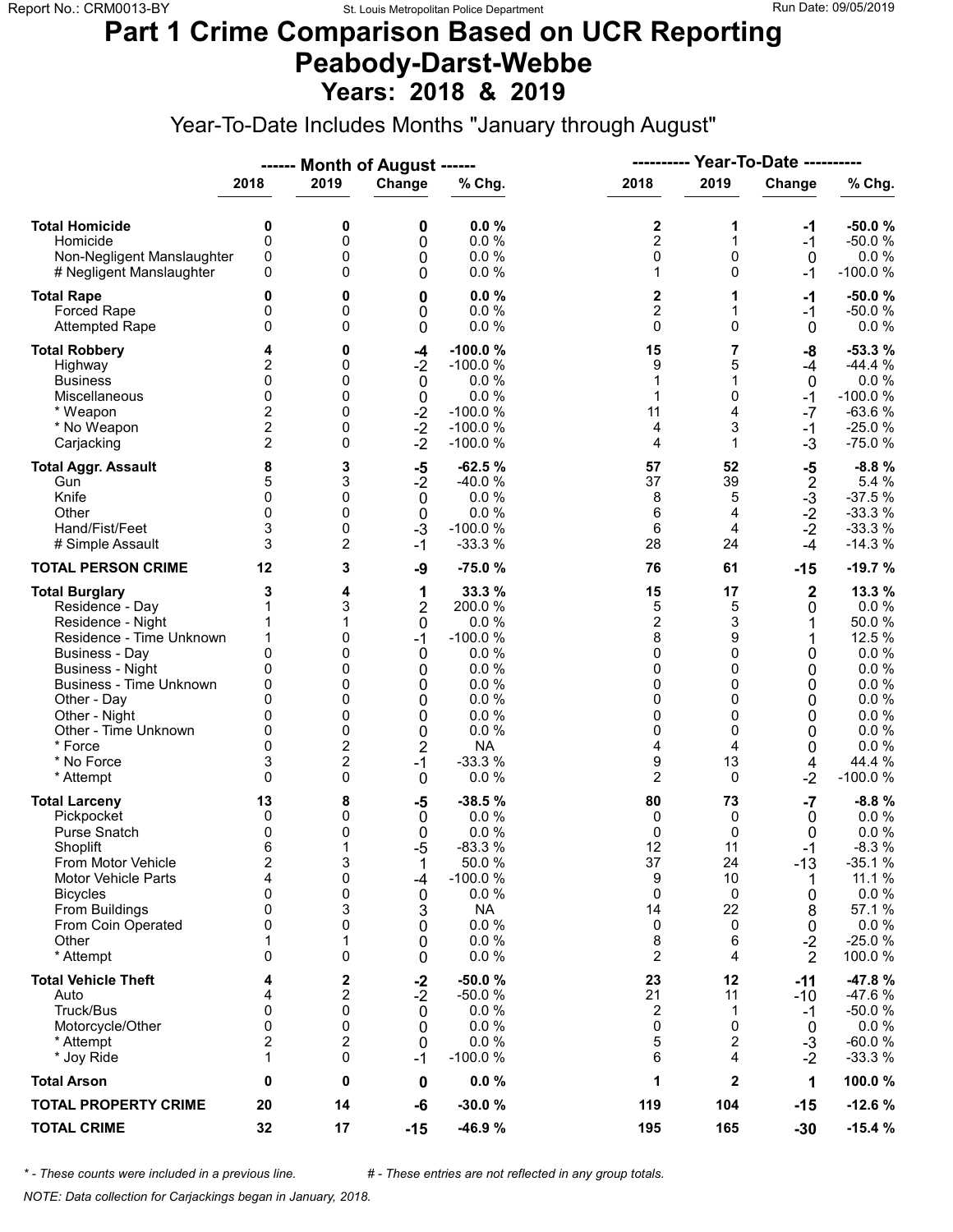## **Part 1 Crime Comparison Based on UCR Reporting Penrose**

**Years: 2018 & 2019**

Year-To-Date Includes Months "January through August"

|                                                                                                                                                                                                                                                                               |                                                                                             |                                                                             | ------ Month of August ------                                                                            |                                                                                                                            | ----------                                                                                |                                                                           | Year-To-Date ----------                                                                                              |                                                                                                                              |
|-------------------------------------------------------------------------------------------------------------------------------------------------------------------------------------------------------------------------------------------------------------------------------|---------------------------------------------------------------------------------------------|-----------------------------------------------------------------------------|----------------------------------------------------------------------------------------------------------|----------------------------------------------------------------------------------------------------------------------------|-------------------------------------------------------------------------------------------|---------------------------------------------------------------------------|----------------------------------------------------------------------------------------------------------------------|------------------------------------------------------------------------------------------------------------------------------|
|                                                                                                                                                                                                                                                                               | 2018                                                                                        | 2019                                                                        | Change                                                                                                   | % Chg.                                                                                                                     | 2018                                                                                      | 2019                                                                      | Change                                                                                                               | % Chg.                                                                                                                       |
| <b>Total Homicide</b><br>Homicide<br>Non-Negligent Manslaughter<br># Negligent Manslaughter                                                                                                                                                                                   | 2<br>$\overline{2}$<br>0<br>0                                                               | 0<br>0<br>0<br>0                                                            | $-2$<br>$-2$<br>$\mathbf 0$<br>0                                                                         | $-100.0%$<br>$-100.0%$<br>0.0%<br>0.0%                                                                                     | 9<br>9<br>0<br>0                                                                          | 9<br>9<br>0<br>$\Omega$                                                   | 0<br>0<br>0<br>0                                                                                                     | 0.0%<br>0.0 %<br>0.0 %<br>$0.0 \%$                                                                                           |
| <b>Total Rape</b><br>Forced Rape<br><b>Attempted Rape</b>                                                                                                                                                                                                                     | 0<br>0<br>0                                                                                 | 0<br>0<br>0                                                                 | 0<br>0<br>0                                                                                              | 0.0%<br>0.0%<br>0.0%                                                                                                       | 3<br>3<br>0                                                                               | 5<br>5<br>$\Omega$                                                        | $\mathbf 2$<br>$\mathbf 2$<br>0                                                                                      | 66.7%<br>66.7%<br>$0.0 \%$                                                                                                   |
| <b>Total Robbery</b><br>Highway<br><b>Business</b><br>Miscellaneous<br>* Weapon<br>* No Weapon<br>Carjacking                                                                                                                                                                  | 6<br>4<br>1<br>$\mathbf{0}$<br>3<br>3<br>1                                                  | 3<br>0<br>1<br>1<br>2<br>1<br>1                                             | $-3$<br>$-4$<br>$\mathbf 0$<br>1<br>$-1$<br>$-2$<br>$\mathbf 0$                                          | $-50.0%$<br>$-100.0%$<br>0.0%<br><b>NA</b><br>$-33.3%$<br>$-66.7%$<br>0.0%                                                 | 21<br>9<br>$\overline{\mathbf{c}}$<br>$\overline{2}$<br>15<br>6<br>8                      | 21<br>8<br>2<br>6<br>15<br>6<br>5                                         | 0<br>$-1$<br>0<br>4<br>0<br>0<br>$-3$                                                                                | 0.0%<br>$-11.1%$<br>0.0%<br>200.0%<br>$0.0 \%$<br>0.0 %<br>$-37.5%$                                                          |
| <b>Total Aggr. Assault</b><br>Gun<br>Knife<br>Other<br>Hand/Fist/Feet<br># Simple Assault                                                                                                                                                                                     | 9<br>5<br>0<br>3<br>1<br>5                                                                  | 8<br>6<br>0<br>$\overline{2}$<br>0<br>$\overline{7}$                        | -1<br>1<br>0<br>$-1$<br>$-1$<br>$\overline{2}$                                                           | $-11.1%$<br>20.0 %<br>0.0%<br>$-33.3%$<br>$-100.0%$<br>40.0%                                                               | 70<br>50<br>6<br>10<br>4<br>44                                                            | 66<br>46<br>5<br>13<br>2<br>38                                            | $-4$<br>$-4$<br>$-1$<br>$\mathfrak{S}$<br>$-2$<br>$-6$                                                               | $-5.7%$<br>$-8.0%$<br>$-16.7%$<br>30.0%<br>$-50.0%$<br>$-13.6%$                                                              |
| <b>TOTAL PERSON CRIME</b>                                                                                                                                                                                                                                                     | 17                                                                                          | 11                                                                          | -6                                                                                                       | $-35.3%$                                                                                                                   | 103                                                                                       | 101                                                                       | $-2$                                                                                                                 | $-1.9%$                                                                                                                      |
| <b>Total Burglary</b><br>Residence - Day<br>Residence - Night<br>Residence - Time Unknown<br><b>Business - Day</b><br><b>Business - Night</b><br><b>Business - Time Unknown</b><br>Other - Day<br>Other - Night<br>Other - Time Unknown<br>* Force<br>* No Force<br>* Attempt | 10<br>$\overline{\mathbf{c}}$<br>3<br>4<br>0<br>1<br>0<br>0<br>0<br>0<br>9<br>1<br>$\Omega$ | 12<br>3<br>$\overline{c}$<br>6<br>0<br>0<br>1<br>0<br>0<br>0<br>9<br>3<br>0 | $\mathbf{2}$<br>1<br>$-1$<br>$\overline{2}$<br>0<br>$-1$<br>1<br>0<br>0<br>0<br>0<br>$\overline{2}$<br>0 | 20.0%<br>50.0 %<br>$-33.3%$<br>50.0 %<br>0.0%<br>$-100.0%$<br><b>NA</b><br>0.0 %<br>0.0%<br>0.0%<br>0.0%<br>200.0%<br>0.0% | 55<br>14<br>12<br>21<br>2<br>$\overline{\mathbf{c}}$<br>4<br>0<br>0<br>0<br>37<br>16<br>2 | 90<br>27<br>9<br>43<br>1<br>4<br>6<br>$\Omega$<br>0<br>0<br>63<br>25<br>2 | 35<br>13<br>$-3$<br>22<br>$-1$<br>$\overline{2}$<br>$\overline{\mathbf{c}}$<br>0<br>0<br>0<br>26<br>9<br>$\mathbf 0$ | 63.6%<br>92.9%<br>$-25.0%$<br>104.8%<br>$-50.0%$<br>100.0 %<br>50.0%<br>0.0%<br>0.0 %<br>0.0 %<br>70.3%<br>56.3%<br>$0.0 \%$ |
| <b>Total Larceny</b><br>Pickpocket<br>Purse Snatch<br>Shoplift<br>From Motor Vehicle<br><b>Motor Vehicle Parts</b><br><b>Bicycles</b><br>From Buildings<br>From Coin Operated<br>Other<br>* Attempt                                                                           | 14<br>0<br>0<br>$\mathbf 1$<br>3<br>4<br>0<br>5<br>0<br>1<br>$\mathbf{0}$                   | 27<br>0<br>0<br>5<br>5<br>3<br>0<br>2<br>0<br>12<br>0                       | 13<br>0<br>0<br>4<br>$\overline{\mathbf{c}}$<br>$-1$<br>0<br>$-3$<br>0<br>11<br>0                        | 92.9 %<br>0.0%<br>0.0%<br>400.0%<br>66.7%<br>$-25.0%$<br>0.0 %<br>$-60.0%$<br>0.0%<br>1100.0%<br>0.0 %                     | 102<br>0<br>0<br>21<br>14<br>24<br>0<br>23<br>0<br>20<br>3                                | 150<br>0<br>0<br>14<br>31<br>25<br>$\mathbf 1$<br>29<br>0<br>50<br>10     | 48<br>0<br>0<br>$-7$<br>17<br>1<br>6<br>0<br>30<br>7                                                                 | 47.1 %<br>$0.0 \%$<br>0.0%<br>$-33.3%$<br>121.4 %<br>4.2 %<br><b>NA</b><br>26.1%<br>$0.0 \%$<br>150.0%<br>233.3 %            |
| <b>Total Vehicle Theft</b><br>Auto<br>Truck/Bus<br>Motorcycle/Other<br>* Attempt<br>* Joy Ride                                                                                                                                                                                | -1<br>-1<br>0<br>0<br>0<br>0                                                                | 4<br>4<br>0<br>0<br>0<br>0                                                  | 5<br>5<br>0<br>0<br>0<br>0                                                                               | <b>NA</b><br><b>NA</b><br>0.0 %<br>0.0 %<br>0.0%<br>0.0%                                                                   | 28<br>27<br>1<br>0<br>0<br>8                                                              | 39<br>37<br>2<br>$\Omega$<br>3<br>6                                       | 11<br>10<br>1<br>0<br>3<br>$-2$                                                                                      | 39.3 %<br>37.0%<br>100.0%<br>$0.0 \%$<br><b>NA</b><br>$-25.0%$                                                               |
| <b>Total Arson</b>                                                                                                                                                                                                                                                            | 1                                                                                           | 2                                                                           | 1                                                                                                        | 100.0%                                                                                                                     | 5                                                                                         | 5                                                                         | 0                                                                                                                    | $0.0 \%$                                                                                                                     |
| <b>TOTAL PROPERTY CRIME</b>                                                                                                                                                                                                                                                   | 24                                                                                          | 45                                                                          | 21                                                                                                       | 87.5 %                                                                                                                     | 190                                                                                       | 284                                                                       | 94                                                                                                                   | 49.5 %                                                                                                                       |
| <b>TOTAL CRIME</b>                                                                                                                                                                                                                                                            | 41                                                                                          | 56                                                                          | 15                                                                                                       | 36.6%                                                                                                                      | 293                                                                                       | 385                                                                       | 92                                                                                                                   | 31.4 %                                                                                                                       |

*\* - These counts were included in a previous line. # - These entries are not reflected in any group totals.*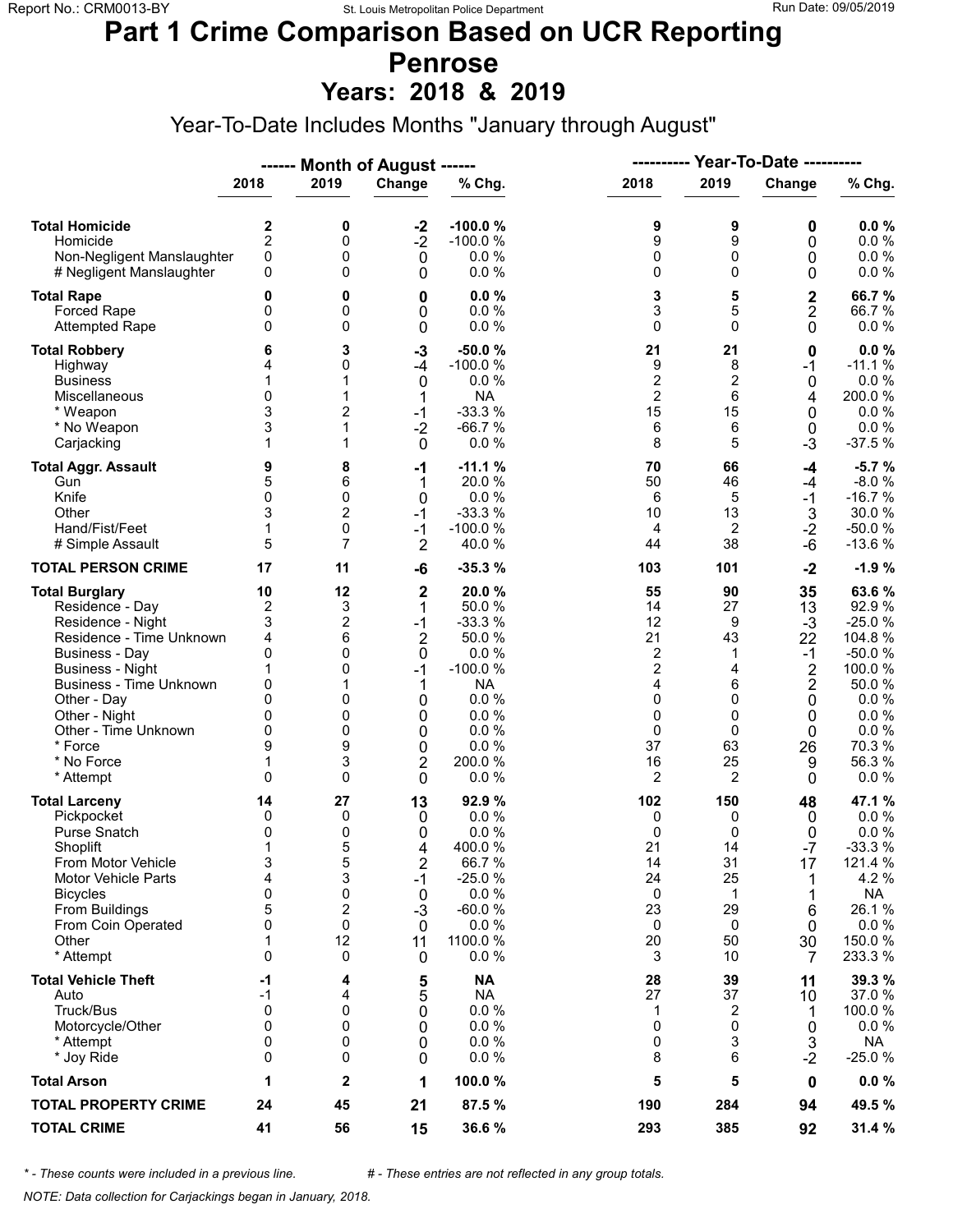#### **Part 1 Crime Comparison Based on UCR Reporting Penrose Park Years: 2018 & 2019**

Year-To-Date Includes Months "January through August"

|                                                                                                                                                                                                                                                                               |                                                                             |                                                               | ------ Month of August ------                                 |                                                                                                      |                                                               |                                                               | <b>Year-To-Date ----------</b>                                       |                                                                                                                                        |
|-------------------------------------------------------------------------------------------------------------------------------------------------------------------------------------------------------------------------------------------------------------------------------|-----------------------------------------------------------------------------|---------------------------------------------------------------|---------------------------------------------------------------|------------------------------------------------------------------------------------------------------|---------------------------------------------------------------|---------------------------------------------------------------|----------------------------------------------------------------------|----------------------------------------------------------------------------------------------------------------------------------------|
|                                                                                                                                                                                                                                                                               | 2018                                                                        | 2019                                                          | Change                                                        | % Chg.                                                                                               | 2018                                                          | 2019                                                          | Change                                                               | % Chg.                                                                                                                                 |
| <b>Total Homicide</b><br>Homicide<br>Non-Negligent Manslaughter<br># Negligent Manslaughter                                                                                                                                                                                   | 0<br>0<br>0<br>0                                                            | 0<br>0<br>0<br>0                                              | 0<br>0<br>0<br>0                                              | 0.0%<br>0.0%<br>0.0 %<br>0.0%                                                                        | 0<br>0<br>0<br>0                                              | 0<br>0<br>0<br>0                                              | 0<br>0<br>0<br>0                                                     | 0.0%<br>0.0 %<br>0.0 %<br>$0.0 \%$                                                                                                     |
| <b>Total Rape</b><br>Forced Rape<br><b>Attempted Rape</b>                                                                                                                                                                                                                     | 0<br>0<br>0                                                                 | 0<br>0<br>0                                                   | 0<br>0<br>0                                                   | 0.0%<br>0.0%<br>0.0 %                                                                                | 0<br>0<br>0                                                   | 0<br>0<br>$\mathbf 0$                                         | 0<br>0<br>0                                                          | 0.0%<br>0.0 %<br>0.0 %                                                                                                                 |
| <b>Total Robbery</b><br>Highway<br><b>Business</b><br>Miscellaneous<br>* Weapon<br>* No Weapon<br>Carjacking                                                                                                                                                                  | 0<br>0<br>0<br>0<br>0<br>0<br>0                                             | 0<br>0<br>0<br>0<br>0<br>0<br>0                               | 0<br>0<br>0<br>0<br>0<br>0<br>0                               | 0.0%<br>0.0%<br>0.0%<br>0.0 %<br>0.0%<br>0.0%<br>0.0%                                                | 0<br>0<br>0<br>0<br>0<br>0<br>0                               | 0<br>0<br>0<br>0<br>0<br>0<br>0                               | 0<br>0<br>0<br>0<br>0<br>0<br>0                                      | $0.0 \%$<br>0.0 %<br>0.0%<br>0.0 %<br>$0.0 \%$<br>$0.0 \%$<br>$0.0 \%$                                                                 |
| <b>Total Aggr. Assault</b><br>Gun<br>Knife<br>Other<br>Hand/Fist/Feet<br># Simple Assault                                                                                                                                                                                     | 2<br>2<br>0<br>$\Omega$<br>0<br>0                                           | 1<br>1<br>0<br>0<br>0<br>0                                    | -1<br>$-1$<br>0<br>0<br>0<br>0                                | $-50.0%$<br>$-50.0%$<br>0.0%<br>0.0%<br>0.0%<br>0.0%                                                 | 5<br>5<br>0<br>0<br>0<br>0                                    | 4<br>4<br>0<br>0<br>0<br>0                                    | $-1$<br>$-1$<br>0<br>0<br>0<br>0                                     | $-20.0%$<br>$-20.0%$<br>$0.0 \%$<br>0.0 %<br>$0.0 \%$<br>$0.0 \%$                                                                      |
| <b>TOTAL PERSON CRIME</b>                                                                                                                                                                                                                                                     | 2                                                                           | 1                                                             | $-1$                                                          | $-50.0%$                                                                                             | 5                                                             | 4                                                             | $-1$                                                                 | $-20.0%$                                                                                                                               |
| <b>Total Burglary</b><br>Residence - Day<br>Residence - Night<br>Residence - Time Unknown<br><b>Business - Day</b><br><b>Business - Night</b><br><b>Business - Time Unknown</b><br>Other - Day<br>Other - Night<br>Other - Time Unknown<br>* Force<br>* No Force<br>* Attempt | 0<br>0<br>0<br>0<br>0<br>0<br>0<br>$\Omega$<br>0<br>0<br>$\Omega$<br>0<br>0 | 0<br>0<br>0<br>0<br>0<br>0<br>0<br>0<br>0<br>0<br>0<br>0<br>0 | 0<br>0<br>0<br>0<br>0<br>0<br>0<br>0<br>0<br>0<br>0<br>0<br>0 | 0.0%<br>0.0%<br>0.0%<br>0.0%<br>0.0%<br>0.0%<br>0.0%<br>0.0%<br>0.0%<br>0.0%<br>0.0%<br>0.0%<br>0.0% | 1<br>0<br>1<br>0<br>0<br>0<br>0<br>0<br>0<br>0<br>1<br>0<br>0 | 0<br>0<br>0<br>0<br>0<br>0<br>0<br>0<br>0<br>0<br>0<br>0<br>0 | $-1$<br>0<br>-1<br>0<br>0<br>0<br>0<br>0<br>0<br>0<br>$-1$<br>0<br>0 | $-100.0%$<br>$0.0 \%$<br>$-100.0%$<br>$0.0 \%$<br>0.0%<br>0.0%<br>0.0 %<br>0.0 %<br>0.0%<br>0.0 %<br>$-100.0%$<br>$0.0 \%$<br>$0.0 \%$ |
| <b>Total Larceny</b><br>Pickpocket<br><b>Purse Snatch</b><br>Shoplift<br>From Motor Vehicle<br>Motor Vehicle Parts<br><b>Bicycles</b><br>From Buildings<br>From Coin Operated<br>Other<br>* Attempt                                                                           | 0<br>0<br>0<br>$\Omega$<br>0<br>$\mathbf 0$<br>0<br>0<br>0<br>0<br>0        | 0<br>0<br>0<br>0<br>0<br>0<br>0<br>0<br>0<br>0<br>0           | 0<br>0<br>0<br>0<br>0<br>0<br>0<br>0<br>0<br>0<br>0           | 0.0%<br>0.0 %<br>0.0%<br>0.0%<br>0.0 %<br>0.0 %<br>0.0%<br>0.0 %<br>0.0 %<br>0.0%<br>0.0%            | 3<br>0<br>0<br>0<br>2<br>1<br>0<br>0<br>0<br>0<br>0           | 1<br>0<br>0<br>$\Omega$<br>0<br>0<br>0<br>0<br>0<br>0         | $-2$<br>0<br>0<br>$\Omega$<br>$-2$<br>0<br>0<br>0<br>0<br>0<br>0     | $-66.7%$<br>0.0 %<br>0.0%<br>0.0%<br>$-100.0%$<br>$0.0 \%$<br>0.0 %<br>0.0 %<br>0.0 %<br>$0.0 \%$<br>$0.0 \%$                          |
| <b>Total Vehicle Theft</b><br>Auto<br>Truck/Bus<br>Motorcycle/Other<br>* Attempt<br>* Joy Ride                                                                                                                                                                                | 0<br>0<br>0<br>0<br>0<br>0                                                  | 0<br>0<br>0<br>0<br>0<br>0                                    | 0<br>0<br>0<br>0<br>0<br>0                                    | 0.0%<br>$0.0 \%$<br>0.0 %<br>0.0 %<br>0.0 %<br>0.0%                                                  | 0<br>0<br>0<br>0<br>0<br>0                                    | 0<br>0<br>0<br>0<br>0<br>0                                    | 0<br>0<br>0<br>0<br>0<br>0                                           | $0.0 \%$<br>0.0 %<br>0.0 %<br>0.0 %<br>$0.0 \%$<br>$0.0 \%$                                                                            |
| <b>Total Arson</b>                                                                                                                                                                                                                                                            | 0                                                                           | 0                                                             | 0                                                             | 0.0%                                                                                                 | 0                                                             | 0                                                             | 0                                                                    | $0.0 \%$                                                                                                                               |
| <b>TOTAL PROPERTY CRIME</b>                                                                                                                                                                                                                                                   | 0                                                                           | 0                                                             | 0                                                             | $0.0 \%$                                                                                             | 4                                                             | 1                                                             | $-3$                                                                 | $-75.0%$                                                                                                                               |
| <b>TOTAL CRIME</b>                                                                                                                                                                                                                                                            | $\mathbf{2}$                                                                | 1                                                             | $-1$                                                          | $-50.0%$                                                                                             | 9                                                             | 5                                                             | -4                                                                   | $-44.4%$                                                                                                                               |

*\* - These counts were included in a previous line. # - These entries are not reflected in any group totals.*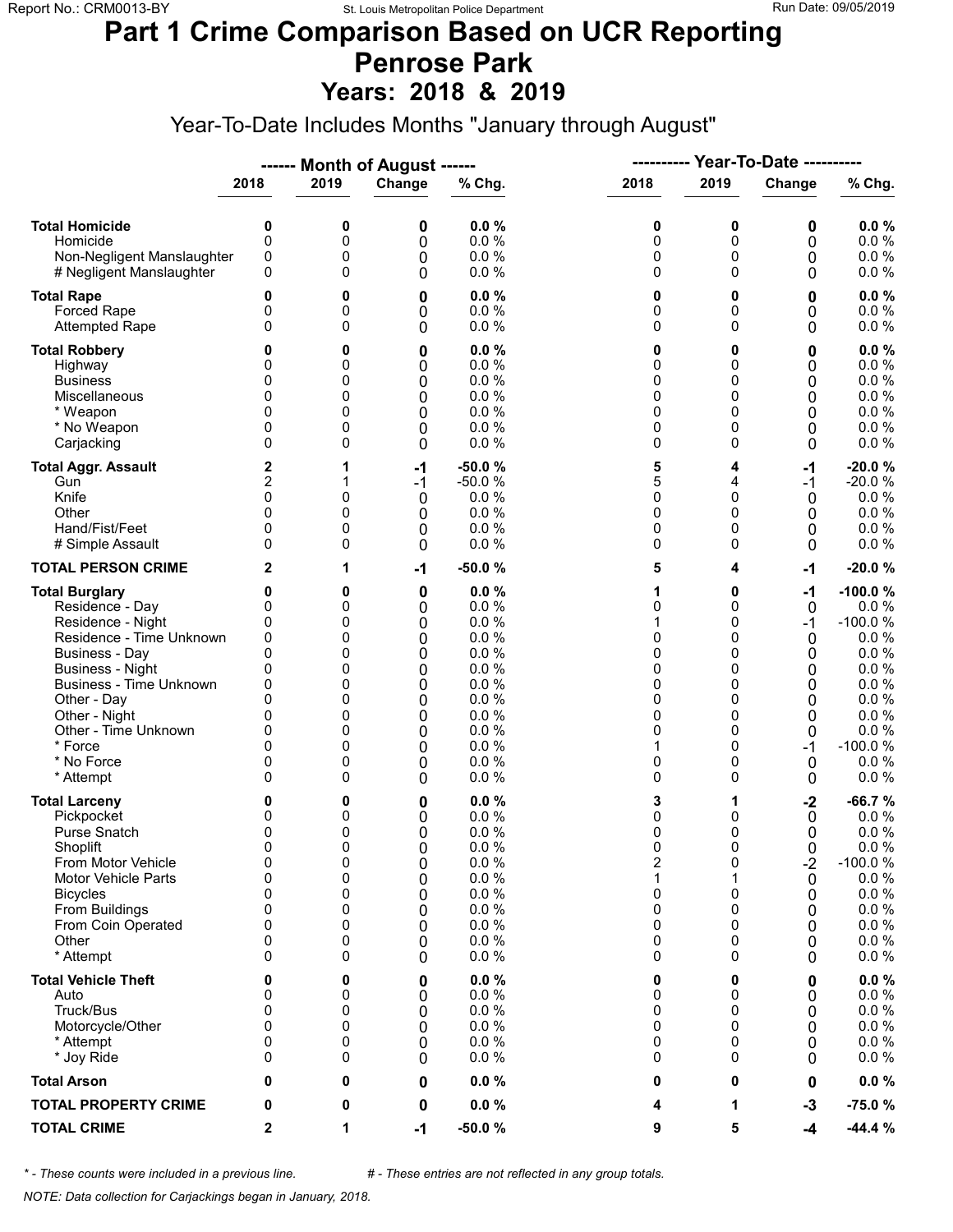### **Part 1 Crime Comparison Based on UCR Reporting Princeton Heights Years: 2018 & 2019**

Year-To-Date Includes Months "January through August"

|                                                                                                                                                                                                                                                                               |                                                               |                                                                            | ------ Month of August ------                                           |                                                                                                                   | ----------                                                                                |                                                                                | <b>Year-To-Date ----------</b>                                                                 |                                                                                                                                                   |
|-------------------------------------------------------------------------------------------------------------------------------------------------------------------------------------------------------------------------------------------------------------------------------|---------------------------------------------------------------|----------------------------------------------------------------------------|-------------------------------------------------------------------------|-------------------------------------------------------------------------------------------------------------------|-------------------------------------------------------------------------------------------|--------------------------------------------------------------------------------|------------------------------------------------------------------------------------------------|---------------------------------------------------------------------------------------------------------------------------------------------------|
|                                                                                                                                                                                                                                                                               | 2018                                                          | 2019                                                                       | Change                                                                  | % Chg.                                                                                                            | 2018                                                                                      | 2019                                                                           | Change                                                                                         | % Chg.                                                                                                                                            |
| <b>Total Homicide</b><br>Homicide<br>Non-Negligent Manslaughter<br># Negligent Manslaughter                                                                                                                                                                                   | 0<br>$\mathbf 0$<br>0<br>$\Omega$                             | 0<br>0<br>0<br>0                                                           | 0<br>0<br>0<br>0                                                        | 0.0%<br>0.0 %<br>0.0 %<br>0.0%                                                                                    | 0<br>0<br>0<br>0                                                                          | 0<br>0<br>0<br>$\Omega$                                                        | 0<br>0<br>0<br>0                                                                               | 0.0%<br>0.0 %<br>$0.0 \%$<br>0.0 %                                                                                                                |
| <b>Total Rape</b><br>Forced Rape<br><b>Attempted Rape</b>                                                                                                                                                                                                                     | 0<br>0<br>$\Omega$                                            | 0<br>0<br>0                                                                | 0<br>0<br>0                                                             | 0.0%<br>0.0%<br>0.0 %                                                                                             | 0<br>0<br>0                                                                               | 0<br>0<br>$\Omega$                                                             | 0<br>0<br>0                                                                                    | 0.0%<br>0.0 %<br>$0.0 \%$                                                                                                                         |
| <b>Total Robbery</b><br>Highway<br><b>Business</b><br>Miscellaneous<br>* Weapon<br>* No Weapon<br>Carjacking                                                                                                                                                                  | 0<br>0<br>0<br>0                                              | 2<br>1<br>0<br>0                                                           | 1<br>1<br>0<br>0<br>0<br>1<br>0                                         | 100.0 %<br><b>NA</b><br>0.0 %<br>0.0%<br>0.0 %<br><b>NA</b><br>0.0 %                                              | 4<br>$\overline{2}$<br>0<br>0<br>4<br>0<br>$\overline{c}$                                 | 5<br>1<br>2<br>$\overline{2}$<br>3<br>1                                        | 1<br>-1<br>1<br>$\frac{2}{2}$<br>3<br>$-1$                                                     | 25.0 %<br>$-50.0%$<br><b>NA</b><br><b>NA</b><br>$-50.0%$<br><b>NA</b><br>$-50.0%$                                                                 |
| <b>Total Aggr. Assault</b><br>Gun<br>Knife<br>Other<br>Hand/Fist/Feet<br># Simple Assault                                                                                                                                                                                     | 0<br>0<br>0<br><sup>0</sup><br>0                              | 2<br>$\overline{c}$<br>0<br>0<br>0<br>3                                    | $\frac{2}{2}$<br>0<br>0<br>0<br>$\overline{2}$                          | <b>NA</b><br><b>NA</b><br>0.0 %<br>0.0%<br>0.0%<br>200.0%                                                         | 8<br>4<br>3<br>0<br>$\mathbf{1}$<br>16                                                    | 7<br>4<br>0<br>3<br>0<br>13                                                    | $-1$<br>$\mathbf 0$<br>$-3$<br>$\mathfrak{Z}$<br>$-1$<br>$-3$                                  | $-12.5%$<br>0.0 %<br>$-100.0%$<br>NA<br>$-100.0%$<br>$-18.8%$                                                                                     |
| <b>TOTAL PERSON CRIME</b>                                                                                                                                                                                                                                                     |                                                               | 4                                                                          | 3                                                                       | 300.0%                                                                                                            | 12                                                                                        | 12                                                                             | 0                                                                                              | 0.0%                                                                                                                                              |
| <b>Total Burglary</b><br>Residence - Day<br>Residence - Night<br>Residence - Time Unknown<br><b>Business - Day</b><br><b>Business - Night</b><br><b>Business - Time Unknown</b><br>Other - Day<br>Other - Night<br>Other - Time Unknown<br>* Force<br>* No Force<br>* Attempt | 0<br>0<br>1<br>$\Omega$<br>0<br>0<br>0<br>0<br>0<br>0<br>0    | 2<br>0<br>0<br>2<br>0<br>0<br>0<br>0<br>0<br>0<br>$\overline{c}$<br>0<br>0 | 1<br>0<br>0<br>1<br>0<br>0<br>0<br>0<br>0<br>0<br>1<br>0<br>0           | 100.0 %<br>0.0 %<br>0.0%<br>100.0 %<br>0.0%<br>0.0%<br>0.0%<br>0.0%<br>0.0%<br>0.0%<br>100.0 %<br>0.0%<br>0.0%    | 30<br>3<br>$\overline{2}$<br>20<br>2<br>$\mathbf{1}$<br>2<br>0<br>0<br>0<br>11<br>19<br>0 | 17<br>1<br>6<br>10<br>$\Omega$<br>0<br>0<br>$\Omega$<br>0<br>0<br>7<br>10<br>0 | $-13$<br>$-2$<br>4<br>$-10$<br>$-2$<br>$-1$<br>$-2$<br>0<br>0<br>0<br>-4<br>-9<br>$\mathbf{0}$ | $-43.3%$<br>$-66.7%$<br>200.0%<br>$-50.0%$<br>$-100.0%$<br>$-100.0%$<br>$-100.0%$<br>0.0%<br>0.0%<br>$0.0 \%$<br>$-36.4%$<br>$-47.4%$<br>$0.0 \%$ |
| <b>Total Larceny</b><br>Pickpocket<br><b>Purse Snatch</b><br>Shoplift<br>From Motor Vehicle<br><b>Motor Vehicle Parts</b><br><b>Bicycles</b><br>From Buildings<br>From Coin Operated<br>Other<br>* Attempt                                                                    | 4<br>0<br>0<br>1<br>0<br>$\mathbf 0$<br>0<br>1<br>0<br>2<br>0 | 16<br>0<br>0<br>4<br>7<br>4<br>0<br>0<br>0<br>1<br>2                       | 12<br>0<br>0<br>3<br>7<br>4<br>0<br>$-1$<br>0<br>$-1$<br>$\overline{2}$ | 300.0%<br>0.0%<br>0.0%<br>300.0%<br><b>NA</b><br><b>NA</b><br>0.0 %<br>$-100.0%$<br>0.0%<br>$-50.0%$<br><b>NA</b> | 71<br>0<br>0<br>19<br>23<br>9<br>2<br>9<br>0<br>9<br>6                                    | 83<br>0<br>0<br>9<br>32<br>16<br>$\mathbf 1$<br>10<br>0<br>15<br>5             | 12<br>0<br>0<br>$-10$<br>9<br>7<br>-1<br>1<br>0<br>6<br>$-1$                                   | 16.9%<br>0.0%<br>0.0%<br>$-52.6%$<br>39.1 %<br>77.8%<br>$-50.0%$<br>11.1 %<br>0.0 %<br>66.7%<br>$-16.7%$                                          |
| <b>Total Vehicle Theft</b><br>Auto<br>Truck/Bus<br>Motorcycle/Other<br>* Attempt<br>* Joy Ride                                                                                                                                                                                | 0<br>1<br>$\mathbf 0$<br>0<br>0                               | 2<br>1<br>1<br>0<br>0<br>1                                                 | 1<br>1<br>0<br>0<br>0<br>1                                              | 100.0 %<br><b>NA</b><br>0.0%<br>0.0 %<br>0.0%<br><b>NA</b>                                                        | 18<br>11<br>6<br>1<br>2<br>1                                                              | 20<br>12<br>5<br>3<br>1<br>3                                                   | 2<br>1<br>$-1$<br>$\overline{2}$<br>$-1$<br>2                                                  | 11.1 %<br>9.1%<br>$-16.7%$<br>200.0%<br>$-50.0%$<br>200.0%                                                                                        |
| <b>Total Arson</b>                                                                                                                                                                                                                                                            | 0                                                             | 0                                                                          | 0                                                                       | 0.0%                                                                                                              | 0                                                                                         | 0                                                                              | 0                                                                                              | $0.0 \%$                                                                                                                                          |
| <b>TOTAL PROPERTY CRIME</b>                                                                                                                                                                                                                                                   | 6                                                             | 20                                                                         | 14                                                                      | 233.3 %                                                                                                           | 119                                                                                       | 120                                                                            | 1                                                                                              | 0.8%                                                                                                                                              |
| <b>TOTAL CRIME</b>                                                                                                                                                                                                                                                            | $\overline{7}$                                                | 24                                                                         | 17                                                                      | 242.9 %                                                                                                           | 131                                                                                       | 132                                                                            | 1                                                                                              | 0.8%                                                                                                                                              |

*\* - These counts were included in a previous line. # - These entries are not reflected in any group totals.*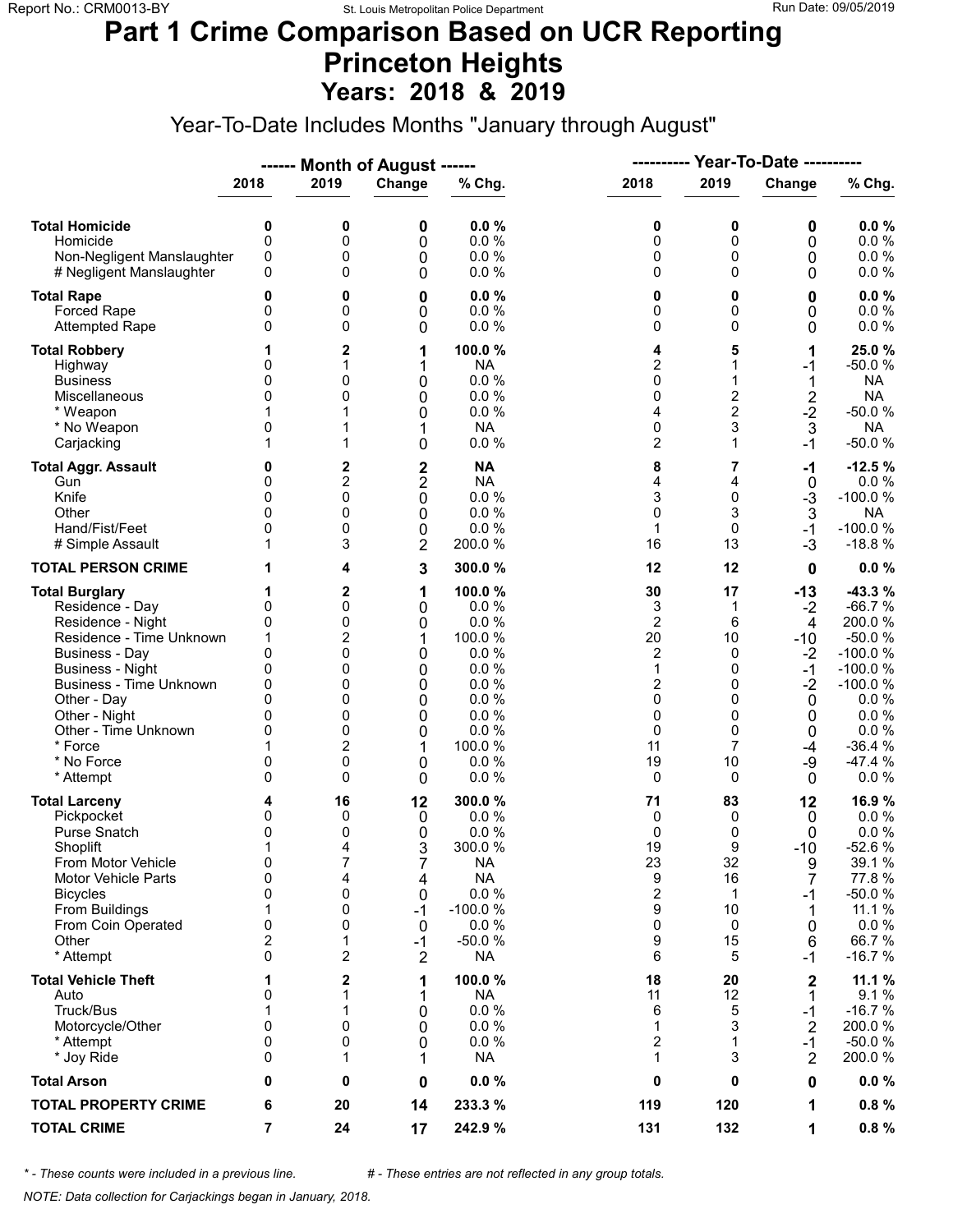# **Part 1 Crime Comparison Based on UCR Reporting Riverview**

**Years: 2018 & 2019**

Year-To-Date Includes Months "January through August"

|                                                                                                                                                                                                                                                                               |                                                                                        |                                                               | ------ Month of August ------                                                    |                                                                                                                     | ----------                                                                 |                                                                                                       | Year-To-Date ----------                                                                   |                                                                                                                                                    |
|-------------------------------------------------------------------------------------------------------------------------------------------------------------------------------------------------------------------------------------------------------------------------------|----------------------------------------------------------------------------------------|---------------------------------------------------------------|----------------------------------------------------------------------------------|---------------------------------------------------------------------------------------------------------------------|----------------------------------------------------------------------------|-------------------------------------------------------------------------------------------------------|-------------------------------------------------------------------------------------------|----------------------------------------------------------------------------------------------------------------------------------------------------|
|                                                                                                                                                                                                                                                                               | 2018                                                                                   | 2019                                                          | Change                                                                           | % Chg.                                                                                                              | 2018                                                                       | 2019                                                                                                  | Change                                                                                    | % Chg.                                                                                                                                             |
| <b>Total Homicide</b><br>Homicide<br>Non-Negligent Manslaughter<br># Negligent Manslaughter                                                                                                                                                                                   | 0<br>$\mathbf 0$<br>0<br>0                                                             | 0<br>0<br>0<br>0                                              | 0<br>0<br>0<br>0                                                                 | 0.0%<br>0.0%<br>0.0%<br>0.0%                                                                                        | 0<br>0<br>0<br>0                                                           | 1<br>1<br>0<br>$\Omega$                                                                               | 1<br>1<br>0<br>0                                                                          | NA<br><b>NA</b><br>$0.0 \%$<br>$0.0 \%$                                                                                                            |
| <b>Total Rape</b><br>Forced Rape<br><b>Attempted Rape</b>                                                                                                                                                                                                                     | 0<br>0<br>$\Omega$                                                                     | 0<br>0<br>0                                                   | 0<br>0<br>0                                                                      | 0.0%<br>0.0 %<br>0.0%                                                                                               | 0<br>0<br>0                                                                | 0<br>0<br>$\Omega$                                                                                    | 0<br>0<br>0                                                                               | 0.0%<br>0.0 %<br>0.0 %                                                                                                                             |
| <b>Total Robbery</b><br>Highway<br><b>Business</b><br>Miscellaneous<br>* Weapon<br>* No Weapon<br>Carjacking                                                                                                                                                                  | 0<br>0<br>0<br>0<br>0<br>$\Omega$                                                      | 0<br>0<br>0<br>0                                              | 1<br>1<br>0<br>0<br>1<br>0<br>0                                                  | <b>NA</b><br><b>NA</b><br>0.0 %<br>0.0 %<br><b>NA</b><br>$0.0 \%$<br>0.0%                                           | 2<br>0<br>1<br>0<br>$\overline{2}$<br>0<br>1                               | 4<br>1<br>$\mathbf{0}$<br>4<br>0<br>2                                                                 | 2<br>1<br>0<br>0<br>2<br>0<br>1                                                           | 100.0%<br><b>NA</b><br>0.0 %<br>0.0 %<br>100.0 %<br>0.0%<br>100.0 %                                                                                |
| <b>Total Aggr. Assault</b><br>Gun<br>Knife<br>Other<br>Hand/Fist/Feet<br># Simple Assault                                                                                                                                                                                     | 0<br>0<br>0<br>0<br>0                                                                  | 0<br>0<br>0<br>0<br>0<br>0                                    | 0<br>0<br>0<br>0<br>0<br>0                                                       | 0.0%<br>0.0%<br>0.0%<br>0.0%<br>0.0 %<br>0.0%                                                                       | 8<br>8<br>0<br>0<br>0<br>1                                                 | 4<br>3<br>0<br>1<br>0<br>2                                                                            | -4<br>$-5$<br>0<br>1<br>0<br>1                                                            | $-50.0%$<br>$-62.5%$<br>$0.0 \%$<br><b>NA</b><br>$0.0 \%$<br>100.0%                                                                                |
| <b>TOTAL PERSON CRIME</b>                                                                                                                                                                                                                                                     | 0                                                                                      | 1                                                             | 1                                                                                | <b>NA</b>                                                                                                           | 10                                                                         | 9                                                                                                     | $-1$                                                                                      | $-10.0%$                                                                                                                                           |
| <b>Total Burglary</b><br>Residence - Day<br>Residence - Night<br>Residence - Time Unknown<br><b>Business - Day</b><br><b>Business - Night</b><br><b>Business - Time Unknown</b><br>Other - Day<br>Other - Night<br>Other - Time Unknown<br>* Force<br>* No Force<br>* Attempt | 1<br>0<br>0<br>1<br>$\mathbf{0}$<br>0<br>0<br>$\Omega$<br>0<br>0<br>$\Omega$<br>1<br>0 | 0<br>0<br>0<br>0<br>0<br>0<br>0<br>0<br>0<br>0<br>0<br>0<br>0 | $-1$<br>0<br>$\mathbf 0$<br>$-1$<br>0<br>0<br>0<br>0<br>0<br>0<br>0<br>$-1$<br>0 | $-100.0%$<br>0.0%<br>0.0%<br>$-100.0%$<br>0.0%<br>0.0%<br>0.0%<br>0.0%<br>0.0%<br>0.0%<br>0.0%<br>$-100.0%$<br>0.0% | 8<br>3<br>0<br>3<br>1<br>1<br>0<br>0<br>0<br>0<br>5<br>$\overline{2}$<br>1 | 3<br>1<br>0<br>$\overline{c}$<br>$\Omega$<br>0<br>0<br>0<br>0<br>0<br>$\Omega$<br>$\overline{c}$<br>1 | $-5$<br>$-2$<br>$\mathbf 0$<br>$-1$<br>$-1$<br>$-1$<br>0<br>0<br>0<br>0<br>$-5$<br>0<br>0 | $-62.5%$<br>$-66.7%$<br>0.0 %<br>$-33.3%$<br>$-100.0%$<br>$-100.0%$<br>$0.0 \%$<br>0.0 %<br>$0.0 \%$<br>0.0 %<br>$-100.0%$<br>$0.0 \%$<br>$0.0 \%$ |
| <b>Total Larceny</b><br>Pickpocket<br>Purse Snatch<br>Shoplift<br>From Motor Vehicle<br>Motor Vehicle Parts<br><b>Bicycles</b><br>From Buildings<br>From Coin Operated<br>Other<br>* Attempt                                                                                  | 3<br>0<br>0<br>$\mathbf{0}$<br>2<br>1<br>0<br>0<br>0<br>0<br>$\Omega$                  | 4<br>0<br>0<br>0<br>1<br>2<br>0<br>0<br>0<br>1<br>0           | 1<br>0<br>0<br>0<br>$-1$<br>1<br>0<br>0<br>0<br>1<br>0                           | 33.3 %<br>0.0%<br>0.0%<br>0.0%<br>$-50.0%$<br>100.0 %<br>0.0 %<br>0.0%<br>0.0 %<br><b>NA</b><br>0.0 %               | 17<br>0<br>0<br>1<br>7<br>4<br>0<br>$\overline{\mathbf{c}}$<br>0<br>3<br>0 | 17<br>0<br>0<br>$\overline{2}$<br>7<br>4<br>0<br>1<br>0<br>3<br>0                                     | 0<br>0<br>0<br>0<br>0<br>0<br>$-1$<br>0<br>0<br>0                                         | 0.0%<br>0.0 %<br>0.0%<br>100.0%<br>$0.0 \%$<br>0.0 %<br>0.0 %<br>$-50.0%$<br>0.0%<br>$0.0 \%$<br>0.0 %                                             |
| <b>Total Vehicle Theft</b><br>Auto<br>Truck/Bus<br>Motorcycle/Other<br>* Attempt<br>* Joy Ride                                                                                                                                                                                | 0<br>0<br>0<br>0<br>0<br>0                                                             | 0<br>0<br>0<br>1                                              | 1<br>1<br>0<br>0<br>0<br>1                                                       | <b>NA</b><br><b>NA</b><br>0.0 %<br>0.0 %<br>0.0%<br><b>NA</b>                                                       | 5<br>5<br>0<br>0<br>0<br>3                                                 | 4<br>4<br>0<br>$\Omega$<br>0<br>1                                                                     | -1<br>-1<br>0<br>0<br>0<br>$-2$                                                           | $-20.0%$<br>$-20.0%$<br>$0.0 \%$<br>0.0 %<br>$0.0 \%$<br>$-66.7%$                                                                                  |
| <b>Total Arson</b>                                                                                                                                                                                                                                                            | 0                                                                                      | 0                                                             | 0                                                                                | 0.0%                                                                                                                | 0                                                                          | 1                                                                                                     | 1                                                                                         | <b>NA</b>                                                                                                                                          |
| <b>TOTAL PROPERTY CRIME</b>                                                                                                                                                                                                                                                   | 4                                                                                      | 5                                                             | 1                                                                                | 25.0%                                                                                                               | 30                                                                         | 25                                                                                                    | $-5$                                                                                      | $-16.7%$                                                                                                                                           |
| <b>TOTAL CRIME</b>                                                                                                                                                                                                                                                            | 4                                                                                      | 6                                                             | $\mathbf 2$                                                                      | 50.0%                                                                                                               | 40                                                                         | 34                                                                                                    | -6                                                                                        | $-15.0%$                                                                                                                                           |

*\* - These counts were included in a previous line. # - These entries are not reflected in any group totals.*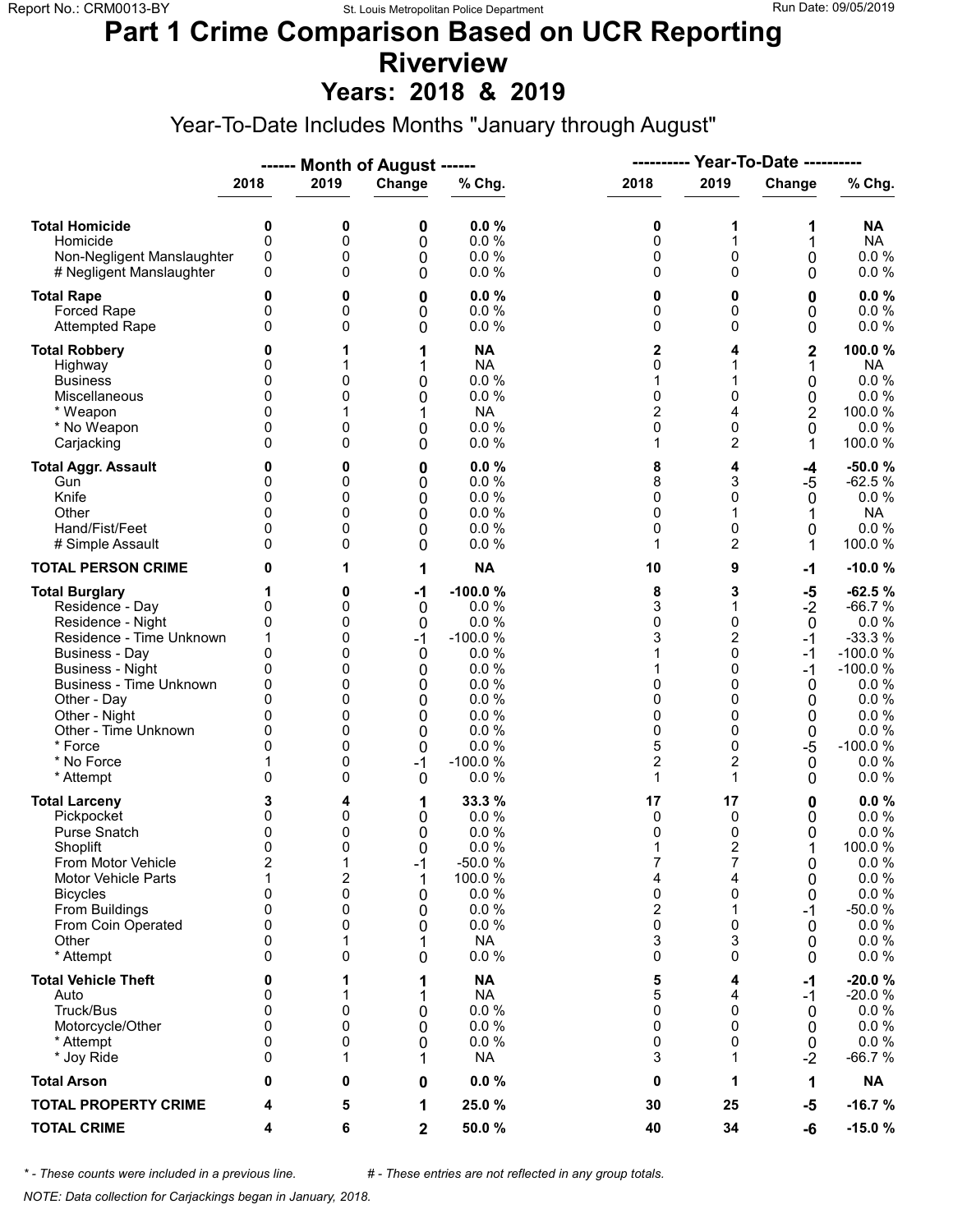### **Part 1 Crime Comparison Based on UCR Reporting Shaw**

**Years: 2018 & 2019**

Year-To-Date Includes Months "January through August"

|                                                                                                                                                                                                                                                                               |                                                                                            |                                                           | ------ Month of August ------                                                          |                                                                                                                                   | ----------                                                                              |                                                                          | <b>Year-To-Date ----------</b>                                                                |                                                                                                                                             |  |
|-------------------------------------------------------------------------------------------------------------------------------------------------------------------------------------------------------------------------------------------------------------------------------|--------------------------------------------------------------------------------------------|-----------------------------------------------------------|----------------------------------------------------------------------------------------|-----------------------------------------------------------------------------------------------------------------------------------|-----------------------------------------------------------------------------------------|--------------------------------------------------------------------------|-----------------------------------------------------------------------------------------------|---------------------------------------------------------------------------------------------------------------------------------------------|--|
|                                                                                                                                                                                                                                                                               | 2018                                                                                       | 2019                                                      | Change                                                                                 | % Chg.                                                                                                                            | 2018                                                                                    | 2019                                                                     | Change                                                                                        | % Chg.                                                                                                                                      |  |
| <b>Total Homicide</b><br>Homicide<br>Non-Negligent Manslaughter<br># Negligent Manslaughter                                                                                                                                                                                   | 0<br>$\mathbf 0$<br>0<br>0                                                                 | 0<br>0<br>0<br>0                                          | 0<br>0<br>0<br>0                                                                       | 0.0%<br>0.0 %<br>0.0%<br>0.0%                                                                                                     | 0<br>0<br>0<br>0                                                                        | 0<br>0<br>0<br>$\Omega$                                                  | 0<br>0<br>0<br>0                                                                              | 0.0%<br>0.0 %<br>0.0 %<br>$0.0 \%$                                                                                                          |  |
| <b>Total Rape</b><br>Forced Rape<br><b>Attempted Rape</b>                                                                                                                                                                                                                     | 0<br>0<br>0                                                                                | 0<br>0<br>0                                               | 0<br>0<br>0                                                                            | 0.0%<br>0.0%<br>0.0%                                                                                                              | 0<br>0<br>0                                                                             | 0<br>0<br>$\Omega$                                                       | 0<br>0<br>0                                                                                   | 0.0%<br>0.0 %<br>0.0 %                                                                                                                      |  |
| <b>Total Robbery</b><br>Highway<br><b>Business</b><br>Miscellaneous<br>* Weapon<br>* No Weapon<br>Carjacking                                                                                                                                                                  | 2<br>0<br>$\overline{c}$<br>$\mathbf{0}$<br>2<br>0<br>0                                    | 2<br>0<br>1<br>1<br>2<br>0<br>0                           | 0<br>0<br>$-1$<br>1<br>0<br>0<br>0                                                     | 0.0%<br>0.0%<br>$-50.0%$<br><b>NA</b><br>0.0%<br>0.0%<br>0.0%                                                                     | 8<br>5<br>3<br>0<br>6<br>$\overline{c}$<br>0                                            | 17<br>5<br>2<br>$\mathbf{1}$<br>15<br>2<br>9                             | 9<br>0<br>$-1$<br>1<br>9<br>0<br>9                                                            | 112.5 %<br>0.0%<br>$-33.3%$<br><b>NA</b><br>150.0%<br>0.0%<br><b>NA</b>                                                                     |  |
| <b>Total Aggr. Assault</b><br>Gun<br>Knife<br>Other<br>Hand/Fist/Feet<br># Simple Assault                                                                                                                                                                                     | 0<br>0<br>0<br>$\Omega$<br>0<br>$\overline{c}$                                             | 0<br>0<br>0<br>0<br>0<br>2                                | 0<br>0<br>0<br>0<br>0<br>0                                                             | 0.0%<br>0.0%<br>0.0%<br>0.0%<br>0.0%<br>0.0%                                                                                      | 5<br>3<br>1<br>1<br>0<br>7                                                              | 9<br>6<br>$\overline{c}$<br>1<br>0<br>11                                 | 4<br>3<br>1<br>0<br>0<br>4                                                                    | 80.0%<br>100.0 %<br>100.0%<br>0.0%<br>$0.0 \%$<br>57.1 %                                                                                    |  |
| <b>TOTAL PERSON CRIME</b>                                                                                                                                                                                                                                                     | 2                                                                                          | 2                                                         | 0                                                                                      | 0.0%                                                                                                                              | 13                                                                                      | 26                                                                       | 13                                                                                            | 100.0%                                                                                                                                      |  |
| <b>Total Burglary</b><br>Residence - Day<br>Residence - Night<br>Residence - Time Unknown<br><b>Business - Day</b><br><b>Business - Night</b><br><b>Business - Time Unknown</b><br>Other - Day<br>Other - Night<br>Other - Time Unknown<br>* Force<br>* No Force<br>* Attempt | 5<br>3<br>0<br>2<br>0<br>0<br>0<br>$\Omega$<br>0<br>0<br>4<br>0                            | 4<br>1<br>2<br>1<br>0<br>0<br>0<br>0<br>0<br>0<br>2<br>1  | $-1$<br>$-2$<br>$\overline{2}$<br>$-1$<br>0<br>0<br>0<br>0<br>0<br>0<br>1<br>$-3$<br>1 | $-20.0%$<br>$-66.7%$<br><b>NA</b><br>$-50.0%$<br>0.0%<br>0.0%<br>0.0%<br>0.0%<br>0.0%<br>0.0%<br>100.0 %<br>$-75.0%$<br><b>NA</b> | 17<br>9<br>0<br>6<br>0<br>$\overline{\mathbf{c}}$<br>0<br>0<br>0<br>0<br>7<br>$10$<br>0 | 16<br>3<br>3<br>6<br>1<br>2<br>$\Omega$<br>0<br>$\Omega$<br>10<br>5<br>1 | $-1$<br>-6<br>3<br>0<br>1<br>$-1$<br>$\overline{\mathbf{c}}$<br>0<br>0<br>0<br>3<br>$-5$<br>1 | $-5.9%$<br>$-66.7%$<br><b>NA</b><br>0.0 %<br><b>NA</b><br>$-50.0%$<br><b>NA</b><br>0.0 %<br>0.0%<br>0.0 %<br>42.9%<br>$-50.0%$<br><b>NA</b> |  |
| <b>Total Larceny</b><br>Pickpocket<br>Purse Snatch<br>Shoplift<br>From Motor Vehicle<br>Motor Vehicle Parts<br><b>Bicycles</b><br>From Buildings<br>From Coin Operated<br>Other<br>* Attempt<br><b>Total Vehicle Theft</b>                                                    | 17<br>0<br>0<br>$\mathbf{0}$<br>6<br>5<br>0<br>$\overline{\mathbf{c}}$<br>0<br>4<br>0<br>2 | 12<br>0<br>0<br>0<br>3<br>5<br>0<br>2<br>0<br>2<br>0<br>2 | $-5$<br>0<br>0<br>$\Omega$<br>$-3$<br>0<br>0<br>0<br>0<br>$-2$<br>0<br>0               | $-29.4%$<br>0.0%<br>0.0%<br>0.0%<br>$-50.0%$<br>0.0%<br>0.0%<br>0.0%<br>0.0%<br>$-50.0%$<br>0.0%<br>0.0%                          | 88<br>0<br>0<br>0<br>49<br>17<br>0<br>10<br>0<br>12<br>12<br>16                         | 77<br>0<br>0<br>$\Omega$<br>37<br>15<br>2<br>12<br>1<br>10<br>4<br>24    | -11<br>0<br>0<br>0<br>$-12$<br>$-2$<br>2<br>$\overline{2}$<br>1<br>$-2$<br>-8<br>8            | $-12.5%$<br>0.0 %<br>0.0 %<br>0.0%<br>$-24.5%$<br>$-11.8%$<br>NA<br>20.0%<br><b>NA</b><br>$-16.7%$<br>$-66.7%$<br>50.0%                     |  |
| Auto<br>Truck/Bus<br>Motorcycle/Other<br>* Attempt<br>* Joy Ride                                                                                                                                                                                                              | 1<br>0<br>1<br>1<br>0                                                                      | 2<br>0<br>0<br>0<br>1                                     | 1<br>0<br>$-1$<br>$-1$<br>1                                                            | 100.0%<br>0.0%<br>$-100.0%$<br>$-100.0%$<br><b>NA</b>                                                                             | 13<br>2<br>1<br>4<br>3                                                                  | 19<br>4<br>1<br>3<br>8                                                   | 6<br>2<br>0<br>-1<br>5                                                                        | 46.2%<br>100.0%<br>$0.0 \%$<br>$-25.0%$<br>166.7 %                                                                                          |  |
| <b>Total Arson</b>                                                                                                                                                                                                                                                            | 0                                                                                          | 0                                                         | 0                                                                                      | 0.0%                                                                                                                              | 0                                                                                       | 0                                                                        | 0                                                                                             | $0.0 \%$                                                                                                                                    |  |
| <b>TOTAL PROPERTY CRIME</b>                                                                                                                                                                                                                                                   | 24                                                                                         | 18                                                        | -6                                                                                     | $-25.0%$                                                                                                                          | 121                                                                                     | 117                                                                      | -4                                                                                            | $-3.3%$                                                                                                                                     |  |
| <b>TOTAL CRIME</b>                                                                                                                                                                                                                                                            | 26                                                                                         | 20                                                        | -6                                                                                     | $-23.1%$                                                                                                                          | 134                                                                                     | 143                                                                      | 9                                                                                             | 6.7%                                                                                                                                        |  |

*\* - These counts were included in a previous line. # - These entries are not reflected in any group totals.*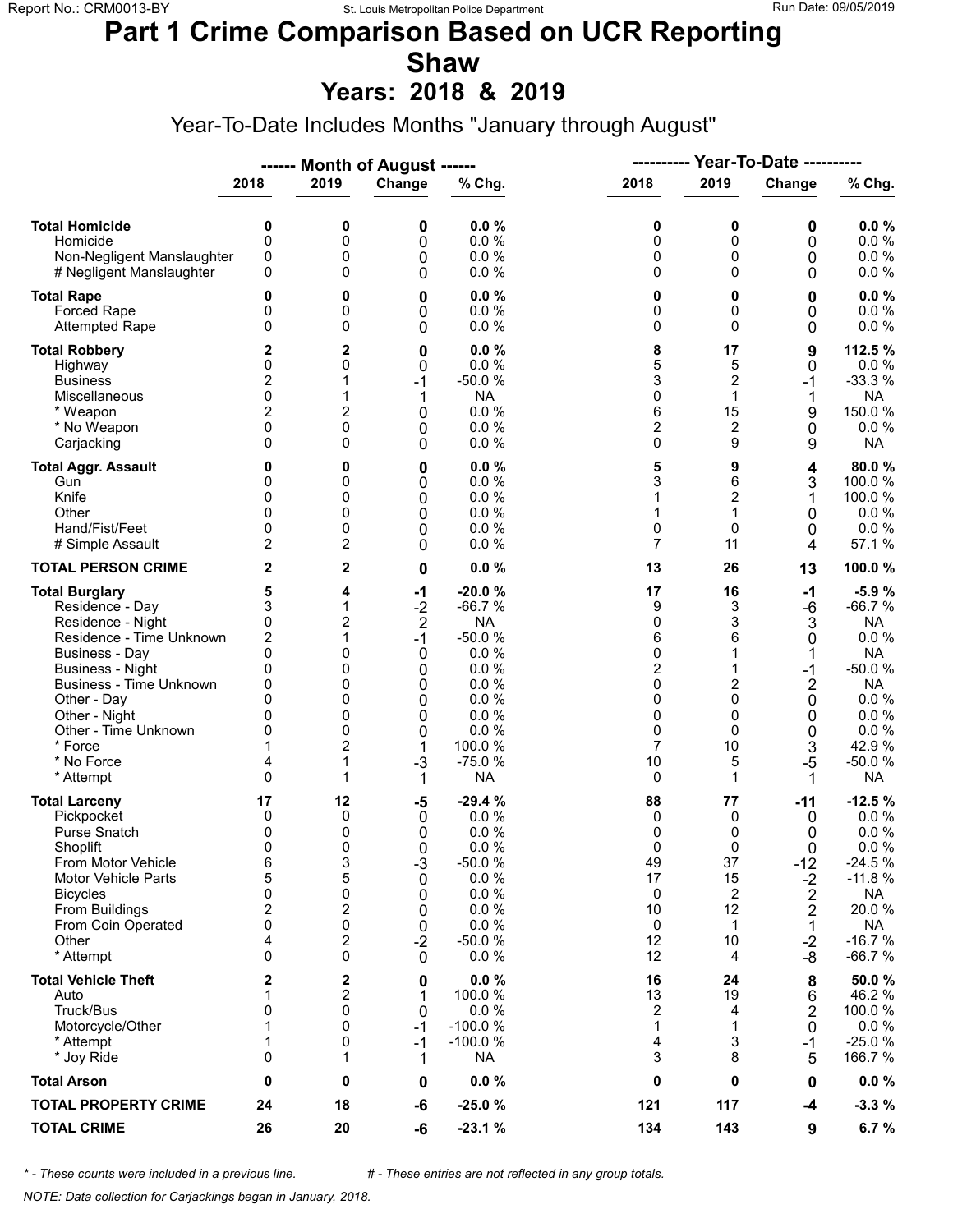### **Part 1 Crime Comparison Based on UCR Reporting Skinker-DeBaliviere Years: 2018 & 2019**

Year-To-Date Includes Months "January through August"

|                                                                                                                                                                                                                                                                               |                                                                                                |                                                               | ------ Month of August ------                                           |                                                                                                                     | Year-To-Date ----------<br>----------                                         |                                                                           |                                                                |                                                                                                                                |
|-------------------------------------------------------------------------------------------------------------------------------------------------------------------------------------------------------------------------------------------------------------------------------|------------------------------------------------------------------------------------------------|---------------------------------------------------------------|-------------------------------------------------------------------------|---------------------------------------------------------------------------------------------------------------------|-------------------------------------------------------------------------------|---------------------------------------------------------------------------|----------------------------------------------------------------|--------------------------------------------------------------------------------------------------------------------------------|
|                                                                                                                                                                                                                                                                               | 2018                                                                                           | 2019                                                          | Change                                                                  | % Chg.                                                                                                              | 2018                                                                          | 2019                                                                      | Change                                                         | % Chg.                                                                                                                         |
| <b>Total Homicide</b><br>Homicide<br>Non-Negligent Manslaughter<br># Negligent Manslaughter                                                                                                                                                                                   | 0<br>$\mathbf 0$<br>0<br>0                                                                     | 0<br>0<br>0<br>0                                              | 0<br>0<br>0<br>0                                                        | 0.0%<br>0.0%<br>0.0%<br>0.0%                                                                                        | 0<br>0<br>0<br>0                                                              | 0<br>0<br>0<br>$\Omega$                                                   | 0<br>0<br>0<br>0                                               | 0.0%<br>0.0 %<br>0.0 %<br>$0.0 \%$                                                                                             |
| <b>Total Rape</b><br>Forced Rape<br><b>Attempted Rape</b>                                                                                                                                                                                                                     | 0<br>0<br>0                                                                                    | 0<br>0<br>0                                                   | 0<br>0<br>0                                                             | 0.0%<br>0.0 %<br>0.0%                                                                                               | 0<br>0<br>0                                                                   | 0<br>0<br>$\Omega$                                                        | 0<br>0<br>0                                                    | 0.0%<br>0.0 %<br>0.0 %                                                                                                         |
| <b>Total Robbery</b><br>Highway<br><b>Business</b><br>Miscellaneous<br>* Weapon<br>* No Weapon<br>Carjacking                                                                                                                                                                  | 0<br>0<br>1<br>0<br>$\mathbf{0}$                                                               | 2<br>1<br>0<br>0                                              | 1<br>1<br>0<br>$-1$<br>0<br>1<br>1                                      | 100.0%<br><b>NA</b><br>0.0 %<br>$-100.0%$<br>0.0%<br><b>NA</b><br><b>NA</b>                                         | 12<br>$\overline{\mathbf{c}}$<br>$\overline{\mathbf{c}}$<br>3<br>10<br>2<br>5 | 16<br>7<br>1<br>$\Omega$<br>12<br>4<br>8                                  | 4<br>5<br>-1<br>$-3$<br>$\frac{2}{2}$<br>3                     | 33.3 %<br>250.0%<br>$-50.0%$<br>$-100.0%$<br>20.0%<br>100.0%<br>60.0%                                                          |
| <b>Total Aggr. Assault</b><br>Gun<br>Knife<br>Other<br>Hand/Fist/Feet<br># Simple Assault                                                                                                                                                                                     | 5<br>0<br>2<br>$\overline{2}$<br>1<br>7                                                        | 1<br>1<br>0<br>0<br>0<br>2                                    | -4<br>1<br>$-2$<br>$-2$<br>$-1$<br>$-5$                                 | $-80.0%$<br><b>NA</b><br>$-100.0%$<br>$-100.0%$<br>$-100.0%$<br>$-71.4%$                                            | 22<br>12<br>2<br>7<br>$\mathbf{1}$<br>13                                      | 15<br>11<br>4<br>$\Omega$<br>0<br>9                                       | $-7$<br>$-1$<br>$\overline{2}$<br>$-7$<br>$-1$<br>-4           | $-31.8%$<br>$-8.3%$<br>100.0%<br>$-100.0%$<br>$-100.0%$<br>$-30.8%$                                                            |
| <b>TOTAL PERSON CRIME</b>                                                                                                                                                                                                                                                     | 6                                                                                              | 3                                                             | $-3$                                                                    | $-50.0%$                                                                                                            | 34                                                                            | 31                                                                        | $-3$                                                           | $-8.8%$                                                                                                                        |
| <b>Total Burglary</b><br>Residence - Day<br>Residence - Night<br>Residence - Time Unknown<br><b>Business - Day</b><br><b>Business - Night</b><br><b>Business - Time Unknown</b><br>Other - Day<br>Other - Night<br>Other - Time Unknown<br>* Force<br>* No Force<br>* Attempt | 4<br>0<br>1<br>3<br>0<br>0<br>0<br>0<br>0<br>0<br>$\overline{2}$<br>$\overline{2}$<br>$\Omega$ | 3<br>0<br>1<br>2<br>0<br>0<br>0<br>0<br>0<br>0<br>0<br>3<br>0 | $-1$<br>0<br>0<br>$-1$<br>0<br>0<br>0<br>0<br>0<br>0<br>$-2$<br>1<br>0  | $-25.0%$<br>0.0%<br>0.0%<br>$-33.3%$<br>0.0%<br>0.0%<br>0.0%<br>0.0%<br>0.0%<br>0.0%<br>$-100.0%$<br>50.0 %<br>0.0% | 14<br>4<br>1<br>7<br>0<br>2<br>0<br>0<br>0<br>0<br>5<br>8<br>1                | 31<br>10<br>4<br>14<br>0<br>2<br>1<br>$\Omega$<br>0<br>0<br>13<br>17<br>1 | 17<br>6<br>3<br>7<br>0<br>0<br>1<br>0<br>0<br>0<br>8<br>9<br>0 | 121.4 %<br>150.0 %<br>300.0 %<br>100.0%<br>0.0%<br>0.0%<br><b>NA</b><br>0.0%<br>0.0%<br>0.0 %<br>160.0%<br>112.5 %<br>$0.0 \%$ |
| <b>Total Larceny</b><br>Pickpocket<br>Purse Snatch<br>Shoplift<br>From Motor Vehicle<br><b>Motor Vehicle Parts</b><br><b>Bicycles</b><br>From Buildings<br>From Coin Operated<br>Other<br>* Attempt                                                                           | 13<br>0<br>0<br>0<br>5<br>$\overline{\mathbf{c}}$<br>$\overline{2}$<br>3<br>0<br>1<br>0        | 12<br>0<br>0<br>0<br>3<br>1<br>0<br>2<br>0<br>6<br>1          | -1<br>0<br>0<br>$\Omega$<br>$-2$<br>$-1$<br>$-2$<br>$-1$<br>0<br>5<br>1 | $-7.7%$<br>0.0%<br>0.0%<br>0.0%<br>$-40.0%$<br>$-50.0%$<br>$-100.0%$<br>$-33.3%$<br>0.0%<br>500.0%<br><b>NA</b>     | 71<br>0<br>0<br>1<br>30<br>8<br>10<br>15<br>0<br>$\overline{7}$<br>6          | 110<br>0<br>0<br>1<br>58<br>13<br>12<br>7<br>0<br>19<br>14                | 39<br>0<br>0<br>0<br>28<br>5<br>2<br>-8<br>0<br>12<br>8        | 54.9 %<br>$0.0 \%$<br>0.0%<br>0.0%<br>93.3 %<br>62.5 %<br>20.0%<br>$-53.3%$<br>0.0 %<br>171.4 %<br>133.3 %                     |
| <b>Total Vehicle Theft</b><br>Auto<br>Truck/Bus<br>Motorcycle/Other<br>* Attempt<br>* Joy Ride                                                                                                                                                                                | 6<br>3<br>1<br>$\overline{2}$<br>$\mathbf{1}$<br>1                                             | 3<br>3<br>0<br>0<br>0<br>2                                    | $-3$<br>$\mathbf 0$<br>$-1$<br>$-2$<br>$-1$<br>1                        | $-50.0%$<br>0.0%<br>$-100.0%$<br>$-100.0%$<br>$-100.0%$<br>100.0%                                                   | 20<br>12<br>4<br>4<br>4<br>4                                                  | 11<br>10<br>1<br>$\Omega$<br>1<br>2                                       | -9<br>$-2$<br>$-3$<br>$-4$<br>$-3$<br>$-2$                     | $-45.0%$<br>$-16.7%$<br>$-75.0%$<br>$-100.0%$<br>$-75.0%$<br>$-50.0%$                                                          |
| <b>Total Arson</b>                                                                                                                                                                                                                                                            | 0                                                                                              | 0                                                             | 0                                                                       | 0.0%                                                                                                                | 0                                                                             | 0                                                                         | 0                                                              | $0.0 \%$                                                                                                                       |
| <b>TOTAL PROPERTY CRIME</b>                                                                                                                                                                                                                                                   | 23                                                                                             | 18                                                            | $-5$                                                                    | $-21.7%$                                                                                                            | 105                                                                           | 152                                                                       | 47                                                             | 44.8 %                                                                                                                         |
| <b>TOTAL CRIME</b>                                                                                                                                                                                                                                                            | 29                                                                                             | 21                                                            | -8                                                                      | $-27.6%$                                                                                                            | 139                                                                           | 183                                                                       | 44                                                             | 31.7%                                                                                                                          |

*\* - These counts were included in a previous line. # - These entries are not reflected in any group totals.*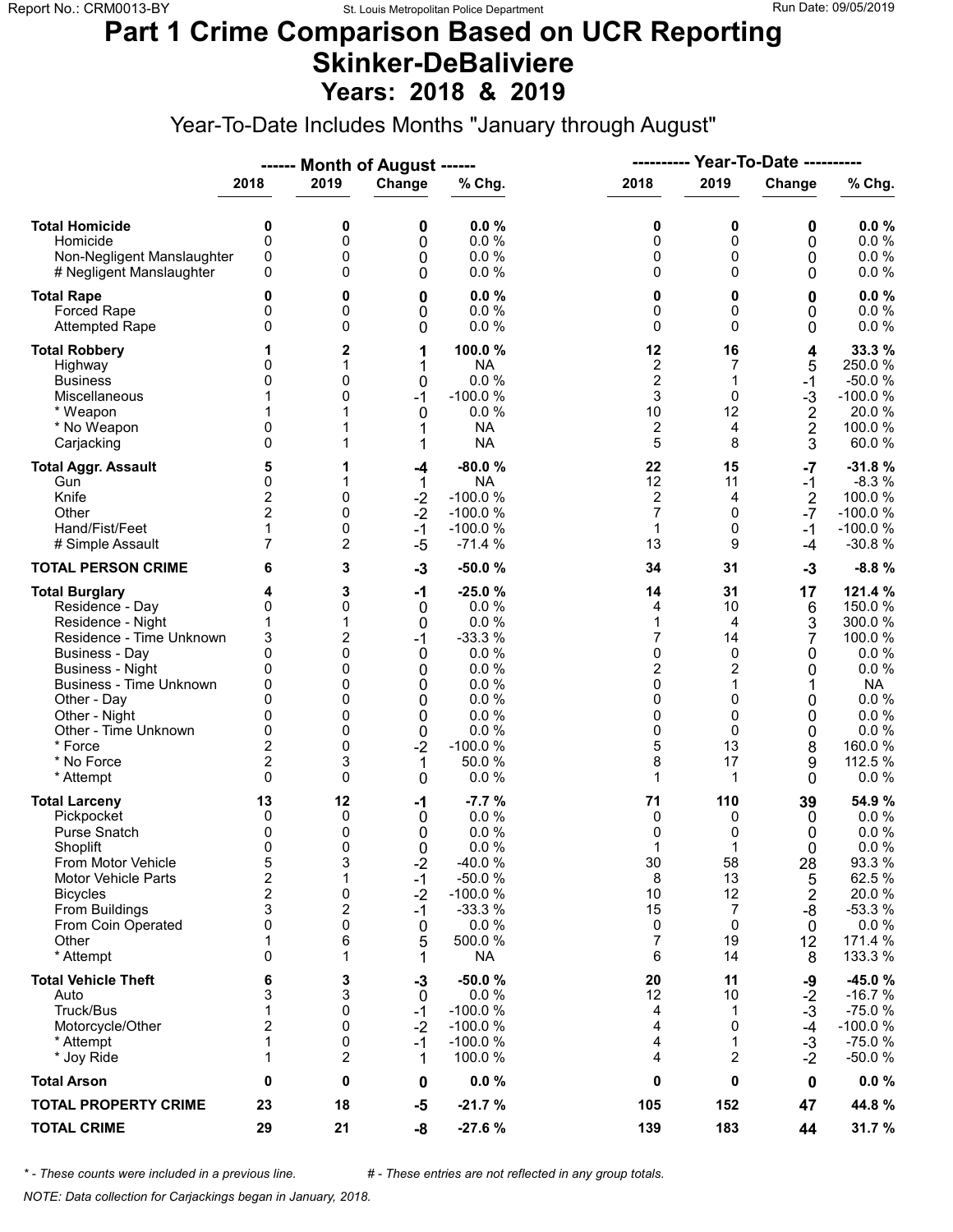# **Part 1 Crime Comparison Based on UCR Reporting Soulard**

**Years: 2018 & 2019**

Year-To-Date Includes Months "January through August"

|                                                                                                                                                                                                                                                                               |                                                                                               |                                                       | ------ Month of August ------                                 |                                                                                                                     |                                                               | <b>Year-To-Date ----------</b><br>----------                                 |                                                                                            |                                                                                                                                             |
|-------------------------------------------------------------------------------------------------------------------------------------------------------------------------------------------------------------------------------------------------------------------------------|-----------------------------------------------------------------------------------------------|-------------------------------------------------------|---------------------------------------------------------------|---------------------------------------------------------------------------------------------------------------------|---------------------------------------------------------------|------------------------------------------------------------------------------|--------------------------------------------------------------------------------------------|---------------------------------------------------------------------------------------------------------------------------------------------|
|                                                                                                                                                                                                                                                                               | 2018                                                                                          | 2019                                                  | Change                                                        | % Chg.                                                                                                              | 2018                                                          | 2019                                                                         | Change                                                                                     | % Chg.                                                                                                                                      |
| <b>Total Homicide</b><br>Homicide<br>Non-Negligent Manslaughter<br># Negligent Manslaughter                                                                                                                                                                                   | 0<br>$\mathbf 0$<br>0<br>0                                                                    | 0<br>0<br>0<br>0                                      | 0<br>0<br>0<br>0                                              | 0.0%<br>0.0 %<br>0.0%<br>0.0%                                                                                       | 1<br>1<br>0<br>0                                              | 0<br>0<br>0<br>$\Omega$                                                      | -1<br>$-1$<br>0<br>0                                                                       | $-100.0%$<br>$-100.0%$<br>$0.0 \%$<br>$0.0 \%$                                                                                              |
| <b>Total Rape</b><br>Forced Rape<br><b>Attempted Rape</b>                                                                                                                                                                                                                     | 0<br>0<br>0                                                                                   | 0<br>0<br>0                                           | 0<br>0<br>0                                                   | 0.0%<br>0.0%<br>0.0%                                                                                                | 2<br>1<br>1                                                   | $\mathbf 2$<br>2<br>$\Omega$                                                 | 0<br>1<br>$-1$                                                                             | 0.0%<br>100.0%<br>$-100.0%$                                                                                                                 |
| <b>Total Robbery</b><br>Highway<br><b>Business</b><br>Miscellaneous<br>* Weapon<br>* No Weapon<br>Carjacking                                                                                                                                                                  | 3<br>2<br>0<br>$\mathbf{0}$<br>2<br>1<br>1                                                    | 4<br>3<br>0<br>0<br>3<br>1<br>1                       | 1<br>1<br>0<br>0<br>1<br>0<br>0                               | 33.3 %<br>50.0 %<br>0.0%<br>0.0%<br>50.0 %<br>0.0%<br>0.0%                                                          | 22<br>19<br>0<br>0<br>10<br>12<br>3                           | 11<br>8<br>1<br>0<br>8<br>3<br>$\overline{2}$                                | $-11$<br>$-11$<br>1<br>0<br>$-2$<br>-9<br>$-1$                                             | $-50.0%$<br>$-57.9%$<br><b>NA</b><br>$0.0 \%$<br>$-20.0%$<br>$-75.0%$<br>$-33.3%$                                                           |
| <b>Total Aggr. Assault</b><br>Gun<br>Knife<br>Other<br>Hand/Fist/Feet<br># Simple Assault                                                                                                                                                                                     | 2<br>$\overline{c}$<br>0<br>$\Omega$<br>0<br>1                                                | 0<br>0<br>0<br>0<br>0<br>1                            | $-2$<br>$-2$<br>0<br>0<br>0<br>0                              | $-100.0%$<br>$-100.0%$<br>0.0%<br>0.0%<br>0.0%<br>0.0%                                                              | 6<br>$\overline{c}$<br>0<br>3<br>$\mathbf{1}$<br>16           | 15<br>$\boldsymbol{2}$<br>$\overline{\mathbf{c}}$<br>5<br>6<br>17            | 9<br>$\pmb{0}$<br>2<br>2<br>5<br>1                                                         | 150.0%<br>$0.0 \%$<br><b>NA</b><br>66.7%<br>500.0%<br>6.3%                                                                                  |
| <b>TOTAL PERSON CRIME</b>                                                                                                                                                                                                                                                     | 5                                                                                             | 4                                                     | $-1$                                                          | $-20.0%$                                                                                                            | 31                                                            | 28                                                                           | $-3$                                                                                       | $-9.7%$                                                                                                                                     |
| <b>Total Burglary</b><br>Residence - Day<br>Residence - Night<br>Residence - Time Unknown<br><b>Business - Day</b><br><b>Business - Night</b><br><b>Business - Time Unknown</b><br>Other - Day<br>Other - Night<br>Other - Time Unknown<br>* Force<br>* No Force<br>* Attempt | 1<br>0<br>0<br>1<br>$\mathbf{0}$<br>0<br>0<br>$\Omega$<br>0<br>0<br>$\Omega$<br>1<br>$\Omega$ | $\mathbf{2}$<br>0<br>0<br>0<br>0<br>0<br>0<br>0<br>0  | 1<br>0<br>0<br>0<br>0<br>1<br>0<br>0<br>0<br>0<br>0<br>0      | 100.0%<br>0.0 %<br>0.0%<br>0.0%<br>0.0%<br><b>NA</b><br>0.0%<br>0.0%<br>0.0%<br>0.0 %<br><b>NA</b><br>0.0 %<br>0.0% | 5<br>1<br>1<br>3<br>0<br>0<br>0<br>0<br>0<br>0<br>0<br>4<br>1 | 11<br>6<br>1<br>1<br>$\Omega$<br>3<br>0<br>$\Omega$<br>0<br>0<br>9<br>2<br>0 | 6<br>5<br>$\mathbf 0$<br>$-2$<br>$\mathbf 0$<br>3<br>0<br>0<br>0<br>0<br>9<br>$-2$<br>$-1$ | 120.0 %<br>500.0%<br>$0.0 \%$<br>$-66.7%$<br>$0.0 \%$<br><b>NA</b><br>0.0 %<br>0.0 %<br>0.0%<br>0.0 %<br><b>NA</b><br>$-50.0%$<br>$-100.0%$ |
| <b>Total Larceny</b><br>Pickpocket<br>Purse Snatch<br>Shoplift<br>From Motor Vehicle<br><b>Motor Vehicle Parts</b><br><b>Bicycles</b><br>From Buildings<br>From Coin Operated<br>Other<br>* Attempt                                                                           | 22<br>0<br>0<br>0<br>11<br>3<br>$\overline{2}$<br>1<br>0<br>5<br>1                            | 21<br>0<br>0<br>0<br>16<br>0<br>0<br>1<br>0<br>4<br>4 | -1<br>0<br>0<br>0<br>5<br>$-3$<br>$-2$<br>0<br>0<br>$-1$<br>3 | $-4.5%$<br>0.0%<br>0.0%<br>0.0%<br>45.5 %<br>$-100.0%$<br>$-100.0%$<br>0.0%<br>0.0%<br>$-20.0%$<br>300.0 %          | 134<br>1<br>0<br>3<br>82<br>14<br>2<br>18<br>0<br>14<br>18    | 103<br>1<br>$\Omega$<br>59<br>12<br>$\mathbf{1}$<br>10<br>0<br>19<br>9       | $-31$<br>0<br>1<br>$-3$<br>$-23$<br>$-2$<br>$-1$<br>-8<br>0<br>5<br>-9                     | $-23.1%$<br>$0.0 \%$<br><b>NA</b><br>$-100.0%$<br>$-28.0%$<br>$-14.3%$<br>$-50.0%$<br>$-44.4%$<br>$0.0 \%$<br>35.7%<br>$-50.0%$             |
| <b>Total Vehicle Theft</b><br>Auto<br>Truck/Bus<br>Motorcycle/Other<br>* Attempt<br>* Joy Ride                                                                                                                                                                                | 2<br>1<br>0<br>1<br>0<br>0                                                                    | 10<br>10<br>0<br>0<br>1<br>4                          | 8<br>9<br>0<br>$-1$<br>1<br>4                                 | 400.0%<br>900.0%<br>0.0%<br>$-100.0%$<br><b>NA</b><br><b>NA</b>                                                     | 22<br>16<br>2<br>4<br>1<br>2                                  | 49<br>36<br>3<br>10<br>2<br>10                                               | 27<br>20<br>1<br>6<br>1<br>8                                                               | 122.7 %<br>125.0 %<br>50.0%<br>150.0%<br>100.0 %<br>400.0%                                                                                  |
| <b>Total Arson</b>                                                                                                                                                                                                                                                            | 0                                                                                             | 0                                                     | 0                                                             | $0.0 \%$                                                                                                            | 0                                                             | 0                                                                            | 0                                                                                          | $0.0 \%$                                                                                                                                    |
| <b>TOTAL PROPERTY CRIME</b>                                                                                                                                                                                                                                                   | 25                                                                                            | 33                                                    | 8                                                             | 32.0 %                                                                                                              | 161                                                           | 163                                                                          | $\mathbf 2$                                                                                | 1.2%                                                                                                                                        |
| <b>TOTAL CRIME</b>                                                                                                                                                                                                                                                            | 30                                                                                            | 37                                                    | $\overline{7}$                                                | 23.3 %                                                                                                              | 192                                                           | 191                                                                          | $-1$                                                                                       | $-0.5%$                                                                                                                                     |

*\* - These counts were included in a previous line. # - These entries are not reflected in any group totals.*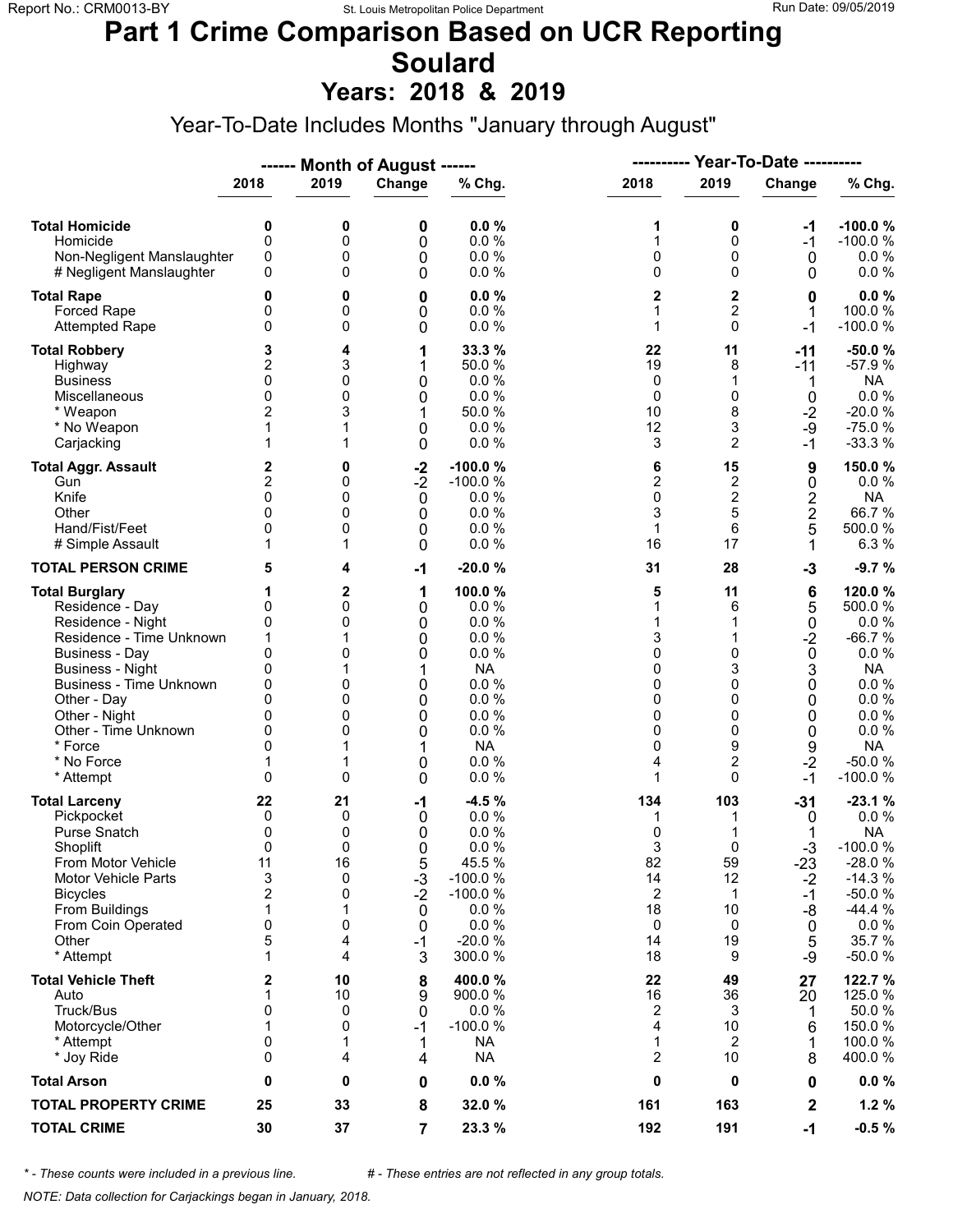### **Part 1 Crime Comparison Based on UCR Reporting South Hampton Years: 2018 & 2019**

Year-To-Date Includes Months "January through August"

|                                                                                                                                                                                                                                                                               |                                                                             |                                                               | ------ Month of August ------                                                        |                                                                                                                                | ----------                                                                            |                                                                                | Year-To-Date ----------                                                |                                                                                                                                 |  |
|-------------------------------------------------------------------------------------------------------------------------------------------------------------------------------------------------------------------------------------------------------------------------------|-----------------------------------------------------------------------------|---------------------------------------------------------------|--------------------------------------------------------------------------------------|--------------------------------------------------------------------------------------------------------------------------------|---------------------------------------------------------------------------------------|--------------------------------------------------------------------------------|------------------------------------------------------------------------|---------------------------------------------------------------------------------------------------------------------------------|--|
|                                                                                                                                                                                                                                                                               | 2018                                                                        | 2019                                                          | Change                                                                               | % Chg.                                                                                                                         | 2018                                                                                  | 2019                                                                           | Change                                                                 | % Chg.                                                                                                                          |  |
| <b>Total Homicide</b><br>Homicide<br>Non-Negligent Manslaughter<br># Negligent Manslaughter                                                                                                                                                                                   | 0<br>$\mathbf 0$<br>0<br>0                                                  | 0<br>0<br>0<br>0                                              | 0<br>0<br>0<br>0                                                                     | 0.0%<br>0.0%<br>0.0%<br>0.0%                                                                                                   | 0<br>0<br>0<br>0                                                                      | 0<br>0<br>0<br>$\Omega$                                                        | 0<br>0<br>0<br>0                                                       | 0.0%<br>0.0 %<br>0.0 %<br>0.0%                                                                                                  |  |
| <b>Total Rape</b><br>Forced Rape<br><b>Attempted Rape</b>                                                                                                                                                                                                                     | 0<br>0<br>0                                                                 | 0<br>0<br>0                                                   | 0<br>0<br>0                                                                          | 0.0%<br>0.0%<br>0.0%                                                                                                           | 2<br>1<br>1                                                                           | 0<br>0<br>$\Omega$                                                             | $-2$<br>$-1$<br>$-1$                                                   | $-100.0%$<br>$-100.0%$<br>$-100.0%$                                                                                             |  |
| <b>Total Robbery</b><br>Highway<br><b>Business</b><br>Miscellaneous<br>* Weapon<br>* No Weapon<br>Carjacking                                                                                                                                                                  | 0<br>1<br>0<br>0<br>$\Omega$                                                | 0<br>0<br>0<br>0<br>0<br>0<br>0                               | -1<br>0<br>$-1$<br>0<br>$-1$<br>0<br>0                                               | $-100.0%$<br>0.0%<br>$-100.0%$<br>0.0%<br>$-100.0%$<br>0.0%<br>0.0%                                                            | 8<br>3<br>3<br>$\overline{\mathbf{c}}$<br>6<br>$\overline{c}$<br>0                    | 5<br>$\overline{\mathbf{c}}$<br>$\overline{c}$<br>$\mathsf 0$<br>5<br>0<br>1   | $-3$<br>$-1$<br>$-1$<br>$-2$<br>$-1$<br>$-2$<br>1                      | $-37.5%$<br>$-33.3%$<br>$-33.3%$<br>$-100.0%$<br>$-16.7%$<br>$-100.0%$<br><b>NA</b>                                             |  |
| <b>Total Aggr. Assault</b><br>Gun<br>Knife<br>Other<br>Hand/Fist/Feet<br># Simple Assault                                                                                                                                                                                     | 0<br>0<br>0<br>$\Omega$<br>0<br>3                                           | 2<br>1<br>0<br>0<br>0                                         | $\overline{\mathbf{c}}$<br>1<br>1<br>0<br>$\boldsymbol{0}$<br>$-3$                   | <b>NA</b><br><b>NA</b><br><b>NA</b><br>0.0%<br>0.0%<br>$-100.0%$                                                               | 9<br>4<br>0<br>5<br>0<br>18                                                           | 14<br>11<br>1<br>$\overline{c}$<br>$\mathbf 0$<br>7                            | 5<br>7<br>1<br>$-3$<br>$\mathbf{0}$<br>$-11$                           | 55.6%<br>175.0 %<br><b>NA</b><br>$-60.0%$<br>0.0%<br>$-61.1%$                                                                   |  |
| <b>TOTAL PERSON CRIME</b>                                                                                                                                                                                                                                                     | 1                                                                           | 2                                                             | 1                                                                                    | 100.0%                                                                                                                         | 19                                                                                    | 19                                                                             | 0                                                                      | 0.0%                                                                                                                            |  |
| <b>Total Burglary</b><br>Residence - Day<br>Residence - Night<br>Residence - Time Unknown<br><b>Business - Day</b><br><b>Business - Night</b><br><b>Business - Time Unknown</b><br>Other - Day<br>Other - Night<br>Other - Time Unknown<br>* Force<br>* No Force<br>* Attempt | 4<br>0<br>0<br>3<br>0<br>1<br>0<br>$\Omega$<br>0<br>0<br>3<br>1<br>$\Omega$ | 0<br>0<br>0<br>0<br>0<br>0<br>0<br>0<br>0<br>0<br>0<br>0<br>0 | -4<br>0<br>$\mathbf 0$<br>$-3$<br>0<br>$-1$<br>0<br>0<br>0<br>0<br>$-3$<br>$-1$<br>0 | $-100.0%$<br>0.0 %<br>0.0%<br>$-100.0%$<br>0.0%<br>$-100.0%$<br>0.0%<br>0.0%<br>0.0%<br>0.0%<br>$-100.0%$<br>$-100.0%$<br>0.0% | 17<br>3<br>0<br>9<br>0<br>$\overline{\mathbf{c}}$<br>3<br>0<br>0<br>0<br>10<br>7<br>0 | 21<br>4<br>0<br>14<br>$\Omega$<br>1<br>2<br>$\Omega$<br>0<br>0<br>8<br>13<br>0 | 4<br>1<br>0<br>5<br>0<br>$-1$<br>$-1$<br>0<br>0<br>0<br>$-2$<br>6<br>0 | 23.5 %<br>33.3 %<br>0.0%<br>55.6%<br>0.0%<br>$-50.0%$<br>$-33.3%$<br>$0.0 \%$<br>0.0%<br>0.0 %<br>$-20.0%$<br>85.7%<br>$0.0 \%$ |  |
| <b>Total Larceny</b><br>Pickpocket<br>Purse Snatch<br>Shoplift<br>From Motor Vehicle<br><b>Motor Vehicle Parts</b><br><b>Bicycles</b><br>From Buildings<br>From Coin Operated<br>Other<br>* Attempt                                                                           | 12<br>0<br>0<br>$\overline{2}$<br>5<br>1<br>0<br>1<br>0<br>3<br>1           | 18<br>0<br>0<br>2<br>6<br>6<br>0<br>3<br>0<br>1<br>1          | 6<br>0<br>0<br>0<br>1<br>5<br>0<br>2<br>0<br>$-2$<br>0                               | 50.0%<br>0.0%<br>0.0%<br>0.0%<br>20.0%<br>500.0%<br>0.0 %<br>200.0%<br>0.0 %<br>$-66.7%$<br>0.0%                               | 88<br>0<br>0<br>23<br>27<br>11<br>1<br>15<br>0<br>11<br>9                             | 94<br>0<br>0<br>13<br>29<br>16<br>2<br>16<br>0<br>18<br>5                      | 6<br>0<br>0<br>$-10$<br>2<br>5<br>0<br>7<br>-4                         | 6.8%<br>$0.0 \%$<br>0.0%<br>$-43.5%$<br>7.4 %<br>45.5 %<br>100.0%<br>6.7%<br>$0.0 \%$<br>63.6%<br>$-44.4%$                      |  |
| <b>Total Vehicle Theft</b><br>Auto<br>Truck/Bus<br>Motorcycle/Other<br>* Attempt<br>* Joy Ride                                                                                                                                                                                | 2<br>$\overline{\mathbf{c}}$<br>$\mathbf{0}$<br>0<br>0<br>1                 | 3<br>3<br>0<br>0<br>0<br>0                                    | 1<br>1<br>0<br>0<br>$\mathbf 0$<br>$-1$                                              | 50.0 %<br>50.0%<br>0.0%<br>0.0%<br>0.0%<br>$-100.0%$                                                                           | 22<br>16<br>3<br>3<br>4<br>9                                                          | 18<br>14<br>2<br>$\overline{2}$<br>3<br>3                                      | -4<br>$-2$<br>$-1$<br>-1<br>$-1$<br>-6                                 | $-18.2%$<br>$-12.5%$<br>$-33.3%$<br>$-33.3%$<br>$-25.0%$<br>$-66.7%$                                                            |  |
| <b>Total Arson</b>                                                                                                                                                                                                                                                            | 0                                                                           | 0                                                             | 0                                                                                    | 0.0%                                                                                                                           | 0                                                                                     | 0                                                                              | 0                                                                      | $0.0 \%$                                                                                                                        |  |
| <b>TOTAL PROPERTY CRIME</b>                                                                                                                                                                                                                                                   | 18                                                                          | 21                                                            | 3                                                                                    | 16.7 %                                                                                                                         | 127                                                                                   | 133                                                                            | 6                                                                      | 4.7 %                                                                                                                           |  |
| <b>TOTAL CRIME</b>                                                                                                                                                                                                                                                            | 19                                                                          | 23                                                            | 4                                                                                    | 21.1 %                                                                                                                         | 146                                                                                   | 152                                                                            | 6                                                                      | 4.1 %                                                                                                                           |  |

*\* - These counts were included in a previous line. # - These entries are not reflected in any group totals.*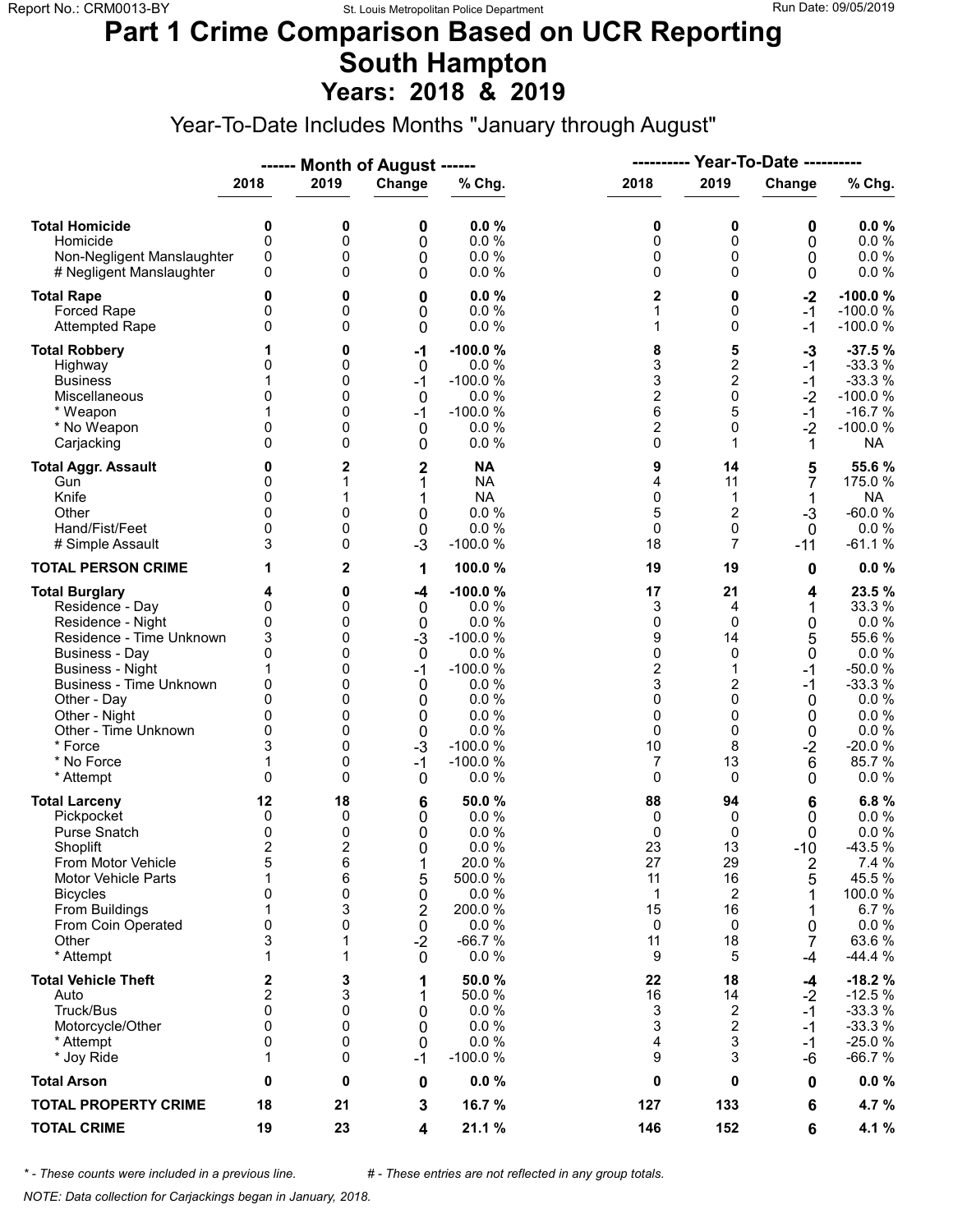### **Part 1 Crime Comparison Based on UCR Reporting Southwest Garden Years: 2018 & 2019**

Year-To-Date Includes Months "January through August"

|                                                                                                                                                                                                                                                                 |                                                                      |                                                          | ------ Month of August ------                                                                 |                                                                                                                       |                                                                |                                                                       |                                                                      |                                                                                                                                            |  |
|-----------------------------------------------------------------------------------------------------------------------------------------------------------------------------------------------------------------------------------------------------------------|----------------------------------------------------------------------|----------------------------------------------------------|-----------------------------------------------------------------------------------------------|-----------------------------------------------------------------------------------------------------------------------|----------------------------------------------------------------|-----------------------------------------------------------------------|----------------------------------------------------------------------|--------------------------------------------------------------------------------------------------------------------------------------------|--|
|                                                                                                                                                                                                                                                                 | 2018                                                                 | 2019                                                     | Change                                                                                        | % Chg.                                                                                                                | 2018                                                           | 2019                                                                  | Change                                                               | % Chg.                                                                                                                                     |  |
| <b>Total Homicide</b><br>Homicide<br>Non-Negligent Manslaughter<br># Negligent Manslaughter                                                                                                                                                                     | 0<br>0<br>0<br>0                                                     | 0<br>0<br>0<br>0                                         | 0<br>0<br>0<br>0                                                                              | 0.0%<br>0.0%<br>0.0%<br>0.0%                                                                                          | 0<br>0<br>0<br>0                                               | 2<br>$\overline{c}$<br>0<br>0                                         | 2<br>$\overline{2}$<br>0<br>0                                        | <b>NA</b><br><b>NA</b><br>$0.0 \%$<br>0.0 %                                                                                                |  |
| <b>Total Rape</b><br><b>Forced Rape</b><br><b>Attempted Rape</b>                                                                                                                                                                                                | 0<br>0<br>0                                                          | 1<br>1<br>0                                              | 1<br>1<br>0                                                                                   | <b>NA</b><br><b>NA</b><br>0.0 %                                                                                       | 2<br>1<br>1                                                    | $\mathbf 0$                                                           | $-1$<br>0<br>-1                                                      | $-50.0%$<br>$0.0 \%$<br>$-100.0%$                                                                                                          |  |
| <b>Total Robbery</b><br>Highway<br><b>Business</b><br>Miscellaneous<br>* Weapon<br>* No Weapon<br>Carjacking                                                                                                                                                    | 0<br>0<br>0<br>0                                                     | 2<br>1<br>0<br>0<br>2<br>0<br>1                          | 1<br>1<br>$-1$<br>0<br>1<br>0<br>1                                                            | 100.0%<br><b>NA</b><br>$-100.0%$<br>0.0%<br>100.0 %<br>0.0%<br><b>NA</b>                                              | 2<br>0<br>$\overline{c}$<br>0<br>1<br>1<br>0                   | 6<br>1<br>2<br>0<br>4<br>2<br>3                                       | 4<br>1<br>0<br>0<br>3<br>1<br>3                                      | 200.0%<br><b>NA</b><br>0.0 %<br>0.0%<br>300.0%<br>100.0 %<br><b>NA</b>                                                                     |  |
| <b>Total Aggr. Assault</b><br>Gun<br>Knife<br>Other<br>Hand/Fist/Feet<br># Simple Assault                                                                                                                                                                       | 3<br>0<br>$\overline{2}$<br>0<br>$\overline{2}$                      | 4<br>0<br>1<br>3<br>0<br>3                               | 1<br>0<br>$-1$<br>$\overline{2}$<br>0<br>1                                                    | 33.3%<br>0.0%<br>$-50.0%$<br>200.0%<br>0.0%<br>50.0%                                                                  | 10<br>3<br>3<br>3<br>1<br>16                                   | 8<br>3<br>1<br>4<br>0<br>6                                            | $-2$<br>0<br>$-2$<br>$\mathbf 1$<br>$-1$<br>-10                      | $-20.0%$<br>0.0 %<br>$-66.7%$<br>33.3 %<br>$-100.0%$<br>$-62.5%$                                                                           |  |
| <b>TOTAL PERSON CRIME</b>                                                                                                                                                                                                                                       | 4                                                                    | 7                                                        | 3                                                                                             | 75.0 %                                                                                                                | 14                                                             | 17                                                                    | 3                                                                    | 21.4 %                                                                                                                                     |  |
| <b>Total Burglary</b><br>Residence - Day<br>Residence - Night<br>Residence - Time Unknown<br>Business - Day<br><b>Business - Night</b><br>Business - Time Unknown<br>Other - Day<br>Other - Night<br>Other - Time Unknown<br>* Force<br>* No Force<br>* Attempt | 4<br>0<br>0<br>3<br>0<br>1<br>0<br>0<br>0<br>0<br>2<br>2<br>$\Omega$ | 2<br>0<br>0<br>1<br>0<br>1<br>0<br>0<br>0<br>0<br>1<br>0 | $-2$<br>0<br>0<br>$-2$<br>$\mathbf 0$<br>0<br>0<br>0<br>0<br>0<br>$-1$<br>$-1$<br>$\mathbf 0$ | $-50.0%$<br>0.0%<br>0.0%<br>$-66.7%$<br>0.0%<br>0.0%<br>0.0%<br>0.0%<br>0.0%<br>0.0 %<br>$-50.0%$<br>$-50.0%$<br>0.0% | 13<br>4<br>0<br>6<br>0<br>1<br>2<br>0<br>0<br>0<br>9<br>4<br>0 | 14<br>3<br>2<br>6<br>0<br>2<br>1<br>0<br>0<br>0<br>5<br>9<br>0        | 1<br>$-1$<br>2<br>0<br>0<br>1<br>-1<br>0<br>0<br>0<br>-4<br>5<br>0   | 7.7%<br>$-25.0%$<br><b>NA</b><br>$0.0 \%$<br>$0.0 \%$<br>100.0%<br>$-50.0%$<br>0.0%<br>0.0%<br>$0.0 \%$<br>$-44.4%$<br>125.0 %<br>$0.0 \%$ |  |
| <b>Total Larceny</b><br>Pickpocket<br><b>Purse Snatch</b><br>Shoplift<br>From Motor Vehicle<br><b>Motor Vehicle Parts</b><br><b>Bicycles</b><br>From Buildings<br>From Coin Operated<br>Other<br>* Attempt                                                      | 12<br>0<br>0<br>1<br>1<br>5<br>1<br>0<br>0<br>4<br>0                 | 15<br>0<br>0<br>3<br>5<br>1<br>1<br>2<br>0<br>3<br>0     | 3<br>0<br>0<br>$\overline{2}$<br>4<br>-4<br>0<br>2<br>0<br>-1<br>0                            | 25.0 %<br>0.0%<br>0.0%<br>200.0%<br>400.0%<br>$-80.0%$<br>0.0 %<br><b>NA</b><br>0.0%<br>$-25.0%$<br>0.0%              | 91<br>0<br>0<br>14<br>32<br>17<br>2<br>15<br>0<br>11<br>8      | 74<br>0<br>0<br>15<br>23<br>8<br>1<br>17<br>0<br>10<br>$\overline{2}$ | $-17$<br>0<br>0<br>-9<br>-9<br>-1<br>$\overline{2}$<br>0<br>-1<br>-6 | $-18.7%$<br>$0.0 \%$<br>0.0 %<br>7.1 %<br>$-28.1%$<br>$-52.9%$<br>$-50.0%$<br>13.3 %<br>$0.0 \%$<br>$-9.1%$<br>$-75.0%$                    |  |
| <b>Total Vehicle Theft</b><br>Auto<br>Truck/Bus<br>Motorcycle/Other<br>* Attempt<br>* Joy Ride                                                                                                                                                                  | 1<br>1<br>0<br>0<br>0<br>0                                           | 2<br>1<br>1<br>0<br>0<br>0                               | 1<br>0<br>1<br>0<br>0<br>0                                                                    | 100.0%<br>0.0%<br><b>NA</b><br>0.0 %<br>0.0 %<br>0.0%                                                                 | 14<br>12<br>1<br>1<br>0<br>2                                   | 20<br>12<br>4<br>4<br>2<br>4                                          | 6<br>0<br>3<br>3<br>2<br>$\overline{2}$                              | 42.9%<br>0.0 %<br>300.0 %<br>300.0%<br>NA<br>100.0%                                                                                        |  |
| <b>Total Arson</b>                                                                                                                                                                                                                                              | 0                                                                    | 0                                                        | 0                                                                                             | 0.0%                                                                                                                  | 1                                                              | 0                                                                     | $-1$                                                                 | $-100.0%$                                                                                                                                  |  |
| <b>TOTAL PROPERTY CRIME</b>                                                                                                                                                                                                                                     | 17                                                                   | 19                                                       | $\mathbf{2}$                                                                                  | 11.8 %                                                                                                                | 119                                                            | 108                                                                   | -11                                                                  | $-9.2%$                                                                                                                                    |  |
| <b>TOTAL CRIME</b>                                                                                                                                                                                                                                              | 21                                                                   | 26                                                       | 5                                                                                             | 23.8%                                                                                                                 | 133                                                            | 125                                                                   | -8                                                                   | $-6.0%$                                                                                                                                    |  |

*\* - These counts were included in a previous line. # - These entries are not reflected in any group totals.*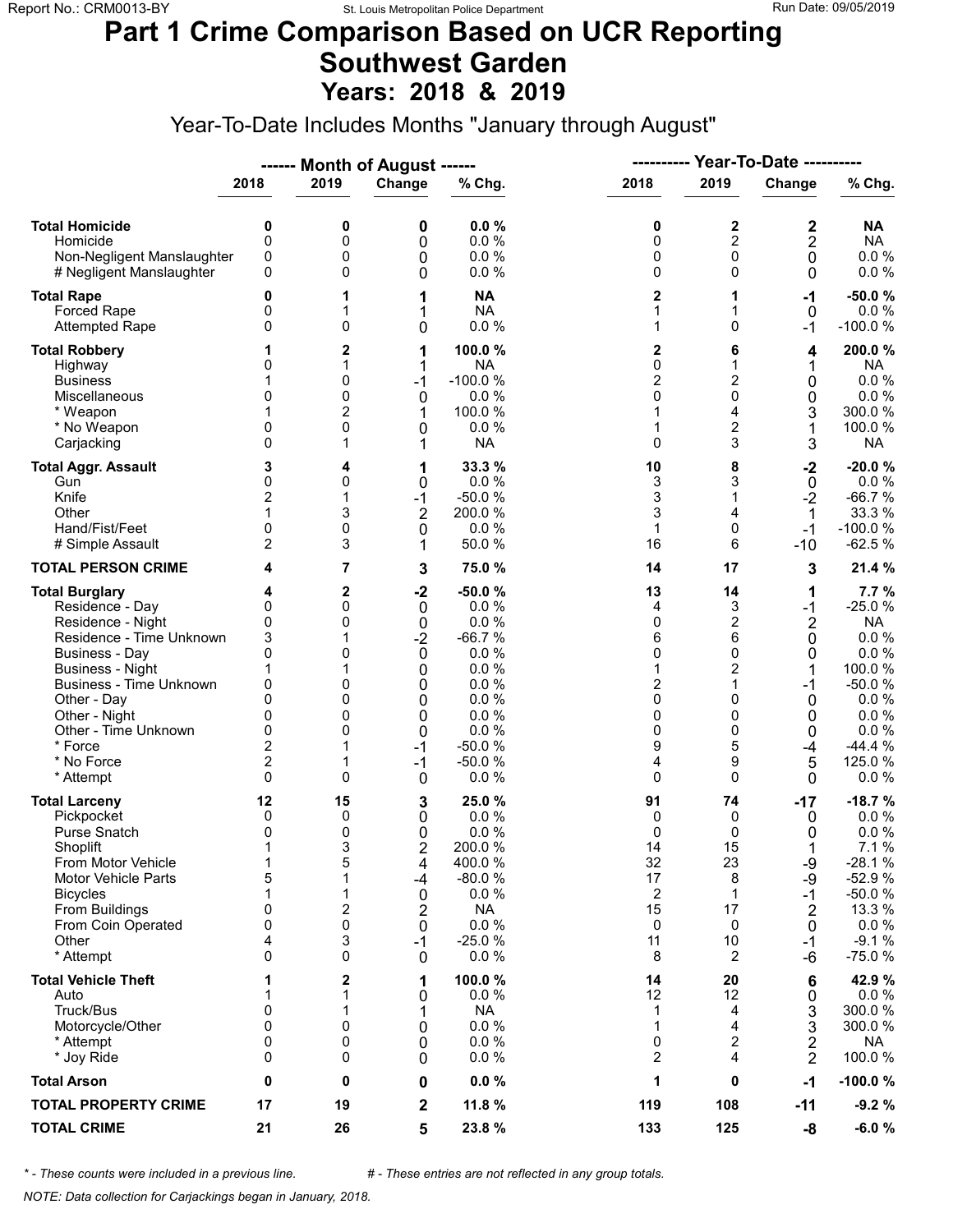#### **Part 1 Crime Comparison Based on UCR Reporting St. Louis Hills Years: 2018 & 2019**

Year-To-Date Includes Months "January through August"

|                                                                                                                                                                                                                                                                               |                                                                                       |                                                                          | ------ Month of August ------                                                       |                                                                                                                         | Year-To-Date ----------<br>----------                                                            |                                                                        |                                                                                                                   |                                                                                                                                |  |
|-------------------------------------------------------------------------------------------------------------------------------------------------------------------------------------------------------------------------------------------------------------------------------|---------------------------------------------------------------------------------------|--------------------------------------------------------------------------|-------------------------------------------------------------------------------------|-------------------------------------------------------------------------------------------------------------------------|--------------------------------------------------------------------------------------------------|------------------------------------------------------------------------|-------------------------------------------------------------------------------------------------------------------|--------------------------------------------------------------------------------------------------------------------------------|--|
|                                                                                                                                                                                                                                                                               | 2018                                                                                  | 2019                                                                     | Change                                                                              | % Chg.                                                                                                                  | 2018                                                                                             | 2019                                                                   | Change                                                                                                            | % Chg.                                                                                                                         |  |
| <b>Total Homicide</b><br>Homicide<br>Non-Negligent Manslaughter<br># Negligent Manslaughter                                                                                                                                                                                   | 0<br>$\mathbf 0$<br>0<br>0                                                            | 0<br>0<br>0<br>0                                                         | 0<br>0<br>0<br>0                                                                    | 0.0%<br>0.0%<br>0.0%<br>0.0%                                                                                            | 2<br>$\overline{c}$<br>0<br>0                                                                    | 0<br>0<br>0<br>$\Omega$                                                | $-2$<br>$-2$<br>0<br>0                                                                                            | $-100.0%$<br>$-100.0%$<br>$0.0 \%$<br>0.0 %                                                                                    |  |
| <b>Total Rape</b><br>Forced Rape<br><b>Attempted Rape</b>                                                                                                                                                                                                                     | 0<br>0<br>0                                                                           | 0<br>0<br>0                                                              | 0<br>0<br>0                                                                         | 0.0%<br>0.0%<br>0.0%                                                                                                    | 1<br>1<br>0                                                                                      | 0<br>0<br>$\Omega$                                                     | -1<br>$-1$<br>0                                                                                                   | $-100.0%$<br>$-100.0%$<br>$0.0 \%$                                                                                             |  |
| <b>Total Robbery</b><br>Highway<br><b>Business</b><br>Miscellaneous<br>* Weapon<br>* No Weapon<br>Carjacking                                                                                                                                                                  | 0<br>1<br>0<br>0<br>$\Omega$                                                          | 0<br>0<br>0<br>0<br>0<br>0<br>0                                          | -1<br>0<br>$-1$<br>0<br>$-1$<br>0<br>0                                              | $-100.0%$<br>0.0%<br>$-100.0%$<br>0.0%<br>$-100.0%$<br>0.0%<br>0.0%                                                     | 3<br>0<br>3<br>0<br>3<br>0<br>0                                                                  | 3<br>2<br>$\mathbf 0$<br>3<br>0<br>0                                   | 0<br>1<br>$-1$<br>0<br>0<br>0<br>0                                                                                | 0.0%<br><b>NA</b><br>$-33.3%$<br>0.0 %<br>0.0%<br>0.0%<br>$0.0 \%$                                                             |  |
| <b>Total Aggr. Assault</b><br>Gun<br>Knife<br>Other<br>Hand/Fist/Feet<br># Simple Assault                                                                                                                                                                                     | 0<br>0<br>$\Omega$<br>0<br>1                                                          | 0<br>0<br>0<br>0<br>0<br>1                                               | 0<br>0<br>0<br>0<br>0<br>0                                                          | 0.0%<br>0.0%<br>0.0%<br>0.0%<br>0.0%<br>0.0%                                                                            | 2<br>1<br>0<br>1<br>0<br>13                                                                      | 2<br>0<br>1<br>0<br>1<br>8                                             | 0<br>-1<br>1<br>-1<br>1<br>$-5$                                                                                   | $0.0 \%$<br>$-100.0%$<br><b>NA</b><br>$-100.0%$<br><b>NA</b><br>$-38.5%$                                                       |  |
| <b>TOTAL PERSON CRIME</b>                                                                                                                                                                                                                                                     | 1                                                                                     | 0                                                                        | $-1$                                                                                | $-100.0%$                                                                                                               | 8                                                                                                | 5                                                                      | $-3$                                                                                                              | $-37.5%$                                                                                                                       |  |
| <b>Total Burglary</b><br>Residence - Day<br>Residence - Night<br>Residence - Time Unknown<br><b>Business - Day</b><br><b>Business - Night</b><br><b>Business - Time Unknown</b><br>Other - Day<br>Other - Night<br>Other - Time Unknown<br>* Force<br>* No Force<br>* Attempt | 3<br>2<br>0<br>0<br>0<br>1<br>0<br>0<br>0<br>0<br>$\overline{\mathbf{c}}$<br>$\Omega$ | 4<br>1<br>0<br>0<br>0<br>0<br>0<br>$\overline{2}$<br>$\overline{c}$<br>0 | 1<br>$-1$<br>0<br>1<br>0<br>0<br>1<br>0<br>0<br>0<br>1<br>0<br>0                    | 33.3 %<br>$-50.0%$<br>0.0%<br><b>NA</b><br>0.0%<br>0.0%<br><b>NA</b><br>0.0%<br>0.0%<br>0.0%<br>100.0 %<br>0.0%<br>0.0% | 9<br>5<br>0<br>$\overline{2}$<br>0<br>$\overline{\mathbf{c}}$<br>0<br>0<br>0<br>0<br>6<br>3<br>0 | 9<br>1<br>0<br>5<br>0<br>2<br>$\Omega$<br>0<br>0<br>4<br>5<br>0        | 0<br>-4<br>$\mathbf 0$<br>3<br>0<br>$-1$<br>$\overline{\mathbf{c}}$<br>0<br>0<br>0<br>$-2$<br>$\overline{2}$<br>0 | 0.0%<br>$-80.0%$<br>0.0%<br>150.0%<br>0.0%<br>$-50.0%$<br><b>NA</b><br>0.0 %<br>0.0%<br>0.0 %<br>$-33.3%$<br>66.7%<br>$0.0 \%$ |  |
| <b>Total Larceny</b><br>Pickpocket<br>Purse Snatch<br>Shoplift<br>From Motor Vehicle<br><b>Motor Vehicle Parts</b><br><b>Bicycles</b><br>From Buildings<br>From Coin Operated<br>Other<br>* Attempt                                                                           | 13<br>0<br>0<br>4<br>1<br>$\overline{2}$<br>0<br>3<br>0<br>3<br>$\Omega$              | 16<br>0<br>0<br>6<br>5<br>3<br>0<br>1<br>0<br>1<br>2                     | 3<br>0<br>0<br>$\overline{2}$<br>4<br>1<br>0<br>$-2$<br>0<br>$-2$<br>$\overline{2}$ | 23.1 %<br>0.0%<br>0.0%<br>50.0%<br>400.0%<br>50.0 %<br>0.0%<br>$-66.7%$<br>0.0%<br>$-66.7%$<br><b>NA</b>                | 115<br>0<br>0<br>35<br>27<br>19<br>0<br>16<br>0<br>18<br>10                                      | 129<br>0<br>0<br>55<br>33<br>13<br>$\mathbf{1}$<br>11<br>0<br>16<br>11 | 14<br>0<br>0<br>20<br>6<br>-6<br>1<br>$-5$<br>0<br>$-2$<br>1                                                      | 12.2 %<br>$0.0\ \%$<br>0.0%<br>57.1 %<br>22.2 %<br>$-31.6%$<br><b>NA</b><br>$-31.3%$<br>0.0%<br>$-11.1%$<br>10.0%              |  |
| <b>Total Vehicle Theft</b><br>Auto<br>Truck/Bus<br>Motorcycle/Other<br>* Attempt<br>* Joy Ride                                                                                                                                                                                | 0<br>0<br>0<br>0<br>0<br>0                                                            | 5<br>3<br>2<br>0<br>0<br>2                                               | 5<br>3<br>$\overline{2}$<br>0<br>0<br>2                                             | <b>NA</b><br><b>NA</b><br><b>NA</b><br>0.0 %<br>0.0%<br><b>NA</b>                                                       | 15<br>11<br>4<br>0<br>2<br>4                                                                     | 20<br>15<br>4<br>1<br>0<br>10                                          | 5<br>4<br>0<br>1<br>$-2$<br>6                                                                                     | 33.3 %<br>36.4 %<br>$0.0 \%$<br><b>NA</b><br>$-100.0%$<br>150.0 %                                                              |  |
| <b>Total Arson</b>                                                                                                                                                                                                                                                            | 0                                                                                     | 0                                                                        | 0                                                                                   | 0.0%                                                                                                                    | 0                                                                                                | 1                                                                      | 1                                                                                                                 | <b>NA</b>                                                                                                                      |  |
| <b>TOTAL PROPERTY CRIME</b>                                                                                                                                                                                                                                                   | 16                                                                                    | 25                                                                       | 9                                                                                   | 56.3 %                                                                                                                  | 139                                                                                              | 159                                                                    | 20                                                                                                                | 14.4 %                                                                                                                         |  |
| <b>TOTAL CRIME</b>                                                                                                                                                                                                                                                            | 17                                                                                    | 25                                                                       | 8                                                                                   | 47.1 %                                                                                                                  | 147                                                                                              | 164                                                                    | 17                                                                                                                | 11.6 %                                                                                                                         |  |

*\* - These counts were included in a previous line. # - These entries are not reflected in any group totals.*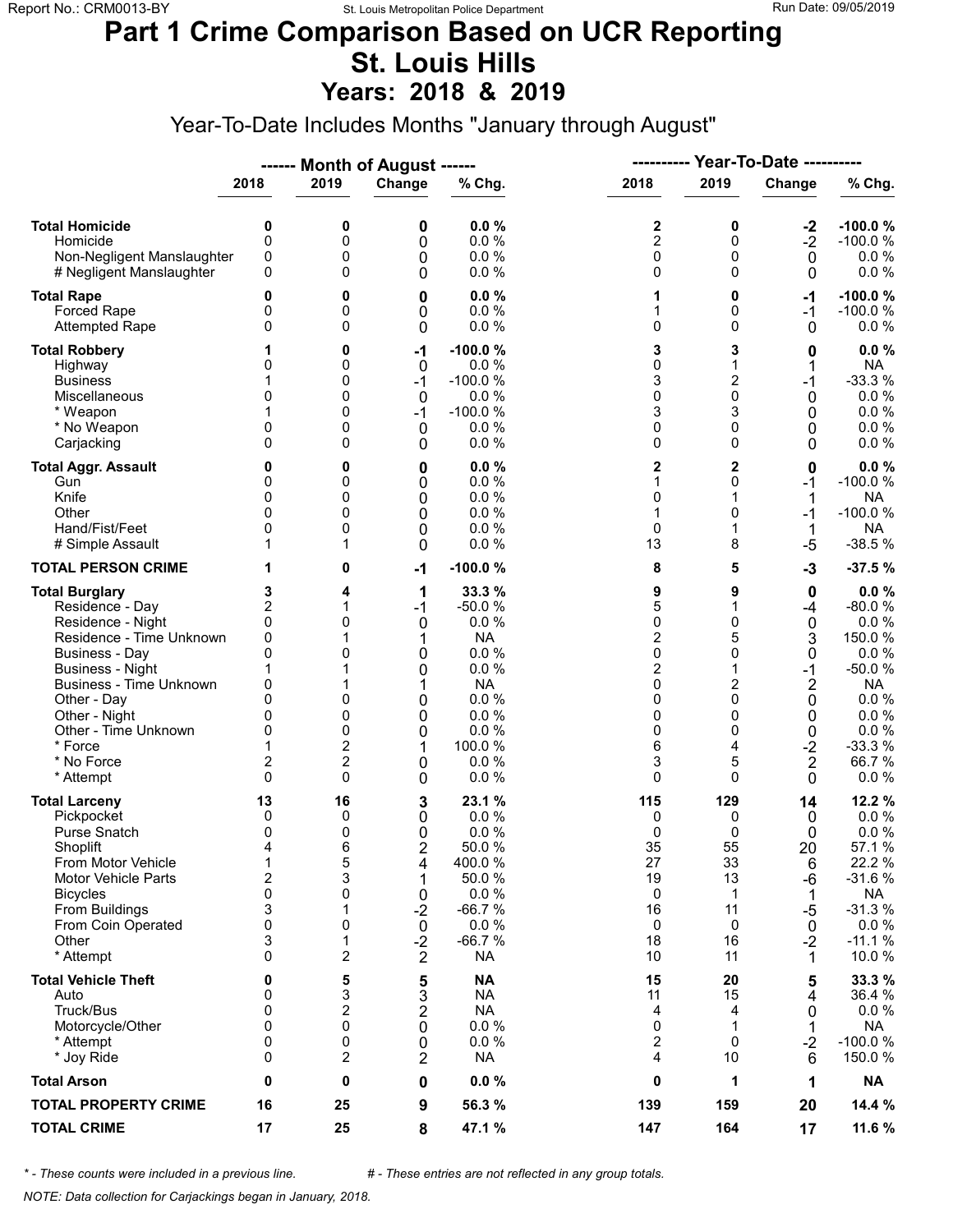#### **Part 1 Crime Comparison Based on UCR Reporting St. Louis Place Years: 2018 & 2019**

Year-To-Date Includes Months "January through August"

|                                                                                                                                                                                                                                                                               |                                                                                                                       |                                                               | ------ Month of August ------                                                                  |                                                                                                                                 | ----------                                                                          |                                                                          | <b>Year-To-Date ----------</b>                                          |                                                                                                                                    |
|-------------------------------------------------------------------------------------------------------------------------------------------------------------------------------------------------------------------------------------------------------------------------------|-----------------------------------------------------------------------------------------------------------------------|---------------------------------------------------------------|------------------------------------------------------------------------------------------------|---------------------------------------------------------------------------------------------------------------------------------|-------------------------------------------------------------------------------------|--------------------------------------------------------------------------|-------------------------------------------------------------------------|------------------------------------------------------------------------------------------------------------------------------------|
|                                                                                                                                                                                                                                                                               | 2018                                                                                                                  | 2019                                                          | Change                                                                                         | % Chg.                                                                                                                          | 2018                                                                                | 2019                                                                     | Change                                                                  | % Chg.                                                                                                                             |
| <b>Total Homicide</b><br>Homicide<br>Non-Negligent Manslaughter<br># Negligent Manslaughter                                                                                                                                                                                   | 0<br>$\mathbf 0$<br>0<br>0                                                                                            | 0<br>0<br>0<br>0                                              | 0<br>0<br>0<br>0                                                                               | 0.0%<br>0.0%<br>0.0%<br>0.0%                                                                                                    | 2<br>$\overline{c}$<br>0<br>0                                                       | 2<br>$\overline{c}$<br>$\mathbf 0$<br>$\Omega$                           | 0<br>0<br>0<br>0                                                        | 0.0%<br>0.0 %<br>0.0 %<br>0.0 %                                                                                                    |
| <b>Total Rape</b><br>Forced Rape<br><b>Attempted Rape</b>                                                                                                                                                                                                                     | 0<br>0<br>$\Omega$                                                                                                    | 0<br>0<br>0                                                   | 0<br>0<br>0                                                                                    | 0.0%<br>0.0%<br>0.0%                                                                                                            | 2<br>1<br>1                                                                         | 0<br>0<br>$\Omega$                                                       | $-2$<br>$-1$<br>-1                                                      | $-100.0%$<br>$-100.0%$<br>$-100.0%$                                                                                                |
| <b>Total Robbery</b><br>Highway<br><b>Business</b><br>Miscellaneous<br>* Weapon<br>* No Weapon<br>Carjacking                                                                                                                                                                  | 0<br>0<br>0<br>1<br>$\mathbf{0}$                                                                                      | 0<br>0<br>0<br>0<br>0<br>0<br>0                               | $-1$<br>$-1$<br>0<br>0<br>0<br>$-1$<br>$\mathbf 0$                                             | $-100.0%$<br>$-100.0%$<br>0.0 %<br>0.0%<br>0.0%<br>$-100.0%$<br>0.0%                                                            | 9<br>5<br>1<br>0<br>7<br>$\overline{c}$<br>3                                        | 10<br>5<br>0<br>1<br>8<br>2<br>4                                         | 1<br>0<br>-1<br>1<br>1<br>0<br>1                                        | 11.1%<br>0.0%<br>$-100.0%$<br><b>NA</b><br>14.3 %<br>$0.0 \%$<br>33.3 %                                                            |
| <b>Total Aggr. Assault</b><br>Gun<br>Knife<br>Other<br>Hand/Fist/Feet<br># Simple Assault                                                                                                                                                                                     | 7<br>6<br>0<br>0<br>$\overline{2}$                                                                                    | 7<br>6<br>1<br>0<br>0<br>2                                    | 0<br>0<br>1<br>$-1$<br>$\mathbf 0$<br>0                                                        | 0.0%<br>0.0%<br><b>NA</b><br>$-100.0%$<br>0.0%<br>0.0%                                                                          | 31<br>19<br>1<br>9<br>$\overline{2}$<br>18                                          | 35<br>21<br>$\overline{2}$<br>10<br>2<br>19                              | 4<br>2<br>0<br>1                                                        | 12.9 %<br>10.5 %<br>100.0%<br>11.1 %<br>0.0%<br>5.6%                                                                               |
| <b>TOTAL PERSON CRIME</b>                                                                                                                                                                                                                                                     | 8                                                                                                                     | 7                                                             | $-1$                                                                                           | $-12.5%$                                                                                                                        | 44                                                                                  | 47                                                                       | 3                                                                       | 6.8%                                                                                                                               |
| <b>Total Burglary</b><br>Residence - Day<br>Residence - Night<br>Residence - Time Unknown<br><b>Business - Day</b><br><b>Business - Night</b><br><b>Business - Time Unknown</b><br>Other - Day<br>Other - Night<br>Other - Time Unknown<br>* Force<br>* No Force<br>* Attempt | 2<br>0<br>0<br>$\overline{c}$<br>0<br>0<br>0<br>$\Omega$<br>0<br>0<br>$\Omega$<br>$\overline{\mathbf{c}}$<br>$\Omega$ | 2<br>1<br>0<br>0<br>1<br>0<br>0<br>0<br>0<br>0<br>2<br>0<br>0 | 0<br>0<br>$-2$<br>1<br>0<br>0<br>0<br>0<br>$\mathbf 0$<br>$\overline{\mathbf{c}}$<br>$-2$<br>0 | 0.0%<br><b>NA</b><br>0.0 %<br>$-100.0%$<br><b>NA</b><br>0.0 %<br>0.0%<br>0.0%<br>0.0%<br>0.0%<br><b>NA</b><br>$-100.0%$<br>0.0% | 9<br>$\overline{\mathbf{c}}$<br>0<br>6<br>0<br>0<br>1<br>0<br>0<br>0<br>6<br>3<br>0 | 21<br>7<br>4<br>5<br>1<br>3<br>$\Omega$<br>0<br>$\Omega$<br>13<br>6<br>2 | 12<br>5<br>4<br>-1<br>1<br>2<br>0<br>0<br>0<br>7<br>3<br>2              | 133.3 %<br>250.0%<br><b>NA</b><br>$-16.7%$<br>NA<br><b>NA</b><br>200.0%<br>0.0%<br>0.0%<br>0.0 %<br>116.7 %<br>100.0%<br><b>NA</b> |
| <b>Total Larceny</b><br>Pickpocket<br>Purse Snatch<br>Shoplift<br>From Motor Vehicle<br><b>Motor Vehicle Parts</b><br><b>Bicycles</b><br>From Buildings<br>From Coin Operated<br>Other<br>* Attempt                                                                           | 6<br>0<br>0<br>$\mathbf{0}$<br>$\overline{\mathbf{c}}$<br>$\overline{2}$<br>0<br>1<br>0<br>1<br>0                     | 13<br>0<br>0<br>1<br>3<br>4<br>0<br>1<br>0<br>4<br>0          | 7<br>0<br>0<br>1<br>1<br>$\overline{2}$<br>0<br>0<br>0<br>3<br>0                               | 116.7 %<br>0.0%<br>0.0%<br><b>NA</b><br>50.0%<br>100.0 %<br>0.0 %<br>0.0%<br>0.0%<br>300.0%<br>0.0 %                            | 63<br>0<br>0<br>0<br>17<br>17<br>0<br>10<br>0<br>19<br>0                            | 37<br>0<br>0<br>$\mathbf{1}$<br>10<br>10<br>0<br>4<br>0<br>12<br>0       | $-26$<br>0<br>0<br>$-7$<br>$-7$<br>0<br>-6<br>0<br>$-7$<br>$\mathbf{0}$ | $-41.3%$<br>$0.0 \%$<br>0.0%<br><b>NA</b><br>$-41.2%$<br>$-41.2%$<br>$0.0 \%$<br>$-60.0%$<br>0.0%<br>$-36.8%$<br>$0.0 \%$          |
| <b>Total Vehicle Theft</b><br>Auto<br>Truck/Bus<br>Motorcycle/Other<br>* Attempt<br>* Joy Ride                                                                                                                                                                                | 0<br>0<br>0<br>0<br>0<br>0                                                                                            | 4<br>4<br>0<br>0<br>0<br>0                                    | 4<br>4<br>0<br>0<br>0<br>0                                                                     | <b>NA</b><br><b>NA</b><br>0.0 %<br>0.0 %<br>0.0%<br>0.0%                                                                        | 10<br>10<br>0<br>0<br>0<br>4                                                        | 20<br>18<br>2<br>$\Omega$<br>1<br>4                                      | 10<br>8<br>2<br>0<br>1<br>0                                             | 100.0%<br>80.0%<br>NA<br>$0.0 \%$<br>NA<br>$0.0 \%$                                                                                |
| <b>Total Arson</b>                                                                                                                                                                                                                                                            | 1                                                                                                                     | 0                                                             | $-1$                                                                                           | $-100.0%$                                                                                                                       | 1                                                                                   | 1                                                                        | 0                                                                       | $0.0 \%$                                                                                                                           |
| <b>TOTAL PROPERTY CRIME</b>                                                                                                                                                                                                                                                   | 9                                                                                                                     | 19                                                            | 10                                                                                             | 111.1 %                                                                                                                         | 83                                                                                  | 79                                                                       | $-4$                                                                    | $-4.8%$                                                                                                                            |
| <b>TOTAL CRIME</b>                                                                                                                                                                                                                                                            | 17                                                                                                                    | 26                                                            | 9                                                                                              | 52.9 %                                                                                                                          | 127                                                                                 | 126                                                                      | -1                                                                      | $-0.8%$                                                                                                                            |

*\* - These counts were included in a previous line. # - These entries are not reflected in any group totals.*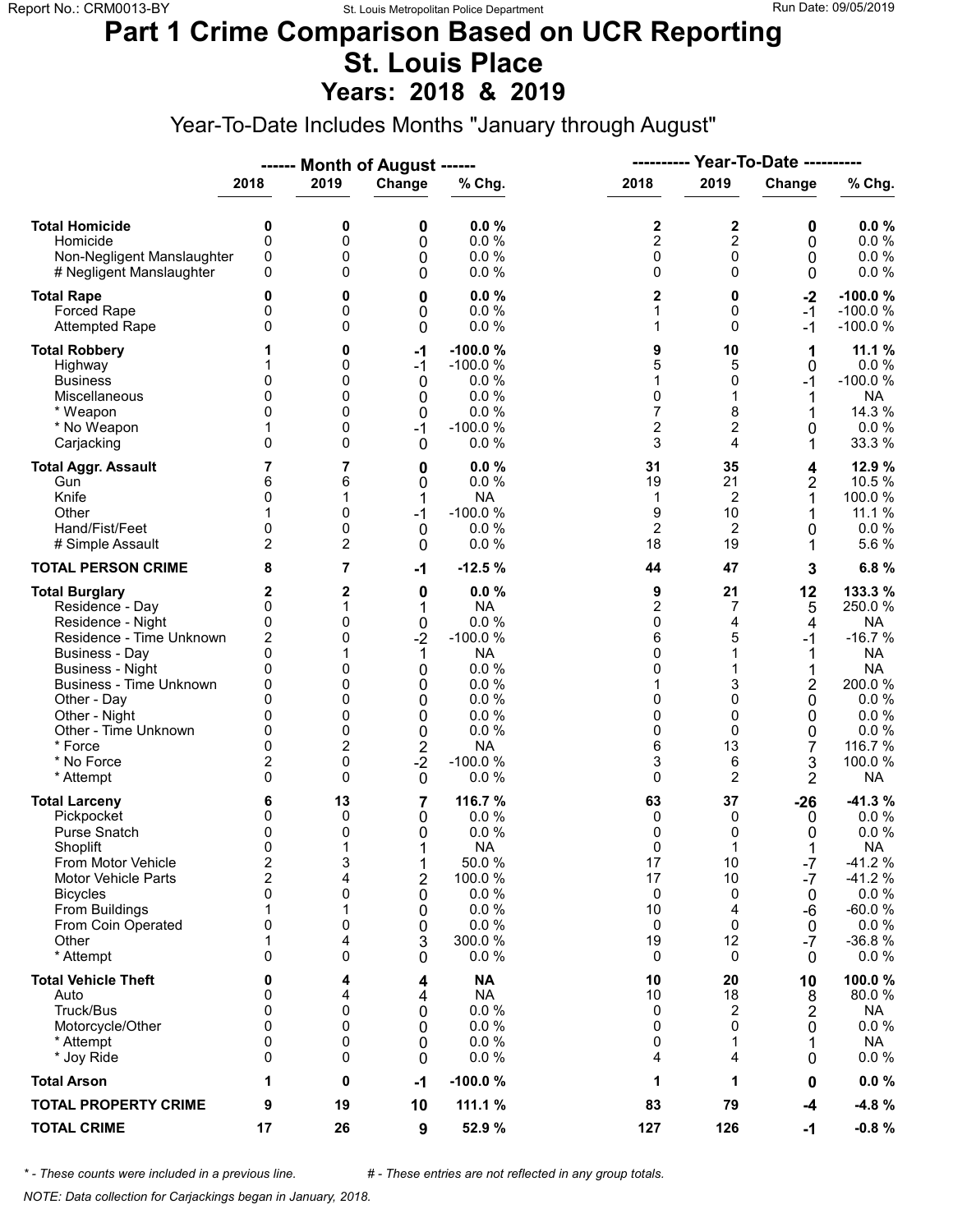### **Part 1 Crime Comparison Based on UCR Reporting The Botanical Garden Years: 2018 & 2019**

Year-To-Date Includes Months "January through August"

|                                                                                                                                                                                                                                                                               |                                                                       |                                                               | Month of August ------                                               |                                                                                                      | ----------                                                    |                                                                                           | <b>Year-To-Date ----------</b>                                |                                                                                                                       |
|-------------------------------------------------------------------------------------------------------------------------------------------------------------------------------------------------------------------------------------------------------------------------------|-----------------------------------------------------------------------|---------------------------------------------------------------|----------------------------------------------------------------------|------------------------------------------------------------------------------------------------------|---------------------------------------------------------------|-------------------------------------------------------------------------------------------|---------------------------------------------------------------|-----------------------------------------------------------------------------------------------------------------------|
|                                                                                                                                                                                                                                                                               | 2018                                                                  | 2019                                                          | Change                                                               | % Chg.                                                                                               | 2018                                                          | 2019                                                                                      | Change                                                        | % Chg.                                                                                                                |
| <b>Total Homicide</b><br>Homicide<br>Non-Negligent Manslaughter<br># Negligent Manslaughter                                                                                                                                                                                   | 0<br>0<br>0<br>0                                                      | 0<br>0<br>0<br>0                                              | 0<br>0<br>0<br>0                                                     | 0.0%<br>0.0%<br>0.0%<br>0.0%                                                                         | 0<br>0<br>0<br>0                                              | 0<br>0<br>0<br>$\Omega$                                                                   | 0<br>0<br>0<br>0                                              | 0.0%<br>0.0 %<br>$0.0 \%$<br>$0.0 \%$                                                                                 |
| <b>Total Rape</b><br>Forced Rape<br><b>Attempted Rape</b>                                                                                                                                                                                                                     | 0<br>0<br>0                                                           | 0<br>0<br>0                                                   | 0<br>0<br>0                                                          | 0.0%<br>0.0 %<br>0.0%                                                                                | 0<br>0<br>0                                                   | 0<br>0<br>$\Omega$                                                                        | 0<br>0<br>0                                                   | 0.0%<br>0.0 %<br>0.0 %                                                                                                |
| <b>Total Robbery</b><br>Highway<br><b>Business</b><br>Miscellaneous<br>* Weapon<br>* No Weapon<br>Carjacking                                                                                                                                                                  | 0<br>0<br>0<br>0<br>0<br>0<br>0                                       | 0<br>0<br>0<br>0<br>0<br>0<br>0                               | 0<br>0<br>0<br>0<br>0<br>0<br>0                                      | 0.0%<br>0.0%<br>0.0 %<br>0.0 %<br>0.0%<br>0.0%<br>0.0%                                               | 0<br>0<br>0<br>0<br>0<br>0<br>0                               | 0<br>0<br>0<br>0<br>0<br>0<br>0                                                           | 0<br>0<br>0<br>0<br>0<br>0<br>0                               | $0.0 \%$<br>0.0 %<br>0.0%<br>0.0 %<br>$0.0 \%$<br>0.0%<br>$0.0 \%$                                                    |
| <b>Total Aggr. Assault</b><br>Gun<br>Knife<br>Other<br>Hand/Fist/Feet<br># Simple Assault                                                                                                                                                                                     | 0<br>0<br>0<br>0<br>0<br>0                                            | 0<br>0<br>0<br>0<br>0<br>0                                    | 0<br>0<br>0<br>0<br>0<br>0                                           | 0.0%<br>0.0 %<br>0.0 %<br>0.0%<br>0.0%<br>0.0 %                                                      | 0<br>0<br>0<br>0<br>0<br>1                                    | 0<br>0<br>0<br>0<br>0<br>0                                                                | 0<br>0<br>0<br>0<br>0<br>-1                                   | $0.0 \%$<br>0.0 %<br>0.0 %<br>0.0 %<br>0.0 %<br>$-100.0%$                                                             |
| <b>TOTAL PERSON CRIME</b>                                                                                                                                                                                                                                                     | 0                                                                     | 0                                                             | 0                                                                    | 0.0%                                                                                                 | 0                                                             | 0                                                                                         | 0                                                             | $0.0 \%$                                                                                                              |
| <b>Total Burglary</b><br>Residence - Day<br>Residence - Night<br>Residence - Time Unknown<br><b>Business - Day</b><br><b>Business - Night</b><br><b>Business - Time Unknown</b><br>Other - Day<br>Other - Night<br>Other - Time Unknown<br>* Force<br>* No Force<br>* Attempt | 0<br>0<br>0<br>0<br>0<br>0<br>0<br>0<br>0<br>0<br>$\Omega$<br>0<br>0  | 0<br>0<br>0<br>0<br>0<br>0<br>0<br>0<br>0<br>0<br>0<br>0<br>0 | $\bf{0}$<br>0<br>0<br>0<br>0<br>0<br>0<br>0<br>0<br>0<br>0<br>0<br>0 | 0.0%<br>0.0%<br>0.0%<br>0.0%<br>0.0%<br>0.0%<br>0.0%<br>0.0%<br>0.0%<br>0.0%<br>0.0%<br>0.0%<br>0.0% | 0<br>0<br>0<br>0<br>0<br>0<br>0<br>0<br>0<br>0<br>0<br>0<br>0 | 0<br>$\Omega$<br>0<br>0<br>$\Omega$<br>0<br>0<br>$\Omega$<br>0<br>0<br>$\Omega$<br>0<br>0 | 0<br>0<br>0<br>0<br>0<br>0<br>0<br>0<br>0<br>0<br>0<br>0<br>0 | $0.0 \%$<br>0.0 %<br>0.0%<br>0.0 %<br>0.0%<br>0.0%<br>0.0 %<br>0.0 %<br>0.0%<br>$0.0 \%$<br>0.0%<br>0.0%<br>$0.0 \%$  |
| <b>Total Larceny</b><br>Pickpocket<br><b>Purse Snatch</b><br>Shoplift<br>From Motor Vehicle<br><b>Motor Vehicle Parts</b><br><b>Bicycles</b><br>From Buildings<br>From Coin Operated<br>Other<br>* Attempt                                                                    | 0<br>0<br>0<br>$\mathbf{0}$<br>0<br>0<br>0<br>0<br>0<br>0<br>$\Omega$ | 0<br>0<br>0<br>0<br>0<br>0<br>0<br>0<br>0<br>0<br>0           | 0<br>0<br>0<br>0<br>0<br>0<br>0<br>0<br>0<br>0<br>0                  | 0.0%<br>0.0%<br>0.0%<br>0.0%<br>0.0 %<br>0.0 %<br>0.0 %<br>0.0%<br>0.0%<br>0.0%<br>0.0%              | 3<br>0<br>0<br>0<br>2<br>1<br>0<br>0<br>0<br>0<br>0           | 0<br>0<br>0<br>$\Omega$<br>0<br>0<br>0<br>0<br>0<br>0<br>0                                | $-3$<br>0<br>0<br>0<br>$-2$<br>$-1$<br>0<br>0<br>0<br>0<br>0  | $-100.0%$<br>$0.0 \%$<br>0.0%<br>0.0%<br>$-100.0%$<br>$-100.0%$<br>$0.0 \%$<br>0.0 %<br>$0.0 \%$<br>$0.0 \%$<br>0.0 % |
| <b>Total Vehicle Theft</b><br>Auto<br>Truck/Bus<br>Motorcycle/Other<br>* Attempt<br>* Joy Ride                                                                                                                                                                                | 0<br>0<br>0<br>0<br>0<br>0                                            | 0<br>0<br>0<br>0<br>0<br>0                                    | 0<br>0<br>0<br>0<br>0<br>0                                           | 0.0%<br>0.0%<br>0.0 %<br>0.0%<br>0.0%<br>0.0%                                                        | 0<br>0<br>0<br>0<br>0<br>0                                    | 1<br>1<br>0<br>$\Omega$<br>0<br>0                                                         | 1<br>0<br>0<br>0<br>0                                         | <b>NA</b><br><b>NA</b><br>0.0 %<br>0.0 %<br>$0.0 \%$<br>$0.0 \%$                                                      |
| <b>Total Arson</b>                                                                                                                                                                                                                                                            | 0                                                                     | 0                                                             | 0                                                                    | 0.0%                                                                                                 | 0                                                             | 0                                                                                         | 0                                                             | $0.0 \%$                                                                                                              |
| <b>TOTAL PROPERTY CRIME</b>                                                                                                                                                                                                                                                   | 0                                                                     | 0                                                             | 0                                                                    | 0.0%                                                                                                 | 3                                                             | 1                                                                                         | $-2$                                                          | $-66.7%$                                                                                                              |
| <b>TOTAL CRIME</b>                                                                                                                                                                                                                                                            | 0                                                                     | 0                                                             | 0                                                                    | $0.0 \%$                                                                                             | 3                                                             | 1                                                                                         | $-2$                                                          | $-66.7%$                                                                                                              |

*\* - These counts were included in a previous line. # - These entries are not reflected in any group totals.*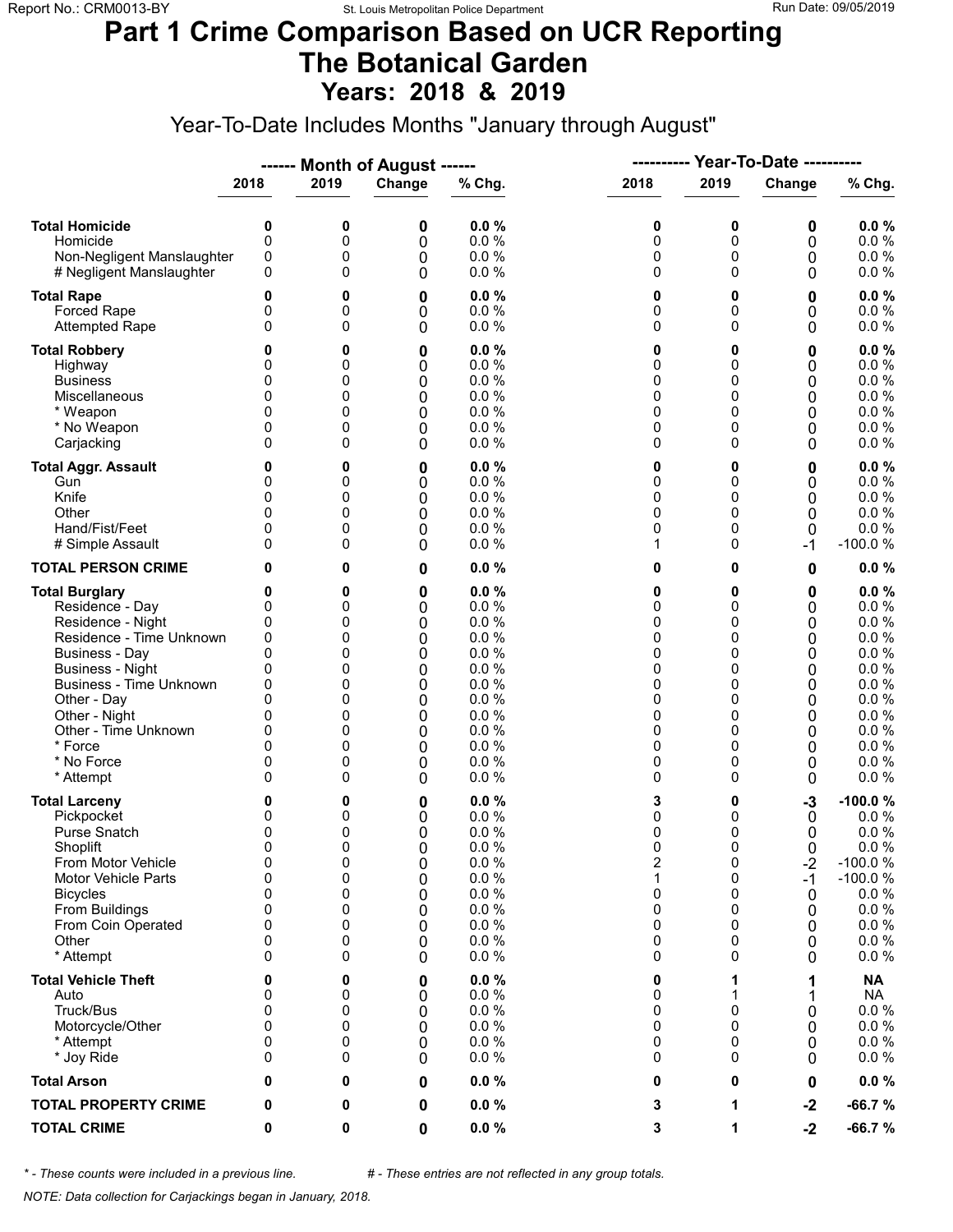#### **Part 1 Crime Comparison Based on UCR Reporting The Gate District Years: 2018 & 2019**

Year-To-Date Includes Months "January through August"

|                                                                                                                                                                                                                                                                 |                                                                 |                                                               | ------ Month of August ------                                                    |                                                                                                                      |                                                                |                                                                       |                                                                                                                       |                                                                                                                                                  |
|-----------------------------------------------------------------------------------------------------------------------------------------------------------------------------------------------------------------------------------------------------------------|-----------------------------------------------------------------|---------------------------------------------------------------|----------------------------------------------------------------------------------|----------------------------------------------------------------------------------------------------------------------|----------------------------------------------------------------|-----------------------------------------------------------------------|-----------------------------------------------------------------------------------------------------------------------|--------------------------------------------------------------------------------------------------------------------------------------------------|
|                                                                                                                                                                                                                                                                 | 2018                                                            | 2019                                                          | Change                                                                           | % Chg.                                                                                                               | 2018                                                           | 2019                                                                  | Change                                                                                                                | % Chg.                                                                                                                                           |
| <b>Total Homicide</b><br>Homicide<br>Non-Negligent Manslaughter<br># Negligent Manslaughter                                                                                                                                                                     | 0<br>0<br>0<br>0                                                | 0<br>0<br>0<br>0                                              | 0<br>0<br>0<br>0                                                                 | 0.0%<br>0.0%<br>0.0%<br>0.0%                                                                                         | 0<br>0<br>0<br>0                                               | 0<br>0<br>0<br>0                                                      | 0<br>0<br>0<br>0                                                                                                      | 0.0%<br>$0.0 \%$<br>$0.0 \%$<br>0.0 %                                                                                                            |
| <b>Total Rape</b><br><b>Forced Rape</b><br><b>Attempted Rape</b>                                                                                                                                                                                                | 0<br>0<br>0                                                     | 1<br>1<br>0                                                   | 1<br>1<br>0                                                                      | <b>NA</b><br><b>NA</b><br>0.0%                                                                                       | 1<br>1<br>0                                                    | 3<br>3<br>$\Omega$                                                    | $\mathbf 2$<br>$\overline{2}$<br>$\mathbf 0$                                                                          | 200.0%<br>200.0%<br>0.0%                                                                                                                         |
| <b>Total Robbery</b><br>Highway<br><b>Business</b><br>Miscellaneous<br>* Weapon<br>* No Weapon<br>Carjacking                                                                                                                                                    | 2<br>0<br>0<br>2<br>0                                           | 0<br>0<br>0<br>0<br>0<br>0<br>0                               | $-2$<br>$-1$<br>0<br>0<br>$-2$<br>0<br>$-1$                                      | $-100.0%$<br>$-100.0%$<br>0.0%<br>0.0%<br>$-100.0%$<br>0.0%<br>$-100.0%$                                             | 7<br>5<br>1<br>0<br>5<br>$\overline{2}$<br>1                   | 4<br>$\overline{\mathbf{c}}$<br>2<br>0<br>2<br>2<br>0                 | $-3$<br>$-3$<br>1<br>$\mathbf 0$<br>$-3$<br>$\mathbf{0}$<br>-1                                                        | $-42.9%$<br>$-60.0%$<br>100.0%<br>0.0%<br>$-60.0%$<br>0.0%<br>$-100.0%$                                                                          |
| <b>Total Aggr. Assault</b><br>Gun<br>Knife<br>Other<br>Hand/Fist/Feet<br># Simple Assault                                                                                                                                                                       | 0<br>0<br>0<br>0<br>0<br>$\overline{2}$                         | $\overline{2}$<br>1<br>1<br>0<br>0<br>2                       | $\mathbf{2}$<br>1<br>1<br>0<br>0<br>0                                            | <b>NA</b><br><b>NA</b><br><b>NA</b><br>0.0%<br>0.0 %<br>0.0%                                                         | 17<br>9<br>$\overline{\mathbf{c}}$<br>6<br>$\mathbf 0$<br>17   | 23<br>16<br>3<br>4<br>0<br>21                                         | 6<br>7<br>1<br>$-2$<br>0<br>4                                                                                         | 35.3 %<br>77.8%<br>50.0%<br>$-33.3%$<br>$0.0 \%$<br>23.5 %                                                                                       |
| <b>TOTAL PERSON CRIME</b>                                                                                                                                                                                                                                       | 2                                                               | 3                                                             | 1                                                                                | 50.0%                                                                                                                | 25                                                             | 30                                                                    | 5                                                                                                                     | 20.0%                                                                                                                                            |
| <b>Total Burglary</b><br>Residence - Day<br>Residence - Night<br>Residence - Time Unknown<br>Business - Day<br><b>Business - Night</b><br>Business - Time Unknown<br>Other - Day<br>Other - Night<br>Other - Time Unknown<br>* Force<br>* No Force<br>* Attempt | 0<br>0<br>1<br>0<br>0<br>0<br>0<br>0<br>0<br>0<br>1<br>$\Omega$ | 0<br>0<br>0<br>0<br>0<br>0<br>0<br>0<br>0<br>0<br>0<br>0<br>0 | $-1$<br>0<br>0<br>$-1$<br>0<br>0<br>0<br>0<br>0<br>0<br>0<br>$-1$<br>$\mathbf 0$ | $-100.0%$<br>0.0%<br>0.0%<br>$-100.0%$<br>0.0%<br>0.0%<br>0.0%<br>0.0%<br>0.0%<br>0.0%<br>0.0%<br>$-100.0%$<br>0.0 % | 11<br>4<br>0<br>4<br>3<br>0<br>0<br>0<br>0<br>0<br>4<br>7<br>0 | 11<br>2<br>2<br>5<br>0<br>0<br>0<br>0<br>9<br>2<br>0                  | $\pmb{0}$<br>$-2$<br>$\overline{\mathbf{c}}$<br>$\mathbf{1}$<br>$-3$<br>1<br>0<br>0<br>0<br>5<br>$-5$<br>$\mathbf{0}$ | 0.0%<br>$-50.0%$<br><b>NA</b><br>25.0%<br>$-100.0%$<br><b>NA</b><br><b>NA</b><br>$0.0 \%$<br>0.0%<br>$0.0 \%$<br>125.0 %<br>$-71.4%$<br>$0.0 \%$ |
| <b>Total Larceny</b><br>Pickpocket<br><b>Purse Snatch</b><br>Shoplift<br>From Motor Vehicle<br><b>Motor Vehicle Parts</b><br><b>Bicycles</b><br>From Buildings<br>From Coin Operated<br>Other<br>* Attempt                                                      | 25<br>0<br>0<br>$\overline{7}$<br>10<br>4<br>0<br>3<br>0<br>0   | 11<br>0<br>0<br>1<br>2<br>0<br>0<br>5<br>0<br>3<br>0          | -14<br>0<br>0<br>-6<br>-8<br>-4<br>0<br>2<br>0<br>2<br>0                         | $-56.0%$<br>0.0%<br>0.0%<br>$-85.7%$<br>$-80.0%$<br>$-100.0%$<br>0.0 %<br>66.7%<br>0.0 %<br>200.0 %<br>0.0 %         | 113<br>0<br>0<br>22<br>26<br>31<br>1<br>22<br>0<br>11<br>2     | 93<br>0<br>0<br>17<br>19<br>7<br>2<br>26<br>0<br>22<br>$\overline{2}$ | $-20$<br>0<br>0<br>-5<br>$-7$<br>-24<br>1<br>4<br>0<br>11<br>0                                                        | $-17.7%$<br>0.0%<br>0.0 %<br>$-22.7%$<br>$-26.9%$<br>$-77.4%$<br>100.0%<br>18.2 %<br>0.0 %<br>100.0%<br>$0.0 \%$                                 |
| <b>Total Vehicle Theft</b><br>Auto<br>Truck/Bus<br>Motorcycle/Other<br>* Attempt<br>* Joy Ride                                                                                                                                                                  | 2<br>2<br>0<br>0<br>0<br>0                                      | 1<br>1<br>0<br>0<br>0<br>0                                    | -1<br>-1<br>0<br>0<br>0<br>0                                                     | $-50.0%$<br>$-50.0%$<br>0.0%<br>0.0 %<br>0.0%<br>0.0%                                                                | 10<br>8<br>2<br>0<br>1<br>2                                    | 12<br>10<br>2<br>$\Omega$<br>0<br>2                                   | $\mathbf 2$<br>2<br>0<br>0<br>-1<br>0                                                                                 | 20.0%<br>25.0%<br>$0.0 \%$<br>$0.0 \%$<br>$-100.0%$<br>$0.0 \%$                                                                                  |
| <b>Total Arson</b>                                                                                                                                                                                                                                              | 0                                                               | 0                                                             | 0                                                                                | 0.0%                                                                                                                 | 0                                                              | 0                                                                     | 0                                                                                                                     | $0.0 \%$                                                                                                                                         |
| <b>TOTAL PROPERTY CRIME</b>                                                                                                                                                                                                                                     | 28                                                              | 12                                                            | $-16$                                                                            | $-57.1%$                                                                                                             | 134                                                            | 116                                                                   | $-18$                                                                                                                 | $-13.4%$                                                                                                                                         |
| <b>TOTAL CRIME</b>                                                                                                                                                                                                                                              | 30                                                              | 15                                                            | $-15$                                                                            | $-50.0%$                                                                                                             | 159                                                            | 146                                                                   | $-13$                                                                                                                 | $-8.2%$                                                                                                                                          |

*\* - These counts were included in a previous line. # - These entries are not reflected in any group totals.*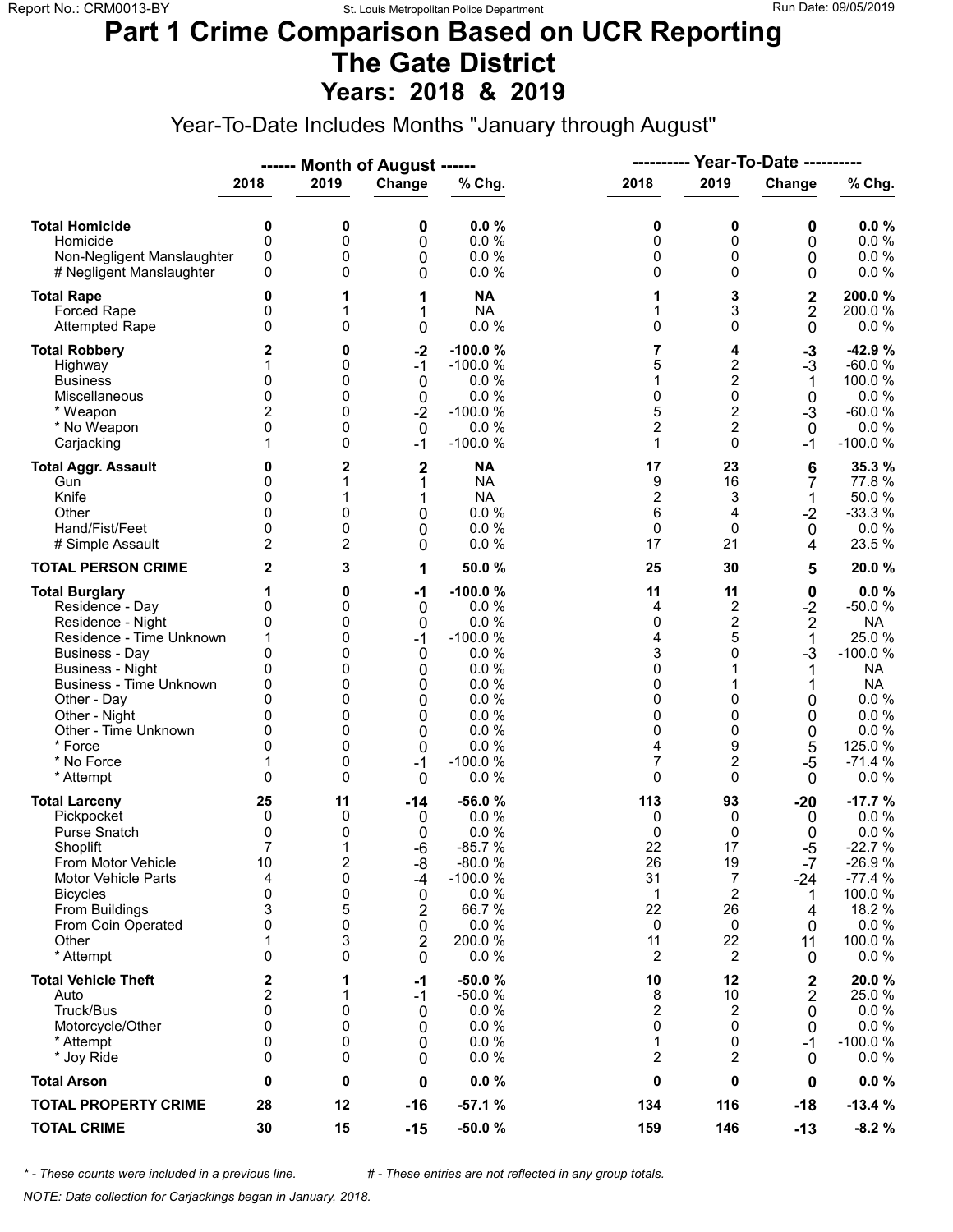#### **Part 1 Crime Comparison Based on UCR Reporting The Greater Ville Years: 2018 & 2019**

Year-To-Date Includes Months "January through August"

|                                                                                                                                                                                                                                                                               |                                                                                                   |                                                                | Month of August ------                                                                                                                      |                                                                                                                        | ----------                                                                       |                                                                                     | <b>Year-To-Date ----------</b>                                                            |                                                                                                                                        |  |
|-------------------------------------------------------------------------------------------------------------------------------------------------------------------------------------------------------------------------------------------------------------------------------|---------------------------------------------------------------------------------------------------|----------------------------------------------------------------|---------------------------------------------------------------------------------------------------------------------------------------------|------------------------------------------------------------------------------------------------------------------------|----------------------------------------------------------------------------------|-------------------------------------------------------------------------------------|-------------------------------------------------------------------------------------------|----------------------------------------------------------------------------------------------------------------------------------------|--|
|                                                                                                                                                                                                                                                                               | 2018                                                                                              | 2019                                                           | Change                                                                                                                                      | % Chg.                                                                                                                 | 2018                                                                             | 2019                                                                                | Change                                                                                    | % Chg.                                                                                                                                 |  |
| <b>Total Homicide</b><br>Homicide<br>Non-Negligent Manslaughter<br># Negligent Manslaughter                                                                                                                                                                                   | 0<br>$\mathbf 0$<br>0<br>0                                                                        | 0<br>0<br>0<br>0                                               | 0<br>0<br>0<br>0                                                                                                                            | 0.0%<br>0.0 %<br>0.0%<br>0.0%                                                                                          | 6<br>6<br>0<br>0                                                                 | 7<br>$\overline{7}$<br>$\mathbf 0$<br>$\Omega$                                      | 1<br>1<br>0<br>0                                                                          | 16.7%<br>16.7 %<br>$0.0 \%$<br>$0.0 \%$                                                                                                |  |
| <b>Total Rape</b><br>Forced Rape<br><b>Attempted Rape</b>                                                                                                                                                                                                                     | 1<br>1<br>$\mathbf{0}$                                                                            | 1<br>1<br>0                                                    | 0<br>0<br>0                                                                                                                                 | 0.0%<br>0.0 %<br>0.0%                                                                                                  | 4<br>4<br>0                                                                      | 6<br>5<br>1                                                                         | $\mathbf 2$<br>1<br>1                                                                     | 50.0%<br>25.0%<br><b>NA</b>                                                                                                            |  |
| <b>Total Robbery</b><br>Highway<br><b>Business</b><br>Miscellaneous<br>* Weapon<br>* No Weapon<br>Carjacking                                                                                                                                                                  | 2<br>0<br>0<br>$\mathbf 2$<br>$\overline{2}$<br>0<br>$\mathbf{0}$                                 | 6<br>4<br>1<br>1<br>5<br>1<br>0                                | 4<br>4<br>1<br>$-1$<br>3<br>1<br>0                                                                                                          | 200.0%<br><b>NA</b><br><b>NA</b><br>$-50.0%$<br>150.0 %<br><b>NA</b><br>0.0%                                           | 17<br>11<br>0<br>4<br>13<br>4<br>$\overline{2}$                                  | 34<br>19<br>4<br>4<br>30<br>4<br>$\overline{7}$                                     | 17<br>8<br>4<br>$\mathbf 0$<br>17<br>0<br>5                                               | 100.0%<br>72.7 %<br><b>NA</b><br>0.0 %<br>130.8 %<br>0.0%<br>250.0%                                                                    |  |
| <b>Total Aggr. Assault</b><br>Gun<br>Knife<br>Other<br>Hand/Fist/Feet<br># Simple Assault                                                                                                                                                                                     | 7<br>6<br>0<br>$\mathbf{0}$<br>1<br>$\overline{2}$                                                | 8<br>6<br>0<br>$\overline{2}$<br>0<br>3                        | 1<br>0<br>0<br>$\overline{2}$<br>$-1$<br>1                                                                                                  | 14.3 %<br>0.0%<br>0.0%<br><b>NA</b><br>$-100.0%$<br>50.0%                                                              | 67<br>42<br>4<br>18<br>3<br>30                                                   | 94<br>76<br>8<br>8<br>$\overline{2}$<br>39                                          | 27<br>34<br>$\overline{4}$<br>$-10$<br>$-1$<br>9                                          | 40.3%<br>81.0%<br>100.0%<br>$-55.6%$<br>$-33.3%$<br>30.0%                                                                              |  |
| <b>TOTAL PERSON CRIME</b>                                                                                                                                                                                                                                                     | 10                                                                                                | 15                                                             | 5                                                                                                                                           | 50.0 %                                                                                                                 | 94                                                                               | 141                                                                                 | 47                                                                                        | 50.0%                                                                                                                                  |  |
| <b>Total Burglary</b><br>Residence - Day<br>Residence - Night<br>Residence - Time Unknown<br><b>Business - Day</b><br><b>Business - Night</b><br><b>Business - Time Unknown</b><br>Other - Day<br>Other - Night<br>Other - Time Unknown<br>* Force<br>* No Force<br>* Attempt | 9<br>$\mathbf 2$<br>1<br>5<br>0<br>1<br>0<br>$\Omega$<br>0<br>0<br>6<br>3<br>0                    | 11<br>4<br>1<br>3<br>0<br>1<br>2<br>0<br>0<br>0<br>7<br>4<br>0 | $\mathbf 2$<br>$\overline{2}$<br>$\boldsymbol{0}$<br>$-2$<br>$\mathbf 0$<br>0<br>$\overline{\mathbf{c}}$<br>$\mathbf 0$<br>0<br>0<br>1<br>0 | 22.2 %<br>100.0 %<br>0.0%<br>$-40.0%$<br>0.0%<br>0.0%<br><b>NA</b><br>0.0%<br>0.0%<br>0.0%<br>16.7 %<br>33.3 %<br>0.0% | 68<br>21<br>10<br>29<br>1<br>5<br>$\overline{2}$<br>0<br>0<br>0<br>47<br>20<br>1 | 57<br>19<br>5<br>14<br>3<br>11<br>5<br>$\Omega$<br>0<br>$\Omega$<br>41<br>15<br>1   | $-11$<br>$-2$<br>$-5$<br>$-15$<br>2<br>6<br>3<br>0<br>0<br>0<br>-6<br>$-5$<br>$\mathbf 0$ | $-16.2%$<br>$-9.5%$<br>$-50.0%$<br>$-51.7%$<br>200.0%<br>120.0%<br>150.0%<br>0.0%<br>0.0%<br>0.0 %<br>$-12.8%$<br>$-25.0%$<br>$0.0 \%$ |  |
| <b>Total Larceny</b><br>Pickpocket<br>Purse Snatch<br>Shoplift<br>From Motor Vehicle<br><b>Motor Vehicle Parts</b><br><b>Bicycles</b><br>From Buildings<br>From Coin Operated<br>Other<br>* Attempt                                                                           | 8<br>0<br>0<br>$\mathbf{0}$<br>$\overline{\mathbf{c}}$<br>3<br>0<br>$\overline{c}$<br>0<br>1<br>0 | 16<br>0<br>0<br>0<br>4<br>5<br>0<br>2<br>0<br>5<br>0           | 8<br>0<br>0<br>$\Omega$<br>2<br>$\overline{2}$<br>0<br>0<br>0<br>4<br>0                                                                     | 100.0%<br>0.0%<br>0.0%<br>0.0%<br>100.0%<br>66.7 %<br>0.0 %<br>0.0%<br>0.0%<br>400.0%<br>0.0%                          | 88<br>0<br>0<br>1<br>24<br>31<br>1<br>11<br>0<br>20<br>2                         | 112<br>0<br>$\overline{c}$<br>$\overline{2}$<br>29<br>36<br>0<br>20<br>1<br>22<br>6 | 24<br>0<br>2<br>5<br>5<br>$-1$<br>9<br>1<br>2<br>4                                        | 27.3 %<br>$0.0 \%$<br><b>NA</b><br>100.0%<br>20.8%<br>16.1 %<br>$-100.0%$<br>81.8%<br><b>NA</b><br>10.0%<br>200.0%                     |  |
| <b>Total Vehicle Theft</b><br>Auto<br>Truck/Bus<br>Motorcycle/Other<br>* Attempt<br>* Joy Ride                                                                                                                                                                                | 4<br>4<br>0<br>0<br>0<br>3                                                                        | 1<br>1<br>0<br>0<br>0<br>0                                     | $-3$<br>$-3$<br>0<br>0<br>$\mathbf 0$<br>$-3$                                                                                               | $-75.0%$<br>$-75.0%$<br>0.0%<br>0.0%<br>0.0%<br>$-100.0%$                                                              | 30<br>28<br>2<br>0<br>0<br>10                                                    | 25<br>22<br>$\overline{c}$<br>1<br>1<br>5                                           | -5<br>-6<br>0<br>1<br>1<br>$-5$                                                           | $-16.7%$<br>$-21.4%$<br>$0.0 \%$<br><b>NA</b><br>NA<br>$-50.0%$                                                                        |  |
| <b>Total Arson</b>                                                                                                                                                                                                                                                            | 1                                                                                                 | 0                                                              | $-1$                                                                                                                                        | $-100.0%$                                                                                                              | $\mathbf{2}$                                                                     | 5                                                                                   | 3                                                                                         | 150.0%                                                                                                                                 |  |
| <b>TOTAL PROPERTY CRIME</b>                                                                                                                                                                                                                                                   | 22                                                                                                | 28                                                             | $6\phantom{1}6$                                                                                                                             | 27.3 %                                                                                                                 | 188                                                                              | 199                                                                                 | 11                                                                                        | 5.9%                                                                                                                                   |  |
| <b>TOTAL CRIME</b>                                                                                                                                                                                                                                                            | 32                                                                                                | 43                                                             | 11                                                                                                                                          | 34.4 %                                                                                                                 | 282                                                                              | 340                                                                                 | 58                                                                                        | 20.6%                                                                                                                                  |  |

*\* - These counts were included in a previous line. # - These entries are not reflected in any group totals.*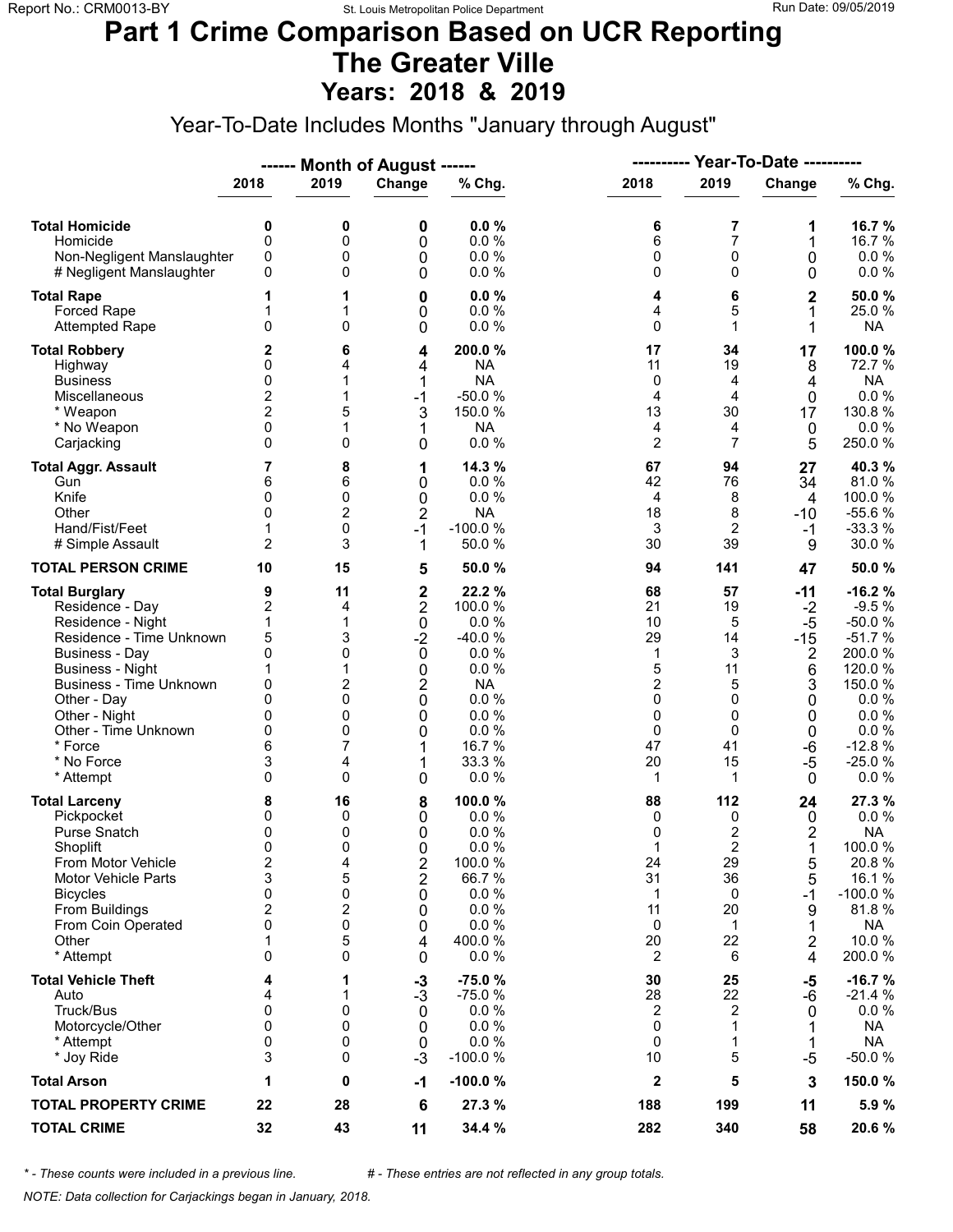## **Part 1 Crime Comparison Based on UCR Reporting The Hill**

**Years: 2018 & 2019**

Year-To-Date Includes Months "January through August"

|                                                                                                                                                                                                                                                                               |                                                                            |                                                                    | ------ Month of August ------                                                    |                                                                                                                         | ----------                                                    |                                                                                                                 | Year-To-Date ----------                                         |                                                                                                                                            |  |
|-------------------------------------------------------------------------------------------------------------------------------------------------------------------------------------------------------------------------------------------------------------------------------|----------------------------------------------------------------------------|--------------------------------------------------------------------|----------------------------------------------------------------------------------|-------------------------------------------------------------------------------------------------------------------------|---------------------------------------------------------------|-----------------------------------------------------------------------------------------------------------------|-----------------------------------------------------------------|--------------------------------------------------------------------------------------------------------------------------------------------|--|
|                                                                                                                                                                                                                                                                               | 2018                                                                       | 2019                                                               | Change                                                                           | % Chg.                                                                                                                  | 2018                                                          | 2019                                                                                                            | Change                                                          | % Chg.                                                                                                                                     |  |
| <b>Total Homicide</b><br>Homicide<br>Non-Negligent Manslaughter<br># Negligent Manslaughter                                                                                                                                                                                   | 0<br>$\mathbf 0$<br>0<br>0                                                 | 0<br>0<br>0<br>0                                                   | 0<br>0<br>0<br>0                                                                 | 0.0%<br>0.0%<br>0.0%<br>0.0%                                                                                            | 0<br>0<br>0<br>0                                              | 0<br>0<br>0<br>$\Omega$                                                                                         | 0<br>0<br>0<br>0                                                | 0.0%<br>0.0 %<br>$0.0 \%$<br>$0.0 \%$                                                                                                      |  |
| <b>Total Rape</b><br>Forced Rape<br><b>Attempted Rape</b>                                                                                                                                                                                                                     | 0<br>0<br>$\Omega$                                                         | 0<br>0<br>0                                                        | 0<br>0<br>0                                                                      | 0.0%<br>0.0%<br>0.0%                                                                                                    | 0<br>0<br>0                                                   | 1<br>$\Omega$                                                                                                   | 1<br>0                                                          | <b>NA</b><br><b>NA</b><br>$0.0 \%$                                                                                                         |  |
| <b>Total Robbery</b><br>Highway<br><b>Business</b><br>Miscellaneous<br>* Weapon<br>* No Weapon<br>Carjacking                                                                                                                                                                  | 0<br>0<br>0<br>0<br>0<br>$\Omega$                                          | 0<br>0<br>0<br>0<br>0<br>0<br>0                                    | 0<br>0<br>0<br>0<br>0<br>0<br>0                                                  | 0.0%<br>0.0%<br>0.0%<br>0.0%<br>0.0%<br>0.0%<br>0.0%                                                                    | 4<br>1<br>$\overline{2}$<br>0<br>2<br>$\overline{c}$<br>1     | 2<br>$\mathbf 0$<br>2<br>$\mathbf{0}$<br>1<br>0                                                                 | $-2$<br>$-1$<br>0<br>0<br>-1<br>$-1$<br>$-1$                    | $-50.0%$<br>$-100.0%$<br>0.0%<br>$0.0 \%$<br>$-50.0%$<br>$-50.0%$<br>$-100.0%$                                                             |  |
| <b>Total Aggr. Assault</b><br>Gun<br>Knife<br>Other<br>Hand/Fist/Feet<br># Simple Assault                                                                                                                                                                                     | 1<br>0<br>0<br>0<br>0                                                      | 2<br>2<br>0<br>0<br>0<br>1                                         | 1<br>2<br>0<br>$-1$<br>0<br>1                                                    | 100.0%<br><b>NA</b><br>0.0 %<br>$-100.0%$<br>0.0%<br><b>NA</b>                                                          | 2<br>0<br>0<br>$\overline{\mathbf{c}}$<br>0<br>5              | 12<br>4<br>0<br>8<br>0<br>2                                                                                     | 10<br>4<br>0<br>6<br>$\mathbf 0$<br>$-3$                        | 500.0%<br><b>NA</b><br>0.0 %<br>300.0%<br>0.0%<br>$-60.0%$                                                                                 |  |
| <b>TOTAL PERSON CRIME</b>                                                                                                                                                                                                                                                     | 1                                                                          | 2                                                                  | 1                                                                                | 100.0%                                                                                                                  | 6                                                             | 15                                                                                                              | 9                                                               | 150.0%                                                                                                                                     |  |
| <b>Total Burglary</b><br>Residence - Day<br>Residence - Night<br>Residence - Time Unknown<br><b>Business - Day</b><br><b>Business - Night</b><br><b>Business - Time Unknown</b><br>Other - Day<br>Other - Night<br>Other - Time Unknown<br>* Force<br>* No Force<br>* Attempt | 2<br>0<br>0<br>0<br>0<br>0<br>2<br>0<br>0<br>0<br>$\overline{2}$<br>0<br>0 | 1<br>0<br>1<br>0<br>0<br>0<br>0<br>0<br>0<br>0<br>1<br>0<br>0      | $-1$<br>0<br>1<br>0<br>0<br>0<br>$-2$<br>$\mathbf 0$<br>0<br>0<br>$-1$<br>0<br>0 | $-50.0%$<br>0.0 %<br><b>NA</b><br>0.0%<br>0.0%<br>0.0%<br>$-100.0%$<br>0.0%<br>0.0%<br>0.0%<br>$-50.0%$<br>0.0%<br>0.0% | 8<br>1<br>4<br>0<br>0<br>1<br>2<br>0<br>0<br>0<br>6<br>1<br>1 | 13<br>0<br>$\overline{c}$<br>1<br>1<br>$\overline{\mathbf{c}}$<br>7<br>$\Omega$<br>0<br>0<br>9<br>4<br>$\Omega$ | 5<br>$-1$<br>$-2$<br>1<br>1<br>5<br>0<br>0<br>0<br>3<br>3<br>-1 | 62.5%<br>$-100.0%$<br>$-50.0%$<br><b>NA</b><br><b>NA</b><br>100.0 %<br>250.0%<br>0.0%<br>0.0%<br>$0.0 \%$<br>50.0%<br>300.0 %<br>$-100.0%$ |  |
| <b>Total Larceny</b><br>Pickpocket<br>Purse Snatch<br>Shoplift<br>From Motor Vehicle<br><b>Motor Vehicle Parts</b><br><b>Bicycles</b><br>From Buildings<br>From Coin Operated<br>Other<br>* Attempt                                                                           | 5<br>0<br>0<br>1<br>1<br>1<br>0<br>$\overline{c}$<br>0<br>0<br>0           | 19<br>0<br>0<br>$\overline{2}$<br>13<br>2<br>0<br>1<br>0<br>1<br>2 | 14<br>0<br>0<br>1<br>12<br>1<br>0<br>$-1$<br>0<br>1<br>2                         | 280.0%<br>0.0%<br>0.0%<br>100.0 %<br>1200.0%<br>100.0%<br>0.0%<br>$-50.0%$<br>0.0%<br><b>NA</b><br><b>NA</b>            | 68<br>0<br>0<br>12<br>26<br>10<br>0<br>12<br>0<br>8<br>6      | 86<br>0<br>0<br>14<br>42<br>12<br>0<br>6<br>0<br>12<br>4                                                        | 18<br>0<br>0<br>2<br>16<br>2<br>0<br>-6<br>0<br>4<br>$-2$       | 26.5%<br>$0.0 \%$<br>0.0%<br>16.7%<br>61.5%<br>20.0%<br>$0.0 \%$<br>$-50.0%$<br>$0.0 \%$<br>50.0%<br>$-33.3%$                              |  |
| <b>Total Vehicle Theft</b><br>Auto<br>Truck/Bus<br>Motorcycle/Other<br>* Attempt<br>* Joy Ride                                                                                                                                                                                | 2<br>1<br>0<br>1<br>0<br>0                                                 | 2<br>2<br>0<br>0<br>0<br>0                                         | 0<br>1<br>0<br>$-1$<br>0<br>0                                                    | 0.0%<br>100.0%<br>0.0%<br>$-100.0%$<br>0.0%<br>0.0%                                                                     | 12<br>8<br>1<br>3<br>$\overline{c}$<br>1                      | 6<br>6<br>0<br>$\Omega$<br>0<br>1                                                                               | -6<br>$-2$<br>$-1$<br>$-3$<br>$-2$<br>0                         | $-50.0%$<br>$-25.0%$<br>$-100.0%$<br>$-100.0%$<br>$-100.0%$<br>$0.0 \%$                                                                    |  |
| <b>Total Arson</b>                                                                                                                                                                                                                                                            | 0                                                                          | 0                                                                  | 0                                                                                | 0.0%                                                                                                                    | 0                                                             | 0                                                                                                               | 0                                                               | $0.0 \%$                                                                                                                                   |  |
| <b>TOTAL PROPERTY CRIME</b>                                                                                                                                                                                                                                                   | 9                                                                          | 22                                                                 | 13                                                                               | 144.4 %                                                                                                                 | 88                                                            | 105                                                                                                             | 17                                                              | 19.3 %                                                                                                                                     |  |
| <b>TOTAL CRIME</b>                                                                                                                                                                                                                                                            | 10                                                                         | 24                                                                 | 14                                                                               | 140.0%                                                                                                                  | 94                                                            | 120                                                                                                             | 26                                                              | 27.7 %                                                                                                                                     |  |

*\* - These counts were included in a previous line. # - These entries are not reflected in any group totals.*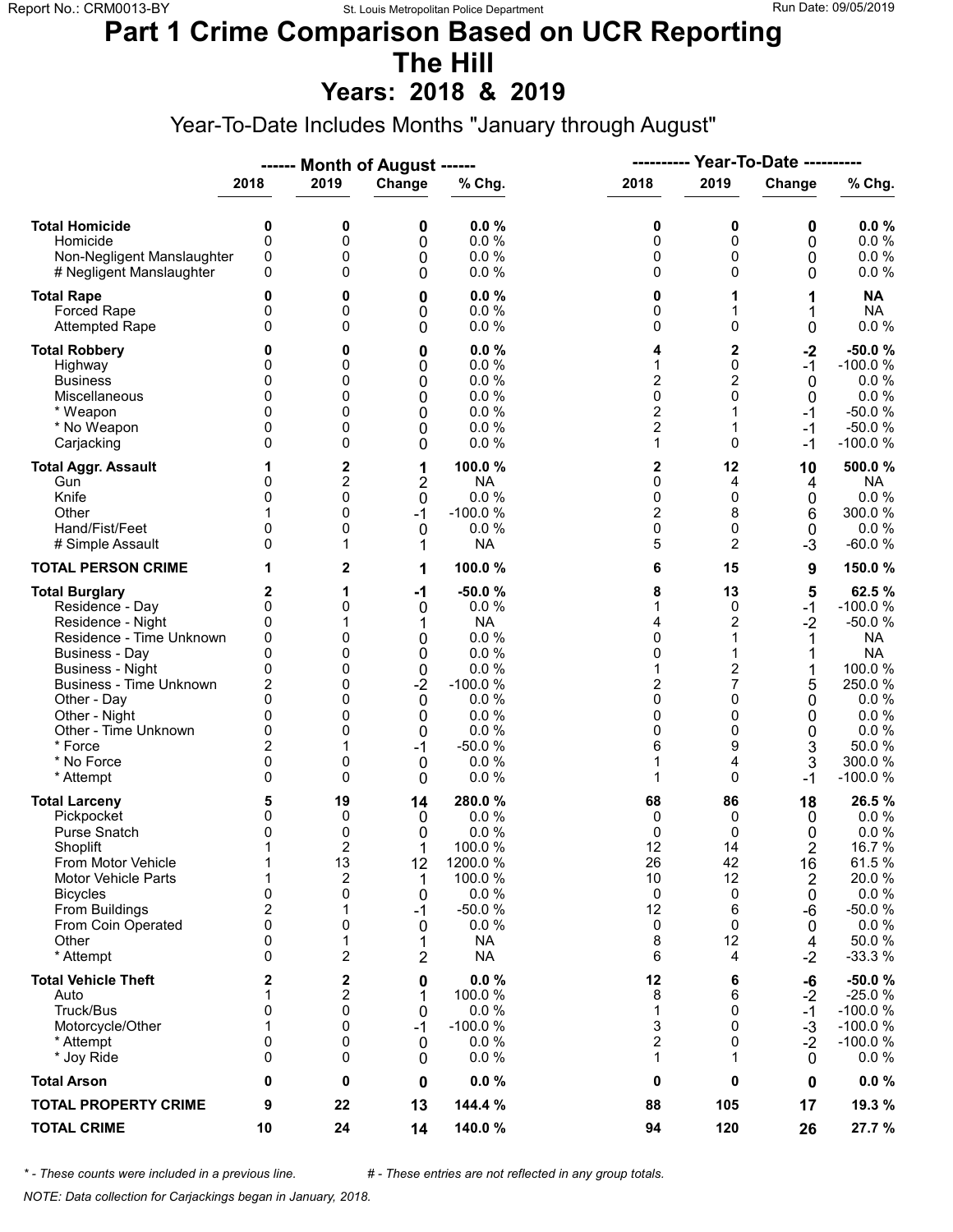## **Part 1 Crime Comparison Based on UCR Reporting The Ville**

**Years: 2018 & 2019**

Year-To-Date Includes Months "January through August"

|                                                                                                                                                                                                                                                                               |                                                                                    |                                                               | ------ Month of August ------                                          |                                                                                                                   | ----------                                                                           |                                                                                  | <b>Year-To-Date ----------</b>                                          |                                                                                                                                 |
|-------------------------------------------------------------------------------------------------------------------------------------------------------------------------------------------------------------------------------------------------------------------------------|------------------------------------------------------------------------------------|---------------------------------------------------------------|------------------------------------------------------------------------|-------------------------------------------------------------------------------------------------------------------|--------------------------------------------------------------------------------------|----------------------------------------------------------------------------------|-------------------------------------------------------------------------|---------------------------------------------------------------------------------------------------------------------------------|
|                                                                                                                                                                                                                                                                               | 2018                                                                               | 2019                                                          | Change                                                                 | % Chg.                                                                                                            | 2018                                                                                 | 2019                                                                             | Change                                                                  | % Chg.                                                                                                                          |
| <b>Total Homicide</b><br>Homicide<br>Non-Negligent Manslaughter<br># Negligent Manslaughter                                                                                                                                                                                   | 0<br>$\mathbf 0$<br>0<br>0                                                         | 0<br>0<br>0<br>0                                              | 0<br>0<br>0<br>0                                                       | 0.0%<br>0.0%<br>0.0%<br>0.0%                                                                                      | 4<br>4<br>0<br>0                                                                     | 1<br>1<br>0<br>$\Omega$                                                          | $-3$<br>$-3$<br>$\mathbf 0$<br>0                                        | $-75.0%$<br>$-75.0%$<br>$0.0 \%$<br>0.0 %                                                                                       |
| <b>Total Rape</b><br>Forced Rape<br><b>Attempted Rape</b>                                                                                                                                                                                                                     | 1<br>$\mathbf{0}$                                                                  | 1<br>1<br>0                                                   | 0<br>0<br>0                                                            | 0.0%<br>0.0 %<br>0.0%                                                                                             | 2<br>$\overline{c}$<br>0                                                             | $\mathbf 2$<br>$\overline{c}$<br>$\Omega$                                        | 0<br>0<br>0                                                             | 0.0%<br>0.0 %<br>0.0 %                                                                                                          |
| <b>Total Robbery</b><br>Highway<br><b>Business</b><br>Miscellaneous<br>* Weapon<br>* No Weapon<br>Carjacking                                                                                                                                                                  | 0<br>0<br>0<br>$\Omega$                                                            | 1<br>0<br>0<br>0<br>0                                         | 0<br>0<br>0<br>0<br>0<br>0<br>0                                        | 0.0%<br>0.0%<br>0.0%<br>0.0 %<br>0.0 %<br>0.0%<br>0.0%                                                            | 3<br>$\overline{2}$<br>0<br>0<br>$\overline{2}$<br>1<br>1                            | 6<br>5<br>0<br>0<br>4<br>$\overline{c}$<br>1                                     | 3<br>3<br>0<br>0<br>2<br>1<br>0                                         | 100.0%<br>150.0 %<br>0.0%<br>0.0 %<br>100.0 %<br>100.0%<br>$0.0 \%$                                                             |
| <b>Total Aggr. Assault</b><br>Gun<br>Knife<br>Other<br>Hand/Fist/Feet<br># Simple Assault                                                                                                                                                                                     | 0<br>0<br>0<br>$\Omega$<br>0<br>3                                                  | 2<br>1<br>0<br>1<br>0<br>3                                    | $\overline{\mathbf{c}}$<br>1<br>0<br>1<br>0<br>0                       | <b>NA</b><br><b>NA</b><br>0.0 %<br><b>NA</b><br>0.0 %<br>0.0%                                                     | 11<br>$\overline{7}$<br>0<br>4<br>0<br>12                                            | 27<br>20<br>1<br>5<br>1<br>19                                                    | 16<br>13<br>1<br>1<br>7                                                 | 145.5%<br>185.7 %<br><b>NA</b><br>25.0%<br>NA<br>58.3 %                                                                         |
| <b>TOTAL PERSON CRIME</b>                                                                                                                                                                                                                                                     | 2                                                                                  | 4                                                             | $\mathbf 2$                                                            | 100.0%                                                                                                            | 20                                                                                   | 36                                                                               | 16                                                                      | 80.0%                                                                                                                           |
| <b>Total Burglary</b><br>Residence - Day<br>Residence - Night<br>Residence - Time Unknown<br><b>Business - Day</b><br><b>Business - Night</b><br><b>Business - Time Unknown</b><br>Other - Day<br>Other - Night<br>Other - Time Unknown<br>* Force<br>* No Force<br>* Attempt | 2<br>1<br>1<br>0<br>0<br>0<br>0<br>0<br>0<br>0<br>$\overline{2}$<br>0<br>0         | 1<br>0<br>1<br>0<br>0<br>0<br>0<br>0<br>0<br>0<br>1<br>0<br>0 | $-1$<br>$-1$<br>0<br>0<br>0<br>0<br>0<br>0<br>0<br>0<br>$-1$<br>0<br>0 | $-50.0%$<br>$-100.0%$<br>0.0%<br>0.0%<br>0.0%<br>0.0%<br>0.0%<br>0.0%<br>0.0%<br>0.0%<br>$-50.0%$<br>0.0%<br>0.0% | 12<br>6<br>$\overline{\mathbf{c}}$<br>3<br>0<br>1<br>0<br>0<br>0<br>0<br>6<br>5<br>1 | 16<br>3<br>3<br>4<br>$\mathbf 0$<br>2<br>4<br>$\Omega$<br>0<br>0<br>12<br>3<br>1 | 4<br>$-3$<br>1<br>0<br>1<br>4<br>0<br>0<br>0<br>6<br>$-2$<br>0          | 33.3 %<br>$-50.0%$<br>50.0%<br>33.3 %<br>0.0 %<br>100.0%<br><b>NA</b><br>0.0%<br>0.0%<br>0.0 %<br>100.0 %<br>-40.0%<br>$0.0 \%$ |
| <b>Total Larceny</b><br>Pickpocket<br>Purse Snatch<br>Shoplift<br>From Motor Vehicle<br>Motor Vehicle Parts<br><b>Bicycles</b><br>From Buildings<br>From Coin Operated<br>Other<br>* Attempt                                                                                  | 2<br>0<br>0<br>$\mathbf{0}$<br>0<br>0<br>0<br>$\overline{c}$<br>0<br>0<br>$\Omega$ | 9<br>0<br>0<br>0<br>0<br>3<br>0<br>2<br>0<br>4<br>0           | 7<br>0<br>0<br>0<br>0<br>3<br>0<br>0<br>0<br>4<br>0                    | 350.0%<br>0.0%<br>0.0%<br>0.0%<br>0.0 %<br><b>NA</b><br>0.0 %<br>0.0%<br>0.0%<br><b>NA</b><br>0.0 %               | 23<br>0<br>0<br>0<br>1<br>7<br>0<br>9<br>0<br>6<br>0                                 | 32<br>0<br>0<br>$\Omega$<br>4<br>7<br>0<br>9<br>0<br>12<br>2                     | 9<br>0<br>0<br>$\Omega$<br>3<br>0<br>0<br>0<br>0<br>6<br>$\overline{2}$ | 39.1 %<br>$0.0 \%$<br>0.0%<br>0.0%<br>300.0%<br>$0.0 \%$<br>$0.0 \%$<br>0.0 %<br>$0.0 \%$<br>100.0%<br>NA                       |
| <b>Total Vehicle Theft</b><br>Auto<br>Truck/Bus<br>Motorcycle/Other<br>* Attempt<br>* Joy Ride                                                                                                                                                                                | 1<br>0<br>$\mathbf{0}$<br>0<br>1                                                   | 0<br>0<br>0<br>0<br>0<br>0                                    | -1<br>$-1$<br>0<br>0<br>0<br>$-1$                                      | $-100.0%$<br>$-100.0%$<br>0.0%<br>0.0%<br>0.0%<br>$-100.0%$                                                       | 8<br>6<br>$\overline{2}$<br>0<br>1<br>3                                              | 3<br>2<br>1<br>$\Omega$<br>0<br>0                                                | -5<br>$-4$<br>$-1$<br>0<br>-1<br>$-3$                                   | $-62.5%$<br>$-66.7%$<br>$-50.0%$<br>$0.0 \%$<br>$-100.0%$<br>$-100.0%$                                                          |
| <b>Total Arson</b>                                                                                                                                                                                                                                                            | 0                                                                                  | 0                                                             | 0                                                                      | 0.0%                                                                                                              | 1                                                                                    | $\mathbf{2}$                                                                     | 1                                                                       | 100.0%                                                                                                                          |
| <b>TOTAL PROPERTY CRIME</b>                                                                                                                                                                                                                                                   | 5                                                                                  | 10                                                            | 5                                                                      | 100.0%                                                                                                            | 44                                                                                   | 53                                                                               | 9                                                                       | 20.5%                                                                                                                           |
| <b>TOTAL CRIME</b>                                                                                                                                                                                                                                                            | 7                                                                                  | 14                                                            | 7                                                                      | 100.0%                                                                                                            | 64                                                                                   | 89                                                                               | 25                                                                      | 39.1 %                                                                                                                          |

*\* - These counts were included in a previous line. # - These entries are not reflected in any group totals.*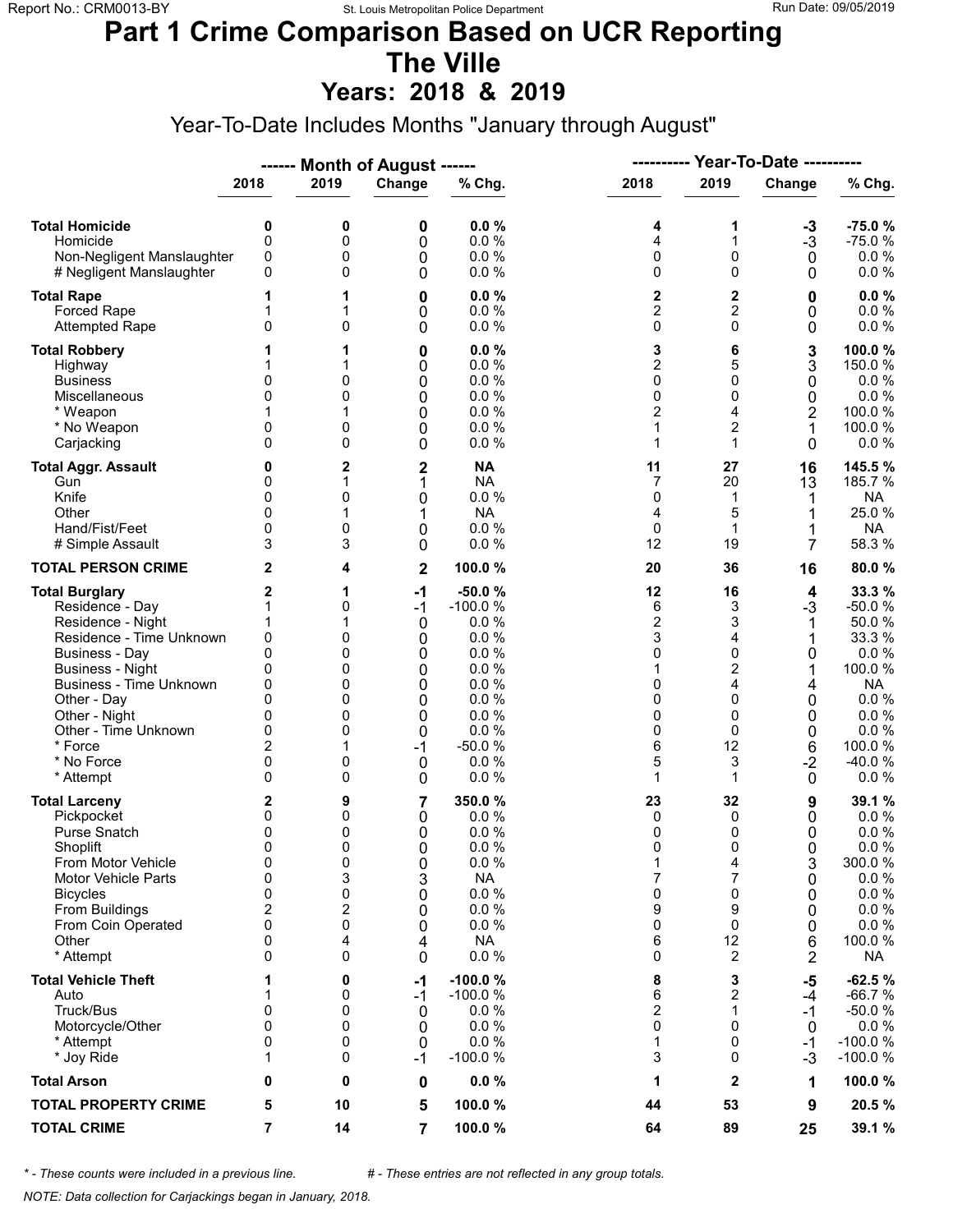## **Part 1 Crime Comparison Based on UCR Reporting Tiffany**

**Years: 2018 & 2019**

Year-To-Date Includes Months "January through August"

|                                                                                                                                                                                                                                                                               |                                                                                        |                                                               | ------ Month of August ------                                        |                                                                                                               | ----------                                                                 |                                                                                           | <b>Year-To-Date ----------</b>                                                              |                                                                                                                                             |
|-------------------------------------------------------------------------------------------------------------------------------------------------------------------------------------------------------------------------------------------------------------------------------|----------------------------------------------------------------------------------------|---------------------------------------------------------------|----------------------------------------------------------------------|---------------------------------------------------------------------------------------------------------------|----------------------------------------------------------------------------|-------------------------------------------------------------------------------------------|---------------------------------------------------------------------------------------------|---------------------------------------------------------------------------------------------------------------------------------------------|
|                                                                                                                                                                                                                                                                               | 2018                                                                                   | 2019                                                          | Change                                                               | % Chg.                                                                                                        | 2018                                                                       | 2019                                                                                      | Change                                                                                      | % Chg.                                                                                                                                      |
| <b>Total Homicide</b><br>Homicide<br>Non-Negligent Manslaughter<br># Negligent Manslaughter                                                                                                                                                                                   | 0<br>$\mathbf 0$<br>0<br>0                                                             | 0<br>0<br>0<br>0                                              | 0<br>0<br>0<br>0                                                     | 0.0%<br>0.0 %<br>0.0%<br>0.0%                                                                                 | 0<br>0<br>0<br>0                                                           | 0<br>0<br>0<br>$\Omega$                                                                   | 0<br>0<br>0<br>0                                                                            | 0.0%<br>0.0 %<br>0.0 %<br>$0.0 \%$                                                                                                          |
| <b>Total Rape</b><br>Forced Rape<br><b>Attempted Rape</b>                                                                                                                                                                                                                     | 0<br>0<br>$\Omega$                                                                     | 0<br>0<br>0                                                   | 0<br>0<br>0                                                          | 0.0%<br>0.0 %<br>0.0%                                                                                         | 0<br>0<br>0                                                                | 1<br>$\Omega$                                                                             | 1<br>1<br>0                                                                                 | <b>NA</b><br><b>NA</b><br>$0.0 \%$                                                                                                          |
| <b>Total Robbery</b><br>Highway<br><b>Business</b><br>Miscellaneous<br>* Weapon<br>* No Weapon<br>Carjacking                                                                                                                                                                  | 0<br>0<br>0<br>0<br>0<br>$\Omega$                                                      | 0<br>0<br>0<br>0<br>0<br>0<br>0                               | 0<br>0<br>0<br>0<br>0<br>0<br>0                                      | 0.0%<br>0.0%<br>0.0%<br>0.0 %<br>0.0 %<br>0.0%<br>0.0%                                                        | 5<br>3<br>0<br>0<br>3<br>$\overline{\mathbf{c}}$<br>$\overline{2}$         | 6<br>3<br>0<br>$\overline{2}$<br>4<br>$\overline{c}$<br>$\mathbf{1}$                      | 1<br>0<br>0<br>2<br>1<br>0<br>$-1$                                                          | 20.0%<br>$0.0 \%$<br>0.0%<br><b>NA</b><br>33.3 %<br>0.0 %<br>$-50.0%$                                                                       |
| <b>Total Aggr. Assault</b><br>Gun<br>Knife<br>Other<br>Hand/Fist/Feet<br># Simple Assault                                                                                                                                                                                     | 0<br>0<br>0<br>$\Omega$<br>0<br>6                                                      | 1<br>0<br>0<br>0<br>1<br>2                                    | 1<br>0<br>0<br>0<br>1<br>$-4$                                        | <b>NA</b><br>0.0 %<br>0.0 %<br>0.0%<br><b>NA</b><br>$-66.7%$                                                  | 12<br>4<br>1<br>5<br>$\overline{2}$<br>26                                  | 8<br>3<br>1<br>$\overline{c}$<br>$\overline{2}$<br>29                                     | -4<br>$-1$<br>$\mathbf 0$<br>$-3$<br>$\mathbf 0$<br>3                                       | $-33.3%$<br>$-25.0%$<br>0.0 %<br>$-60.0%$<br>$0.0 \%$<br>11.5 %                                                                             |
| <b>TOTAL PERSON CRIME</b>                                                                                                                                                                                                                                                     | 0                                                                                      | 1                                                             | 1                                                                    | <b>NA</b>                                                                                                     | 17                                                                         | 15                                                                                        | $-2$                                                                                        | $-11.8%$                                                                                                                                    |
| <b>Total Burglary</b><br>Residence - Day<br>Residence - Night<br>Residence - Time Unknown<br><b>Business - Day</b><br><b>Business - Night</b><br><b>Business - Time Unknown</b><br>Other - Day<br>Other - Night<br>Other - Time Unknown<br>* Force<br>* No Force<br>* Attempt | 0<br>0<br>0<br>0<br>$\mathbf{0}$<br>0<br>0<br>$\Omega$<br>0<br>0<br>$\Omega$<br>0<br>0 | 0<br>0<br>0<br>0<br>0<br>0<br>0<br>0<br>0<br>0<br>0<br>0<br>0 | 0<br>0<br>0<br>0<br>0<br>0<br>0<br>0<br>0<br>0<br>0<br>0<br>0        | 0.0%<br>0.0%<br>0.0%<br>0.0%<br>0.0%<br>0.0%<br>0.0%<br>0.0%<br>0.0%<br>0.0%<br>0.0%<br>0.0%<br>0.0%          | 2<br>0<br>1<br>1<br>0<br>0<br>0<br>0<br>0<br>0<br>0<br>$\overline{2}$<br>0 | 0<br>$\Omega$<br>0<br>0<br>$\Omega$<br>0<br>0<br>$\Omega$<br>0<br>0<br>$\Omega$<br>0<br>0 | $-2$<br>$\mathbf 0$<br>-1<br>$-1$<br>0<br>0<br>0<br>0<br>0<br>0<br>0<br>$-2$<br>$\mathbf 0$ | $-100.0%$<br>$0.0 \%$<br>$-100.0%$<br>$-100.0%$<br>$0.0 \%$<br>0.0 %<br>0.0 %<br>0.0 %<br>0.0%<br>$0.0 \%$<br>0.0%<br>$-100.0%$<br>$0.0 \%$ |
| <b>Total Larceny</b><br>Pickpocket<br>Purse Snatch<br>Shoplift<br>From Motor Vehicle<br>Motor Vehicle Parts<br><b>Bicycles</b><br>From Buildings<br>From Coin Operated<br>Other<br>* Attempt                                                                                  | 6<br>0<br>0<br>$\mathbf{0}$<br>1<br>$\overline{2}$<br>0<br>$\mathbf 2$<br>0<br>1<br>0  | 4<br>0<br>0<br>0<br>2<br>1<br>0<br>1<br>0<br>0<br>1           | $-2$<br>0<br>0<br>$\Omega$<br>1<br>-1<br>0<br>$-1$<br>0<br>$-1$<br>1 | $-33.3%$<br>0.0%<br>0.0%<br>0.0%<br>100.0%<br>$-50.0%$<br>0.0 %<br>$-50.0%$<br>0.0%<br>$-100.0%$<br><b>NA</b> | 54<br>0<br>0<br>0<br>18<br>17<br>0<br>10<br>0<br>9<br>1                    | 28<br>0<br>0<br>$\Omega$<br>10<br>5<br>0<br>10<br>0<br>3<br>2                             | $-26$<br>0<br>0<br>0<br>-8<br>$-12$<br>0<br>0<br>0<br>-6<br>1                               | $-48.1%$<br>$0.0 \%$<br>0.0%<br>0.0%<br>$-44.4%$<br>$-70.6%$<br>$0.0 \%$<br>0.0 %<br>$0.0 \%$<br>$-66.7%$<br>100.0%                         |
| <b>Total Vehicle Theft</b><br>Auto<br>Truck/Bus<br>Motorcycle/Other<br>* Attempt<br>* Joy Ride                                                                                                                                                                                | 5<br>5<br>0<br>0<br>0<br>1                                                             | 2<br>2<br>0<br>0<br>0<br>1                                    | $-3$<br>$-3$<br>0<br>0<br>0<br>0                                     | $-60.0%$<br>$-60.0%$<br>0.0%<br>0.0%<br>0.0%<br>0.0%                                                          | 14<br>10<br>3<br>1<br>2<br>2                                               | 11<br>10<br>1<br>$\Omega$<br>1<br>2                                                       | $-3$<br>0<br>$-2$<br>$-1$<br>-1<br>0                                                        | $-21.4%$<br>$0.0 \%$<br>$-66.7%$<br>$-100.0%$<br>$-50.0%$<br>$0.0 \%$                                                                       |
| <b>Total Arson</b>                                                                                                                                                                                                                                                            | 0                                                                                      | 0                                                             | 0                                                                    | 0.0%                                                                                                          | 0                                                                          | 0                                                                                         | 0                                                                                           | $0.0 \%$                                                                                                                                    |
| <b>TOTAL PROPERTY CRIME</b>                                                                                                                                                                                                                                                   | 11                                                                                     | 6                                                             | $-5$                                                                 | $-45.5%$                                                                                                      | 70                                                                         | 39                                                                                        | $-31$                                                                                       | $-44.3%$                                                                                                                                    |
| <b>TOTAL CRIME</b>                                                                                                                                                                                                                                                            | 11                                                                                     | 7                                                             | $-4$                                                                 | $-36.4%$                                                                                                      | 87                                                                         | 54                                                                                        | $-33$                                                                                       | $-37.9%$                                                                                                                                    |

*\* - These counts were included in a previous line. # - These entries are not reflected in any group totals.*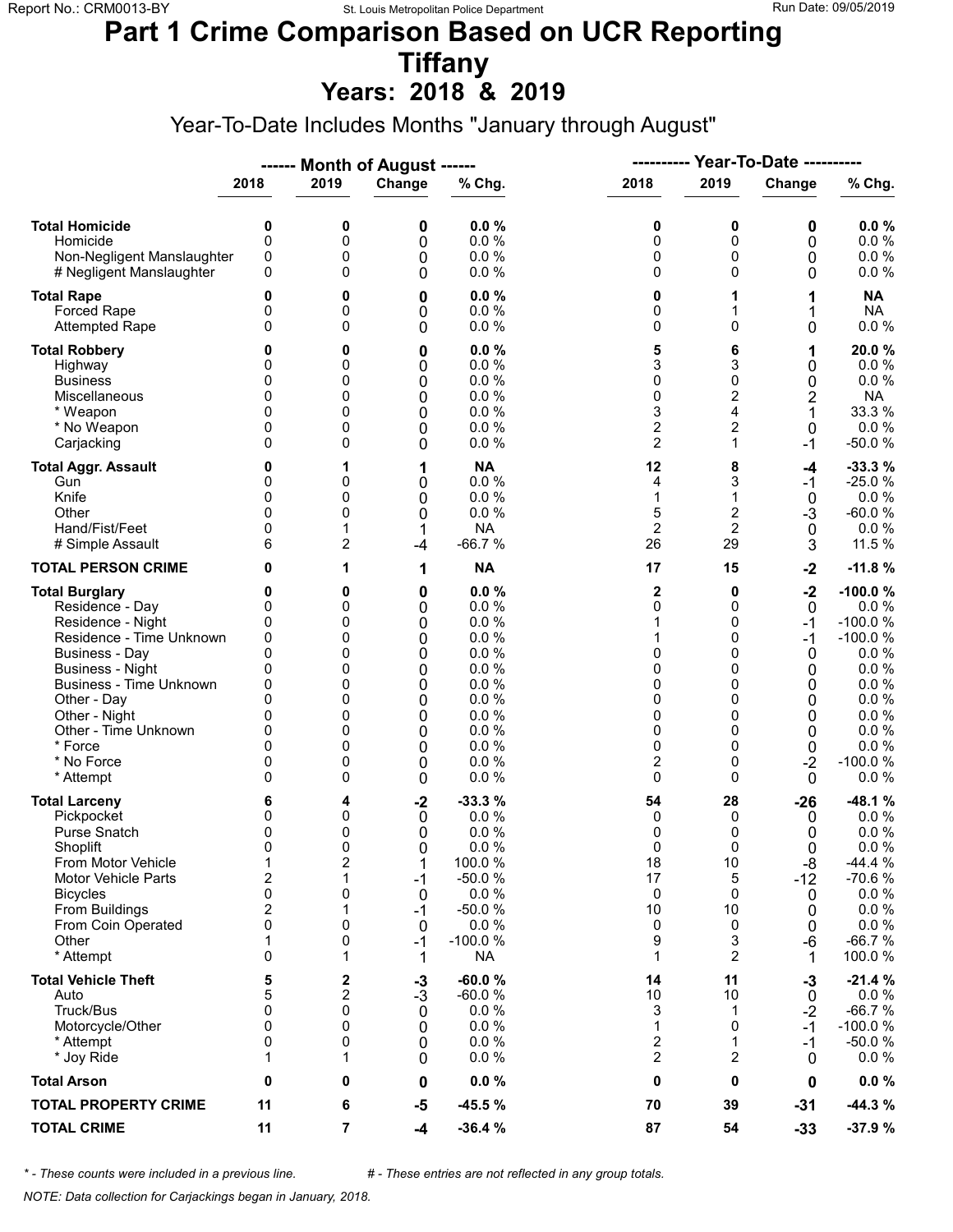#### **Part 1 Crime Comparison Based on UCR Reporting Tower Grove East Years: 2018 & 2019**

Year-To-Date Includes Months "January through August"

|                                                                                                                                                                                                                                                                               |                                                                                                             |                                                               | ------ Month of August ------                                                                |                                                                                                                                    | ----------                                                         |                                                                              | Year-To-Date ----------                                                               |                                                                                                                                                 |  |
|-------------------------------------------------------------------------------------------------------------------------------------------------------------------------------------------------------------------------------------------------------------------------------|-------------------------------------------------------------------------------------------------------------|---------------------------------------------------------------|----------------------------------------------------------------------------------------------|------------------------------------------------------------------------------------------------------------------------------------|--------------------------------------------------------------------|------------------------------------------------------------------------------|---------------------------------------------------------------------------------------|-------------------------------------------------------------------------------------------------------------------------------------------------|--|
|                                                                                                                                                                                                                                                                               | 2018                                                                                                        | 2019                                                          | Change                                                                                       | % Chg.                                                                                                                             | 2018                                                               | 2019                                                                         | Change                                                                                | % Chg.                                                                                                                                          |  |
| <b>Total Homicide</b><br>Homicide<br>Non-Negligent Manslaughter<br># Negligent Manslaughter                                                                                                                                                                                   | 0<br>$\mathbf 0$<br>0<br>0                                                                                  | 0<br>0<br>0<br>0                                              | 0<br>0<br>0<br>0                                                                             | 0.0%<br>0.0%<br>0.0%<br>0.0%                                                                                                       | 1<br>1<br>0<br>0                                                   | 1<br>1<br>0<br>$\Omega$                                                      | 0<br>0<br>0<br>0                                                                      | 0.0%<br>0.0 %<br>0.0 %<br>$0.0 \%$                                                                                                              |  |
| <b>Total Rape</b><br>Forced Rape<br><b>Attempted Rape</b>                                                                                                                                                                                                                     | 0<br>0<br>$\Omega$                                                                                          | 0<br>0<br>0                                                   | 0<br>0<br>0                                                                                  | 0.0%<br>0.0 %<br>0.0%                                                                                                              | 0<br>0<br>0                                                        | 3<br>3<br>$\Omega$                                                           | 3<br>3<br>0                                                                           | <b>NA</b><br><b>NA</b><br>$0.0 \%$                                                                                                              |  |
| <b>Total Robbery</b><br>Highway<br><b>Business</b><br>Miscellaneous<br>* Weapon<br>* No Weapon<br>Carjacking                                                                                                                                                                  | 1<br>$\mathbf{0}$<br>2<br>$\overline{2}$<br>$\overline{2}$                                                  | 3<br>2<br>1<br>0<br>2<br>1<br>0                               | $-1$<br>1<br>0<br>0<br>0<br>$-1$<br>$-2$                                                     | $-25.0%$<br>100.0 %<br>0.0%<br>0.0%<br>0.0%<br>$-50.0%$<br>$-100.0%$                                                               | 29<br>17<br>4<br>0<br>22<br>7<br>8                                 | 17<br>9<br>6<br>$\Omega$<br>10<br>7<br>2                                     | $-12$<br>-8<br>2<br>$\mathbf 0$<br>$-12$<br>0<br>-6                                   | $-41.4%$<br>$-47.1%$<br>50.0%<br>0.0 %<br>$-54.5%$<br>0.0%<br>$-75.0%$                                                                          |  |
| <b>Total Aggr. Assault</b><br>Gun<br>Knife<br>Other<br>Hand/Fist/Feet<br># Simple Assault                                                                                                                                                                                     | 1<br>0<br>0<br>0<br>0                                                                                       | 4<br>5                                                        | 3<br>1<br>1<br>0<br>1<br>5                                                                   | 300.0%<br><b>NA</b><br><b>NA</b><br>0.0 %<br><b>NA</b><br><b>NA</b>                                                                | 28<br>16<br>1<br>10<br>1<br>23                                     | 22<br>13<br>2<br>4<br>3<br>28                                                | -6<br>$-3$<br>1<br>-6<br>$\boldsymbol{2}$<br>5                                        | $-21.4%$<br>$-18.8%$<br>100.0%<br>$-60.0%$<br>200.0%<br>21.7%                                                                                   |  |
| <b>TOTAL PERSON CRIME</b>                                                                                                                                                                                                                                                     | 5                                                                                                           | 7                                                             | $\mathbf 2$                                                                                  | 40.0 %                                                                                                                             | 58                                                                 | 43                                                                           | $-15$                                                                                 | $-25.9%$                                                                                                                                        |  |
| <b>Total Burglary</b><br>Residence - Day<br>Residence - Night<br>Residence - Time Unknown<br><b>Business - Day</b><br><b>Business - Night</b><br><b>Business - Time Unknown</b><br>Other - Day<br>Other - Night<br>Other - Time Unknown<br>* Force<br>* No Force<br>* Attempt | 8<br>$\overline{c}$<br>3<br>$\overline{2}$<br>0<br>1<br>0<br>$\Omega$<br>0<br>0<br>5<br>$\overline{2}$<br>1 | 5<br>1<br>1<br>3<br>0<br>0<br>0<br>0<br>0<br>0<br>1<br>4<br>0 | $-3$<br>$-1$<br>$-2$<br>1<br>0<br>$-1$<br>0<br>0<br>0<br>0<br>$-4$<br>$\overline{2}$<br>$-1$ | $-37.5%$<br>$-50.0%$<br>$-66.7%$<br>50.0 %<br>0.0%<br>$-100.0%$<br>0.0%<br>0.0%<br>0.0%<br>0.0%<br>$-80.0%$<br>100.0%<br>$-100.0%$ | 46<br>20<br>8<br>15<br>1<br>1<br>1<br>0<br>0<br>0<br>22<br>17<br>7 | 15<br>3<br>1<br>9<br>$\Omega$<br>2<br>0<br>$\Omega$<br>0<br>0<br>5<br>9<br>1 | $-31$<br>-17<br>$-7$<br>$-6$<br>$-1$<br>1<br>$-1$<br>0<br>0<br>0<br>$-17$<br>-8<br>-6 | $-67.4%$<br>$-85.0%$<br>$-87.5%$<br>$-40.0%$<br>$-100.0%$<br>100.0 %<br>$-100.0%$<br>0.0%<br>0.0 %<br>0.0 %<br>$-77.3%$<br>$-47.1%$<br>$-85.7%$ |  |
| <b>Total Larceny</b><br>Pickpocket<br>Purse Snatch<br>Shoplift<br>From Motor Vehicle<br><b>Motor Vehicle Parts</b><br><b>Bicycles</b><br>From Buildings<br>From Coin Operated<br>Other<br>* Attempt                                                                           | 26<br>0<br>0<br>8<br>3<br>6<br>1<br>5<br>0<br>3<br>1                                                        | 20<br>0<br>0<br>6<br>8<br>2<br>0<br>1<br>0<br>3<br>1          | -6<br>0<br>0<br>$-2$<br>5<br>-4<br>$-1$<br>$-4$<br>0<br>0<br>0                               | $-23.1%$<br>0.0%<br>0.0%<br>$-25.0%$<br>166.7%<br>$-66.7%$<br>$-100.0%$<br>$-80.0%$<br>0.0%<br>0.0%<br>0.0%                        | 186<br>0<br>0<br>57<br>41<br>37<br>1<br>23<br>0<br>27<br>14        | 126<br>0<br>0<br>26<br>28<br>17<br>$\mathbf 1$<br>25<br>0<br>29<br>6         | $-60$<br>0<br>0<br>$-31$<br>$-13$<br>$-20$<br>0<br>2<br>0<br>2<br>-8                  | $-32.3%$<br>$0.0 \%$<br>0.0%<br>$-54.4%$<br>$-31.7%$<br>$-54.1%$<br>$0.0 \%$<br>8.7%<br>0.0 %<br>7.4 %<br>$-57.1%$                              |  |
| <b>Total Vehicle Theft</b><br>Auto<br>Truck/Bus<br>Motorcycle/Other<br>* Attempt<br>* Joy Ride                                                                                                                                                                                | 6<br>5<br>1<br>0<br>0<br>1                                                                                  | 7<br>5<br>1<br>1<br>0<br>1                                    | 1<br>0<br>0<br>1<br>0<br>0                                                                   | 16.7%<br>0.0%<br>0.0 %<br><b>NA</b><br>0.0 %<br>0.0%                                                                               | 37<br>32<br>5<br>0<br>2<br>9                                       | 29<br>20<br>4<br>5<br>2<br>5                                                 | -8<br>$-12$<br>$-1$<br>5<br>0<br>-4                                                   | $-21.6%$<br>$-37.5%$<br>$-20.0%$<br>NA<br>$0.0 \%$<br>$-44.4%$                                                                                  |  |
| <b>Total Arson</b>                                                                                                                                                                                                                                                            | 0                                                                                                           | 0                                                             | 0                                                                                            | 0.0%                                                                                                                               | $\mathbf{2}$                                                       | 1                                                                            | -1                                                                                    | $-50.0%$                                                                                                                                        |  |
| <b>TOTAL PROPERTY CRIME</b>                                                                                                                                                                                                                                                   | 40                                                                                                          | 32                                                            | -8                                                                                           | $-20.0%$                                                                                                                           | 271                                                                | 171                                                                          | $-100$                                                                                | $-36.9%$                                                                                                                                        |  |
| <b>TOTAL CRIME</b>                                                                                                                                                                                                                                                            | 45                                                                                                          | 39                                                            | -6                                                                                           | $-13.3%$                                                                                                                           | 329                                                                | 214                                                                          | $-115$                                                                                | $-35.0%$                                                                                                                                        |  |

*\* - These counts were included in a previous line. # - These entries are not reflected in any group totals.*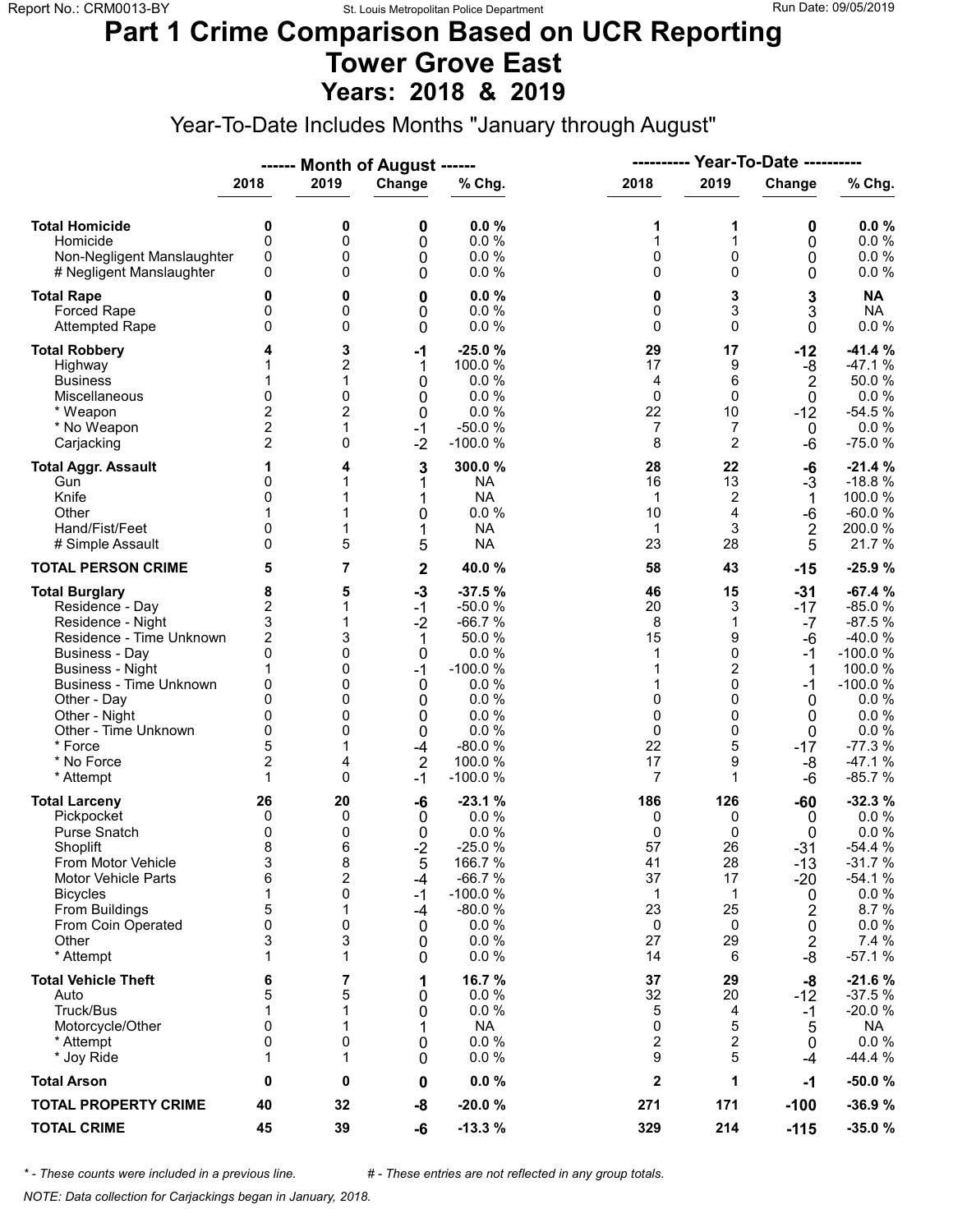#### **Part 1 Crime Comparison Based on UCR Reporting Tower Grove Park Years: 2018 & 2019**

Year-To-Date Includes Months "January through August"

|                                                                                                                                                                                                                                                                               |                                                                                        |                                                               | ------ Month of August ------                                        |                                                                                                      | ----------                                                    |                                                                                    | <b>Year-To-Date ----------</b>                                |                                                                                                                           |  |
|-------------------------------------------------------------------------------------------------------------------------------------------------------------------------------------------------------------------------------------------------------------------------------|----------------------------------------------------------------------------------------|---------------------------------------------------------------|----------------------------------------------------------------------|------------------------------------------------------------------------------------------------------|---------------------------------------------------------------|------------------------------------------------------------------------------------|---------------------------------------------------------------|---------------------------------------------------------------------------------------------------------------------------|--|
|                                                                                                                                                                                                                                                                               | 2018                                                                                   | 2019                                                          | Change                                                               | % Chg.                                                                                               | 2018                                                          | 2019                                                                               | Change                                                        | % Chg.                                                                                                                    |  |
| <b>Total Homicide</b><br>Homicide<br>Non-Negligent Manslaughter<br># Negligent Manslaughter                                                                                                                                                                                   | 0<br>0<br>0<br>0                                                                       | 0<br>0<br>0<br>0                                              | 0<br>0<br>0<br>0                                                     | 0.0%<br>0.0%<br>0.0%<br>0.0%                                                                         | 0<br>0<br>0<br>0                                              | 0<br>0<br>0<br>$\Omega$                                                            | 0<br>0<br>0<br>0                                              | 0.0%<br>0.0 %<br>0.0 %<br>0.0 %                                                                                           |  |
| <b>Total Rape</b><br>Forced Rape<br><b>Attempted Rape</b>                                                                                                                                                                                                                     | 0<br>0<br>$\Omega$                                                                     | 0<br>0<br>0                                                   | 0<br>0<br>0                                                          | 0.0%<br>0.0 %<br>0.0%                                                                                | 2<br>$\overline{2}$<br>0                                      | 0<br>0<br>$\Omega$                                                                 | $-2$<br>$-2$<br>0                                             | $-100.0%$<br>$-100.0%$<br>0.0%                                                                                            |  |
| <b>Total Robbery</b><br>Highway<br><b>Business</b><br>Miscellaneous<br>* Weapon<br>* No Weapon<br>Carjacking                                                                                                                                                                  | 0<br>0<br>0<br>0<br>0<br>$\Omega$                                                      | 0<br>0<br>0<br>0<br>0<br>0<br>0                               | 0<br>0<br>0<br>0<br>0<br>0<br>0                                      | 0.0%<br>0.0%<br>0.0 %<br>0.0 %<br>0.0%<br>0.0%<br>0.0%                                               | 0<br>0<br>0<br>0<br>0<br>0<br>0                               | 0<br>$\mathbf{0}$<br>0<br>0                                                        | 1<br>1<br>0<br>0<br>1<br>0<br>0                               | <b>NA</b><br><b>NA</b><br>0.0 %<br>0.0 %<br><b>NA</b><br>0.0 %<br>$0.0 \%$                                                |  |
| <b>Total Aggr. Assault</b><br>Gun<br>Knife<br>Other<br>Hand/Fist/Feet<br># Simple Assault                                                                                                                                                                                     | 0<br>0<br>0<br>0<br>0<br>0                                                             | 0<br>0<br>0<br>0<br>0<br>0                                    | 0<br>0<br>0<br>0<br>0<br>0                                           | 0.0%<br>0.0%<br>0.0 %<br>0.0%<br>0.0%<br>0.0 %                                                       | 0<br>0<br>0<br>0<br>0<br>0                                    | 0<br>0<br>0<br>0<br>0<br>2                                                         | 0<br>0<br>0<br>0<br>0<br>2                                    | $0.0 \%$<br>0.0 %<br>0.0 %<br>$0.0 \%$<br>0.0%<br><b>NA</b>                                                               |  |
| <b>TOTAL PERSON CRIME</b>                                                                                                                                                                                                                                                     | 0                                                                                      | 0                                                             | 0                                                                    | 0.0%                                                                                                 | 2                                                             | 1                                                                                  | $-1$                                                          | $-50.0%$                                                                                                                  |  |
| <b>Total Burglary</b><br>Residence - Day<br>Residence - Night<br>Residence - Time Unknown<br><b>Business - Day</b><br><b>Business - Night</b><br><b>Business - Time Unknown</b><br>Other - Day<br>Other - Night<br>Other - Time Unknown<br>* Force<br>* No Force<br>* Attempt | 0<br>0<br>0<br>0<br>$\mathbf{0}$<br>0<br>0<br>$\Omega$<br>0<br>0<br>$\Omega$<br>0<br>0 | 0<br>0<br>0<br>0<br>0<br>0<br>0<br>0<br>0<br>0<br>0<br>0<br>0 | $\bf{0}$<br>0<br>0<br>0<br>0<br>0<br>0<br>0<br>0<br>0<br>0<br>0<br>0 | 0.0%<br>0.0%<br>0.0%<br>0.0%<br>0.0%<br>0.0%<br>0.0%<br>0.0%<br>0.0%<br>0.0%<br>0.0%<br>0.0%<br>0.0% | 0<br>0<br>0<br>0<br>0<br>0<br>0<br>0<br>0<br>0<br>0<br>0<br>0 | 0<br>$\Omega$<br>0<br>0<br>$\Omega$<br>0<br>0<br>0<br>0<br>0<br>$\Omega$<br>0<br>0 | 0<br>0<br>0<br>0<br>0<br>0<br>0<br>0<br>0<br>0<br>0<br>0<br>0 | $0.0 \%$<br>0.0 %<br>0.0%<br>0.0 %<br>0.0%<br>0.0%<br>0.0 %<br>0.0 %<br>0.0%<br>0.0 %<br>$0.0 \%$<br>$0.0 \%$<br>$0.0 \%$ |  |
| <b>Total Larceny</b><br>Pickpocket<br>Purse Snatch<br>Shoplift<br>From Motor Vehicle<br>Motor Vehicle Parts<br><b>Bicycles</b><br>From Buildings<br>From Coin Operated<br>Other<br>* Attempt                                                                                  | 1<br>0<br>0<br>$\mathbf{0}$<br>1<br>0<br>0<br>0<br>0<br>0<br>$\Omega$                  | 0<br>0<br>0<br>0<br>0<br>0<br>0<br>0<br>0<br>0<br>0           | $-1$<br>0<br>0<br>0<br>$-1$<br>0<br>0<br>0<br>0<br>0<br>0            | $-100.0%$<br>0.0%<br>0.0%<br>0.0%<br>$-100.0%$<br>0.0%<br>0.0 %<br>0.0%<br>0.0%<br>0.0%<br>0.0%      | 6<br>0<br>0<br>0<br>4<br>1<br>0<br>0<br>0<br>1<br>0           | 3<br>1<br>0<br>$\Omega$<br>0<br>0<br>0<br>0<br>0<br>2<br>$\Omega$                  | $-3$<br>1<br>0<br>0<br>-4<br>-1<br>0<br>0<br>0<br>0           | $-50.0%$<br>NA<br>0.0 %<br>0.0%<br>$-100.0%$<br>$-100.0%$<br>$0.0 \%$<br>0.0 %<br>$0.0 \%$<br>100.0%<br>$0.0 \%$          |  |
| <b>Total Vehicle Theft</b><br>Auto<br>Truck/Bus<br>Motorcycle/Other<br>* Attempt<br>* Joy Ride                                                                                                                                                                                | 0<br>0<br>0<br>0<br>0<br>0                                                             | 0<br>0<br>0<br>0<br>0<br>0                                    | 0<br>0<br>0<br>0<br>0<br>0                                           | 0.0%<br>0.0%<br>0.0 %<br>0.0%<br>0.0%<br>0.0%                                                        | 0<br>0<br>0<br>0<br>0<br>0                                    | 0<br>0<br>0<br>0<br>0<br>0                                                         | 0<br>0<br>0<br>0<br>0<br>0                                    | $0.0 \%$<br>$0.0 \%$<br>0.0 %<br>0.0 %<br>$0.0 \%$<br>$0.0 \%$                                                            |  |
| <b>Total Arson</b>                                                                                                                                                                                                                                                            | 0                                                                                      | 0                                                             | 0                                                                    | 0.0%                                                                                                 | 0                                                             | 0                                                                                  | 0                                                             | $0.0 \%$                                                                                                                  |  |
| <b>TOTAL PROPERTY CRIME</b>                                                                                                                                                                                                                                                   | 1                                                                                      | 0                                                             | $-1$                                                                 | $-100.0%$                                                                                            | 6                                                             | 3                                                                                  | $-3$                                                          | $-50.0%$                                                                                                                  |  |
| <b>TOTAL CRIME</b>                                                                                                                                                                                                                                                            | 1                                                                                      | 0                                                             | $-1$                                                                 | $-100.0%$                                                                                            | 8                                                             | 4                                                                                  | -4                                                            | $-50.0%$                                                                                                                  |  |

*\* - These counts were included in a previous line. # - These entries are not reflected in any group totals.*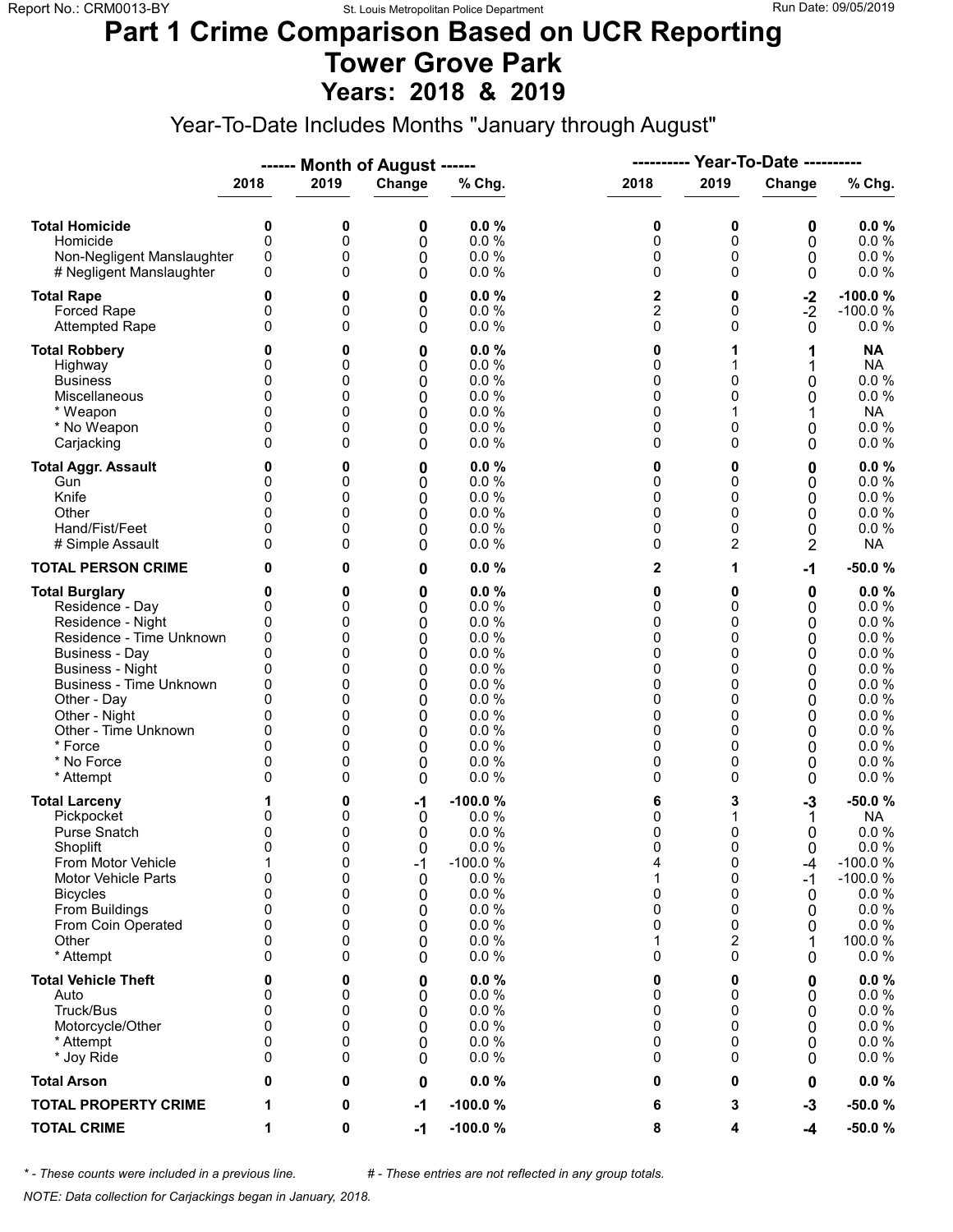#### **Part 1 Crime Comparison Based on UCR Reporting Tower Grove South Years: 2018 & 2019**

Year-To-Date Includes Months "January through August"

|                                |                |                         | ------ Month of August ------ |           | Year-To-Date ----------<br>---------- |                |                  |           |  |
|--------------------------------|----------------|-------------------------|-------------------------------|-----------|---------------------------------------|----------------|------------------|-----------|--|
|                                | 2018           | 2019                    | Change                        | % Chg.    | 2018                                  | 2019           | Change           | % Chg.    |  |
| <b>Total Homicide</b>          | 0              | 0                       | 0                             | 0.0%      | 3                                     | 0              | $-3$             | $-100.0%$ |  |
| Homicide                       | $\mathbf 0$    | 0                       | 0                             | 0.0%      | 3                                     | 0              | $-3$             | $-100.0%$ |  |
| Non-Negligent Manslaughter     | 0              | 0                       | 0                             | 0.0%      | 0                                     | 0              | 0                | $0.0 \%$  |  |
| # Negligent Manslaughter       | 0              | 0                       | 0                             | 0.0%      | 0                                     | $\Omega$       | 0                | $0.0 \%$  |  |
| <b>Total Rape</b>              | 1              | 0                       | $-1$                          | $-100.0%$ | 3                                     | 5              | $\mathbf 2$      | 66.7%     |  |
| Forced Rape                    | 1              | 0                       | $-1$                          | $-100.0%$ | $\overline{2}$                        | 5              | 3                | 150.0%    |  |
| <b>Attempted Rape</b>          | $\mathbf{0}$   | 0                       | $\mathbf 0$                   | 0.0%      | 1                                     | $\Omega$       | $-1$             | $-100.0%$ |  |
| <b>Total Robbery</b>           | 3              | 7                       | 4                             | 133.3 %   | 37                                    | 33             | $-4$             | $-10.8%$  |  |
| Highway                        | 3              | 5                       | $\overline{2}$                | 66.7 %    | 22                                    | 19             | $-3$             | $-13.6%$  |  |
| <b>Business</b>                | 0              | 1                       | 1                             | <b>NA</b> | 8                                     | 7              | $-1$             | $-12.5%$  |  |
| Miscellaneous                  | $\mathbf{0}$   | 0                       | 0                             | 0.0 %     | 0                                     | $\Omega$       | 0                | $0.0\ \%$ |  |
| * Weapon                       | 2              | 3                       | 1                             | 50.0 %    | 24                                    | 24             | 0                | $0.0 \%$  |  |
| * No Weapon                    | 1              | 4                       | 3                             | 300.0%    | 13                                    | 9              | $-4$             | $-30.8%$  |  |
| Carjacking                     | $\mathbf{0}$   | 1                       | 1                             | <b>NA</b> | $\overline{7}$                        | 7              | $\mathbf 0$      | $0.0 \%$  |  |
| <b>Total Aggr. Assault</b>     | 9              | 6                       | -3                            | $-33.3%$  | 64                                    | 56             | -8               | $-12.5%$  |  |
| Gun                            | 6              | 0                       | $-6$                          | $-100.0%$ | 29                                    | 26             | $-3$             | $-10.3%$  |  |
| Knife                          | 1              | $\overline{\mathbf{c}}$ | 1                             | 100.0%    | 6                                     | 6              | $\mathbf 0$      | $0.0 \%$  |  |
| Other                          | $\overline{c}$ | $\overline{\mathbf{c}}$ | 0                             | 0.0%      | 25                                    | 18             | $-7$             | $-28.0%$  |  |
| Hand/Fist/Feet                 | 0              | $\overline{c}$          | 2                             | <b>NA</b> | 4                                     | 6              | $\boldsymbol{2}$ | 50.0%     |  |
| # Simple Assault               | 4              | $\overline{7}$          | 3                             | 75.0 %    | 65                                    | 70             | 5                | 7.7 %     |  |
| <b>TOTAL PERSON CRIME</b>      | 13             | 13                      | 0                             | 0.0%      | 107                                   | 94             | $-13$            | $-12.1%$  |  |
| <b>Total Burglary</b>          | 15             | 5                       | $-10$                         | $-66.7%$  | 65                                    | 55             | $-10$            | $-15.4%$  |  |
| Residence - Day                | $\overline{c}$ | 0                       | $-2$                          | $-100.0%$ | 15                                    | 10             | -5               | $-33.3%$  |  |
| Residence - Night              | $\overline{2}$ | 0                       | $-2$                          | $-100.0%$ | 13                                    | $\overline{7}$ | -6               | $-46.2%$  |  |
| Residence - Time Unknown       | 10             | 2                       | -8                            | $-80.0%$  | 27                                    | 25             | $-2$             | $-7.4%$   |  |
| <b>Business - Day</b>          | $\mathbf 0$    | $\overline{2}$          | $\overline{2}$                | <b>NA</b> | 0                                     | 3              | $\mathbf{3}$     | <b>NA</b> |  |
| <b>Business - Night</b>        | 1              | 0                       | $-1$                          | $-100.0%$ | 7                                     | 5              | $-2$             | $-28.6%$  |  |
| <b>Business - Time Unknown</b> | 0              | 1                       | 1                             | <b>NA</b> | 3                                     | 5              | $\mathbf 2$      | 66.7%     |  |
| Other - Day                    | 0              | 0                       | 0                             | 0.0%      | 0                                     | $\Omega$       | 0                | $0.0 \%$  |  |
| Other - Night                  | 0              | 0                       | 0                             | 0.0%      | 0                                     | 0              | 0                | 0.0 %     |  |
| Other - Time Unknown           | 0              | 0                       | 0                             | 0.0%      | 0                                     | $\Omega$       | 0                | 0.0 %     |  |
| * Force                        | 10             | 3                       | $-7$                          | $-70.0%$  | 32                                    | 31             | $-1$             | $-3.1%$   |  |
| * No Force                     | 4              | $\overline{c}$          | $-2$                          | $-50.0%$  | 28                                    | 23             | $-5$             | $-17.9%$  |  |
| * Attempt                      | 1              | 0                       | $-1$                          | $-100.0%$ | 5                                     | 1              | -4               | $-80.0%$  |  |
| <b>Total Larceny</b>           | 53             | 49                      | -4                            | $-7.5%$   | 274                                   | 313            | 39               | 14.2 %    |  |
| Pickpocket                     | 0              | 0                       | 0                             | 0.0%      | 0                                     | 1              | 1                | <b>NA</b> |  |
| Purse Snatch                   | 0              | 0                       | 0                             | 0.0%      | 1                                     | 0              | -1               | $-100.0%$ |  |
| Shoplift                       | $\overline{7}$ | 8                       | 1                             | 14.3 %    | 32                                    | 66             | 34               | 106.3%    |  |
| From Motor Vehicle             | 18             | 26                      | 8                             | 44.4 %    | 99                                    | 115            | 16               | 16.2 %    |  |
| <b>Motor Vehicle Parts</b>     | 5              | 7                       | 2                             | 40.0%     | 51                                    | 50             | $-1$             | $-2.0%$   |  |
| <b>Bicycles</b>                | 0              | 0                       | 0                             | 0.0%      | 4                                     | 2              | $-2$             | $-50.0%$  |  |
| From Buildings                 | 8              | 5                       | $-3$                          | $-37.5%$  | 45                                    | 33             | $-12$            | $-26.7%$  |  |
| From Coin Operated             | 0              | 0                       | 0                             | 0.0%      | 0                                     | 1              | 1                | <b>NA</b> |  |
| Other                          | 15             | 3                       | $-12$                         | $-80.0%$  | 42                                    | 45             | 3                | 7.1%      |  |
| * Attempt                      | 5              | 3                       | $-2$                          | $-40.0%$  | 23                                    | 11             | $-12$            | $-52.2%$  |  |
| <b>Total Vehicle Theft</b>     | 11             | 10                      | -1                            | $-9.1%$   | 57                                    | 71             | 14               | 24.6 %    |  |
| Auto                           | 9              | 6                       | $-3$                          | $-33.3%$  | 47                                    | 48             | 1                | 2.1%      |  |
| Truck/Bus                      | 1              | 1                       | 0                             | 0.0 %     | 5                                     | 11             | 6                | 120.0%    |  |
| Motorcycle/Other               | 1              | 3                       | $\overline{2}$                | 200.0%    | 5                                     | 12             | 7                | 140.0%    |  |
| * Attempt                      | 1              | 0                       | $-1$                          | $-100.0%$ | 6                                     | 2              | -4               | $-66.7%$  |  |
| * Joy Ride                     | 2              | 1                       | $-1$                          | $-50.0%$  | 19                                    | 21             | $\overline{2}$   | 10.5 %    |  |
| <b>Total Arson</b>             | 0              | 0                       | 0                             | 0.0%      | 4                                     | $\mathbf{2}$   | $-2$             | $-50.0%$  |  |
| <b>TOTAL PROPERTY CRIME</b>    | 79             | 64                      | $-15$                         | $-19.0%$  | 400                                   | 441            | 41               | 10.3 %    |  |
| <b>TOTAL CRIME</b>             | 92             | 77                      | $-15$                         | $-16.3%$  | 507                                   | 535            | 28               | 5.5 %     |  |

*\* - These counts were included in a previous line. # - These entries are not reflected in any group totals.*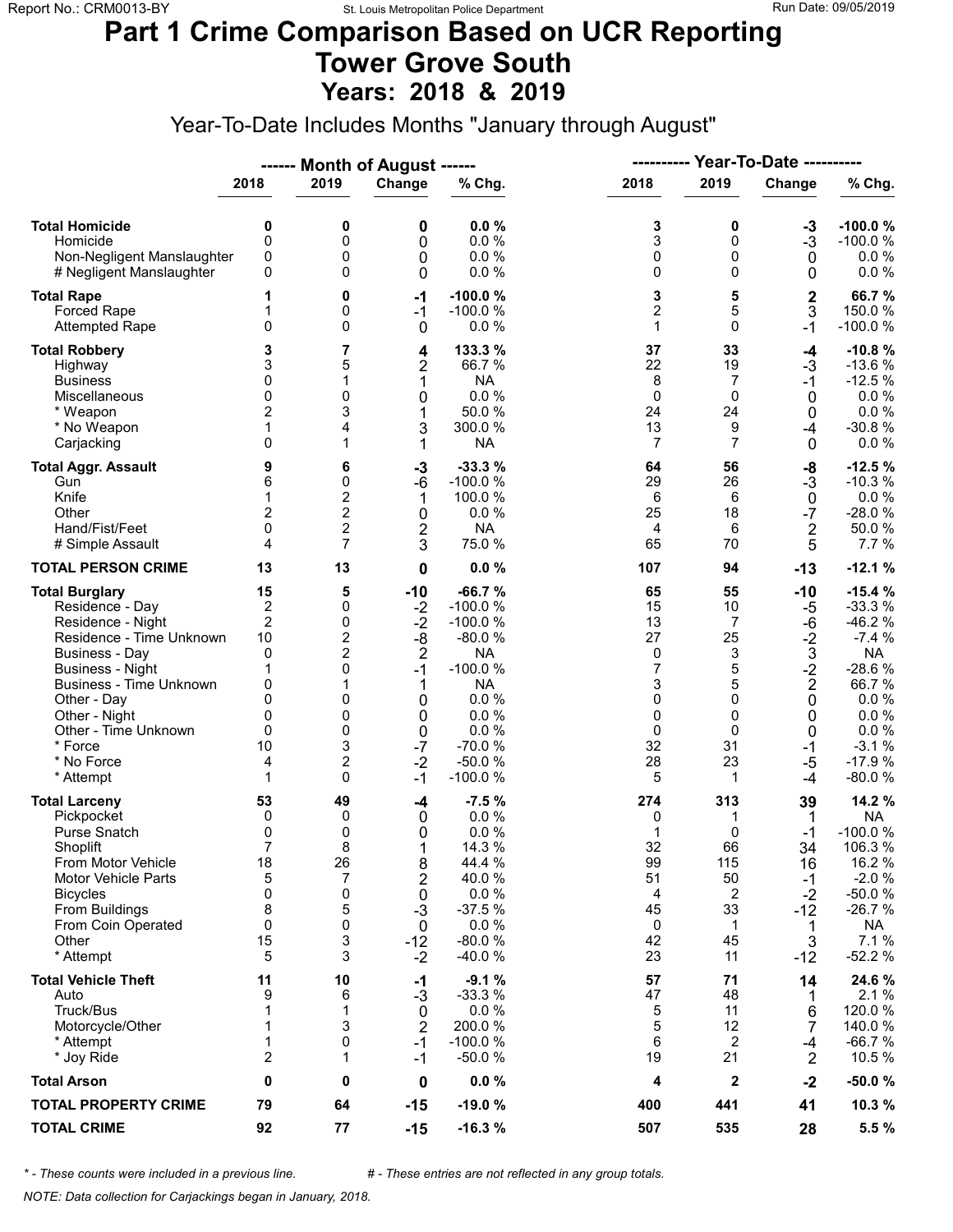#### **Part 1 Crime Comparison Based on UCR Reporting Vandeventer Years: 2018 & 2019**

Year-To-Date Includes Months "January through August"

|                                                                                                                                                                                                                                                                        |                                                                                       |                                                      | ------ Month of August ------                                          |                                                                                                                    |                                                                              |                                                                                   |                                                                                           |                                                                                                                               |
|------------------------------------------------------------------------------------------------------------------------------------------------------------------------------------------------------------------------------------------------------------------------|---------------------------------------------------------------------------------------|------------------------------------------------------|------------------------------------------------------------------------|--------------------------------------------------------------------------------------------------------------------|------------------------------------------------------------------------------|-----------------------------------------------------------------------------------|-------------------------------------------------------------------------------------------|-------------------------------------------------------------------------------------------------------------------------------|
|                                                                                                                                                                                                                                                                        | 2018                                                                                  | 2019                                                 | Change                                                                 | % Chg.                                                                                                             | 2018                                                                         | 2019                                                                              | Change                                                                                    | % Chg.                                                                                                                        |
| <b>Total Homicide</b><br>Homicide<br>Non-Negligent Manslaughter<br># Negligent Manslaughter                                                                                                                                                                            | 0<br>0<br>0<br>0                                                                      | 0<br>0<br>0<br>0                                     | 0<br>0<br>0<br>0                                                       | 0.0%<br>0.0%<br>0.0%<br>0.0%                                                                                       | 3<br>3<br>0<br>0                                                             | 1<br>1<br>0<br>0                                                                  | $-2$<br>$-2$<br>$\mathbf 0$<br>0                                                          | $-66.7%$<br>$-66.7%$<br>$0.0 \%$<br>0.0 %                                                                                     |
| <b>Total Rape</b><br><b>Forced Rape</b><br><b>Attempted Rape</b>                                                                                                                                                                                                       | 0<br>0<br>0                                                                           | 0<br>0<br>0                                          | 0<br>0<br>0                                                            | 0.0%<br>0.0%<br>0.0 %                                                                                              | 3<br>3<br>0                                                                  | 1<br>1<br>0                                                                       | $-2$<br>$-2$<br>$\mathbf 0$                                                               | $-66.7%$<br>$-66.7%$<br>$0.0 \%$                                                                                              |
| <b>Total Robbery</b><br>Highway<br><b>Business</b><br>Miscellaneous<br>* Weapon<br>* No Weapon<br>Carjacking                                                                                                                                                           | 2<br>0<br>0<br>2<br>$\mathbf{0}$<br>1                                                 | 0<br>0<br>0<br>0<br>0<br>0<br>0                      | $-2$<br>$-1$<br>0<br>$\boldsymbol{0}$<br>$-2$<br>0<br>$-1$             | -100.0%<br>$-100.0%$<br>0.0 %<br>0.0%<br>$-100.0%$<br>0.0 %<br>$-100.0%$                                           | 9<br>4<br>3<br>0<br>7<br>$\overline{2}$<br>$\overline{2}$                    | 6<br>3<br>1<br>0<br>5<br>$\mathbf{1}$<br>$\overline{2}$                           | $-3$<br>$-1$<br>$-2$<br>$\pmb{0}$<br>$-2$<br>$-1$<br>$\mathbf 0$                          | $-33.3%$<br>$-25.0%$<br>$-66.7%$<br>$0.0 \%$<br>$-28.6%$<br>$-50.0%$<br>0.0%                                                  |
| <b>Total Aggr. Assault</b><br>Gun<br>Knife<br>Other<br>Hand/Fist/Feet<br># Simple Assault                                                                                                                                                                              | 3<br>3<br>$\mathbf{0}$<br>0<br>0<br>$\overline{2}$                                    | 3<br>0<br>0<br>3<br>0<br>2                           | 0<br>$-3$<br>$\mathbf 0$<br>3<br>0<br>0                                | 0.0%<br>$-100.0%$<br>0.0%<br><b>NA</b><br>0.0 %<br>0.0%                                                            | 19<br>13<br>1<br>4<br>1<br>11                                                | 18<br>7<br>1<br>9<br>1<br>14                                                      | -1<br>-6<br>$\mathbf 0$<br>5<br>0<br>3                                                    | $-5.3%$<br>$-46.2%$<br>$0.0 \%$<br>125.0%<br>$0.0 \%$<br>27.3 %                                                               |
| <b>TOTAL PERSON CRIME</b>                                                                                                                                                                                                                                              | 5                                                                                     | 3                                                    | $-2$                                                                   | $-40.0%$                                                                                                           | 34                                                                           | 26                                                                                | -8                                                                                        | $-23.5%$                                                                                                                      |
| <b>Total Burglary</b><br>Residence - Day<br>Residence - Night<br>Residence - Time Unknown<br><b>Business - Day</b><br><b>Business - Night</b><br>Business - Time Unknown<br>Other - Day<br>Other - Night<br>Other - Time Unknown<br>* Force<br>* No Force<br>* Attempt | 2<br>1<br>0<br>1<br>0<br>0<br>0<br>0<br>0<br>0<br>2<br>0<br>$\Omega$                  | 1<br>0<br>0<br>0<br>0<br>0<br>0<br>0<br>0<br>0<br>0  | $-1$<br>$-1$<br>0<br>0<br>0<br>0<br>0<br>0<br>0<br>0<br>$-1$<br>0<br>0 | $-50.0%$<br>$-100.0%$<br>0.0%<br>0.0%<br>0.0%<br>0.0%<br>0.0%<br>0.0%<br>0.0%<br>0.0 %<br>$-50.0%$<br>0.0%<br>0.0% | 22<br>7<br>$\overline{c}$<br>7<br>0<br>5<br>1<br>0<br>0<br>0<br>14<br>5<br>3 | 24<br>6<br>$\mathbf 1$<br>4<br>0<br>12<br>1<br>0<br>0<br>$\Omega$<br>18<br>4<br>2 | $\mathbf 2$<br>$-1$<br>$-1$<br>$-3$<br>0<br>7<br>0<br>0<br>0<br>0<br>4<br>$-1$<br>$-1$    | 9.1%<br>$-14.3%$<br>$-50.0%$<br>$-42.9%$<br>0.0%<br>140.0%<br>0.0 %<br>0.0%<br>0.0%<br>0.0 %<br>28.6%<br>$-20.0%$<br>$-33.3%$ |
| <b>Total Larceny</b><br>Pickpocket<br>Purse Snatch<br>Shoplift<br>From Motor Vehicle<br><b>Motor Vehicle Parts</b><br><b>Bicycles</b><br>From Buildings<br>From Coin Operated<br>Other<br>* Attempt                                                                    | 11<br>0<br>0<br>3<br>1<br>$\overline{\mathbf{c}}$<br>$\mathbf{0}$<br>1<br>0<br>4<br>0 | 12<br>0<br>0<br>0<br>2<br>3<br>0<br>1<br>0<br>6<br>0 | 1<br>0<br>0<br>$-3$<br>1<br>1<br>0<br>0<br>0<br>$\overline{2}$<br>0    | 9.1%<br>0.0%<br>0.0%<br>$-100.0%$<br>100.0%<br>50.0%<br>0.0 %<br>0.0 %<br>0.0%<br>50.0%<br>0.0%                    | 69<br>0<br>0<br>4<br>16<br>19<br>0<br>9<br>0<br>21<br>0                      | 52<br>0<br>0<br>1<br>18<br>9<br>0<br>9<br>0<br>15<br>2                            | $-17$<br>0<br>0<br>$-3$<br>$\overline{2}$<br>$-10$<br>0<br>0<br>0<br>-6<br>$\overline{2}$ | $-24.6%$<br>0.0%<br>0.0 %<br>$-75.0%$<br>12.5 %<br>$-52.6%$<br>$0.0 \%$<br>$0.0 \%$<br>$0.0 \%$<br>$-28.6%$<br>NA             |
| <b>Total Vehicle Theft</b><br>Auto<br>Truck/Bus<br>Motorcycle/Other<br>* Attempt<br>* Joy Ride                                                                                                                                                                         | 4<br>3<br>1<br>0<br>0<br>1                                                            | 2<br>1<br>1<br>0<br>0<br>1                           | $-2$<br>$-2$<br>$\mathbf 0$<br>0<br>0<br>0                             | $-50.0%$<br>$-66.7%$<br>0.0%<br>0.0 %<br>0.0%<br>0.0%                                                              | 13<br>11<br>2<br>0<br>0<br>4                                                 | 8<br>7<br>$\mathbf{1}$<br>$\Omega$<br>0<br>$\overline{2}$                         | $-5$<br>-4<br>$-1$<br>0<br>0<br>$-2$                                                      | $-38.5%$<br>$-36.4%$<br>$-50.0%$<br>$0.0 \%$<br>$0.0 \%$<br>$-50.0%$                                                          |
| <b>Total Arson</b>                                                                                                                                                                                                                                                     | 2                                                                                     | 0                                                    | $-2$                                                                   | $-100.0%$                                                                                                          | $\mathbf 2$                                                                  | 1                                                                                 | $-1$                                                                                      | $-50.0%$                                                                                                                      |
| <b>TOTAL PROPERTY CRIME</b>                                                                                                                                                                                                                                            | 19                                                                                    | 15                                                   | $-4$                                                                   | $-21.1%$                                                                                                           | 106                                                                          | 85                                                                                | -21                                                                                       | $-19.8%$                                                                                                                      |
| <b>TOTAL CRIME</b>                                                                                                                                                                                                                                                     | 24                                                                                    | 18                                                   | -6                                                                     | $-25.0%$                                                                                                           | 140                                                                          | 111                                                                               | $-29$                                                                                     | $-20.7%$                                                                                                                      |

*\* - These counts were included in a previous line. # - These entries are not reflected in any group totals.*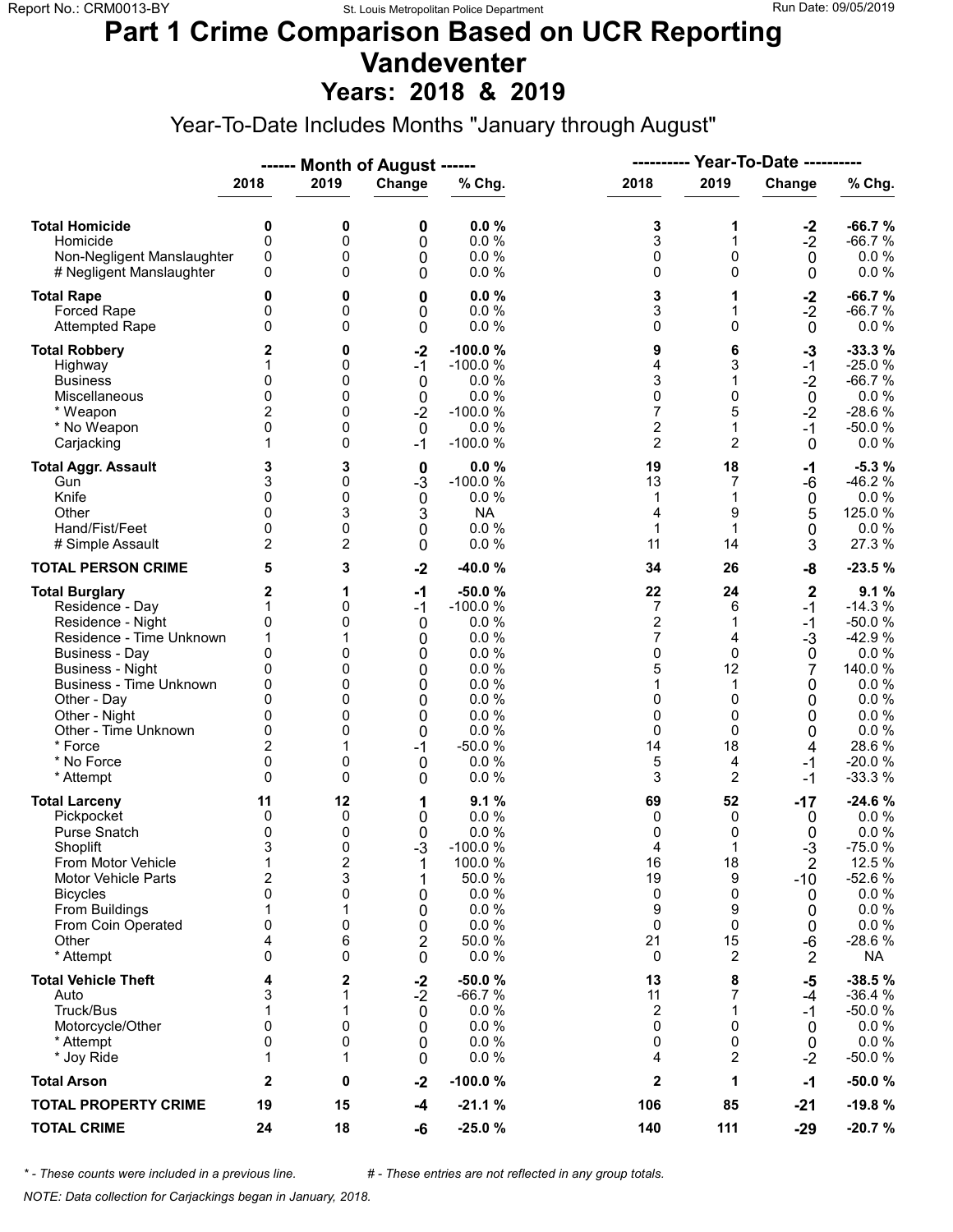#### **Part 1 Crime Comparison Based on UCR Reporting Visitation Park Years: 2018 & 2019**

Year-To-Date Includes Months "January through August"

|                                                                                                                                                                                                                                                                        |                                                                                   |                                                               | ------ Month of August ------                                                       |                                                                                                                           |                                                                                         |                                                                                    | <b>Year-To-Date ----------</b>                                               |                                                                                                                                       |  |
|------------------------------------------------------------------------------------------------------------------------------------------------------------------------------------------------------------------------------------------------------------------------|-----------------------------------------------------------------------------------|---------------------------------------------------------------|-------------------------------------------------------------------------------------|---------------------------------------------------------------------------------------------------------------------------|-----------------------------------------------------------------------------------------|------------------------------------------------------------------------------------|------------------------------------------------------------------------------|---------------------------------------------------------------------------------------------------------------------------------------|--|
|                                                                                                                                                                                                                                                                        | 2018                                                                              | 2019                                                          | Change                                                                              | % Chg.                                                                                                                    | 2018                                                                                    | 2019                                                                               | Change                                                                       | % Chg.                                                                                                                                |  |
| <b>Total Homicide</b><br>Homicide<br>Non-Negligent Manslaughter<br># Negligent Manslaughter                                                                                                                                                                            | 0<br>0<br>0<br>0                                                                  | 0<br>0<br>0<br>0                                              | 0<br>0<br>0<br>0                                                                    | 0.0%<br>0.0 %<br>0.0 %<br>0.0%                                                                                            | 0<br>0<br>0<br>0                                                                        | 1<br>1<br>0<br>0                                                                   | 1<br>1<br>0<br>0                                                             | NA<br><b>NA</b><br>$0.0 \%$<br>0.0 %                                                                                                  |  |
| <b>Total Rape</b><br>Forced Rape<br><b>Attempted Rape</b>                                                                                                                                                                                                              | 0<br>0<br>$\Omega$                                                                | 0<br>0<br>0                                                   | 0<br>0<br>0                                                                         | 0.0%<br>0.0%<br>0.0 %                                                                                                     | 1<br>1<br>0                                                                             | 1<br>1<br>$\mathbf 0$                                                              | 0<br>0<br>0                                                                  | 0.0%<br>0.0 %<br>0.0 %                                                                                                                |  |
| <b>Total Robbery</b><br>Highway<br><b>Business</b><br>Miscellaneous<br>* Weapon<br>* No Weapon<br>Carjacking                                                                                                                                                           | 0<br>0<br>0<br>0<br>0<br>0                                                        | 0<br>0<br>0<br>0<br>0<br>0<br>0                               | 0<br>0<br>0<br>0<br>0<br>$\mathbf 0$<br>0                                           | 0.0%<br>0.0%<br>0.0%<br>0.0 %<br>0.0%<br>0.0%<br>0.0%                                                                     | 1<br>0<br>0<br>1<br>0<br>1<br>0                                                         | 2<br>$\overline{c}$<br>0<br>0<br>$\overline{2}$<br>0<br>0                          | 1<br>2<br>0<br>$-1$<br>$\overline{2}$<br>$-1$<br>0                           | 100.0%<br><b>NA</b><br>0.0 %<br>$-100.0%$<br><b>NA</b><br>$-100.0%$<br>$0.0 \%$                                                       |  |
| <b>Total Aggr. Assault</b><br>Gun<br>Knife<br>Other<br>Hand/Fist/Feet<br># Simple Assault                                                                                                                                                                              | 3<br>3<br>0<br>$\Omega$<br>0<br>5                                                 | 1<br>0<br>0<br>0<br>1<br>3                                    | $-2$<br>$-3$<br>$\mathbf 0$<br>0<br>1<br>$-2$                                       | $-66.7%$<br>$-100.0%$<br>0.0%<br>0.0%<br><b>NA</b><br>$-40.0%$                                                            | 14<br>8<br>$\overline{c}$<br>$\overline{2}$<br>$\overline{2}$<br>12                     | 7<br>3<br>0<br>1<br>3<br>14                                                        | -7<br>$-5$<br>$-2$<br>$-1$<br>1<br>$\overline{2}$                            | $-50.0%$<br>$-62.5%$<br>$-100.0%$<br>$-50.0%$<br>50.0%<br>16.7%                                                                       |  |
| <b>TOTAL PERSON CRIME</b>                                                                                                                                                                                                                                              | 3                                                                                 | 1                                                             | $-2$                                                                                | $-66.7%$                                                                                                                  | 16                                                                                      | 11                                                                                 | $-5$                                                                         | $-31.3%$                                                                                                                              |  |
| <b>Total Burglary</b><br>Residence - Day<br>Residence - Night<br>Residence - Time Unknown<br><b>Business - Day</b><br><b>Business - Night</b><br>Business - Time Unknown<br>Other - Day<br>Other - Night<br>Other - Time Unknown<br>* Force<br>* No Force<br>* Attempt | 2<br>0<br>0<br>1<br>1<br>0<br>0<br>$\Omega$<br>0<br>0<br>$\overline{2}$<br>0<br>0 | 0<br>0<br>0<br>0<br>0<br>0<br>0<br>0<br>0<br>0<br>0<br>0<br>0 | $-2$<br>$\mathbf 0$<br>0<br>$-1$<br>$-1$<br>0<br>0<br>0<br>0<br>0<br>$-2$<br>0<br>0 | $-100.0%$<br>0.0%<br>0.0 %<br>$-100.0%$<br>$-100.0%$<br>0.0%<br>0.0%<br>0.0%<br>0.0%<br>0.0%<br>$-100.0%$<br>0.0%<br>0.0% | 8<br>$\overline{2}$<br>1<br>3<br>1<br>0<br>1<br>0<br>0<br>0<br>6<br>$\overline{c}$<br>0 | 6<br>3<br>0<br>3<br>0<br>0<br>0<br>0<br>0<br>0<br>4<br>2<br>0                      | $-2$<br>1<br>$-1$<br>0<br>$-1$<br>0<br>$-1$<br>0<br>0<br>0<br>$-2$<br>0<br>0 | $-25.0%$<br>50.0%<br>$-100.0%$<br>$0.0 \%$<br>$-100.0%$<br>0.0%<br>$-100.0%$<br>0.0%<br>0.0%<br>0.0 %<br>$-33.3%$<br>0.0%<br>$0.0 \%$ |  |
| <b>Total Larceny</b><br>Pickpocket<br><b>Purse Snatch</b><br>Shoplift<br>From Motor Vehicle<br>Motor Vehicle Parts<br><b>Bicycles</b><br>From Buildings<br>From Coin Operated<br>Other<br>* Attempt                                                                    | З<br>0<br>0<br>$\Omega$<br>3<br>$\mathbf 0$<br>0<br>0<br>0<br>0<br>$\overline{2}$ | 8<br>0<br>0<br>0<br>2<br>6<br>0<br>0<br>0<br>0<br>1           | 5<br>0<br>0<br>0<br>$-1$<br>6<br>0<br>0<br>0<br>0<br>$-1$                           | 166.7%<br>0.0%<br>0.0%<br>0.0%<br>$-33.3%$<br><b>NA</b><br>$0.0 \%$<br>0.0%<br>0.0%<br>0.0%<br>$-50.0%$                   | 21<br>0<br>0<br>0<br>10<br>8<br>0<br>2<br>0<br>1<br>3                                   | 14<br>0<br>0<br>$\Omega$<br>4<br>$\overline{7}$<br>1<br>2<br>$\mathbf 0$<br>0<br>2 | $-7$<br>0<br>0<br>0<br>-6<br>-1<br>0<br>0<br>$-1$<br>$-1$                    | $-33.3%$<br>0.0 %<br>0.0%<br>0.0%<br>$-60.0%$<br>$-12.5%$<br><b>NA</b><br>0.0 %<br>0.0%<br>$-100.0%$<br>$-33.3%$                      |  |
| <b>Total Vehicle Theft</b><br>Auto<br>Truck/Bus<br>Motorcycle/Other<br>* Attempt<br>* Joy Ride                                                                                                                                                                         | 0<br>0<br>0<br>0<br>0<br>0                                                        | 0<br>0<br>0<br>0<br>0<br>0                                    | 0<br>0<br>0<br>0<br>0<br>0                                                          | 0.0%<br>0.0%<br>0.0 %<br>0.0 %<br>0.0 %<br>0.0%                                                                           | 5<br>5<br>0<br>0<br>1<br>1                                                              | 4<br>4<br>0<br>$\mathbf 0$<br>0<br>1                                               | -1<br>-1<br>0<br>0<br>-1<br>0                                                | $-20.0%$<br>$-20.0%$<br>$0.0 \%$<br>$0.0 \%$<br>$-100.0%$<br>$0.0 \%$                                                                 |  |
| <b>Total Arson</b>                                                                                                                                                                                                                                                     | 0                                                                                 | 0                                                             | 0                                                                                   | 0.0%                                                                                                                      | 0                                                                                       | 0                                                                                  | 0                                                                            | $0.0 \%$                                                                                                                              |  |
| <b>TOTAL PROPERTY CRIME</b>                                                                                                                                                                                                                                            | 5                                                                                 | 8                                                             | 3                                                                                   | 60.0%                                                                                                                     | 34                                                                                      | 24                                                                                 | $-10$                                                                        | $-29.4%$                                                                                                                              |  |
| <b>TOTAL CRIME</b>                                                                                                                                                                                                                                                     | 8                                                                                 | 9                                                             | 1                                                                                   | 12.5 %                                                                                                                    | 50                                                                                      | 35                                                                                 | $-15$                                                                        | $-30.0%$                                                                                                                              |  |

*\* - These counts were included in a previous line. # - These entries are not reflected in any group totals.*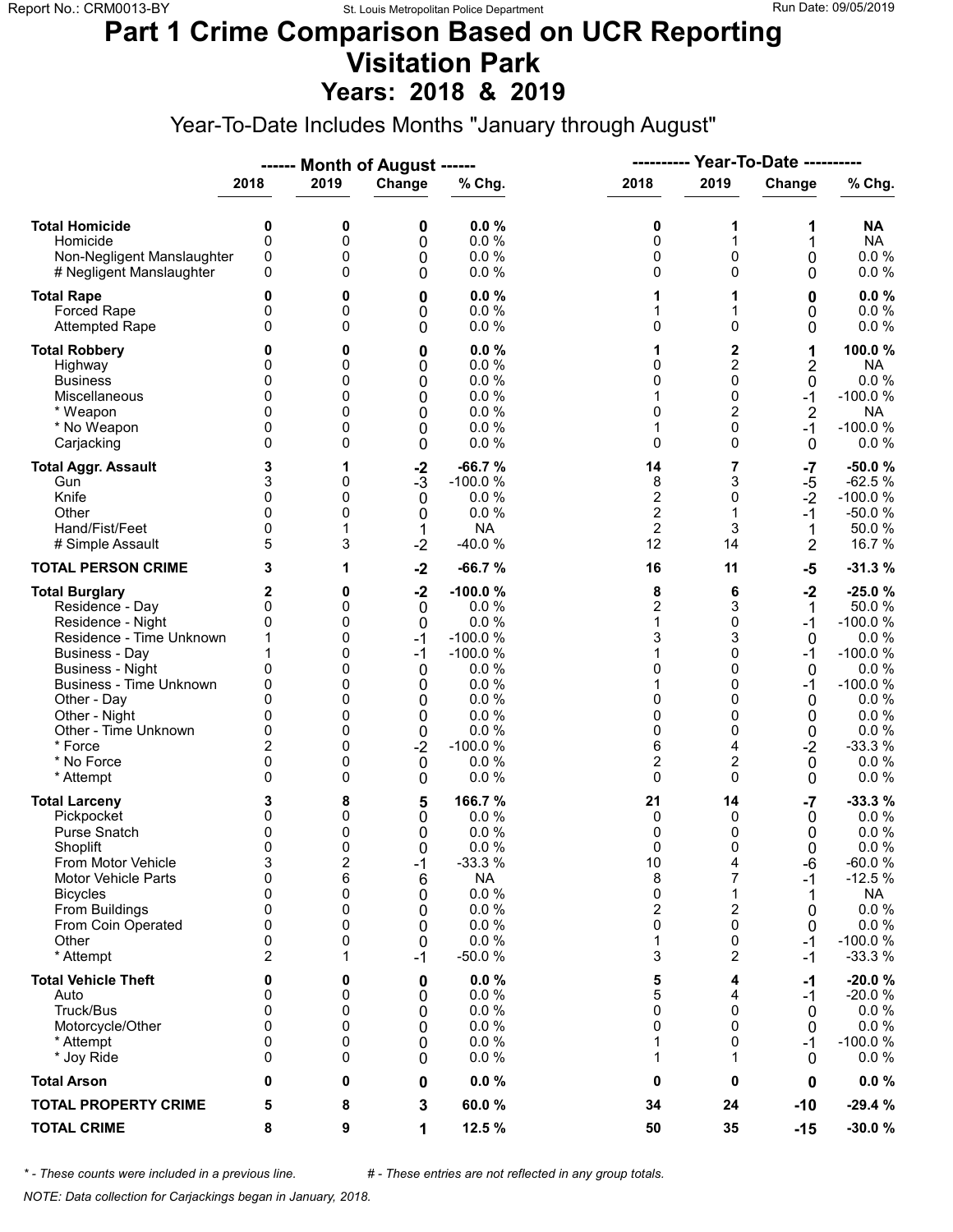#### **Part 1 Crime Comparison Based on UCR Reporting Walnut Park East Years: 2018 & 2019**

Year-To-Date Includes Months "January through August"

|                                                                                                                                                                                                                                                                               |                                                                                 |                                                      | ------ Month of August ------                                                    |                                                                                                                     | ----------                                                           | Year-To-Date ----------                                                                                 |                                                                                        |                                                                                                                                            |
|-------------------------------------------------------------------------------------------------------------------------------------------------------------------------------------------------------------------------------------------------------------------------------|---------------------------------------------------------------------------------|------------------------------------------------------|----------------------------------------------------------------------------------|---------------------------------------------------------------------------------------------------------------------|----------------------------------------------------------------------|---------------------------------------------------------------------------------------------------------|----------------------------------------------------------------------------------------|--------------------------------------------------------------------------------------------------------------------------------------------|
|                                                                                                                                                                                                                                                                               | 2018                                                                            | 2019                                                 | Change                                                                           | % Chg.                                                                                                              | 2018                                                                 | 2019                                                                                                    | Change                                                                                 | % Chg.                                                                                                                                     |
| <b>Total Homicide</b><br>Homicide<br>Non-Negligent Manslaughter<br># Negligent Manslaughter                                                                                                                                                                                   | 0<br>$\mathbf 0$<br>0<br>0                                                      | 4<br>4<br>0<br>0                                     | 4<br>4<br>0<br>0                                                                 | <b>NA</b><br><b>NA</b><br>0.0%<br>0.0 %                                                                             | 4<br>4<br>0<br>0                                                     | 10<br>10<br>0<br>$\Omega$                                                                               | 6<br>6<br>0<br>0                                                                       | 150.0%<br>150.0%<br>$0.0 \%$<br>0.0 %                                                                                                      |
| <b>Total Rape</b><br>Forced Rape<br><b>Attempted Rape</b>                                                                                                                                                                                                                     | 0<br>0<br>$\mathbf{0}$                                                          | 1<br>1<br>0                                          | 1<br>1<br>0                                                                      | <b>NA</b><br><b>NA</b><br>0.0 %                                                                                     | 2<br>$\overline{c}$<br>0                                             | 4<br>4<br>$\Omega$                                                                                      | $\mathbf 2$<br>$\overline{2}$<br>0                                                     | 100.0%<br>100.0%<br>$0.0 \%$                                                                                                               |
| <b>Total Robbery</b><br>Highway<br><b>Business</b><br>Miscellaneous<br>* Weapon<br>* No Weapon<br>Carjacking                                                                                                                                                                  | 4<br>2<br>0<br>4<br>0<br>1                                                      | 2<br>2<br>0<br>0<br>$\overline{2}$<br>0<br>0         | $-2$<br>0<br>0<br>$-1$<br>$-2$<br>$\Omega$<br>$-1$                               | $-50.0%$<br>0.0%<br>0.0%<br>$-100.0%$<br>$-50.0%$<br>0.0%<br>$-100.0%$                                              | 17<br>10<br>1<br>$\overline{c}$<br>15<br>2<br>4                      | 7<br>7<br>0<br>$\mathbf 0$<br>5<br>2<br>$\Omega$                                                        | $-10$<br>$-3$<br>$-1$<br>$-2$<br>-10<br>0<br>-4                                        | -58.8%<br>$-30.0%$<br>$-100.0%$<br>$-100.0%$<br>$-66.7%$<br>0.0%<br>$-100.0%$                                                              |
| <b>Total Aggr. Assault</b><br>Gun<br>Knife<br>Other<br>Hand/Fist/Feet<br># Simple Assault                                                                                                                                                                                     | 1<br>0<br>0<br>0<br>4                                                           | 8<br>5<br>1<br>$\overline{2}$<br>0<br>6              | 7<br>5<br>1<br>1<br>0<br>$\overline{2}$                                          | 700.0%<br><b>NA</b><br><b>NA</b><br>100.0 %<br>0.0%<br>50.0%                                                        | 59<br>44<br>3<br>10<br>$\overline{2}$<br>30                          | 74<br>57<br>6<br>11<br>0<br>35                                                                          | 15<br>13<br>3<br>1<br>$-2$<br>5                                                        | 25.4 %<br>29.5%<br>100.0%<br>10.0%<br>$-100.0%$<br>16.7%                                                                                   |
| <b>TOTAL PERSON CRIME</b>                                                                                                                                                                                                                                                     | 5                                                                               | 15                                                   | 10                                                                               | 200.0%                                                                                                              | 82                                                                   | 95                                                                                                      | 13                                                                                     | 15.9 %                                                                                                                                     |
| <b>Total Burglary</b><br>Residence - Day<br>Residence - Night<br>Residence - Time Unknown<br><b>Business - Day</b><br><b>Business - Night</b><br><b>Business - Time Unknown</b><br>Other - Day<br>Other - Night<br>Other - Time Unknown<br>* Force<br>* No Force<br>* Attempt | 4<br>1<br>0<br>1<br>$\mathbf{0}$<br>1<br>1<br>0<br>0<br>0<br>3<br>1<br>$\Omega$ | 3<br>1<br>0<br>0<br>0<br>0<br>0<br>0<br>1<br>2<br>0  | $-1$<br>0<br>$\mathbf 0$<br>$-1$<br>0<br>0<br>0<br>0<br>0<br>0<br>$-2$<br>1<br>0 | $-25.0%$<br>0.0%<br>0.0%<br>$-100.0%$<br>0.0%<br>0.0%<br>0.0%<br>0.0%<br>0.0%<br>0.0%<br>$-66.7%$<br>100.0%<br>0.0% | 54<br>14<br>6<br>27<br>0<br>3<br>4<br>0<br>0<br>0<br>41<br>$10$<br>3 | 31<br>6<br>4<br>13<br>$\mathbf 1$<br>$\overline{\mathbf{c}}$<br>5<br>$\Omega$<br>0<br>0<br>21<br>8<br>2 | $-23$<br>-8<br>$-2$<br>$-14$<br>1<br>$-1$<br>1<br>0<br>0<br>0<br>$-20$<br>$-2$<br>$-1$ | $-42.6%$<br>$-57.1%$<br>$-33.3%$<br>$-51.9%$<br><b>NA</b><br>$-33.3%$<br>25.0%<br>0.0%<br>0.0 %<br>0.0 %<br>-48.8%<br>$-20.0%$<br>$-33.3%$ |
| <b>Total Larceny</b><br>Pickpocket<br>Purse Snatch<br>Shoplift<br>From Motor Vehicle<br><b>Motor Vehicle Parts</b><br><b>Bicycles</b><br>From Buildings<br>From Coin Operated<br>Other<br>* Attempt                                                                           | 11<br>0<br>0<br>0<br>$\overline{\mathbf{c}}$<br>5<br>0<br>1<br>0<br>3<br>1      | 17<br>0<br>0<br>1<br>1<br>7<br>0<br>2<br>0<br>6<br>1 | 6<br>0<br>0<br>1<br>$-1$<br>$\overline{2}$<br>0<br>1<br>0<br>3<br>0              | 54.5 %<br>0.0%<br>0.0%<br><b>NA</b><br>$-50.0%$<br>40.0%<br>0.0%<br>100.0 %<br>0.0%<br>100.0%<br>0.0%               | 79<br>0<br>1<br>1<br>19<br>27<br>0<br>5<br>0<br>26<br>4              | 86<br>0<br>0<br>1<br>17<br>28<br>0<br>11<br>0<br>29<br>6                                                | 7<br>0<br>$-1$<br>$\Omega$<br>$-2$<br>1<br>0<br>6<br>0<br>3<br>2                       | 8.9%<br>$0.0 \%$<br>$-100.0%$<br>0.0%<br>$-10.5%$<br>3.7%<br>0.0 %<br>120.0%<br>0.0%<br>11.5 %<br>50.0%                                    |
| <b>Total Vehicle Theft</b><br>Auto<br>Truck/Bus<br>Motorcycle/Other<br>* Attempt<br>* Joy Ride                                                                                                                                                                                | 0<br>0<br>0<br>0<br>0<br>0                                                      | 6<br>6<br>0<br>0<br>1                                | 6<br>6<br>0<br>0<br>1<br>1                                                       | <b>NA</b><br><b>NA</b><br>0.0 %<br>0.0 %<br><b>NA</b><br><b>NA</b>                                                  | 20<br>15<br>4<br>1<br>1<br>7                                         | 30<br>27<br>3<br>$\Omega$<br>1<br>5                                                                     | 10<br>12<br>$-1$<br>-1<br>0<br>$-2$                                                    | 50.0%<br>80.0%<br>$-25.0%$<br>$-100.0%$<br>$0.0 \%$<br>$-28.6%$                                                                            |
| <b>Total Arson</b>                                                                                                                                                                                                                                                            | 3                                                                               | 0                                                    | $-3$                                                                             | $-100.0%$                                                                                                           | 9                                                                    | 1                                                                                                       | -8                                                                                     | $-88.9%$                                                                                                                                   |
| <b>TOTAL PROPERTY CRIME</b>                                                                                                                                                                                                                                                   | 18                                                                              | 26                                                   | 8                                                                                | 44.4 %                                                                                                              | 162                                                                  | 148                                                                                                     | $-14$                                                                                  | $-8.6%$                                                                                                                                    |
| <b>TOTAL CRIME</b>                                                                                                                                                                                                                                                            | 23                                                                              | 41                                                   | 18                                                                               | 78.3 %                                                                                                              | 244                                                                  | 243                                                                                                     | $-1$                                                                                   | $-0.4%$                                                                                                                                    |

*\* - These counts were included in a previous line. # - These entries are not reflected in any group totals.*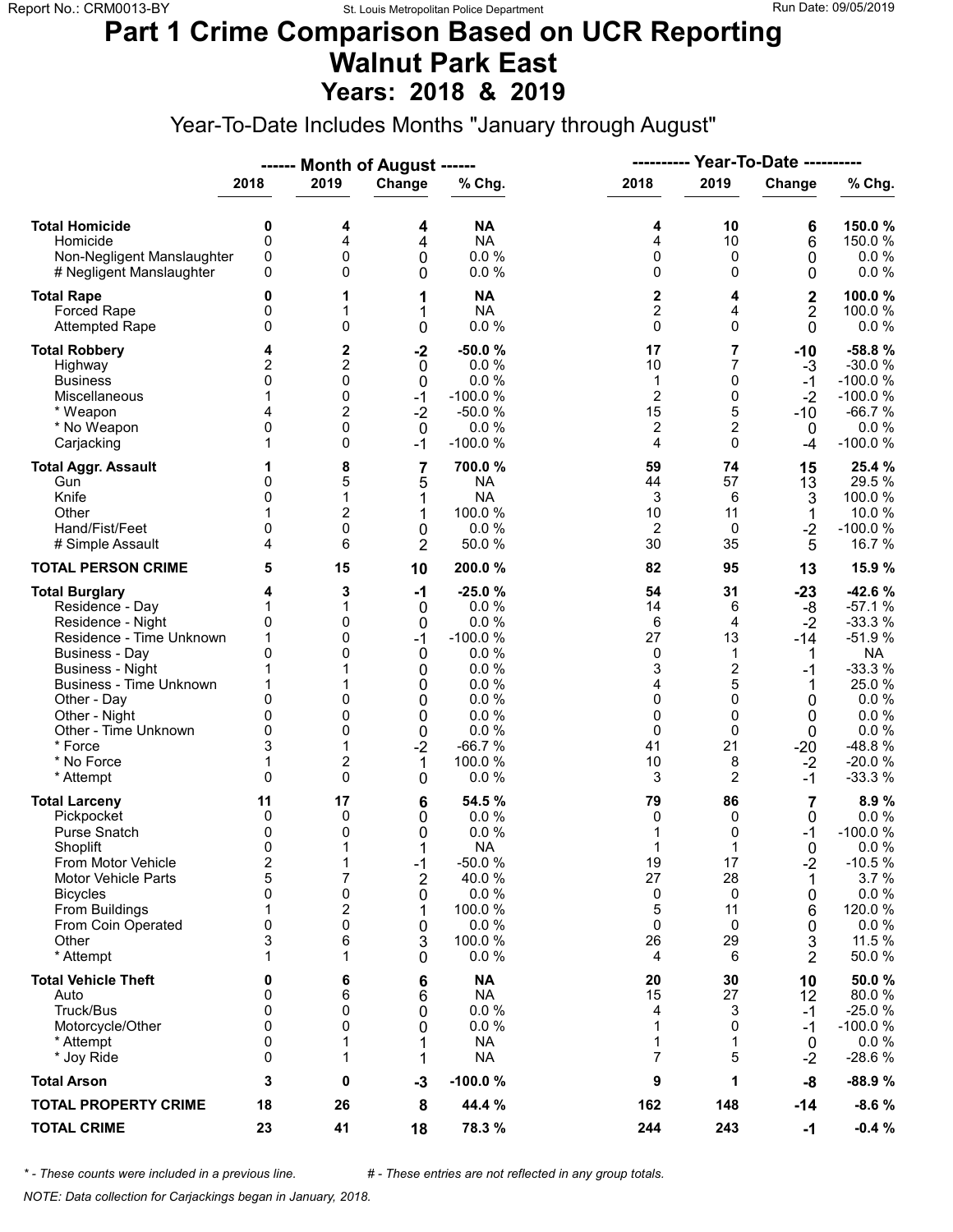#### **Part 1 Crime Comparison Based on UCR Reporting Walnut Park West Years: 2018 & 2019**

Year-To-Date Includes Months "January through August"

|                                                                                                                                                                                                                                                                        |                                                                                                      |                                                               | ------ Month of August ------                                                                                                    |                                                                                                                    | ----------                                                        |                                                                           | <b>Year-To-Date ----------</b>                                     |                                                                                                                                         |
|------------------------------------------------------------------------------------------------------------------------------------------------------------------------------------------------------------------------------------------------------------------------|------------------------------------------------------------------------------------------------------|---------------------------------------------------------------|----------------------------------------------------------------------------------------------------------------------------------|--------------------------------------------------------------------------------------------------------------------|-------------------------------------------------------------------|---------------------------------------------------------------------------|--------------------------------------------------------------------|-----------------------------------------------------------------------------------------------------------------------------------------|
|                                                                                                                                                                                                                                                                        | 2018                                                                                                 | 2019                                                          | Change                                                                                                                           | % Chg.                                                                                                             | 2018                                                              | 2019                                                                      | Change                                                             | % Chg.                                                                                                                                  |
| <b>Total Homicide</b><br>Homicide<br>Non-Negligent Manslaughter<br># Negligent Manslaughter                                                                                                                                                                            | 0<br>0<br>0<br>0                                                                                     | 1<br>1<br>0<br>0                                              | 1<br>1<br>0<br>0                                                                                                                 | <b>NA</b><br><b>NA</b><br>0.0%<br>0.0 %                                                                            | 1<br>1<br>0<br>0                                                  | 3<br>3<br>0<br>$\mathbf 0$                                                | 2<br>$\mathbf 2$<br>0<br>0                                         | 200.0%<br>200.0%<br>$0.0 \%$<br>0.0 %                                                                                                   |
| <b>Total Rape</b><br>Forced Rape<br><b>Attempted Rape</b>                                                                                                                                                                                                              | 0<br>0<br>0                                                                                          | 2<br>$\overline{2}$<br>0                                      | 2<br>$\overline{\mathbf{c}}$<br>$\mathbf{0}$                                                                                     | <b>NA</b><br><b>NA</b><br>0.0%                                                                                     | 1<br>1<br>0                                                       | 3<br>3<br>$\Omega$                                                        | $\mathbf 2$<br>$\overline{c}$<br>$\mathbf 0$                       | 200.0%<br>200.0%<br>$0.0 \%$                                                                                                            |
| <b>Total Robbery</b><br>Highway<br><b>Business</b><br>Miscellaneous<br>* Weapon<br>* No Weapon<br>Carjacking                                                                                                                                                           | 2<br>$\overline{2}$<br>0<br>0<br>$\overline{2}$<br>0<br>0                                            | 1<br>1<br>0<br>0<br>0<br>1<br>0                               | -1<br>$-1$<br>$\mathbf 0$<br>0<br>$-2$<br>1<br>0                                                                                 | $-50.0%$<br>$-50.0%$<br>0.0%<br>0.0 %<br>$-100.0%$<br><b>NA</b><br>0.0%                                            | 12<br>7<br>0<br>$\overline{c}$<br>11<br>1<br>3                    | 9<br>6<br>1<br>6<br>3<br>1                                                | $-3$<br>$-1$<br>1<br>$-1$<br>-5<br>$\sqrt{2}$<br>$-2$              | $-25.0%$<br>$-14.3%$<br><b>NA</b><br>$-50.0%$<br>$-45.5%$<br>200.0%<br>$-66.7%$                                                         |
| <b>Total Aggr. Assault</b><br>Gun<br>Knife<br>Other<br>Hand/Fist/Feet<br># Simple Assault                                                                                                                                                                              | 6<br>6<br>0<br>$\Omega$<br>0<br>7                                                                    | 3<br>3<br>0<br>0<br>0<br>5                                    | $-3$<br>$-3$<br>$\mathbf 0$<br>0<br>$\mathsf 0$<br>$-2$                                                                          | $-50.0%$<br>$-50.0%$<br>0.0%<br>0.0%<br>0.0%<br>$-28.6%$                                                           | 49<br>43<br>1<br>4<br>$\mathbf{1}$<br>26                          | 44<br>39<br>1<br>4<br>0<br>26                                             | $-5$<br>$-4$<br>0<br>0<br>-1<br>$\mathbf{0}$                       | $-10.2%$<br>$-9.3%$<br>0.0 %<br>$0.0 \%$<br>$-100.0%$<br>$0.0 \%$                                                                       |
| <b>TOTAL PERSON CRIME</b>                                                                                                                                                                                                                                              | 8                                                                                                    | 7                                                             | $-1$                                                                                                                             | $-12.5%$                                                                                                           | 63                                                                | 59                                                                        | -4                                                                 | $-6.3%$                                                                                                                                 |
| <b>Total Burglary</b><br>Residence - Day<br>Residence - Night<br>Residence - Time Unknown<br><b>Business - Day</b><br><b>Business - Night</b><br>Business - Time Unknown<br>Other - Day<br>Other - Night<br>Other - Time Unknown<br>* Force<br>* No Force<br>* Attempt | 4<br>0<br>3<br>$\mathbf{0}$<br>0<br>0<br>$\Omega$<br>0<br>0<br>$\overline{2}$<br>$\overline{c}$<br>0 | 6<br>2<br>1<br>3<br>0<br>0<br>0<br>0<br>0<br>0<br>5<br>1<br>0 | $\overline{\mathbf{c}}$<br>$\overline{\mathbf{c}}$<br>0<br>0<br>0<br>0<br>0<br>0<br>0<br>$\mathbf 0$<br>3<br>$-1$<br>$\mathbf 0$ | 50.0%<br><b>NA</b><br>0.0 %<br>0.0%<br>0.0%<br>0.0%<br>0.0%<br>0.0%<br>0.0%<br>0.0%<br>150.0 %<br>$-50.0%$<br>0.0% | 31<br>12<br>5<br>12<br>2<br>0<br>0<br>0<br>0<br>0<br>22<br>9<br>0 | 47<br>12<br>6<br>20<br>1<br>6<br>2<br>$\Omega$<br>0<br>0<br>35<br>10<br>2 | 16<br>0<br>1<br>8<br>$-1$<br>6<br>2<br>0<br>0<br>0<br>13<br>1<br>2 | 51.6%<br>$0.0 \%$<br>20.0%<br>66.7%<br>$-50.0%$<br><b>NA</b><br><b>NA</b><br>$0.0 \%$<br>0.0%<br>0.0 %<br>59.1 %<br>11.1 %<br><b>NA</b> |
| <b>Total Larceny</b><br>Pickpocket<br><b>Purse Snatch</b><br>Shoplift<br>From Motor Vehicle<br><b>Motor Vehicle Parts</b><br><b>Bicycles</b><br>From Buildings<br>From Coin Operated<br>Other<br>* Attempt                                                             | 6<br>0<br>0<br>$\Omega$<br>1<br>$\overline{2}$<br>0<br>$\mathbf 0$<br>0<br>3<br>0                    | 11<br>0<br>0<br>0<br>1<br>3<br>0<br>2<br>0<br>5<br>0          | 5<br>0<br>0<br>0<br>0<br>1<br>0<br>2<br>0<br>2<br>0                                                                              | 83.3 %<br>0.0%<br>0.0%<br>0.0%<br>0.0 %<br>50.0 %<br>0.0%<br><b>NA</b><br>0.0%<br>66.7%<br>0.0%                    | 64<br>0<br>0<br>0<br>15<br>26<br>0<br>13<br>0<br>10<br>5          | 67<br>0<br>0<br>$\Omega$<br>6<br>12<br>0<br>15<br>0<br>34<br>1            | 3<br>0<br>0<br>$\Omega$<br>$-9$<br>-14<br>0<br>2<br>0<br>24<br>-4  | 4.7%<br>0.0 %<br>0.0 %<br>0.0%<br>$-60.0%$<br>$-53.8%$<br>0.0 %<br>15.4 %<br>$0.0 \%$<br>240.0%<br>$-80.0%$                             |
| <b>Total Vehicle Theft</b><br>Auto<br>Truck/Bus<br>Motorcycle/Other<br>* Attempt<br>* Joy Ride                                                                                                                                                                         | 2<br>2<br>0<br>0<br>1<br>0                                                                           | 0<br>0<br>0<br>0<br>0<br>0                                    | $-2$<br>$-2$<br>$\mathbf 0$<br>0<br>$-1$<br>$\mathbf{0}$                                                                         | $-100.0%$<br>$-100.0%$<br>0.0%<br>0.0%<br>$-100.0%$<br>0.0%                                                        | 16<br>16<br>0<br>0<br>2<br>5                                      | 17<br>16<br>1<br>$\mathbf 0$<br>0<br>5                                    | 1<br>0<br>1<br>0<br>$-2$<br>0                                      | 6.3%<br>$0.0 \%$<br>NA<br>$0.0 \%$<br>$-100.0%$<br>$0.0 \%$                                                                             |
| <b>Total Arson</b>                                                                                                                                                                                                                                                     | 1                                                                                                    | 0                                                             | $-1$                                                                                                                             | $-100.0%$                                                                                                          | 6                                                                 | 3                                                                         | $-3$                                                               | $-50.0%$                                                                                                                                |
| <b>TOTAL PROPERTY CRIME</b>                                                                                                                                                                                                                                            | 13                                                                                                   | 17                                                            | 4                                                                                                                                | 30.8%                                                                                                              | 117                                                               | 134                                                                       | 17                                                                 | 14.5 %                                                                                                                                  |
| <b>TOTAL CRIME</b>                                                                                                                                                                                                                                                     | 21                                                                                                   | 24                                                            | 3                                                                                                                                | 14.3 %                                                                                                             | 180                                                               | 193                                                                       | 13                                                                 | 7.2 %                                                                                                                                   |

*\* - These counts were included in a previous line. # - These entries are not reflected in any group totals.*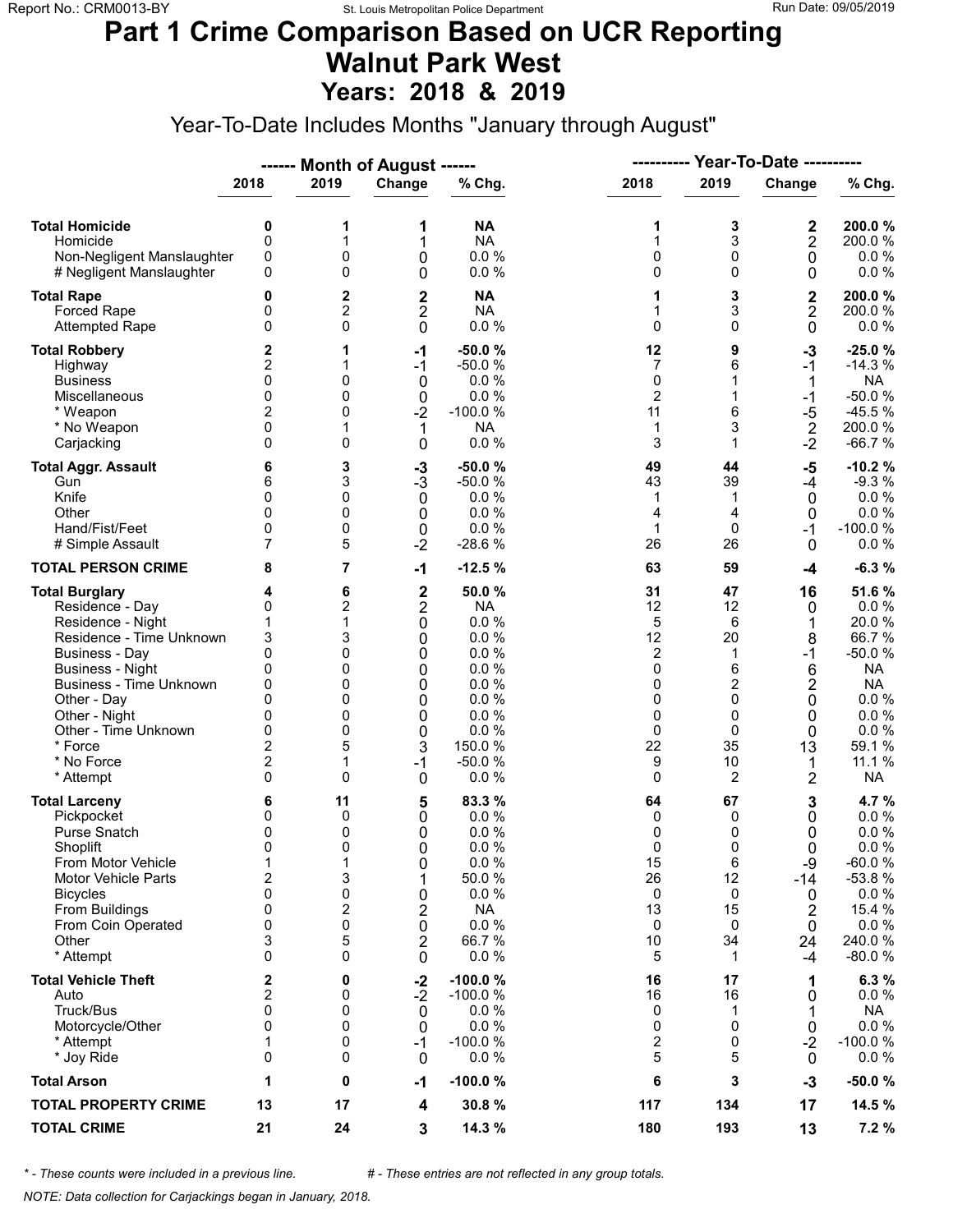#### **Part 1 Crime Comparison Based on UCR Reporting Wells-Goodfellow Years: 2018 & 2019**

Year-To-Date Includes Months "January through August"

|                                                                                                                                                                                                                                                                        |                                                                                          |                                                               | ------ Month of August ------                                                                                              |                                                                                                                       |                                                                                              | <b>Year-To-Date ----------</b><br>----------                                       |                                                                                                 |                                                                                                                               |
|------------------------------------------------------------------------------------------------------------------------------------------------------------------------------------------------------------------------------------------------------------------------|------------------------------------------------------------------------------------------|---------------------------------------------------------------|----------------------------------------------------------------------------------------------------------------------------|-----------------------------------------------------------------------------------------------------------------------|----------------------------------------------------------------------------------------------|------------------------------------------------------------------------------------|-------------------------------------------------------------------------------------------------|-------------------------------------------------------------------------------------------------------------------------------|
|                                                                                                                                                                                                                                                                        | 2018                                                                                     | 2019                                                          | Change                                                                                                                     | % Chg.                                                                                                                | 2018                                                                                         | 2019                                                                               | Change                                                                                          | % Chg.                                                                                                                        |
| <b>Total Homicide</b><br>Homicide<br>Non-Negligent Manslaughter<br># Negligent Manslaughter                                                                                                                                                                            | 1<br>1<br>0<br>0                                                                         | 1<br>1<br>0<br>0                                              | 0<br>0<br>0<br>0                                                                                                           | 0.0%<br>0.0%<br>0.0 %<br>0.0%                                                                                         | 8<br>8<br>0<br>0                                                                             | 10<br>10<br>0<br>$\Omega$                                                          | 2<br>2<br>$\mathbf 0$<br>0                                                                      | 25.0 %<br>25.0%<br>$0.0 \%$<br>0.0 %                                                                                          |
| <b>Total Rape</b><br>Forced Rape<br><b>Attempted Rape</b>                                                                                                                                                                                                              | 1<br>1<br>0                                                                              | 1<br>1<br>0                                                   | 0<br>0<br>0                                                                                                                | 0.0%<br>0.0%<br>0.0%                                                                                                  | 6<br>5<br>1                                                                                  | 8<br>8<br>$\Omega$                                                                 | $\overline{\mathbf{c}}$<br>3<br>$-1$                                                            | 33.3 %<br>60.0%<br>$-100.0%$                                                                                                  |
| <b>Total Robbery</b><br>Highway<br><b>Business</b><br>Miscellaneous<br>* Weapon<br>* No Weapon<br>Carjacking                                                                                                                                                           | 5<br>3<br>0<br>0<br>4<br>1<br>$\overline{c}$                                             | 7<br>6<br>0<br>0<br>4<br>3<br>1                               | $\frac{2}{3}$<br>0<br>0<br>0<br>$\overline{2}$<br>$-1$                                                                     | 40.0%<br>100.0 %<br>0.0%<br>0.0%<br>0.0%<br>200.0%<br>$-50.0%$                                                        | 28<br>12<br>3<br>$\overline{2}$<br>21<br>7<br>11                                             | 38<br>18<br>4<br>4<br>22<br>16<br>12                                               | 10<br>6<br>1<br>2<br>1<br>9<br>1                                                                | 35.7%<br>50.0%<br>33.3 %<br>100.0 %<br>4.8%<br>128.6%<br>9.1%                                                                 |
| <b>Total Aggr. Assault</b><br>Gun<br>Knife<br>Other<br>Hand/Fist/Feet<br># Simple Assault                                                                                                                                                                              | 19<br>14<br>0<br>5<br>0<br>4                                                             | 18<br>14<br>1<br>3<br>0<br>13                                 | -1<br>0<br>1<br>$-2$<br>0<br>9                                                                                             | $-5.3%$<br>0.0%<br><b>NA</b><br>$-40.0%$<br>0.0 %<br>225.0%                                                           | 135<br>94<br>7<br>28<br>6<br>50                                                              | 106<br>86<br>3<br>15<br>2<br>58                                                    | -29<br>-8<br>$-4$<br>$-13$<br>-4<br>8                                                           | $-21.5%$<br>$-8.5%$<br>$-57.1%$<br>$-46.4%$<br>$-66.7%$<br>16.0%                                                              |
| <b>TOTAL PERSON CRIME</b>                                                                                                                                                                                                                                              | 26                                                                                       | 27                                                            | 1                                                                                                                          | 3.8%                                                                                                                  | 177                                                                                          | 162                                                                                | $-15$                                                                                           | $-8.5%$                                                                                                                       |
| <b>Total Burglary</b><br>Residence - Day<br>Residence - Night<br>Residence - Time Unknown<br>Business - Day<br><b>Business - Night</b><br><b>Business - Time Unknown</b><br>Other - Day<br>Other - Night<br>Other - Time Unknown<br>* Force<br>* No Force<br>* Attempt | 8<br>3<br>0<br>$\overline{c}$<br>0<br>3<br>0<br>0<br>0<br>0<br>5<br>3<br>$\Omega$        | 8<br>2<br>0<br>4<br>0<br>0<br>2<br>0<br>0<br>0<br>5<br>3<br>0 | 0<br>$-1$<br>0<br>$\overline{c}$<br>$\mathbf 0$<br>$-3$<br>$\overline{\mathbf{c}}$<br>0<br>0<br>0<br>0<br>0<br>$\mathbf 0$ | 0.0%<br>$-33.3%$<br>0.0%<br>100.0 %<br>0.0%<br>$-100.0%$<br><b>NA</b><br>0.0%<br>0.0%<br>0.0%<br>0.0%<br>0.0%<br>0.0% | 59<br>12<br>8<br>26<br>$\overline{c}$<br>4<br>$\overline{7}$<br>0<br>0<br>0<br>37<br>17<br>5 | 78<br>20<br>$\sqrt{3}$<br>46<br>0<br>4<br>5<br>$\Omega$<br>0<br>0<br>48<br>27<br>3 | 19<br>8<br>$-5$<br>20<br>$-2$<br>$\pmb{0}$<br>$-2$<br>$\mathbf 0$<br>0<br>0<br>11<br>10<br>$-2$ | 32.2 %<br>66.7%<br>$-62.5%$<br>76.9%<br>$-100.0%$<br>0.0%<br>$-28.6%$<br>0.0%<br>0.0%<br>0.0 %<br>29.7 %<br>58.8%<br>$-40.0%$ |
| <b>Total Larceny</b><br>Pickpocket<br>Purse Snatch<br>Shoplift<br>From Motor Vehicle<br><b>Motor Vehicle Parts</b><br><b>Bicycles</b><br>From Buildings<br>From Coin Operated<br>Other<br>* Attempt                                                                    | 20<br>0<br>0<br>$\overline{\mathbf{4}}$<br>2<br>0<br>0<br>3<br>0<br>11<br>$\overline{c}$ | 10<br>0<br>0<br>0<br>2<br>2<br>0<br>1<br>0<br>5<br>0          | $-10$<br>0<br>0<br>$-4$<br>0<br>$\overline{c}$<br>0<br>$-2$<br>$\mathbf 0$<br>$-6$<br>$-2$                                 | $-50.0%$<br>0.0%<br>0.0%<br>$-100.0%$<br>0.0 %<br><b>NA</b><br>0.0 %<br>$-66.7%$<br>0.0 %<br>$-54.5%$<br>$-100.0%$    | 170<br>2<br>0<br>46<br>18<br>37<br>1<br>23<br>1<br>42<br>4                                   | 145<br>0<br>0<br>15<br>31<br>31<br>0<br>17<br>0<br>51<br>4                         | $-25$<br>$-2$<br>0<br>$-31$<br>13<br>-6<br>-1<br>-6<br>-1<br>9<br>0                             | $-14.7%$<br>$-100.0%$<br>0.0%<br>$-67.4%$<br>72.2 %<br>$-16.2%$<br>$-100.0%$<br>$-26.1%$<br>$-100.0%$<br>21.4 %<br>$0.0 \%$   |
| <b>Total Vehicle Theft</b><br>Auto<br>Truck/Bus<br>Motorcycle/Other<br>* Attempt<br>* Joy Ride                                                                                                                                                                         | 6<br>5<br>1<br>0<br>1<br>0                                                               | 5<br>4<br>0<br>1<br>0<br>0                                    | $-1$<br>-1<br>$-1$<br>1<br>-1<br>0                                                                                         | $-16.7%$<br>$-20.0%$<br>$-100.0%$<br><b>NA</b><br>$-100.0%$<br>0.0%                                                   | 46<br>41<br>5<br>0<br>1<br>7                                                                 | 45<br>39<br>4<br>$\overline{2}$<br>1<br>7                                          | $-1$<br>$-2$<br>$-1$<br>$\overline{2}$<br>0<br>0                                                | $-2.2%$<br>$-4.9%$<br>$-20.0%$<br><b>NA</b><br>0.0 %<br>$0.0 \%$                                                              |
| <b>Total Arson</b>                                                                                                                                                                                                                                                     | 1                                                                                        | 1                                                             | 0                                                                                                                          | 0.0%                                                                                                                  | 4                                                                                            | 6                                                                                  | 2                                                                                               | 50.0%                                                                                                                         |
| <b>TOTAL PROPERTY CRIME</b>                                                                                                                                                                                                                                            | 35                                                                                       | 24                                                            | $-11$                                                                                                                      | $-31.4%$                                                                                                              | 279                                                                                          | 274                                                                                | $-5$                                                                                            | $-1.8%$                                                                                                                       |
| <b>TOTAL CRIME</b>                                                                                                                                                                                                                                                     | 61                                                                                       | 51                                                            | $-10$                                                                                                                      | $-16.4%$                                                                                                              | 456                                                                                          | 436                                                                                | $-20$                                                                                           | $-4.4%$                                                                                                                       |

*\* - These counts were included in a previous line. # - These entries are not reflected in any group totals.*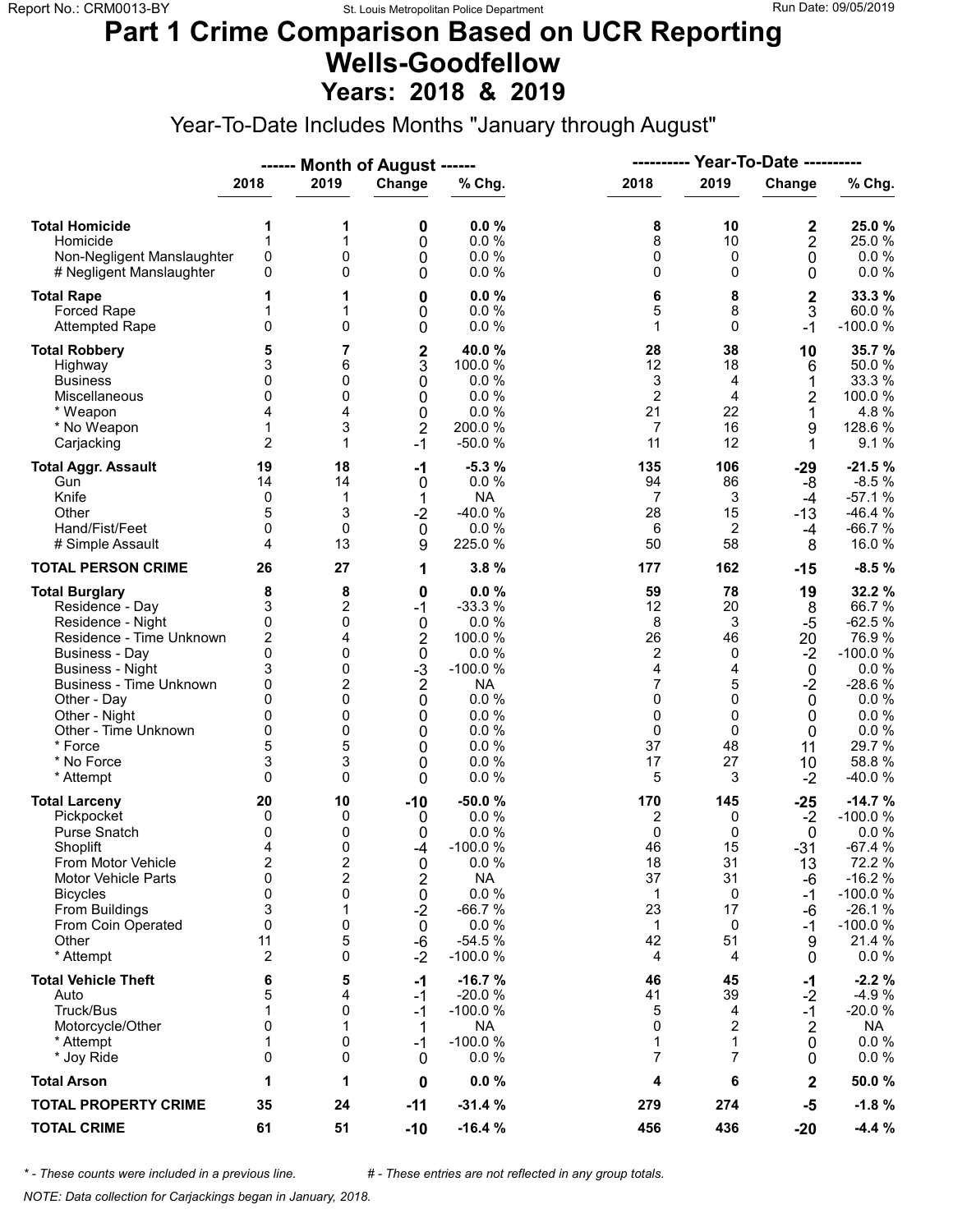# **Part 1 Crime Comparison Based on UCR Reporting West End**

**Years: 2018 & 2019**

Year-To-Date Includes Months "January through August"

|                                                                                                                                                                                                                                                                               |                                                                                     |                                                                  | ------ Month of August ------                                                 |                                                                                                                                     | ----------                                                                   |                                                                                                      | <b>Year-To-Date ----------</b>                                                    |                                                                                                                                      |
|-------------------------------------------------------------------------------------------------------------------------------------------------------------------------------------------------------------------------------------------------------------------------------|-------------------------------------------------------------------------------------|------------------------------------------------------------------|-------------------------------------------------------------------------------|-------------------------------------------------------------------------------------------------------------------------------------|------------------------------------------------------------------------------|------------------------------------------------------------------------------------------------------|-----------------------------------------------------------------------------------|--------------------------------------------------------------------------------------------------------------------------------------|
|                                                                                                                                                                                                                                                                               | 2018                                                                                | 2019                                                             | Change                                                                        | % Chg.                                                                                                                              | 2018                                                                         | 2019                                                                                                 | Change                                                                            | % Chg.                                                                                                                               |
| <b>Total Homicide</b><br>Homicide<br>Non-Negligent Manslaughter<br># Negligent Manslaughter                                                                                                                                                                                   | 0<br>0<br>0<br>0                                                                    | 0<br>0<br>0<br>0                                                 | 0<br>0<br>0<br>0                                                              | 0.0%<br>0.0 %<br>0.0%<br>0.0%                                                                                                       | 1<br>1<br>0<br>0                                                             | 1<br>1<br>0<br>$\Omega$                                                                              | 0<br>0<br>0<br>0                                                                  | 0.0%<br>0.0 %<br>0.0 %<br>0.0 %                                                                                                      |
| <b>Total Rape</b><br>Forced Rape<br><b>Attempted Rape</b>                                                                                                                                                                                                                     | 0<br>0<br>0                                                                         | 0<br>0<br>0                                                      | 0<br>0<br>0                                                                   | $0.0 \%$<br>0.0%<br>0.0 %                                                                                                           | 5<br>4<br>1                                                                  | 7<br>7<br>$\Omega$                                                                                   | $\mathbf 2$<br>3<br>$-1$                                                          | 40.0%<br>75.0%<br>$-100.0%$                                                                                                          |
| <b>Total Robbery</b><br>Highway<br><b>Business</b><br>Miscellaneous<br>* Weapon<br>* No Weapon<br>Carjacking                                                                                                                                                                  | 3<br>2<br>0<br>0<br>3<br>0<br>1                                                     | 3<br>2<br>1<br>0<br>1<br>2<br>0                                  | 0<br>0<br>1<br>$\mathbf 0$<br>$-2$<br>$\overline{\mathbf{c}}$<br>$-1$         | 0.0%<br>0.0%<br><b>NA</b><br>0.0%<br>$-66.7%$<br><b>NA</b><br>$-100.0%$                                                             | 25<br>11<br>6<br>$\mathbf{1}$<br>22<br>3<br>7                                | 28<br>15<br>3<br>$\overline{c}$<br>20<br>8<br>8                                                      | 3<br>4<br>-3<br>$\mathbf 1$<br>$-2$<br>5<br>1                                     | 12.0%<br>36.4 %<br>$-50.0%$<br>100.0%<br>$-9.1%$<br>166.7%<br>14.3 %                                                                 |
| <b>Total Aggr. Assault</b><br>Gun<br>Knife<br>Other<br>Hand/Fist/Feet<br># Simple Assault                                                                                                                                                                                     | 9<br>7<br>1<br>0<br>6                                                               | 12<br>8<br>$\boldsymbol{2}$<br>2<br>$\mathbf 0$<br>9             | 3<br>1<br>1<br>1<br>0<br>3                                                    | 33.3 %<br>14.3 %<br>100.0%<br>100.0 %<br>0.0%<br>50.0%                                                                              | 56<br>38<br>7<br>10<br>1<br>33                                               | 74<br>52<br>4<br>15<br>3<br>59                                                                       | 18<br>14<br>$-3$<br>5<br>$\overline{2}$<br>26                                     | 32.1 %<br>36.8%<br>$-42.9%$<br>50.0%<br>200.0%<br>78.8%                                                                              |
| <b>TOTAL PERSON CRIME</b>                                                                                                                                                                                                                                                     | 12                                                                                  | 15                                                               | 3                                                                             | 25.0 %                                                                                                                              | 87                                                                           | 110                                                                                                  | 23                                                                                | 26.4%                                                                                                                                |
| <b>Total Burglary</b><br>Residence - Day<br>Residence - Night<br>Residence - Time Unknown<br><b>Business - Day</b><br><b>Business - Night</b><br><b>Business - Time Unknown</b><br>Other - Day<br>Other - Night<br>Other - Time Unknown<br>* Force<br>* No Force<br>* Attempt | 7<br>$\overline{\mathbf{c}}$<br>2<br>3<br>0<br>0<br>0<br>0<br>0<br>0<br>5<br>0<br>2 | 6<br>2<br>1<br>2<br>0<br>0<br>0<br>0<br>0<br>1<br>5<br>0         | $-1$<br>0<br>$-1$<br>$-1$<br>0<br>0<br>1<br>0<br>0<br>0<br>$-4$<br>5<br>$-2$  | $-14.3%$<br>0.0%<br>$-50.0%$<br>$-33.3%$<br>0.0%<br>0.0%<br><b>NA</b><br>0.0%<br>0.0%<br>0.0%<br>$-80.0%$<br><b>NA</b><br>$-100.0%$ | 37<br>13<br>8<br>15<br>0<br>1<br>0<br>$\mathbf 0$<br>0<br>0<br>21<br>12<br>4 | 35<br>9<br>8<br>14<br>0<br>$\boldsymbol{2}$<br>$\overline{c}$<br>$\Omega$<br>0<br>0<br>15<br>16<br>4 | $-2$<br>$-4$<br>0<br>$-1$<br>0<br>1<br>2<br>0<br>0<br>0<br>-6<br>4<br>$\mathbf 0$ | $-5.4%$<br>$-30.8%$<br>0.0%<br>$-6.7%$<br>0.0%<br>100.0%<br><b>NA</b><br>0.0 %<br>0.0%<br>$0.0 \%$<br>$-28.6%$<br>33.3 %<br>$0.0 \%$ |
| <b>Total Larceny</b><br>Pickpocket<br>Purse Snatch<br>Shoplift<br>From Motor Vehicle<br><b>Motor Vehicle Parts</b><br><b>Bicycles</b><br>From Buildings<br>From Coin Operated<br>Other<br>* Attempt                                                                           | 21<br>0<br>0<br>4<br>6<br>6<br>1<br>4<br>0<br>0<br>$\overline{2}$                   | 23<br>0<br>0<br>$\mathbf{0}$<br>6<br>3<br>0<br>1<br>0<br>13<br>1 | $\mathbf 2$<br>0<br>0<br>$-4$<br>0<br>$-3$<br>$-1$<br>$-3$<br>0<br>13<br>$-1$ | 9.5%<br>0.0%<br>0.0%<br>$-100.0%$<br>0.0 %<br>$-50.0%$<br>$-100.0%$<br>$-75.0%$<br>0.0%<br><b>NA</b><br>$-50.0%$                    | 149<br>0<br>0<br>23<br>38<br>32<br>2<br>32<br>0<br>22<br>5                   | 123<br>0<br>0<br>8<br>39<br>20<br>2<br>26<br>0<br>28<br>7                                            | $-26$<br>0<br>0<br>$-15$<br>1<br>$-12$<br>0<br>-6<br>0<br>6<br>2                  | $-17.4%$<br>$0.0 \%$<br>0.0%<br>$-65.2%$<br>2.6 %<br>$-37.5%$<br>0.0 %<br>$-18.8%$<br>$0.0 \%$<br>27.3 %<br>40.0%                    |
| <b>Total Vehicle Theft</b><br>Auto<br>Truck/Bus<br>Motorcycle/Other<br>* Attempt<br>* Joy Ride                                                                                                                                                                                | 7<br>7<br>0<br>0<br>0<br>1                                                          | 5<br>5<br>0<br>0<br>0<br>0                                       | $-2$<br>$-2$<br>0<br>0<br>0<br>$-1$                                           | $-28.6%$<br>$-28.6%$<br>0.0%<br>0.0%<br>0.0%<br>$-100.0%$                                                                           | 36<br>33<br>2<br>1<br>2<br>4                                                 | 32<br>29<br>3<br>0<br>1<br>7                                                                         | -4<br>-4<br>1<br>-1<br>$-1$<br>3                                                  | $-11.1%$<br>$-12.1%$<br>50.0%<br>$-100.0%$<br>$-50.0%$<br>75.0%                                                                      |
| <b>Total Arson</b>                                                                                                                                                                                                                                                            | 0                                                                                   | 0                                                                | $\mathbf 0$                                                                   | $0.0 \%$                                                                                                                            | 1                                                                            | 1                                                                                                    | 0                                                                                 | $0.0 \%$                                                                                                                             |
| <b>TOTAL PROPERTY CRIME</b>                                                                                                                                                                                                                                                   | 35                                                                                  | 34                                                               | $-1$                                                                          | $-2.9%$                                                                                                                             | 223                                                                          | 191                                                                                                  | $-32$                                                                             | $-14.3%$                                                                                                                             |
| <b>TOTAL CRIME</b>                                                                                                                                                                                                                                                            | 47                                                                                  | 49                                                               | $\overline{\mathbf{2}}$                                                       | 4.3 %                                                                                                                               | 310                                                                          | 301                                                                                                  | -9                                                                                | $-2.9%$                                                                                                                              |

*\* - These counts were included in a previous line. # - These entries are not reflected in any group totals.*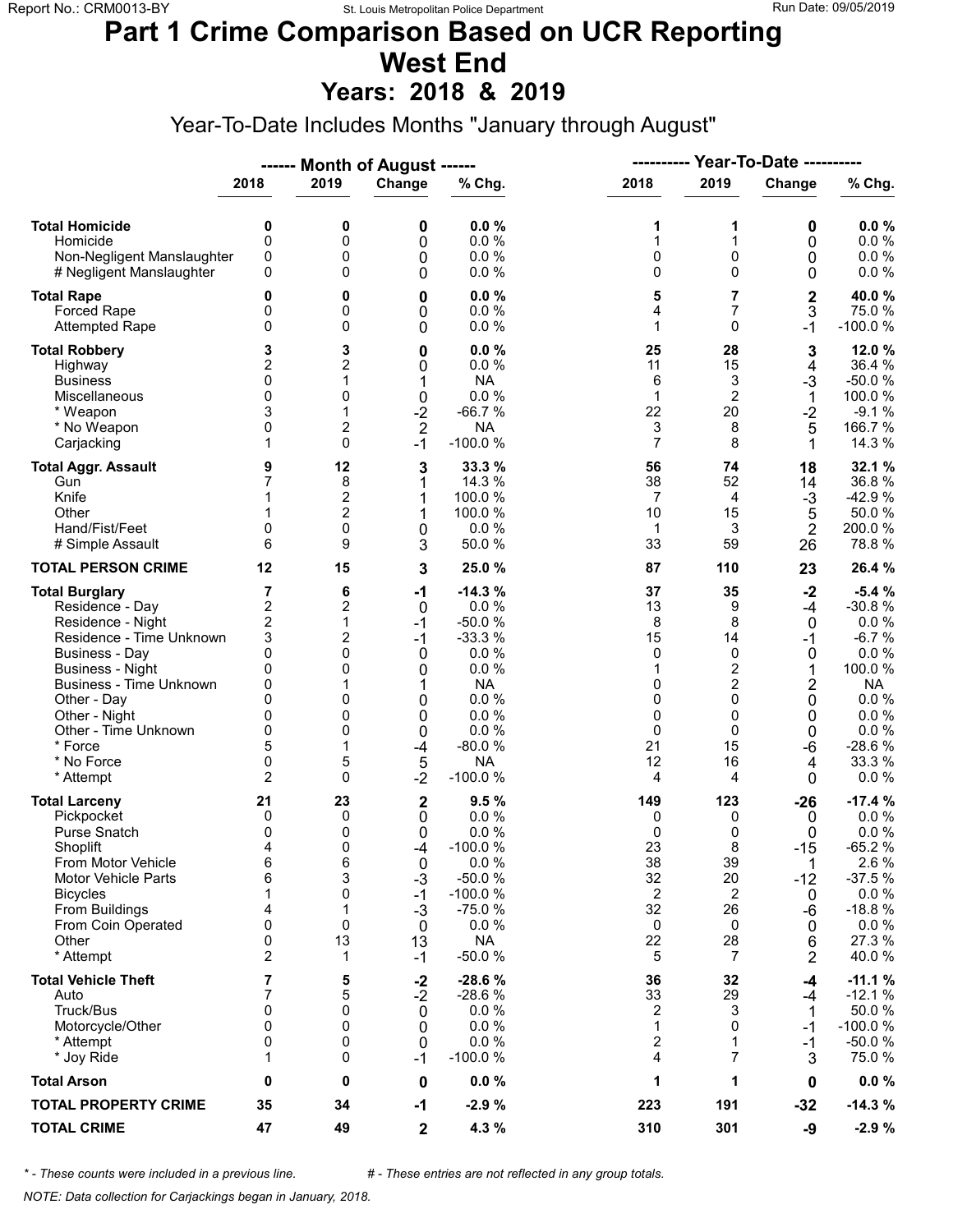#### **Part 1 Crime Comparison Based on UCR Reporting Willmore Park Years: 2018 & 2019**

Year-To-Date Includes Months "January through August"

|                                                                                                                                                                                                                                                                               |                                                                      |                                                               | ------ Month of August ------                                          |                                                                                                        | ----------                                                                  |                                                                      | <b>Year-To-Date ----------</b>                                                  |                                                                                                                              |
|-------------------------------------------------------------------------------------------------------------------------------------------------------------------------------------------------------------------------------------------------------------------------------|----------------------------------------------------------------------|---------------------------------------------------------------|------------------------------------------------------------------------|--------------------------------------------------------------------------------------------------------|-----------------------------------------------------------------------------|----------------------------------------------------------------------|---------------------------------------------------------------------------------|------------------------------------------------------------------------------------------------------------------------------|
|                                                                                                                                                                                                                                                                               | 2018                                                                 | 2019                                                          | Change                                                                 | % Chg.                                                                                                 | 2018                                                                        | 2019                                                                 | Change                                                                          | % Chg.                                                                                                                       |
| <b>Total Homicide</b><br>Homicide<br>Non-Negligent Manslaughter<br># Negligent Manslaughter                                                                                                                                                                                   | 0<br>0<br>0<br>0                                                     | 0<br>0<br>0<br>0                                              | 0<br>0<br>0<br>0                                                       | 0.0%<br>0.0%<br>0.0 %<br>0.0%                                                                          | 0<br>0<br>0<br>0                                                            | 0<br>0<br>0<br>$\Omega$                                              | 0<br>0<br>0<br>0                                                                | 0.0%<br>0.0 %<br>$0.0 \%$<br>0.0 %                                                                                           |
| <b>Total Rape</b><br>Forced Rape<br><b>Attempted Rape</b>                                                                                                                                                                                                                     | 0<br>0<br>$\Omega$                                                   | 0<br>0<br>0                                                   | 0<br>0<br>0                                                            | 0.0%<br>0.0%<br>0.0 %                                                                                  | 0<br>0<br>0                                                                 | 0<br>0<br>$\Omega$                                                   | 0<br>0<br>0                                                                     | 0.0%<br>0.0 %<br>0.0%                                                                                                        |
| <b>Total Robbery</b><br>Highway<br><b>Business</b><br>Miscellaneous<br>* Weapon<br>* No Weapon<br>Carjacking                                                                                                                                                                  | 0<br>0<br>0<br>0<br>0<br>$\Omega$                                    | 0<br>0<br>0<br>0<br>0<br>0<br>0                               | 0<br>0<br>0<br>0<br>0<br>0<br>0                                        | 0.0%<br>0.0%<br>0.0%<br>0.0 %<br>0.0%<br>0.0%<br>0.0 %                                                 | 0<br>0<br>0<br>0<br>0<br>0<br>0                                             | 1<br>0<br>1<br>0<br>0<br>0                                           | 1<br>0<br>0<br>0<br>0                                                           | <b>NA</b><br>0.0 %<br><b>NA</b><br>0.0 %<br><b>NA</b><br>$0.0 \%$<br>0.0%                                                    |
| <b>Total Aggr. Assault</b><br>Gun<br>Knife<br>Other<br>Hand/Fist/Feet<br># Simple Assault                                                                                                                                                                                     | 0<br>0<br>0<br><sup>0</sup><br>0<br>0                                | 0<br>0<br>0<br>0<br>0<br>0                                    | 0<br>0<br>0<br>0<br>0<br>0                                             | 0.0%<br>0.0%<br>0.0 %<br>0.0 %<br>0.0%<br>0.0%                                                         | 1<br>0<br>0<br>1<br>0<br>0                                                  | 0<br>0<br>0<br>$\Omega$<br>0<br>0                                    | -1<br>$\mathbf 0$<br>0<br>-1<br>0<br>$\Omega$                                   | $-100.0%$<br>0.0%<br>0.0 %<br>$-100.0%$<br>0.0%<br>0.0 %                                                                     |
| <b>TOTAL PERSON CRIME</b>                                                                                                                                                                                                                                                     | 0                                                                    | 0                                                             | 0                                                                      | 0.0%                                                                                                   | 1                                                                           | 1                                                                    | 0                                                                               | 0.0%                                                                                                                         |
| <b>Total Burglary</b><br>Residence - Day<br>Residence - Night<br>Residence - Time Unknown<br><b>Business - Day</b><br><b>Business - Night</b><br><b>Business - Time Unknown</b><br>Other - Day<br>Other - Night<br>Other - Time Unknown<br>* Force<br>* No Force<br>* Attempt | 0<br>0<br>0<br>0<br>0<br>0<br>0<br>$\Omega$<br>0<br>0<br>0<br>0<br>0 | 0<br>0<br>0<br>0<br>0<br>0<br>0<br>0<br>0<br>0<br>0<br>0<br>0 | 0<br>0<br>0<br>0<br>0<br>0<br>0<br>0<br>0<br>0<br>0<br>0<br>0          | 0.0%<br>0.0%<br>0.0%<br>0.0%<br>0.0%<br>0.0%<br>0.0%<br>0.0%<br>0.0%<br>0.0%<br>0.0%<br>0.0%<br>0.0%   | 1<br>0<br>0<br>1<br>0<br>0<br>0<br>0<br>0<br>0<br>0<br>$\mathbf{1}$<br>0    | 0<br>0<br>0<br>0<br>0<br>0<br>0<br>0<br>0<br>0<br>$\Omega$<br>0<br>0 | $-1$<br>0<br>0<br>$-1$<br>0<br>0<br>0<br>0<br>0<br>0<br>0<br>-1<br>$\mathbf{0}$ | $-100.0%$<br>0.0%<br>0.0%<br>$-100.0%$<br>0.0%<br>0.0%<br>0.0 %<br>0.0%<br>0.0%<br>$0.0 \%$<br>0.0%<br>$-100.0%$<br>$0.0 \%$ |
| <b>Total Larceny</b><br>Pickpocket<br>Purse Snatch<br>Shoplift<br>From Motor Vehicle<br>Motor Vehicle Parts<br><b>Bicycles</b><br>From Buildings<br>From Coin Operated<br>Other<br>* Attempt                                                                                  | 5<br>0<br>0<br>3<br>0<br>0<br>0<br>1<br>0<br>1<br>0                  | 2<br>0<br>0<br>0<br>0<br>0<br>0<br>0<br>0<br>2<br>0           | $-3$<br>$\mathbf 0$<br>0<br>$-3$<br>0<br>0<br>0<br>$-1$<br>0<br>1<br>0 | $-60.0%$<br>0.0%<br>0.0%<br>$-100.0%$<br>0.0 %<br>0.0%<br>0.0%<br>$-100.0%$<br>0.0%<br>100.0%<br>0.0 % | 21<br>0<br>0<br>15<br>$\overline{\mathbf{c}}$<br>0<br>0<br>3<br>0<br>1<br>0 | 8<br>0<br>0<br>1<br>5<br>0<br>0<br>0<br>0<br>2<br>1                  | $-13$<br>0<br>0<br>$-14$<br>3<br>0<br>0<br>$-3$<br>0                            | $-61.9%$<br>0.0%<br>0.0%<br>$-93.3%$<br>150.0%<br>0.0 %<br>0.0%<br>$-100.0%$<br>0.0%<br>100.0%<br><b>NA</b>                  |
| <b>Total Vehicle Theft</b><br>Auto<br>Truck/Bus<br>Motorcycle/Other<br>* Attempt<br>* Joy Ride                                                                                                                                                                                | 0<br>0<br>0<br>0<br>0<br>0                                           | 0<br>0<br>0<br>0<br>0<br>0                                    | 0<br>0<br>0<br>0<br>0<br>0                                             | 0.0%<br>0.0%<br>0.0 %<br>0.0 %<br>0.0 %<br>0.0%                                                        | 0<br>0<br>0<br>0<br>0<br>0                                                  | 1<br>0<br>0<br>1<br>0<br>0                                           | 1<br>0<br>0<br>0<br>0                                                           | <b>NA</b><br>0.0 %<br>$0.0 \%$<br><b>NA</b><br>$0.0 \%$<br>$0.0 \%$                                                          |
| <b>Total Arson</b>                                                                                                                                                                                                                                                            | 0                                                                    | 0                                                             | 0                                                                      | 0.0%                                                                                                   | 0                                                                           | 0                                                                    | 0                                                                               | $0.0 \%$                                                                                                                     |
| <b>TOTAL PROPERTY CRIME</b>                                                                                                                                                                                                                                                   | 5                                                                    | 2                                                             | $-3$                                                                   | $-60.0%$                                                                                               | 22                                                                          | 9                                                                    | $-13$                                                                           | $-59.1%$                                                                                                                     |
| <b>TOTAL CRIME</b>                                                                                                                                                                                                                                                            | 5                                                                    | 2                                                             | $-3$                                                                   | $-60.0%$                                                                                               | 23                                                                          | 10                                                                   | $-13$                                                                           | $-56.5%$                                                                                                                     |

*\* - These counts were included in a previous line. # - These entries are not reflected in any group totals.*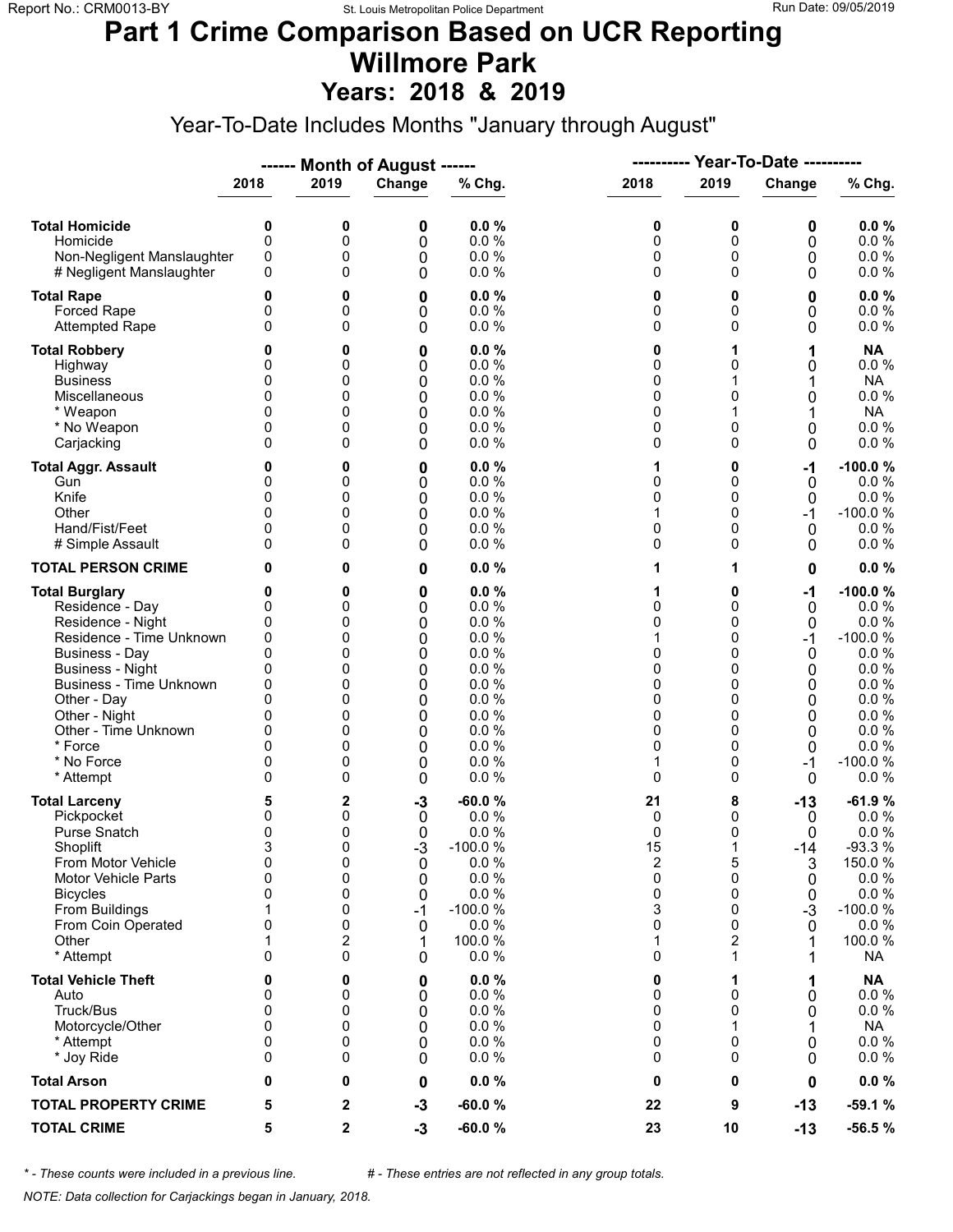#### **Part 1 Crime Comparison Based on UCR Reporting Wydown-Skinker Years: 2018 & 2019**

Year-To-Date Includes Months "January through August"

|                                                                                                                                                                                                                                                                               |                                                                                                                   |                                                               | ------ Month of August ------                                                                              |                                                                                                                               | ----------                                                                  |                                                                                                                 | <b>Year-To-Date ----------</b>                                   |                                                                                                                              |
|-------------------------------------------------------------------------------------------------------------------------------------------------------------------------------------------------------------------------------------------------------------------------------|-------------------------------------------------------------------------------------------------------------------|---------------------------------------------------------------|------------------------------------------------------------------------------------------------------------|-------------------------------------------------------------------------------------------------------------------------------|-----------------------------------------------------------------------------|-----------------------------------------------------------------------------------------------------------------|------------------------------------------------------------------|------------------------------------------------------------------------------------------------------------------------------|
|                                                                                                                                                                                                                                                                               | 2018                                                                                                              | 2019                                                          | Change                                                                                                     | % Chg.                                                                                                                        | 2018                                                                        | 2019                                                                                                            | Change                                                           | % Chg.                                                                                                                       |
| <b>Total Homicide</b><br>Homicide<br>Non-Negligent Manslaughter<br># Negligent Manslaughter                                                                                                                                                                                   | 0<br>$\mathbf 0$<br>0<br>0                                                                                        | 0<br>0<br>0<br>0                                              | 0<br>0<br>0<br>0                                                                                           | 0.0%<br>0.0 %<br>0.0%<br>0.0%                                                                                                 | 0<br>0<br>0<br>0                                                            | 0<br>0<br>0<br>$\Omega$                                                                                         | 0<br>0<br>0<br>0                                                 | 0.0%<br>0.0 %<br>$0.0 \%$<br>$0.0 \%$                                                                                        |
| <b>Total Rape</b><br>Forced Rape<br><b>Attempted Rape</b>                                                                                                                                                                                                                     | 0<br>0<br>$\Omega$                                                                                                | 0<br>0<br>0                                                   | 0<br>0<br>0                                                                                                | 0.0%<br>0.0%<br>0.0%                                                                                                          | 0<br>0<br>0                                                                 | 0<br>0<br>$\Omega$                                                                                              | 0<br>0<br>0                                                      | 0.0%<br>0.0 %<br>0.0 %                                                                                                       |
| <b>Total Robbery</b><br>Highway<br><b>Business</b><br>Miscellaneous<br>* Weapon<br>* No Weapon<br>Carjacking                                                                                                                                                                  | 0<br>0<br>0<br>0<br>0<br>$\Omega$                                                                                 | 0<br>0<br>0<br>0<br>0<br>0<br>0                               | 0<br>0<br>0<br>0<br>0<br>0<br>0                                                                            | 0.0%<br>0.0%<br>0.0%<br>0.0%<br>0.0%<br>0.0%<br>0.0%                                                                          | 0<br>0<br>0<br>0<br>0<br>0<br>0                                             | 0<br>0<br>0<br>0<br>0<br>0<br>0                                                                                 | 0<br>0<br>0<br>0<br>0<br>0<br>0                                  | 0.0%<br>0.0 %<br>0.0%<br>0.0 %<br>$0.0 \%$<br>$0.0 \%$<br>$0.0 \%$                                                           |
| <b>Total Aggr. Assault</b><br>Gun<br>Knife<br>Other<br>Hand/Fist/Feet<br># Simple Assault                                                                                                                                                                                     | 0<br>0<br>0<br>0<br>0<br>0                                                                                        | 0<br>0<br>0<br>0<br>0<br>0                                    | 0<br>0<br>0<br>0<br>0<br>0                                                                                 | 0.0%<br>0.0%<br>0.0%<br>0.0%<br>0.0 %<br>0.0%                                                                                 | 1<br>0<br>1<br>0<br>0<br>1                                                  | 0<br>0<br>0<br>0<br>0<br>0                                                                                      | -1<br>0<br>$-1$<br>0<br>0<br>$-1$                                | $-100.0%$<br>0.0%<br>$-100.0%$<br>0.0%<br>0.0%<br>$-100.0%$                                                                  |
| <b>TOTAL PERSON CRIME</b>                                                                                                                                                                                                                                                     | 0                                                                                                                 | 0                                                             | 0                                                                                                          | 0.0%                                                                                                                          | 1                                                                           | 0                                                                                                               | $-1$                                                             | $-100.0%$                                                                                                                    |
| <b>Total Burglary</b><br>Residence - Day<br>Residence - Night<br>Residence - Time Unknown<br><b>Business - Day</b><br><b>Business - Night</b><br><b>Business - Time Unknown</b><br>Other - Day<br>Other - Night<br>Other - Time Unknown<br>* Force<br>* No Force<br>* Attempt | 3<br>1<br>0<br>2<br>0<br>0<br>0<br>$\Omega$<br>0<br>0<br>$\overline{\mathbf{c}}$<br>0                             | 0<br>0<br>0<br>0<br>0<br>0<br>0<br>0<br>0<br>0<br>0<br>0<br>0 | $-3$<br>$-1$<br>$\mathbf 0$<br>$-2$<br>$\mathbf 0$<br>0<br>0<br>0<br>0<br>0<br>$-1$<br>$-2$<br>$\mathbf 0$ | $-100.0%$<br>$-100.0%$<br>0.0%<br>$-100.0%$<br>0.0%<br>0.0%<br>0.0%<br>0.0%<br>0.0%<br>0.0%<br>$-100.0%$<br>$-100.0%$<br>0.0% | 3<br>1<br>0<br>$\overline{2}$<br>0<br>0<br>0<br>0<br>0<br>0<br>1<br>2<br>0  | 3<br>$\Omega$<br>0<br>3<br>$\Omega$<br>0<br>0<br>$\Omega$<br>0<br>0<br>1<br>$\overline{\mathbf{c}}$<br>$\Omega$ | 0<br>$-1$<br>0<br>1<br>0<br>0<br>0<br>0<br>0<br>0<br>0<br>0<br>0 | $0.0 \%$<br>$-100.0%$<br>0.0%<br>50.0%<br>0.0%<br>0.0%<br>0.0 %<br>0.0 %<br>0.0%<br>$0.0 \%$<br>$0.0 \%$<br>0.0%<br>$0.0 \%$ |
| <b>Total Larceny</b><br>Pickpocket<br>Purse Snatch<br>Shoplift<br>From Motor Vehicle<br>Motor Vehicle Parts<br><b>Bicycles</b><br>From Buildings<br>From Coin Operated<br>Other<br>* Attempt                                                                                  | 4<br>0<br>0<br>$\mathbf{0}$<br>$\overline{\mathbf{c}}$<br>0<br>0<br>$\overline{\mathbf{c}}$<br>0<br>0<br>$\Omega$ | 0<br>0<br>0<br>0<br>0<br>0<br>0<br>0<br>0<br>0<br>0           | -4<br>0<br>0<br>0<br>$-2$<br>0<br>0<br>$-2$<br>0<br>0<br>0                                                 | $-100.0%$<br>0.0%<br>0.0%<br>0.0%<br>$-100.0%$<br>0.0%<br>0.0%<br>$-100.0%$<br>0.0%<br>0.0%<br>0.0%                           | 15<br>0<br>0<br>0<br>11<br>1<br>0<br>$\overline{\mathbf{c}}$<br>0<br>1<br>0 | 11<br>0<br>0<br>$\Omega$<br>6<br>1<br>0<br>1<br>0<br>3<br>0                                                     | -4<br>0<br>0<br>0<br>$-5$<br>0<br>0<br>$-1$<br>0<br>2<br>0       | $-26.7%$<br>$0.0 \%$<br>0.0%<br>0.0%<br>$-45.5%$<br>$0.0 \%$<br>$0.0 \%$<br>$-50.0%$<br>$0.0 \%$<br>200.0%<br>$0.0 \%$       |
| <b>Total Vehicle Theft</b><br>Auto<br>Truck/Bus<br>Motorcycle/Other<br>* Attempt<br>* Joy Ride                                                                                                                                                                                | 0<br>0<br>0<br>0<br>0<br>0                                                                                        | 1<br>0<br>0<br>0<br>0                                         | 1<br>1<br>0<br>0<br>0<br>0                                                                                 | <b>NA</b><br><b>NA</b><br>0.0 %<br>0.0 %<br>0.0%<br>0.0%                                                                      | 3<br>$\overline{c}$<br>1<br>0<br>2<br>0                                     | 3<br>3<br>0<br>$\Omega$<br>0<br>1                                                                               | 0<br>1<br>$-1$<br>0<br>$-2$<br>1                                 | 0.0%<br>50.0%<br>$-100.0%$<br>$0.0 \%$<br>$-100.0%$<br><b>NA</b>                                                             |
| <b>Total Arson</b>                                                                                                                                                                                                                                                            | 0                                                                                                                 | 0                                                             | 0                                                                                                          | 0.0%                                                                                                                          | 0                                                                           | 0                                                                                                               | 0                                                                | $0.0 \%$                                                                                                                     |
| <b>TOTAL PROPERTY CRIME</b>                                                                                                                                                                                                                                                   | 7                                                                                                                 | 1                                                             | -6                                                                                                         | $-85.7%$                                                                                                                      | 21                                                                          | 17                                                                                                              | -4                                                               | $-19.0%$                                                                                                                     |
| <b>TOTAL CRIME</b>                                                                                                                                                                                                                                                            | 7                                                                                                                 | 1                                                             | -6                                                                                                         | $-85.7%$                                                                                                                      | 22                                                                          | 17                                                                                                              | -5                                                               | $-22.7%$                                                                                                                     |

*\* - These counts were included in a previous line. # - These entries are not reflected in any group totals.*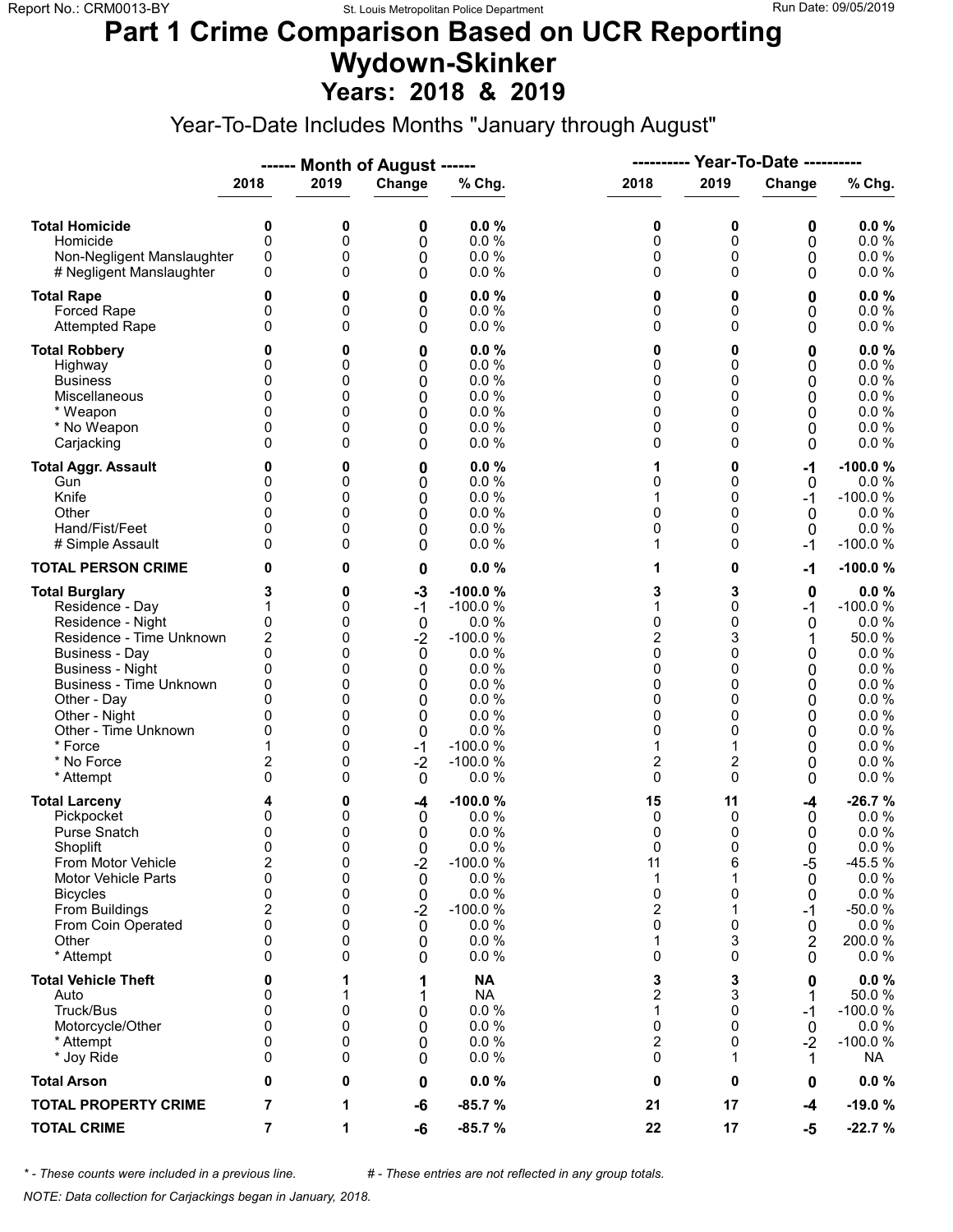### **Part 1 Crime Comparison Based on UCR Reporting Unknown Neighborhood Years: 2018 & 2019**

Year-To-Date Includes Months "January through August"

|                                                                                                                                                                                                                                                                               |                                                                                             |                                                               | ------ Month of August ------                                                 |                                                                                                            | ----------                                                    |                                                                                           | <b>Year-To-Date ----------</b>                                |                                                                                                                         |
|-------------------------------------------------------------------------------------------------------------------------------------------------------------------------------------------------------------------------------------------------------------------------------|---------------------------------------------------------------------------------------------|---------------------------------------------------------------|-------------------------------------------------------------------------------|------------------------------------------------------------------------------------------------------------|---------------------------------------------------------------|-------------------------------------------------------------------------------------------|---------------------------------------------------------------|-------------------------------------------------------------------------------------------------------------------------|
|                                                                                                                                                                                                                                                                               | 2018                                                                                        | 2019                                                          | Change                                                                        | % Chg.                                                                                                     | 2018                                                          | 2019                                                                                      | Change                                                        | % Chg.                                                                                                                  |
| <b>Total Homicide</b><br>Homicide<br>Non-Negligent Manslaughter<br># Negligent Manslaughter                                                                                                                                                                                   | 0<br>$\mathbf 0$<br>0<br>0                                                                  | 0<br>0<br>0<br>0                                              | 0<br>0<br>0<br>0                                                              | 0.0%<br>0.0%<br>0.0%<br>0.0%                                                                               | 0<br>0<br>0<br>0                                              | 2<br>$\overline{c}$<br>$\mathbf 0$<br>$\Omega$                                            | 2<br>2<br>0<br>0                                              | NA<br><b>NA</b><br>$0.0 \%$<br>0.0 %                                                                                    |
| <b>Total Rape</b><br>Forced Rape<br><b>Attempted Rape</b>                                                                                                                                                                                                                     | 2<br>2<br>0                                                                                 | 1<br>1<br>0                                                   | $-1$<br>$-1$<br>0                                                             | $-50.0%$<br>$-50.0%$<br>0.0%                                                                               | 12<br>11<br>1                                                 | 8<br>8<br>$\Omega$                                                                        | -4<br>$-3$<br>-1                                              | $-33.3%$<br>$-27.3%$<br>$-100.0%$                                                                                       |
| <b>Total Robbery</b><br>Highway<br><b>Business</b><br>Miscellaneous<br>* Weapon<br>* No Weapon<br>Carjacking                                                                                                                                                                  | 0<br>0<br>0<br>0<br>1                                                                       | 0<br>0<br>0<br>0<br>0<br>0<br>0                               | -1<br>0<br>0<br>0<br>$-1$<br>0<br>$-1$                                        | $-100.0%$<br>0.0%<br>0.0%<br>0.0%<br>$-100.0%$<br>0.0 %<br>$-100.0%$                                       | 1<br>0<br>0<br>0<br>1<br>0<br>1                               | 7<br>5<br>0<br>$\mathbf{0}$<br>4<br>3<br>$\overline{2}$                                   | 6<br>5<br>0<br>0<br>3<br>3<br>1                               | 600.0%<br><b>NA</b><br>0.0 %<br>$0.0 \%$<br>300.0%<br><b>NA</b><br>100.0 %                                              |
| <b>Total Aggr. Assault</b><br>Gun<br>Knife<br>Other<br>Hand/Fist/Feet<br># Simple Assault                                                                                                                                                                                     | 0<br>$\Omega$<br>0<br>1                                                                     | 0<br>0<br>0<br>0<br>0<br>0                                    | -1<br>$-1$<br>0<br>0<br>$\mathbf 0$<br>$-1$                                   | $-100.0%$<br>$-100.0%$<br>0.0%<br>0.0%<br>0.0%<br>$-100.0%$                                                | 10<br>9<br>0<br>1<br>0<br>4                                   | 13<br>12<br>0<br>1<br>0<br>6                                                              | 3<br>3<br>0<br>0<br>0<br>2                                    | 30.0%<br>33.3 %<br>$0.0 \%$<br>$0.0 \%$<br>$0.0 \%$<br>50.0%                                                            |
| <b>TOTAL PERSON CRIME</b>                                                                                                                                                                                                                                                     | 4                                                                                           | 1                                                             | $-3$                                                                          | $-75.0%$                                                                                                   | 23                                                            | 30                                                                                        | 7                                                             | 30.4 %                                                                                                                  |
| <b>Total Burglary</b><br>Residence - Day<br>Residence - Night<br>Residence - Time Unknown<br><b>Business - Day</b><br><b>Business - Night</b><br><b>Business - Time Unknown</b><br>Other - Day<br>Other - Night<br>Other - Time Unknown<br>* Force<br>* No Force<br>* Attempt | 0<br>0<br>0<br>0<br>$\mathbf{0}$<br>0<br>0<br>$\Omega$<br>0<br>0<br>0<br>0<br>0             | 0<br>0<br>0<br>0<br>0<br>0<br>0<br>0<br>0<br>0<br>0<br>0<br>0 | 0<br>0<br>0<br>0<br>0<br>0<br>0<br>0<br>0<br>0<br>0<br>0<br>0                 | 0.0%<br>0.0%<br>0.0%<br>0.0%<br>0.0%<br>0.0%<br>0.0%<br>0.0%<br>0.0%<br>0.0%<br>0.0%<br>0.0%<br>0.0%       | 0<br>0<br>0<br>0<br>0<br>0<br>0<br>0<br>0<br>0<br>0<br>0<br>0 | 0<br>0<br>0<br>0<br>$\Omega$<br>0<br>0<br>$\Omega$<br>0<br>0<br>$\Omega$<br>0<br>$\Omega$ | 0<br>0<br>0<br>0<br>0<br>0<br>0<br>0<br>0<br>0<br>0<br>0<br>0 | 0.0%<br>0.0%<br>0.0%<br>0.0 %<br>0.0%<br>0.0%<br>0.0 %<br>0.0 %<br>0.0%<br>$0.0 \%$<br>$0.0 \%$<br>$0.0 \%$<br>$0.0 \%$ |
| <b>Total Larceny</b><br>Pickpocket<br>Purse Snatch<br>Shoplift<br>From Motor Vehicle<br>Motor Vehicle Parts<br><b>Bicycles</b><br>From Buildings<br>From Coin Operated<br>Other<br>* Attempt                                                                                  | 6<br>0<br>0<br>$\mathbf{0}$<br>$\overline{\mathbf{c}}$<br>1<br>0<br>0<br>0<br>3<br>$\Omega$ | 4<br>0<br>0<br>0<br>1<br>2<br>0<br>1<br>0<br>0<br>0           | $-2$<br>0<br>0<br>$\Omega$<br>$-1$<br>1<br>0<br>1<br>0<br>$-3$<br>$\mathbf 0$ | $-33.3%$<br>0.0%<br>0.0%<br>0.0%<br>$-50.0%$<br>100.0 %<br>0.0 %<br><b>NA</b><br>0.0%<br>$-100.0%$<br>0.0% | 34<br>0<br>0<br>0<br>12<br>15<br>0<br>1<br>0<br>6<br>0        | 32<br>1<br>0<br>$\Omega$<br>13<br>12<br>0<br>1<br>0<br>5<br>0                             | $-2$<br>1<br>0<br>0<br>1<br>$-3$<br>0<br>0<br>0<br>$-1$<br>0  | $-5.9%$<br><b>NA</b><br>0.0%<br>0.0%<br>8.3%<br>$-20.0%$<br>0.0 %<br>0.0 %<br>$0.0 \%$<br>$-16.7%$<br>$0.0 \%$          |
| <b>Total Vehicle Theft</b><br>Auto<br>Truck/Bus<br>Motorcycle/Other<br>* Attempt<br>* Joy Ride                                                                                                                                                                                | 0<br>0<br>0<br>0<br>0<br>0                                                                  | 0<br>0<br>0<br>0<br>0<br>0                                    | 0<br>0<br>0<br>0<br>0<br>0                                                    | 0.0%<br>0.0 %<br>0.0 %<br>0.0%<br>0.0%<br>0.0%                                                             | 2<br>$\overline{\mathbf{c}}$<br>0<br>0<br>0<br>1              | 1<br>1<br>0<br>$\Omega$<br>0<br>0                                                         | -1<br>$-1$<br>0<br>0<br>0<br>-1                               | $-50.0%$<br>$-50.0%$<br>$0.0 \%$<br>0.0 %<br>0.0 %<br>$-100.0%$                                                         |
| <b>Total Arson</b>                                                                                                                                                                                                                                                            | 0                                                                                           | 0                                                             | 0                                                                             | 0.0%                                                                                                       | 0                                                             | 0                                                                                         | 0                                                             | $0.0 \%$                                                                                                                |
| <b>TOTAL PROPERTY CRIME</b>                                                                                                                                                                                                                                                   | 6                                                                                           | 4                                                             | $-2$                                                                          | $-33.3%$                                                                                                   | 36                                                            | 33                                                                                        | $-3$                                                          | $-8.3%$                                                                                                                 |
| <b>TOTAL CRIME</b>                                                                                                                                                                                                                                                            | 10                                                                                          | 5                                                             | $-5$                                                                          | $-50.0%$                                                                                                   | 59                                                            | 63                                                                                        | 4                                                             | 6.8 %                                                                                                                   |

*\* - These counts were included in a previous line. # - These entries are not reflected in any group totals.*